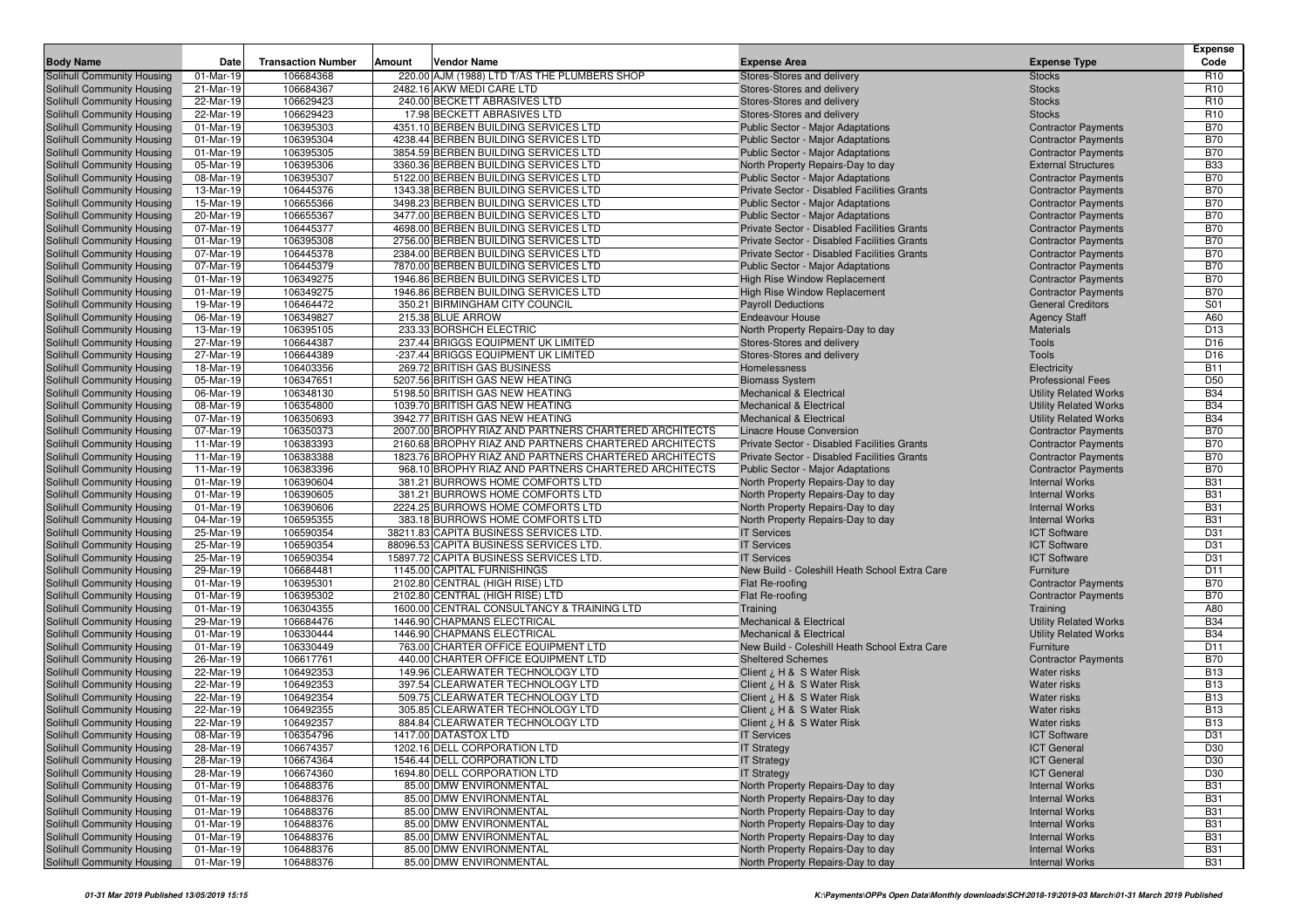| 85.00 DMW ENVIRONMENTAL<br>Solihull Community Housing<br>01-Mar-19<br>106488376<br>North Property Repairs-Day to day<br><b>Internal Works</b><br><b>B31</b><br><b>B31</b><br>106488376<br>85.00 DMW ENVIRONMENTAL<br>Solihull Community Housing<br>01-Mar-19<br>North Property Repairs-Day to day<br><b>Internal Works</b><br>01-Mar-19<br>106488376<br>85.00 DMW ENVIRONMENTAL<br><b>B31</b><br>Solihull Community Housing<br>North Property Repairs-Day to day<br><b>Internal Works</b><br>106488376<br>120.00 DMW ENVIRONMENTAL<br><b>B31</b><br>Solihull Community Housing<br>01-Mar-19<br>North Property Repairs-Day to day<br><b>Internal Works</b><br>01-Mar-19<br>106488376<br>85.00 DMW ENVIRONMENTAL<br><b>B31</b><br>Solihull Community Housing<br>North Property Repairs-Day to day<br><b>Internal Works</b><br><b>B31</b><br>106488376<br>85.00 DMW ENVIRONMENTAL<br>Solihull Community Housing<br>01-Mar-19<br>North Property Repairs-Day to day<br><b>Internal Works</b><br>106488376<br>85.00 DMW ENVIRONMENTAL<br><b>B31</b><br>Solihull Community Housing<br>01-Mar-19<br>North Property Repairs-Day to day<br><b>Internal Works</b><br><b>B31</b><br>Solihull Community Housing<br>01-Mar-19<br>106488376<br>120.00 DMW ENVIRONMENTAL<br>North Property Repairs-Day to day<br><b>Internal Works</b><br><b>B31</b><br>Solihull Community Housing<br>01-Mar-19<br>106488376<br>85.00 DMW ENVIRONMENTAL<br>North Property Repairs-Day to day<br><b>Internal Works</b><br>106488376<br>120.00 DMW ENVIRONMENTAL<br><b>B31</b><br>Solihull Community Housing<br>01-Mar-19<br>North Property Repairs-Day to day<br><b>Internal Works</b><br><b>B31</b><br>106488376<br>85.00 DMW ENVIRONMENTAL<br>Solihull Community Housing<br>01-Mar-19<br>North Property Repairs-Day to day<br><b>Internal Works</b><br>106488376<br>85.00 DMW ENVIRONMENTAL<br>North Property Repairs-Day to day<br><b>B31</b><br>01-Mar-19<br><b>Internal Works</b><br><b>B31</b><br>106488376<br>85.00 DMW ENVIRONMENTAL<br>01-Mar-19<br>North Property Repairs-Day to day<br><b>Internal Works</b><br>106488376<br>120.00 DMW ENVIRONMENTAL<br><b>B31</b><br>01-Mar-19<br>North Property Repairs-Day to day<br><b>Internal Works</b><br>106488376<br>85.00 DMW ENVIRONMENTAL<br>North Property Repairs-Day to day<br><b>B31</b><br>01-Mar-19<br><b>Internal Works</b><br><b>B31</b><br>Solihull Community Housing<br>01-Mar-19<br>106488376<br>120.00 DMW ENVIRONMENTAL<br>North Property Repairs-Day to day<br><b>Internal Works</b><br>106488376<br><b>B31</b><br>01-Mar-19<br>120.00 DMW ENVIRONMENTAL<br>North Property Repairs-Day to day<br><b>Internal Works</b><br>106488376<br><b>B31</b><br>Solihull Community Housing<br>01-Mar-19<br>85.00 DMW ENVIRONMENTAL<br>North Property Repairs-Day to day<br><b>Internal Works</b><br>01-Mar-19<br>106488376<br>85.00 DMW ENVIRONMENTAL<br><b>B31</b><br>Solihull Community Housing<br>North Property Repairs-Day to day<br><b>Internal Works</b><br><b>B31</b><br>106488376<br>120.00 DMW ENVIRONMENTAL<br>Solihull Community Housing<br>01-Mar-19<br>North Property Repairs-Day to day<br><b>Internal Works</b><br>106488376<br>85.00 DMW ENVIRONMENTAL<br><b>B31</b><br>Solihull Community Housing<br>01-Mar-19<br>North Property Repairs-Day to day<br><b>Internal Works</b><br><b>B31</b><br>106488376<br>85.00 DMW ENVIRONMENTAL<br>Solihull Community Housing<br>01-Mar-19<br>North Property Repairs-Day to day<br><b>Internal Works</b><br>106488376<br>85.00 DMW ENVIRONMENTAL<br><b>B31</b><br>Solihull Community Housing<br>01-Mar-19<br>North Property Repairs-Day to day<br><b>Internal Works</b><br><b>B31</b><br>106488376<br>85.00 DMW ENVIRONMENTAL<br>Solihull Community Housing<br>01-Mar-19<br>North Property Repairs-Day to day<br><b>Internal Works</b><br>Solihull Community Housing<br>106488376<br>85.00 DMW ENVIRONMENTAL<br><b>B31</b><br>01-Mar-19<br>North Property Repairs-Day to day<br><b>Internal Works</b><br>106488376<br>120.00 DMW ENVIRONMENTAL<br><b>B31</b><br>Solihull Community Housing<br>01-Mar-19<br>North Property Repairs-Day to day<br><b>Internal Works</b><br><b>B31</b><br>01-Mar-19<br>Solihull Community Housing<br>106488376<br>120.00 DMW ENVIRONMENTAL<br>North Property Repairs-Day to day<br><b>Internal Works</b><br>106488376<br>85.00 DMW ENVIRONMENTAL<br><b>B31</b><br>Solihull Community Housing<br>01-Mar-19<br>North Property Repairs-Day to day<br><b>Internal Works</b><br>106488376<br>85.00 DMW ENVIRONMENTAL<br><b>B31</b><br>Solihull Community Housing<br>01-Mar-19<br>North Property Repairs-Day to day<br><b>Internal Works</b><br>106488376<br>85.00 DMW ENVIRONMENTAL<br><b>B31</b><br>01-Mar-19<br>North Property Repairs-Day to day<br><b>Internal Works</b><br><b>B31</b><br>106488376<br>85.00 DMW ENVIRONMENTAL<br>01-Mar-19<br>North Property Repairs-Day to day<br><b>Internal Works</b><br>106488376<br>85.00 DMW ENVIRONMENTAL<br><b>B31</b><br>01-Mar-19<br>North Property Repairs-Day to day<br><b>Internal Works</b><br><b>B31</b><br>01-Mar-19<br>106488376<br>85.00 DMW ENVIRONMENTAL<br>North Property Repairs-Day to day<br><b>Internal Works</b><br><b>B31</b><br>01-Mar-19<br>106488376<br>120.00 DMW ENVIRONMENTAL<br>North Property Repairs-Day to day<br><b>Internal Works</b><br>106488376<br>85.00 DMW ENVIRONMENTAL<br><b>B31</b><br>01-Mar-19<br>North Property Repairs-Day to day<br><b>Internal Works</b><br>106488376<br>200.00 DMW ENVIRONMENTAL<br><b>B31</b><br>Solihull Community Housing<br>01-Mar-19<br>North Property Repairs-Day to day<br><b>Internal Works</b><br>106488376<br>200.00 DMW ENVIRONMENTAL<br><b>Internal Works</b><br><b>B31</b><br>Solihull Community Housing<br>01-Mar-19<br>North Property Repairs-Day to day<br><b>B31</b><br>01-Mar-19<br>106488376<br>200.00 DMW ENVIRONMENTAL<br>Solihull Community Housing<br>North Property Repairs-Day to day<br><b>Internal Works</b><br>106488376<br>120.00 DMW ENVIRONMENTAL<br><b>B70</b><br>Solihull Community Housing<br>01-Mar-19<br><b>Public Sector - Major Adaptations</b><br><b>Contractor Payments</b><br>106488376<br>120.00 DMW ENVIRONMENTAL<br><b>B70</b><br>Solihull Community Housing<br>01-Mar-19<br>Public Sector - Major Adaptations<br><b>Contractor Payments</b><br><b>B70</b><br>Solihull Community Housing<br>01-Mar-19<br>106488376<br>120.00 DMW ENVIRONMENTAL<br>Public Sector - Major Adaptations<br><b>Contractor Payments</b><br>120.00 DMW ENVIRONMENTAL<br><b>B70</b><br>Solihull Community Housing<br>01-Mar-19<br>106488376<br>Public Sector - Major Adaptations<br><b>Contractor Payments</b><br>106488376<br><b>B70</b><br>Solihull Community Housing<br>01-Mar-19<br>120.00 DMW ENVIRONMENTAL<br>Public Sector - Major Adaptations<br><b>Contractor Payments</b><br>$\overline{0}$ 1-Mar-19<br>106488376<br>120.00 DMW ENVIRONMENTAL<br><b>MST</b> -Structural Works<br><b>B70</b><br>Solihull Community Housing<br><b>Contractor Payments</b><br><b>B70</b><br>106488376<br>120.00 DMW ENVIRONMENTAL<br>Solihull Community Housing<br>01-Mar-19<br>Gas Warm Air/B'boiler/Storage Heater<br><b>Contractor Payments</b><br>106488376<br>120.00 DMW ENVIRONMENTAL<br>Gas Warm Air/B'boiler/Storage Heater<br><b>B70</b><br>01-Mar-19<br><b>Contractor Payments</b><br>106488376<br>120.00 DMW ENVIRONMENTAL<br><b>B70</b><br>01-Mar-19<br>Gas Warm Air/B'boiler/Storage Heater<br><b>Contractor Payments</b><br>106488376<br>120.00 DMW ENVIRONMENTAL<br><b>B70</b><br>01-Mar-19<br>Gas Warm Air/B'boiler/Storage Heater<br><b>Contractor Payments</b><br><b>B70</b><br>106488376<br>120.00 DMW ENVIRONMENTAL<br>Gas Warm Air/B'boiler/Storage Heater<br>01-Mar-19<br><b>Contractor Payments</b><br>120.00 DMW ENVIRONMENTAL<br>Gas Warm Air/B'boiler/Storage Heater<br><b>B70</b><br>01-Mar-19<br>106488376<br><b>Contractor Payments</b><br>01-Mar-19<br>106488376<br>120.00 DMW ENVIRONMENTAL<br>E90<br>Solihull Community Housing<br>Gas Warm Air/B'boiler/Storage Heater<br><b>Other Contracted Services</b><br>E90<br>Solihull Community Housing<br>106488376<br>75.00 DMW ENVIRONMENTAL<br>01-Mar-19<br>Gas Warm Air/B'boiler/Storage Heater<br><b>Other Contracted Services</b><br>Solihull Community Housing<br>01-Mar-19<br>106488376<br>75.00 DMW ENVIRONMENTAL<br><b>B70</b><br><b>Kitchens</b><br><b>Contractor Payments</b><br><b>B70</b><br>Solihull Community Housing<br>Kitchens<br><b>Contractor Payments</b><br>01-Mar-19<br>106488376<br>120.00 DMW ENVIRONMENTAL<br>Solihull Community Housing<br>07-Mar-19<br>106350385<br>254.00 DMW ENVIRONMENTAL<br>North Property Repairs-Day to day<br><b>Internal Works</b><br><b>B31</b><br>Solihull Community Housing<br>01-Mar-19<br>106390393<br>3006.04 DODD GROUP<br><b>Utility Related Works</b><br><b>B34</b><br><b>Mechanical &amp; Electrical</b><br>15845.68 DODD GROUP<br>Solihull Community Housing<br>15-Mar-19<br>106396222<br><b>Other Building Costs</b><br><b>B39</b><br><b>Mechanical &amp; Electrical</b><br>106396221<br>15845.68 DODD GROUP<br>Solihull Community Housing<br>15-Mar-19<br><b>Other Building Costs</b><br><b>B39</b><br><b>Mechanical &amp; Electrical</b><br>79517.09 DODD GROUP<br>Solihull Community Housing<br>01-Mar-19<br>106310369<br><b>Sheltered Schemes</b><br><b>Contractor Payments</b><br><b>B70</b><br>Solihull Community Housing<br>106390394<br>5270.13 DODD GROUP<br><b>Electrical Sub Mains</b><br><b>Contractor Payments</b><br><b>B70</b><br>01-Mar-19<br>Solihull Community Housing<br>106390395<br>6769.26 DODD GROUP<br><b>Contractor Payments</b><br><b>B70</b><br>01-Mar-19<br><b>Electrical Sub Mains</b><br>306.01 DODD GROUP<br>Solihull Community Housing<br>01-Mar-19<br>106350485<br><b>Mechanical &amp; Electrical</b><br><b>Utility Related Works</b><br><b>B34</b><br>Solihull Community Housing<br>01-Mar-19<br>106350486<br>444.71 DODD GROUP<br><b>Utility Related Works</b><br><b>B34</b><br>Mechanical & Electrical |                            |      |                           |        |             |                     |                     | <b>Expense</b> |
|--------------------------------------------------------------------------------------------------------------------------------------------------------------------------------------------------------------------------------------------------------------------------------------------------------------------------------------------------------------------------------------------------------------------------------------------------------------------------------------------------------------------------------------------------------------------------------------------------------------------------------------------------------------------------------------------------------------------------------------------------------------------------------------------------------------------------------------------------------------------------------------------------------------------------------------------------------------------------------------------------------------------------------------------------------------------------------------------------------------------------------------------------------------------------------------------------------------------------------------------------------------------------------------------------------------------------------------------------------------------------------------------------------------------------------------------------------------------------------------------------------------------------------------------------------------------------------------------------------------------------------------------------------------------------------------------------------------------------------------------------------------------------------------------------------------------------------------------------------------------------------------------------------------------------------------------------------------------------------------------------------------------------------------------------------------------------------------------------------------------------------------------------------------------------------------------------------------------------------------------------------------------------------------------------------------------------------------------------------------------------------------------------------------------------------------------------------------------------------------------------------------------------------------------------------------------------------------------------------------------------------------------------------------------------------------------------------------------------------------------------------------------------------------------------------------------------------------------------------------------------------------------------------------------------------------------------------------------------------------------------------------------------------------------------------------------------------------------------------------------------------------------------------------------------------------------------------------------------------------------------------------------------------------------------------------------------------------------------------------------------------------------------------------------------------------------------------------------------------------------------------------------------------------------------------------------------------------------------------------------------------------------------------------------------------------------------------------------------------------------------------------------------------------------------------------------------------------------------------------------------------------------------------------------------------------------------------------------------------------------------------------------------------------------------------------------------------------------------------------------------------------------------------------------------------------------------------------------------------------------------------------------------------------------------------------------------------------------------------------------------------------------------------------------------------------------------------------------------------------------------------------------------------------------------------------------------------------------------------------------------------------------------------------------------------------------------------------------------------------------------------------------------------------------------------------------------------------------------------------------------------------------------------------------------------------------------------------------------------------------------------------------------------------------------------------------------------------------------------------------------------------------------------------------------------------------------------------------------------------------------------------------------------------------------------------------------------------------------------------------------------------------------------------------------------------------------------------------------------------------------------------------------------------------------------------------------------------------------------------------------------------------------------------------------------------------------------------------------------------------------------------------------------------------------------------------------------------------------------------------------------------------------------------------------------------------------------------------------------------------------------------------------------------------------------------------------------------------------------------------------------------------------------------------------------------------------------------------------------------------------------------------------------------------------------------------------------------------------------------------------------------------------------------------------------------------------------------------------------------------------------------------------------------------------------------------------------------------------------------------------------------------------------------------------------------------------------------------------------------------------------------------------------------------------------------------------------------------------------------------------------------------------------------------------------------------------------------------------------------------------------------------------------------------------------------------------------------------------------------------------------------------------------------------------------------------------------------------------------------------------------------------------------------------------------------------------------------------------------------------------------------------------------------------------------------------------------------------------------------------------------------------------------------------------------------------------------------------------------------------------------------------------------------------------------------------------------------------------------------------------------------------------------------------------------------------------------------------------------------------------------------------------------------------------------------------------------------------------------------------------------------------------------------------------------------------------------------------------------------------------------------------------------------------------------------------------------------------------------------------------------------------------------------------------------------------------------------------------------------------------------------------------------------------------------------------------------------------------------------------------------------------------------------------------------------------------------------------------------------------------------------------------------------------------------------------------------------------------------------------------------------------------------------------------------------------------------------------------------------------------------------------------------------------------------------------------------------------------------------------------------------------------------------------------------------------------------------------------------------------------------------------------------------------------------------------------------------------------------------------------------------------------------------------------------------------------------------------------------------------------------------------------------------------------------------------------------------------------------------------------------------------------------------------------------------------------------------------------------------------------------------------------------------------------------------------------------------------------------------------------------------------------------------------------------------------------------------------------------------------------------------------------------------------------------------------------------------------------------------------------------------------|----------------------------|------|---------------------------|--------|-------------|---------------------|---------------------|----------------|
|                                                                                                                                                                                                                                                                                                                                                                                                                                                                                                                                                                                                                                                                                                                                                                                                                                                                                                                                                                                                                                                                                                                                                                                                                                                                                                                                                                                                                                                                                                                                                                                                                                                                                                                                                                                                                                                                                                                                                                                                                                                                                                                                                                                                                                                                                                                                                                                                                                                                                                                                                                                                                                                                                                                                                                                                                                                                                                                                                                                                                                                                                                                                                                                                                                                                                                                                                                                                                                                                                                                                                                                                                                                                                                                                                                                                                                                                                                                                                                                                                                                                                                                                                                                                                                                                                                                                                                                                                                                                                                                                                                                                                                                                                                                                                                                                                                                                                                                                                                                                                                                                                                                                                                                                                                                                                                                                                                                                                                                                                                                                                                                                                                                                                                                                                                                                                                                                                                                                                                                                                                                                                                                                                                                                                                                                                                                                                                                                                                                                                                                                                                                                                                                                                                                                                                                                                                                                                                                                                                                                                                                                                                                                                                                                                                                                                                                                                                                                                                                                                                                                                                                                                                                                                                                                                                                                                                                                                                                                                                                                                                                                                                                                                                                                                                                                                                                                                                                                                                                                                                                                                                                                                                                                                                                                                                                                                                                                                                                                                                                                                                                                                                                                                                                                                                                                                                                                                                                                                                                                                                                                                                                                                                                                                                                                                                                                                                                                                                                                                                                                                    | <b>Body Name</b>           | Date | <b>Transaction Number</b> | Amount | Vendor Name | <b>Expense Area</b> | <b>Expense Type</b> | Code           |
|                                                                                                                                                                                                                                                                                                                                                                                                                                                                                                                                                                                                                                                                                                                                                                                                                                                                                                                                                                                                                                                                                                                                                                                                                                                                                                                                                                                                                                                                                                                                                                                                                                                                                                                                                                                                                                                                                                                                                                                                                                                                                                                                                                                                                                                                                                                                                                                                                                                                                                                                                                                                                                                                                                                                                                                                                                                                                                                                                                                                                                                                                                                                                                                                                                                                                                                                                                                                                                                                                                                                                                                                                                                                                                                                                                                                                                                                                                                                                                                                                                                                                                                                                                                                                                                                                                                                                                                                                                                                                                                                                                                                                                                                                                                                                                                                                                                                                                                                                                                                                                                                                                                                                                                                                                                                                                                                                                                                                                                                                                                                                                                                                                                                                                                                                                                                                                                                                                                                                                                                                                                                                                                                                                                                                                                                                                                                                                                                                                                                                                                                                                                                                                                                                                                                                                                                                                                                                                                                                                                                                                                                                                                                                                                                                                                                                                                                                                                                                                                                                                                                                                                                                                                                                                                                                                                                                                                                                                                                                                                                                                                                                                                                                                                                                                                                                                                                                                                                                                                                                                                                                                                                                                                                                                                                                                                                                                                                                                                                                                                                                                                                                                                                                                                                                                                                                                                                                                                                                                                                                                                                                                                                                                                                                                                                                                                                                                                                                                                                                                                                                    |                            |      |                           |        |             |                     |                     |                |
|                                                                                                                                                                                                                                                                                                                                                                                                                                                                                                                                                                                                                                                                                                                                                                                                                                                                                                                                                                                                                                                                                                                                                                                                                                                                                                                                                                                                                                                                                                                                                                                                                                                                                                                                                                                                                                                                                                                                                                                                                                                                                                                                                                                                                                                                                                                                                                                                                                                                                                                                                                                                                                                                                                                                                                                                                                                                                                                                                                                                                                                                                                                                                                                                                                                                                                                                                                                                                                                                                                                                                                                                                                                                                                                                                                                                                                                                                                                                                                                                                                                                                                                                                                                                                                                                                                                                                                                                                                                                                                                                                                                                                                                                                                                                                                                                                                                                                                                                                                                                                                                                                                                                                                                                                                                                                                                                                                                                                                                                                                                                                                                                                                                                                                                                                                                                                                                                                                                                                                                                                                                                                                                                                                                                                                                                                                                                                                                                                                                                                                                                                                                                                                                                                                                                                                                                                                                                                                                                                                                                                                                                                                                                                                                                                                                                                                                                                                                                                                                                                                                                                                                                                                                                                                                                                                                                                                                                                                                                                                                                                                                                                                                                                                                                                                                                                                                                                                                                                                                                                                                                                                                                                                                                                                                                                                                                                                                                                                                                                                                                                                                                                                                                                                                                                                                                                                                                                                                                                                                                                                                                                                                                                                                                                                                                                                                                                                                                                                                                                                                                                    |                            |      |                           |        |             |                     |                     |                |
|                                                                                                                                                                                                                                                                                                                                                                                                                                                                                                                                                                                                                                                                                                                                                                                                                                                                                                                                                                                                                                                                                                                                                                                                                                                                                                                                                                                                                                                                                                                                                                                                                                                                                                                                                                                                                                                                                                                                                                                                                                                                                                                                                                                                                                                                                                                                                                                                                                                                                                                                                                                                                                                                                                                                                                                                                                                                                                                                                                                                                                                                                                                                                                                                                                                                                                                                                                                                                                                                                                                                                                                                                                                                                                                                                                                                                                                                                                                                                                                                                                                                                                                                                                                                                                                                                                                                                                                                                                                                                                                                                                                                                                                                                                                                                                                                                                                                                                                                                                                                                                                                                                                                                                                                                                                                                                                                                                                                                                                                                                                                                                                                                                                                                                                                                                                                                                                                                                                                                                                                                                                                                                                                                                                                                                                                                                                                                                                                                                                                                                                                                                                                                                                                                                                                                                                                                                                                                                                                                                                                                                                                                                                                                                                                                                                                                                                                                                                                                                                                                                                                                                                                                                                                                                                                                                                                                                                                                                                                                                                                                                                                                                                                                                                                                                                                                                                                                                                                                                                                                                                                                                                                                                                                                                                                                                                                                                                                                                                                                                                                                                                                                                                                                                                                                                                                                                                                                                                                                                                                                                                                                                                                                                                                                                                                                                                                                                                                                                                                                                                                                    |                            |      |                           |        |             |                     |                     |                |
|                                                                                                                                                                                                                                                                                                                                                                                                                                                                                                                                                                                                                                                                                                                                                                                                                                                                                                                                                                                                                                                                                                                                                                                                                                                                                                                                                                                                                                                                                                                                                                                                                                                                                                                                                                                                                                                                                                                                                                                                                                                                                                                                                                                                                                                                                                                                                                                                                                                                                                                                                                                                                                                                                                                                                                                                                                                                                                                                                                                                                                                                                                                                                                                                                                                                                                                                                                                                                                                                                                                                                                                                                                                                                                                                                                                                                                                                                                                                                                                                                                                                                                                                                                                                                                                                                                                                                                                                                                                                                                                                                                                                                                                                                                                                                                                                                                                                                                                                                                                                                                                                                                                                                                                                                                                                                                                                                                                                                                                                                                                                                                                                                                                                                                                                                                                                                                                                                                                                                                                                                                                                                                                                                                                                                                                                                                                                                                                                                                                                                                                                                                                                                                                                                                                                                                                                                                                                                                                                                                                                                                                                                                                                                                                                                                                                                                                                                                                                                                                                                                                                                                                                                                                                                                                                                                                                                                                                                                                                                                                                                                                                                                                                                                                                                                                                                                                                                                                                                                                                                                                                                                                                                                                                                                                                                                                                                                                                                                                                                                                                                                                                                                                                                                                                                                                                                                                                                                                                                                                                                                                                                                                                                                                                                                                                                                                                                                                                                                                                                                                                                    |                            |      |                           |        |             |                     |                     |                |
|                                                                                                                                                                                                                                                                                                                                                                                                                                                                                                                                                                                                                                                                                                                                                                                                                                                                                                                                                                                                                                                                                                                                                                                                                                                                                                                                                                                                                                                                                                                                                                                                                                                                                                                                                                                                                                                                                                                                                                                                                                                                                                                                                                                                                                                                                                                                                                                                                                                                                                                                                                                                                                                                                                                                                                                                                                                                                                                                                                                                                                                                                                                                                                                                                                                                                                                                                                                                                                                                                                                                                                                                                                                                                                                                                                                                                                                                                                                                                                                                                                                                                                                                                                                                                                                                                                                                                                                                                                                                                                                                                                                                                                                                                                                                                                                                                                                                                                                                                                                                                                                                                                                                                                                                                                                                                                                                                                                                                                                                                                                                                                                                                                                                                                                                                                                                                                                                                                                                                                                                                                                                                                                                                                                                                                                                                                                                                                                                                                                                                                                                                                                                                                                                                                                                                                                                                                                                                                                                                                                                                                                                                                                                                                                                                                                                                                                                                                                                                                                                                                                                                                                                                                                                                                                                                                                                                                                                                                                                                                                                                                                                                                                                                                                                                                                                                                                                                                                                                                                                                                                                                                                                                                                                                                                                                                                                                                                                                                                                                                                                                                                                                                                                                                                                                                                                                                                                                                                                                                                                                                                                                                                                                                                                                                                                                                                                                                                                                                                                                                                                                    |                            |      |                           |        |             |                     |                     |                |
|                                                                                                                                                                                                                                                                                                                                                                                                                                                                                                                                                                                                                                                                                                                                                                                                                                                                                                                                                                                                                                                                                                                                                                                                                                                                                                                                                                                                                                                                                                                                                                                                                                                                                                                                                                                                                                                                                                                                                                                                                                                                                                                                                                                                                                                                                                                                                                                                                                                                                                                                                                                                                                                                                                                                                                                                                                                                                                                                                                                                                                                                                                                                                                                                                                                                                                                                                                                                                                                                                                                                                                                                                                                                                                                                                                                                                                                                                                                                                                                                                                                                                                                                                                                                                                                                                                                                                                                                                                                                                                                                                                                                                                                                                                                                                                                                                                                                                                                                                                                                                                                                                                                                                                                                                                                                                                                                                                                                                                                                                                                                                                                                                                                                                                                                                                                                                                                                                                                                                                                                                                                                                                                                                                                                                                                                                                                                                                                                                                                                                                                                                                                                                                                                                                                                                                                                                                                                                                                                                                                                                                                                                                                                                                                                                                                                                                                                                                                                                                                                                                                                                                                                                                                                                                                                                                                                                                                                                                                                                                                                                                                                                                                                                                                                                                                                                                                                                                                                                                                                                                                                                                                                                                                                                                                                                                                                                                                                                                                                                                                                                                                                                                                                                                                                                                                                                                                                                                                                                                                                                                                                                                                                                                                                                                                                                                                                                                                                                                                                                                                                                    |                            |      |                           |        |             |                     |                     |                |
|                                                                                                                                                                                                                                                                                                                                                                                                                                                                                                                                                                                                                                                                                                                                                                                                                                                                                                                                                                                                                                                                                                                                                                                                                                                                                                                                                                                                                                                                                                                                                                                                                                                                                                                                                                                                                                                                                                                                                                                                                                                                                                                                                                                                                                                                                                                                                                                                                                                                                                                                                                                                                                                                                                                                                                                                                                                                                                                                                                                                                                                                                                                                                                                                                                                                                                                                                                                                                                                                                                                                                                                                                                                                                                                                                                                                                                                                                                                                                                                                                                                                                                                                                                                                                                                                                                                                                                                                                                                                                                                                                                                                                                                                                                                                                                                                                                                                                                                                                                                                                                                                                                                                                                                                                                                                                                                                                                                                                                                                                                                                                                                                                                                                                                                                                                                                                                                                                                                                                                                                                                                                                                                                                                                                                                                                                                                                                                                                                                                                                                                                                                                                                                                                                                                                                                                                                                                                                                                                                                                                                                                                                                                                                                                                                                                                                                                                                                                                                                                                                                                                                                                                                                                                                                                                                                                                                                                                                                                                                                                                                                                                                                                                                                                                                                                                                                                                                                                                                                                                                                                                                                                                                                                                                                                                                                                                                                                                                                                                                                                                                                                                                                                                                                                                                                                                                                                                                                                                                                                                                                                                                                                                                                                                                                                                                                                                                                                                                                                                                                                                                    |                            |      |                           |        |             |                     |                     |                |
|                                                                                                                                                                                                                                                                                                                                                                                                                                                                                                                                                                                                                                                                                                                                                                                                                                                                                                                                                                                                                                                                                                                                                                                                                                                                                                                                                                                                                                                                                                                                                                                                                                                                                                                                                                                                                                                                                                                                                                                                                                                                                                                                                                                                                                                                                                                                                                                                                                                                                                                                                                                                                                                                                                                                                                                                                                                                                                                                                                                                                                                                                                                                                                                                                                                                                                                                                                                                                                                                                                                                                                                                                                                                                                                                                                                                                                                                                                                                                                                                                                                                                                                                                                                                                                                                                                                                                                                                                                                                                                                                                                                                                                                                                                                                                                                                                                                                                                                                                                                                                                                                                                                                                                                                                                                                                                                                                                                                                                                                                                                                                                                                                                                                                                                                                                                                                                                                                                                                                                                                                                                                                                                                                                                                                                                                                                                                                                                                                                                                                                                                                                                                                                                                                                                                                                                                                                                                                                                                                                                                                                                                                                                                                                                                                                                                                                                                                                                                                                                                                                                                                                                                                                                                                                                                                                                                                                                                                                                                                                                                                                                                                                                                                                                                                                                                                                                                                                                                                                                                                                                                                                                                                                                                                                                                                                                                                                                                                                                                                                                                                                                                                                                                                                                                                                                                                                                                                                                                                                                                                                                                                                                                                                                                                                                                                                                                                                                                                                                                                                                                                    |                            |      |                           |        |             |                     |                     |                |
|                                                                                                                                                                                                                                                                                                                                                                                                                                                                                                                                                                                                                                                                                                                                                                                                                                                                                                                                                                                                                                                                                                                                                                                                                                                                                                                                                                                                                                                                                                                                                                                                                                                                                                                                                                                                                                                                                                                                                                                                                                                                                                                                                                                                                                                                                                                                                                                                                                                                                                                                                                                                                                                                                                                                                                                                                                                                                                                                                                                                                                                                                                                                                                                                                                                                                                                                                                                                                                                                                                                                                                                                                                                                                                                                                                                                                                                                                                                                                                                                                                                                                                                                                                                                                                                                                                                                                                                                                                                                                                                                                                                                                                                                                                                                                                                                                                                                                                                                                                                                                                                                                                                                                                                                                                                                                                                                                                                                                                                                                                                                                                                                                                                                                                                                                                                                                                                                                                                                                                                                                                                                                                                                                                                                                                                                                                                                                                                                                                                                                                                                                                                                                                                                                                                                                                                                                                                                                                                                                                                                                                                                                                                                                                                                                                                                                                                                                                                                                                                                                                                                                                                                                                                                                                                                                                                                                                                                                                                                                                                                                                                                                                                                                                                                                                                                                                                                                                                                                                                                                                                                                                                                                                                                                                                                                                                                                                                                                                                                                                                                                                                                                                                                                                                                                                                                                                                                                                                                                                                                                                                                                                                                                                                                                                                                                                                                                                                                                                                                                                                                                    |                            |      |                           |        |             |                     |                     |                |
|                                                                                                                                                                                                                                                                                                                                                                                                                                                                                                                                                                                                                                                                                                                                                                                                                                                                                                                                                                                                                                                                                                                                                                                                                                                                                                                                                                                                                                                                                                                                                                                                                                                                                                                                                                                                                                                                                                                                                                                                                                                                                                                                                                                                                                                                                                                                                                                                                                                                                                                                                                                                                                                                                                                                                                                                                                                                                                                                                                                                                                                                                                                                                                                                                                                                                                                                                                                                                                                                                                                                                                                                                                                                                                                                                                                                                                                                                                                                                                                                                                                                                                                                                                                                                                                                                                                                                                                                                                                                                                                                                                                                                                                                                                                                                                                                                                                                                                                                                                                                                                                                                                                                                                                                                                                                                                                                                                                                                                                                                                                                                                                                                                                                                                                                                                                                                                                                                                                                                                                                                                                                                                                                                                                                                                                                                                                                                                                                                                                                                                                                                                                                                                                                                                                                                                                                                                                                                                                                                                                                                                                                                                                                                                                                                                                                                                                                                                                                                                                                                                                                                                                                                                                                                                                                                                                                                                                                                                                                                                                                                                                                                                                                                                                                                                                                                                                                                                                                                                                                                                                                                                                                                                                                                                                                                                                                                                                                                                                                                                                                                                                                                                                                                                                                                                                                                                                                                                                                                                                                                                                                                                                                                                                                                                                                                                                                                                                                                                                                                                                                                    |                            |      |                           |        |             |                     |                     |                |
|                                                                                                                                                                                                                                                                                                                                                                                                                                                                                                                                                                                                                                                                                                                                                                                                                                                                                                                                                                                                                                                                                                                                                                                                                                                                                                                                                                                                                                                                                                                                                                                                                                                                                                                                                                                                                                                                                                                                                                                                                                                                                                                                                                                                                                                                                                                                                                                                                                                                                                                                                                                                                                                                                                                                                                                                                                                                                                                                                                                                                                                                                                                                                                                                                                                                                                                                                                                                                                                                                                                                                                                                                                                                                                                                                                                                                                                                                                                                                                                                                                                                                                                                                                                                                                                                                                                                                                                                                                                                                                                                                                                                                                                                                                                                                                                                                                                                                                                                                                                                                                                                                                                                                                                                                                                                                                                                                                                                                                                                                                                                                                                                                                                                                                                                                                                                                                                                                                                                                                                                                                                                                                                                                                                                                                                                                                                                                                                                                                                                                                                                                                                                                                                                                                                                                                                                                                                                                                                                                                                                                                                                                                                                                                                                                                                                                                                                                                                                                                                                                                                                                                                                                                                                                                                                                                                                                                                                                                                                                                                                                                                                                                                                                                                                                                                                                                                                                                                                                                                                                                                                                                                                                                                                                                                                                                                                                                                                                                                                                                                                                                                                                                                                                                                                                                                                                                                                                                                                                                                                                                                                                                                                                                                                                                                                                                                                                                                                                                                                                                                                                    | Solihull Community Housing |      |                           |        |             |                     |                     |                |
|                                                                                                                                                                                                                                                                                                                                                                                                                                                                                                                                                                                                                                                                                                                                                                                                                                                                                                                                                                                                                                                                                                                                                                                                                                                                                                                                                                                                                                                                                                                                                                                                                                                                                                                                                                                                                                                                                                                                                                                                                                                                                                                                                                                                                                                                                                                                                                                                                                                                                                                                                                                                                                                                                                                                                                                                                                                                                                                                                                                                                                                                                                                                                                                                                                                                                                                                                                                                                                                                                                                                                                                                                                                                                                                                                                                                                                                                                                                                                                                                                                                                                                                                                                                                                                                                                                                                                                                                                                                                                                                                                                                                                                                                                                                                                                                                                                                                                                                                                                                                                                                                                                                                                                                                                                                                                                                                                                                                                                                                                                                                                                                                                                                                                                                                                                                                                                                                                                                                                                                                                                                                                                                                                                                                                                                                                                                                                                                                                                                                                                                                                                                                                                                                                                                                                                                                                                                                                                                                                                                                                                                                                                                                                                                                                                                                                                                                                                                                                                                                                                                                                                                                                                                                                                                                                                                                                                                                                                                                                                                                                                                                                                                                                                                                                                                                                                                                                                                                                                                                                                                                                                                                                                                                                                                                                                                                                                                                                                                                                                                                                                                                                                                                                                                                                                                                                                                                                                                                                                                                                                                                                                                                                                                                                                                                                                                                                                                                                                                                                                                                                    | Solihull Community Housing |      |                           |        |             |                     |                     |                |
|                                                                                                                                                                                                                                                                                                                                                                                                                                                                                                                                                                                                                                                                                                                                                                                                                                                                                                                                                                                                                                                                                                                                                                                                                                                                                                                                                                                                                                                                                                                                                                                                                                                                                                                                                                                                                                                                                                                                                                                                                                                                                                                                                                                                                                                                                                                                                                                                                                                                                                                                                                                                                                                                                                                                                                                                                                                                                                                                                                                                                                                                                                                                                                                                                                                                                                                                                                                                                                                                                                                                                                                                                                                                                                                                                                                                                                                                                                                                                                                                                                                                                                                                                                                                                                                                                                                                                                                                                                                                                                                                                                                                                                                                                                                                                                                                                                                                                                                                                                                                                                                                                                                                                                                                                                                                                                                                                                                                                                                                                                                                                                                                                                                                                                                                                                                                                                                                                                                                                                                                                                                                                                                                                                                                                                                                                                                                                                                                                                                                                                                                                                                                                                                                                                                                                                                                                                                                                                                                                                                                                                                                                                                                                                                                                                                                                                                                                                                                                                                                                                                                                                                                                                                                                                                                                                                                                                                                                                                                                                                                                                                                                                                                                                                                                                                                                                                                                                                                                                                                                                                                                                                                                                                                                                                                                                                                                                                                                                                                                                                                                                                                                                                                                                                                                                                                                                                                                                                                                                                                                                                                                                                                                                                                                                                                                                                                                                                                                                                                                                                                                    | Solihull Community Housing |      |                           |        |             |                     |                     |                |
|                                                                                                                                                                                                                                                                                                                                                                                                                                                                                                                                                                                                                                                                                                                                                                                                                                                                                                                                                                                                                                                                                                                                                                                                                                                                                                                                                                                                                                                                                                                                                                                                                                                                                                                                                                                                                                                                                                                                                                                                                                                                                                                                                                                                                                                                                                                                                                                                                                                                                                                                                                                                                                                                                                                                                                                                                                                                                                                                                                                                                                                                                                                                                                                                                                                                                                                                                                                                                                                                                                                                                                                                                                                                                                                                                                                                                                                                                                                                                                                                                                                                                                                                                                                                                                                                                                                                                                                                                                                                                                                                                                                                                                                                                                                                                                                                                                                                                                                                                                                                                                                                                                                                                                                                                                                                                                                                                                                                                                                                                                                                                                                                                                                                                                                                                                                                                                                                                                                                                                                                                                                                                                                                                                                                                                                                                                                                                                                                                                                                                                                                                                                                                                                                                                                                                                                                                                                                                                                                                                                                                                                                                                                                                                                                                                                                                                                                                                                                                                                                                                                                                                                                                                                                                                                                                                                                                                                                                                                                                                                                                                                                                                                                                                                                                                                                                                                                                                                                                                                                                                                                                                                                                                                                                                                                                                                                                                                                                                                                                                                                                                                                                                                                                                                                                                                                                                                                                                                                                                                                                                                                                                                                                                                                                                                                                                                                                                                                                                                                                                                                                    | Solihull Community Housing |      |                           |        |             |                     |                     |                |
|                                                                                                                                                                                                                                                                                                                                                                                                                                                                                                                                                                                                                                                                                                                                                                                                                                                                                                                                                                                                                                                                                                                                                                                                                                                                                                                                                                                                                                                                                                                                                                                                                                                                                                                                                                                                                                                                                                                                                                                                                                                                                                                                                                                                                                                                                                                                                                                                                                                                                                                                                                                                                                                                                                                                                                                                                                                                                                                                                                                                                                                                                                                                                                                                                                                                                                                                                                                                                                                                                                                                                                                                                                                                                                                                                                                                                                                                                                                                                                                                                                                                                                                                                                                                                                                                                                                                                                                                                                                                                                                                                                                                                                                                                                                                                                                                                                                                                                                                                                                                                                                                                                                                                                                                                                                                                                                                                                                                                                                                                                                                                                                                                                                                                                                                                                                                                                                                                                                                                                                                                                                                                                                                                                                                                                                                                                                                                                                                                                                                                                                                                                                                                                                                                                                                                                                                                                                                                                                                                                                                                                                                                                                                                                                                                                                                                                                                                                                                                                                                                                                                                                                                                                                                                                                                                                                                                                                                                                                                                                                                                                                                                                                                                                                                                                                                                                                                                                                                                                                                                                                                                                                                                                                                                                                                                                                                                                                                                                                                                                                                                                                                                                                                                                                                                                                                                                                                                                                                                                                                                                                                                                                                                                                                                                                                                                                                                                                                                                                                                                                                                    |                            |      |                           |        |             |                     |                     |                |
|                                                                                                                                                                                                                                                                                                                                                                                                                                                                                                                                                                                                                                                                                                                                                                                                                                                                                                                                                                                                                                                                                                                                                                                                                                                                                                                                                                                                                                                                                                                                                                                                                                                                                                                                                                                                                                                                                                                                                                                                                                                                                                                                                                                                                                                                                                                                                                                                                                                                                                                                                                                                                                                                                                                                                                                                                                                                                                                                                                                                                                                                                                                                                                                                                                                                                                                                                                                                                                                                                                                                                                                                                                                                                                                                                                                                                                                                                                                                                                                                                                                                                                                                                                                                                                                                                                                                                                                                                                                                                                                                                                                                                                                                                                                                                                                                                                                                                                                                                                                                                                                                                                                                                                                                                                                                                                                                                                                                                                                                                                                                                                                                                                                                                                                                                                                                                                                                                                                                                                                                                                                                                                                                                                                                                                                                                                                                                                                                                                                                                                                                                                                                                                                                                                                                                                                                                                                                                                                                                                                                                                                                                                                                                                                                                                                                                                                                                                                                                                                                                                                                                                                                                                                                                                                                                                                                                                                                                                                                                                                                                                                                                                                                                                                                                                                                                                                                                                                                                                                                                                                                                                                                                                                                                                                                                                                                                                                                                                                                                                                                                                                                                                                                                                                                                                                                                                                                                                                                                                                                                                                                                                                                                                                                                                                                                                                                                                                                                                                                                                                                                    | Solihull Community Housing |      |                           |        |             |                     |                     |                |
|                                                                                                                                                                                                                                                                                                                                                                                                                                                                                                                                                                                                                                                                                                                                                                                                                                                                                                                                                                                                                                                                                                                                                                                                                                                                                                                                                                                                                                                                                                                                                                                                                                                                                                                                                                                                                                                                                                                                                                                                                                                                                                                                                                                                                                                                                                                                                                                                                                                                                                                                                                                                                                                                                                                                                                                                                                                                                                                                                                                                                                                                                                                                                                                                                                                                                                                                                                                                                                                                                                                                                                                                                                                                                                                                                                                                                                                                                                                                                                                                                                                                                                                                                                                                                                                                                                                                                                                                                                                                                                                                                                                                                                                                                                                                                                                                                                                                                                                                                                                                                                                                                                                                                                                                                                                                                                                                                                                                                                                                                                                                                                                                                                                                                                                                                                                                                                                                                                                                                                                                                                                                                                                                                                                                                                                                                                                                                                                                                                                                                                                                                                                                                                                                                                                                                                                                                                                                                                                                                                                                                                                                                                                                                                                                                                                                                                                                                                                                                                                                                                                                                                                                                                                                                                                                                                                                                                                                                                                                                                                                                                                                                                                                                                                                                                                                                                                                                                                                                                                                                                                                                                                                                                                                                                                                                                                                                                                                                                                                                                                                                                                                                                                                                                                                                                                                                                                                                                                                                                                                                                                                                                                                                                                                                                                                                                                                                                                                                                                                                                                                                    |                            |      |                           |        |             |                     |                     |                |
|                                                                                                                                                                                                                                                                                                                                                                                                                                                                                                                                                                                                                                                                                                                                                                                                                                                                                                                                                                                                                                                                                                                                                                                                                                                                                                                                                                                                                                                                                                                                                                                                                                                                                                                                                                                                                                                                                                                                                                                                                                                                                                                                                                                                                                                                                                                                                                                                                                                                                                                                                                                                                                                                                                                                                                                                                                                                                                                                                                                                                                                                                                                                                                                                                                                                                                                                                                                                                                                                                                                                                                                                                                                                                                                                                                                                                                                                                                                                                                                                                                                                                                                                                                                                                                                                                                                                                                                                                                                                                                                                                                                                                                                                                                                                                                                                                                                                                                                                                                                                                                                                                                                                                                                                                                                                                                                                                                                                                                                                                                                                                                                                                                                                                                                                                                                                                                                                                                                                                                                                                                                                                                                                                                                                                                                                                                                                                                                                                                                                                                                                                                                                                                                                                                                                                                                                                                                                                                                                                                                                                                                                                                                                                                                                                                                                                                                                                                                                                                                                                                                                                                                                                                                                                                                                                                                                                                                                                                                                                                                                                                                                                                                                                                                                                                                                                                                                                                                                                                                                                                                                                                                                                                                                                                                                                                                                                                                                                                                                                                                                                                                                                                                                                                                                                                                                                                                                                                                                                                                                                                                                                                                                                                                                                                                                                                                                                                                                                                                                                                                                                    |                            |      |                           |        |             |                     |                     |                |
|                                                                                                                                                                                                                                                                                                                                                                                                                                                                                                                                                                                                                                                                                                                                                                                                                                                                                                                                                                                                                                                                                                                                                                                                                                                                                                                                                                                                                                                                                                                                                                                                                                                                                                                                                                                                                                                                                                                                                                                                                                                                                                                                                                                                                                                                                                                                                                                                                                                                                                                                                                                                                                                                                                                                                                                                                                                                                                                                                                                                                                                                                                                                                                                                                                                                                                                                                                                                                                                                                                                                                                                                                                                                                                                                                                                                                                                                                                                                                                                                                                                                                                                                                                                                                                                                                                                                                                                                                                                                                                                                                                                                                                                                                                                                                                                                                                                                                                                                                                                                                                                                                                                                                                                                                                                                                                                                                                                                                                                                                                                                                                                                                                                                                                                                                                                                                                                                                                                                                                                                                                                                                                                                                                                                                                                                                                                                                                                                                                                                                                                                                                                                                                                                                                                                                                                                                                                                                                                                                                                                                                                                                                                                                                                                                                                                                                                                                                                                                                                                                                                                                                                                                                                                                                                                                                                                                                                                                                                                                                                                                                                                                                                                                                                                                                                                                                                                                                                                                                                                                                                                                                                                                                                                                                                                                                                                                                                                                                                                                                                                                                                                                                                                                                                                                                                                                                                                                                                                                                                                                                                                                                                                                                                                                                                                                                                                                                                                                                                                                                                                                    |                            |      |                           |        |             |                     |                     |                |
|                                                                                                                                                                                                                                                                                                                                                                                                                                                                                                                                                                                                                                                                                                                                                                                                                                                                                                                                                                                                                                                                                                                                                                                                                                                                                                                                                                                                                                                                                                                                                                                                                                                                                                                                                                                                                                                                                                                                                                                                                                                                                                                                                                                                                                                                                                                                                                                                                                                                                                                                                                                                                                                                                                                                                                                                                                                                                                                                                                                                                                                                                                                                                                                                                                                                                                                                                                                                                                                                                                                                                                                                                                                                                                                                                                                                                                                                                                                                                                                                                                                                                                                                                                                                                                                                                                                                                                                                                                                                                                                                                                                                                                                                                                                                                                                                                                                                                                                                                                                                                                                                                                                                                                                                                                                                                                                                                                                                                                                                                                                                                                                                                                                                                                                                                                                                                                                                                                                                                                                                                                                                                                                                                                                                                                                                                                                                                                                                                                                                                                                                                                                                                                                                                                                                                                                                                                                                                                                                                                                                                                                                                                                                                                                                                                                                                                                                                                                                                                                                                                                                                                                                                                                                                                                                                                                                                                                                                                                                                                                                                                                                                                                                                                                                                                                                                                                                                                                                                                                                                                                                                                                                                                                                                                                                                                                                                                                                                                                                                                                                                                                                                                                                                                                                                                                                                                                                                                                                                                                                                                                                                                                                                                                                                                                                                                                                                                                                                                                                                                                                                    |                            |      |                           |        |             |                     |                     |                |
|                                                                                                                                                                                                                                                                                                                                                                                                                                                                                                                                                                                                                                                                                                                                                                                                                                                                                                                                                                                                                                                                                                                                                                                                                                                                                                                                                                                                                                                                                                                                                                                                                                                                                                                                                                                                                                                                                                                                                                                                                                                                                                                                                                                                                                                                                                                                                                                                                                                                                                                                                                                                                                                                                                                                                                                                                                                                                                                                                                                                                                                                                                                                                                                                                                                                                                                                                                                                                                                                                                                                                                                                                                                                                                                                                                                                                                                                                                                                                                                                                                                                                                                                                                                                                                                                                                                                                                                                                                                                                                                                                                                                                                                                                                                                                                                                                                                                                                                                                                                                                                                                                                                                                                                                                                                                                                                                                                                                                                                                                                                                                                                                                                                                                                                                                                                                                                                                                                                                                                                                                                                                                                                                                                                                                                                                                                                                                                                                                                                                                                                                                                                                                                                                                                                                                                                                                                                                                                                                                                                                                                                                                                                                                                                                                                                                                                                                                                                                                                                                                                                                                                                                                                                                                                                                                                                                                                                                                                                                                                                                                                                                                                                                                                                                                                                                                                                                                                                                                                                                                                                                                                                                                                                                                                                                                                                                                                                                                                                                                                                                                                                                                                                                                                                                                                                                                                                                                                                                                                                                                                                                                                                                                                                                                                                                                                                                                                                                                                                                                                                                                    |                            |      |                           |        |             |                     |                     |                |
|                                                                                                                                                                                                                                                                                                                                                                                                                                                                                                                                                                                                                                                                                                                                                                                                                                                                                                                                                                                                                                                                                                                                                                                                                                                                                                                                                                                                                                                                                                                                                                                                                                                                                                                                                                                                                                                                                                                                                                                                                                                                                                                                                                                                                                                                                                                                                                                                                                                                                                                                                                                                                                                                                                                                                                                                                                                                                                                                                                                                                                                                                                                                                                                                                                                                                                                                                                                                                                                                                                                                                                                                                                                                                                                                                                                                                                                                                                                                                                                                                                                                                                                                                                                                                                                                                                                                                                                                                                                                                                                                                                                                                                                                                                                                                                                                                                                                                                                                                                                                                                                                                                                                                                                                                                                                                                                                                                                                                                                                                                                                                                                                                                                                                                                                                                                                                                                                                                                                                                                                                                                                                                                                                                                                                                                                                                                                                                                                                                                                                                                                                                                                                                                                                                                                                                                                                                                                                                                                                                                                                                                                                                                                                                                                                                                                                                                                                                                                                                                                                                                                                                                                                                                                                                                                                                                                                                                                                                                                                                                                                                                                                                                                                                                                                                                                                                                                                                                                                                                                                                                                                                                                                                                                                                                                                                                                                                                                                                                                                                                                                                                                                                                                                                                                                                                                                                                                                                                                                                                                                                                                                                                                                                                                                                                                                                                                                                                                                                                                                                                                                    |                            |      |                           |        |             |                     |                     |                |
|                                                                                                                                                                                                                                                                                                                                                                                                                                                                                                                                                                                                                                                                                                                                                                                                                                                                                                                                                                                                                                                                                                                                                                                                                                                                                                                                                                                                                                                                                                                                                                                                                                                                                                                                                                                                                                                                                                                                                                                                                                                                                                                                                                                                                                                                                                                                                                                                                                                                                                                                                                                                                                                                                                                                                                                                                                                                                                                                                                                                                                                                                                                                                                                                                                                                                                                                                                                                                                                                                                                                                                                                                                                                                                                                                                                                                                                                                                                                                                                                                                                                                                                                                                                                                                                                                                                                                                                                                                                                                                                                                                                                                                                                                                                                                                                                                                                                                                                                                                                                                                                                                                                                                                                                                                                                                                                                                                                                                                                                                                                                                                                                                                                                                                                                                                                                                                                                                                                                                                                                                                                                                                                                                                                                                                                                                                                                                                                                                                                                                                                                                                                                                                                                                                                                                                                                                                                                                                                                                                                                                                                                                                                                                                                                                                                                                                                                                                                                                                                                                                                                                                                                                                                                                                                                                                                                                                                                                                                                                                                                                                                                                                                                                                                                                                                                                                                                                                                                                                                                                                                                                                                                                                                                                                                                                                                                                                                                                                                                                                                                                                                                                                                                                                                                                                                                                                                                                                                                                                                                                                                                                                                                                                                                                                                                                                                                                                                                                                                                                                                                                    |                            |      |                           |        |             |                     |                     |                |
|                                                                                                                                                                                                                                                                                                                                                                                                                                                                                                                                                                                                                                                                                                                                                                                                                                                                                                                                                                                                                                                                                                                                                                                                                                                                                                                                                                                                                                                                                                                                                                                                                                                                                                                                                                                                                                                                                                                                                                                                                                                                                                                                                                                                                                                                                                                                                                                                                                                                                                                                                                                                                                                                                                                                                                                                                                                                                                                                                                                                                                                                                                                                                                                                                                                                                                                                                                                                                                                                                                                                                                                                                                                                                                                                                                                                                                                                                                                                                                                                                                                                                                                                                                                                                                                                                                                                                                                                                                                                                                                                                                                                                                                                                                                                                                                                                                                                                                                                                                                                                                                                                                                                                                                                                                                                                                                                                                                                                                                                                                                                                                                                                                                                                                                                                                                                                                                                                                                                                                                                                                                                                                                                                                                                                                                                                                                                                                                                                                                                                                                                                                                                                                                                                                                                                                                                                                                                                                                                                                                                                                                                                                                                                                                                                                                                                                                                                                                                                                                                                                                                                                                                                                                                                                                                                                                                                                                                                                                                                                                                                                                                                                                                                                                                                                                                                                                                                                                                                                                                                                                                                                                                                                                                                                                                                                                                                                                                                                                                                                                                                                                                                                                                                                                                                                                                                                                                                                                                                                                                                                                                                                                                                                                                                                                                                                                                                                                                                                                                                                                                                    |                            |      |                           |        |             |                     |                     |                |
|                                                                                                                                                                                                                                                                                                                                                                                                                                                                                                                                                                                                                                                                                                                                                                                                                                                                                                                                                                                                                                                                                                                                                                                                                                                                                                                                                                                                                                                                                                                                                                                                                                                                                                                                                                                                                                                                                                                                                                                                                                                                                                                                                                                                                                                                                                                                                                                                                                                                                                                                                                                                                                                                                                                                                                                                                                                                                                                                                                                                                                                                                                                                                                                                                                                                                                                                                                                                                                                                                                                                                                                                                                                                                                                                                                                                                                                                                                                                                                                                                                                                                                                                                                                                                                                                                                                                                                                                                                                                                                                                                                                                                                                                                                                                                                                                                                                                                                                                                                                                                                                                                                                                                                                                                                                                                                                                                                                                                                                                                                                                                                                                                                                                                                                                                                                                                                                                                                                                                                                                                                                                                                                                                                                                                                                                                                                                                                                                                                                                                                                                                                                                                                                                                                                                                                                                                                                                                                                                                                                                                                                                                                                                                                                                                                                                                                                                                                                                                                                                                                                                                                                                                                                                                                                                                                                                                                                                                                                                                                                                                                                                                                                                                                                                                                                                                                                                                                                                                                                                                                                                                                                                                                                                                                                                                                                                                                                                                                                                                                                                                                                                                                                                                                                                                                                                                                                                                                                                                                                                                                                                                                                                                                                                                                                                                                                                                                                                                                                                                                                                                    |                            |      |                           |        |             |                     |                     |                |
|                                                                                                                                                                                                                                                                                                                                                                                                                                                                                                                                                                                                                                                                                                                                                                                                                                                                                                                                                                                                                                                                                                                                                                                                                                                                                                                                                                                                                                                                                                                                                                                                                                                                                                                                                                                                                                                                                                                                                                                                                                                                                                                                                                                                                                                                                                                                                                                                                                                                                                                                                                                                                                                                                                                                                                                                                                                                                                                                                                                                                                                                                                                                                                                                                                                                                                                                                                                                                                                                                                                                                                                                                                                                                                                                                                                                                                                                                                                                                                                                                                                                                                                                                                                                                                                                                                                                                                                                                                                                                                                                                                                                                                                                                                                                                                                                                                                                                                                                                                                                                                                                                                                                                                                                                                                                                                                                                                                                                                                                                                                                                                                                                                                                                                                                                                                                                                                                                                                                                                                                                                                                                                                                                                                                                                                                                                                                                                                                                                                                                                                                                                                                                                                                                                                                                                                                                                                                                                                                                                                                                                                                                                                                                                                                                                                                                                                                                                                                                                                                                                                                                                                                                                                                                                                                                                                                                                                                                                                                                                                                                                                                                                                                                                                                                                                                                                                                                                                                                                                                                                                                                                                                                                                                                                                                                                                                                                                                                                                                                                                                                                                                                                                                                                                                                                                                                                                                                                                                                                                                                                                                                                                                                                                                                                                                                                                                                                                                                                                                                                                                                    |                            |      |                           |        |             |                     |                     |                |
|                                                                                                                                                                                                                                                                                                                                                                                                                                                                                                                                                                                                                                                                                                                                                                                                                                                                                                                                                                                                                                                                                                                                                                                                                                                                                                                                                                                                                                                                                                                                                                                                                                                                                                                                                                                                                                                                                                                                                                                                                                                                                                                                                                                                                                                                                                                                                                                                                                                                                                                                                                                                                                                                                                                                                                                                                                                                                                                                                                                                                                                                                                                                                                                                                                                                                                                                                                                                                                                                                                                                                                                                                                                                                                                                                                                                                                                                                                                                                                                                                                                                                                                                                                                                                                                                                                                                                                                                                                                                                                                                                                                                                                                                                                                                                                                                                                                                                                                                                                                                                                                                                                                                                                                                                                                                                                                                                                                                                                                                                                                                                                                                                                                                                                                                                                                                                                                                                                                                                                                                                                                                                                                                                                                                                                                                                                                                                                                                                                                                                                                                                                                                                                                                                                                                                                                                                                                                                                                                                                                                                                                                                                                                                                                                                                                                                                                                                                                                                                                                                                                                                                                                                                                                                                                                                                                                                                                                                                                                                                                                                                                                                                                                                                                                                                                                                                                                                                                                                                                                                                                                                                                                                                                                                                                                                                                                                                                                                                                                                                                                                                                                                                                                                                                                                                                                                                                                                                                                                                                                                                                                                                                                                                                                                                                                                                                                                                                                                                                                                                                                                    |                            |      |                           |        |             |                     |                     |                |
|                                                                                                                                                                                                                                                                                                                                                                                                                                                                                                                                                                                                                                                                                                                                                                                                                                                                                                                                                                                                                                                                                                                                                                                                                                                                                                                                                                                                                                                                                                                                                                                                                                                                                                                                                                                                                                                                                                                                                                                                                                                                                                                                                                                                                                                                                                                                                                                                                                                                                                                                                                                                                                                                                                                                                                                                                                                                                                                                                                                                                                                                                                                                                                                                                                                                                                                                                                                                                                                                                                                                                                                                                                                                                                                                                                                                                                                                                                                                                                                                                                                                                                                                                                                                                                                                                                                                                                                                                                                                                                                                                                                                                                                                                                                                                                                                                                                                                                                                                                                                                                                                                                                                                                                                                                                                                                                                                                                                                                                                                                                                                                                                                                                                                                                                                                                                                                                                                                                                                                                                                                                                                                                                                                                                                                                                                                                                                                                                                                                                                                                                                                                                                                                                                                                                                                                                                                                                                                                                                                                                                                                                                                                                                                                                                                                                                                                                                                                                                                                                                                                                                                                                                                                                                                                                                                                                                                                                                                                                                                                                                                                                                                                                                                                                                                                                                                                                                                                                                                                                                                                                                                                                                                                                                                                                                                                                                                                                                                                                                                                                                                                                                                                                                                                                                                                                                                                                                                                                                                                                                                                                                                                                                                                                                                                                                                                                                                                                                                                                                                                                                    | Solihull Community Housing |      |                           |        |             |                     |                     |                |
|                                                                                                                                                                                                                                                                                                                                                                                                                                                                                                                                                                                                                                                                                                                                                                                                                                                                                                                                                                                                                                                                                                                                                                                                                                                                                                                                                                                                                                                                                                                                                                                                                                                                                                                                                                                                                                                                                                                                                                                                                                                                                                                                                                                                                                                                                                                                                                                                                                                                                                                                                                                                                                                                                                                                                                                                                                                                                                                                                                                                                                                                                                                                                                                                                                                                                                                                                                                                                                                                                                                                                                                                                                                                                                                                                                                                                                                                                                                                                                                                                                                                                                                                                                                                                                                                                                                                                                                                                                                                                                                                                                                                                                                                                                                                                                                                                                                                                                                                                                                                                                                                                                                                                                                                                                                                                                                                                                                                                                                                                                                                                                                                                                                                                                                                                                                                                                                                                                                                                                                                                                                                                                                                                                                                                                                                                                                                                                                                                                                                                                                                                                                                                                                                                                                                                                                                                                                                                                                                                                                                                                                                                                                                                                                                                                                                                                                                                                                                                                                                                                                                                                                                                                                                                                                                                                                                                                                                                                                                                                                                                                                                                                                                                                                                                                                                                                                                                                                                                                                                                                                                                                                                                                                                                                                                                                                                                                                                                                                                                                                                                                                                                                                                                                                                                                                                                                                                                                                                                                                                                                                                                                                                                                                                                                                                                                                                                                                                                                                                                                                                                    | Solihull Community Housing |      |                           |        |             |                     |                     |                |
|                                                                                                                                                                                                                                                                                                                                                                                                                                                                                                                                                                                                                                                                                                                                                                                                                                                                                                                                                                                                                                                                                                                                                                                                                                                                                                                                                                                                                                                                                                                                                                                                                                                                                                                                                                                                                                                                                                                                                                                                                                                                                                                                                                                                                                                                                                                                                                                                                                                                                                                                                                                                                                                                                                                                                                                                                                                                                                                                                                                                                                                                                                                                                                                                                                                                                                                                                                                                                                                                                                                                                                                                                                                                                                                                                                                                                                                                                                                                                                                                                                                                                                                                                                                                                                                                                                                                                                                                                                                                                                                                                                                                                                                                                                                                                                                                                                                                                                                                                                                                                                                                                                                                                                                                                                                                                                                                                                                                                                                                                                                                                                                                                                                                                                                                                                                                                                                                                                                                                                                                                                                                                                                                                                                                                                                                                                                                                                                                                                                                                                                                                                                                                                                                                                                                                                                                                                                                                                                                                                                                                                                                                                                                                                                                                                                                                                                                                                                                                                                                                                                                                                                                                                                                                                                                                                                                                                                                                                                                                                                                                                                                                                                                                                                                                                                                                                                                                                                                                                                                                                                                                                                                                                                                                                                                                                                                                                                                                                                                                                                                                                                                                                                                                                                                                                                                                                                                                                                                                                                                                                                                                                                                                                                                                                                                                                                                                                                                                                                                                                                                                    | Solihull Community Housing |      |                           |        |             |                     |                     |                |
|                                                                                                                                                                                                                                                                                                                                                                                                                                                                                                                                                                                                                                                                                                                                                                                                                                                                                                                                                                                                                                                                                                                                                                                                                                                                                                                                                                                                                                                                                                                                                                                                                                                                                                                                                                                                                                                                                                                                                                                                                                                                                                                                                                                                                                                                                                                                                                                                                                                                                                                                                                                                                                                                                                                                                                                                                                                                                                                                                                                                                                                                                                                                                                                                                                                                                                                                                                                                                                                                                                                                                                                                                                                                                                                                                                                                                                                                                                                                                                                                                                                                                                                                                                                                                                                                                                                                                                                                                                                                                                                                                                                                                                                                                                                                                                                                                                                                                                                                                                                                                                                                                                                                                                                                                                                                                                                                                                                                                                                                                                                                                                                                                                                                                                                                                                                                                                                                                                                                                                                                                                                                                                                                                                                                                                                                                                                                                                                                                                                                                                                                                                                                                                                                                                                                                                                                                                                                                                                                                                                                                                                                                                                                                                                                                                                                                                                                                                                                                                                                                                                                                                                                                                                                                                                                                                                                                                                                                                                                                                                                                                                                                                                                                                                                                                                                                                                                                                                                                                                                                                                                                                                                                                                                                                                                                                                                                                                                                                                                                                                                                                                                                                                                                                                                                                                                                                                                                                                                                                                                                                                                                                                                                                                                                                                                                                                                                                                                                                                                                                                                                    | Solihull Community Housing |      |                           |        |             |                     |                     |                |
|                                                                                                                                                                                                                                                                                                                                                                                                                                                                                                                                                                                                                                                                                                                                                                                                                                                                                                                                                                                                                                                                                                                                                                                                                                                                                                                                                                                                                                                                                                                                                                                                                                                                                                                                                                                                                                                                                                                                                                                                                                                                                                                                                                                                                                                                                                                                                                                                                                                                                                                                                                                                                                                                                                                                                                                                                                                                                                                                                                                                                                                                                                                                                                                                                                                                                                                                                                                                                                                                                                                                                                                                                                                                                                                                                                                                                                                                                                                                                                                                                                                                                                                                                                                                                                                                                                                                                                                                                                                                                                                                                                                                                                                                                                                                                                                                                                                                                                                                                                                                                                                                                                                                                                                                                                                                                                                                                                                                                                                                                                                                                                                                                                                                                                                                                                                                                                                                                                                                                                                                                                                                                                                                                                                                                                                                                                                                                                                                                                                                                                                                                                                                                                                                                                                                                                                                                                                                                                                                                                                                                                                                                                                                                                                                                                                                                                                                                                                                                                                                                                                                                                                                                                                                                                                                                                                                                                                                                                                                                                                                                                                                                                                                                                                                                                                                                                                                                                                                                                                                                                                                                                                                                                                                                                                                                                                                                                                                                                                                                                                                                                                                                                                                                                                                                                                                                                                                                                                                                                                                                                                                                                                                                                                                                                                                                                                                                                                                                                                                                                                                                    | Solihull Community Housing |      |                           |        |             |                     |                     |                |
|                                                                                                                                                                                                                                                                                                                                                                                                                                                                                                                                                                                                                                                                                                                                                                                                                                                                                                                                                                                                                                                                                                                                                                                                                                                                                                                                                                                                                                                                                                                                                                                                                                                                                                                                                                                                                                                                                                                                                                                                                                                                                                                                                                                                                                                                                                                                                                                                                                                                                                                                                                                                                                                                                                                                                                                                                                                                                                                                                                                                                                                                                                                                                                                                                                                                                                                                                                                                                                                                                                                                                                                                                                                                                                                                                                                                                                                                                                                                                                                                                                                                                                                                                                                                                                                                                                                                                                                                                                                                                                                                                                                                                                                                                                                                                                                                                                                                                                                                                                                                                                                                                                                                                                                                                                                                                                                                                                                                                                                                                                                                                                                                                                                                                                                                                                                                                                                                                                                                                                                                                                                                                                                                                                                                                                                                                                                                                                                                                                                                                                                                                                                                                                                                                                                                                                                                                                                                                                                                                                                                                                                                                                                                                                                                                                                                                                                                                                                                                                                                                                                                                                                                                                                                                                                                                                                                                                                                                                                                                                                                                                                                                                                                                                                                                                                                                                                                                                                                                                                                                                                                                                                                                                                                                                                                                                                                                                                                                                                                                                                                                                                                                                                                                                                                                                                                                                                                                                                                                                                                                                                                                                                                                                                                                                                                                                                                                                                                                                                                                                                                                    | Solihull Community Housing |      |                           |        |             |                     |                     |                |
|                                                                                                                                                                                                                                                                                                                                                                                                                                                                                                                                                                                                                                                                                                                                                                                                                                                                                                                                                                                                                                                                                                                                                                                                                                                                                                                                                                                                                                                                                                                                                                                                                                                                                                                                                                                                                                                                                                                                                                                                                                                                                                                                                                                                                                                                                                                                                                                                                                                                                                                                                                                                                                                                                                                                                                                                                                                                                                                                                                                                                                                                                                                                                                                                                                                                                                                                                                                                                                                                                                                                                                                                                                                                                                                                                                                                                                                                                                                                                                                                                                                                                                                                                                                                                                                                                                                                                                                                                                                                                                                                                                                                                                                                                                                                                                                                                                                                                                                                                                                                                                                                                                                                                                                                                                                                                                                                                                                                                                                                                                                                                                                                                                                                                                                                                                                                                                                                                                                                                                                                                                                                                                                                                                                                                                                                                                                                                                                                                                                                                                                                                                                                                                                                                                                                                                                                                                                                                                                                                                                                                                                                                                                                                                                                                                                                                                                                                                                                                                                                                                                                                                                                                                                                                                                                                                                                                                                                                                                                                                                                                                                                                                                                                                                                                                                                                                                                                                                                                                                                                                                                                                                                                                                                                                                                                                                                                                                                                                                                                                                                                                                                                                                                                                                                                                                                                                                                                                                                                                                                                                                                                                                                                                                                                                                                                                                                                                                                                                                                                                                                                    |                            |      |                           |        |             |                     |                     |                |
|                                                                                                                                                                                                                                                                                                                                                                                                                                                                                                                                                                                                                                                                                                                                                                                                                                                                                                                                                                                                                                                                                                                                                                                                                                                                                                                                                                                                                                                                                                                                                                                                                                                                                                                                                                                                                                                                                                                                                                                                                                                                                                                                                                                                                                                                                                                                                                                                                                                                                                                                                                                                                                                                                                                                                                                                                                                                                                                                                                                                                                                                                                                                                                                                                                                                                                                                                                                                                                                                                                                                                                                                                                                                                                                                                                                                                                                                                                                                                                                                                                                                                                                                                                                                                                                                                                                                                                                                                                                                                                                                                                                                                                                                                                                                                                                                                                                                                                                                                                                                                                                                                                                                                                                                                                                                                                                                                                                                                                                                                                                                                                                                                                                                                                                                                                                                                                                                                                                                                                                                                                                                                                                                                                                                                                                                                                                                                                                                                                                                                                                                                                                                                                                                                                                                                                                                                                                                                                                                                                                                                                                                                                                                                                                                                                                                                                                                                                                                                                                                                                                                                                                                                                                                                                                                                                                                                                                                                                                                                                                                                                                                                                                                                                                                                                                                                                                                                                                                                                                                                                                                                                                                                                                                                                                                                                                                                                                                                                                                                                                                                                                                                                                                                                                                                                                                                                                                                                                                                                                                                                                                                                                                                                                                                                                                                                                                                                                                                                                                                                                                                    |                            |      |                           |        |             |                     |                     |                |
|                                                                                                                                                                                                                                                                                                                                                                                                                                                                                                                                                                                                                                                                                                                                                                                                                                                                                                                                                                                                                                                                                                                                                                                                                                                                                                                                                                                                                                                                                                                                                                                                                                                                                                                                                                                                                                                                                                                                                                                                                                                                                                                                                                                                                                                                                                                                                                                                                                                                                                                                                                                                                                                                                                                                                                                                                                                                                                                                                                                                                                                                                                                                                                                                                                                                                                                                                                                                                                                                                                                                                                                                                                                                                                                                                                                                                                                                                                                                                                                                                                                                                                                                                                                                                                                                                                                                                                                                                                                                                                                                                                                                                                                                                                                                                                                                                                                                                                                                                                                                                                                                                                                                                                                                                                                                                                                                                                                                                                                                                                                                                                                                                                                                                                                                                                                                                                                                                                                                                                                                                                                                                                                                                                                                                                                                                                                                                                                                                                                                                                                                                                                                                                                                                                                                                                                                                                                                                                                                                                                                                                                                                                                                                                                                                                                                                                                                                                                                                                                                                                                                                                                                                                                                                                                                                                                                                                                                                                                                                                                                                                                                                                                                                                                                                                                                                                                                                                                                                                                                                                                                                                                                                                                                                                                                                                                                                                                                                                                                                                                                                                                                                                                                                                                                                                                                                                                                                                                                                                                                                                                                                                                                                                                                                                                                                                                                                                                                                                                                                                                                                    |                            |      |                           |        |             |                     |                     |                |
|                                                                                                                                                                                                                                                                                                                                                                                                                                                                                                                                                                                                                                                                                                                                                                                                                                                                                                                                                                                                                                                                                                                                                                                                                                                                                                                                                                                                                                                                                                                                                                                                                                                                                                                                                                                                                                                                                                                                                                                                                                                                                                                                                                                                                                                                                                                                                                                                                                                                                                                                                                                                                                                                                                                                                                                                                                                                                                                                                                                                                                                                                                                                                                                                                                                                                                                                                                                                                                                                                                                                                                                                                                                                                                                                                                                                                                                                                                                                                                                                                                                                                                                                                                                                                                                                                                                                                                                                                                                                                                                                                                                                                                                                                                                                                                                                                                                                                                                                                                                                                                                                                                                                                                                                                                                                                                                                                                                                                                                                                                                                                                                                                                                                                                                                                                                                                                                                                                                                                                                                                                                                                                                                                                                                                                                                                                                                                                                                                                                                                                                                                                                                                                                                                                                                                                                                                                                                                                                                                                                                                                                                                                                                                                                                                                                                                                                                                                                                                                                                                                                                                                                                                                                                                                                                                                                                                                                                                                                                                                                                                                                                                                                                                                                                                                                                                                                                                                                                                                                                                                                                                                                                                                                                                                                                                                                                                                                                                                                                                                                                                                                                                                                                                                                                                                                                                                                                                                                                                                                                                                                                                                                                                                                                                                                                                                                                                                                                                                                                                                                                                    |                            |      |                           |        |             |                     |                     |                |
|                                                                                                                                                                                                                                                                                                                                                                                                                                                                                                                                                                                                                                                                                                                                                                                                                                                                                                                                                                                                                                                                                                                                                                                                                                                                                                                                                                                                                                                                                                                                                                                                                                                                                                                                                                                                                                                                                                                                                                                                                                                                                                                                                                                                                                                                                                                                                                                                                                                                                                                                                                                                                                                                                                                                                                                                                                                                                                                                                                                                                                                                                                                                                                                                                                                                                                                                                                                                                                                                                                                                                                                                                                                                                                                                                                                                                                                                                                                                                                                                                                                                                                                                                                                                                                                                                                                                                                                                                                                                                                                                                                                                                                                                                                                                                                                                                                                                                                                                                                                                                                                                                                                                                                                                                                                                                                                                                                                                                                                                                                                                                                                                                                                                                                                                                                                                                                                                                                                                                                                                                                                                                                                                                                                                                                                                                                                                                                                                                                                                                                                                                                                                                                                                                                                                                                                                                                                                                                                                                                                                                                                                                                                                                                                                                                                                                                                                                                                                                                                                                                                                                                                                                                                                                                                                                                                                                                                                                                                                                                                                                                                                                                                                                                                                                                                                                                                                                                                                                                                                                                                                                                                                                                                                                                                                                                                                                                                                                                                                                                                                                                                                                                                                                                                                                                                                                                                                                                                                                                                                                                                                                                                                                                                                                                                                                                                                                                                                                                                                                                                                                    |                            |      |                           |        |             |                     |                     |                |
|                                                                                                                                                                                                                                                                                                                                                                                                                                                                                                                                                                                                                                                                                                                                                                                                                                                                                                                                                                                                                                                                                                                                                                                                                                                                                                                                                                                                                                                                                                                                                                                                                                                                                                                                                                                                                                                                                                                                                                                                                                                                                                                                                                                                                                                                                                                                                                                                                                                                                                                                                                                                                                                                                                                                                                                                                                                                                                                                                                                                                                                                                                                                                                                                                                                                                                                                                                                                                                                                                                                                                                                                                                                                                                                                                                                                                                                                                                                                                                                                                                                                                                                                                                                                                                                                                                                                                                                                                                                                                                                                                                                                                                                                                                                                                                                                                                                                                                                                                                                                                                                                                                                                                                                                                                                                                                                                                                                                                                                                                                                                                                                                                                                                                                                                                                                                                                                                                                                                                                                                                                                                                                                                                                                                                                                                                                                                                                                                                                                                                                                                                                                                                                                                                                                                                                                                                                                                                                                                                                                                                                                                                                                                                                                                                                                                                                                                                                                                                                                                                                                                                                                                                                                                                                                                                                                                                                                                                                                                                                                                                                                                                                                                                                                                                                                                                                                                                                                                                                                                                                                                                                                                                                                                                                                                                                                                                                                                                                                                                                                                                                                                                                                                                                                                                                                                                                                                                                                                                                                                                                                                                                                                                                                                                                                                                                                                                                                                                                                                                                                                                    |                            |      |                           |        |             |                     |                     |                |
|                                                                                                                                                                                                                                                                                                                                                                                                                                                                                                                                                                                                                                                                                                                                                                                                                                                                                                                                                                                                                                                                                                                                                                                                                                                                                                                                                                                                                                                                                                                                                                                                                                                                                                                                                                                                                                                                                                                                                                                                                                                                                                                                                                                                                                                                                                                                                                                                                                                                                                                                                                                                                                                                                                                                                                                                                                                                                                                                                                                                                                                                                                                                                                                                                                                                                                                                                                                                                                                                                                                                                                                                                                                                                                                                                                                                                                                                                                                                                                                                                                                                                                                                                                                                                                                                                                                                                                                                                                                                                                                                                                                                                                                                                                                                                                                                                                                                                                                                                                                                                                                                                                                                                                                                                                                                                                                                                                                                                                                                                                                                                                                                                                                                                                                                                                                                                                                                                                                                                                                                                                                                                                                                                                                                                                                                                                                                                                                                                                                                                                                                                                                                                                                                                                                                                                                                                                                                                                                                                                                                                                                                                                                                                                                                                                                                                                                                                                                                                                                                                                                                                                                                                                                                                                                                                                                                                                                                                                                                                                                                                                                                                                                                                                                                                                                                                                                                                                                                                                                                                                                                                                                                                                                                                                                                                                                                                                                                                                                                                                                                                                                                                                                                                                                                                                                                                                                                                                                                                                                                                                                                                                                                                                                                                                                                                                                                                                                                                                                                                                                                                    |                            |      |                           |        |             |                     |                     |                |
|                                                                                                                                                                                                                                                                                                                                                                                                                                                                                                                                                                                                                                                                                                                                                                                                                                                                                                                                                                                                                                                                                                                                                                                                                                                                                                                                                                                                                                                                                                                                                                                                                                                                                                                                                                                                                                                                                                                                                                                                                                                                                                                                                                                                                                                                                                                                                                                                                                                                                                                                                                                                                                                                                                                                                                                                                                                                                                                                                                                                                                                                                                                                                                                                                                                                                                                                                                                                                                                                                                                                                                                                                                                                                                                                                                                                                                                                                                                                                                                                                                                                                                                                                                                                                                                                                                                                                                                                                                                                                                                                                                                                                                                                                                                                                                                                                                                                                                                                                                                                                                                                                                                                                                                                                                                                                                                                                                                                                                                                                                                                                                                                                                                                                                                                                                                                                                                                                                                                                                                                                                                                                                                                                                                                                                                                                                                                                                                                                                                                                                                                                                                                                                                                                                                                                                                                                                                                                                                                                                                                                                                                                                                                                                                                                                                                                                                                                                                                                                                                                                                                                                                                                                                                                                                                                                                                                                                                                                                                                                                                                                                                                                                                                                                                                                                                                                                                                                                                                                                                                                                                                                                                                                                                                                                                                                                                                                                                                                                                                                                                                                                                                                                                                                                                                                                                                                                                                                                                                                                                                                                                                                                                                                                                                                                                                                                                                                                                                                                                                                                                                    |                            |      |                           |        |             |                     |                     |                |
|                                                                                                                                                                                                                                                                                                                                                                                                                                                                                                                                                                                                                                                                                                                                                                                                                                                                                                                                                                                                                                                                                                                                                                                                                                                                                                                                                                                                                                                                                                                                                                                                                                                                                                                                                                                                                                                                                                                                                                                                                                                                                                                                                                                                                                                                                                                                                                                                                                                                                                                                                                                                                                                                                                                                                                                                                                                                                                                                                                                                                                                                                                                                                                                                                                                                                                                                                                                                                                                                                                                                                                                                                                                                                                                                                                                                                                                                                                                                                                                                                                                                                                                                                                                                                                                                                                                                                                                                                                                                                                                                                                                                                                                                                                                                                                                                                                                                                                                                                                                                                                                                                                                                                                                                                                                                                                                                                                                                                                                                                                                                                                                                                                                                                                                                                                                                                                                                                                                                                                                                                                                                                                                                                                                                                                                                                                                                                                                                                                                                                                                                                                                                                                                                                                                                                                                                                                                                                                                                                                                                                                                                                                                                                                                                                                                                                                                                                                                                                                                                                                                                                                                                                                                                                                                                                                                                                                                                                                                                                                                                                                                                                                                                                                                                                                                                                                                                                                                                                                                                                                                                                                                                                                                                                                                                                                                                                                                                                                                                                                                                                                                                                                                                                                                                                                                                                                                                                                                                                                                                                                                                                                                                                                                                                                                                                                                                                                                                                                                                                                                                                    |                            |      |                           |        |             |                     |                     |                |
|                                                                                                                                                                                                                                                                                                                                                                                                                                                                                                                                                                                                                                                                                                                                                                                                                                                                                                                                                                                                                                                                                                                                                                                                                                                                                                                                                                                                                                                                                                                                                                                                                                                                                                                                                                                                                                                                                                                                                                                                                                                                                                                                                                                                                                                                                                                                                                                                                                                                                                                                                                                                                                                                                                                                                                                                                                                                                                                                                                                                                                                                                                                                                                                                                                                                                                                                                                                                                                                                                                                                                                                                                                                                                                                                                                                                                                                                                                                                                                                                                                                                                                                                                                                                                                                                                                                                                                                                                                                                                                                                                                                                                                                                                                                                                                                                                                                                                                                                                                                                                                                                                                                                                                                                                                                                                                                                                                                                                                                                                                                                                                                                                                                                                                                                                                                                                                                                                                                                                                                                                                                                                                                                                                                                                                                                                                                                                                                                                                                                                                                                                                                                                                                                                                                                                                                                                                                                                                                                                                                                                                                                                                                                                                                                                                                                                                                                                                                                                                                                                                                                                                                                                                                                                                                                                                                                                                                                                                                                                                                                                                                                                                                                                                                                                                                                                                                                                                                                                                                                                                                                                                                                                                                                                                                                                                                                                                                                                                                                                                                                                                                                                                                                                                                                                                                                                                                                                                                                                                                                                                                                                                                                                                                                                                                                                                                                                                                                                                                                                                                                                    | Solihull Community Housing |      |                           |        |             |                     |                     |                |
|                                                                                                                                                                                                                                                                                                                                                                                                                                                                                                                                                                                                                                                                                                                                                                                                                                                                                                                                                                                                                                                                                                                                                                                                                                                                                                                                                                                                                                                                                                                                                                                                                                                                                                                                                                                                                                                                                                                                                                                                                                                                                                                                                                                                                                                                                                                                                                                                                                                                                                                                                                                                                                                                                                                                                                                                                                                                                                                                                                                                                                                                                                                                                                                                                                                                                                                                                                                                                                                                                                                                                                                                                                                                                                                                                                                                                                                                                                                                                                                                                                                                                                                                                                                                                                                                                                                                                                                                                                                                                                                                                                                                                                                                                                                                                                                                                                                                                                                                                                                                                                                                                                                                                                                                                                                                                                                                                                                                                                                                                                                                                                                                                                                                                                                                                                                                                                                                                                                                                                                                                                                                                                                                                                                                                                                                                                                                                                                                                                                                                                                                                                                                                                                                                                                                                                                                                                                                                                                                                                                                                                                                                                                                                                                                                                                                                                                                                                                                                                                                                                                                                                                                                                                                                                                                                                                                                                                                                                                                                                                                                                                                                                                                                                                                                                                                                                                                                                                                                                                                                                                                                                                                                                                                                                                                                                                                                                                                                                                                                                                                                                                                                                                                                                                                                                                                                                                                                                                                                                                                                                                                                                                                                                                                                                                                                                                                                                                                                                                                                                                                                    | Solihull Community Housing |      |                           |        |             |                     |                     |                |
|                                                                                                                                                                                                                                                                                                                                                                                                                                                                                                                                                                                                                                                                                                                                                                                                                                                                                                                                                                                                                                                                                                                                                                                                                                                                                                                                                                                                                                                                                                                                                                                                                                                                                                                                                                                                                                                                                                                                                                                                                                                                                                                                                                                                                                                                                                                                                                                                                                                                                                                                                                                                                                                                                                                                                                                                                                                                                                                                                                                                                                                                                                                                                                                                                                                                                                                                                                                                                                                                                                                                                                                                                                                                                                                                                                                                                                                                                                                                                                                                                                                                                                                                                                                                                                                                                                                                                                                                                                                                                                                                                                                                                                                                                                                                                                                                                                                                                                                                                                                                                                                                                                                                                                                                                                                                                                                                                                                                                                                                                                                                                                                                                                                                                                                                                                                                                                                                                                                                                                                                                                                                                                                                                                                                                                                                                                                                                                                                                                                                                                                                                                                                                                                                                                                                                                                                                                                                                                                                                                                                                                                                                                                                                                                                                                                                                                                                                                                                                                                                                                                                                                                                                                                                                                                                                                                                                                                                                                                                                                                                                                                                                                                                                                                                                                                                                                                                                                                                                                                                                                                                                                                                                                                                                                                                                                                                                                                                                                                                                                                                                                                                                                                                                                                                                                                                                                                                                                                                                                                                                                                                                                                                                                                                                                                                                                                                                                                                                                                                                                                                                    | Solihull Community Housing |      |                           |        |             |                     |                     |                |
|                                                                                                                                                                                                                                                                                                                                                                                                                                                                                                                                                                                                                                                                                                                                                                                                                                                                                                                                                                                                                                                                                                                                                                                                                                                                                                                                                                                                                                                                                                                                                                                                                                                                                                                                                                                                                                                                                                                                                                                                                                                                                                                                                                                                                                                                                                                                                                                                                                                                                                                                                                                                                                                                                                                                                                                                                                                                                                                                                                                                                                                                                                                                                                                                                                                                                                                                                                                                                                                                                                                                                                                                                                                                                                                                                                                                                                                                                                                                                                                                                                                                                                                                                                                                                                                                                                                                                                                                                                                                                                                                                                                                                                                                                                                                                                                                                                                                                                                                                                                                                                                                                                                                                                                                                                                                                                                                                                                                                                                                                                                                                                                                                                                                                                                                                                                                                                                                                                                                                                                                                                                                                                                                                                                                                                                                                                                                                                                                                                                                                                                                                                                                                                                                                                                                                                                                                                                                                                                                                                                                                                                                                                                                                                                                                                                                                                                                                                                                                                                                                                                                                                                                                                                                                                                                                                                                                                                                                                                                                                                                                                                                                                                                                                                                                                                                                                                                                                                                                                                                                                                                                                                                                                                                                                                                                                                                                                                                                                                                                                                                                                                                                                                                                                                                                                                                                                                                                                                                                                                                                                                                                                                                                                                                                                                                                                                                                                                                                                                                                                                                                    | Solihull Community Housing |      |                           |        |             |                     |                     |                |
|                                                                                                                                                                                                                                                                                                                                                                                                                                                                                                                                                                                                                                                                                                                                                                                                                                                                                                                                                                                                                                                                                                                                                                                                                                                                                                                                                                                                                                                                                                                                                                                                                                                                                                                                                                                                                                                                                                                                                                                                                                                                                                                                                                                                                                                                                                                                                                                                                                                                                                                                                                                                                                                                                                                                                                                                                                                                                                                                                                                                                                                                                                                                                                                                                                                                                                                                                                                                                                                                                                                                                                                                                                                                                                                                                                                                                                                                                                                                                                                                                                                                                                                                                                                                                                                                                                                                                                                                                                                                                                                                                                                                                                                                                                                                                                                                                                                                                                                                                                                                                                                                                                                                                                                                                                                                                                                                                                                                                                                                                                                                                                                                                                                                                                                                                                                                                                                                                                                                                                                                                                                                                                                                                                                                                                                                                                                                                                                                                                                                                                                                                                                                                                                                                                                                                                                                                                                                                                                                                                                                                                                                                                                                                                                                                                                                                                                                                                                                                                                                                                                                                                                                                                                                                                                                                                                                                                                                                                                                                                                                                                                                                                                                                                                                                                                                                                                                                                                                                                                                                                                                                                                                                                                                                                                                                                                                                                                                                                                                                                                                                                                                                                                                                                                                                                                                                                                                                                                                                                                                                                                                                                                                                                                                                                                                                                                                                                                                                                                                                                                                                    | Solihull Community Housing |      |                           |        |             |                     |                     |                |
|                                                                                                                                                                                                                                                                                                                                                                                                                                                                                                                                                                                                                                                                                                                                                                                                                                                                                                                                                                                                                                                                                                                                                                                                                                                                                                                                                                                                                                                                                                                                                                                                                                                                                                                                                                                                                                                                                                                                                                                                                                                                                                                                                                                                                                                                                                                                                                                                                                                                                                                                                                                                                                                                                                                                                                                                                                                                                                                                                                                                                                                                                                                                                                                                                                                                                                                                                                                                                                                                                                                                                                                                                                                                                                                                                                                                                                                                                                                                                                                                                                                                                                                                                                                                                                                                                                                                                                                                                                                                                                                                                                                                                                                                                                                                                                                                                                                                                                                                                                                                                                                                                                                                                                                                                                                                                                                                                                                                                                                                                                                                                                                                                                                                                                                                                                                                                                                                                                                                                                                                                                                                                                                                                                                                                                                                                                                                                                                                                                                                                                                                                                                                                                                                                                                                                                                                                                                                                                                                                                                                                                                                                                                                                                                                                                                                                                                                                                                                                                                                                                                                                                                                                                                                                                                                                                                                                                                                                                                                                                                                                                                                                                                                                                                                                                                                                                                                                                                                                                                                                                                                                                                                                                                                                                                                                                                                                                                                                                                                                                                                                                                                                                                                                                                                                                                                                                                                                                                                                                                                                                                                                                                                                                                                                                                                                                                                                                                                                                                                                                                                                    |                            |      |                           |        |             |                     |                     |                |
|                                                                                                                                                                                                                                                                                                                                                                                                                                                                                                                                                                                                                                                                                                                                                                                                                                                                                                                                                                                                                                                                                                                                                                                                                                                                                                                                                                                                                                                                                                                                                                                                                                                                                                                                                                                                                                                                                                                                                                                                                                                                                                                                                                                                                                                                                                                                                                                                                                                                                                                                                                                                                                                                                                                                                                                                                                                                                                                                                                                                                                                                                                                                                                                                                                                                                                                                                                                                                                                                                                                                                                                                                                                                                                                                                                                                                                                                                                                                                                                                                                                                                                                                                                                                                                                                                                                                                                                                                                                                                                                                                                                                                                                                                                                                                                                                                                                                                                                                                                                                                                                                                                                                                                                                                                                                                                                                                                                                                                                                                                                                                                                                                                                                                                                                                                                                                                                                                                                                                                                                                                                                                                                                                                                                                                                                                                                                                                                                                                                                                                                                                                                                                                                                                                                                                                                                                                                                                                                                                                                                                                                                                                                                                                                                                                                                                                                                                                                                                                                                                                                                                                                                                                                                                                                                                                                                                                                                                                                                                                                                                                                                                                                                                                                                                                                                                                                                                                                                                                                                                                                                                                                                                                                                                                                                                                                                                                                                                                                                                                                                                                                                                                                                                                                                                                                                                                                                                                                                                                                                                                                                                                                                                                                                                                                                                                                                                                                                                                                                                                                                                    |                            |      |                           |        |             |                     |                     |                |
|                                                                                                                                                                                                                                                                                                                                                                                                                                                                                                                                                                                                                                                                                                                                                                                                                                                                                                                                                                                                                                                                                                                                                                                                                                                                                                                                                                                                                                                                                                                                                                                                                                                                                                                                                                                                                                                                                                                                                                                                                                                                                                                                                                                                                                                                                                                                                                                                                                                                                                                                                                                                                                                                                                                                                                                                                                                                                                                                                                                                                                                                                                                                                                                                                                                                                                                                                                                                                                                                                                                                                                                                                                                                                                                                                                                                                                                                                                                                                                                                                                                                                                                                                                                                                                                                                                                                                                                                                                                                                                                                                                                                                                                                                                                                                                                                                                                                                                                                                                                                                                                                                                                                                                                                                                                                                                                                                                                                                                                                                                                                                                                                                                                                                                                                                                                                                                                                                                                                                                                                                                                                                                                                                                                                                                                                                                                                                                                                                                                                                                                                                                                                                                                                                                                                                                                                                                                                                                                                                                                                                                                                                                                                                                                                                                                                                                                                                                                                                                                                                                                                                                                                                                                                                                                                                                                                                                                                                                                                                                                                                                                                                                                                                                                                                                                                                                                                                                                                                                                                                                                                                                                                                                                                                                                                                                                                                                                                                                                                                                                                                                                                                                                                                                                                                                                                                                                                                                                                                                                                                                                                                                                                                                                                                                                                                                                                                                                                                                                                                                                                                    |                            |      |                           |        |             |                     |                     |                |
|                                                                                                                                                                                                                                                                                                                                                                                                                                                                                                                                                                                                                                                                                                                                                                                                                                                                                                                                                                                                                                                                                                                                                                                                                                                                                                                                                                                                                                                                                                                                                                                                                                                                                                                                                                                                                                                                                                                                                                                                                                                                                                                                                                                                                                                                                                                                                                                                                                                                                                                                                                                                                                                                                                                                                                                                                                                                                                                                                                                                                                                                                                                                                                                                                                                                                                                                                                                                                                                                                                                                                                                                                                                                                                                                                                                                                                                                                                                                                                                                                                                                                                                                                                                                                                                                                                                                                                                                                                                                                                                                                                                                                                                                                                                                                                                                                                                                                                                                                                                                                                                                                                                                                                                                                                                                                                                                                                                                                                                                                                                                                                                                                                                                                                                                                                                                                                                                                                                                                                                                                                                                                                                                                                                                                                                                                                                                                                                                                                                                                                                                                                                                                                                                                                                                                                                                                                                                                                                                                                                                                                                                                                                                                                                                                                                                                                                                                                                                                                                                                                                                                                                                                                                                                                                                                                                                                                                                                                                                                                                                                                                                                                                                                                                                                                                                                                                                                                                                                                                                                                                                                                                                                                                                                                                                                                                                                                                                                                                                                                                                                                                                                                                                                                                                                                                                                                                                                                                                                                                                                                                                                                                                                                                                                                                                                                                                                                                                                                                                                                                                                    |                            |      |                           |        |             |                     |                     |                |
|                                                                                                                                                                                                                                                                                                                                                                                                                                                                                                                                                                                                                                                                                                                                                                                                                                                                                                                                                                                                                                                                                                                                                                                                                                                                                                                                                                                                                                                                                                                                                                                                                                                                                                                                                                                                                                                                                                                                                                                                                                                                                                                                                                                                                                                                                                                                                                                                                                                                                                                                                                                                                                                                                                                                                                                                                                                                                                                                                                                                                                                                                                                                                                                                                                                                                                                                                                                                                                                                                                                                                                                                                                                                                                                                                                                                                                                                                                                                                                                                                                                                                                                                                                                                                                                                                                                                                                                                                                                                                                                                                                                                                                                                                                                                                                                                                                                                                                                                                                                                                                                                                                                                                                                                                                                                                                                                                                                                                                                                                                                                                                                                                                                                                                                                                                                                                                                                                                                                                                                                                                                                                                                                                                                                                                                                                                                                                                                                                                                                                                                                                                                                                                                                                                                                                                                                                                                                                                                                                                                                                                                                                                                                                                                                                                                                                                                                                                                                                                                                                                                                                                                                                                                                                                                                                                                                                                                                                                                                                                                                                                                                                                                                                                                                                                                                                                                                                                                                                                                                                                                                                                                                                                                                                                                                                                                                                                                                                                                                                                                                                                                                                                                                                                                                                                                                                                                                                                                                                                                                                                                                                                                                                                                                                                                                                                                                                                                                                                                                                                                                                    |                            |      |                           |        |             |                     |                     |                |
|                                                                                                                                                                                                                                                                                                                                                                                                                                                                                                                                                                                                                                                                                                                                                                                                                                                                                                                                                                                                                                                                                                                                                                                                                                                                                                                                                                                                                                                                                                                                                                                                                                                                                                                                                                                                                                                                                                                                                                                                                                                                                                                                                                                                                                                                                                                                                                                                                                                                                                                                                                                                                                                                                                                                                                                                                                                                                                                                                                                                                                                                                                                                                                                                                                                                                                                                                                                                                                                                                                                                                                                                                                                                                                                                                                                                                                                                                                                                                                                                                                                                                                                                                                                                                                                                                                                                                                                                                                                                                                                                                                                                                                                                                                                                                                                                                                                                                                                                                                                                                                                                                                                                                                                                                                                                                                                                                                                                                                                                                                                                                                                                                                                                                                                                                                                                                                                                                                                                                                                                                                                                                                                                                                                                                                                                                                                                                                                                                                                                                                                                                                                                                                                                                                                                                                                                                                                                                                                                                                                                                                                                                                                                                                                                                                                                                                                                                                                                                                                                                                                                                                                                                                                                                                                                                                                                                                                                                                                                                                                                                                                                                                                                                                                                                                                                                                                                                                                                                                                                                                                                                                                                                                                                                                                                                                                                                                                                                                                                                                                                                                                                                                                                                                                                                                                                                                                                                                                                                                                                                                                                                                                                                                                                                                                                                                                                                                                                                                                                                                                                                    |                            |      |                           |        |             |                     |                     |                |
|                                                                                                                                                                                                                                                                                                                                                                                                                                                                                                                                                                                                                                                                                                                                                                                                                                                                                                                                                                                                                                                                                                                                                                                                                                                                                                                                                                                                                                                                                                                                                                                                                                                                                                                                                                                                                                                                                                                                                                                                                                                                                                                                                                                                                                                                                                                                                                                                                                                                                                                                                                                                                                                                                                                                                                                                                                                                                                                                                                                                                                                                                                                                                                                                                                                                                                                                                                                                                                                                                                                                                                                                                                                                                                                                                                                                                                                                                                                                                                                                                                                                                                                                                                                                                                                                                                                                                                                                                                                                                                                                                                                                                                                                                                                                                                                                                                                                                                                                                                                                                                                                                                                                                                                                                                                                                                                                                                                                                                                                                                                                                                                                                                                                                                                                                                                                                                                                                                                                                                                                                                                                                                                                                                                                                                                                                                                                                                                                                                                                                                                                                                                                                                                                                                                                                                                                                                                                                                                                                                                                                                                                                                                                                                                                                                                                                                                                                                                                                                                                                                                                                                                                                                                                                                                                                                                                                                                                                                                                                                                                                                                                                                                                                                                                                                                                                                                                                                                                                                                                                                                                                                                                                                                                                                                                                                                                                                                                                                                                                                                                                                                                                                                                                                                                                                                                                                                                                                                                                                                                                                                                                                                                                                                                                                                                                                                                                                                                                                                                                                                                                    |                            |      |                           |        |             |                     |                     |                |
|                                                                                                                                                                                                                                                                                                                                                                                                                                                                                                                                                                                                                                                                                                                                                                                                                                                                                                                                                                                                                                                                                                                                                                                                                                                                                                                                                                                                                                                                                                                                                                                                                                                                                                                                                                                                                                                                                                                                                                                                                                                                                                                                                                                                                                                                                                                                                                                                                                                                                                                                                                                                                                                                                                                                                                                                                                                                                                                                                                                                                                                                                                                                                                                                                                                                                                                                                                                                                                                                                                                                                                                                                                                                                                                                                                                                                                                                                                                                                                                                                                                                                                                                                                                                                                                                                                                                                                                                                                                                                                                                                                                                                                                                                                                                                                                                                                                                                                                                                                                                                                                                                                                                                                                                                                                                                                                                                                                                                                                                                                                                                                                                                                                                                                                                                                                                                                                                                                                                                                                                                                                                                                                                                                                                                                                                                                                                                                                                                                                                                                                                                                                                                                                                                                                                                                                                                                                                                                                                                                                                                                                                                                                                                                                                                                                                                                                                                                                                                                                                                                                                                                                                                                                                                                                                                                                                                                                                                                                                                                                                                                                                                                                                                                                                                                                                                                                                                                                                                                                                                                                                                                                                                                                                                                                                                                                                                                                                                                                                                                                                                                                                                                                                                                                                                                                                                                                                                                                                                                                                                                                                                                                                                                                                                                                                                                                                                                                                                                                                                                                                                    |                            |      |                           |        |             |                     |                     |                |
|                                                                                                                                                                                                                                                                                                                                                                                                                                                                                                                                                                                                                                                                                                                                                                                                                                                                                                                                                                                                                                                                                                                                                                                                                                                                                                                                                                                                                                                                                                                                                                                                                                                                                                                                                                                                                                                                                                                                                                                                                                                                                                                                                                                                                                                                                                                                                                                                                                                                                                                                                                                                                                                                                                                                                                                                                                                                                                                                                                                                                                                                                                                                                                                                                                                                                                                                                                                                                                                                                                                                                                                                                                                                                                                                                                                                                                                                                                                                                                                                                                                                                                                                                                                                                                                                                                                                                                                                                                                                                                                                                                                                                                                                                                                                                                                                                                                                                                                                                                                                                                                                                                                                                                                                                                                                                                                                                                                                                                                                                                                                                                                                                                                                                                                                                                                                                                                                                                                                                                                                                                                                                                                                                                                                                                                                                                                                                                                                                                                                                                                                                                                                                                                                                                                                                                                                                                                                                                                                                                                                                                                                                                                                                                                                                                                                                                                                                                                                                                                                                                                                                                                                                                                                                                                                                                                                                                                                                                                                                                                                                                                                                                                                                                                                                                                                                                                                                                                                                                                                                                                                                                                                                                                                                                                                                                                                                                                                                                                                                                                                                                                                                                                                                                                                                                                                                                                                                                                                                                                                                                                                                                                                                                                                                                                                                                                                                                                                                                                                                                                                                    |                            |      |                           |        |             |                     |                     |                |
|                                                                                                                                                                                                                                                                                                                                                                                                                                                                                                                                                                                                                                                                                                                                                                                                                                                                                                                                                                                                                                                                                                                                                                                                                                                                                                                                                                                                                                                                                                                                                                                                                                                                                                                                                                                                                                                                                                                                                                                                                                                                                                                                                                                                                                                                                                                                                                                                                                                                                                                                                                                                                                                                                                                                                                                                                                                                                                                                                                                                                                                                                                                                                                                                                                                                                                                                                                                                                                                                                                                                                                                                                                                                                                                                                                                                                                                                                                                                                                                                                                                                                                                                                                                                                                                                                                                                                                                                                                                                                                                                                                                                                                                                                                                                                                                                                                                                                                                                                                                                                                                                                                                                                                                                                                                                                                                                                                                                                                                                                                                                                                                                                                                                                                                                                                                                                                                                                                                                                                                                                                                                                                                                                                                                                                                                                                                                                                                                                                                                                                                                                                                                                                                                                                                                                                                                                                                                                                                                                                                                                                                                                                                                                                                                                                                                                                                                                                                                                                                                                                                                                                                                                                                                                                                                                                                                                                                                                                                                                                                                                                                                                                                                                                                                                                                                                                                                                                                                                                                                                                                                                                                                                                                                                                                                                                                                                                                                                                                                                                                                                                                                                                                                                                                                                                                                                                                                                                                                                                                                                                                                                                                                                                                                                                                                                                                                                                                                                                                                                                                                                    |                            |      |                           |        |             |                     |                     |                |
|                                                                                                                                                                                                                                                                                                                                                                                                                                                                                                                                                                                                                                                                                                                                                                                                                                                                                                                                                                                                                                                                                                                                                                                                                                                                                                                                                                                                                                                                                                                                                                                                                                                                                                                                                                                                                                                                                                                                                                                                                                                                                                                                                                                                                                                                                                                                                                                                                                                                                                                                                                                                                                                                                                                                                                                                                                                                                                                                                                                                                                                                                                                                                                                                                                                                                                                                                                                                                                                                                                                                                                                                                                                                                                                                                                                                                                                                                                                                                                                                                                                                                                                                                                                                                                                                                                                                                                                                                                                                                                                                                                                                                                                                                                                                                                                                                                                                                                                                                                                                                                                                                                                                                                                                                                                                                                                                                                                                                                                                                                                                                                                                                                                                                                                                                                                                                                                                                                                                                                                                                                                                                                                                                                                                                                                                                                                                                                                                                                                                                                                                                                                                                                                                                                                                                                                                                                                                                                                                                                                                                                                                                                                                                                                                                                                                                                                                                                                                                                                                                                                                                                                                                                                                                                                                                                                                                                                                                                                                                                                                                                                                                                                                                                                                                                                                                                                                                                                                                                                                                                                                                                                                                                                                                                                                                                                                                                                                                                                                                                                                                                                                                                                                                                                                                                                                                                                                                                                                                                                                                                                                                                                                                                                                                                                                                                                                                                                                                                                                                                                                                    |                            |      |                           |        |             |                     |                     |                |
|                                                                                                                                                                                                                                                                                                                                                                                                                                                                                                                                                                                                                                                                                                                                                                                                                                                                                                                                                                                                                                                                                                                                                                                                                                                                                                                                                                                                                                                                                                                                                                                                                                                                                                                                                                                                                                                                                                                                                                                                                                                                                                                                                                                                                                                                                                                                                                                                                                                                                                                                                                                                                                                                                                                                                                                                                                                                                                                                                                                                                                                                                                                                                                                                                                                                                                                                                                                                                                                                                                                                                                                                                                                                                                                                                                                                                                                                                                                                                                                                                                                                                                                                                                                                                                                                                                                                                                                                                                                                                                                                                                                                                                                                                                                                                                                                                                                                                                                                                                                                                                                                                                                                                                                                                                                                                                                                                                                                                                                                                                                                                                                                                                                                                                                                                                                                                                                                                                                                                                                                                                                                                                                                                                                                                                                                                                                                                                                                                                                                                                                                                                                                                                                                                                                                                                                                                                                                                                                                                                                                                                                                                                                                                                                                                                                                                                                                                                                                                                                                                                                                                                                                                                                                                                                                                                                                                                                                                                                                                                                                                                                                                                                                                                                                                                                                                                                                                                                                                                                                                                                                                                                                                                                                                                                                                                                                                                                                                                                                                                                                                                                                                                                                                                                                                                                                                                                                                                                                                                                                                                                                                                                                                                                                                                                                                                                                                                                                                                                                                                                                                    |                            |      |                           |        |             |                     |                     |                |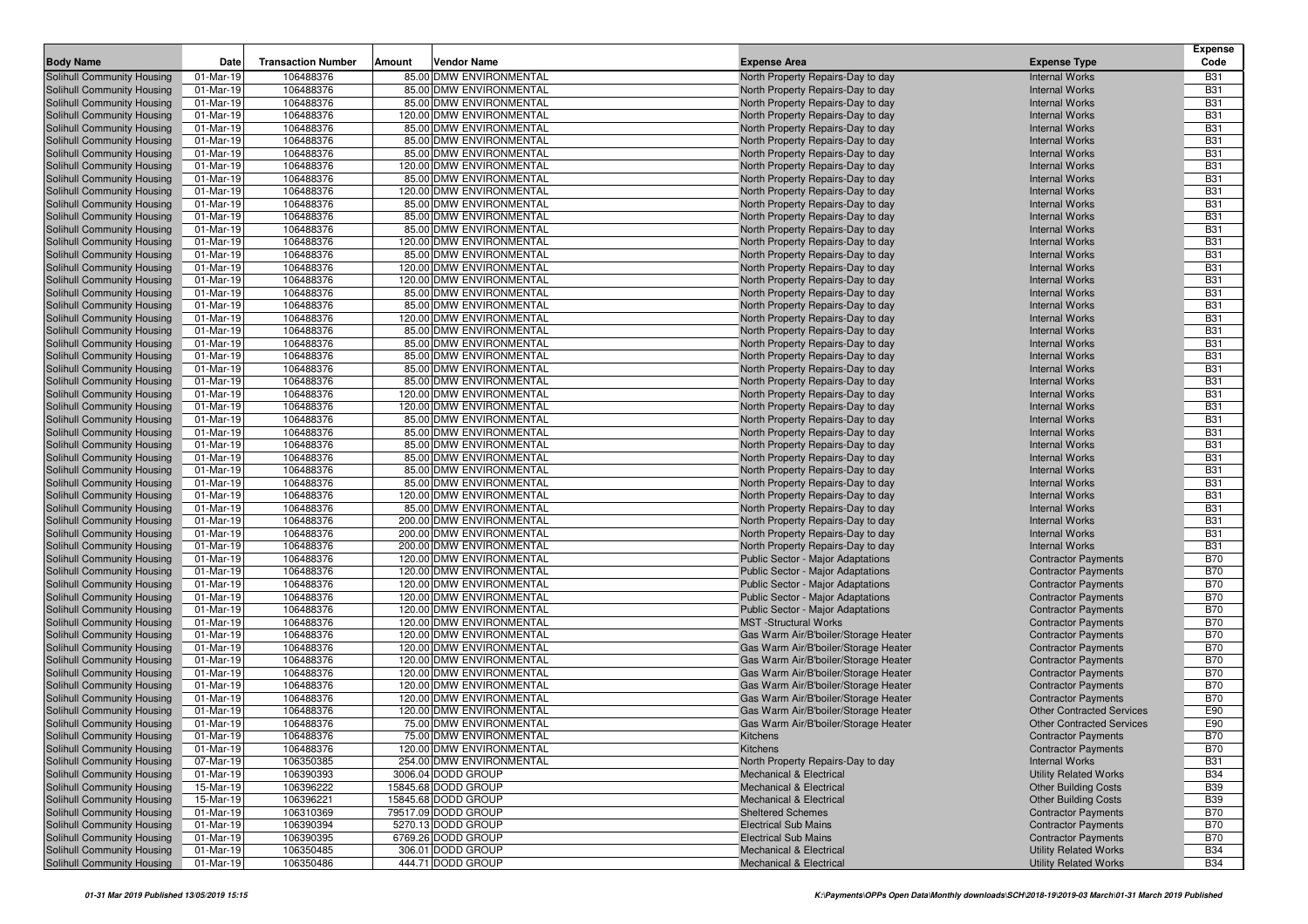|                                                          |                         |                           |        |                                        |                                                                          |                                                              | Expense                  |
|----------------------------------------------------------|-------------------------|---------------------------|--------|----------------------------------------|--------------------------------------------------------------------------|--------------------------------------------------------------|--------------------------|
| <b>Body Name</b>                                         | Date                    | <b>Transaction Number</b> | Amount | <b>Vendor Name</b>                     | <b>Expense Area</b>                                                      | <b>Expense Type</b>                                          | Code                     |
| Solihull Community Housing                               | 01-Mar-19               | 106350487                 |        | 224.44 DODD GROUP                      | <b>Mechanical &amp; Electrical</b>                                       | <b>Utility Related Works</b>                                 | <b>B34</b>               |
| Solihull Community Housing                               | 01-Mar-19               | 106350488                 |        | 414.79 DODD GROUP                      | <b>Mechanical &amp; Electrical</b>                                       | <b>Utility Related Works</b>                                 | <b>B34</b>               |
| Solihull Community Housing                               | 01-Mar-19               | 106310370                 |        | 608.10 DODD GROUP                      | <b>Mechanical &amp; Electrical</b>                                       | <b>Utility Related Works</b>                                 | <b>B34</b>               |
| Solihull Community Housing                               | 01-Mar-19               | 106350489                 |        | 290.19 DODD GROUP                      | <b>Mechanical &amp; Electrical</b>                                       | <b>Utility Related Works</b>                                 | <b>B34</b>               |
| Solihull Community Housing                               | 01-Mar-19               | 106350490                 |        | 476.23 DODD GROUP                      | <b>Mechanical &amp; Electrical</b>                                       | <b>Utility Related Works</b>                                 | <b>B34</b>               |
| Solihull Community Housing                               | 01-Mar-19               | 106350491                 |        | 324.48 DODD GROUP                      | <b>Mechanical &amp; Electrical</b>                                       | <b>Utility Related Works</b>                                 | <b>B34</b>               |
| Solihull Community Housing                               | 01-Mar-19               | 106350492                 |        | 281.47 DODD GROUP                      | <b>Mechanical &amp; Electrical</b>                                       | <b>Utility Related Works</b>                                 | <b>B34</b>               |
| Solihull Community Housing                               | 01-Mar-19               | 106350493                 |        | 281.48 DODD GROUP                      | <b>Mechanical &amp; Electrical</b>                                       | <b>Utility Related Works</b>                                 | <b>B34</b>               |
| Solihull Community Housing                               | 01-Mar-19               | 106350494                 |        | 320.34 DODD GROUP                      | <b>Mechanical &amp; Electrical</b>                                       | <b>Utility Related Works</b>                                 | <b>B34</b>               |
| Solihull Community Housing                               | 01-Mar-19               | 106350495                 |        | 471.98 DODD GROUP                      | <b>Mechanical &amp; Electrical</b>                                       | <b>Utility Related Works</b>                                 | <b>B34</b>               |
| Solihull Community Housing                               | 01-Mar-19               | 106350496                 |        | 458.33 DODD GROUP                      | <b>Mechanical &amp; Electrical</b>                                       | <b>Utility Related Works</b>                                 | <b>B34</b>               |
| Solihull Community Housing                               | 01-Mar-19               | 106350497                 |        | 220.92 DODD GROUP                      | <b>Mechanical &amp; Electrical</b>                                       | <b>Utility Related Works</b>                                 | <b>B34</b>               |
| Solihull Community Housing                               | 01-Mar-19               | 106350498                 |        | 2158.61 DODD GROUP                     | <b>Mechanical &amp; Electrical</b>                                       | <b>Utility Related Works</b>                                 | <b>B34</b>               |
| Solihull Community Housing                               | 01-Mar-19               | 106350499                 |        | 315.22 DODD GROUP                      | <b>Mechanical &amp; Electrical</b>                                       | <b>Utility Related Works</b>                                 | <b>B34</b>               |
| Solihull Community Housing                               | 01-Mar-19               | 106350500                 |        | 217.40 DODD GROUP                      | <b>Mechanical &amp; Electrical</b>                                       | <b>Utility Related Works</b>                                 | <b>B34</b>               |
| Solihull Community Housing                               | 01-Mar-19               | 106350501                 |        | 251.86 DODD GROUP                      | <b>Mechanical &amp; Electrical</b>                                       | <b>Utility Related Works</b>                                 | <b>B34</b>               |
| Solihull Community Housing                               | 01-Mar-19               | 106350502                 |        | 486.60 DODD GROUP<br>227.72 DODD GROUP | <b>Mechanical &amp; Electrical</b>                                       | <b>Utility Related Works</b>                                 | <b>B34</b><br><b>B34</b> |
| Solihull Community Housing<br>Solihull Community Housing | 01-Mar-19<br>01-Mar-19  | 106350503<br>106390396    |        | 1929.08 DODD GROUP                     | <b>Mechanical &amp; Electrical</b>                                       | <b>Utility Related Works</b><br><b>Utility Related Works</b> | <b>B34</b>               |
| Solihull Community Housing                               | 01-Mar-19               | 106350504                 |        | 499.27 DODD GROUP                      | <b>Mechanical &amp; Electrical</b><br><b>Mechanical &amp; Electrical</b> | <b>Utility Related Works</b>                                 | <b>B34</b>               |
| Solihull Community Housing                               | 01-Mar-19               | 106350505                 |        | 330.86 DODD GROUP                      | <b>Mechanical &amp; Electrical</b>                                       | <b>Utility Related Works</b>                                 | <b>B34</b>               |
| Solihull Community Housing                               | 01-Mar-19               | 106350506                 |        | 232.00 DODD GROUP                      | <b>Mechanical &amp; Electrical</b>                                       | <b>Utility Related Works</b>                                 | <b>B34</b>               |
| Solihull Community Housing                               | 01-Mar-19               | 106350507                 |        | 291.97 DODD GROUP                      | <b>Mechanical &amp; Electrical</b>                                       | <b>Utility Related Works</b>                                 | <b>B34</b>               |
| Solihull Community Housing                               | 01-Mar-19               | 106350508                 |        | 482.80 DODD GROUP                      | <b>Mechanical &amp; Electrical</b>                                       | <b>Utility Related Works</b>                                 | <b>B34</b>               |
| Solihull Community Housing                               | 01-Mar-19               | 106350509                 |        | 289.94 DODD GROUP                      | <b>Mechanical &amp; Electrical</b>                                       | <b>Utility Related Works</b>                                 | <b>B34</b>               |
| Solihull Community Housing                               | 01-Mar-19               | 106350510                 |        | 516.00 DODD GROUP                      | <b>Mechanical &amp; Electrical</b>                                       | <b>Utility Related Works</b>                                 | <b>B34</b>               |
| Solihull Community Housing                               | 01-Mar-19               | 106350511                 |        | 238.47 DODD GROUP                      | <b>Mechanical &amp; Electrical</b>                                       | <b>Utility Related Works</b>                                 | <b>B34</b>               |
| Solihull Community Housing                               | 01-Mar-19               | 106350512                 |        | 281.19 DODD GROUP                      | <b>Mechanical &amp; Electrical</b>                                       | <b>Utility Related Works</b>                                 | <b>B34</b>               |
| Solihull Community Housing                               | 01-Mar-19               | 106350513                 |        | 485.90 DODD GROUP                      | <b>Mechanical &amp; Electrical</b>                                       | <b>Utility Related Works</b>                                 | <b>B34</b>               |
| Solihull Community Housing                               | 01-Mar-19               | 106350514                 |        | 221.73 DODD GROUP                      | <b>Mechanical &amp; Electrical</b>                                       | <b>Utility Related Works</b>                                 | <b>B34</b>               |
| Solihull Community Housing                               | 01-Mar-19               | 106350515                 |        | 743.77 DODD GROUP                      | <b>Mechanical &amp; Electrical</b>                                       | <b>Utility Related Works</b>                                 | <b>B34</b>               |
| Solihull Community Housing                               | 01-Mar-19               | 106350516                 |        | 275.32 DODD GROUP                      | <b>Mechanical &amp; Electrical</b>                                       | <b>Utility Related Works</b>                                 | <b>B34</b>               |
| <b>Solihull Community Housing</b>                        | 01-Mar-19               | 106350517                 |        | 292.90 DODD GROUP                      | <b>Mechanical &amp; Electrical</b>                                       | <b>Utility Related Works</b>                                 | <b>B34</b>               |
| Solihull Community Housing                               | 01-Mar-19               | 106350518                 |        | 417.43 DODD GROUP                      | <b>Mechanical &amp; Electrical</b>                                       | <b>Utility Related Works</b>                                 | <b>B34</b>               |
| Solihull Community Housing                               | 01-Mar-19               | 106350519                 |        | 481.03 DODD GROUP                      | <b>Mechanical &amp; Electrical</b>                                       | <b>Utility Related Works</b>                                 | <b>B34</b>               |
| Solihull Community Housing                               | 01-Mar-19               | 106350520                 |        | 462.08 DODD GROUP                      | <b>Mechanical &amp; Electrical</b>                                       | <b>Utility Related Works</b>                                 | <b>B34</b>               |
| Solihull Community Housing                               | 01-Mar-19               | 106350521                 |        | 382.71 DODD GROUP                      | <b>Mechanical &amp; Electrical</b>                                       | <b>Utility Related Works</b>                                 | <b>B34</b>               |
| <b>Solihull Community Housing</b>                        | 01-Mar-19               | 106350522                 |        | 269.09 DODD GROUP                      | <b>Mechanical &amp; Electrical</b>                                       | <b>Utility Related Works</b>                                 | <b>B34</b>               |
| Solihull Community Housing                               | 01-Mar-19               | 106350523                 |        | 309.20 DODD GROUP                      | <b>Mechanical &amp; Electrical</b>                                       | <b>Utility Related Works</b>                                 | <b>B34</b>               |
| Solihull Community Housing                               | 01-Mar-19               | 106350524                 |        | 499.25 DODD GROUP                      | <b>Mechanical &amp; Electrical</b>                                       | <b>Utility Related Works</b>                                 | <b>B34</b>               |
| Solihull Community Housing                               | 01-Mar-19               | 106350525                 |        | 290.21 DODD GROUP                      | <b>Mechanical &amp; Electrical</b>                                       | <b>Utility Related Works</b>                                 | <b>B34</b>               |
| <b>Solihull Community Housing</b>                        | 01-Mar-19               | 106350526                 |        | 339.59 DODD GROUP                      | <b>Mechanical &amp; Electrical</b>                                       | <b>Utility Related Works</b>                                 | <b>B34</b><br><b>B34</b> |
| Solihull Community Housing<br>Solihull Community Housing | 01-Mar-19<br>01-Mar-19  | 106350527<br>106350528    |        | 332.85 DODD GROUP<br>361.31 DODD GROUP | <b>Mechanical &amp; Electrical</b><br><b>Mechanical &amp; Electrical</b> | <b>Utility Related Works</b><br><b>Utility Related Works</b> | <b>B34</b>               |
| Solihull Community Housing                               | 01-Mar-19               | 106350529                 |        | 485.62 DODD GROUP                      | <b>Mechanical &amp; Electrical</b>                                       | <b>Utility Related Works</b>                                 | <b>B34</b>               |
| Solihull Community Housing                               | 01-Mar-19               | 106350530                 |        | 521.80 DODD GROUP                      | <b>Mechanical &amp; Electrical</b>                                       | <b>Utility Related Works</b>                                 | <b>B34</b>               |
| Solihull Community Housing                               | $\overline{0}$ 1-Mar-19 | 106350531                 |        | 492.44 DODD GROUP                      | <b>Mechanical &amp; Electrical</b>                                       | <b>Utility Related Works</b>                                 | <b>B34</b>               |
| Solihull Community Housing                               | 01-Mar-19               | 106350532                 |        | 289.92 DODD GROUP                      | <b>Mechanical &amp; Electrical</b>                                       | <b>Utility Related Works</b>                                 | <b>B34</b>               |
| Solihull Community Housing                               | 01-Mar-19               | 106350533                 |        | 236.92 DODD GROUP                      | <b>Mechanical &amp; Electrical</b>                                       | <b>Utility Related Works</b>                                 | <b>B34</b>               |
| Solihull Community Housing                               | 01-Mar-19               | 106440353                 |        | 751.96 DODD GROUP                      | North Property Repairs-Voids                                             | Voids                                                        | <b>B38</b>               |
| Solihull Community Housing                               | 01-Mar-19               | 106440354                 |        | 888.04 DODD GROUP                      | North Property Repairs-Voids                                             | Voids                                                        | <b>B38</b>               |
| Solihull Community Housing                               | 01-Mar-19               | 106440355                 |        | 409.72 DODD GROUP                      | North Property Repairs-Voids                                             | Voids                                                        | <b>B38</b>               |
| Solihull Community Housing                               | 01-Mar-19               | 106440356                 |        | 559.89 DODD GROUP                      | North Property Repairs-Voids                                             | Voids                                                        | <b>B38</b>               |
| Solihull Community Housing                               | 01-Mar-19               | 106440357                 |        | 358.10 DODD GROUP                      | North Property Repairs-Voids                                             | Voids                                                        | <b>B38</b>               |
| Solihull Community Housing                               | 01-Mar-19               | 106440358                 |        | 1136.14 DODD GROUP                     | North Property Repairs-Voids                                             | Voids                                                        | <b>B38</b>               |
| Solihull Community Housing                               | 01-Mar-19               | 106440359                 |        | 377.03 DODD GROUP                      | North Property Repairs-Voids                                             | Voids                                                        | <b>B38</b>               |
| Solihull Community Housing                               | 01-Mar-19               | 106440360                 |        | 727.04 DODD GROUP                      | North Property Repairs-Voids                                             | Voids                                                        | <b>B38</b>               |
| Solihull Community Housing                               | 01-Mar-19               | 106440361                 |        | 302.55 DODD GROUP                      | North Property Repairs-Voids                                             | Voids                                                        | <b>B38</b>               |
| Solihull Community Housing                               | 01-Mar-19               | 106440362                 |        | 804.17 DODD GROUP                      | North Property Repairs-Voids                                             | Voids                                                        | <b>B38</b>               |
| Solihull Community Housing                               | 01-Mar-19               | 106440363                 |        | 354.56 DODD GROUP                      | North Property Repairs-Voids                                             | Voids                                                        | <b>B38</b>               |
| Solihull Community Housing                               | 01-Mar-19               | 106440364                 |        | 324.91 DODD GROUP                      | North Property Repairs-Voids                                             | Voids                                                        | <b>B38</b>               |
| Solihull Community Housing                               | 01-Mar-19               | 106440365                 |        | 842.89 DODD GROUP                      | North Property Repairs-Voids                                             | Voids                                                        | <b>B38</b>               |
| Solihull Community Housing                               | 01-Mar-19               | 106440366                 |        | 626.38 DODD GROUP                      | North Property Repairs-Voids                                             | Voids                                                        | <b>B38</b>               |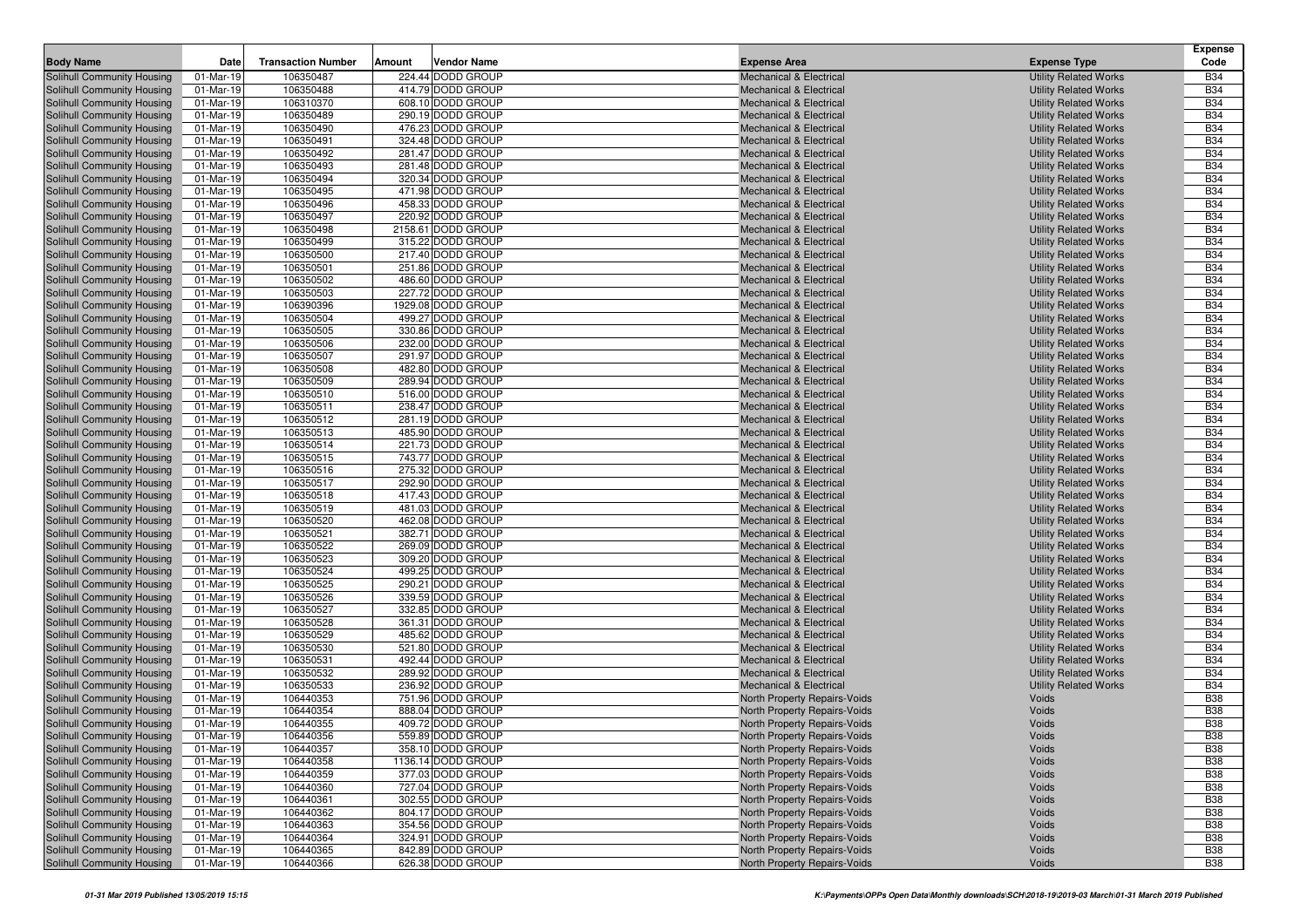| <b>Body Name</b>                                         | Date                   | <b>Transaction Number</b> | Amount | <b>Vendor Name</b>                     | <b>Expense Area</b>                                                      | <b>Expense Type</b>                                          | <b>Expense</b><br>Code   |
|----------------------------------------------------------|------------------------|---------------------------|--------|----------------------------------------|--------------------------------------------------------------------------|--------------------------------------------------------------|--------------------------|
| Solihull Community Housing                               | 01-Mar-19              | 106440367                 |        | 640.93 DODD GROUP                      | North Property Repairs-Voids                                             | Voids                                                        | <b>B38</b>               |
| Solihull Community Housing                               | 01-Mar-19              | 106440368                 |        | 430.02 DODD GROUP                      | North Property Repairs-Voids                                             | Voids                                                        | <b>B38</b>               |
| Solihull Community Housing                               | 01-Mar-19              | 106440369                 |        | 383.04 DODD GROUP                      | North Property Repairs-Voids                                             | Voids                                                        | <b>B38</b>               |
| Solihull Community Housing                               | 01-Mar-19              | 106440370                 |        | 420.36 DODD GROUP                      | North Property Repairs-Voids                                             | Voids                                                        | <b>B38</b>               |
| Solihull Community Housing                               | 01-Mar-19              | 106440371                 |        | 343.20 DODD GROUP                      | North Property Repairs-Voids                                             | Voids                                                        | <b>B38</b>               |
| Solihull Community Housing                               | 01-Mar-19              | 106440372                 |        | 339.66 DODD GROUP                      | North Property Repairs-Voids                                             | Voids                                                        | <b>B38</b>               |
| Solihull Community Housing                               | 01-Mar-19              | 106440373                 |        | 362.31 DODD GROUP                      | North Property Repairs-Voids                                             | Voids                                                        | <b>B38</b>               |
| Solihull Community Housing                               | 01-Mar-19              | 106440374                 |        | 623.75 DODD GROUP                      | North Property Repairs-Voids                                             | Voids                                                        | <b>B38</b>               |
| Solihull Community Housing                               | 01-Mar-19              | 106440375                 |        | 464.50 DODD GROUP                      | North Property Repairs-Voids                                             | Voids                                                        | <b>B38</b>               |
| Solihull Community Housing                               | 01-Mar-19              | 106440376                 |        | 301.15 DODD GROUP                      | North Property Repairs-Voids                                             | Voids                                                        | <b>B38</b>               |
| Solihull Community Housing                               | 01-Mar-19              | 106440377                 |        | 356.97 DODD GROUP                      | North Property Repairs-Voids                                             | Voids                                                        | <b>B38</b>               |
| Solihull Community Housing                               | 01-Mar-19              | 106440378                 |        | 528.42 DODD GROUP                      | North Property Repairs-Voids                                             | Voids                                                        | <b>B38</b>               |
| Solihull Community Housing                               | 01-Mar-19              | 106440379                 |        | 421.93 DODD GROUP                      | North Property Repairs-Voids                                             | Voids                                                        | <b>B38</b>               |
| Solihull Community Housing                               | 01-Mar-19              | 106440380                 |        | 3169.64 DODD GROUP                     | North Property Repairs-Voids                                             | Voids                                                        | <b>B38</b>               |
| Solihull Community Housing                               | 01-Mar-19              | 106440381                 |        | 340.08 DODD GROUP                      | North Property Repairs-Voids                                             | Voids                                                        | <b>B38</b>               |
| Solihull Community Housing                               | 01-Mar-19              | 106440382                 |        | 2536.68 DODD GROUP                     | North Property Repairs-Voids                                             | Voids                                                        | <b>B38</b>               |
| Solihull Community Housing                               | 01-Mar-19              | 106440383                 |        | 405.19 DODD GROUP                      | North Property Repairs-Voids                                             | Voids                                                        | <b>B38</b>               |
| Solihull Community Housing                               | 01-Mar-19              | 106440384                 |        | 457.04 DODD GROUP                      | North Property Repairs-Voids                                             | Voids                                                        | <b>B38</b>               |
| Solihull Community Housing                               | 01-Mar-19              | 106440385                 |        | 792.86 DODD GROUP                      | North Property Repairs-Voids                                             | Voids                                                        | <b>B38</b>               |
| Solihull Community Housing                               | 01-Mar-19              | 106440386                 |        | 820.32 DODD GROUP                      | North Property Repairs-Voids                                             | Voids                                                        | <b>B38</b>               |
| Solihull Community Housing                               | 01-Mar-19              | 106440387                 |        | 532.86 DODD GROUP                      | North Property Repairs-Voids                                             | Voids                                                        | <b>B38</b>               |
| Solihull Community Housing                               | 01-Mar-19              | 106440388                 |        | 355.84 DODD GROUP                      | North Property Repairs-Voids                                             | Voids                                                        | <b>B38</b>               |
| Solihull Community Housing                               | 01-Mar-19              | 106440389                 |        | 836.92 DODD GROUP                      | North Property Repairs-Voids                                             | Voids                                                        | <b>B38</b>               |
| Solihull Community Housing                               | 01-Mar-19              | 106440390                 |        | 917.42 DODD GROUP                      | North Property Repairs-Voids                                             | Voids                                                        | <b>B38</b>               |
| Solihull Community Housing<br>Solihull Community Housing | 01-Mar-19<br>01-Mar-19 | 106440391<br>106440392    |        | 413.62 DODD GROUP<br>476.92 DODD GROUP | North Property Repairs-Voids<br>North Property Repairs-Voids             | Voids<br>Voids                                               | <b>B38</b><br><b>B38</b> |
| Solihull Community Housing                               | 01-Mar-19              | 106440393                 |        | 475.64 DODD GROUP                      | North Property Repairs-Voids                                             | Voids                                                        | <b>B38</b>               |
| Solihull Community Housing                               | 01-Mar-19              | 106440394                 |        | 325.76 DODD GROUP                      | North Property Repairs-Voids                                             | Voids                                                        | <b>B38</b>               |
| Solihull Community Housing                               | 01-Mar-19              | 106440395                 |        | 648.22 DODD GROUP                      | North Property Repairs-Voids                                             | Voids                                                        | <b>B38</b>               |
| Solihull Community Housing                               | 01-Mar-19              | 106310372                 |        | 229.08 DODD GROUP                      | <b>Mechanical &amp; Electrical</b>                                       | <b>Utility Related Works</b>                                 | <b>B34</b>               |
| Solihull Community Housing                               | 01-Mar-19              | 106310373                 |        | 421.16 DODD GROUP                      | <b>Mechanical &amp; Electrical</b>                                       | <b>Utility Related Works</b>                                 | <b>B34</b>               |
| Solihull Community Housing                               | 01-Mar-19              | 106310374                 |        | 235.23 DODD GROUP                      | <b>Mechanical &amp; Electrical</b>                                       | <b>Utility Related Works</b>                                 | <b>B34</b>               |
| Solihull Community Housing                               | 01-Mar-19              | 106350534                 |        | 1094.88 DODD GROUP                     | <b>Electrical Improvement Works</b>                                      | <b>Contractor Payments</b>                                   | <b>B70</b>               |
| Solihull Community Housing                               | 01-Mar-19              | 106350535                 |        | 564.85 DODD GROUP                      | Electrical Improvement Works                                             | <b>Contractor Payments</b>                                   | <b>B70</b>               |
| Solihull Community Housing                               | 01-Mar-19              | 106350536                 |        | 259.40 DODD GROUP                      | <b>Mechanical &amp; Electrical</b>                                       | <b>Utility Related Works</b>                                 | <b>B34</b>               |
| Solihull Community Housing                               | 01-Mar-19              | 106310375                 |        | 3331.35 DODD GROUP                     | Gas Warm Air/B'boiler/Storage Heater                                     | <b>Contractor Payments</b>                                   | <b>B70</b>               |
| Solihull Community Housing                               | 01-Mar-19              | 106310376                 |        | 3331.35 DODD GROUP                     | Gas Warm Air/B'boiler/Storage Heater                                     | <b>Contractor Payments</b>                                   | <b>B70</b>               |
| Solihull Community Housing                               | 01-Mar-19              | 106310377                 |        | 3331.35 DODD GROUP                     | Gas Warm Air/B'boiler/Storage Heater                                     | <b>Contractor Payments</b>                                   | <b>B70</b>               |
| Solihull Community Housing                               | 01-Mar-19              | 106310378                 |        | 2510.10 DODD GROUP                     | Gas Warm Air/B'boiler/Storage Heater                                     | <b>Contractor Payments</b>                                   | <b>B70</b>               |
| Solihull Community Housing                               | 01-Mar-19              | 106310379                 |        | 1966.98 DODD GROUP                     | Gas Warm Air/B'boiler/Storage Heater                                     | <b>Contractor Payments</b>                                   | <b>B70</b>               |
| Solihull Community Housing                               | 01-Mar-19              | 106310380                 |        | 3331.35 DODD GROUP                     | Gas Warm Air/B'boiler/Storage Heater                                     | <b>Contractor Payments</b>                                   | <b>B70</b>               |
| Solihull Community Housing                               | 01-Mar-19              | 106310381                 |        | 294.31 DODD GROUP                      | <b>Electrical Improvement Works</b>                                      | <b>Contractor Payments</b>                                   | <b>B70</b>               |
| Solihull Community Housing                               | 01-Mar-19              | 106350537                 |        | 381.85 DODD GROUP                      | <b>Electrical Improvement Works</b>                                      | <b>Contractor Payments</b>                                   | <b>B70</b>               |
| Solihull Community Housing                               | 01-Mar-19              | 106350538                 |        | 766.06 DODD GROUP                      | <b>Electrical Improvement Works</b>                                      | <b>Contractor Payments</b>                                   | <b>B70</b>               |
| Solihull Community Housing                               | 01-Mar-19              | 106350539                 |        | 798.01 DODD GROUP                      | <b>Mechanical &amp; Electrical</b>                                       | <b>Utility Related Works</b>                                 | <b>B34</b>               |
| Solihull Community Housing                               | 01-Mar-19              | 106350540                 |        | 283.08 DODD GROUP                      | <b>Mechanical &amp; Electrical</b>                                       | <b>Utility Related Works</b>                                 | <b>B34</b>               |
| Solihull Community Housing                               | 01-Mar-19              | 106350541                 |        | 301.88 DODD GROUP                      | <b>Mechanical &amp; Electrical</b>                                       | <b>Utility Related Works</b>                                 | <b>B34</b>               |
| Solihull Community Housing                               | 01-Mar-19              | 106350542                 |        | 730.14 DODD GROUP                      | <b>Mechanical &amp; Electrical</b>                                       | <b>Utility Related Works</b>                                 | <b>B34</b>               |
| Solihull Community Housing                               | 01-Mar-19              | 106350543                 |        | 315.69 DODD GROUP                      | <b>Mechanical &amp; Electrical</b>                                       | <b>Utility Related Works</b>                                 | <b>B34</b>               |
| Solihull Community Housing                               | 01-Mar-19              | 106350544                 |        | 423.76 DODD GROUP                      | <b>Mechanical &amp; Electrical</b>                                       | <b>Utility Related Works</b>                                 | <b>B34</b>               |
| Solihull Community Housing<br>Solihull Community Housing | 01-Mar-19<br>01-Mar-19 | 106350545                 |        | 721.06 DODD GROUP                      | <b>Mechanical &amp; Electrical</b>                                       | <b>Utility Related Works</b>                                 | <b>B34</b>               |
| Solihull Community Housing                               |                        | 106350546                 |        | 368.11 DODD GROUP                      | <b>Mechanical &amp; Electrical</b>                                       | <b>Utility Related Works</b>                                 | <b>B34</b><br><b>B34</b> |
|                                                          | 01-Mar-19              | 106310416                 |        | 222.41 DODD GROUP                      | Mechanical & Electrical                                                  | <b>Utility Related Works</b>                                 |                          |
| Solihull Community Housing<br>Solihull Community Housing | 01-Mar-19<br>01-Mar-19 | 106310418<br>106350547    |        | 222.41 DODD GROUP<br>272.74 DODD GROUP | <b>Mechanical &amp; Electrical</b><br><b>Mechanical &amp; Electrical</b> | <b>Utility Related Works</b><br><b>Utility Related Works</b> | <b>B34</b><br><b>B34</b> |
| Solihull Community Housing                               | 01-Mar-19              | 106350548                 |        | 229.05 DODD GROUP                      | <b>Mechanical &amp; Electrical</b>                                       | <b>Utility Related Works</b>                                 | <b>B34</b>               |
| Solihull Community Housing                               | 01-Mar-19              | 106350549                 |        | 319.26 DODD GROUP                      | <b>Mechanical &amp; Electrical</b>                                       | <b>Utility Related Works</b>                                 | <b>B34</b>               |
| Solihull Community Housing                               | 01-Mar-19              | 106310446                 |        | 222.41 DODD GROUP                      | <b>Mechanical &amp; Electrical</b>                                       | <b>Utility Related Works</b>                                 | <b>B34</b>               |
| Solihull Community Housing                               | 01-Mar-19              | 106350550                 |        | 258.09 DODD GROUP                      | <b>Mechanical &amp; Electrical</b>                                       | <b>Utility Related Works</b>                                 | <b>B34</b>               |
| Solihull Community Housing                               | 01-Mar-19              | 106350551                 |        | 557.92 DODD GROUP                      | <b>Mechanical &amp; Electrical</b>                                       | <b>Utility Related Works</b>                                 | <b>B34</b>               |
| Solihull Community Housing                               | 01-Mar-19              | 106350552                 |        | 289.40 DODD GROUP                      | <b>Mechanical &amp; Electrical</b>                                       | <b>Utility Related Works</b>                                 | <b>B34</b>               |
| Solihull Community Housing                               | 01-Mar-19              | 106350553                 |        | 247.86 DODD GROUP                      | <b>Mechanical &amp; Electrical</b>                                       | <b>Utility Related Works</b>                                 | <b>B34</b>               |
| Solihull Community Housing                               | 01-Mar-19              | 106350554                 |        | 269.08 DODD GROUP                      | <b>Mechanical &amp; Electrical</b>                                       | <b>Utility Related Works</b>                                 | <b>B34</b>               |
|                                                          |                        |                           |        |                                        |                                                                          |                                                              |                          |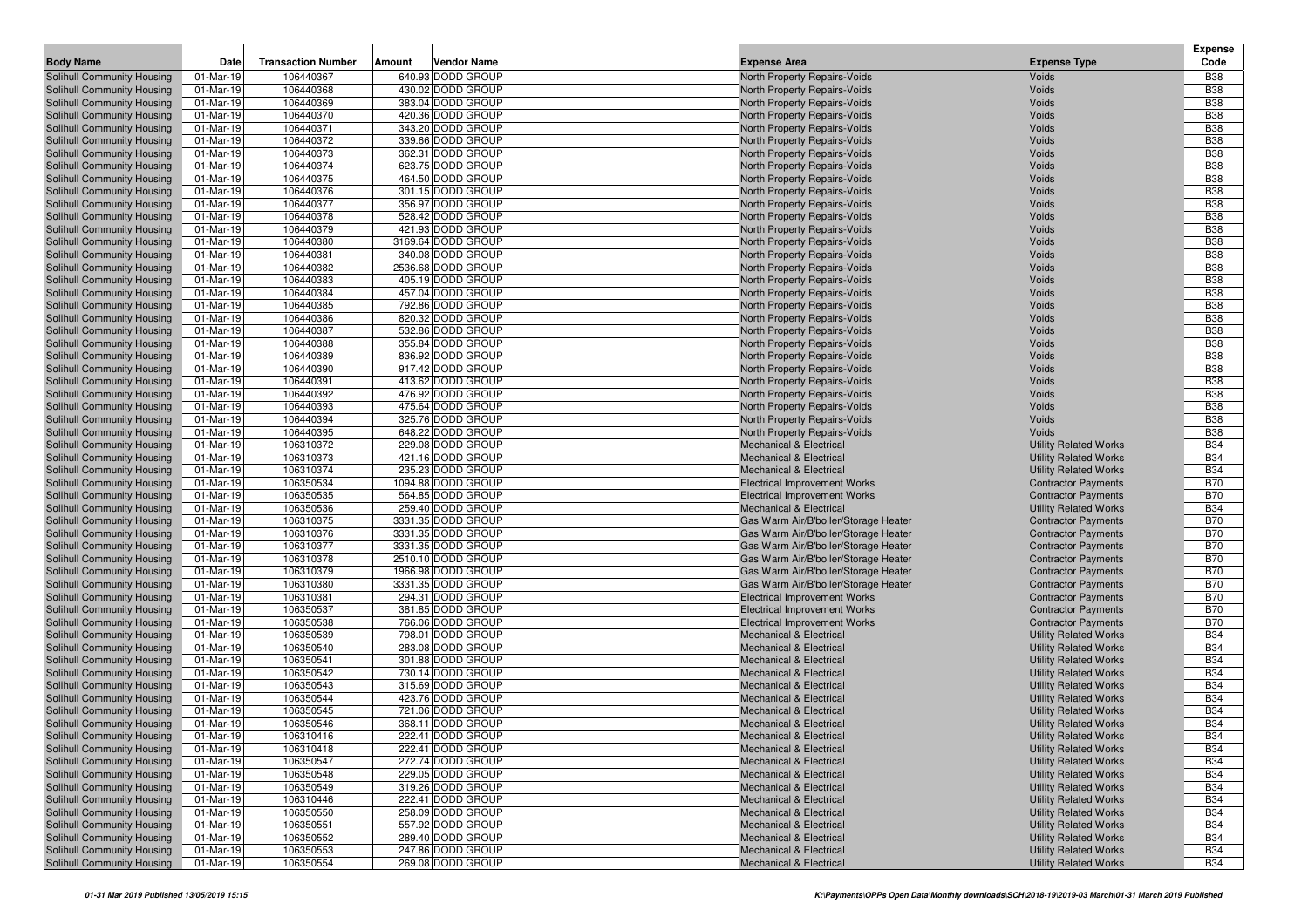|                                                          |                        |                           |        |                                         |                                                                                            |                                                              | <b>Expense</b>           |
|----------------------------------------------------------|------------------------|---------------------------|--------|-----------------------------------------|--------------------------------------------------------------------------------------------|--------------------------------------------------------------|--------------------------|
| <b>Body Name</b>                                         | Date                   | <b>Transaction Number</b> | Amount | <b>Vendor Name</b>                      | <b>Expense Area</b>                                                                        | <b>Expense Type</b>                                          | Code                     |
| Solihull Community Housing                               | 01-Mar-19              | 106310525                 |        | 223.25 DODD GROUP                       | <b>Mechanical &amp; Electrical</b>                                                         | <b>Utility Related Works</b>                                 | <b>B34</b>               |
| Solihull Community Housing                               | 01-Mar-19              | 106440396                 |        | 2526.16 DODD GROUP                      | North Property Repairs-Voids                                                               | Voids                                                        | <b>B38</b>               |
| Solihull Community Housing                               | 01-Mar-19              | 106440397                 |        | 354.76 DODD GROUP<br>427.66 DODD GROUP  | North Property Repairs-Voids                                                               | Voids                                                        | <b>B38</b>               |
| Solihull Community Housing<br>Solihull Community Housing | 01-Mar-19<br>01-Mar-19 | 106350555<br>106310564    |        | 222.41 DODD GROUP                       | <b>Mechanical &amp; Electrical</b><br><b>Mechanical &amp; Electrical</b>                   | <b>Utility Related Works</b><br><b>Utility Related Works</b> | <b>B34</b><br><b>B34</b> |
| Solihull Community Housing                               | 01-Mar-19              | 106310567                 |        | 222.30 DODD GROUP                       | <b>Mechanical &amp; Electrical</b>                                                         | <b>Utility Related Works</b>                                 | <b>B34</b>               |
| Solihull Community Housing                               | 01-Mar-19              | 106310585                 |        | 217.53 DODD GROUP                       | <b>Mechanical &amp; Electrical</b>                                                         | <b>Utility Related Works</b>                                 | <b>B34</b>               |
| Solihull Community Housing                               | 01-Mar-19              | 106350556                 |        | 231.65 DODD GROUP                       | <b>Mechanical &amp; Electrical</b>                                                         | <b>Utility Related Works</b>                                 | <b>B34</b>               |
| Solihull Community Housing                               | 01-Mar-19              | 106350557                 |        | 261.39 DODD GROUP                       | <b>Mechanical &amp; Electrical</b>                                                         | <b>Utility Related Works</b>                                 | <b>B34</b>               |
| Solihull Community Housing                               | 01-Mar-19              | 106310636                 |        | 222.41 DODD GROUP                       | <b>Mechanical &amp; Electrical</b>                                                         | <b>Utility Related Works</b>                                 | <b>B34</b>               |
| Solihull Community Housing                               | 01-Mar-19              | 106350558                 |        | 254.62 DODD GROUP                       | <b>Mechanical &amp; Electrical</b>                                                         | <b>Utility Related Works</b>                                 | <b>B34</b>               |
| Solihull Community Housing                               | 01-Mar-19              | 106310648                 |        | 221.76 DODD GROUP                       | <b>Mechanical &amp; Electrical</b>                                                         | <b>Utility Related Works</b>                                 | <b>B34</b>               |
| Solihull Community Housing                               | 01-Mar-19              | 106350559                 |        | 457.41 DODD GROUP                       | <b>Mechanical &amp; Electrical</b>                                                         | <b>Utility Related Works</b>                                 | <b>B34</b>               |
| Solihull Community Housing                               | 01-Mar-19              | 106350560                 |        | 538.82 DODD GROUP                       | <b>Mechanical &amp; Electrical</b>                                                         | <b>Utility Related Works</b>                                 | <b>B34</b>               |
| Solihull Community Housing                               | 01-Mar-19              | 106350561                 |        | 320.41 DODD GROUP                       | <b>Mechanical &amp; Electrical</b>                                                         | <b>Utility Related Works</b>                                 | <b>B34</b>               |
| Solihull Community Housing                               | 01-Mar-19              | 106350562                 |        | 371.01 DODD GROUP                       | <b>Mechanical &amp; Electrical</b>                                                         | <b>Utility Related Works</b>                                 | <b>B34</b>               |
| Solihull Community Housing                               | 01-Mar-19              | 106350563                 |        | 258.09 DODD GROUP                       | <b>Mechanical &amp; Electrical</b>                                                         | <b>Utility Related Works</b>                                 | <b>B34</b>               |
| Solihull Community Housing                               | 01-Mar-19              | 106310688                 |        | 222.41 DODD GROUP                       | <b>Mechanical &amp; Electrical</b>                                                         | <b>Utility Related Works</b>                                 | <b>B34</b>               |
| Solihull Community Housing                               | 01-Mar-19              | 106350565<br>106350566    |        | 322.60 DODD GROUP<br>294.65 DODD GROUP  | <b>Mechanical &amp; Electrical</b><br><b>Mechanical &amp; Electrical</b>                   | <b>Utility Related Works</b>                                 | <b>B34</b><br><b>B34</b> |
| Solihull Community Housing<br>Solihull Community Housing | 01-Mar-19<br>01-Mar-19 | 106350567                 |        | 359.54 DODD GROUP                       | <b>Mechanical &amp; Electrical</b>                                                         | <b>Utility Related Works</b><br><b>Utility Related Works</b> | <b>B34</b>               |
| Solihull Community Housing                               | 01-Mar-19              | 106350568                 |        | 305.20 DODD GROUP                       | <b>Mechanical &amp; Electrical</b>                                                         | <b>Utility Related Works</b>                                 | <b>B34</b>               |
| Solihull Community Housing                               | 01-Mar-19              | 106350569                 |        | 422.87 DODD GROUP                       | <b>Mechanical &amp; Electrical</b>                                                         | <b>Utility Related Works</b>                                 | <b>B34</b>               |
| Solihull Community Housing                               | 01-Mar-19              | 106350570                 |        | 284.79 DODD GROUP                       | <b>Mechanical &amp; Electrical</b>                                                         | <b>Utility Related Works</b>                                 | <b>B34</b>               |
| Solihull Community Housing                               | 01-Mar-19              | 106350571                 |        | 687.54 DODD GROUP                       | <b>Mechanical &amp; Electrical</b>                                                         | <b>Utility Related Works</b>                                 | <b>B34</b>               |
| Solihull Community Housing                               | 01-Mar-19              | 106350572                 |        | 399.47 DODD GROUP                       | <b>Public Sector - Minor Works</b>                                                         | <b>Contractor Payments</b>                                   | <b>B70</b>               |
| Solihull Community Housing                               | 01-Mar-19              | 106350573                 |        | 382.19 DODD GROUP                       | <b>Mechanical &amp; Electrical</b>                                                         | <b>Utility Related Works</b>                                 | <b>B34</b>               |
| Solihull Community Housing                               | 01-Mar-19              | 106310915                 |        | 222.41 DODD GROUP                       | <b>Mechanical &amp; Electrical</b>                                                         | <b>Utility Related Works</b>                                 | <b>B34</b>               |
| Solihull Community Housing                               | 01-Mar-19              | 106350574                 |        | 267.83 DODD GROUP                       | <b>Mechanical &amp; Electrical</b>                                                         | <b>Utility Related Works</b>                                 | <b>B34</b>               |
| Solihull Community Housing                               | 01-Mar-19              | 106350575                 |        | 600.66 DODD GROUP                       | <b>Mechanical &amp; Electrical</b>                                                         | <b>Utility Related Works</b>                                 | <b>B34</b>               |
| Solihull Community Housing                               | 01-Mar-19              | 106350576                 |        | 341.71 DODD GROUP                       | <b>Mechanical &amp; Electrical</b>                                                         | <b>Utility Related Works</b>                                 | <b>B34</b>               |
| Solihull Community Housing                               | 01-Mar-19              | 106350577                 |        | 258.09 DODD GROUP                       | <b>Mechanical &amp; Electrical</b>                                                         | <b>Utility Related Works</b>                                 | <b>B34</b>               |
| Solihull Community Housing                               | 01-Mar-19              | 106350578                 |        | 537.83 DODD GROUP                       | <b>Mechanical &amp; Electrical</b><br><b>Mechanical &amp; Electrical</b>                   | <b>Utility Related Works</b>                                 | <b>B34</b><br><b>B34</b> |
| Solihull Community Housing<br>Solihull Community Housing | 01-Mar-19<br>01-Mar-19 | 106350579<br>106350580    |        | 341.71 DODD GROUP<br>327.23 DODD GROUP  | <b>Mechanical &amp; Electrical</b>                                                         | <b>Utility Related Works</b><br><b>Utility Related Works</b> | <b>B34</b>               |
| Solihull Community Housing                               | 01-Mar-19              | 106390399                 |        | 750.15 DODD GROUP                       | Private Sector - Disabled Facilities Grants                                                | <b>Contractor Payments</b>                                   | <b>B70</b>               |
| Solihull Community Housing                               | 01-Mar-19              | 106390400                 |        | 487.92 DODD GROUP                       | Kitchens                                                                                   | <b>Contractor Payments</b>                                   | <b>B70</b>               |
| Solihull Community Housing                               | 01-Mar-19              | 106390401                 |        | 519.69 DODD GROUP                       | Kitchens                                                                                   | <b>Contractor Payments</b>                                   | <b>B70</b>               |
| Solihull Community Housing                               | 01-Mar-19              | 106390402                 |        | 572.56 DODD GROUP                       | Kitchens                                                                                   | <b>Contractor Payments</b>                                   | <b>B70</b>               |
| Solihull Community Housing                               | 01-Mar-19              | 106390403                 |        | 659.04 DODD GROUP                       | <b>Public Sector - Major Adaptations</b>                                                   | <b>Contractor Payments</b>                                   | <b>B70</b>               |
| Solihull Community Housing                               | 01-Mar-19              | 106390404                 |        | 460.80 DODD GROUP                       | Kitchens                                                                                   | <b>Contractor Payments</b>                                   | <b>B70</b>               |
| Solihull Community Housing                               | 01-Mar-19              | 106390405                 |        | 765.10 DODD GROUP                       | <b>Public Sector - Major Adaptations</b>                                                   | <b>Contractor Payments</b>                                   | <b>B70</b>               |
| Solihull Community Housing                               | 01-Mar-19              | 106390406                 |        | 768.18 DODD GROUP                       | Kitchens                                                                                   | <b>Contractor Payments</b>                                   | <b>B70</b>               |
| Solihull Community Housing                               | 01-Mar-19              | 106390407                 |        | 456.18 DODD GROUP                       | Kitchens                                                                                   | <b>Contractor Payments</b>                                   | <b>B70</b>               |
| Solihull Community Housing                               | 01-Mar-19              | 106390408                 |        | 915.56 DODD GROUP                       | Private Sector - Disabled Facilities Grants                                                | <b>Contractor Payments</b>                                   | <b>B70</b>               |
| Solihull Community Housing                               | 01-Mar-19              | 106390409                 |        | 664.71 DODD GROUP<br>1073.92 DODD GROUP | Private Sector - Disabled Facilities Grants<br>Private Sector - Disabled Facilities Grants | <b>Contractor Payments</b><br><b>Contractor Payments</b>     | <b>B70</b><br><b>B70</b> |
| Solihull Community Housing<br>Solihull Community Housing | 01-Mar-19<br>01-Mar-19 | 106390410<br>106390412    |        | 993.50 DODD GROUP                       | Private Sector - Disabled Facilities Grants                                                | <b>Contractor Payments</b>                                   | <b>B70</b>               |
| Solihull Community Housing                               | 19-Mar-19              | 106466719                 |        | 222.41 DODD GROUP                       | <b>Mechanical &amp; Electrical</b>                                                         | <b>Utility Related Works</b>                                 | <b>B34</b>               |
| Solihull Community Housing                               | 19-Mar-19              | 106466726                 |        | 222.41 DODD GROUP                       | <b>Mechanical &amp; Electrical</b>                                                         | <b>Utility Related Works</b>                                 | <b>B34</b>               |
| Solihull Community Housing                               | 19-Mar-19              | 106473353                 |        | 403.57 DODD GROUP                       | <b>Mechanical &amp; Electrical</b>                                                         | <b>Utility Related Works</b>                                 | <b>B34</b>               |
| Solihull Community Housing                               | 19-Mar-19              | 106473354                 |        | 277.84 DODD GROUP                       | <b>Mechanical &amp; Electrical</b>                                                         | <b>Utility Related Works</b>                                 | <b>B34</b>               |
| Solihull Community Housing                               | 19-Mar-19              | 106473355                 |        | 240.70 DODD GROUP                       | Private Sector - Disabled Facilities Grants                                                | <b>Contractor Payments</b>                                   | <b>B70</b>               |
| Solihull Community Housing                               | 19-Mar-19              | 106466787                 |        | 493.27 DODD GROUP                       | Kitchens                                                                                   | <b>Contractor Payments</b>                                   | <b>B70</b>               |
| Solihull Community Housing                               | 19-Mar-19              | 106473356                 |        | 662.33 DODD GROUP                       | <b>Private Sector - Disabled Facilities Grants</b>                                         | <b>Contractor Payments</b>                                   | <b>B70</b>               |
| Solihull Community Housing                               | 19-Mar-19              | 106473357                 |        | 794.40 DODD GROUP                       | Private Sector - Disabled Facilities Grants                                                | <b>Contractor Payments</b>                                   | <b>B70</b>               |
| Solihull Community Housing                               | 19-Mar-19              | 106466797                 |        | 291.19 DODD GROUP                       | <b>Public Sector - Major Adaptations</b>                                                   | <b>Contractor Payments</b>                                   | <b>B70</b>               |
| Solihull Community Housing                               | 19-Mar-19              | 106466801                 |        | 279.34 DODD GROUP                       | Kitchens                                                                                   | <b>Contractor Payments</b>                                   | <b>B70</b>               |
| Solihull Community Housing                               | 19-Mar-19              | 106466805                 |        | 511.02 DODD GROUP                       | Kitchens                                                                                   | <b>Contractor Payments</b>                                   | <b>B70</b>               |
| Solihull Community Housing                               | 19-Mar-19              | 106473358                 |        | 243.12 DODD GROUP                       | <b>Mechanical &amp; Electrical</b>                                                         | <b>Utility Related Works</b>                                 | <b>B34</b>               |
| Solihull Community Housing                               | 19-Mar-19              | 106466808                 |        | 537.65 DODD GROUP                       | Kitchens                                                                                   | <b>Contractor Payments</b>                                   | <b>B70</b>               |
| Solihull Community Housing                               | 19-Mar-19              | 106466812                 |        | 472.45 DODD GROUP                       | Kitchens                                                                                   | <b>Contractor Payments</b>                                   | <b>B70</b>               |
| Solihull Community Housing                               | 19-Mar-19              | 106466816                 |        | 529.06 DODD GROUP                       | Kitchens                                                                                   | <b>Contractor Payments</b>                                   | <b>B70</b>               |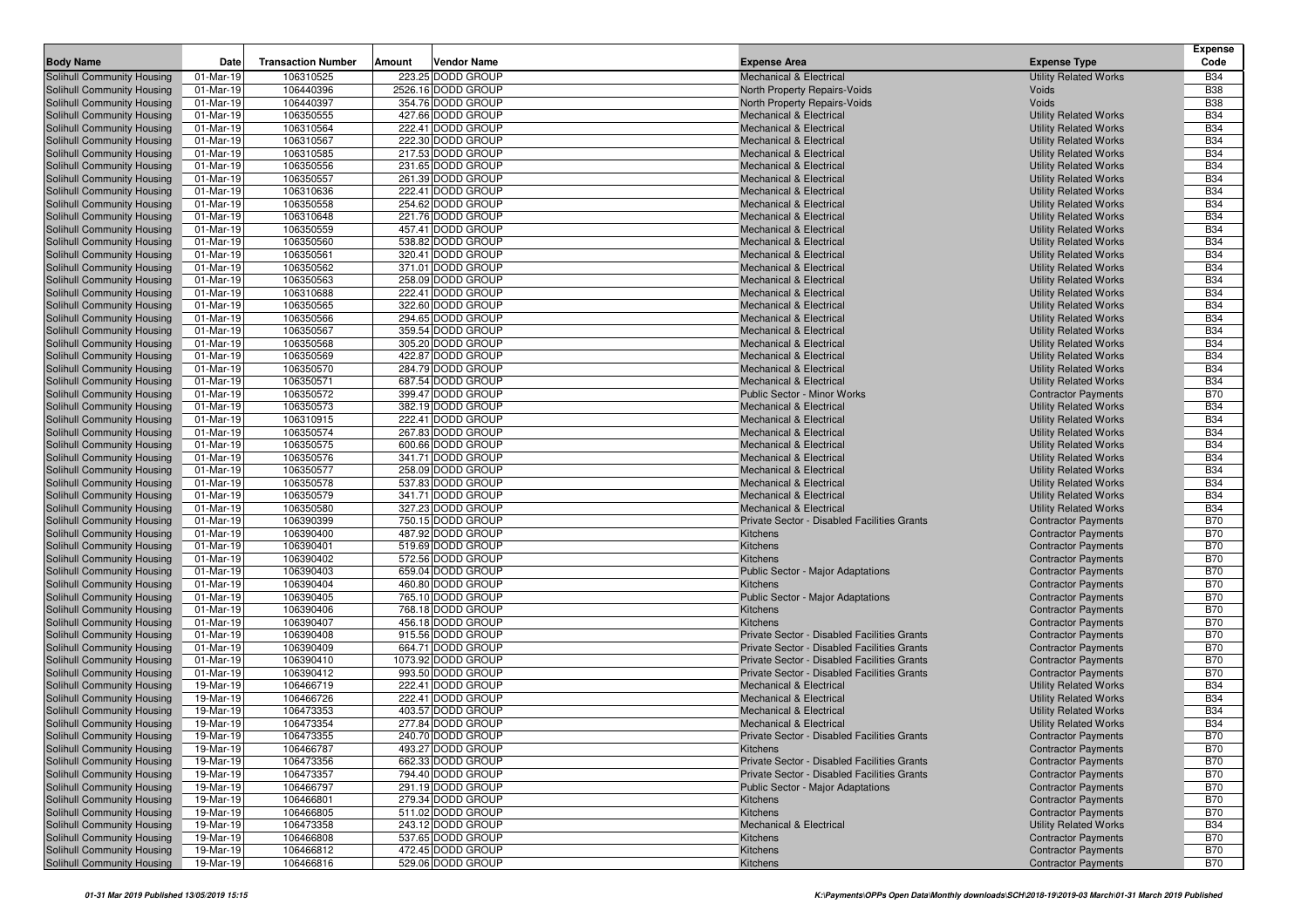| <b>Transaction Number</b><br>Vendor Name<br><b>Expense Type</b><br>Code<br>Date<br>Amount<br><b>Expense Area</b><br>693.56 DODD GROUP<br>19-Mar-19<br>106473359<br>Public Sector - Major Adaptations<br><b>B70</b><br><b>Contractor Payments</b><br>19-Mar-19<br>106473360<br>274.14 DODD GROUP<br><b>B34</b><br><b>Mechanical &amp; Electrical</b><br><b>Utility Related Works</b><br>106473361<br>624.53 DODD GROUP<br><b>B70</b><br>19-Mar-19<br>Public Sector - Major Adaptations<br><b>Contractor Payments</b><br>19-Mar-19<br>106466825<br>421.21 DODD GROUP<br><b>B70</b><br>Kitchens<br><b>Contractor Payments</b><br>106466847<br>421.21 DODD GROUP<br><b>B70</b><br>Solihull Community Housing<br>19-Mar-19<br>Kitchens<br><b>Contractor Payments</b><br>106473362<br>808.52 DODD GROUP<br><b>B70</b><br>Solihull Community Housing<br>19-Mar-19<br>Public Sector - Major Adaptations<br><b>Contractor Payments</b><br>Solihull Community Housing<br>106473363<br>778.35 DODD GROUP<br>Public Sector - Major Adaptations<br><b>B70</b><br>19-Mar-19<br><b>Contractor Payments</b><br>106466865<br>542.51 DODD GROUP<br><b>B70</b><br>Solihull Community Housing<br>19-Mar-19<br>Kitchens<br><b>Contractor Payments</b><br>106466873<br>507.44 DODD GROUP<br><b>B70</b><br>Solihull Community Housing<br>19-Mar-19<br>Kitchens<br><b>Contractor Payments</b><br>106466875<br>223.12 DODD GROUP<br><b>B34</b><br>Solihull Community Housing<br>19-Mar-19<br><b>Mechanical &amp; Electrical</b><br><b>Utility Related Works</b><br>106473364<br>878.15 DODD GROUP<br><b>B34</b><br>Solihull Community Housing<br>19-Mar-19<br><b>Mechanical &amp; Electrical</b><br><b>Utility Related Works</b><br>106473365<br>Solihull Community Housing<br>606.99 DODD GROUP<br><b>B70</b><br>19-Mar-19<br>Private Sector - Disabled Facilities Grants<br><b>Contractor Payments</b><br>918.90 DODD GROUP<br><b>B70</b><br>Solihull Community Housing<br>19-Mar-19<br>106473366<br>Private Sector - Disabled Facilities Grants<br><b>Contractor Payments</b><br>106466895<br>384.32 DODD GROUP<br><b>B70</b><br>Solihull Community Housing<br>19-Mar-19<br>Kitchens<br><b>Contractor Payments</b><br>106473367<br>709.64 DODD GROUP<br><b>B70</b><br>Solihull Community Housing<br>19-Mar-19<br><b>Public Sector - Major Adaptations</b><br><b>Contractor Payments</b><br>19-Mar-19<br>106466897<br>478.83 DODD GROUP<br><b>Contractor Payments</b><br><b>B70</b><br>Solihull Community Housing<br>Kitchens<br>106473368<br><b>B70</b><br>Solihull Community Housing<br>19-Mar-19<br>682.94 DODD GROUP<br>Kitchens<br><b>Contractor Payments</b><br>106473369<br>285.39 DODD GROUP<br><b>B34</b><br>Solihull Community Housing<br>19-Mar-19<br><b>Mechanical &amp; Electrical</b><br><b>Utility Related Works</b><br>106466905<br>384.31 DODD GROUP<br><b>B70</b><br>19-Mar-19<br>Kitchens<br><b>Contractor Payments</b><br>106473370<br>872.42 DODD GROUP<br><b>B70</b><br>19-Mar-19<br><b>Public Sector - Major Adaptations</b><br><b>Contractor Payments</b><br><b>Solihull Community Housing</b><br>106473371<br>229.75 DODD GROUP<br><b>B34</b><br>19-Mar-19<br><b>Mechanical &amp; Electrical</b><br><b>Utility Related Works</b><br>106466915<br>221.81 DODD GROUP<br><b>B34</b><br>19-Mar-19<br><b>Mechanical &amp; Electrical</b><br><b>Utility Related Works</b><br>106466916<br>380.15 DODD GROUP<br><b>B70</b><br>19-Mar-19<br>Kitchens<br><b>Contractor Payments</b><br><b>B70</b><br>19-Mar-19<br>106466919<br>417.20 DODD GROUP<br>Private Sector - Disabled Facilities Grants<br><b>Contractor Payments</b><br>106466922<br>508.63 DODD GROUP<br>Private Sector - Disabled Facilities Grants<br><b>B70</b><br>19-Mar-19<br><b>Contractor Payments</b><br>106473372<br>801.47 DODD GROUP<br>Solihull Community Housing<br>19-Mar-19<br>Private Sector - Disabled Facilities Grants<br><b>Contractor Payments</b><br><b>B70</b><br>Solihull Community Housing<br>106473373<br>467.90 DODD GROUP<br><b>B34</b><br>19-Mar-19<br><b>Mechanical &amp; Electrical</b><br><b>Utility Related Works</b><br>106466928<br>486.92 DODD GROUP<br><b>B70</b><br>Solihull Community Housing<br>19-Mar-19<br><b>Kitchens</b><br><b>Contractor Payments</b><br>106466929<br>222.41 DODD GROUP<br><b>B34</b><br>Solihull Community Housing<br>19-Mar-19<br><b>Mechanical &amp; Electrical</b><br><b>Utility Related Works</b><br>106473375<br>687.28 DODD GROUP<br><b>B70</b><br>Solihull Community Housing<br>19-Mar-19<br>Kitchens<br><b>Contractor Payments</b><br>106466936<br>598.23 DODD GROUP<br><b>B70</b><br>Solihull Community Housing<br>19-Mar-19<br>Kitchens<br><b>Contractor Payments</b><br>Solihull Community Housing<br>106473376<br>620.35 DODD GROUP<br><b>B70</b><br>19-Mar-19<br>Kitchens<br><b>Contractor Payments</b><br>106473377<br>754.42 DODD GROUP<br><b>B70</b><br>Solihull Community Housing<br>19-Mar-19<br>Kitchens<br><b>Contractor Payments</b><br>106473378<br>350.89 DODD GROUP<br><b>B34</b><br>Solihull Community Housing<br>19-Mar-19<br><b>Mechanical &amp; Electrical</b><br><b>Utility Related Works</b><br>106466942<br>406.16 DODD GROUP<br><b>B70</b><br>Solihull Community Housing<br>19-Mar-19<br>Kitchens<br><b>Contractor Payments</b><br>106684937<br>2605.76 DODD GROUP<br><b>B34</b><br>Solihull Community Housing<br>19-Mar-19<br><b>Mechanical &amp; Electrical</b><br><b>Utility Related Works</b><br>106684938<br>2104.20 DODD GROUP<br><b>B34</b><br>Solihull Community Housing<br>19-Mar-19<br><b>Mechanical &amp; Electrical</b><br><b>Utility Related Works</b><br>Solihull Community Housing<br>19-Mar-19<br>106684939<br>1565.49 DODD GROUP<br><b>Utility Related Works</b><br><b>B34</b><br><b>Mechanical &amp; Electrical</b><br>106684940<br>2605.76 DODD GROUP<br><b>B34</b><br>Solihull Community Housing<br>19-Mar-19<br><b>Mechanical &amp; Electrical</b><br><b>Utility Related Works</b><br>106684941<br>2605.76 DODD GROUP<br><b>B34</b><br>19-Mar-19<br><b>Mechanical &amp; Electrical</b><br><b>Utility Related Works</b><br>19-Mar-19<br>106473390<br>420.20 DODD GROUP<br><b>Utility Related Works</b><br><b>B34</b><br><b>Mechanical &amp; Electrical</b><br>106466975<br>245.16 DODD GROUP<br><b>B34</b><br>19-Mar-19<br><b>Mechanical &amp; Electrical</b><br><b>Utility Related Works</b><br>106473391<br>315.69 DODD GROUP<br><b>B34</b><br>19-Mar-19<br>Mechanical & Electrical<br><b>Utility Related Works</b><br>106466977<br>222.41 DODD GROUP<br><b>B34</b><br>19-Mar-19<br><b>Mechanical &amp; Electrical</b><br><b>Utility Related Works</b><br>106473392<br>252.66 DODD GROUP<br><b>Utility Related Works</b><br><b>B34</b><br>19-Mar-19<br>Mechanical & Electrical<br>Solihull Community Housing<br>106473393<br>239.72 DODD GROUP<br><b>B34</b><br>19-Mar-19<br><b>Mechanical &amp; Electrical</b><br><b>Utility Related Works</b><br>106473394<br>284.72 DODD GROUP<br><b>B34</b><br>Solihull Community Housing<br>19-Mar-19<br>Mechanical & Electrical<br><b>Utility Related Works</b><br>106467040<br>225.37 DODD GROUP<br><b>Utility Related Works</b><br><b>B34</b><br>Solihull Community Housing<br>19-Mar-19<br><b>Mechanical &amp; Electrical</b><br><b>B34</b><br>106473395<br>273.26 DODD GROUP<br>Solihull Community Housing<br>19-Mar-19<br><b>Mechanical &amp; Electrical</b><br><b>Utility Related Works</b><br>342.84 DODD GROUP<br><b>Solihull Community Housing</b><br>106473396<br><b>B34</b><br>19-Mar-19<br><b>Mechanical &amp; Electrical</b><br><b>Utility Related Works</b><br>106473397<br>241.88 DODD GROUP<br><b>B34</b><br>Solihull Community Housing<br>19-Mar-19<br><b>Mechanical &amp; Electrical</b><br><b>Utility Related Works</b><br>Solihull Community Housing<br>443.10 DODD GROUP<br><b>B34</b><br>19-Mar-19<br>106473398<br>Mechanical & Electrical<br><b>Utility Related Works</b><br>Solihull Community Housing<br>463.87 DODD GROUP<br><b>B34</b><br>19-Mar-19<br>106473399<br><b>Utility Related Works</b><br><b>Mechanical &amp; Electrical</b><br>Solihull Community Housing<br>106473400<br>289.62 DODD GROUP<br><b>Utility Related Works</b><br><b>B34</b><br>19-Mar-19<br><b>Mechanical &amp; Electrical</b><br>307.32 DODD GROUP<br>Solihull Community Housing<br>19-Mar-19<br>106473401<br><b>Utility Related Works</b><br><b>B34</b><br>Mechanical & Electrical<br>106473402<br>251.73 DODD GROUP<br><b>Utility Related Works</b><br>Solihull Community Housing<br>19-Mar-19<br><b>Mechanical &amp; Electrical</b><br><b>B34</b><br>Solihull Community Housing<br>106467168<br>223.12 DODD GROUP<br><b>Utility Related Works</b><br><b>B34</b><br>19-Mar-19<br>Mechanical & Electrical<br>456.47 DODD GROUP<br>Solihull Community Housing<br>106684942<br><b>Utility Related Works</b><br><b>B34</b><br>19-Mar-19<br>Mechanical & Electrical<br>463.04 DODD GROUP<br>Solihull Community Housing<br>19-Mar-19<br>106684943<br><b>Utility Related Works</b><br><b>B34</b><br><b>Mechanical &amp; Electrical</b><br>Solihull Community Housing<br>106473403<br>316.40 DODD GROUP<br><b>Utility Related Works</b><br><b>B34</b><br>19-Mar-19<br>Mechanical & Electrical<br>Solihull Community Housing<br>106684944<br>477.15 DODD GROUP<br><b>Utility Related Works</b><br><b>B34</b><br>19-Mar-19<br><b>Mechanical &amp; Electrical</b><br>294.62 DODD GROUP<br>19-Mar-19<br>106684945<br><b>Utility Related Works</b><br>Mechanical & Electrical<br><b>B34</b><br>220.36 DODD GROUP<br>19-Mar-19<br>106467190<br><b>Mechanical &amp; Electrical</b><br><b>Utility Related Works</b><br><b>B34</b> |                            |  |  |  | <b>Expense</b> |
|---------------------------------------------------------------------------------------------------------------------------------------------------------------------------------------------------------------------------------------------------------------------------------------------------------------------------------------------------------------------------------------------------------------------------------------------------------------------------------------------------------------------------------------------------------------------------------------------------------------------------------------------------------------------------------------------------------------------------------------------------------------------------------------------------------------------------------------------------------------------------------------------------------------------------------------------------------------------------------------------------------------------------------------------------------------------------------------------------------------------------------------------------------------------------------------------------------------------------------------------------------------------------------------------------------------------------------------------------------------------------------------------------------------------------------------------------------------------------------------------------------------------------------------------------------------------------------------------------------------------------------------------------------------------------------------------------------------------------------------------------------------------------------------------------------------------------------------------------------------------------------------------------------------------------------------------------------------------------------------------------------------------------------------------------------------------------------------------------------------------------------------------------------------------------------------------------------------------------------------------------------------------------------------------------------------------------------------------------------------------------------------------------------------------------------------------------------------------------------------------------------------------------------------------------------------------------------------------------------------------------------------------------------------------------------------------------------------------------------------------------------------------------------------------------------------------------------------------------------------------------------------------------------------------------------------------------------------------------------------------------------------------------------------------------------------------------------------------------------------------------------------------------------------------------------------------------------------------------------------------------------------------------------------------------------------------------------------------------------------------------------------------------------------------------------------------------------------------------------------------------------------------------------------------------------------------------------------------------------------------------------------------------------------------------------------------------------------------------------------------------------------------------------------------------------------------------------------------------------------------------------------------------------------------------------------------------------------------------------------------------------------------------------------------------------------------------------------------------------------------------------------------------------------------------------------------------------------------------------------------------------------------------------------------------------------------------------------------------------------------------------------------------------------------------------------------------------------------------------------------------------------------------------------------------------------------------------------------------------------------------------------------------------------------------------------------------------------------------------------------------------------------------------------------------------------------------------------------------------------------------------------------------------------------------------------------------------------------------------------------------------------------------------------------------------------------------------------------------------------------------------------------------------------------------------------------------------------------------------------------------------------------------------------------------------------------------------------------------------------------------------------------------------------------------------------------------------------------------------------------------------------------------------------------------------------------------------------------------------------------------------------------------------------------------------------------------------------------------------------------------------------------------------------------------------------------------------------------------------------------------------------------------------------------------------------------------------------------------------------------------------------------------------------------------------------------------------------------------------------------------------------------------------------------------------------------------------------------------------------------------------------------------------------------------------------------------------------------------------------------------------------------------------------------------------------------------------------------------------------------------------------------------------------------------------------------------------------------------------------------------------------------------------------------------------------------------------------------------------------------------------------------------------------------------------------------------------------------------------------------------------------------------------------------------------------------------------------------------------------------------------------------------------------------------------------------------------------------------------------------------------------------------------------------------------------------------------------------------------------------------------------------------------------------------------------------------------------------------------------------------------------------------------------------------------------------------------------------------------------------------------------------------------------------------------------------------------------------------------------------------------------------------------------------------------------------------------------------------------------------------------------------------------------------------------------------------------------------------------------------------------------------------------------------------------------------------------------------------------------------------------------------------------------------------------------------------------------------------------------------------------------------------------------------------------------------------------------------------------------------------------------------------------------------------------------------------------------------------------------------------------------------------------------------------------------------------------------------------------------------------------------------------------------------------------------------------------------------------------------------------------------------------------------------------------------------------------------------------------------------------------------------------------------------------------------------------------------------------------------------------------------------------------------------------------------------------------------------------------------------------------------------------------------------------------------------------------------------------------------------------------------------------------------------------------------------------------------------------------------------------------------------------------------------------------------------------------------------------------------------------------------------------------------------------------------------------------------------------------------------------------------------------------------------------------------------------------------------------------------------------------------|----------------------------|--|--|--|----------------|
|                                                                                                                                                                                                                                                                                                                                                                                                                                                                                                                                                                                                                                                                                                                                                                                                                                                                                                                                                                                                                                                                                                                                                                                                                                                                                                                                                                                                                                                                                                                                                                                                                                                                                                                                                                                                                                                                                                                                                                                                                                                                                                                                                                                                                                                                                                                                                                                                                                                                                                                                                                                                                                                                                                                                                                                                                                                                                                                                                                                                                                                                                                                                                                                                                                                                                                                                                                                                                                                                                                                                                                                                                                                                                                                                                                                                                                                                                                                                                                                                                                                                                                                                                                                                                                                                                                                                                                                                                                                                                                                                                                                                                                                                                                                                                                                                                                                                                                                                                                                                                                                                                                                                                                                                                                                                                                                                                                                                                                                                                                                                                                                                                                                                                                                                                                                                                                                                                                                                                                                                                                                                                                                                                                                                                                                                                                                                                                                                                                                                                                                                                                                                                                                                                                                                                                                                                                                                                                                                                                                                                                                                                                                                                                                                                                                                                                                                                                                                                                                                                                                                                                                                                                                                                                                                                                                                                                                                                                                                                                                                                                                                                                                                                                                                                                                                                                                                                                                                                                                                                                                                                                                                                                                                                                                                                                                                                                                                                                                                                                                                                                                                                                                                                                                                                                                                                                                                                                                                                                                                                                                                                                                                                                       | <b>Body Name</b>           |  |  |  |                |
|                                                                                                                                                                                                                                                                                                                                                                                                                                                                                                                                                                                                                                                                                                                                                                                                                                                                                                                                                                                                                                                                                                                                                                                                                                                                                                                                                                                                                                                                                                                                                                                                                                                                                                                                                                                                                                                                                                                                                                                                                                                                                                                                                                                                                                                                                                                                                                                                                                                                                                                                                                                                                                                                                                                                                                                                                                                                                                                                                                                                                                                                                                                                                                                                                                                                                                                                                                                                                                                                                                                                                                                                                                                                                                                                                                                                                                                                                                                                                                                                                                                                                                                                                                                                                                                                                                                                                                                                                                                                                                                                                                                                                                                                                                                                                                                                                                                                                                                                                                                                                                                                                                                                                                                                                                                                                                                                                                                                                                                                                                                                                                                                                                                                                                                                                                                                                                                                                                                                                                                                                                                                                                                                                                                                                                                                                                                                                                                                                                                                                                                                                                                                                                                                                                                                                                                                                                                                                                                                                                                                                                                                                                                                                                                                                                                                                                                                                                                                                                                                                                                                                                                                                                                                                                                                                                                                                                                                                                                                                                                                                                                                                                                                                                                                                                                                                                                                                                                                                                                                                                                                                                                                                                                                                                                                                                                                                                                                                                                                                                                                                                                                                                                                                                                                                                                                                                                                                                                                                                                                                                                                                                                                                                       | Solihull Community Housing |  |  |  |                |
|                                                                                                                                                                                                                                                                                                                                                                                                                                                                                                                                                                                                                                                                                                                                                                                                                                                                                                                                                                                                                                                                                                                                                                                                                                                                                                                                                                                                                                                                                                                                                                                                                                                                                                                                                                                                                                                                                                                                                                                                                                                                                                                                                                                                                                                                                                                                                                                                                                                                                                                                                                                                                                                                                                                                                                                                                                                                                                                                                                                                                                                                                                                                                                                                                                                                                                                                                                                                                                                                                                                                                                                                                                                                                                                                                                                                                                                                                                                                                                                                                                                                                                                                                                                                                                                                                                                                                                                                                                                                                                                                                                                                                                                                                                                                                                                                                                                                                                                                                                                                                                                                                                                                                                                                                                                                                                                                                                                                                                                                                                                                                                                                                                                                                                                                                                                                                                                                                                                                                                                                                                                                                                                                                                                                                                                                                                                                                                                                                                                                                                                                                                                                                                                                                                                                                                                                                                                                                                                                                                                                                                                                                                                                                                                                                                                                                                                                                                                                                                                                                                                                                                                                                                                                                                                                                                                                                                                                                                                                                                                                                                                                                                                                                                                                                                                                                                                                                                                                                                                                                                                                                                                                                                                                                                                                                                                                                                                                                                                                                                                                                                                                                                                                                                                                                                                                                                                                                                                                                                                                                                                                                                                                                                       | Solihull Community Housing |  |  |  |                |
|                                                                                                                                                                                                                                                                                                                                                                                                                                                                                                                                                                                                                                                                                                                                                                                                                                                                                                                                                                                                                                                                                                                                                                                                                                                                                                                                                                                                                                                                                                                                                                                                                                                                                                                                                                                                                                                                                                                                                                                                                                                                                                                                                                                                                                                                                                                                                                                                                                                                                                                                                                                                                                                                                                                                                                                                                                                                                                                                                                                                                                                                                                                                                                                                                                                                                                                                                                                                                                                                                                                                                                                                                                                                                                                                                                                                                                                                                                                                                                                                                                                                                                                                                                                                                                                                                                                                                                                                                                                                                                                                                                                                                                                                                                                                                                                                                                                                                                                                                                                                                                                                                                                                                                                                                                                                                                                                                                                                                                                                                                                                                                                                                                                                                                                                                                                                                                                                                                                                                                                                                                                                                                                                                                                                                                                                                                                                                                                                                                                                                                                                                                                                                                                                                                                                                                                                                                                                                                                                                                                                                                                                                                                                                                                                                                                                                                                                                                                                                                                                                                                                                                                                                                                                                                                                                                                                                                                                                                                                                                                                                                                                                                                                                                                                                                                                                                                                                                                                                                                                                                                                                                                                                                                                                                                                                                                                                                                                                                                                                                                                                                                                                                                                                                                                                                                                                                                                                                                                                                                                                                                                                                                                                                       | Solihull Community Housing |  |  |  |                |
|                                                                                                                                                                                                                                                                                                                                                                                                                                                                                                                                                                                                                                                                                                                                                                                                                                                                                                                                                                                                                                                                                                                                                                                                                                                                                                                                                                                                                                                                                                                                                                                                                                                                                                                                                                                                                                                                                                                                                                                                                                                                                                                                                                                                                                                                                                                                                                                                                                                                                                                                                                                                                                                                                                                                                                                                                                                                                                                                                                                                                                                                                                                                                                                                                                                                                                                                                                                                                                                                                                                                                                                                                                                                                                                                                                                                                                                                                                                                                                                                                                                                                                                                                                                                                                                                                                                                                                                                                                                                                                                                                                                                                                                                                                                                                                                                                                                                                                                                                                                                                                                                                                                                                                                                                                                                                                                                                                                                                                                                                                                                                                                                                                                                                                                                                                                                                                                                                                                                                                                                                                                                                                                                                                                                                                                                                                                                                                                                                                                                                                                                                                                                                                                                                                                                                                                                                                                                                                                                                                                                                                                                                                                                                                                                                                                                                                                                                                                                                                                                                                                                                                                                                                                                                                                                                                                                                                                                                                                                                                                                                                                                                                                                                                                                                                                                                                                                                                                                                                                                                                                                                                                                                                                                                                                                                                                                                                                                                                                                                                                                                                                                                                                                                                                                                                                                                                                                                                                                                                                                                                                                                                                                                                       | Solihull Community Housing |  |  |  |                |
|                                                                                                                                                                                                                                                                                                                                                                                                                                                                                                                                                                                                                                                                                                                                                                                                                                                                                                                                                                                                                                                                                                                                                                                                                                                                                                                                                                                                                                                                                                                                                                                                                                                                                                                                                                                                                                                                                                                                                                                                                                                                                                                                                                                                                                                                                                                                                                                                                                                                                                                                                                                                                                                                                                                                                                                                                                                                                                                                                                                                                                                                                                                                                                                                                                                                                                                                                                                                                                                                                                                                                                                                                                                                                                                                                                                                                                                                                                                                                                                                                                                                                                                                                                                                                                                                                                                                                                                                                                                                                                                                                                                                                                                                                                                                                                                                                                                                                                                                                                                                                                                                                                                                                                                                                                                                                                                                                                                                                                                                                                                                                                                                                                                                                                                                                                                                                                                                                                                                                                                                                                                                                                                                                                                                                                                                                                                                                                                                                                                                                                                                                                                                                                                                                                                                                                                                                                                                                                                                                                                                                                                                                                                                                                                                                                                                                                                                                                                                                                                                                                                                                                                                                                                                                                                                                                                                                                                                                                                                                                                                                                                                                                                                                                                                                                                                                                                                                                                                                                                                                                                                                                                                                                                                                                                                                                                                                                                                                                                                                                                                                                                                                                                                                                                                                                                                                                                                                                                                                                                                                                                                                                                                                                       |                            |  |  |  |                |
|                                                                                                                                                                                                                                                                                                                                                                                                                                                                                                                                                                                                                                                                                                                                                                                                                                                                                                                                                                                                                                                                                                                                                                                                                                                                                                                                                                                                                                                                                                                                                                                                                                                                                                                                                                                                                                                                                                                                                                                                                                                                                                                                                                                                                                                                                                                                                                                                                                                                                                                                                                                                                                                                                                                                                                                                                                                                                                                                                                                                                                                                                                                                                                                                                                                                                                                                                                                                                                                                                                                                                                                                                                                                                                                                                                                                                                                                                                                                                                                                                                                                                                                                                                                                                                                                                                                                                                                                                                                                                                                                                                                                                                                                                                                                                                                                                                                                                                                                                                                                                                                                                                                                                                                                                                                                                                                                                                                                                                                                                                                                                                                                                                                                                                                                                                                                                                                                                                                                                                                                                                                                                                                                                                                                                                                                                                                                                                                                                                                                                                                                                                                                                                                                                                                                                                                                                                                                                                                                                                                                                                                                                                                                                                                                                                                                                                                                                                                                                                                                                                                                                                                                                                                                                                                                                                                                                                                                                                                                                                                                                                                                                                                                                                                                                                                                                                                                                                                                                                                                                                                                                                                                                                                                                                                                                                                                                                                                                                                                                                                                                                                                                                                                                                                                                                                                                                                                                                                                                                                                                                                                                                                                                                       |                            |  |  |  |                |
|                                                                                                                                                                                                                                                                                                                                                                                                                                                                                                                                                                                                                                                                                                                                                                                                                                                                                                                                                                                                                                                                                                                                                                                                                                                                                                                                                                                                                                                                                                                                                                                                                                                                                                                                                                                                                                                                                                                                                                                                                                                                                                                                                                                                                                                                                                                                                                                                                                                                                                                                                                                                                                                                                                                                                                                                                                                                                                                                                                                                                                                                                                                                                                                                                                                                                                                                                                                                                                                                                                                                                                                                                                                                                                                                                                                                                                                                                                                                                                                                                                                                                                                                                                                                                                                                                                                                                                                                                                                                                                                                                                                                                                                                                                                                                                                                                                                                                                                                                                                                                                                                                                                                                                                                                                                                                                                                                                                                                                                                                                                                                                                                                                                                                                                                                                                                                                                                                                                                                                                                                                                                                                                                                                                                                                                                                                                                                                                                                                                                                                                                                                                                                                                                                                                                                                                                                                                                                                                                                                                                                                                                                                                                                                                                                                                                                                                                                                                                                                                                                                                                                                                                                                                                                                                                                                                                                                                                                                                                                                                                                                                                                                                                                                                                                                                                                                                                                                                                                                                                                                                                                                                                                                                                                                                                                                                                                                                                                                                                                                                                                                                                                                                                                                                                                                                                                                                                                                                                                                                                                                                                                                                                                                       |                            |  |  |  |                |
|                                                                                                                                                                                                                                                                                                                                                                                                                                                                                                                                                                                                                                                                                                                                                                                                                                                                                                                                                                                                                                                                                                                                                                                                                                                                                                                                                                                                                                                                                                                                                                                                                                                                                                                                                                                                                                                                                                                                                                                                                                                                                                                                                                                                                                                                                                                                                                                                                                                                                                                                                                                                                                                                                                                                                                                                                                                                                                                                                                                                                                                                                                                                                                                                                                                                                                                                                                                                                                                                                                                                                                                                                                                                                                                                                                                                                                                                                                                                                                                                                                                                                                                                                                                                                                                                                                                                                                                                                                                                                                                                                                                                                                                                                                                                                                                                                                                                                                                                                                                                                                                                                                                                                                                                                                                                                                                                                                                                                                                                                                                                                                                                                                                                                                                                                                                                                                                                                                                                                                                                                                                                                                                                                                                                                                                                                                                                                                                                                                                                                                                                                                                                                                                                                                                                                                                                                                                                                                                                                                                                                                                                                                                                                                                                                                                                                                                                                                                                                                                                                                                                                                                                                                                                                                                                                                                                                                                                                                                                                                                                                                                                                                                                                                                                                                                                                                                                                                                                                                                                                                                                                                                                                                                                                                                                                                                                                                                                                                                                                                                                                                                                                                                                                                                                                                                                                                                                                                                                                                                                                                                                                                                                                                       |                            |  |  |  |                |
|                                                                                                                                                                                                                                                                                                                                                                                                                                                                                                                                                                                                                                                                                                                                                                                                                                                                                                                                                                                                                                                                                                                                                                                                                                                                                                                                                                                                                                                                                                                                                                                                                                                                                                                                                                                                                                                                                                                                                                                                                                                                                                                                                                                                                                                                                                                                                                                                                                                                                                                                                                                                                                                                                                                                                                                                                                                                                                                                                                                                                                                                                                                                                                                                                                                                                                                                                                                                                                                                                                                                                                                                                                                                                                                                                                                                                                                                                                                                                                                                                                                                                                                                                                                                                                                                                                                                                                                                                                                                                                                                                                                                                                                                                                                                                                                                                                                                                                                                                                                                                                                                                                                                                                                                                                                                                                                                                                                                                                                                                                                                                                                                                                                                                                                                                                                                                                                                                                                                                                                                                                                                                                                                                                                                                                                                                                                                                                                                                                                                                                                                                                                                                                                                                                                                                                                                                                                                                                                                                                                                                                                                                                                                                                                                                                                                                                                                                                                                                                                                                                                                                                                                                                                                                                                                                                                                                                                                                                                                                                                                                                                                                                                                                                                                                                                                                                                                                                                                                                                                                                                                                                                                                                                                                                                                                                                                                                                                                                                                                                                                                                                                                                                                                                                                                                                                                                                                                                                                                                                                                                                                                                                                                                       |                            |  |  |  |                |
|                                                                                                                                                                                                                                                                                                                                                                                                                                                                                                                                                                                                                                                                                                                                                                                                                                                                                                                                                                                                                                                                                                                                                                                                                                                                                                                                                                                                                                                                                                                                                                                                                                                                                                                                                                                                                                                                                                                                                                                                                                                                                                                                                                                                                                                                                                                                                                                                                                                                                                                                                                                                                                                                                                                                                                                                                                                                                                                                                                                                                                                                                                                                                                                                                                                                                                                                                                                                                                                                                                                                                                                                                                                                                                                                                                                                                                                                                                                                                                                                                                                                                                                                                                                                                                                                                                                                                                                                                                                                                                                                                                                                                                                                                                                                                                                                                                                                                                                                                                                                                                                                                                                                                                                                                                                                                                                                                                                                                                                                                                                                                                                                                                                                                                                                                                                                                                                                                                                                                                                                                                                                                                                                                                                                                                                                                                                                                                                                                                                                                                                                                                                                                                                                                                                                                                                                                                                                                                                                                                                                                                                                                                                                                                                                                                                                                                                                                                                                                                                                                                                                                                                                                                                                                                                                                                                                                                                                                                                                                                                                                                                                                                                                                                                                                                                                                                                                                                                                                                                                                                                                                                                                                                                                                                                                                                                                                                                                                                                                                                                                                                                                                                                                                                                                                                                                                                                                                                                                                                                                                                                                                                                                                                       |                            |  |  |  |                |
|                                                                                                                                                                                                                                                                                                                                                                                                                                                                                                                                                                                                                                                                                                                                                                                                                                                                                                                                                                                                                                                                                                                                                                                                                                                                                                                                                                                                                                                                                                                                                                                                                                                                                                                                                                                                                                                                                                                                                                                                                                                                                                                                                                                                                                                                                                                                                                                                                                                                                                                                                                                                                                                                                                                                                                                                                                                                                                                                                                                                                                                                                                                                                                                                                                                                                                                                                                                                                                                                                                                                                                                                                                                                                                                                                                                                                                                                                                                                                                                                                                                                                                                                                                                                                                                                                                                                                                                                                                                                                                                                                                                                                                                                                                                                                                                                                                                                                                                                                                                                                                                                                                                                                                                                                                                                                                                                                                                                                                                                                                                                                                                                                                                                                                                                                                                                                                                                                                                                                                                                                                                                                                                                                                                                                                                                                                                                                                                                                                                                                                                                                                                                                                                                                                                                                                                                                                                                                                                                                                                                                                                                                                                                                                                                                                                                                                                                                                                                                                                                                                                                                                                                                                                                                                                                                                                                                                                                                                                                                                                                                                                                                                                                                                                                                                                                                                                                                                                                                                                                                                                                                                                                                                                                                                                                                                                                                                                                                                                                                                                                                                                                                                                                                                                                                                                                                                                                                                                                                                                                                                                                                                                                                                       |                            |  |  |  |                |
|                                                                                                                                                                                                                                                                                                                                                                                                                                                                                                                                                                                                                                                                                                                                                                                                                                                                                                                                                                                                                                                                                                                                                                                                                                                                                                                                                                                                                                                                                                                                                                                                                                                                                                                                                                                                                                                                                                                                                                                                                                                                                                                                                                                                                                                                                                                                                                                                                                                                                                                                                                                                                                                                                                                                                                                                                                                                                                                                                                                                                                                                                                                                                                                                                                                                                                                                                                                                                                                                                                                                                                                                                                                                                                                                                                                                                                                                                                                                                                                                                                                                                                                                                                                                                                                                                                                                                                                                                                                                                                                                                                                                                                                                                                                                                                                                                                                                                                                                                                                                                                                                                                                                                                                                                                                                                                                                                                                                                                                                                                                                                                                                                                                                                                                                                                                                                                                                                                                                                                                                                                                                                                                                                                                                                                                                                                                                                                                                                                                                                                                                                                                                                                                                                                                                                                                                                                                                                                                                                                                                                                                                                                                                                                                                                                                                                                                                                                                                                                                                                                                                                                                                                                                                                                                                                                                                                                                                                                                                                                                                                                                                                                                                                                                                                                                                                                                                                                                                                                                                                                                                                                                                                                                                                                                                                                                                                                                                                                                                                                                                                                                                                                                                                                                                                                                                                                                                                                                                                                                                                                                                                                                                                                       |                            |  |  |  |                |
|                                                                                                                                                                                                                                                                                                                                                                                                                                                                                                                                                                                                                                                                                                                                                                                                                                                                                                                                                                                                                                                                                                                                                                                                                                                                                                                                                                                                                                                                                                                                                                                                                                                                                                                                                                                                                                                                                                                                                                                                                                                                                                                                                                                                                                                                                                                                                                                                                                                                                                                                                                                                                                                                                                                                                                                                                                                                                                                                                                                                                                                                                                                                                                                                                                                                                                                                                                                                                                                                                                                                                                                                                                                                                                                                                                                                                                                                                                                                                                                                                                                                                                                                                                                                                                                                                                                                                                                                                                                                                                                                                                                                                                                                                                                                                                                                                                                                                                                                                                                                                                                                                                                                                                                                                                                                                                                                                                                                                                                                                                                                                                                                                                                                                                                                                                                                                                                                                                                                                                                                                                                                                                                                                                                                                                                                                                                                                                                                                                                                                                                                                                                                                                                                                                                                                                                                                                                                                                                                                                                                                                                                                                                                                                                                                                                                                                                                                                                                                                                                                                                                                                                                                                                                                                                                                                                                                                                                                                                                                                                                                                                                                                                                                                                                                                                                                                                                                                                                                                                                                                                                                                                                                                                                                                                                                                                                                                                                                                                                                                                                                                                                                                                                                                                                                                                                                                                                                                                                                                                                                                                                                                                                                                       |                            |  |  |  |                |
|                                                                                                                                                                                                                                                                                                                                                                                                                                                                                                                                                                                                                                                                                                                                                                                                                                                                                                                                                                                                                                                                                                                                                                                                                                                                                                                                                                                                                                                                                                                                                                                                                                                                                                                                                                                                                                                                                                                                                                                                                                                                                                                                                                                                                                                                                                                                                                                                                                                                                                                                                                                                                                                                                                                                                                                                                                                                                                                                                                                                                                                                                                                                                                                                                                                                                                                                                                                                                                                                                                                                                                                                                                                                                                                                                                                                                                                                                                                                                                                                                                                                                                                                                                                                                                                                                                                                                                                                                                                                                                                                                                                                                                                                                                                                                                                                                                                                                                                                                                                                                                                                                                                                                                                                                                                                                                                                                                                                                                                                                                                                                                                                                                                                                                                                                                                                                                                                                                                                                                                                                                                                                                                                                                                                                                                                                                                                                                                                                                                                                                                                                                                                                                                                                                                                                                                                                                                                                                                                                                                                                                                                                                                                                                                                                                                                                                                                                                                                                                                                                                                                                                                                                                                                                                                                                                                                                                                                                                                                                                                                                                                                                                                                                                                                                                                                                                                                                                                                                                                                                                                                                                                                                                                                                                                                                                                                                                                                                                                                                                                                                                                                                                                                                                                                                                                                                                                                                                                                                                                                                                                                                                                                                                       |                            |  |  |  |                |
|                                                                                                                                                                                                                                                                                                                                                                                                                                                                                                                                                                                                                                                                                                                                                                                                                                                                                                                                                                                                                                                                                                                                                                                                                                                                                                                                                                                                                                                                                                                                                                                                                                                                                                                                                                                                                                                                                                                                                                                                                                                                                                                                                                                                                                                                                                                                                                                                                                                                                                                                                                                                                                                                                                                                                                                                                                                                                                                                                                                                                                                                                                                                                                                                                                                                                                                                                                                                                                                                                                                                                                                                                                                                                                                                                                                                                                                                                                                                                                                                                                                                                                                                                                                                                                                                                                                                                                                                                                                                                                                                                                                                                                                                                                                                                                                                                                                                                                                                                                                                                                                                                                                                                                                                                                                                                                                                                                                                                                                                                                                                                                                                                                                                                                                                                                                                                                                                                                                                                                                                                                                                                                                                                                                                                                                                                                                                                                                                                                                                                                                                                                                                                                                                                                                                                                                                                                                                                                                                                                                                                                                                                                                                                                                                                                                                                                                                                                                                                                                                                                                                                                                                                                                                                                                                                                                                                                                                                                                                                                                                                                                                                                                                                                                                                                                                                                                                                                                                                                                                                                                                                                                                                                                                                                                                                                                                                                                                                                                                                                                                                                                                                                                                                                                                                                                                                                                                                                                                                                                                                                                                                                                                                                       |                            |  |  |  |                |
|                                                                                                                                                                                                                                                                                                                                                                                                                                                                                                                                                                                                                                                                                                                                                                                                                                                                                                                                                                                                                                                                                                                                                                                                                                                                                                                                                                                                                                                                                                                                                                                                                                                                                                                                                                                                                                                                                                                                                                                                                                                                                                                                                                                                                                                                                                                                                                                                                                                                                                                                                                                                                                                                                                                                                                                                                                                                                                                                                                                                                                                                                                                                                                                                                                                                                                                                                                                                                                                                                                                                                                                                                                                                                                                                                                                                                                                                                                                                                                                                                                                                                                                                                                                                                                                                                                                                                                                                                                                                                                                                                                                                                                                                                                                                                                                                                                                                                                                                                                                                                                                                                                                                                                                                                                                                                                                                                                                                                                                                                                                                                                                                                                                                                                                                                                                                                                                                                                                                                                                                                                                                                                                                                                                                                                                                                                                                                                                                                                                                                                                                                                                                                                                                                                                                                                                                                                                                                                                                                                                                                                                                                                                                                                                                                                                                                                                                                                                                                                                                                                                                                                                                                                                                                                                                                                                                                                                                                                                                                                                                                                                                                                                                                                                                                                                                                                                                                                                                                                                                                                                                                                                                                                                                                                                                                                                                                                                                                                                                                                                                                                                                                                                                                                                                                                                                                                                                                                                                                                                                                                                                                                                                                                       |                            |  |  |  |                |
|                                                                                                                                                                                                                                                                                                                                                                                                                                                                                                                                                                                                                                                                                                                                                                                                                                                                                                                                                                                                                                                                                                                                                                                                                                                                                                                                                                                                                                                                                                                                                                                                                                                                                                                                                                                                                                                                                                                                                                                                                                                                                                                                                                                                                                                                                                                                                                                                                                                                                                                                                                                                                                                                                                                                                                                                                                                                                                                                                                                                                                                                                                                                                                                                                                                                                                                                                                                                                                                                                                                                                                                                                                                                                                                                                                                                                                                                                                                                                                                                                                                                                                                                                                                                                                                                                                                                                                                                                                                                                                                                                                                                                                                                                                                                                                                                                                                                                                                                                                                                                                                                                                                                                                                                                                                                                                                                                                                                                                                                                                                                                                                                                                                                                                                                                                                                                                                                                                                                                                                                                                                                                                                                                                                                                                                                                                                                                                                                                                                                                                                                                                                                                                                                                                                                                                                                                                                                                                                                                                                                                                                                                                                                                                                                                                                                                                                                                                                                                                                                                                                                                                                                                                                                                                                                                                                                                                                                                                                                                                                                                                                                                                                                                                                                                                                                                                                                                                                                                                                                                                                                                                                                                                                                                                                                                                                                                                                                                                                                                                                                                                                                                                                                                                                                                                                                                                                                                                                                                                                                                                                                                                                                                                       |                            |  |  |  |                |
|                                                                                                                                                                                                                                                                                                                                                                                                                                                                                                                                                                                                                                                                                                                                                                                                                                                                                                                                                                                                                                                                                                                                                                                                                                                                                                                                                                                                                                                                                                                                                                                                                                                                                                                                                                                                                                                                                                                                                                                                                                                                                                                                                                                                                                                                                                                                                                                                                                                                                                                                                                                                                                                                                                                                                                                                                                                                                                                                                                                                                                                                                                                                                                                                                                                                                                                                                                                                                                                                                                                                                                                                                                                                                                                                                                                                                                                                                                                                                                                                                                                                                                                                                                                                                                                                                                                                                                                                                                                                                                                                                                                                                                                                                                                                                                                                                                                                                                                                                                                                                                                                                                                                                                                                                                                                                                                                                                                                                                                                                                                                                                                                                                                                                                                                                                                                                                                                                                                                                                                                                                                                                                                                                                                                                                                                                                                                                                                                                                                                                                                                                                                                                                                                                                                                                                                                                                                                                                                                                                                                                                                                                                                                                                                                                                                                                                                                                                                                                                                                                                                                                                                                                                                                                                                                                                                                                                                                                                                                                                                                                                                                                                                                                                                                                                                                                                                                                                                                                                                                                                                                                                                                                                                                                                                                                                                                                                                                                                                                                                                                                                                                                                                                                                                                                                                                                                                                                                                                                                                                                                                                                                                                                                       | Solihull Community Housing |  |  |  |                |
|                                                                                                                                                                                                                                                                                                                                                                                                                                                                                                                                                                                                                                                                                                                                                                                                                                                                                                                                                                                                                                                                                                                                                                                                                                                                                                                                                                                                                                                                                                                                                                                                                                                                                                                                                                                                                                                                                                                                                                                                                                                                                                                                                                                                                                                                                                                                                                                                                                                                                                                                                                                                                                                                                                                                                                                                                                                                                                                                                                                                                                                                                                                                                                                                                                                                                                                                                                                                                                                                                                                                                                                                                                                                                                                                                                                                                                                                                                                                                                                                                                                                                                                                                                                                                                                                                                                                                                                                                                                                                                                                                                                                                                                                                                                                                                                                                                                                                                                                                                                                                                                                                                                                                                                                                                                                                                                                                                                                                                                                                                                                                                                                                                                                                                                                                                                                                                                                                                                                                                                                                                                                                                                                                                                                                                                                                                                                                                                                                                                                                                                                                                                                                                                                                                                                                                                                                                                                                                                                                                                                                                                                                                                                                                                                                                                                                                                                                                                                                                                                                                                                                                                                                                                                                                                                                                                                                                                                                                                                                                                                                                                                                                                                                                                                                                                                                                                                                                                                                                                                                                                                                                                                                                                                                                                                                                                                                                                                                                                                                                                                                                                                                                                                                                                                                                                                                                                                                                                                                                                                                                                                                                                                                                       | Solihull Community Housing |  |  |  |                |
|                                                                                                                                                                                                                                                                                                                                                                                                                                                                                                                                                                                                                                                                                                                                                                                                                                                                                                                                                                                                                                                                                                                                                                                                                                                                                                                                                                                                                                                                                                                                                                                                                                                                                                                                                                                                                                                                                                                                                                                                                                                                                                                                                                                                                                                                                                                                                                                                                                                                                                                                                                                                                                                                                                                                                                                                                                                                                                                                                                                                                                                                                                                                                                                                                                                                                                                                                                                                                                                                                                                                                                                                                                                                                                                                                                                                                                                                                                                                                                                                                                                                                                                                                                                                                                                                                                                                                                                                                                                                                                                                                                                                                                                                                                                                                                                                                                                                                                                                                                                                                                                                                                                                                                                                                                                                                                                                                                                                                                                                                                                                                                                                                                                                                                                                                                                                                                                                                                                                                                                                                                                                                                                                                                                                                                                                                                                                                                                                                                                                                                                                                                                                                                                                                                                                                                                                                                                                                                                                                                                                                                                                                                                                                                                                                                                                                                                                                                                                                                                                                                                                                                                                                                                                                                                                                                                                                                                                                                                                                                                                                                                                                                                                                                                                                                                                                                                                                                                                                                                                                                                                                                                                                                                                                                                                                                                                                                                                                                                                                                                                                                                                                                                                                                                                                                                                                                                                                                                                                                                                                                                                                                                                                                       |                            |  |  |  |                |
|                                                                                                                                                                                                                                                                                                                                                                                                                                                                                                                                                                                                                                                                                                                                                                                                                                                                                                                                                                                                                                                                                                                                                                                                                                                                                                                                                                                                                                                                                                                                                                                                                                                                                                                                                                                                                                                                                                                                                                                                                                                                                                                                                                                                                                                                                                                                                                                                                                                                                                                                                                                                                                                                                                                                                                                                                                                                                                                                                                                                                                                                                                                                                                                                                                                                                                                                                                                                                                                                                                                                                                                                                                                                                                                                                                                                                                                                                                                                                                                                                                                                                                                                                                                                                                                                                                                                                                                                                                                                                                                                                                                                                                                                                                                                                                                                                                                                                                                                                                                                                                                                                                                                                                                                                                                                                                                                                                                                                                                                                                                                                                                                                                                                                                                                                                                                                                                                                                                                                                                                                                                                                                                                                                                                                                                                                                                                                                                                                                                                                                                                                                                                                                                                                                                                                                                                                                                                                                                                                                                                                                                                                                                                                                                                                                                                                                                                                                                                                                                                                                                                                                                                                                                                                                                                                                                                                                                                                                                                                                                                                                                                                                                                                                                                                                                                                                                                                                                                                                                                                                                                                                                                                                                                                                                                                                                                                                                                                                                                                                                                                                                                                                                                                                                                                                                                                                                                                                                                                                                                                                                                                                                                                                       | Solihull Community Housing |  |  |  |                |
|                                                                                                                                                                                                                                                                                                                                                                                                                                                                                                                                                                                                                                                                                                                                                                                                                                                                                                                                                                                                                                                                                                                                                                                                                                                                                                                                                                                                                                                                                                                                                                                                                                                                                                                                                                                                                                                                                                                                                                                                                                                                                                                                                                                                                                                                                                                                                                                                                                                                                                                                                                                                                                                                                                                                                                                                                                                                                                                                                                                                                                                                                                                                                                                                                                                                                                                                                                                                                                                                                                                                                                                                                                                                                                                                                                                                                                                                                                                                                                                                                                                                                                                                                                                                                                                                                                                                                                                                                                                                                                                                                                                                                                                                                                                                                                                                                                                                                                                                                                                                                                                                                                                                                                                                                                                                                                                                                                                                                                                                                                                                                                                                                                                                                                                                                                                                                                                                                                                                                                                                                                                                                                                                                                                                                                                                                                                                                                                                                                                                                                                                                                                                                                                                                                                                                                                                                                                                                                                                                                                                                                                                                                                                                                                                                                                                                                                                                                                                                                                                                                                                                                                                                                                                                                                                                                                                                                                                                                                                                                                                                                                                                                                                                                                                                                                                                                                                                                                                                                                                                                                                                                                                                                                                                                                                                                                                                                                                                                                                                                                                                                                                                                                                                                                                                                                                                                                                                                                                                                                                                                                                                                                                                                       | Solihull Community Housing |  |  |  |                |
|                                                                                                                                                                                                                                                                                                                                                                                                                                                                                                                                                                                                                                                                                                                                                                                                                                                                                                                                                                                                                                                                                                                                                                                                                                                                                                                                                                                                                                                                                                                                                                                                                                                                                                                                                                                                                                                                                                                                                                                                                                                                                                                                                                                                                                                                                                                                                                                                                                                                                                                                                                                                                                                                                                                                                                                                                                                                                                                                                                                                                                                                                                                                                                                                                                                                                                                                                                                                                                                                                                                                                                                                                                                                                                                                                                                                                                                                                                                                                                                                                                                                                                                                                                                                                                                                                                                                                                                                                                                                                                                                                                                                                                                                                                                                                                                                                                                                                                                                                                                                                                                                                                                                                                                                                                                                                                                                                                                                                                                                                                                                                                                                                                                                                                                                                                                                                                                                                                                                                                                                                                                                                                                                                                                                                                                                                                                                                                                                                                                                                                                                                                                                                                                                                                                                                                                                                                                                                                                                                                                                                                                                                                                                                                                                                                                                                                                                                                                                                                                                                                                                                                                                                                                                                                                                                                                                                                                                                                                                                                                                                                                                                                                                                                                                                                                                                                                                                                                                                                                                                                                                                                                                                                                                                                                                                                                                                                                                                                                                                                                                                                                                                                                                                                                                                                                                                                                                                                                                                                                                                                                                                                                                                                       | Solihull Community Housing |  |  |  |                |
|                                                                                                                                                                                                                                                                                                                                                                                                                                                                                                                                                                                                                                                                                                                                                                                                                                                                                                                                                                                                                                                                                                                                                                                                                                                                                                                                                                                                                                                                                                                                                                                                                                                                                                                                                                                                                                                                                                                                                                                                                                                                                                                                                                                                                                                                                                                                                                                                                                                                                                                                                                                                                                                                                                                                                                                                                                                                                                                                                                                                                                                                                                                                                                                                                                                                                                                                                                                                                                                                                                                                                                                                                                                                                                                                                                                                                                                                                                                                                                                                                                                                                                                                                                                                                                                                                                                                                                                                                                                                                                                                                                                                                                                                                                                                                                                                                                                                                                                                                                                                                                                                                                                                                                                                                                                                                                                                                                                                                                                                                                                                                                                                                                                                                                                                                                                                                                                                                                                                                                                                                                                                                                                                                                                                                                                                                                                                                                                                                                                                                                                                                                                                                                                                                                                                                                                                                                                                                                                                                                                                                                                                                                                                                                                                                                                                                                                                                                                                                                                                                                                                                                                                                                                                                                                                                                                                                                                                                                                                                                                                                                                                                                                                                                                                                                                                                                                                                                                                                                                                                                                                                                                                                                                                                                                                                                                                                                                                                                                                                                                                                                                                                                                                                                                                                                                                                                                                                                                                                                                                                                                                                                                                                                       | Solihull Community Housing |  |  |  |                |
|                                                                                                                                                                                                                                                                                                                                                                                                                                                                                                                                                                                                                                                                                                                                                                                                                                                                                                                                                                                                                                                                                                                                                                                                                                                                                                                                                                                                                                                                                                                                                                                                                                                                                                                                                                                                                                                                                                                                                                                                                                                                                                                                                                                                                                                                                                                                                                                                                                                                                                                                                                                                                                                                                                                                                                                                                                                                                                                                                                                                                                                                                                                                                                                                                                                                                                                                                                                                                                                                                                                                                                                                                                                                                                                                                                                                                                                                                                                                                                                                                                                                                                                                                                                                                                                                                                                                                                                                                                                                                                                                                                                                                                                                                                                                                                                                                                                                                                                                                                                                                                                                                                                                                                                                                                                                                                                                                                                                                                                                                                                                                                                                                                                                                                                                                                                                                                                                                                                                                                                                                                                                                                                                                                                                                                                                                                                                                                                                                                                                                                                                                                                                                                                                                                                                                                                                                                                                                                                                                                                                                                                                                                                                                                                                                                                                                                                                                                                                                                                                                                                                                                                                                                                                                                                                                                                                                                                                                                                                                                                                                                                                                                                                                                                                                                                                                                                                                                                                                                                                                                                                                                                                                                                                                                                                                                                                                                                                                                                                                                                                                                                                                                                                                                                                                                                                                                                                                                                                                                                                                                                                                                                                                                       |                            |  |  |  |                |
|                                                                                                                                                                                                                                                                                                                                                                                                                                                                                                                                                                                                                                                                                                                                                                                                                                                                                                                                                                                                                                                                                                                                                                                                                                                                                                                                                                                                                                                                                                                                                                                                                                                                                                                                                                                                                                                                                                                                                                                                                                                                                                                                                                                                                                                                                                                                                                                                                                                                                                                                                                                                                                                                                                                                                                                                                                                                                                                                                                                                                                                                                                                                                                                                                                                                                                                                                                                                                                                                                                                                                                                                                                                                                                                                                                                                                                                                                                                                                                                                                                                                                                                                                                                                                                                                                                                                                                                                                                                                                                                                                                                                                                                                                                                                                                                                                                                                                                                                                                                                                                                                                                                                                                                                                                                                                                                                                                                                                                                                                                                                                                                                                                                                                                                                                                                                                                                                                                                                                                                                                                                                                                                                                                                                                                                                                                                                                                                                                                                                                                                                                                                                                                                                                                                                                                                                                                                                                                                                                                                                                                                                                                                                                                                                                                                                                                                                                                                                                                                                                                                                                                                                                                                                                                                                                                                                                                                                                                                                                                                                                                                                                                                                                                                                                                                                                                                                                                                                                                                                                                                                                                                                                                                                                                                                                                                                                                                                                                                                                                                                                                                                                                                                                                                                                                                                                                                                                                                                                                                                                                                                                                                                                                       |                            |  |  |  |                |
|                                                                                                                                                                                                                                                                                                                                                                                                                                                                                                                                                                                                                                                                                                                                                                                                                                                                                                                                                                                                                                                                                                                                                                                                                                                                                                                                                                                                                                                                                                                                                                                                                                                                                                                                                                                                                                                                                                                                                                                                                                                                                                                                                                                                                                                                                                                                                                                                                                                                                                                                                                                                                                                                                                                                                                                                                                                                                                                                                                                                                                                                                                                                                                                                                                                                                                                                                                                                                                                                                                                                                                                                                                                                                                                                                                                                                                                                                                                                                                                                                                                                                                                                                                                                                                                                                                                                                                                                                                                                                                                                                                                                                                                                                                                                                                                                                                                                                                                                                                                                                                                                                                                                                                                                                                                                                                                                                                                                                                                                                                                                                                                                                                                                                                                                                                                                                                                                                                                                                                                                                                                                                                                                                                                                                                                                                                                                                                                                                                                                                                                                                                                                                                                                                                                                                                                                                                                                                                                                                                                                                                                                                                                                                                                                                                                                                                                                                                                                                                                                                                                                                                                                                                                                                                                                                                                                                                                                                                                                                                                                                                                                                                                                                                                                                                                                                                                                                                                                                                                                                                                                                                                                                                                                                                                                                                                                                                                                                                                                                                                                                                                                                                                                                                                                                                                                                                                                                                                                                                                                                                                                                                                                                                       |                            |  |  |  |                |
|                                                                                                                                                                                                                                                                                                                                                                                                                                                                                                                                                                                                                                                                                                                                                                                                                                                                                                                                                                                                                                                                                                                                                                                                                                                                                                                                                                                                                                                                                                                                                                                                                                                                                                                                                                                                                                                                                                                                                                                                                                                                                                                                                                                                                                                                                                                                                                                                                                                                                                                                                                                                                                                                                                                                                                                                                                                                                                                                                                                                                                                                                                                                                                                                                                                                                                                                                                                                                                                                                                                                                                                                                                                                                                                                                                                                                                                                                                                                                                                                                                                                                                                                                                                                                                                                                                                                                                                                                                                                                                                                                                                                                                                                                                                                                                                                                                                                                                                                                                                                                                                                                                                                                                                                                                                                                                                                                                                                                                                                                                                                                                                                                                                                                                                                                                                                                                                                                                                                                                                                                                                                                                                                                                                                                                                                                                                                                                                                                                                                                                                                                                                                                                                                                                                                                                                                                                                                                                                                                                                                                                                                                                                                                                                                                                                                                                                                                                                                                                                                                                                                                                                                                                                                                                                                                                                                                                                                                                                                                                                                                                                                                                                                                                                                                                                                                                                                                                                                                                                                                                                                                                                                                                                                                                                                                                                                                                                                                                                                                                                                                                                                                                                                                                                                                                                                                                                                                                                                                                                                                                                                                                                                                                       |                            |  |  |  |                |
|                                                                                                                                                                                                                                                                                                                                                                                                                                                                                                                                                                                                                                                                                                                                                                                                                                                                                                                                                                                                                                                                                                                                                                                                                                                                                                                                                                                                                                                                                                                                                                                                                                                                                                                                                                                                                                                                                                                                                                                                                                                                                                                                                                                                                                                                                                                                                                                                                                                                                                                                                                                                                                                                                                                                                                                                                                                                                                                                                                                                                                                                                                                                                                                                                                                                                                                                                                                                                                                                                                                                                                                                                                                                                                                                                                                                                                                                                                                                                                                                                                                                                                                                                                                                                                                                                                                                                                                                                                                                                                                                                                                                                                                                                                                                                                                                                                                                                                                                                                                                                                                                                                                                                                                                                                                                                                                                                                                                                                                                                                                                                                                                                                                                                                                                                                                                                                                                                                                                                                                                                                                                                                                                                                                                                                                                                                                                                                                                                                                                                                                                                                                                                                                                                                                                                                                                                                                                                                                                                                                                                                                                                                                                                                                                                                                                                                                                                                                                                                                                                                                                                                                                                                                                                                                                                                                                                                                                                                                                                                                                                                                                                                                                                                                                                                                                                                                                                                                                                                                                                                                                                                                                                                                                                                                                                                                                                                                                                                                                                                                                                                                                                                                                                                                                                                                                                                                                                                                                                                                                                                                                                                                                                                       |                            |  |  |  |                |
|                                                                                                                                                                                                                                                                                                                                                                                                                                                                                                                                                                                                                                                                                                                                                                                                                                                                                                                                                                                                                                                                                                                                                                                                                                                                                                                                                                                                                                                                                                                                                                                                                                                                                                                                                                                                                                                                                                                                                                                                                                                                                                                                                                                                                                                                                                                                                                                                                                                                                                                                                                                                                                                                                                                                                                                                                                                                                                                                                                                                                                                                                                                                                                                                                                                                                                                                                                                                                                                                                                                                                                                                                                                                                                                                                                                                                                                                                                                                                                                                                                                                                                                                                                                                                                                                                                                                                                                                                                                                                                                                                                                                                                                                                                                                                                                                                                                                                                                                                                                                                                                                                                                                                                                                                                                                                                                                                                                                                                                                                                                                                                                                                                                                                                                                                                                                                                                                                                                                                                                                                                                                                                                                                                                                                                                                                                                                                                                                                                                                                                                                                                                                                                                                                                                                                                                                                                                                                                                                                                                                                                                                                                                                                                                                                                                                                                                                                                                                                                                                                                                                                                                                                                                                                                                                                                                                                                                                                                                                                                                                                                                                                                                                                                                                                                                                                                                                                                                                                                                                                                                                                                                                                                                                                                                                                                                                                                                                                                                                                                                                                                                                                                                                                                                                                                                                                                                                                                                                                                                                                                                                                                                                                                       |                            |  |  |  |                |
|                                                                                                                                                                                                                                                                                                                                                                                                                                                                                                                                                                                                                                                                                                                                                                                                                                                                                                                                                                                                                                                                                                                                                                                                                                                                                                                                                                                                                                                                                                                                                                                                                                                                                                                                                                                                                                                                                                                                                                                                                                                                                                                                                                                                                                                                                                                                                                                                                                                                                                                                                                                                                                                                                                                                                                                                                                                                                                                                                                                                                                                                                                                                                                                                                                                                                                                                                                                                                                                                                                                                                                                                                                                                                                                                                                                                                                                                                                                                                                                                                                                                                                                                                                                                                                                                                                                                                                                                                                                                                                                                                                                                                                                                                                                                                                                                                                                                                                                                                                                                                                                                                                                                                                                                                                                                                                                                                                                                                                                                                                                                                                                                                                                                                                                                                                                                                                                                                                                                                                                                                                                                                                                                                                                                                                                                                                                                                                                                                                                                                                                                                                                                                                                                                                                                                                                                                                                                                                                                                                                                                                                                                                                                                                                                                                                                                                                                                                                                                                                                                                                                                                                                                                                                                                                                                                                                                                                                                                                                                                                                                                                                                                                                                                                                                                                                                                                                                                                                                                                                                                                                                                                                                                                                                                                                                                                                                                                                                                                                                                                                                                                                                                                                                                                                                                                                                                                                                                                                                                                                                                                                                                                                                                       |                            |  |  |  |                |
|                                                                                                                                                                                                                                                                                                                                                                                                                                                                                                                                                                                                                                                                                                                                                                                                                                                                                                                                                                                                                                                                                                                                                                                                                                                                                                                                                                                                                                                                                                                                                                                                                                                                                                                                                                                                                                                                                                                                                                                                                                                                                                                                                                                                                                                                                                                                                                                                                                                                                                                                                                                                                                                                                                                                                                                                                                                                                                                                                                                                                                                                                                                                                                                                                                                                                                                                                                                                                                                                                                                                                                                                                                                                                                                                                                                                                                                                                                                                                                                                                                                                                                                                                                                                                                                                                                                                                                                                                                                                                                                                                                                                                                                                                                                                                                                                                                                                                                                                                                                                                                                                                                                                                                                                                                                                                                                                                                                                                                                                                                                                                                                                                                                                                                                                                                                                                                                                                                                                                                                                                                                                                                                                                                                                                                                                                                                                                                                                                                                                                                                                                                                                                                                                                                                                                                                                                                                                                                                                                                                                                                                                                                                                                                                                                                                                                                                                                                                                                                                                                                                                                                                                                                                                                                                                                                                                                                                                                                                                                                                                                                                                                                                                                                                                                                                                                                                                                                                                                                                                                                                                                                                                                                                                                                                                                                                                                                                                                                                                                                                                                                                                                                                                                                                                                                                                                                                                                                                                                                                                                                                                                                                                                                       |                            |  |  |  |                |
|                                                                                                                                                                                                                                                                                                                                                                                                                                                                                                                                                                                                                                                                                                                                                                                                                                                                                                                                                                                                                                                                                                                                                                                                                                                                                                                                                                                                                                                                                                                                                                                                                                                                                                                                                                                                                                                                                                                                                                                                                                                                                                                                                                                                                                                                                                                                                                                                                                                                                                                                                                                                                                                                                                                                                                                                                                                                                                                                                                                                                                                                                                                                                                                                                                                                                                                                                                                                                                                                                                                                                                                                                                                                                                                                                                                                                                                                                                                                                                                                                                                                                                                                                                                                                                                                                                                                                                                                                                                                                                                                                                                                                                                                                                                                                                                                                                                                                                                                                                                                                                                                                                                                                                                                                                                                                                                                                                                                                                                                                                                                                                                                                                                                                                                                                                                                                                                                                                                                                                                                                                                                                                                                                                                                                                                                                                                                                                                                                                                                                                                                                                                                                                                                                                                                                                                                                                                                                                                                                                                                                                                                                                                                                                                                                                                                                                                                                                                                                                                                                                                                                                                                                                                                                                                                                                                                                                                                                                                                                                                                                                                                                                                                                                                                                                                                                                                                                                                                                                                                                                                                                                                                                                                                                                                                                                                                                                                                                                                                                                                                                                                                                                                                                                                                                                                                                                                                                                                                                                                                                                                                                                                                                                       |                            |  |  |  |                |
|                                                                                                                                                                                                                                                                                                                                                                                                                                                                                                                                                                                                                                                                                                                                                                                                                                                                                                                                                                                                                                                                                                                                                                                                                                                                                                                                                                                                                                                                                                                                                                                                                                                                                                                                                                                                                                                                                                                                                                                                                                                                                                                                                                                                                                                                                                                                                                                                                                                                                                                                                                                                                                                                                                                                                                                                                                                                                                                                                                                                                                                                                                                                                                                                                                                                                                                                                                                                                                                                                                                                                                                                                                                                                                                                                                                                                                                                                                                                                                                                                                                                                                                                                                                                                                                                                                                                                                                                                                                                                                                                                                                                                                                                                                                                                                                                                                                                                                                                                                                                                                                                                                                                                                                                                                                                                                                                                                                                                                                                                                                                                                                                                                                                                                                                                                                                                                                                                                                                                                                                                                                                                                                                                                                                                                                                                                                                                                                                                                                                                                                                                                                                                                                                                                                                                                                                                                                                                                                                                                                                                                                                                                                                                                                                                                                                                                                                                                                                                                                                                                                                                                                                                                                                                                                                                                                                                                                                                                                                                                                                                                                                                                                                                                                                                                                                                                                                                                                                                                                                                                                                                                                                                                                                                                                                                                                                                                                                                                                                                                                                                                                                                                                                                                                                                                                                                                                                                                                                                                                                                                                                                                                                                                       |                            |  |  |  |                |
|                                                                                                                                                                                                                                                                                                                                                                                                                                                                                                                                                                                                                                                                                                                                                                                                                                                                                                                                                                                                                                                                                                                                                                                                                                                                                                                                                                                                                                                                                                                                                                                                                                                                                                                                                                                                                                                                                                                                                                                                                                                                                                                                                                                                                                                                                                                                                                                                                                                                                                                                                                                                                                                                                                                                                                                                                                                                                                                                                                                                                                                                                                                                                                                                                                                                                                                                                                                                                                                                                                                                                                                                                                                                                                                                                                                                                                                                                                                                                                                                                                                                                                                                                                                                                                                                                                                                                                                                                                                                                                                                                                                                                                                                                                                                                                                                                                                                                                                                                                                                                                                                                                                                                                                                                                                                                                                                                                                                                                                                                                                                                                                                                                                                                                                                                                                                                                                                                                                                                                                                                                                                                                                                                                                                                                                                                                                                                                                                                                                                                                                                                                                                                                                                                                                                                                                                                                                                                                                                                                                                                                                                                                                                                                                                                                                                                                                                                                                                                                                                                                                                                                                                                                                                                                                                                                                                                                                                                                                                                                                                                                                                                                                                                                                                                                                                                                                                                                                                                                                                                                                                                                                                                                                                                                                                                                                                                                                                                                                                                                                                                                                                                                                                                                                                                                                                                                                                                                                                                                                                                                                                                                                                                                       |                            |  |  |  |                |
|                                                                                                                                                                                                                                                                                                                                                                                                                                                                                                                                                                                                                                                                                                                                                                                                                                                                                                                                                                                                                                                                                                                                                                                                                                                                                                                                                                                                                                                                                                                                                                                                                                                                                                                                                                                                                                                                                                                                                                                                                                                                                                                                                                                                                                                                                                                                                                                                                                                                                                                                                                                                                                                                                                                                                                                                                                                                                                                                                                                                                                                                                                                                                                                                                                                                                                                                                                                                                                                                                                                                                                                                                                                                                                                                                                                                                                                                                                                                                                                                                                                                                                                                                                                                                                                                                                                                                                                                                                                                                                                                                                                                                                                                                                                                                                                                                                                                                                                                                                                                                                                                                                                                                                                                                                                                                                                                                                                                                                                                                                                                                                                                                                                                                                                                                                                                                                                                                                                                                                                                                                                                                                                                                                                                                                                                                                                                                                                                                                                                                                                                                                                                                                                                                                                                                                                                                                                                                                                                                                                                                                                                                                                                                                                                                                                                                                                                                                                                                                                                                                                                                                                                                                                                                                                                                                                                                                                                                                                                                                                                                                                                                                                                                                                                                                                                                                                                                                                                                                                                                                                                                                                                                                                                                                                                                                                                                                                                                                                                                                                                                                                                                                                                                                                                                                                                                                                                                                                                                                                                                                                                                                                                                                       |                            |  |  |  |                |
|                                                                                                                                                                                                                                                                                                                                                                                                                                                                                                                                                                                                                                                                                                                                                                                                                                                                                                                                                                                                                                                                                                                                                                                                                                                                                                                                                                                                                                                                                                                                                                                                                                                                                                                                                                                                                                                                                                                                                                                                                                                                                                                                                                                                                                                                                                                                                                                                                                                                                                                                                                                                                                                                                                                                                                                                                                                                                                                                                                                                                                                                                                                                                                                                                                                                                                                                                                                                                                                                                                                                                                                                                                                                                                                                                                                                                                                                                                                                                                                                                                                                                                                                                                                                                                                                                                                                                                                                                                                                                                                                                                                                                                                                                                                                                                                                                                                                                                                                                                                                                                                                                                                                                                                                                                                                                                                                                                                                                                                                                                                                                                                                                                                                                                                                                                                                                                                                                                                                                                                                                                                                                                                                                                                                                                                                                                                                                                                                                                                                                                                                                                                                                                                                                                                                                                                                                                                                                                                                                                                                                                                                                                                                                                                                                                                                                                                                                                                                                                                                                                                                                                                                                                                                                                                                                                                                                                                                                                                                                                                                                                                                                                                                                                                                                                                                                                                                                                                                                                                                                                                                                                                                                                                                                                                                                                                                                                                                                                                                                                                                                                                                                                                                                                                                                                                                                                                                                                                                                                                                                                                                                                                                                                       |                            |  |  |  |                |
|                                                                                                                                                                                                                                                                                                                                                                                                                                                                                                                                                                                                                                                                                                                                                                                                                                                                                                                                                                                                                                                                                                                                                                                                                                                                                                                                                                                                                                                                                                                                                                                                                                                                                                                                                                                                                                                                                                                                                                                                                                                                                                                                                                                                                                                                                                                                                                                                                                                                                                                                                                                                                                                                                                                                                                                                                                                                                                                                                                                                                                                                                                                                                                                                                                                                                                                                                                                                                                                                                                                                                                                                                                                                                                                                                                                                                                                                                                                                                                                                                                                                                                                                                                                                                                                                                                                                                                                                                                                                                                                                                                                                                                                                                                                                                                                                                                                                                                                                                                                                                                                                                                                                                                                                                                                                                                                                                                                                                                                                                                                                                                                                                                                                                                                                                                                                                                                                                                                                                                                                                                                                                                                                                                                                                                                                                                                                                                                                                                                                                                                                                                                                                                                                                                                                                                                                                                                                                                                                                                                                                                                                                                                                                                                                                                                                                                                                                                                                                                                                                                                                                                                                                                                                                                                                                                                                                                                                                                                                                                                                                                                                                                                                                                                                                                                                                                                                                                                                                                                                                                                                                                                                                                                                                                                                                                                                                                                                                                                                                                                                                                                                                                                                                                                                                                                                                                                                                                                                                                                                                                                                                                                                                                       | Solihull Community Housing |  |  |  |                |
|                                                                                                                                                                                                                                                                                                                                                                                                                                                                                                                                                                                                                                                                                                                                                                                                                                                                                                                                                                                                                                                                                                                                                                                                                                                                                                                                                                                                                                                                                                                                                                                                                                                                                                                                                                                                                                                                                                                                                                                                                                                                                                                                                                                                                                                                                                                                                                                                                                                                                                                                                                                                                                                                                                                                                                                                                                                                                                                                                                                                                                                                                                                                                                                                                                                                                                                                                                                                                                                                                                                                                                                                                                                                                                                                                                                                                                                                                                                                                                                                                                                                                                                                                                                                                                                                                                                                                                                                                                                                                                                                                                                                                                                                                                                                                                                                                                                                                                                                                                                                                                                                                                                                                                                                                                                                                                                                                                                                                                                                                                                                                                                                                                                                                                                                                                                                                                                                                                                                                                                                                                                                                                                                                                                                                                                                                                                                                                                                                                                                                                                                                                                                                                                                                                                                                                                                                                                                                                                                                                                                                                                                                                                                                                                                                                                                                                                                                                                                                                                                                                                                                                                                                                                                                                                                                                                                                                                                                                                                                                                                                                                                                                                                                                                                                                                                                                                                                                                                                                                                                                                                                                                                                                                                                                                                                                                                                                                                                                                                                                                                                                                                                                                                                                                                                                                                                                                                                                                                                                                                                                                                                                                                                                       | Solihull Community Housing |  |  |  |                |
|                                                                                                                                                                                                                                                                                                                                                                                                                                                                                                                                                                                                                                                                                                                                                                                                                                                                                                                                                                                                                                                                                                                                                                                                                                                                                                                                                                                                                                                                                                                                                                                                                                                                                                                                                                                                                                                                                                                                                                                                                                                                                                                                                                                                                                                                                                                                                                                                                                                                                                                                                                                                                                                                                                                                                                                                                                                                                                                                                                                                                                                                                                                                                                                                                                                                                                                                                                                                                                                                                                                                                                                                                                                                                                                                                                                                                                                                                                                                                                                                                                                                                                                                                                                                                                                                                                                                                                                                                                                                                                                                                                                                                                                                                                                                                                                                                                                                                                                                                                                                                                                                                                                                                                                                                                                                                                                                                                                                                                                                                                                                                                                                                                                                                                                                                                                                                                                                                                                                                                                                                                                                                                                                                                                                                                                                                                                                                                                                                                                                                                                                                                                                                                                                                                                                                                                                                                                                                                                                                                                                                                                                                                                                                                                                                                                                                                                                                                                                                                                                                                                                                                                                                                                                                                                                                                                                                                                                                                                                                                                                                                                                                                                                                                                                                                                                                                                                                                                                                                                                                                                                                                                                                                                                                                                                                                                                                                                                                                                                                                                                                                                                                                                                                                                                                                                                                                                                                                                                                                                                                                                                                                                                                                       | Solihull Community Housing |  |  |  |                |
|                                                                                                                                                                                                                                                                                                                                                                                                                                                                                                                                                                                                                                                                                                                                                                                                                                                                                                                                                                                                                                                                                                                                                                                                                                                                                                                                                                                                                                                                                                                                                                                                                                                                                                                                                                                                                                                                                                                                                                                                                                                                                                                                                                                                                                                                                                                                                                                                                                                                                                                                                                                                                                                                                                                                                                                                                                                                                                                                                                                                                                                                                                                                                                                                                                                                                                                                                                                                                                                                                                                                                                                                                                                                                                                                                                                                                                                                                                                                                                                                                                                                                                                                                                                                                                                                                                                                                                                                                                                                                                                                                                                                                                                                                                                                                                                                                                                                                                                                                                                                                                                                                                                                                                                                                                                                                                                                                                                                                                                                                                                                                                                                                                                                                                                                                                                                                                                                                                                                                                                                                                                                                                                                                                                                                                                                                                                                                                                                                                                                                                                                                                                                                                                                                                                                                                                                                                                                                                                                                                                                                                                                                                                                                                                                                                                                                                                                                                                                                                                                                                                                                                                                                                                                                                                                                                                                                                                                                                                                                                                                                                                                                                                                                                                                                                                                                                                                                                                                                                                                                                                                                                                                                                                                                                                                                                                                                                                                                                                                                                                                                                                                                                                                                                                                                                                                                                                                                                                                                                                                                                                                                                                                                                       | Solihull Community Housing |  |  |  |                |
|                                                                                                                                                                                                                                                                                                                                                                                                                                                                                                                                                                                                                                                                                                                                                                                                                                                                                                                                                                                                                                                                                                                                                                                                                                                                                                                                                                                                                                                                                                                                                                                                                                                                                                                                                                                                                                                                                                                                                                                                                                                                                                                                                                                                                                                                                                                                                                                                                                                                                                                                                                                                                                                                                                                                                                                                                                                                                                                                                                                                                                                                                                                                                                                                                                                                                                                                                                                                                                                                                                                                                                                                                                                                                                                                                                                                                                                                                                                                                                                                                                                                                                                                                                                                                                                                                                                                                                                                                                                                                                                                                                                                                                                                                                                                                                                                                                                                                                                                                                                                                                                                                                                                                                                                                                                                                                                                                                                                                                                                                                                                                                                                                                                                                                                                                                                                                                                                                                                                                                                                                                                                                                                                                                                                                                                                                                                                                                                                                                                                                                                                                                                                                                                                                                                                                                                                                                                                                                                                                                                                                                                                                                                                                                                                                                                                                                                                                                                                                                                                                                                                                                                                                                                                                                                                                                                                                                                                                                                                                                                                                                                                                                                                                                                                                                                                                                                                                                                                                                                                                                                                                                                                                                                                                                                                                                                                                                                                                                                                                                                                                                                                                                                                                                                                                                                                                                                                                                                                                                                                                                                                                                                                                                       | Solihull Community Housing |  |  |  |                |
|                                                                                                                                                                                                                                                                                                                                                                                                                                                                                                                                                                                                                                                                                                                                                                                                                                                                                                                                                                                                                                                                                                                                                                                                                                                                                                                                                                                                                                                                                                                                                                                                                                                                                                                                                                                                                                                                                                                                                                                                                                                                                                                                                                                                                                                                                                                                                                                                                                                                                                                                                                                                                                                                                                                                                                                                                                                                                                                                                                                                                                                                                                                                                                                                                                                                                                                                                                                                                                                                                                                                                                                                                                                                                                                                                                                                                                                                                                                                                                                                                                                                                                                                                                                                                                                                                                                                                                                                                                                                                                                                                                                                                                                                                                                                                                                                                                                                                                                                                                                                                                                                                                                                                                                                                                                                                                                                                                                                                                                                                                                                                                                                                                                                                                                                                                                                                                                                                                                                                                                                                                                                                                                                                                                                                                                                                                                                                                                                                                                                                                                                                                                                                                                                                                                                                                                                                                                                                                                                                                                                                                                                                                                                                                                                                                                                                                                                                                                                                                                                                                                                                                                                                                                                                                                                                                                                                                                                                                                                                                                                                                                                                                                                                                                                                                                                                                                                                                                                                                                                                                                                                                                                                                                                                                                                                                                                                                                                                                                                                                                                                                                                                                                                                                                                                                                                                                                                                                                                                                                                                                                                                                                                                                       | Solihull Community Housing |  |  |  |                |
|                                                                                                                                                                                                                                                                                                                                                                                                                                                                                                                                                                                                                                                                                                                                                                                                                                                                                                                                                                                                                                                                                                                                                                                                                                                                                                                                                                                                                                                                                                                                                                                                                                                                                                                                                                                                                                                                                                                                                                                                                                                                                                                                                                                                                                                                                                                                                                                                                                                                                                                                                                                                                                                                                                                                                                                                                                                                                                                                                                                                                                                                                                                                                                                                                                                                                                                                                                                                                                                                                                                                                                                                                                                                                                                                                                                                                                                                                                                                                                                                                                                                                                                                                                                                                                                                                                                                                                                                                                                                                                                                                                                                                                                                                                                                                                                                                                                                                                                                                                                                                                                                                                                                                                                                                                                                                                                                                                                                                                                                                                                                                                                                                                                                                                                                                                                                                                                                                                                                                                                                                                                                                                                                                                                                                                                                                                                                                                                                                                                                                                                                                                                                                                                                                                                                                                                                                                                                                                                                                                                                                                                                                                                                                                                                                                                                                                                                                                                                                                                                                                                                                                                                                                                                                                                                                                                                                                                                                                                                                                                                                                                                                                                                                                                                                                                                                                                                                                                                                                                                                                                                                                                                                                                                                                                                                                                                                                                                                                                                                                                                                                                                                                                                                                                                                                                                                                                                                                                                                                                                                                                                                                                                                                       |                            |  |  |  |                |
|                                                                                                                                                                                                                                                                                                                                                                                                                                                                                                                                                                                                                                                                                                                                                                                                                                                                                                                                                                                                                                                                                                                                                                                                                                                                                                                                                                                                                                                                                                                                                                                                                                                                                                                                                                                                                                                                                                                                                                                                                                                                                                                                                                                                                                                                                                                                                                                                                                                                                                                                                                                                                                                                                                                                                                                                                                                                                                                                                                                                                                                                                                                                                                                                                                                                                                                                                                                                                                                                                                                                                                                                                                                                                                                                                                                                                                                                                                                                                                                                                                                                                                                                                                                                                                                                                                                                                                                                                                                                                                                                                                                                                                                                                                                                                                                                                                                                                                                                                                                                                                                                                                                                                                                                                                                                                                                                                                                                                                                                                                                                                                                                                                                                                                                                                                                                                                                                                                                                                                                                                                                                                                                                                                                                                                                                                                                                                                                                                                                                                                                                                                                                                                                                                                                                                                                                                                                                                                                                                                                                                                                                                                                                                                                                                                                                                                                                                                                                                                                                                                                                                                                                                                                                                                                                                                                                                                                                                                                                                                                                                                                                                                                                                                                                                                                                                                                                                                                                                                                                                                                                                                                                                                                                                                                                                                                                                                                                                                                                                                                                                                                                                                                                                                                                                                                                                                                                                                                                                                                                                                                                                                                                                                       |                            |  |  |  |                |
|                                                                                                                                                                                                                                                                                                                                                                                                                                                                                                                                                                                                                                                                                                                                                                                                                                                                                                                                                                                                                                                                                                                                                                                                                                                                                                                                                                                                                                                                                                                                                                                                                                                                                                                                                                                                                                                                                                                                                                                                                                                                                                                                                                                                                                                                                                                                                                                                                                                                                                                                                                                                                                                                                                                                                                                                                                                                                                                                                                                                                                                                                                                                                                                                                                                                                                                                                                                                                                                                                                                                                                                                                                                                                                                                                                                                                                                                                                                                                                                                                                                                                                                                                                                                                                                                                                                                                                                                                                                                                                                                                                                                                                                                                                                                                                                                                                                                                                                                                                                                                                                                                                                                                                                                                                                                                                                                                                                                                                                                                                                                                                                                                                                                                                                                                                                                                                                                                                                                                                                                                                                                                                                                                                                                                                                                                                                                                                                                                                                                                                                                                                                                                                                                                                                                                                                                                                                                                                                                                                                                                                                                                                                                                                                                                                                                                                                                                                                                                                                                                                                                                                                                                                                                                                                                                                                                                                                                                                                                                                                                                                                                                                                                                                                                                                                                                                                                                                                                                                                                                                                                                                                                                                                                                                                                                                                                                                                                                                                                                                                                                                                                                                                                                                                                                                                                                                                                                                                                                                                                                                                                                                                                                                       |                            |  |  |  |                |
|                                                                                                                                                                                                                                                                                                                                                                                                                                                                                                                                                                                                                                                                                                                                                                                                                                                                                                                                                                                                                                                                                                                                                                                                                                                                                                                                                                                                                                                                                                                                                                                                                                                                                                                                                                                                                                                                                                                                                                                                                                                                                                                                                                                                                                                                                                                                                                                                                                                                                                                                                                                                                                                                                                                                                                                                                                                                                                                                                                                                                                                                                                                                                                                                                                                                                                                                                                                                                                                                                                                                                                                                                                                                                                                                                                                                                                                                                                                                                                                                                                                                                                                                                                                                                                                                                                                                                                                                                                                                                                                                                                                                                                                                                                                                                                                                                                                                                                                                                                                                                                                                                                                                                                                                                                                                                                                                                                                                                                                                                                                                                                                                                                                                                                                                                                                                                                                                                                                                                                                                                                                                                                                                                                                                                                                                                                                                                                                                                                                                                                                                                                                                                                                                                                                                                                                                                                                                                                                                                                                                                                                                                                                                                                                                                                                                                                                                                                                                                                                                                                                                                                                                                                                                                                                                                                                                                                                                                                                                                                                                                                                                                                                                                                                                                                                                                                                                                                                                                                                                                                                                                                                                                                                                                                                                                                                                                                                                                                                                                                                                                                                                                                                                                                                                                                                                                                                                                                                                                                                                                                                                                                                                                                       |                            |  |  |  |                |
|                                                                                                                                                                                                                                                                                                                                                                                                                                                                                                                                                                                                                                                                                                                                                                                                                                                                                                                                                                                                                                                                                                                                                                                                                                                                                                                                                                                                                                                                                                                                                                                                                                                                                                                                                                                                                                                                                                                                                                                                                                                                                                                                                                                                                                                                                                                                                                                                                                                                                                                                                                                                                                                                                                                                                                                                                                                                                                                                                                                                                                                                                                                                                                                                                                                                                                                                                                                                                                                                                                                                                                                                                                                                                                                                                                                                                                                                                                                                                                                                                                                                                                                                                                                                                                                                                                                                                                                                                                                                                                                                                                                                                                                                                                                                                                                                                                                                                                                                                                                                                                                                                                                                                                                                                                                                                                                                                                                                                                                                                                                                                                                                                                                                                                                                                                                                                                                                                                                                                                                                                                                                                                                                                                                                                                                                                                                                                                                                                                                                                                                                                                                                                                                                                                                                                                                                                                                                                                                                                                                                                                                                                                                                                                                                                                                                                                                                                                                                                                                                                                                                                                                                                                                                                                                                                                                                                                                                                                                                                                                                                                                                                                                                                                                                                                                                                                                                                                                                                                                                                                                                                                                                                                                                                                                                                                                                                                                                                                                                                                                                                                                                                                                                                                                                                                                                                                                                                                                                                                                                                                                                                                                                                                       |                            |  |  |  |                |
|                                                                                                                                                                                                                                                                                                                                                                                                                                                                                                                                                                                                                                                                                                                                                                                                                                                                                                                                                                                                                                                                                                                                                                                                                                                                                                                                                                                                                                                                                                                                                                                                                                                                                                                                                                                                                                                                                                                                                                                                                                                                                                                                                                                                                                                                                                                                                                                                                                                                                                                                                                                                                                                                                                                                                                                                                                                                                                                                                                                                                                                                                                                                                                                                                                                                                                                                                                                                                                                                                                                                                                                                                                                                                                                                                                                                                                                                                                                                                                                                                                                                                                                                                                                                                                                                                                                                                                                                                                                                                                                                                                                                                                                                                                                                                                                                                                                                                                                                                                                                                                                                                                                                                                                                                                                                                                                                                                                                                                                                                                                                                                                                                                                                                                                                                                                                                                                                                                                                                                                                                                                                                                                                                                                                                                                                                                                                                                                                                                                                                                                                                                                                                                                                                                                                                                                                                                                                                                                                                                                                                                                                                                                                                                                                                                                                                                                                                                                                                                                                                                                                                                                                                                                                                                                                                                                                                                                                                                                                                                                                                                                                                                                                                                                                                                                                                                                                                                                                                                                                                                                                                                                                                                                                                                                                                                                                                                                                                                                                                                                                                                                                                                                                                                                                                                                                                                                                                                                                                                                                                                                                                                                                                                       |                            |  |  |  |                |
|                                                                                                                                                                                                                                                                                                                                                                                                                                                                                                                                                                                                                                                                                                                                                                                                                                                                                                                                                                                                                                                                                                                                                                                                                                                                                                                                                                                                                                                                                                                                                                                                                                                                                                                                                                                                                                                                                                                                                                                                                                                                                                                                                                                                                                                                                                                                                                                                                                                                                                                                                                                                                                                                                                                                                                                                                                                                                                                                                                                                                                                                                                                                                                                                                                                                                                                                                                                                                                                                                                                                                                                                                                                                                                                                                                                                                                                                                                                                                                                                                                                                                                                                                                                                                                                                                                                                                                                                                                                                                                                                                                                                                                                                                                                                                                                                                                                                                                                                                                                                                                                                                                                                                                                                                                                                                                                                                                                                                                                                                                                                                                                                                                                                                                                                                                                                                                                                                                                                                                                                                                                                                                                                                                                                                                                                                                                                                                                                                                                                                                                                                                                                                                                                                                                                                                                                                                                                                                                                                                                                                                                                                                                                                                                                                                                                                                                                                                                                                                                                                                                                                                                                                                                                                                                                                                                                                                                                                                                                                                                                                                                                                                                                                                                                                                                                                                                                                                                                                                                                                                                                                                                                                                                                                                                                                                                                                                                                                                                                                                                                                                                                                                                                                                                                                                                                                                                                                                                                                                                                                                                                                                                                                                       |                            |  |  |  |                |
|                                                                                                                                                                                                                                                                                                                                                                                                                                                                                                                                                                                                                                                                                                                                                                                                                                                                                                                                                                                                                                                                                                                                                                                                                                                                                                                                                                                                                                                                                                                                                                                                                                                                                                                                                                                                                                                                                                                                                                                                                                                                                                                                                                                                                                                                                                                                                                                                                                                                                                                                                                                                                                                                                                                                                                                                                                                                                                                                                                                                                                                                                                                                                                                                                                                                                                                                                                                                                                                                                                                                                                                                                                                                                                                                                                                                                                                                                                                                                                                                                                                                                                                                                                                                                                                                                                                                                                                                                                                                                                                                                                                                                                                                                                                                                                                                                                                                                                                                                                                                                                                                                                                                                                                                                                                                                                                                                                                                                                                                                                                                                                                                                                                                                                                                                                                                                                                                                                                                                                                                                                                                                                                                                                                                                                                                                                                                                                                                                                                                                                                                                                                                                                                                                                                                                                                                                                                                                                                                                                                                                                                                                                                                                                                                                                                                                                                                                                                                                                                                                                                                                                                                                                                                                                                                                                                                                                                                                                                                                                                                                                                                                                                                                                                                                                                                                                                                                                                                                                                                                                                                                                                                                                                                                                                                                                                                                                                                                                                                                                                                                                                                                                                                                                                                                                                                                                                                                                                                                                                                                                                                                                                                                                       |                            |  |  |  |                |
|                                                                                                                                                                                                                                                                                                                                                                                                                                                                                                                                                                                                                                                                                                                                                                                                                                                                                                                                                                                                                                                                                                                                                                                                                                                                                                                                                                                                                                                                                                                                                                                                                                                                                                                                                                                                                                                                                                                                                                                                                                                                                                                                                                                                                                                                                                                                                                                                                                                                                                                                                                                                                                                                                                                                                                                                                                                                                                                                                                                                                                                                                                                                                                                                                                                                                                                                                                                                                                                                                                                                                                                                                                                                                                                                                                                                                                                                                                                                                                                                                                                                                                                                                                                                                                                                                                                                                                                                                                                                                                                                                                                                                                                                                                                                                                                                                                                                                                                                                                                                                                                                                                                                                                                                                                                                                                                                                                                                                                                                                                                                                                                                                                                                                                                                                                                                                                                                                                                                                                                                                                                                                                                                                                                                                                                                                                                                                                                                                                                                                                                                                                                                                                                                                                                                                                                                                                                                                                                                                                                                                                                                                                                                                                                                                                                                                                                                                                                                                                                                                                                                                                                                                                                                                                                                                                                                                                                                                                                                                                                                                                                                                                                                                                                                                                                                                                                                                                                                                                                                                                                                                                                                                                                                                                                                                                                                                                                                                                                                                                                                                                                                                                                                                                                                                                                                                                                                                                                                                                                                                                                                                                                                                                       |                            |  |  |  |                |
|                                                                                                                                                                                                                                                                                                                                                                                                                                                                                                                                                                                                                                                                                                                                                                                                                                                                                                                                                                                                                                                                                                                                                                                                                                                                                                                                                                                                                                                                                                                                                                                                                                                                                                                                                                                                                                                                                                                                                                                                                                                                                                                                                                                                                                                                                                                                                                                                                                                                                                                                                                                                                                                                                                                                                                                                                                                                                                                                                                                                                                                                                                                                                                                                                                                                                                                                                                                                                                                                                                                                                                                                                                                                                                                                                                                                                                                                                                                                                                                                                                                                                                                                                                                                                                                                                                                                                                                                                                                                                                                                                                                                                                                                                                                                                                                                                                                                                                                                                                                                                                                                                                                                                                                                                                                                                                                                                                                                                                                                                                                                                                                                                                                                                                                                                                                                                                                                                                                                                                                                                                                                                                                                                                                                                                                                                                                                                                                                                                                                                                                                                                                                                                                                                                                                                                                                                                                                                                                                                                                                                                                                                                                                                                                                                                                                                                                                                                                                                                                                                                                                                                                                                                                                                                                                                                                                                                                                                                                                                                                                                                                                                                                                                                                                                                                                                                                                                                                                                                                                                                                                                                                                                                                                                                                                                                                                                                                                                                                                                                                                                                                                                                                                                                                                                                                                                                                                                                                                                                                                                                                                                                                                                                       |                            |  |  |  |                |
|                                                                                                                                                                                                                                                                                                                                                                                                                                                                                                                                                                                                                                                                                                                                                                                                                                                                                                                                                                                                                                                                                                                                                                                                                                                                                                                                                                                                                                                                                                                                                                                                                                                                                                                                                                                                                                                                                                                                                                                                                                                                                                                                                                                                                                                                                                                                                                                                                                                                                                                                                                                                                                                                                                                                                                                                                                                                                                                                                                                                                                                                                                                                                                                                                                                                                                                                                                                                                                                                                                                                                                                                                                                                                                                                                                                                                                                                                                                                                                                                                                                                                                                                                                                                                                                                                                                                                                                                                                                                                                                                                                                                                                                                                                                                                                                                                                                                                                                                                                                                                                                                                                                                                                                                                                                                                                                                                                                                                                                                                                                                                                                                                                                                                                                                                                                                                                                                                                                                                                                                                                                                                                                                                                                                                                                                                                                                                                                                                                                                                                                                                                                                                                                                                                                                                                                                                                                                                                                                                                                                                                                                                                                                                                                                                                                                                                                                                                                                                                                                                                                                                                                                                                                                                                                                                                                                                                                                                                                                                                                                                                                                                                                                                                                                                                                                                                                                                                                                                                                                                                                                                                                                                                                                                                                                                                                                                                                                                                                                                                                                                                                                                                                                                                                                                                                                                                                                                                                                                                                                                                                                                                                                                                       |                            |  |  |  |                |
|                                                                                                                                                                                                                                                                                                                                                                                                                                                                                                                                                                                                                                                                                                                                                                                                                                                                                                                                                                                                                                                                                                                                                                                                                                                                                                                                                                                                                                                                                                                                                                                                                                                                                                                                                                                                                                                                                                                                                                                                                                                                                                                                                                                                                                                                                                                                                                                                                                                                                                                                                                                                                                                                                                                                                                                                                                                                                                                                                                                                                                                                                                                                                                                                                                                                                                                                                                                                                                                                                                                                                                                                                                                                                                                                                                                                                                                                                                                                                                                                                                                                                                                                                                                                                                                                                                                                                                                                                                                                                                                                                                                                                                                                                                                                                                                                                                                                                                                                                                                                                                                                                                                                                                                                                                                                                                                                                                                                                                                                                                                                                                                                                                                                                                                                                                                                                                                                                                                                                                                                                                                                                                                                                                                                                                                                                                                                                                                                                                                                                                                                                                                                                                                                                                                                                                                                                                                                                                                                                                                                                                                                                                                                                                                                                                                                                                                                                                                                                                                                                                                                                                                                                                                                                                                                                                                                                                                                                                                                                                                                                                                                                                                                                                                                                                                                                                                                                                                                                                                                                                                                                                                                                                                                                                                                                                                                                                                                                                                                                                                                                                                                                                                                                                                                                                                                                                                                                                                                                                                                                                                                                                                                                                       |                            |  |  |  |                |
|                                                                                                                                                                                                                                                                                                                                                                                                                                                                                                                                                                                                                                                                                                                                                                                                                                                                                                                                                                                                                                                                                                                                                                                                                                                                                                                                                                                                                                                                                                                                                                                                                                                                                                                                                                                                                                                                                                                                                                                                                                                                                                                                                                                                                                                                                                                                                                                                                                                                                                                                                                                                                                                                                                                                                                                                                                                                                                                                                                                                                                                                                                                                                                                                                                                                                                                                                                                                                                                                                                                                                                                                                                                                                                                                                                                                                                                                                                                                                                                                                                                                                                                                                                                                                                                                                                                                                                                                                                                                                                                                                                                                                                                                                                                                                                                                                                                                                                                                                                                                                                                                                                                                                                                                                                                                                                                                                                                                                                                                                                                                                                                                                                                                                                                                                                                                                                                                                                                                                                                                                                                                                                                                                                                                                                                                                                                                                                                                                                                                                                                                                                                                                                                                                                                                                                                                                                                                                                                                                                                                                                                                                                                                                                                                                                                                                                                                                                                                                                                                                                                                                                                                                                                                                                                                                                                                                                                                                                                                                                                                                                                                                                                                                                                                                                                                                                                                                                                                                                                                                                                                                                                                                                                                                                                                                                                                                                                                                                                                                                                                                                                                                                                                                                                                                                                                                                                                                                                                                                                                                                                                                                                                                                       |                            |  |  |  |                |
|                                                                                                                                                                                                                                                                                                                                                                                                                                                                                                                                                                                                                                                                                                                                                                                                                                                                                                                                                                                                                                                                                                                                                                                                                                                                                                                                                                                                                                                                                                                                                                                                                                                                                                                                                                                                                                                                                                                                                                                                                                                                                                                                                                                                                                                                                                                                                                                                                                                                                                                                                                                                                                                                                                                                                                                                                                                                                                                                                                                                                                                                                                                                                                                                                                                                                                                                                                                                                                                                                                                                                                                                                                                                                                                                                                                                                                                                                                                                                                                                                                                                                                                                                                                                                                                                                                                                                                                                                                                                                                                                                                                                                                                                                                                                                                                                                                                                                                                                                                                                                                                                                                                                                                                                                                                                                                                                                                                                                                                                                                                                                                                                                                                                                                                                                                                                                                                                                                                                                                                                                                                                                                                                                                                                                                                                                                                                                                                                                                                                                                                                                                                                                                                                                                                                                                                                                                                                                                                                                                                                                                                                                                                                                                                                                                                                                                                                                                                                                                                                                                                                                                                                                                                                                                                                                                                                                                                                                                                                                                                                                                                                                                                                                                                                                                                                                                                                                                                                                                                                                                                                                                                                                                                                                                                                                                                                                                                                                                                                                                                                                                                                                                                                                                                                                                                                                                                                                                                                                                                                                                                                                                                                                                       |                            |  |  |  |                |
|                                                                                                                                                                                                                                                                                                                                                                                                                                                                                                                                                                                                                                                                                                                                                                                                                                                                                                                                                                                                                                                                                                                                                                                                                                                                                                                                                                                                                                                                                                                                                                                                                                                                                                                                                                                                                                                                                                                                                                                                                                                                                                                                                                                                                                                                                                                                                                                                                                                                                                                                                                                                                                                                                                                                                                                                                                                                                                                                                                                                                                                                                                                                                                                                                                                                                                                                                                                                                                                                                                                                                                                                                                                                                                                                                                                                                                                                                                                                                                                                                                                                                                                                                                                                                                                                                                                                                                                                                                                                                                                                                                                                                                                                                                                                                                                                                                                                                                                                                                                                                                                                                                                                                                                                                                                                                                                                                                                                                                                                                                                                                                                                                                                                                                                                                                                                                                                                                                                                                                                                                                                                                                                                                                                                                                                                                                                                                                                                                                                                                                                                                                                                                                                                                                                                                                                                                                                                                                                                                                                                                                                                                                                                                                                                                                                                                                                                                                                                                                                                                                                                                                                                                                                                                                                                                                                                                                                                                                                                                                                                                                                                                                                                                                                                                                                                                                                                                                                                                                                                                                                                                                                                                                                                                                                                                                                                                                                                                                                                                                                                                                                                                                                                                                                                                                                                                                                                                                                                                                                                                                                                                                                                                                       |                            |  |  |  |                |
|                                                                                                                                                                                                                                                                                                                                                                                                                                                                                                                                                                                                                                                                                                                                                                                                                                                                                                                                                                                                                                                                                                                                                                                                                                                                                                                                                                                                                                                                                                                                                                                                                                                                                                                                                                                                                                                                                                                                                                                                                                                                                                                                                                                                                                                                                                                                                                                                                                                                                                                                                                                                                                                                                                                                                                                                                                                                                                                                                                                                                                                                                                                                                                                                                                                                                                                                                                                                                                                                                                                                                                                                                                                                                                                                                                                                                                                                                                                                                                                                                                                                                                                                                                                                                                                                                                                                                                                                                                                                                                                                                                                                                                                                                                                                                                                                                                                                                                                                                                                                                                                                                                                                                                                                                                                                                                                                                                                                                                                                                                                                                                                                                                                                                                                                                                                                                                                                                                                                                                                                                                                                                                                                                                                                                                                                                                                                                                                                                                                                                                                                                                                                                                                                                                                                                                                                                                                                                                                                                                                                                                                                                                                                                                                                                                                                                                                                                                                                                                                                                                                                                                                                                                                                                                                                                                                                                                                                                                                                                                                                                                                                                                                                                                                                                                                                                                                                                                                                                                                                                                                                                                                                                                                                                                                                                                                                                                                                                                                                                                                                                                                                                                                                                                                                                                                                                                                                                                                                                                                                                                                                                                                                                                       | Solihull Community Housing |  |  |  |                |
|                                                                                                                                                                                                                                                                                                                                                                                                                                                                                                                                                                                                                                                                                                                                                                                                                                                                                                                                                                                                                                                                                                                                                                                                                                                                                                                                                                                                                                                                                                                                                                                                                                                                                                                                                                                                                                                                                                                                                                                                                                                                                                                                                                                                                                                                                                                                                                                                                                                                                                                                                                                                                                                                                                                                                                                                                                                                                                                                                                                                                                                                                                                                                                                                                                                                                                                                                                                                                                                                                                                                                                                                                                                                                                                                                                                                                                                                                                                                                                                                                                                                                                                                                                                                                                                                                                                                                                                                                                                                                                                                                                                                                                                                                                                                                                                                                                                                                                                                                                                                                                                                                                                                                                                                                                                                                                                                                                                                                                                                                                                                                                                                                                                                                                                                                                                                                                                                                                                                                                                                                                                                                                                                                                                                                                                                                                                                                                                                                                                                                                                                                                                                                                                                                                                                                                                                                                                                                                                                                                                                                                                                                                                                                                                                                                                                                                                                                                                                                                                                                                                                                                                                                                                                                                                                                                                                                                                                                                                                                                                                                                                                                                                                                                                                                                                                                                                                                                                                                                                                                                                                                                                                                                                                                                                                                                                                                                                                                                                                                                                                                                                                                                                                                                                                                                                                                                                                                                                                                                                                                                                                                                                                                                       | Solihull Community Housing |  |  |  |                |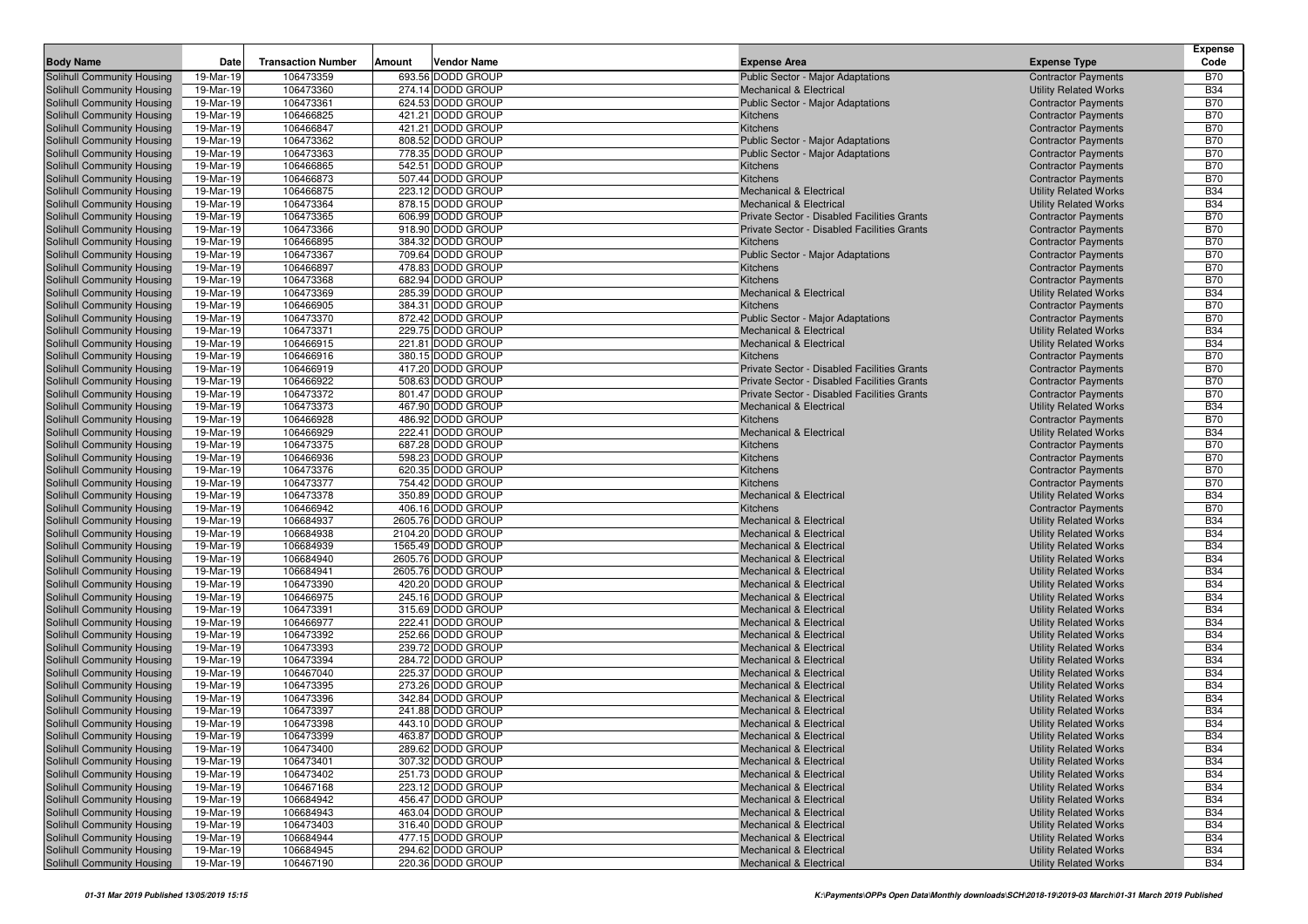|                                                          |                        |                           |                                         |                                                                           |                                                            | <b>Expense</b>           |
|----------------------------------------------------------|------------------------|---------------------------|-----------------------------------------|---------------------------------------------------------------------------|------------------------------------------------------------|--------------------------|
| <b>Body Name</b>                                         | Date                   | <b>Transaction Number</b> | Amount<br>Vendor Name                   | <b>Expense Area</b>                                                       | <b>Expense Type</b>                                        | Code                     |
| Solihull Community Housing                               | 19-Mar-19              | 106467206                 | 223.12 DODD GROUP                       | <b>Mechanical &amp; Electrical</b>                                        | <b>Utility Related Works</b>                               | <b>B34</b>               |
| Solihull Community Housing                               | 19-Mar-19              | 106473404                 | 258.86 DODD GROUP                       | <b>Mechanical &amp; Electrical</b>                                        | <b>Utility Related Works</b>                               | <b>B34</b>               |
| Solihull Community Housing                               | 19-Mar-19              | 106473405                 | 1276.51 DODD GROUP                      | <b>Mechanical &amp; Electrical</b>                                        | <b>Utility Related Works</b>                               | <b>B34</b>               |
| Solihull Community Housing                               | 19-Mar-19              | 106467262                 | 223.12 DODD GROUP                       | <b>Mechanical &amp; Electrical</b>                                        | <b>Utility Related Works</b>                               | <b>B34</b>               |
| Solihull Community Housing                               | 19-Mar-19              | 106473406                 | 227.29 DODD GROUP                       | <b>Mechanical &amp; Electrical</b>                                        | <b>Utility Related Works</b>                               | <b>B34</b>               |
| Solihull Community Housing                               | 19-Mar-19              | 106473407                 | 411.77 DODD GROUP                       | <b>Mechanical &amp; Electrical</b>                                        | <b>Utility Related Works</b>                               | <b>B34</b>               |
| Solihull Community Housing                               | 19-Mar-19              | 106467273                 | 219.96 DODD GROUP                       | Mechanical & Electrical                                                   | <b>Utility Related Works</b>                               | <b>B34</b>               |
| Solihull Community Housing                               | 19-Mar-19              | 106473408                 | 209.92 DODD GROUP                       | <b>Mechanical &amp; Electrical</b>                                        | <b>Utility Related Works</b>                               | <b>B34</b>               |
| Solihull Community Housing                               | 19-Mar-19              | 106684946                 | 315.18 DODD GROUP                       | <b>Mechanical &amp; Electrical</b>                                        | <b>Utility Related Works</b>                               | <b>B34</b>               |
| Solihull Community Housing                               | 20-Mar-19              | 106473541                 | 290.33 DODD GROUP                       | North Property Repairs-Voids                                              | Voids                                                      | <b>B38</b>               |
| Solihull Community Housing                               | 20-Mar-19              | 106473546                 | 242.47 DODD GROUP                       | North Property Repairs-Voids                                              | Voids                                                      | <b>B38</b>               |
| Solihull Community Housing                               | 20-Mar-19              | 106473589                 | 474.30 DODD GROUP<br>270.51 DODD GROUP  | <b>Electrical Improvement Works</b>                                       | <b>Contractor Payments</b>                                 | <b>B70</b><br><b>B38</b> |
| Solihull Community Housing                               | 20-Mar-19<br>20-Mar-19 | 106473594                 |                                         | North Property Repairs-Voids                                              | Voids                                                      |                          |
| Solihull Community Housing<br>Solihull Community Housing |                        | 106473600                 | 218.62 DODD GROUP                       | North Property Repairs-Voids                                              | Voids<br>Voids                                             | <b>B38</b><br><b>B38</b> |
| Solihull Community Housing                               | 20-Mar-19<br>20-Mar-19 | 106473617<br>106473618    | 252.39 DODD GROUP<br>230.66 DODD GROUP  | North Property Repairs-Voids                                              | Voids                                                      | <b>B38</b>               |
| Solihull Community Housing                               | 20-Mar-19              | 106473634                 | 286.66 DODD GROUP                       | North Property Repairs-Voids<br>North Property Repairs-Voids              | Voids                                                      | <b>B38</b>               |
| Solihull Community Housing                               | 20-Mar-19              | 106473641                 | 227.48 DODD GROUP                       | North Property Repairs-Voids                                              | Voids                                                      | <b>B38</b>               |
| Solihull Community Housing                               | 20-Mar-19              | 106473642                 | 278.91 DODD GROUP                       | North Property Repairs-Voids                                              | Voids                                                      | <b>B38</b>               |
| Solihull Community Housing                               | 20-Mar-19              | 106473650                 | 259.96 DODD GROUP                       | <b>Electrical Improvement Works</b>                                       | <b>Contractor Payments</b>                                 | <b>B70</b>               |
| Solihull Community Housing                               | 20-Mar-19              | 106473651                 | 296.29 DODD GROUP                       | <b>Electrical Improvement Works</b>                                       | <b>Contractor Payments</b>                                 | <b>B70</b>               |
| Solihull Community Housing                               | 20-Mar-19              | 106473653                 | 347.35 DODD GROUP                       | <b>Electrical Improvement Works</b>                                       | <b>Contractor Payments</b>                                 | <b>B70</b>               |
| Solihull Community Housing                               | 20-Mar-19              | 106684947                 | 219.52 DODD GROUP                       | <b>Mechanical &amp; Electrical</b>                                        | <b>Utility Related Works</b>                               | <b>B34</b>               |
| Solihull Community Housing                               | 20-Mar-19              | 106473655                 | 480.59 DODD GROUP                       | <b>Electrical Improvement Works</b>                                       | <b>Contractor Payments</b>                                 | <b>B70</b>               |
| Solihull Community Housing                               | 20-Mar-19              | 106684948                 | 237.81 DODD GROUP                       | <b>Mechanical &amp; Electrical</b>                                        | <b>Utility Related Works</b>                               | <b>B34</b>               |
| Solihull Community Housing                               | 20-Mar-19              | 106684949                 | 1029.33 DODD GROUP                      | <b>Electrical Improvement Works</b>                                       | <b>Contractor Payments</b>                                 | <b>B70</b>               |
| Solihull Community Housing                               | 20-Mar-19              | 106473660                 | 309.33 DODD GROUP                       | <b>Electrical Improvement Works</b>                                       | <b>Contractor Payments</b>                                 | <b>B70</b>               |
| Solihull Community Housing                               | 20-Mar-19              | 106473670                 | 322.07 DODD GROUP                       | <b>Electrical Improvement Works</b>                                       | <b>Contractor Payments</b>                                 | <b>B70</b>               |
| Solihull Community Housing                               | 20-Mar-19              | 106684950                 | 341.50 DODD GROUP                       | <b>Mechanical &amp; Electrical</b>                                        | <b>Utility Related Works</b>                               | <b>B34</b>               |
| Solihull Community Housing                               | 20-Mar-19              | 106473682                 | 358.01 DODD GROUP                       | <b>Electrical Improvement Works</b>                                       | <b>Contractor Payments</b>                                 | <b>B70</b>               |
| Solihull Community Housing                               | 20-Mar-19              | 106473689                 | 427.61 DODD GROUP                       | <b>Electrical Improvement Works</b>                                       | <b>Contractor Payments</b>                                 | <b>B70</b>               |
| Solihull Community Housing                               | 20-Mar-19              | 106473692                 | 318.59 DODD GROUP                       | <b>Electrical Improvement Works</b>                                       | <b>Contractor Payments</b>                                 | <b>B70</b>               |
| Solihull Community Housing                               | 20-Mar-19              | 106684951                 | 282.22 DODD GROUP                       | <b>Mechanical &amp; Electrical</b>                                        | <b>Utility Related Works</b>                               | <b>B34</b>               |
| Solihull Community Housing                               | 20-Mar-19              | 106473695                 | 297.25 DODD GROUP                       | <b>Electrical Improvement Works</b>                                       | <b>Contractor Payments</b>                                 | <b>B70</b>               |
| Solihull Community Housing                               | 20-Mar-19              | 106684952                 | 1780.90 DODD GROUP                      | <b>Electrical Improvement Works</b>                                       | <b>Contractor Payments</b>                                 | <b>B70</b>               |
| <b>Solihull Community Housing</b>                        | 20-Mar-19              | 106473698                 | 371.02 DODD GROUP                       | <b>Electrical Improvement Works</b>                                       | <b>Contractor Payments</b>                                 | <b>B70</b>               |
| Solihull Community Housing                               | 20-Mar-19              | 106684953                 | 264.50 DODD GROUP                       | <b>Mechanical &amp; Electrical</b>                                        | <b>Utility Related Works</b>                               | <b>B34</b>               |
| Solihull Community Housing                               | 20-Mar-19              | 106473699                 | 322.51 DODD GROUP                       | <b>Electrical Improvement Works</b>                                       | <b>Contractor Payments</b>                                 | <b>B70</b>               |
| Solihull Community Housing                               | 20-Mar-19              | 106473700                 | 214.78 DODD GROUP                       | <b>Mechanical &amp; Electrical</b>                                        | <b>Utility Related Works</b>                               | <b>B34</b>               |
| Solihull Community Housing                               | 20-Mar-19              | 106473701                 | 358.63 DODD GROUP                       | <b>Electrical Improvement Works</b>                                       | <b>Contractor Payments</b>                                 | <b>B70</b>               |
| Solihull Community Housing                               | 20-Mar-19              | 106473702                 | 299.79 DODD GROUP                       | <b>Electrical Improvement Works</b>                                       | <b>Contractor Payments</b>                                 | <b>B70</b>               |
| Solihull Community Housing                               | 20-Mar-19              | 106473704                 | 394.09 DODD GROUP                       | <b>Electrical Improvement Works</b>                                       | <b>Contractor Payments</b>                                 | <b>B70</b>               |
| Solihull Community Housing                               | 20-Mar-19              | 106684954                 | 371.98 DODD GROUP                       | Mechanical & Electrical                                                   | <b>Utility Related Works</b>                               | <b>B34</b>               |
| Solihull Community Housing<br>Solihull Community Housing | 20-Mar-19<br>25-Mar-19 | 106473709<br>106684955    | 385.39 DODD GROUP<br>1564.39 DODD GROUP | <b>Electrical Improvement Works</b><br><b>Mechanical &amp; Electrical</b> | <b>Contractor Payments</b><br><b>Utility Related Works</b> | <b>B70</b><br><b>B34</b> |
| Solihull Community Housing                               | 25-Mar-19              | 106684956                 | 754.29 DODD GROUP                       | <b>Electrical Improvement Works</b>                                       | <b>Contractor Payments</b>                                 | <b>B70</b>               |
| Solihull Community Housing                               | 25-Mar-19              | 106684957                 | 577.75 DODD GROUP                       | <b>Mechanical &amp; Electrical</b>                                        | <b>Utility Related Works</b>                               | <b>B34</b>               |
| Solihull Community Housing                               | 25-Mar-19              | 106641357                 | 485.17 DODD GROUP                       | <b>Electrical Improvement Works</b>                                       | <b>Contractor Payments</b>                                 | <b>B70</b>               |
| Solihull Community Housing                               | 25-Mar-19              | 106641358                 | 484.07 DODD GROUP                       | <b>Electrical Improvement Works</b>                                       | <b>Contractor Payments</b>                                 | <b>B70</b>               |
| Solihull Community Housing                               | 25-Mar-19              | 106684958                 | 3331.35 DODD GROUP                      | Gas Warm Air/B'boiler/Storage Heater                                      | <b>Contractor Payments</b>                                 | <b>B70</b>               |
| Solihull Community Housing                               | 25-Mar-19              | 106641413                 | 3331.35 DODD GROUP                      | Gas Warm Air/B'boiler/Storage Heater                                      | <b>Contractor Payments</b>                                 | <b>B70</b>               |
| Solihull Community Housing                               | 25-Mar-19              | 106684959                 | 2510.10 DODD GROUP                      | Gas Warm Air/B'boiler/Storage Heater                                      | <b>Contractor Payments</b>                                 | <b>B70</b>               |
| Solihull Community Housing                               | 25-Mar-19              | 106641414                 | 3331.35 DODD GROUP                      | Gas Warm Air/B'boiler/Storage Heater                                      | <b>Contractor Payments</b>                                 | <b>B70</b>               |
| Solihull Community Housing                               | 25-Mar-19              | 106641415                 | 3331.35 DODD GROUP                      | Gas Warm Air/B'boiler/Storage Heater                                      | <b>Contractor Payments</b>                                 | <b>B70</b>               |
| Solihull Community Housing                               | 25-Mar-19              | 106641416                 | 3331.35 DODD GROUP                      | Gas Warm Air/B'boiler/Storage Heater                                      | <b>Contractor Payments</b>                                 | <b>B70</b>               |
| Solihull Community Housing                               | 25-Mar-19              | 106641417                 | 1966.68 DODD GROUP                      | Gas Warm Air/B'boiler/Storage Heater                                      | <b>Contractor Payments</b>                                 | <b>B70</b>               |
| Solihull Community Housing                               | 25-Mar-19              | 106641418                 | 3331.35 DODD GROUP                      | Gas Warm Air/B'boiler/Storage Heater                                      | <b>Contractor Payments</b>                                 | <b>B70</b>               |
| Solihull Community Housing                               | 25-Mar-19              | 106684960                 | 263.16 DODD GROUP                       | Direct-Standby                                                            | <b>Other Building Costs</b>                                | <b>B39</b>               |
| Solihull Community Housing                               | 25-Mar-19              | 106641457                 | 223.88 DODD GROUP                       | North Property Repairs-Voids                                              | Voids                                                      | <b>B38</b>               |
| Solihull Community Housing                               | 25-Mar-19              | 106641458                 | 266.14 DODD GROUP                       | North Property Repairs-Voids                                              | Voids                                                      | <b>B38</b>               |
| Solihull Community Housing                               | 25-Mar-19              | 106641459                 | 220.95 DODD GROUP                       | North Property Repairs-Voids                                              | Voids                                                      | <b>B38</b>               |
| Solihull Community Housing                               | 25-Mar-19              | 106684961                 | 499.25 DODD GROUP                       | Mechanical & Electrical                                                   | <b>Utility Related Works</b>                               | <b>B34</b>               |
| Solihull Community Housing                               | 25-Mar-19              | 106684962                 | 253.80 DODD GROUP                       | Direct-Standby                                                            | <b>Other Building Costs</b>                                | <b>B39</b>               |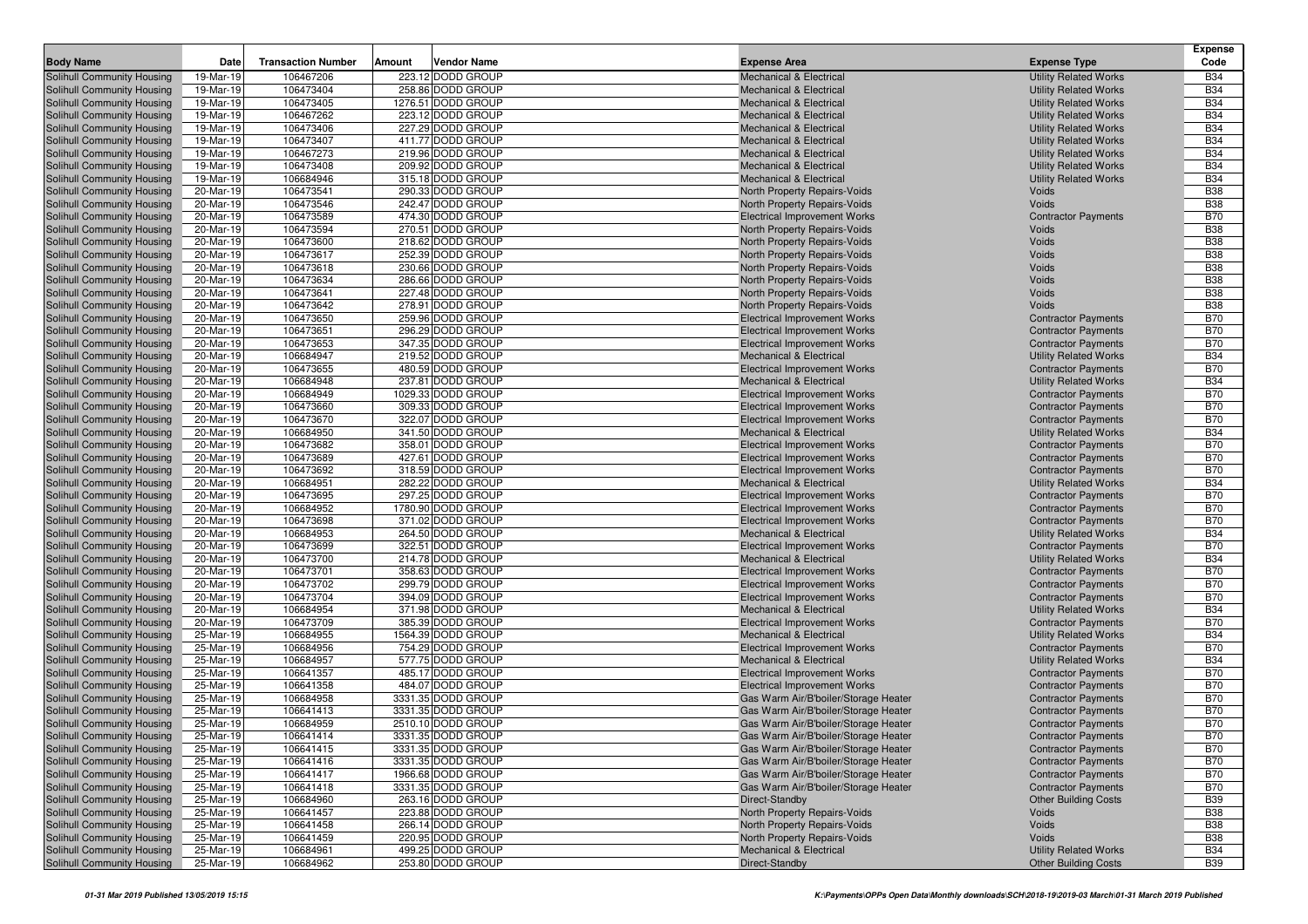|                                                          |                        |                           |                                        |                                                                          |                                                              | <b>Expense</b>           |
|----------------------------------------------------------|------------------------|---------------------------|----------------------------------------|--------------------------------------------------------------------------|--------------------------------------------------------------|--------------------------|
| <b>Body Name</b>                                         | Date                   | <b>Transaction Number</b> | Vendor Name<br>Amount                  | <b>Expense Area</b>                                                      | <b>Expense Type</b>                                          | Code                     |
| Solihull Community Housing                               | 25-Mar-19              | 106684964                 | 230.39 DODD GROUP                      | <b>Mechanical &amp; Electrical</b>                                       | <b>Utility Related Works</b>                                 | <b>B34</b>               |
| Solihull Community Housing                               | 25-Mar-19              | 106684965                 | 258.86 DODD GROUP                      | <b>Mechanical &amp; Electrical</b>                                       | <b>Utility Related Works</b>                                 | <b>B34</b>               |
| Solihull Community Housing                               | 25-Mar-19              | 106684966                 | 377.39 DODD GROUP                      | <b>Mechanical &amp; Electrical</b>                                       | <b>Utility Related Works</b>                                 | <b>B34</b>               |
| Solihull Community Housing                               | 25-Mar-19              | 106641568                 | 223.12 DODD GROUP                      | <b>Mechanical &amp; Electrical</b>                                       | <b>Utility Related Works</b>                                 | <b>B34</b>               |
| Solihull Community Housing                               | 25-Mar-19              | 106684967                 | 396.91 DODD GROUP                      | <b>Mechanical &amp; Electrical</b>                                       | <b>Utility Related Works</b>                                 | <b>B34</b>               |
| Solihull Community Housing                               | 26-Mar-19              | 106641577                 | 275.79 DODD GROUP                      | North Property Repairs-Voids                                             | Voids                                                        | <b>B38</b>               |
| Solihull Community Housing                               | 26-Mar-19              | 106641579                 | 265.68 DODD GROUP<br>289.16 DODD GROUP | North Property Repairs-Voids                                             | Voids                                                        | <b>B38</b><br><b>B38</b> |
| Solihull Community Housing<br>Solihull Community Housing | 26-Mar-19<br>26-Mar-19 | 106641582<br>106641583    | 264.93 DODD GROUP                      | North Property Repairs-Voids<br>North Property Repairs-Voids             | Voids<br>Voids                                               | <b>B38</b>               |
| Solihull Community Housing                               | 26-Mar-19              | 106641584                 | 281.39 DODD GROUP                      | North Property Repairs-Voids                                             | Voids                                                        | <b>B38</b>               |
| Solihull Community Housing                               | 26-Mar-19              | 106641587                 | 251.18 DODD GROUP                      | North Property Repairs-Voids                                             | Voids                                                        | <b>B38</b>               |
| Solihull Community Housing                               | 26-Mar-19              | 106641593                 | 212.33 DODD GROUP                      | North Property Repairs-Voids                                             | Voids                                                        | <b>B38</b>               |
| Solihull Community Housing                               | 26-Mar-19              | 106684968                 | 348.20 DODD GROUP                      | <b>Mechanical &amp; Electrical</b>                                       | <b>Utility Related Works</b>                                 | <b>B34</b>               |
| Solihull Community Housing                               | 26-Mar-19              | 106684969                 | 477.16 DODD GROUP                      | <b>Mechanical &amp; Electrical</b>                                       | <b>Utility Related Works</b>                                 | <b>B34</b>               |
| Solihull Community Housing                               | 26-Mar-19              | 106684970                 | 219.64 DODD GROUP                      | <b>Mechanical &amp; Electrical</b>                                       | <b>Utility Related Works</b>                                 | <b>B34</b>               |
| Solihull Community Housing                               | 26-Mar-19              | 106684971                 | 471.98 DODD GROUP                      | <b>Mechanical &amp; Electrical</b>                                       | <b>Utility Related Works</b>                                 | <b>B34</b>               |
| Solihull Community Housing                               | 26-Mar-19              | 106641682                 | 212.40 DODD GROUP                      | <b>Mechanical &amp; Electrical</b>                                       | <b>Utility Related Works</b>                                 | <b>B34</b>               |
| Solihull Community Housing                               | 26-Mar-19              | 106684972                 | 657.43 DODD GROUP                      | <b>Mechanical &amp; Electrical</b>                                       | <b>Utility Related Works</b>                                 | <b>B34</b>               |
| Solihull Community Housing                               | 26-Mar-19              | 106684973                 | 303.57 DODD GROUP                      | <b>Mechanical &amp; Electrical</b>                                       | <b>Utility Related Works</b>                                 | <b>B34</b>               |
| Solihull Community Housing                               | 26-Mar-19              | 106641730                 | 212.49 DODD GROUP                      | <b>Mechanical &amp; Electrical</b>                                       | <b>Utility Related Works</b>                                 | <b>B34</b>               |
| Solihull Community Housing                               | 26-Mar-19              | 106684974                 | 316.25 DODD GROUP                      | <b>Mechanical &amp; Electrical</b>                                       | <b>Utility Related Works</b>                                 | <b>B34</b>               |
| Solihull Community Housing                               | 26-Mar-19              | 106684975                 | 444.70 DODD GROUP                      | <b>Mechanical &amp; Electrical</b>                                       | <b>Utility Related Works</b>                                 | <b>B34</b>               |
| Solihull Community Housing                               | 26-Mar-19              | 106684976                 | 283.41 DODD GROUP                      | <b>Mechanical &amp; Electrical</b>                                       | <b>Utility Related Works</b>                                 | <b>B34</b>               |
| Solihull Community Housing                               | 26-Mar-19              | 106684977                 | 225.21 DODD GROUP                      | <b>Mechanical &amp; Electrical</b>                                       | <b>Utility Related Works</b>                                 | <b>B34</b>               |
| Solihull Community Housing                               | 26-Mar-19              | 106684978                 | 291.79 DODD GROUP                      | <b>Mechanical &amp; Electrical</b>                                       | <b>Utility Related Works</b>                                 | <b>B34</b>               |
| Solihull Community Housing                               | 26-Mar-19              | 106684979                 | 243.81 DODD GROUP                      | <b>Mechanical &amp; Electrical</b>                                       | <b>Utility Related Works</b>                                 | <b>B34</b>               |
| Solihull Community Housing                               | 26-Mar-19              | 106684980<br>106684981    | 319.21 DODD GROUP<br>270.27 DODD GROUP | <b>Mechanical &amp; Electrical</b>                                       | <b>Utility Related Works</b>                                 | <b>B34</b><br><b>B34</b> |
| Solihull Community Housing<br>Solihull Community Housing | 26-Mar-19<br>26-Mar-19 | 106684982                 | 469.62 DODD GROUP                      | <b>Mechanical &amp; Electrical</b><br><b>Mechanical &amp; Electrical</b> | <b>Utility Related Works</b><br><b>Utility Related Works</b> | <b>B34</b>               |
| Solihull Community Housing                               | 26-Mar-19              | 106684983                 | 476.23 DODD GROUP                      | <b>Mechanical &amp; Electrical</b>                                       | <b>Utility Related Works</b>                                 | <b>B34</b>               |
| Solihull Community Housing                               | 26-Mar-19              | 106684984                 | 255.43 DODD GROUP                      | <b>Mechanical &amp; Electrical</b>                                       | <b>Utility Related Works</b>                                 | <b>B34</b>               |
| Solihull Community Housing                               | 26-Mar-19              | 106684985                 | 296.49 DODD GROUP                      | <b>Mechanical &amp; Electrical</b>                                       | <b>Utility Related Works</b>                                 | <b>B34</b>               |
| Solihull Community Housing                               | 26-Mar-19              | 106684986                 | 244.43 DODD GROUP                      | <b>Mechanical &amp; Electrical</b>                                       | <b>Utility Related Works</b>                                 | <b>B34</b>               |
| Solihull Community Housing                               | 26-Mar-19              | 106684987                 | 646.08 DODD GROUP                      | <b>Mechanical &amp; Electrical</b>                                       | <b>Utility Related Works</b>                                 | <b>B34</b>               |
| Solihull Community Housing                               | 26-Mar-19              | 106684988                 | 318.40 DODD GROUP                      | <b>Mechanical &amp; Electrical</b>                                       | <b>Utility Related Works</b>                                 | <b>B34</b>               |
| Solihull Community Housing                               | 26-Mar-19              | 106684989                 | 457.40 DODD GROUP                      | <b>Mechanical &amp; Electrical</b>                                       | <b>Utility Related Works</b>                                 | <b>B34</b>               |
| Solihull Community Housing                               | 26-Mar-19              | 106684990                 | 232.49 DODD GROUP                      | <b>Mechanical &amp; Electrical</b>                                       | <b>Utility Related Works</b>                                 | <b>B34</b>               |
| Solihull Community Housing                               | 26-Mar-19              | 106684991                 | 393.23 DODD GROUP                      | <b>Mechanical &amp; Electrical</b>                                       | <b>Utility Related Works</b>                                 | <b>B34</b>               |
| Solihull Community Housing                               | 26-Mar-19              | 106684992                 | 451.03 DODD GROUP                      | <b>Mechanical &amp; Electrical</b>                                       | <b>Utility Related Works</b>                                 | <b>B34</b>               |
| Solihull Community Housing                               | 26-Mar-19              | 106684993                 | 245.36 DODD GROUP                      | <b>Mechanical &amp; Electrical</b>                                       | <b>Utility Related Works</b>                                 | <b>B34</b>               |
| Solihull Community Housing                               | 26-Mar-19              | 106684994                 | 418.33 DODD GROUP                      | <b>Mechanical &amp; Electrical</b>                                       | <b>Utility Related Works</b>                                 | <b>B34</b>               |
| Solihull Community Housing                               | 26-Mar-19              | 106641846                 | 223.12 DODD GROUP                      | <b>Mechanical &amp; Electrical</b>                                       | <b>Utility Related Works</b>                                 | <b>B34</b>               |
| Solihull Community Housing                               | 26-Mar-19              | 106684995                 | 724.64 DODD GROUP                      | <b>Mechanical &amp; Electrical</b>                                       | <b>Utility Related Works</b>                                 | <b>B34</b>               |
| Solihull Community Housing                               | 26-Mar-19              | 106684996<br>106641879    | 322.61 DODD GROUP<br>223.12 DODD GROUP | <b>Mechanical &amp; Electrical</b>                                       | <b>Utility Related Works</b><br><b>Utility Related Works</b> | <b>B34</b><br><b>B34</b> |
| Solihull Community Housing<br>Solihull Community Housing | 26-Mar-19<br>26-Mar-19 | 106684997                 | 391.10 DODD GROUP                      | <b>Mechanical &amp; Electrical</b><br><b>Mechanical &amp; Electrical</b> | <b>Utility Related Works</b>                                 | <b>B34</b>               |
| Solihull Community Housing                               | 27-Mar-19              | 106684999                 | 554.66 DODD GROUP                      | Kitchens                                                                 | <b>Contractor Payments</b>                                   | <b>B70</b>               |
| Solihull Community Housing                               | 27-Mar-19              | 106685000                 | 527.82 DODD GROUP                      | Kitchens                                                                 | <b>Contractor Payments</b>                                   | <b>B70</b>               |
| Solihull Community Housing                               | 27-Mar-19              | 106685001                 | 662.15 DODD GROUP                      | Kitchens                                                                 | <b>Contractor Payments</b>                                   | <b>B70</b>               |
| <b>Solihull Community Housing</b>                        | 28-Mar-19              | 106685002                 | 3331.35 DODD GROUP                     | Gas Warm Air/B'boiler/Storage Heater                                     | <b>Contractor Payments</b>                                   | <b>B70</b>               |
| Solihull Community Housing                               | 28-Mar-19              | 106685003                 | 3331.35 DODD GROUP                     | Gas Warm Air/B'boiler/Storage Heater                                     | <b>Contractor Payments</b>                                   | <b>B70</b>               |
| Solihull Community Housing                               | 28-Mar-19              | 106685004                 | 3331.35 DODD GROUP                     | Gas Warm Air/B'boiler/Storage Heater                                     | <b>Contractor Payments</b>                                   | <b>B70</b>               |
| Solihull Community Housing                               | 28-Mar-19              | 106685005                 | 3331.35 DODD GROUP                     | Gas Warm Air/B'boiler/Storage Heater                                     | <b>Contractor Payments</b>                                   | <b>B70</b>               |
| Solihull Community Housing                               | 28-Mar-19              | 106685006                 | 1966.68 DODD GROUP                     | Gas Warm Air/B'boiler/Storage Heater                                     | <b>Contractor Payments</b>                                   | <b>B70</b>               |
| Solihull Community Housing                               | 28-Mar-19              | 106685007                 | 1966.68 DODD GROUP                     | Gas Warm Air/B'boiler/Storage Heater                                     | <b>Contractor Payments</b>                                   | <b>B70</b>               |
| Solihull Community Housing                               | 19-Mar-19              | 106440525                 | 233.67 DODD GROUP                      | <b>Mechanical &amp; Electrical</b>                                       | <b>Utility Related Works</b>                                 | <b>B34</b>               |
| Solihull Community Housing                               | 05-Mar-19              | 106346550                 | 233.67 DODD GROUP                      | <b>Mechanical &amp; Electrical</b>                                       | <b>Utility Related Works</b>                                 | <b>B34</b>               |
| Solihull Community Housing                               | 01-Mar-19              | 106351042                 | 377.00 DOORFIT PRODUCTS LTD            | Stores-Stores and delivery                                               | <b>Stocks</b>                                                | R <sub>10</sub>          |
| Solihull Community Housing                               | 01-Mar-19              | 106351043                 | 332.00 DOORFIT PRODUCTS LTD            | Stores-Stores and delivery                                               | <b>Stocks</b>                                                | R <sub>10</sub>          |
| Solihull Community Housing                               | 01-Mar-19              | 106351043                 | 377.00 DOORFIT PRODUCTS LTD            | Stores-Stores and delivery                                               | <b>Stocks</b>                                                | R <sub>10</sub>          |
| Solihull Community Housing                               | 01-Mar-19              | 106351044                 | 332.00 DOORFIT PRODUCTS LTD            | Stores-Stores and delivery                                               | <b>Stocks</b>                                                | R <sub>10</sub>          |
| Solihull Community Housing                               | 01-Mar-19              | 106351044                 | 30.00 DOORFIT PRODUCTS LTD             | Stores-Stores and delivery                                               | <b>Stocks</b>                                                | R <sub>10</sub>          |
| Solihull Community Housing                               | 01-Mar-19              | 106351044                 | 120.00 DOORFIT PRODUCTS LTD            | Stores-Stores and delivery                                               | <b>Stocks</b>                                                | R <sub>10</sub>          |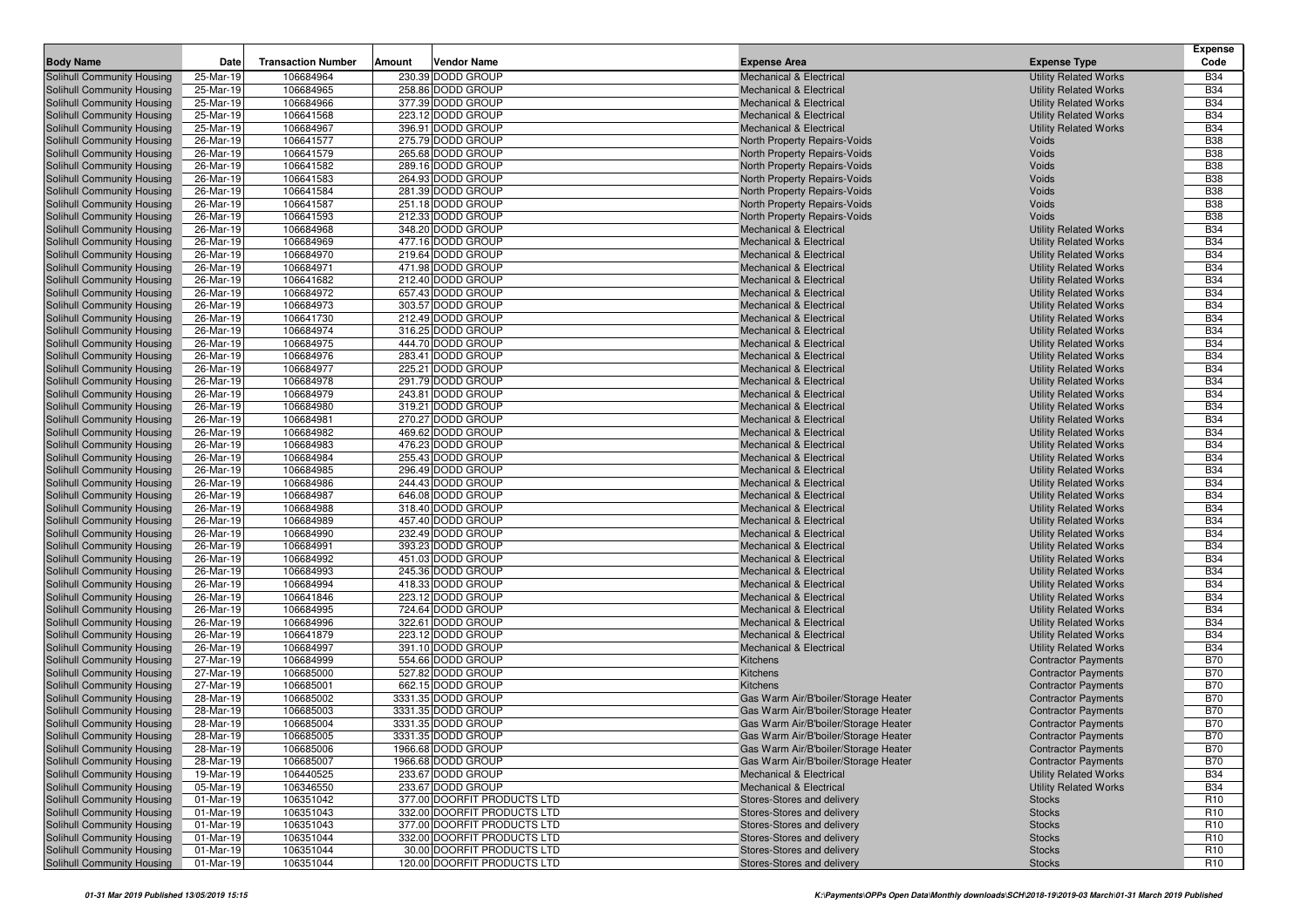| 58.68 DOORFIT PRODUCTS LTD<br>Solihull Community Housing<br>106351049<br>Stores-Stores and delivery<br><b>Stocks</b><br>R <sub>10</sub><br>01-Mar-19<br>01-Mar-19<br>106351049<br>239.90 DOORFIT PRODUCTS LTD<br>R <sub>10</sub><br>Solihull Community Housing<br>Stores-Stores and delivery<br><b>Stocks</b><br>01-Mar-19<br>106396060<br>377.00 DOORFIT PRODUCTS LTD<br><b>Stocks</b><br>R <sub>10</sub><br>Solihull Community Housing<br>Stores-Stores and delivery<br>106396060<br>60.00 DOORFIT PRODUCTS LTD<br>R <sub>10</sub><br>Solihull Community Housing<br>01-Mar-19<br>Stores-Stores and delivery<br><b>Stocks</b><br>106396063<br>377.00 DOORFIT PRODUCTS LTD<br>R <sub>10</sub><br>Solihull Community Housing<br>04-Mar-19<br>Stores-Stores and delivery<br><b>Stocks</b><br>106396064<br>12.30 DOORFIT PRODUCTS LTD<br>R <sub>10</sub><br>Solihull Community Housing<br>04-Mar-19<br>Stores-Stores and delivery<br><b>Stocks</b><br>04-Mar-19<br>106396064<br>51.00 DOORFIT PRODUCTS LTD<br>R <sub>10</sub><br>Solihull Community Housing<br>Stores-Stores and delivery<br><b>Stocks</b><br>Solihull Community Housing<br>04-Mar-19<br>106396064<br>8.10 DOORFIT PRODUCTS LTD<br>R <sub>10</sub><br>Stores-Stores and delivery<br><b>Stocks</b><br>106396064<br>239.90 DOORFIT PRODUCTS LTD<br>R <sub>10</sub><br>Solihull Community Housing<br>04-Mar-19<br>Stores-Stores and delivery<br><b>Stocks</b><br>08-Mar-19<br>106396067<br>377.00 DOORFIT PRODUCTS LTD<br>R <sub>10</sub><br>Stores-Stores and delivery<br><b>Stocks</b><br>08-Mar-19<br>106396067<br>120.00 DOORFIT PRODUCTS LTD<br>R <sub>10</sub><br>Stores-Stores and delivery<br><b>Stocks</b><br>08-Mar-19<br>106629361<br>38.30 DOORFIT PRODUCTS LTD<br>R <sub>10</sub><br>Stores-Stores and delivery<br><b>Stocks</b><br>08-Mar-19<br>106629361<br>108.69 DOORFIT PRODUCTS LTD<br>R <sub>10</sub><br>Stores-Stores and delivery<br><b>Stocks</b><br>R <sub>10</sub><br>106629361<br>108.69 DOORFIT PRODUCTS LTD<br>08-Mar-19<br>Stores-Stores and delivery<br><b>Stocks</b><br>106629363<br>377.00 DOORFIT PRODUCTS LTD<br>R <sub>10</sub><br>15-Mar-19<br>Stores-Stores and delivery<br><b>Stocks</b><br>15-Mar-19<br>106629364<br>332.00 DOORFIT PRODUCTS LTD<br>R <sub>10</sub><br>Stores-Stores and delivery<br><b>Stocks</b><br>R <sub>10</sub><br>15-Mar-19<br>106629364<br>48.00 DOORFIT PRODUCTS LTD<br>Stores-Stores and delivery<br><b>Stocks</b><br>106629364<br>35.00 DOORFIT PRODUCTS LTD<br>R <sub>10</sub><br>15-Mar-19<br>Stores-Stores and delivery<br><b>Stocks</b><br>106629364<br>66.00 DOORFIT PRODUCTS LTD<br>R <sub>10</sub><br>15-Mar-19<br>Stores-Stores and delivery<br><b>Stocks</b><br>15-Mar-19<br>106629365<br>332.00 DOORFIT PRODUCTS LTD<br>R <sub>10</sub><br>Stores-Stores and delivery<br><b>Stocks</b><br>15-Mar-19<br>106629365<br>320.00 DOORFIT PRODUCTS LTD<br>R <sub>10</sub><br>Stores-Stores and delivery<br><b>Stocks</b><br>106629370<br>754.00 DOORFIT PRODUCTS LTD<br>R <sub>10</sub><br>21-Mar-19<br>Stores-Stores and delivery<br><b>Stocks</b><br>R <sub>10</sub><br>25-Mar-19<br>106684913<br>90.00 DOORFIT PRODUCTS LTD<br>Stores-Stores and delivery<br><b>Stocks</b><br>25-Mar-19<br>106684913<br>50.10 DOORFIT PRODUCTS LTD<br>R <sub>10</sub><br>Stores-Stores and delivery<br><b>Stocks</b><br>106684913<br>239.90 DOORFIT PRODUCTS LTD<br><b>Stocks</b><br>R <sub>10</sub><br>25-Mar-19<br>Stores-Stores and delivery<br>3555.00 DORO CARE<br>D <sub>18</sub><br>Solihull Community Housing<br>06-Mar-19<br>106348120<br>Safe and Sound Operational<br><b>Equipment Rental/Lease</b><br>04-Mar-19<br>106340420<br>1185.00 DORO CARE<br>D <sub>18</sub><br>Safe and Sound Operational<br><b>Equipment Rental/Lease</b><br>27-Mar-19<br>106634353<br>345.00 DORO CARE<br>D <sub>18</sub><br>Safe and Sound Operational<br><b>Equipment Rental/Lease</b><br>106675399<br>1059.00 DR GAIL YOUNG<br><b>Tenant Medicals</b><br>D63<br>28-Mar-19<br><b>Housing Aid &amp; Homelessness</b><br><b>B32</b><br>106595362<br>329.42 DRAINTECH SERVICES (MIDLANDS) LTD<br><b>Other Works</b><br>Solihull Community Housing<br>18-Mar-19<br>North Property Repairs-Day to day<br><b>B32</b><br>106595365<br>253.00 DRAINTECH SERVICES (MIDLANDS) LTD<br><b>Other Works</b><br>Solihull Community Housing<br>18-Mar-19<br>North Property Repairs-Day to day<br><b>B32</b><br>19-Mar-19<br>106595366<br>519.65 DRAINTECH SERVICES (MIDLANDS) LTD<br><b>Other Works</b><br>Solihull Community Housing<br>North Property Repairs-Day to day<br>Solihull Community Housing<br>106595373<br>469.08 DRAINTECH SERVICES (MIDLANDS) LTD<br><b>Other Works</b><br><b>B32</b><br>19-Mar-19<br>North Property Repairs-Day to day<br>106595376<br><b>Other Works</b><br><b>B32</b><br>Solihull Community Housing<br>19-Mar-19<br>274.06 DRAINTECH SERVICES (MIDLANDS) LTD<br>North Property Repairs-Day to day<br><b>B32</b><br>106595378<br>411.11 DRAINTECH SERVICES (MIDLANDS) LTD<br><b>Other Works</b><br>Solihull Community Housing<br>19-Mar-19<br>North Property Repairs-Day to day<br><b>B32</b><br>19-Mar-19<br>106595381<br>260.89 DRAINTECH SERVICES (MIDLANDS) LTD<br><b>Other Works</b><br>Solihull Community Housing<br>North Property Repairs-Day to day<br>01-Mar-19<br>106396070<br>R <sub>10</sub><br>Solihull Community Housing<br>10.10 E J GILBERT & SONS<br>Stores-Stores and delivery<br><b>Stocks</b><br>01-Mar-19<br>106396070<br>231.25 E J GILBERT & SONS<br>R <sub>10</sub><br>Solihull Community Housing<br>Stores-Stores and delivery<br><b>Stocks</b><br>R <sub>10</sub><br>Solihull Community Housing<br>01-Mar-19<br>106396070<br>72.80 E J GILBERT & SONS<br>Stores-Stores and delivery<br><b>Stocks</b><br>106396071<br>5.06 E J GILBERT & SONS<br>R <sub>10</sub><br>Solihull Community Housing<br>01-Mar-19<br>Stores-Stores and delivery<br><b>Stocks</b><br>01-Mar-19<br>106396071<br>7.04 E J GILBERT & SONS<br>R <sub>10</sub><br>Solihull Community Housing<br>Stores-Stores and delivery<br><b>Stocks</b><br>01-Mar-19<br>106396071<br>149.50 E J GILBERT & SONS<br>R <sub>10</sub><br>Solihull Community Housing<br>Stores-Stores and delivery<br><b>Stocks</b><br>106396071<br>87.75 E J GILBERT & SONS<br>R <sub>10</sub><br>Solihull Community Housing<br>01-Mar-19<br>Stores-Stores and delivery<br><b>Stocks</b><br>9616.53 E.ON ENERGY<br><b>B10</b><br>Solihull Community Housing<br>21-Mar-19<br>106491045<br>Saxon Court<br>Gas<br>25-Mar-19<br>106527354<br>893.55 EDEN BROWN RECRUITMENT LTD<br>A60<br>Solihull Community Housing<br>Housing Aid & Homelessness<br><b>Agency Staff</b><br>A60<br>Solihull Community Housing<br>04-Mar-19<br>106345582<br>893.55 EDEN BROWN RECRUITMENT LTD<br><b>Housing Aid &amp; Homelessness</b><br><b>Agency Staff</b><br>106351387<br>815.06 EDEN BROWN RECRUITMENT LTD<br>A60<br>Solihull Community Housing<br>07-Mar-19<br><b>Housing Aid &amp; Homelessness</b><br><b>Agency Staff</b><br>893.55 EDEN BROWN RECRUITMENT LTD<br>106408353<br>A60<br>Solihull Community Housing<br>18-Mar-19<br>Housing Aid & Homelessness<br><b>Agency Staff</b><br>Solihull Community Housing<br>21-Mar-19<br>106491054<br>893.55 EDEN BROWN RECRUITMENT LTD<br>A60<br><b>Housing Aid &amp; Homelessness</b><br><b>Agency Staff</b><br>Solihull Community Housing<br>850.00 EDEN BUILD LTD BUILDING CONTRACTORS<br><b>B70</b><br>05-Mar-19<br>106346874<br>Public Sector - Major Adaptations<br><b>Contractor Payments</b><br>106313353<br>3.45 EDENRED<br>D <sub>59</sub><br>Solihull Community Housing<br>01-Mar-19<br><b>Central Administration</b><br>Other Fees & Charges<br>Solihull Community Housing<br>01-Mar-19<br>106313353<br>663.00 EDENRED<br>R <sub>51</sub><br><b>Balance Sheet</b><br><b>High Street Vouchers</b><br>Solihull Community Housing<br>29-Mar-19<br>3.45 EDENRED<br>D <sub>59</sub><br>106684783<br><b>Central Administration</b><br>Other Fees & Charges<br>Solihull Community Housing<br>29-Mar-19<br>106684783<br>663.00 EDENRED<br>R <sub>51</sub><br><b>Balance Sheet</b><br><b>High Street Vouchers</b><br>Solihull Community Housing<br>2125.10 EDINBURGH WEAVERS<br>Furniture<br>26-Mar-19<br>106617618<br>New Build - Coleshill Heath School Extra Care<br>D11<br>106314353<br>875.17 ELDERCARE<br>Safe and Sound Operational<br><b>Other Supplier/Services Costs</b><br>01-Mar-19<br>D90<br>07-Mar-19<br>106350384<br>779.05 ELDERCARE<br>Safe and Sound Operational<br><b>Other Supplier/Services Costs</b><br>D90<br>4916.56 ELDERCARE<br>01-Mar-19<br>106314354<br>Safe and Sound Operational<br>Other Supplier/Services Costs<br>D90<br>106350382<br>4411.45 ELDERCARE<br>Other Supplier/Services Costs<br>07-Mar-19<br>Safe and Sound Operational<br>D90<br>12-Mar-19<br>106392018<br>650.00 ENCRAFT LTD<br>Other Fees & Charges<br>D <sub>59</sub><br><b>Biomass System</b><br>12-Mar-19<br>106392023<br>650.00 ENCRAFT LTD<br><b>Biomass System</b><br>Other Fees & Charges<br>D59<br>12-Mar-19<br>106392016<br>650.00 ENCRAFT LTD<br><b>Biomass System</b><br>Other Fees & Charges<br>D <sub>59</sub><br>650.00 ENCRAFT LTD<br>12-Mar-19<br>Other Fees & Charges<br>D <sub>59</sub> | <b>Body Name</b>           | Date | <b>Transaction Number</b> | Amount | Vendor Name | <b>Expense Area</b>   | <b>Expense Type</b> | <b>Expense</b><br>Code |
|-------------------------------------------------------------------------------------------------------------------------------------------------------------------------------------------------------------------------------------------------------------------------------------------------------------------------------------------------------------------------------------------------------------------------------------------------------------------------------------------------------------------------------------------------------------------------------------------------------------------------------------------------------------------------------------------------------------------------------------------------------------------------------------------------------------------------------------------------------------------------------------------------------------------------------------------------------------------------------------------------------------------------------------------------------------------------------------------------------------------------------------------------------------------------------------------------------------------------------------------------------------------------------------------------------------------------------------------------------------------------------------------------------------------------------------------------------------------------------------------------------------------------------------------------------------------------------------------------------------------------------------------------------------------------------------------------------------------------------------------------------------------------------------------------------------------------------------------------------------------------------------------------------------------------------------------------------------------------------------------------------------------------------------------------------------------------------------------------------------------------------------------------------------------------------------------------------------------------------------------------------------------------------------------------------------------------------------------------------------------------------------------------------------------------------------------------------------------------------------------------------------------------------------------------------------------------------------------------------------------------------------------------------------------------------------------------------------------------------------------------------------------------------------------------------------------------------------------------------------------------------------------------------------------------------------------------------------------------------------------------------------------------------------------------------------------------------------------------------------------------------------------------------------------------------------------------------------------------------------------------------------------------------------------------------------------------------------------------------------------------------------------------------------------------------------------------------------------------------------------------------------------------------------------------------------------------------------------------------------------------------------------------------------------------------------------------------------------------------------------------------------------------------------------------------------------------------------------------------------------------------------------------------------------------------------------------------------------------------------------------------------------------------------------------------------------------------------------------------------------------------------------------------------------------------------------------------------------------------------------------------------------------------------------------------------------------------------------------------------------------------------------------------------------------------------------------------------------------------------------------------------------------------------------------------------------------------------------------------------------------------------------------------------------------------------------------------------------------------------------------------------------------------------------------------------------------------------------------------------------------------------------------------------------------------------------------------------------------------------------------------------------------------------------------------------------------------------------------------------------------------------------------------------------------------------------------------------------------------------------------------------------------------------------------------------------------------------------------------------------------------------------------------------------------------------------------------------------------------------------------------------------------------------------------------------------------------------------------------------------------------------------------------------------------------------------------------------------------------------------------------------------------------------------------------------------------------------------------------------------------------------------------------------------------------------------------------------------------------------------------------------------------------------------------------------------------------------------------------------------------------------------------------------------------------------------------------------------------------------------------------------------------------------------------------------------------------------------------------------------------------------------------------------------------------------------------------------------------------------------------------------------------------------------------------------------------------------------------------------------------------------------------------------------------------------------------------------------------------------------------------------------------------------------------------------------------------------------------------------------------------------------------------------------------------------------------------------------------------------------------------------------------------------------------------------------------------------------------------------------------------------------------------------------------------------------------------------------------------------------------------------------------------------------------------------------------------------------------------------------------------------------------------------------------------------------------------------------------------------------------------------------------------------------------------------------------------------------------------------------------------------------------------------------------------------------------------------------------------------------------------------------------------------------------------------------------------------------------------------------------------------------------------------------------------------------------------------------------------------------------------------------------------------------------------------------------------------------------------------------------------------------------------------------------------------------------------------------------------------------------------------------------------------------------------------------------------------------------------------------------------------------------------------------------------------------------------------------------------------------------------------------------------------------------------------------------------------------------------------------------------------------------------------------------------------------------------------------------------------------------------------------------------------------------------------------------------------------------------------------------------------------------------------------------------------------------------------------------------------------------------------------------------------------------------------------------------------------------------------------------------------------------------------------------------------------------------------------------------------|----------------------------|------|---------------------------|--------|-------------|-----------------------|---------------------|------------------------|
|                                                                                                                                                                                                                                                                                                                                                                                                                                                                                                                                                                                                                                                                                                                                                                                                                                                                                                                                                                                                                                                                                                                                                                                                                                                                                                                                                                                                                                                                                                                                                                                                                                                                                                                                                                                                                                                                                                                                                                                                                                                                                                                                                                                                                                                                                                                                                                                                                                                                                                                                                                                                                                                                                                                                                                                                                                                                                                                                                                                                                                                                                                                                                                                                                                                                                                                                                                                                                                                                                                                                                                                                                                                                                                                                                                                                                                                                                                                                                                                                                                                                                                                                                                                                                                                                                                                                                                                                                                                                                                                                                                                                                                                                                                                                                                                                                                                                                                                                                                                                                                                                                                                                                                                                                                                                                                                                                                                                                                                                                                                                                                                                                                                                                                                                                                                                                                                                                                                                                                                                                                                                                                                                                                                                                                                                                                                                                                                                                                                                                                                                                                                                                                                                                                                                                                                                                                                                                                                                                                                                                                                                                                                                                                                                                                                                                                                                                                                                                                                                                                                                                                                                                                                                                                                                                                                                                                                                                                                                                                                                                                                                                                                                                                                                                                                                                                                                                                                                                                                                                                                                                                                                                                                                                                                                                                                                                                                                                                                                                                                                                                                                                                                                                                                                                                     |                            |      |                           |        |             |                       |                     |                        |
|                                                                                                                                                                                                                                                                                                                                                                                                                                                                                                                                                                                                                                                                                                                                                                                                                                                                                                                                                                                                                                                                                                                                                                                                                                                                                                                                                                                                                                                                                                                                                                                                                                                                                                                                                                                                                                                                                                                                                                                                                                                                                                                                                                                                                                                                                                                                                                                                                                                                                                                                                                                                                                                                                                                                                                                                                                                                                                                                                                                                                                                                                                                                                                                                                                                                                                                                                                                                                                                                                                                                                                                                                                                                                                                                                                                                                                                                                                                                                                                                                                                                                                                                                                                                                                                                                                                                                                                                                                                                                                                                                                                                                                                                                                                                                                                                                                                                                                                                                                                                                                                                                                                                                                                                                                                                                                                                                                                                                                                                                                                                                                                                                                                                                                                                                                                                                                                                                                                                                                                                                                                                                                                                                                                                                                                                                                                                                                                                                                                                                                                                                                                                                                                                                                                                                                                                                                                                                                                                                                                                                                                                                                                                                                                                                                                                                                                                                                                                                                                                                                                                                                                                                                                                                                                                                                                                                                                                                                                                                                                                                                                                                                                                                                                                                                                                                                                                                                                                                                                                                                                                                                                                                                                                                                                                                                                                                                                                                                                                                                                                                                                                                                                                                                                                                                     |                            |      |                           |        |             |                       |                     |                        |
|                                                                                                                                                                                                                                                                                                                                                                                                                                                                                                                                                                                                                                                                                                                                                                                                                                                                                                                                                                                                                                                                                                                                                                                                                                                                                                                                                                                                                                                                                                                                                                                                                                                                                                                                                                                                                                                                                                                                                                                                                                                                                                                                                                                                                                                                                                                                                                                                                                                                                                                                                                                                                                                                                                                                                                                                                                                                                                                                                                                                                                                                                                                                                                                                                                                                                                                                                                                                                                                                                                                                                                                                                                                                                                                                                                                                                                                                                                                                                                                                                                                                                                                                                                                                                                                                                                                                                                                                                                                                                                                                                                                                                                                                                                                                                                                                                                                                                                                                                                                                                                                                                                                                                                                                                                                                                                                                                                                                                                                                                                                                                                                                                                                                                                                                                                                                                                                                                                                                                                                                                                                                                                                                                                                                                                                                                                                                                                                                                                                                                                                                                                                                                                                                                                                                                                                                                                                                                                                                                                                                                                                                                                                                                                                                                                                                                                                                                                                                                                                                                                                                                                                                                                                                                                                                                                                                                                                                                                                                                                                                                                                                                                                                                                                                                                                                                                                                                                                                                                                                                                                                                                                                                                                                                                                                                                                                                                                                                                                                                                                                                                                                                                                                                                                                                                     |                            |      |                           |        |             |                       |                     |                        |
|                                                                                                                                                                                                                                                                                                                                                                                                                                                                                                                                                                                                                                                                                                                                                                                                                                                                                                                                                                                                                                                                                                                                                                                                                                                                                                                                                                                                                                                                                                                                                                                                                                                                                                                                                                                                                                                                                                                                                                                                                                                                                                                                                                                                                                                                                                                                                                                                                                                                                                                                                                                                                                                                                                                                                                                                                                                                                                                                                                                                                                                                                                                                                                                                                                                                                                                                                                                                                                                                                                                                                                                                                                                                                                                                                                                                                                                                                                                                                                                                                                                                                                                                                                                                                                                                                                                                                                                                                                                                                                                                                                                                                                                                                                                                                                                                                                                                                                                                                                                                                                                                                                                                                                                                                                                                                                                                                                                                                                                                                                                                                                                                                                                                                                                                                                                                                                                                                                                                                                                                                                                                                                                                                                                                                                                                                                                                                                                                                                                                                                                                                                                                                                                                                                                                                                                                                                                                                                                                                                                                                                                                                                                                                                                                                                                                                                                                                                                                                                                                                                                                                                                                                                                                                                                                                                                                                                                                                                                                                                                                                                                                                                                                                                                                                                                                                                                                                                                                                                                                                                                                                                                                                                                                                                                                                                                                                                                                                                                                                                                                                                                                                                                                                                                                                                     |                            |      |                           |        |             |                       |                     |                        |
|                                                                                                                                                                                                                                                                                                                                                                                                                                                                                                                                                                                                                                                                                                                                                                                                                                                                                                                                                                                                                                                                                                                                                                                                                                                                                                                                                                                                                                                                                                                                                                                                                                                                                                                                                                                                                                                                                                                                                                                                                                                                                                                                                                                                                                                                                                                                                                                                                                                                                                                                                                                                                                                                                                                                                                                                                                                                                                                                                                                                                                                                                                                                                                                                                                                                                                                                                                                                                                                                                                                                                                                                                                                                                                                                                                                                                                                                                                                                                                                                                                                                                                                                                                                                                                                                                                                                                                                                                                                                                                                                                                                                                                                                                                                                                                                                                                                                                                                                                                                                                                                                                                                                                                                                                                                                                                                                                                                                                                                                                                                                                                                                                                                                                                                                                                                                                                                                                                                                                                                                                                                                                                                                                                                                                                                                                                                                                                                                                                                                                                                                                                                                                                                                                                                                                                                                                                                                                                                                                                                                                                                                                                                                                                                                                                                                                                                                                                                                                                                                                                                                                                                                                                                                                                                                                                                                                                                                                                                                                                                                                                                                                                                                                                                                                                                                                                                                                                                                                                                                                                                                                                                                                                                                                                                                                                                                                                                                                                                                                                                                                                                                                                                                                                                                                                     |                            |      |                           |        |             |                       |                     |                        |
|                                                                                                                                                                                                                                                                                                                                                                                                                                                                                                                                                                                                                                                                                                                                                                                                                                                                                                                                                                                                                                                                                                                                                                                                                                                                                                                                                                                                                                                                                                                                                                                                                                                                                                                                                                                                                                                                                                                                                                                                                                                                                                                                                                                                                                                                                                                                                                                                                                                                                                                                                                                                                                                                                                                                                                                                                                                                                                                                                                                                                                                                                                                                                                                                                                                                                                                                                                                                                                                                                                                                                                                                                                                                                                                                                                                                                                                                                                                                                                                                                                                                                                                                                                                                                                                                                                                                                                                                                                                                                                                                                                                                                                                                                                                                                                                                                                                                                                                                                                                                                                                                                                                                                                                                                                                                                                                                                                                                                                                                                                                                                                                                                                                                                                                                                                                                                                                                                                                                                                                                                                                                                                                                                                                                                                                                                                                                                                                                                                                                                                                                                                                                                                                                                                                                                                                                                                                                                                                                                                                                                                                                                                                                                                                                                                                                                                                                                                                                                                                                                                                                                                                                                                                                                                                                                                                                                                                                                                                                                                                                                                                                                                                                                                                                                                                                                                                                                                                                                                                                                                                                                                                                                                                                                                                                                                                                                                                                                                                                                                                                                                                                                                                                                                                                                                     |                            |      |                           |        |             |                       |                     |                        |
|                                                                                                                                                                                                                                                                                                                                                                                                                                                                                                                                                                                                                                                                                                                                                                                                                                                                                                                                                                                                                                                                                                                                                                                                                                                                                                                                                                                                                                                                                                                                                                                                                                                                                                                                                                                                                                                                                                                                                                                                                                                                                                                                                                                                                                                                                                                                                                                                                                                                                                                                                                                                                                                                                                                                                                                                                                                                                                                                                                                                                                                                                                                                                                                                                                                                                                                                                                                                                                                                                                                                                                                                                                                                                                                                                                                                                                                                                                                                                                                                                                                                                                                                                                                                                                                                                                                                                                                                                                                                                                                                                                                                                                                                                                                                                                                                                                                                                                                                                                                                                                                                                                                                                                                                                                                                                                                                                                                                                                                                                                                                                                                                                                                                                                                                                                                                                                                                                                                                                                                                                                                                                                                                                                                                                                                                                                                                                                                                                                                                                                                                                                                                                                                                                                                                                                                                                                                                                                                                                                                                                                                                                                                                                                                                                                                                                                                                                                                                                                                                                                                                                                                                                                                                                                                                                                                                                                                                                                                                                                                                                                                                                                                                                                                                                                                                                                                                                                                                                                                                                                                                                                                                                                                                                                                                                                                                                                                                                                                                                                                                                                                                                                                                                                                                                                     |                            |      |                           |        |             |                       |                     |                        |
|                                                                                                                                                                                                                                                                                                                                                                                                                                                                                                                                                                                                                                                                                                                                                                                                                                                                                                                                                                                                                                                                                                                                                                                                                                                                                                                                                                                                                                                                                                                                                                                                                                                                                                                                                                                                                                                                                                                                                                                                                                                                                                                                                                                                                                                                                                                                                                                                                                                                                                                                                                                                                                                                                                                                                                                                                                                                                                                                                                                                                                                                                                                                                                                                                                                                                                                                                                                                                                                                                                                                                                                                                                                                                                                                                                                                                                                                                                                                                                                                                                                                                                                                                                                                                                                                                                                                                                                                                                                                                                                                                                                                                                                                                                                                                                                                                                                                                                                                                                                                                                                                                                                                                                                                                                                                                                                                                                                                                                                                                                                                                                                                                                                                                                                                                                                                                                                                                                                                                                                                                                                                                                                                                                                                                                                                                                                                                                                                                                                                                                                                                                                                                                                                                                                                                                                                                                                                                                                                                                                                                                                                                                                                                                                                                                                                                                                                                                                                                                                                                                                                                                                                                                                                                                                                                                                                                                                                                                                                                                                                                                                                                                                                                                                                                                                                                                                                                                                                                                                                                                                                                                                                                                                                                                                                                                                                                                                                                                                                                                                                                                                                                                                                                                                                                                     |                            |      |                           |        |             |                       |                     |                        |
|                                                                                                                                                                                                                                                                                                                                                                                                                                                                                                                                                                                                                                                                                                                                                                                                                                                                                                                                                                                                                                                                                                                                                                                                                                                                                                                                                                                                                                                                                                                                                                                                                                                                                                                                                                                                                                                                                                                                                                                                                                                                                                                                                                                                                                                                                                                                                                                                                                                                                                                                                                                                                                                                                                                                                                                                                                                                                                                                                                                                                                                                                                                                                                                                                                                                                                                                                                                                                                                                                                                                                                                                                                                                                                                                                                                                                                                                                                                                                                                                                                                                                                                                                                                                                                                                                                                                                                                                                                                                                                                                                                                                                                                                                                                                                                                                                                                                                                                                                                                                                                                                                                                                                                                                                                                                                                                                                                                                                                                                                                                                                                                                                                                                                                                                                                                                                                                                                                                                                                                                                                                                                                                                                                                                                                                                                                                                                                                                                                                                                                                                                                                                                                                                                                                                                                                                                                                                                                                                                                                                                                                                                                                                                                                                                                                                                                                                                                                                                                                                                                                                                                                                                                                                                                                                                                                                                                                                                                                                                                                                                                                                                                                                                                                                                                                                                                                                                                                                                                                                                                                                                                                                                                                                                                                                                                                                                                                                                                                                                                                                                                                                                                                                                                                                                                     |                            |      |                           |        |             |                       |                     |                        |
|                                                                                                                                                                                                                                                                                                                                                                                                                                                                                                                                                                                                                                                                                                                                                                                                                                                                                                                                                                                                                                                                                                                                                                                                                                                                                                                                                                                                                                                                                                                                                                                                                                                                                                                                                                                                                                                                                                                                                                                                                                                                                                                                                                                                                                                                                                                                                                                                                                                                                                                                                                                                                                                                                                                                                                                                                                                                                                                                                                                                                                                                                                                                                                                                                                                                                                                                                                                                                                                                                                                                                                                                                                                                                                                                                                                                                                                                                                                                                                                                                                                                                                                                                                                                                                                                                                                                                                                                                                                                                                                                                                                                                                                                                                                                                                                                                                                                                                                                                                                                                                                                                                                                                                                                                                                                                                                                                                                                                                                                                                                                                                                                                                                                                                                                                                                                                                                                                                                                                                                                                                                                                                                                                                                                                                                                                                                                                                                                                                                                                                                                                                                                                                                                                                                                                                                                                                                                                                                                                                                                                                                                                                                                                                                                                                                                                                                                                                                                                                                                                                                                                                                                                                                                                                                                                                                                                                                                                                                                                                                                                                                                                                                                                                                                                                                                                                                                                                                                                                                                                                                                                                                                                                                                                                                                                                                                                                                                                                                                                                                                                                                                                                                                                                                                                                     | Solihull Community Housing |      |                           |        |             |                       |                     |                        |
|                                                                                                                                                                                                                                                                                                                                                                                                                                                                                                                                                                                                                                                                                                                                                                                                                                                                                                                                                                                                                                                                                                                                                                                                                                                                                                                                                                                                                                                                                                                                                                                                                                                                                                                                                                                                                                                                                                                                                                                                                                                                                                                                                                                                                                                                                                                                                                                                                                                                                                                                                                                                                                                                                                                                                                                                                                                                                                                                                                                                                                                                                                                                                                                                                                                                                                                                                                                                                                                                                                                                                                                                                                                                                                                                                                                                                                                                                                                                                                                                                                                                                                                                                                                                                                                                                                                                                                                                                                                                                                                                                                                                                                                                                                                                                                                                                                                                                                                                                                                                                                                                                                                                                                                                                                                                                                                                                                                                                                                                                                                                                                                                                                                                                                                                                                                                                                                                                                                                                                                                                                                                                                                                                                                                                                                                                                                                                                                                                                                                                                                                                                                                                                                                                                                                                                                                                                                                                                                                                                                                                                                                                                                                                                                                                                                                                                                                                                                                                                                                                                                                                                                                                                                                                                                                                                                                                                                                                                                                                                                                                                                                                                                                                                                                                                                                                                                                                                                                                                                                                                                                                                                                                                                                                                                                                                                                                                                                                                                                                                                                                                                                                                                                                                                                                                     | Solihull Community Housing |      |                           |        |             |                       |                     |                        |
|                                                                                                                                                                                                                                                                                                                                                                                                                                                                                                                                                                                                                                                                                                                                                                                                                                                                                                                                                                                                                                                                                                                                                                                                                                                                                                                                                                                                                                                                                                                                                                                                                                                                                                                                                                                                                                                                                                                                                                                                                                                                                                                                                                                                                                                                                                                                                                                                                                                                                                                                                                                                                                                                                                                                                                                                                                                                                                                                                                                                                                                                                                                                                                                                                                                                                                                                                                                                                                                                                                                                                                                                                                                                                                                                                                                                                                                                                                                                                                                                                                                                                                                                                                                                                                                                                                                                                                                                                                                                                                                                                                                                                                                                                                                                                                                                                                                                                                                                                                                                                                                                                                                                                                                                                                                                                                                                                                                                                                                                                                                                                                                                                                                                                                                                                                                                                                                                                                                                                                                                                                                                                                                                                                                                                                                                                                                                                                                                                                                                                                                                                                                                                                                                                                                                                                                                                                                                                                                                                                                                                                                                                                                                                                                                                                                                                                                                                                                                                                                                                                                                                                                                                                                                                                                                                                                                                                                                                                                                                                                                                                                                                                                                                                                                                                                                                                                                                                                                                                                                                                                                                                                                                                                                                                                                                                                                                                                                                                                                                                                                                                                                                                                                                                                                                                     | Solihull Community Housing |      |                           |        |             |                       |                     |                        |
|                                                                                                                                                                                                                                                                                                                                                                                                                                                                                                                                                                                                                                                                                                                                                                                                                                                                                                                                                                                                                                                                                                                                                                                                                                                                                                                                                                                                                                                                                                                                                                                                                                                                                                                                                                                                                                                                                                                                                                                                                                                                                                                                                                                                                                                                                                                                                                                                                                                                                                                                                                                                                                                                                                                                                                                                                                                                                                                                                                                                                                                                                                                                                                                                                                                                                                                                                                                                                                                                                                                                                                                                                                                                                                                                                                                                                                                                                                                                                                                                                                                                                                                                                                                                                                                                                                                                                                                                                                                                                                                                                                                                                                                                                                                                                                                                                                                                                                                                                                                                                                                                                                                                                                                                                                                                                                                                                                                                                                                                                                                                                                                                                                                                                                                                                                                                                                                                                                                                                                                                                                                                                                                                                                                                                                                                                                                                                                                                                                                                                                                                                                                                                                                                                                                                                                                                                                                                                                                                                                                                                                                                                                                                                                                                                                                                                                                                                                                                                                                                                                                                                                                                                                                                                                                                                                                                                                                                                                                                                                                                                                                                                                                                                                                                                                                                                                                                                                                                                                                                                                                                                                                                                                                                                                                                                                                                                                                                                                                                                                                                                                                                                                                                                                                                                                     | Solihull Community Housing |      |                           |        |             |                       |                     |                        |
|                                                                                                                                                                                                                                                                                                                                                                                                                                                                                                                                                                                                                                                                                                                                                                                                                                                                                                                                                                                                                                                                                                                                                                                                                                                                                                                                                                                                                                                                                                                                                                                                                                                                                                                                                                                                                                                                                                                                                                                                                                                                                                                                                                                                                                                                                                                                                                                                                                                                                                                                                                                                                                                                                                                                                                                                                                                                                                                                                                                                                                                                                                                                                                                                                                                                                                                                                                                                                                                                                                                                                                                                                                                                                                                                                                                                                                                                                                                                                                                                                                                                                                                                                                                                                                                                                                                                                                                                                                                                                                                                                                                                                                                                                                                                                                                                                                                                                                                                                                                                                                                                                                                                                                                                                                                                                                                                                                                                                                                                                                                                                                                                                                                                                                                                                                                                                                                                                                                                                                                                                                                                                                                                                                                                                                                                                                                                                                                                                                                                                                                                                                                                                                                                                                                                                                                                                                                                                                                                                                                                                                                                                                                                                                                                                                                                                                                                                                                                                                                                                                                                                                                                                                                                                                                                                                                                                                                                                                                                                                                                                                                                                                                                                                                                                                                                                                                                                                                                                                                                                                                                                                                                                                                                                                                                                                                                                                                                                                                                                                                                                                                                                                                                                                                                                                     | Solihull Community Housing |      |                           |        |             |                       |                     |                        |
|                                                                                                                                                                                                                                                                                                                                                                                                                                                                                                                                                                                                                                                                                                                                                                                                                                                                                                                                                                                                                                                                                                                                                                                                                                                                                                                                                                                                                                                                                                                                                                                                                                                                                                                                                                                                                                                                                                                                                                                                                                                                                                                                                                                                                                                                                                                                                                                                                                                                                                                                                                                                                                                                                                                                                                                                                                                                                                                                                                                                                                                                                                                                                                                                                                                                                                                                                                                                                                                                                                                                                                                                                                                                                                                                                                                                                                                                                                                                                                                                                                                                                                                                                                                                                                                                                                                                                                                                                                                                                                                                                                                                                                                                                                                                                                                                                                                                                                                                                                                                                                                                                                                                                                                                                                                                                                                                                                                                                                                                                                                                                                                                                                                                                                                                                                                                                                                                                                                                                                                                                                                                                                                                                                                                                                                                                                                                                                                                                                                                                                                                                                                                                                                                                                                                                                                                                                                                                                                                                                                                                                                                                                                                                                                                                                                                                                                                                                                                                                                                                                                                                                                                                                                                                                                                                                                                                                                                                                                                                                                                                                                                                                                                                                                                                                                                                                                                                                                                                                                                                                                                                                                                                                                                                                                                                                                                                                                                                                                                                                                                                                                                                                                                                                                                                                     | Solihull Community Housing |      |                           |        |             |                       |                     |                        |
|                                                                                                                                                                                                                                                                                                                                                                                                                                                                                                                                                                                                                                                                                                                                                                                                                                                                                                                                                                                                                                                                                                                                                                                                                                                                                                                                                                                                                                                                                                                                                                                                                                                                                                                                                                                                                                                                                                                                                                                                                                                                                                                                                                                                                                                                                                                                                                                                                                                                                                                                                                                                                                                                                                                                                                                                                                                                                                                                                                                                                                                                                                                                                                                                                                                                                                                                                                                                                                                                                                                                                                                                                                                                                                                                                                                                                                                                                                                                                                                                                                                                                                                                                                                                                                                                                                                                                                                                                                                                                                                                                                                                                                                                                                                                                                                                                                                                                                                                                                                                                                                                                                                                                                                                                                                                                                                                                                                                                                                                                                                                                                                                                                                                                                                                                                                                                                                                                                                                                                                                                                                                                                                                                                                                                                                                                                                                                                                                                                                                                                                                                                                                                                                                                                                                                                                                                                                                                                                                                                                                                                                                                                                                                                                                                                                                                                                                                                                                                                                                                                                                                                                                                                                                                                                                                                                                                                                                                                                                                                                                                                                                                                                                                                                                                                                                                                                                                                                                                                                                                                                                                                                                                                                                                                                                                                                                                                                                                                                                                                                                                                                                                                                                                                                                                                     | Solihull Community Housing |      |                           |        |             |                       |                     |                        |
|                                                                                                                                                                                                                                                                                                                                                                                                                                                                                                                                                                                                                                                                                                                                                                                                                                                                                                                                                                                                                                                                                                                                                                                                                                                                                                                                                                                                                                                                                                                                                                                                                                                                                                                                                                                                                                                                                                                                                                                                                                                                                                                                                                                                                                                                                                                                                                                                                                                                                                                                                                                                                                                                                                                                                                                                                                                                                                                                                                                                                                                                                                                                                                                                                                                                                                                                                                                                                                                                                                                                                                                                                                                                                                                                                                                                                                                                                                                                                                                                                                                                                                                                                                                                                                                                                                                                                                                                                                                                                                                                                                                                                                                                                                                                                                                                                                                                                                                                                                                                                                                                                                                                                                                                                                                                                                                                                                                                                                                                                                                                                                                                                                                                                                                                                                                                                                                                                                                                                                                                                                                                                                                                                                                                                                                                                                                                                                                                                                                                                                                                                                                                                                                                                                                                                                                                                                                                                                                                                                                                                                                                                                                                                                                                                                                                                                                                                                                                                                                                                                                                                                                                                                                                                                                                                                                                                                                                                                                                                                                                                                                                                                                                                                                                                                                                                                                                                                                                                                                                                                                                                                                                                                                                                                                                                                                                                                                                                                                                                                                                                                                                                                                                                                                                                                     | Solihull Community Housing |      |                           |        |             |                       |                     |                        |
|                                                                                                                                                                                                                                                                                                                                                                                                                                                                                                                                                                                                                                                                                                                                                                                                                                                                                                                                                                                                                                                                                                                                                                                                                                                                                                                                                                                                                                                                                                                                                                                                                                                                                                                                                                                                                                                                                                                                                                                                                                                                                                                                                                                                                                                                                                                                                                                                                                                                                                                                                                                                                                                                                                                                                                                                                                                                                                                                                                                                                                                                                                                                                                                                                                                                                                                                                                                                                                                                                                                                                                                                                                                                                                                                                                                                                                                                                                                                                                                                                                                                                                                                                                                                                                                                                                                                                                                                                                                                                                                                                                                                                                                                                                                                                                                                                                                                                                                                                                                                                                                                                                                                                                                                                                                                                                                                                                                                                                                                                                                                                                                                                                                                                                                                                                                                                                                                                                                                                                                                                                                                                                                                                                                                                                                                                                                                                                                                                                                                                                                                                                                                                                                                                                                                                                                                                                                                                                                                                                                                                                                                                                                                                                                                                                                                                                                                                                                                                                                                                                                                                                                                                                                                                                                                                                                                                                                                                                                                                                                                                                                                                                                                                                                                                                                                                                                                                                                                                                                                                                                                                                                                                                                                                                                                                                                                                                                                                                                                                                                                                                                                                                                                                                                                                                     | Solihull Community Housing |      |                           |        |             |                       |                     |                        |
|                                                                                                                                                                                                                                                                                                                                                                                                                                                                                                                                                                                                                                                                                                                                                                                                                                                                                                                                                                                                                                                                                                                                                                                                                                                                                                                                                                                                                                                                                                                                                                                                                                                                                                                                                                                                                                                                                                                                                                                                                                                                                                                                                                                                                                                                                                                                                                                                                                                                                                                                                                                                                                                                                                                                                                                                                                                                                                                                                                                                                                                                                                                                                                                                                                                                                                                                                                                                                                                                                                                                                                                                                                                                                                                                                                                                                                                                                                                                                                                                                                                                                                                                                                                                                                                                                                                                                                                                                                                                                                                                                                                                                                                                                                                                                                                                                                                                                                                                                                                                                                                                                                                                                                                                                                                                                                                                                                                                                                                                                                                                                                                                                                                                                                                                                                                                                                                                                                                                                                                                                                                                                                                                                                                                                                                                                                                                                                                                                                                                                                                                                                                                                                                                                                                                                                                                                                                                                                                                                                                                                                                                                                                                                                                                                                                                                                                                                                                                                                                                                                                                                                                                                                                                                                                                                                                                                                                                                                                                                                                                                                                                                                                                                                                                                                                                                                                                                                                                                                                                                                                                                                                                                                                                                                                                                                                                                                                                                                                                                                                                                                                                                                                                                                                                                                     | Solihull Community Housing |      |                           |        |             |                       |                     |                        |
|                                                                                                                                                                                                                                                                                                                                                                                                                                                                                                                                                                                                                                                                                                                                                                                                                                                                                                                                                                                                                                                                                                                                                                                                                                                                                                                                                                                                                                                                                                                                                                                                                                                                                                                                                                                                                                                                                                                                                                                                                                                                                                                                                                                                                                                                                                                                                                                                                                                                                                                                                                                                                                                                                                                                                                                                                                                                                                                                                                                                                                                                                                                                                                                                                                                                                                                                                                                                                                                                                                                                                                                                                                                                                                                                                                                                                                                                                                                                                                                                                                                                                                                                                                                                                                                                                                                                                                                                                                                                                                                                                                                                                                                                                                                                                                                                                                                                                                                                                                                                                                                                                                                                                                                                                                                                                                                                                                                                                                                                                                                                                                                                                                                                                                                                                                                                                                                                                                                                                                                                                                                                                                                                                                                                                                                                                                                                                                                                                                                                                                                                                                                                                                                                                                                                                                                                                                                                                                                                                                                                                                                                                                                                                                                                                                                                                                                                                                                                                                                                                                                                                                                                                                                                                                                                                                                                                                                                                                                                                                                                                                                                                                                                                                                                                                                                                                                                                                                                                                                                                                                                                                                                                                                                                                                                                                                                                                                                                                                                                                                                                                                                                                                                                                                                                                     | Solihull Community Housing |      |                           |        |             |                       |                     |                        |
|                                                                                                                                                                                                                                                                                                                                                                                                                                                                                                                                                                                                                                                                                                                                                                                                                                                                                                                                                                                                                                                                                                                                                                                                                                                                                                                                                                                                                                                                                                                                                                                                                                                                                                                                                                                                                                                                                                                                                                                                                                                                                                                                                                                                                                                                                                                                                                                                                                                                                                                                                                                                                                                                                                                                                                                                                                                                                                                                                                                                                                                                                                                                                                                                                                                                                                                                                                                                                                                                                                                                                                                                                                                                                                                                                                                                                                                                                                                                                                                                                                                                                                                                                                                                                                                                                                                                                                                                                                                                                                                                                                                                                                                                                                                                                                                                                                                                                                                                                                                                                                                                                                                                                                                                                                                                                                                                                                                                                                                                                                                                                                                                                                                                                                                                                                                                                                                                                                                                                                                                                                                                                                                                                                                                                                                                                                                                                                                                                                                                                                                                                                                                                                                                                                                                                                                                                                                                                                                                                                                                                                                                                                                                                                                                                                                                                                                                                                                                                                                                                                                                                                                                                                                                                                                                                                                                                                                                                                                                                                                                                                                                                                                                                                                                                                                                                                                                                                                                                                                                                                                                                                                                                                                                                                                                                                                                                                                                                                                                                                                                                                                                                                                                                                                                                                     | Solihull Community Housing |      |                           |        |             |                       |                     |                        |
|                                                                                                                                                                                                                                                                                                                                                                                                                                                                                                                                                                                                                                                                                                                                                                                                                                                                                                                                                                                                                                                                                                                                                                                                                                                                                                                                                                                                                                                                                                                                                                                                                                                                                                                                                                                                                                                                                                                                                                                                                                                                                                                                                                                                                                                                                                                                                                                                                                                                                                                                                                                                                                                                                                                                                                                                                                                                                                                                                                                                                                                                                                                                                                                                                                                                                                                                                                                                                                                                                                                                                                                                                                                                                                                                                                                                                                                                                                                                                                                                                                                                                                                                                                                                                                                                                                                                                                                                                                                                                                                                                                                                                                                                                                                                                                                                                                                                                                                                                                                                                                                                                                                                                                                                                                                                                                                                                                                                                                                                                                                                                                                                                                                                                                                                                                                                                                                                                                                                                                                                                                                                                                                                                                                                                                                                                                                                                                                                                                                                                                                                                                                                                                                                                                                                                                                                                                                                                                                                                                                                                                                                                                                                                                                                                                                                                                                                                                                                                                                                                                                                                                                                                                                                                                                                                                                                                                                                                                                                                                                                                                                                                                                                                                                                                                                                                                                                                                                                                                                                                                                                                                                                                                                                                                                                                                                                                                                                                                                                                                                                                                                                                                                                                                                                                                     | Solihull Community Housing |      |                           |        |             |                       |                     |                        |
|                                                                                                                                                                                                                                                                                                                                                                                                                                                                                                                                                                                                                                                                                                                                                                                                                                                                                                                                                                                                                                                                                                                                                                                                                                                                                                                                                                                                                                                                                                                                                                                                                                                                                                                                                                                                                                                                                                                                                                                                                                                                                                                                                                                                                                                                                                                                                                                                                                                                                                                                                                                                                                                                                                                                                                                                                                                                                                                                                                                                                                                                                                                                                                                                                                                                                                                                                                                                                                                                                                                                                                                                                                                                                                                                                                                                                                                                                                                                                                                                                                                                                                                                                                                                                                                                                                                                                                                                                                                                                                                                                                                                                                                                                                                                                                                                                                                                                                                                                                                                                                                                                                                                                                                                                                                                                                                                                                                                                                                                                                                                                                                                                                                                                                                                                                                                                                                                                                                                                                                                                                                                                                                                                                                                                                                                                                                                                                                                                                                                                                                                                                                                                                                                                                                                                                                                                                                                                                                                                                                                                                                                                                                                                                                                                                                                                                                                                                                                                                                                                                                                                                                                                                                                                                                                                                                                                                                                                                                                                                                                                                                                                                                                                                                                                                                                                                                                                                                                                                                                                                                                                                                                                                                                                                                                                                                                                                                                                                                                                                                                                                                                                                                                                                                                                                     | Solihull Community Housing |      |                           |        |             |                       |                     |                        |
|                                                                                                                                                                                                                                                                                                                                                                                                                                                                                                                                                                                                                                                                                                                                                                                                                                                                                                                                                                                                                                                                                                                                                                                                                                                                                                                                                                                                                                                                                                                                                                                                                                                                                                                                                                                                                                                                                                                                                                                                                                                                                                                                                                                                                                                                                                                                                                                                                                                                                                                                                                                                                                                                                                                                                                                                                                                                                                                                                                                                                                                                                                                                                                                                                                                                                                                                                                                                                                                                                                                                                                                                                                                                                                                                                                                                                                                                                                                                                                                                                                                                                                                                                                                                                                                                                                                                                                                                                                                                                                                                                                                                                                                                                                                                                                                                                                                                                                                                                                                                                                                                                                                                                                                                                                                                                                                                                                                                                                                                                                                                                                                                                                                                                                                                                                                                                                                                                                                                                                                                                                                                                                                                                                                                                                                                                                                                                                                                                                                                                                                                                                                                                                                                                                                                                                                                                                                                                                                                                                                                                                                                                                                                                                                                                                                                                                                                                                                                                                                                                                                                                                                                                                                                                                                                                                                                                                                                                                                                                                                                                                                                                                                                                                                                                                                                                                                                                                                                                                                                                                                                                                                                                                                                                                                                                                                                                                                                                                                                                                                                                                                                                                                                                                                                                                     | Solihull Community Housing |      |                           |        |             |                       |                     |                        |
|                                                                                                                                                                                                                                                                                                                                                                                                                                                                                                                                                                                                                                                                                                                                                                                                                                                                                                                                                                                                                                                                                                                                                                                                                                                                                                                                                                                                                                                                                                                                                                                                                                                                                                                                                                                                                                                                                                                                                                                                                                                                                                                                                                                                                                                                                                                                                                                                                                                                                                                                                                                                                                                                                                                                                                                                                                                                                                                                                                                                                                                                                                                                                                                                                                                                                                                                                                                                                                                                                                                                                                                                                                                                                                                                                                                                                                                                                                                                                                                                                                                                                                                                                                                                                                                                                                                                                                                                                                                                                                                                                                                                                                                                                                                                                                                                                                                                                                                                                                                                                                                                                                                                                                                                                                                                                                                                                                                                                                                                                                                                                                                                                                                                                                                                                                                                                                                                                                                                                                                                                                                                                                                                                                                                                                                                                                                                                                                                                                                                                                                                                                                                                                                                                                                                                                                                                                                                                                                                                                                                                                                                                                                                                                                                                                                                                                                                                                                                                                                                                                                                                                                                                                                                                                                                                                                                                                                                                                                                                                                                                                                                                                                                                                                                                                                                                                                                                                                                                                                                                                                                                                                                                                                                                                                                                                                                                                                                                                                                                                                                                                                                                                                                                                                                                                     | Solihull Community Housing |      |                           |        |             |                       |                     |                        |
|                                                                                                                                                                                                                                                                                                                                                                                                                                                                                                                                                                                                                                                                                                                                                                                                                                                                                                                                                                                                                                                                                                                                                                                                                                                                                                                                                                                                                                                                                                                                                                                                                                                                                                                                                                                                                                                                                                                                                                                                                                                                                                                                                                                                                                                                                                                                                                                                                                                                                                                                                                                                                                                                                                                                                                                                                                                                                                                                                                                                                                                                                                                                                                                                                                                                                                                                                                                                                                                                                                                                                                                                                                                                                                                                                                                                                                                                                                                                                                                                                                                                                                                                                                                                                                                                                                                                                                                                                                                                                                                                                                                                                                                                                                                                                                                                                                                                                                                                                                                                                                                                                                                                                                                                                                                                                                                                                                                                                                                                                                                                                                                                                                                                                                                                                                                                                                                                                                                                                                                                                                                                                                                                                                                                                                                                                                                                                                                                                                                                                                                                                                                                                                                                                                                                                                                                                                                                                                                                                                                                                                                                                                                                                                                                                                                                                                                                                                                                                                                                                                                                                                                                                                                                                                                                                                                                                                                                                                                                                                                                                                                                                                                                                                                                                                                                                                                                                                                                                                                                                                                                                                                                                                                                                                                                                                                                                                                                                                                                                                                                                                                                                                                                                                                                                                     |                            |      |                           |        |             |                       |                     |                        |
|                                                                                                                                                                                                                                                                                                                                                                                                                                                                                                                                                                                                                                                                                                                                                                                                                                                                                                                                                                                                                                                                                                                                                                                                                                                                                                                                                                                                                                                                                                                                                                                                                                                                                                                                                                                                                                                                                                                                                                                                                                                                                                                                                                                                                                                                                                                                                                                                                                                                                                                                                                                                                                                                                                                                                                                                                                                                                                                                                                                                                                                                                                                                                                                                                                                                                                                                                                                                                                                                                                                                                                                                                                                                                                                                                                                                                                                                                                                                                                                                                                                                                                                                                                                                                                                                                                                                                                                                                                                                                                                                                                                                                                                                                                                                                                                                                                                                                                                                                                                                                                                                                                                                                                                                                                                                                                                                                                                                                                                                                                                                                                                                                                                                                                                                                                                                                                                                                                                                                                                                                                                                                                                                                                                                                                                                                                                                                                                                                                                                                                                                                                                                                                                                                                                                                                                                                                                                                                                                                                                                                                                                                                                                                                                                                                                                                                                                                                                                                                                                                                                                                                                                                                                                                                                                                                                                                                                                                                                                                                                                                                                                                                                                                                                                                                                                                                                                                                                                                                                                                                                                                                                                                                                                                                                                                                                                                                                                                                                                                                                                                                                                                                                                                                                                                                     | Solihull Community Housing |      |                           |        |             |                       |                     |                        |
|                                                                                                                                                                                                                                                                                                                                                                                                                                                                                                                                                                                                                                                                                                                                                                                                                                                                                                                                                                                                                                                                                                                                                                                                                                                                                                                                                                                                                                                                                                                                                                                                                                                                                                                                                                                                                                                                                                                                                                                                                                                                                                                                                                                                                                                                                                                                                                                                                                                                                                                                                                                                                                                                                                                                                                                                                                                                                                                                                                                                                                                                                                                                                                                                                                                                                                                                                                                                                                                                                                                                                                                                                                                                                                                                                                                                                                                                                                                                                                                                                                                                                                                                                                                                                                                                                                                                                                                                                                                                                                                                                                                                                                                                                                                                                                                                                                                                                                                                                                                                                                                                                                                                                                                                                                                                                                                                                                                                                                                                                                                                                                                                                                                                                                                                                                                                                                                                                                                                                                                                                                                                                                                                                                                                                                                                                                                                                                                                                                                                                                                                                                                                                                                                                                                                                                                                                                                                                                                                                                                                                                                                                                                                                                                                                                                                                                                                                                                                                                                                                                                                                                                                                                                                                                                                                                                                                                                                                                                                                                                                                                                                                                                                                                                                                                                                                                                                                                                                                                                                                                                                                                                                                                                                                                                                                                                                                                                                                                                                                                                                                                                                                                                                                                                                                                     | Solihull Community Housing |      |                           |        |             |                       |                     |                        |
|                                                                                                                                                                                                                                                                                                                                                                                                                                                                                                                                                                                                                                                                                                                                                                                                                                                                                                                                                                                                                                                                                                                                                                                                                                                                                                                                                                                                                                                                                                                                                                                                                                                                                                                                                                                                                                                                                                                                                                                                                                                                                                                                                                                                                                                                                                                                                                                                                                                                                                                                                                                                                                                                                                                                                                                                                                                                                                                                                                                                                                                                                                                                                                                                                                                                                                                                                                                                                                                                                                                                                                                                                                                                                                                                                                                                                                                                                                                                                                                                                                                                                                                                                                                                                                                                                                                                                                                                                                                                                                                                                                                                                                                                                                                                                                                                                                                                                                                                                                                                                                                                                                                                                                                                                                                                                                                                                                                                                                                                                                                                                                                                                                                                                                                                                                                                                                                                                                                                                                                                                                                                                                                                                                                                                                                                                                                                                                                                                                                                                                                                                                                                                                                                                                                                                                                                                                                                                                                                                                                                                                                                                                                                                                                                                                                                                                                                                                                                                                                                                                                                                                                                                                                                                                                                                                                                                                                                                                                                                                                                                                                                                                                                                                                                                                                                                                                                                                                                                                                                                                                                                                                                                                                                                                                                                                                                                                                                                                                                                                                                                                                                                                                                                                                                                                     | Solihull Community Housing |      |                           |        |             |                       |                     |                        |
|                                                                                                                                                                                                                                                                                                                                                                                                                                                                                                                                                                                                                                                                                                                                                                                                                                                                                                                                                                                                                                                                                                                                                                                                                                                                                                                                                                                                                                                                                                                                                                                                                                                                                                                                                                                                                                                                                                                                                                                                                                                                                                                                                                                                                                                                                                                                                                                                                                                                                                                                                                                                                                                                                                                                                                                                                                                                                                                                                                                                                                                                                                                                                                                                                                                                                                                                                                                                                                                                                                                                                                                                                                                                                                                                                                                                                                                                                                                                                                                                                                                                                                                                                                                                                                                                                                                                                                                                                                                                                                                                                                                                                                                                                                                                                                                                                                                                                                                                                                                                                                                                                                                                                                                                                                                                                                                                                                                                                                                                                                                                                                                                                                                                                                                                                                                                                                                                                                                                                                                                                                                                                                                                                                                                                                                                                                                                                                                                                                                                                                                                                                                                                                                                                                                                                                                                                                                                                                                                                                                                                                                                                                                                                                                                                                                                                                                                                                                                                                                                                                                                                                                                                                                                                                                                                                                                                                                                                                                                                                                                                                                                                                                                                                                                                                                                                                                                                                                                                                                                                                                                                                                                                                                                                                                                                                                                                                                                                                                                                                                                                                                                                                                                                                                                                                     |                            |      |                           |        |             |                       |                     |                        |
|                                                                                                                                                                                                                                                                                                                                                                                                                                                                                                                                                                                                                                                                                                                                                                                                                                                                                                                                                                                                                                                                                                                                                                                                                                                                                                                                                                                                                                                                                                                                                                                                                                                                                                                                                                                                                                                                                                                                                                                                                                                                                                                                                                                                                                                                                                                                                                                                                                                                                                                                                                                                                                                                                                                                                                                                                                                                                                                                                                                                                                                                                                                                                                                                                                                                                                                                                                                                                                                                                                                                                                                                                                                                                                                                                                                                                                                                                                                                                                                                                                                                                                                                                                                                                                                                                                                                                                                                                                                                                                                                                                                                                                                                                                                                                                                                                                                                                                                                                                                                                                                                                                                                                                                                                                                                                                                                                                                                                                                                                                                                                                                                                                                                                                                                                                                                                                                                                                                                                                                                                                                                                                                                                                                                                                                                                                                                                                                                                                                                                                                                                                                                                                                                                                                                                                                                                                                                                                                                                                                                                                                                                                                                                                                                                                                                                                                                                                                                                                                                                                                                                                                                                                                                                                                                                                                                                                                                                                                                                                                                                                                                                                                                                                                                                                                                                                                                                                                                                                                                                                                                                                                                                                                                                                                                                                                                                                                                                                                                                                                                                                                                                                                                                                                                                                     |                            |      |                           |        |             |                       |                     |                        |
|                                                                                                                                                                                                                                                                                                                                                                                                                                                                                                                                                                                                                                                                                                                                                                                                                                                                                                                                                                                                                                                                                                                                                                                                                                                                                                                                                                                                                                                                                                                                                                                                                                                                                                                                                                                                                                                                                                                                                                                                                                                                                                                                                                                                                                                                                                                                                                                                                                                                                                                                                                                                                                                                                                                                                                                                                                                                                                                                                                                                                                                                                                                                                                                                                                                                                                                                                                                                                                                                                                                                                                                                                                                                                                                                                                                                                                                                                                                                                                                                                                                                                                                                                                                                                                                                                                                                                                                                                                                                                                                                                                                                                                                                                                                                                                                                                                                                                                                                                                                                                                                                                                                                                                                                                                                                                                                                                                                                                                                                                                                                                                                                                                                                                                                                                                                                                                                                                                                                                                                                                                                                                                                                                                                                                                                                                                                                                                                                                                                                                                                                                                                                                                                                                                                                                                                                                                                                                                                                                                                                                                                                                                                                                                                                                                                                                                                                                                                                                                                                                                                                                                                                                                                                                                                                                                                                                                                                                                                                                                                                                                                                                                                                                                                                                                                                                                                                                                                                                                                                                                                                                                                                                                                                                                                                                                                                                                                                                                                                                                                                                                                                                                                                                                                                                                     |                            |      |                           |        |             |                       |                     |                        |
|                                                                                                                                                                                                                                                                                                                                                                                                                                                                                                                                                                                                                                                                                                                                                                                                                                                                                                                                                                                                                                                                                                                                                                                                                                                                                                                                                                                                                                                                                                                                                                                                                                                                                                                                                                                                                                                                                                                                                                                                                                                                                                                                                                                                                                                                                                                                                                                                                                                                                                                                                                                                                                                                                                                                                                                                                                                                                                                                                                                                                                                                                                                                                                                                                                                                                                                                                                                                                                                                                                                                                                                                                                                                                                                                                                                                                                                                                                                                                                                                                                                                                                                                                                                                                                                                                                                                                                                                                                                                                                                                                                                                                                                                                                                                                                                                                                                                                                                                                                                                                                                                                                                                                                                                                                                                                                                                                                                                                                                                                                                                                                                                                                                                                                                                                                                                                                                                                                                                                                                                                                                                                                                                                                                                                                                                                                                                                                                                                                                                                                                                                                                                                                                                                                                                                                                                                                                                                                                                                                                                                                                                                                                                                                                                                                                                                                                                                                                                                                                                                                                                                                                                                                                                                                                                                                                                                                                                                                                                                                                                                                                                                                                                                                                                                                                                                                                                                                                                                                                                                                                                                                                                                                                                                                                                                                                                                                                                                                                                                                                                                                                                                                                                                                                                                                     |                            |      |                           |        |             |                       |                     |                        |
|                                                                                                                                                                                                                                                                                                                                                                                                                                                                                                                                                                                                                                                                                                                                                                                                                                                                                                                                                                                                                                                                                                                                                                                                                                                                                                                                                                                                                                                                                                                                                                                                                                                                                                                                                                                                                                                                                                                                                                                                                                                                                                                                                                                                                                                                                                                                                                                                                                                                                                                                                                                                                                                                                                                                                                                                                                                                                                                                                                                                                                                                                                                                                                                                                                                                                                                                                                                                                                                                                                                                                                                                                                                                                                                                                                                                                                                                                                                                                                                                                                                                                                                                                                                                                                                                                                                                                                                                                                                                                                                                                                                                                                                                                                                                                                                                                                                                                                                                                                                                                                                                                                                                                                                                                                                                                                                                                                                                                                                                                                                                                                                                                                                                                                                                                                                                                                                                                                                                                                                                                                                                                                                                                                                                                                                                                                                                                                                                                                                                                                                                                                                                                                                                                                                                                                                                                                                                                                                                                                                                                                                                                                                                                                                                                                                                                                                                                                                                                                                                                                                                                                                                                                                                                                                                                                                                                                                                                                                                                                                                                                                                                                                                                                                                                                                                                                                                                                                                                                                                                                                                                                                                                                                                                                                                                                                                                                                                                                                                                                                                                                                                                                                                                                                                                                     |                            |      |                           |        |             |                       |                     |                        |
|                                                                                                                                                                                                                                                                                                                                                                                                                                                                                                                                                                                                                                                                                                                                                                                                                                                                                                                                                                                                                                                                                                                                                                                                                                                                                                                                                                                                                                                                                                                                                                                                                                                                                                                                                                                                                                                                                                                                                                                                                                                                                                                                                                                                                                                                                                                                                                                                                                                                                                                                                                                                                                                                                                                                                                                                                                                                                                                                                                                                                                                                                                                                                                                                                                                                                                                                                                                                                                                                                                                                                                                                                                                                                                                                                                                                                                                                                                                                                                                                                                                                                                                                                                                                                                                                                                                                                                                                                                                                                                                                                                                                                                                                                                                                                                                                                                                                                                                                                                                                                                                                                                                                                                                                                                                                                                                                                                                                                                                                                                                                                                                                                                                                                                                                                                                                                                                                                                                                                                                                                                                                                                                                                                                                                                                                                                                                                                                                                                                                                                                                                                                                                                                                                                                                                                                                                                                                                                                                                                                                                                                                                                                                                                                                                                                                                                                                                                                                                                                                                                                                                                                                                                                                                                                                                                                                                                                                                                                                                                                                                                                                                                                                                                                                                                                                                                                                                                                                                                                                                                                                                                                                                                                                                                                                                                                                                                                                                                                                                                                                                                                                                                                                                                                                                                     |                            |      |                           |        |             |                       |                     |                        |
|                                                                                                                                                                                                                                                                                                                                                                                                                                                                                                                                                                                                                                                                                                                                                                                                                                                                                                                                                                                                                                                                                                                                                                                                                                                                                                                                                                                                                                                                                                                                                                                                                                                                                                                                                                                                                                                                                                                                                                                                                                                                                                                                                                                                                                                                                                                                                                                                                                                                                                                                                                                                                                                                                                                                                                                                                                                                                                                                                                                                                                                                                                                                                                                                                                                                                                                                                                                                                                                                                                                                                                                                                                                                                                                                                                                                                                                                                                                                                                                                                                                                                                                                                                                                                                                                                                                                                                                                                                                                                                                                                                                                                                                                                                                                                                                                                                                                                                                                                                                                                                                                                                                                                                                                                                                                                                                                                                                                                                                                                                                                                                                                                                                                                                                                                                                                                                                                                                                                                                                                                                                                                                                                                                                                                                                                                                                                                                                                                                                                                                                                                                                                                                                                                                                                                                                                                                                                                                                                                                                                                                                                                                                                                                                                                                                                                                                                                                                                                                                                                                                                                                                                                                                                                                                                                                                                                                                                                                                                                                                                                                                                                                                                                                                                                                                                                                                                                                                                                                                                                                                                                                                                                                                                                                                                                                                                                                                                                                                                                                                                                                                                                                                                                                                                                                     |                            |      |                           |        |             |                       |                     |                        |
|                                                                                                                                                                                                                                                                                                                                                                                                                                                                                                                                                                                                                                                                                                                                                                                                                                                                                                                                                                                                                                                                                                                                                                                                                                                                                                                                                                                                                                                                                                                                                                                                                                                                                                                                                                                                                                                                                                                                                                                                                                                                                                                                                                                                                                                                                                                                                                                                                                                                                                                                                                                                                                                                                                                                                                                                                                                                                                                                                                                                                                                                                                                                                                                                                                                                                                                                                                                                                                                                                                                                                                                                                                                                                                                                                                                                                                                                                                                                                                                                                                                                                                                                                                                                                                                                                                                                                                                                                                                                                                                                                                                                                                                                                                                                                                                                                                                                                                                                                                                                                                                                                                                                                                                                                                                                                                                                                                                                                                                                                                                                                                                                                                                                                                                                                                                                                                                                                                                                                                                                                                                                                                                                                                                                                                                                                                                                                                                                                                                                                                                                                                                                                                                                                                                                                                                                                                                                                                                                                                                                                                                                                                                                                                                                                                                                                                                                                                                                                                                                                                                                                                                                                                                                                                                                                                                                                                                                                                                                                                                                                                                                                                                                                                                                                                                                                                                                                                                                                                                                                                                                                                                                                                                                                                                                                                                                                                                                                                                                                                                                                                                                                                                                                                                                                                     |                            |      |                           |        |             |                       |                     |                        |
|                                                                                                                                                                                                                                                                                                                                                                                                                                                                                                                                                                                                                                                                                                                                                                                                                                                                                                                                                                                                                                                                                                                                                                                                                                                                                                                                                                                                                                                                                                                                                                                                                                                                                                                                                                                                                                                                                                                                                                                                                                                                                                                                                                                                                                                                                                                                                                                                                                                                                                                                                                                                                                                                                                                                                                                                                                                                                                                                                                                                                                                                                                                                                                                                                                                                                                                                                                                                                                                                                                                                                                                                                                                                                                                                                                                                                                                                                                                                                                                                                                                                                                                                                                                                                                                                                                                                                                                                                                                                                                                                                                                                                                                                                                                                                                                                                                                                                                                                                                                                                                                                                                                                                                                                                                                                                                                                                                                                                                                                                                                                                                                                                                                                                                                                                                                                                                                                                                                                                                                                                                                                                                                                                                                                                                                                                                                                                                                                                                                                                                                                                                                                                                                                                                                                                                                                                                                                                                                                                                                                                                                                                                                                                                                                                                                                                                                                                                                                                                                                                                                                                                                                                                                                                                                                                                                                                                                                                                                                                                                                                                                                                                                                                                                                                                                                                                                                                                                                                                                                                                                                                                                                                                                                                                                                                                                                                                                                                                                                                                                                                                                                                                                                                                                                                                     |                            |      |                           |        |             |                       |                     |                        |
|                                                                                                                                                                                                                                                                                                                                                                                                                                                                                                                                                                                                                                                                                                                                                                                                                                                                                                                                                                                                                                                                                                                                                                                                                                                                                                                                                                                                                                                                                                                                                                                                                                                                                                                                                                                                                                                                                                                                                                                                                                                                                                                                                                                                                                                                                                                                                                                                                                                                                                                                                                                                                                                                                                                                                                                                                                                                                                                                                                                                                                                                                                                                                                                                                                                                                                                                                                                                                                                                                                                                                                                                                                                                                                                                                                                                                                                                                                                                                                                                                                                                                                                                                                                                                                                                                                                                                                                                                                                                                                                                                                                                                                                                                                                                                                                                                                                                                                                                                                                                                                                                                                                                                                                                                                                                                                                                                                                                                                                                                                                                                                                                                                                                                                                                                                                                                                                                                                                                                                                                                                                                                                                                                                                                                                                                                                                                                                                                                                                                                                                                                                                                                                                                                                                                                                                                                                                                                                                                                                                                                                                                                                                                                                                                                                                                                                                                                                                                                                                                                                                                                                                                                                                                                                                                                                                                                                                                                                                                                                                                                                                                                                                                                                                                                                                                                                                                                                                                                                                                                                                                                                                                                                                                                                                                                                                                                                                                                                                                                                                                                                                                                                                                                                                                                                     |                            |      |                           |        |             |                       |                     |                        |
|                                                                                                                                                                                                                                                                                                                                                                                                                                                                                                                                                                                                                                                                                                                                                                                                                                                                                                                                                                                                                                                                                                                                                                                                                                                                                                                                                                                                                                                                                                                                                                                                                                                                                                                                                                                                                                                                                                                                                                                                                                                                                                                                                                                                                                                                                                                                                                                                                                                                                                                                                                                                                                                                                                                                                                                                                                                                                                                                                                                                                                                                                                                                                                                                                                                                                                                                                                                                                                                                                                                                                                                                                                                                                                                                                                                                                                                                                                                                                                                                                                                                                                                                                                                                                                                                                                                                                                                                                                                                                                                                                                                                                                                                                                                                                                                                                                                                                                                                                                                                                                                                                                                                                                                                                                                                                                                                                                                                                                                                                                                                                                                                                                                                                                                                                                                                                                                                                                                                                                                                                                                                                                                                                                                                                                                                                                                                                                                                                                                                                                                                                                                                                                                                                                                                                                                                                                                                                                                                                                                                                                                                                                                                                                                                                                                                                                                                                                                                                                                                                                                                                                                                                                                                                                                                                                                                                                                                                                                                                                                                                                                                                                                                                                                                                                                                                                                                                                                                                                                                                                                                                                                                                                                                                                                                                                                                                                                                                                                                                                                                                                                                                                                                                                                                                                     |                            |      |                           |        |             |                       |                     |                        |
|                                                                                                                                                                                                                                                                                                                                                                                                                                                                                                                                                                                                                                                                                                                                                                                                                                                                                                                                                                                                                                                                                                                                                                                                                                                                                                                                                                                                                                                                                                                                                                                                                                                                                                                                                                                                                                                                                                                                                                                                                                                                                                                                                                                                                                                                                                                                                                                                                                                                                                                                                                                                                                                                                                                                                                                                                                                                                                                                                                                                                                                                                                                                                                                                                                                                                                                                                                                                                                                                                                                                                                                                                                                                                                                                                                                                                                                                                                                                                                                                                                                                                                                                                                                                                                                                                                                                                                                                                                                                                                                                                                                                                                                                                                                                                                                                                                                                                                                                                                                                                                                                                                                                                                                                                                                                                                                                                                                                                                                                                                                                                                                                                                                                                                                                                                                                                                                                                                                                                                                                                                                                                                                                                                                                                                                                                                                                                                                                                                                                                                                                                                                                                                                                                                                                                                                                                                                                                                                                                                                                                                                                                                                                                                                                                                                                                                                                                                                                                                                                                                                                                                                                                                                                                                                                                                                                                                                                                                                                                                                                                                                                                                                                                                                                                                                                                                                                                                                                                                                                                                                                                                                                                                                                                                                                                                                                                                                                                                                                                                                                                                                                                                                                                                                                                                     |                            |      |                           |        |             |                       |                     |                        |
|                                                                                                                                                                                                                                                                                                                                                                                                                                                                                                                                                                                                                                                                                                                                                                                                                                                                                                                                                                                                                                                                                                                                                                                                                                                                                                                                                                                                                                                                                                                                                                                                                                                                                                                                                                                                                                                                                                                                                                                                                                                                                                                                                                                                                                                                                                                                                                                                                                                                                                                                                                                                                                                                                                                                                                                                                                                                                                                                                                                                                                                                                                                                                                                                                                                                                                                                                                                                                                                                                                                                                                                                                                                                                                                                                                                                                                                                                                                                                                                                                                                                                                                                                                                                                                                                                                                                                                                                                                                                                                                                                                                                                                                                                                                                                                                                                                                                                                                                                                                                                                                                                                                                                                                                                                                                                                                                                                                                                                                                                                                                                                                                                                                                                                                                                                                                                                                                                                                                                                                                                                                                                                                                                                                                                                                                                                                                                                                                                                                                                                                                                                                                                                                                                                                                                                                                                                                                                                                                                                                                                                                                                                                                                                                                                                                                                                                                                                                                                                                                                                                                                                                                                                                                                                                                                                                                                                                                                                                                                                                                                                                                                                                                                                                                                                                                                                                                                                                                                                                                                                                                                                                                                                                                                                                                                                                                                                                                                                                                                                                                                                                                                                                                                                                                                                     |                            |      |                           |        |             |                       |                     |                        |
|                                                                                                                                                                                                                                                                                                                                                                                                                                                                                                                                                                                                                                                                                                                                                                                                                                                                                                                                                                                                                                                                                                                                                                                                                                                                                                                                                                                                                                                                                                                                                                                                                                                                                                                                                                                                                                                                                                                                                                                                                                                                                                                                                                                                                                                                                                                                                                                                                                                                                                                                                                                                                                                                                                                                                                                                                                                                                                                                                                                                                                                                                                                                                                                                                                                                                                                                                                                                                                                                                                                                                                                                                                                                                                                                                                                                                                                                                                                                                                                                                                                                                                                                                                                                                                                                                                                                                                                                                                                                                                                                                                                                                                                                                                                                                                                                                                                                                                                                                                                                                                                                                                                                                                                                                                                                                                                                                                                                                                                                                                                                                                                                                                                                                                                                                                                                                                                                                                                                                                                                                                                                                                                                                                                                                                                                                                                                                                                                                                                                                                                                                                                                                                                                                                                                                                                                                                                                                                                                                                                                                                                                                                                                                                                                                                                                                                                                                                                                                                                                                                                                                                                                                                                                                                                                                                                                                                                                                                                                                                                                                                                                                                                                                                                                                                                                                                                                                                                                                                                                                                                                                                                                                                                                                                                                                                                                                                                                                                                                                                                                                                                                                                                                                                                                                                     |                            |      |                           |        |             |                       |                     |                        |
|                                                                                                                                                                                                                                                                                                                                                                                                                                                                                                                                                                                                                                                                                                                                                                                                                                                                                                                                                                                                                                                                                                                                                                                                                                                                                                                                                                                                                                                                                                                                                                                                                                                                                                                                                                                                                                                                                                                                                                                                                                                                                                                                                                                                                                                                                                                                                                                                                                                                                                                                                                                                                                                                                                                                                                                                                                                                                                                                                                                                                                                                                                                                                                                                                                                                                                                                                                                                                                                                                                                                                                                                                                                                                                                                                                                                                                                                                                                                                                                                                                                                                                                                                                                                                                                                                                                                                                                                                                                                                                                                                                                                                                                                                                                                                                                                                                                                                                                                                                                                                                                                                                                                                                                                                                                                                                                                                                                                                                                                                                                                                                                                                                                                                                                                                                                                                                                                                                                                                                                                                                                                                                                                                                                                                                                                                                                                                                                                                                                                                                                                                                                                                                                                                                                                                                                                                                                                                                                                                                                                                                                                                                                                                                                                                                                                                                                                                                                                                                                                                                                                                                                                                                                                                                                                                                                                                                                                                                                                                                                                                                                                                                                                                                                                                                                                                                                                                                                                                                                                                                                                                                                                                                                                                                                                                                                                                                                                                                                                                                                                                                                                                                                                                                                                                                     |                            |      |                           |        |             |                       |                     |                        |
|                                                                                                                                                                                                                                                                                                                                                                                                                                                                                                                                                                                                                                                                                                                                                                                                                                                                                                                                                                                                                                                                                                                                                                                                                                                                                                                                                                                                                                                                                                                                                                                                                                                                                                                                                                                                                                                                                                                                                                                                                                                                                                                                                                                                                                                                                                                                                                                                                                                                                                                                                                                                                                                                                                                                                                                                                                                                                                                                                                                                                                                                                                                                                                                                                                                                                                                                                                                                                                                                                                                                                                                                                                                                                                                                                                                                                                                                                                                                                                                                                                                                                                                                                                                                                                                                                                                                                                                                                                                                                                                                                                                                                                                                                                                                                                                                                                                                                                                                                                                                                                                                                                                                                                                                                                                                                                                                                                                                                                                                                                                                                                                                                                                                                                                                                                                                                                                                                                                                                                                                                                                                                                                                                                                                                                                                                                                                                                                                                                                                                                                                                                                                                                                                                                                                                                                                                                                                                                                                                                                                                                                                                                                                                                                                                                                                                                                                                                                                                                                                                                                                                                                                                                                                                                                                                                                                                                                                                                                                                                                                                                                                                                                                                                                                                                                                                                                                                                                                                                                                                                                                                                                                                                                                                                                                                                                                                                                                                                                                                                                                                                                                                                                                                                                                                                     |                            |      |                           |        |             |                       |                     |                        |
|                                                                                                                                                                                                                                                                                                                                                                                                                                                                                                                                                                                                                                                                                                                                                                                                                                                                                                                                                                                                                                                                                                                                                                                                                                                                                                                                                                                                                                                                                                                                                                                                                                                                                                                                                                                                                                                                                                                                                                                                                                                                                                                                                                                                                                                                                                                                                                                                                                                                                                                                                                                                                                                                                                                                                                                                                                                                                                                                                                                                                                                                                                                                                                                                                                                                                                                                                                                                                                                                                                                                                                                                                                                                                                                                                                                                                                                                                                                                                                                                                                                                                                                                                                                                                                                                                                                                                                                                                                                                                                                                                                                                                                                                                                                                                                                                                                                                                                                                                                                                                                                                                                                                                                                                                                                                                                                                                                                                                                                                                                                                                                                                                                                                                                                                                                                                                                                                                                                                                                                                                                                                                                                                                                                                                                                                                                                                                                                                                                                                                                                                                                                                                                                                                                                                                                                                                                                                                                                                                                                                                                                                                                                                                                                                                                                                                                                                                                                                                                                                                                                                                                                                                                                                                                                                                                                                                                                                                                                                                                                                                                                                                                                                                                                                                                                                                                                                                                                                                                                                                                                                                                                                                                                                                                                                                                                                                                                                                                                                                                                                                                                                                                                                                                                                                                     |                            |      |                           |        |             |                       |                     |                        |
|                                                                                                                                                                                                                                                                                                                                                                                                                                                                                                                                                                                                                                                                                                                                                                                                                                                                                                                                                                                                                                                                                                                                                                                                                                                                                                                                                                                                                                                                                                                                                                                                                                                                                                                                                                                                                                                                                                                                                                                                                                                                                                                                                                                                                                                                                                                                                                                                                                                                                                                                                                                                                                                                                                                                                                                                                                                                                                                                                                                                                                                                                                                                                                                                                                                                                                                                                                                                                                                                                                                                                                                                                                                                                                                                                                                                                                                                                                                                                                                                                                                                                                                                                                                                                                                                                                                                                                                                                                                                                                                                                                                                                                                                                                                                                                                                                                                                                                                                                                                                                                                                                                                                                                                                                                                                                                                                                                                                                                                                                                                                                                                                                                                                                                                                                                                                                                                                                                                                                                                                                                                                                                                                                                                                                                                                                                                                                                                                                                                                                                                                                                                                                                                                                                                                                                                                                                                                                                                                                                                                                                                                                                                                                                                                                                                                                                                                                                                                                                                                                                                                                                                                                                                                                                                                                                                                                                                                                                                                                                                                                                                                                                                                                                                                                                                                                                                                                                                                                                                                                                                                                                                                                                                                                                                                                                                                                                                                                                                                                                                                                                                                                                                                                                                                                                     |                            |      |                           |        |             |                       |                     |                        |
|                                                                                                                                                                                                                                                                                                                                                                                                                                                                                                                                                                                                                                                                                                                                                                                                                                                                                                                                                                                                                                                                                                                                                                                                                                                                                                                                                                                                                                                                                                                                                                                                                                                                                                                                                                                                                                                                                                                                                                                                                                                                                                                                                                                                                                                                                                                                                                                                                                                                                                                                                                                                                                                                                                                                                                                                                                                                                                                                                                                                                                                                                                                                                                                                                                                                                                                                                                                                                                                                                                                                                                                                                                                                                                                                                                                                                                                                                                                                                                                                                                                                                                                                                                                                                                                                                                                                                                                                                                                                                                                                                                                                                                                                                                                                                                                                                                                                                                                                                                                                                                                                                                                                                                                                                                                                                                                                                                                                                                                                                                                                                                                                                                                                                                                                                                                                                                                                                                                                                                                                                                                                                                                                                                                                                                                                                                                                                                                                                                                                                                                                                                                                                                                                                                                                                                                                                                                                                                                                                                                                                                                                                                                                                                                                                                                                                                                                                                                                                                                                                                                                                                                                                                                                                                                                                                                                                                                                                                                                                                                                                                                                                                                                                                                                                                                                                                                                                                                                                                                                                                                                                                                                                                                                                                                                                                                                                                                                                                                                                                                                                                                                                                                                                                                                                                     |                            |      |                           |        |             |                       |                     |                        |
|                                                                                                                                                                                                                                                                                                                                                                                                                                                                                                                                                                                                                                                                                                                                                                                                                                                                                                                                                                                                                                                                                                                                                                                                                                                                                                                                                                                                                                                                                                                                                                                                                                                                                                                                                                                                                                                                                                                                                                                                                                                                                                                                                                                                                                                                                                                                                                                                                                                                                                                                                                                                                                                                                                                                                                                                                                                                                                                                                                                                                                                                                                                                                                                                                                                                                                                                                                                                                                                                                                                                                                                                                                                                                                                                                                                                                                                                                                                                                                                                                                                                                                                                                                                                                                                                                                                                                                                                                                                                                                                                                                                                                                                                                                                                                                                                                                                                                                                                                                                                                                                                                                                                                                                                                                                                                                                                                                                                                                                                                                                                                                                                                                                                                                                                                                                                                                                                                                                                                                                                                                                                                                                                                                                                                                                                                                                                                                                                                                                                                                                                                                                                                                                                                                                                                                                                                                                                                                                                                                                                                                                                                                                                                                                                                                                                                                                                                                                                                                                                                                                                                                                                                                                                                                                                                                                                                                                                                                                                                                                                                                                                                                                                                                                                                                                                                                                                                                                                                                                                                                                                                                                                                                                                                                                                                                                                                                                                                                                                                                                                                                                                                                                                                                                                                                     |                            |      |                           |        |             |                       |                     |                        |
|                                                                                                                                                                                                                                                                                                                                                                                                                                                                                                                                                                                                                                                                                                                                                                                                                                                                                                                                                                                                                                                                                                                                                                                                                                                                                                                                                                                                                                                                                                                                                                                                                                                                                                                                                                                                                                                                                                                                                                                                                                                                                                                                                                                                                                                                                                                                                                                                                                                                                                                                                                                                                                                                                                                                                                                                                                                                                                                                                                                                                                                                                                                                                                                                                                                                                                                                                                                                                                                                                                                                                                                                                                                                                                                                                                                                                                                                                                                                                                                                                                                                                                                                                                                                                                                                                                                                                                                                                                                                                                                                                                                                                                                                                                                                                                                                                                                                                                                                                                                                                                                                                                                                                                                                                                                                                                                                                                                                                                                                                                                                                                                                                                                                                                                                                                                                                                                                                                                                                                                                                                                                                                                                                                                                                                                                                                                                                                                                                                                                                                                                                                                                                                                                                                                                                                                                                                                                                                                                                                                                                                                                                                                                                                                                                                                                                                                                                                                                                                                                                                                                                                                                                                                                                                                                                                                                                                                                                                                                                                                                                                                                                                                                                                                                                                                                                                                                                                                                                                                                                                                                                                                                                                                                                                                                                                                                                                                                                                                                                                                                                                                                                                                                                                                                                                     |                            |      |                           |        |             |                       |                     |                        |
|                                                                                                                                                                                                                                                                                                                                                                                                                                                                                                                                                                                                                                                                                                                                                                                                                                                                                                                                                                                                                                                                                                                                                                                                                                                                                                                                                                                                                                                                                                                                                                                                                                                                                                                                                                                                                                                                                                                                                                                                                                                                                                                                                                                                                                                                                                                                                                                                                                                                                                                                                                                                                                                                                                                                                                                                                                                                                                                                                                                                                                                                                                                                                                                                                                                                                                                                                                                                                                                                                                                                                                                                                                                                                                                                                                                                                                                                                                                                                                                                                                                                                                                                                                                                                                                                                                                                                                                                                                                                                                                                                                                                                                                                                                                                                                                                                                                                                                                                                                                                                                                                                                                                                                                                                                                                                                                                                                                                                                                                                                                                                                                                                                                                                                                                                                                                                                                                                                                                                                                                                                                                                                                                                                                                                                                                                                                                                                                                                                                                                                                                                                                                                                                                                                                                                                                                                                                                                                                                                                                                                                                                                                                                                                                                                                                                                                                                                                                                                                                                                                                                                                                                                                                                                                                                                                                                                                                                                                                                                                                                                                                                                                                                                                                                                                                                                                                                                                                                                                                                                                                                                                                                                                                                                                                                                                                                                                                                                                                                                                                                                                                                                                                                                                                                                                     |                            |      |                           |        |             |                       |                     |                        |
|                                                                                                                                                                                                                                                                                                                                                                                                                                                                                                                                                                                                                                                                                                                                                                                                                                                                                                                                                                                                                                                                                                                                                                                                                                                                                                                                                                                                                                                                                                                                                                                                                                                                                                                                                                                                                                                                                                                                                                                                                                                                                                                                                                                                                                                                                                                                                                                                                                                                                                                                                                                                                                                                                                                                                                                                                                                                                                                                                                                                                                                                                                                                                                                                                                                                                                                                                                                                                                                                                                                                                                                                                                                                                                                                                                                                                                                                                                                                                                                                                                                                                                                                                                                                                                                                                                                                                                                                                                                                                                                                                                                                                                                                                                                                                                                                                                                                                                                                                                                                                                                                                                                                                                                                                                                                                                                                                                                                                                                                                                                                                                                                                                                                                                                                                                                                                                                                                                                                                                                                                                                                                                                                                                                                                                                                                                                                                                                                                                                                                                                                                                                                                                                                                                                                                                                                                                                                                                                                                                                                                                                                                                                                                                                                                                                                                                                                                                                                                                                                                                                                                                                                                                                                                                                                                                                                                                                                                                                                                                                                                                                                                                                                                                                                                                                                                                                                                                                                                                                                                                                                                                                                                                                                                                                                                                                                                                                                                                                                                                                                                                                                                                                                                                                                                                     |                            |      |                           |        |             |                       |                     |                        |
|                                                                                                                                                                                                                                                                                                                                                                                                                                                                                                                                                                                                                                                                                                                                                                                                                                                                                                                                                                                                                                                                                                                                                                                                                                                                                                                                                                                                                                                                                                                                                                                                                                                                                                                                                                                                                                                                                                                                                                                                                                                                                                                                                                                                                                                                                                                                                                                                                                                                                                                                                                                                                                                                                                                                                                                                                                                                                                                                                                                                                                                                                                                                                                                                                                                                                                                                                                                                                                                                                                                                                                                                                                                                                                                                                                                                                                                                                                                                                                                                                                                                                                                                                                                                                                                                                                                                                                                                                                                                                                                                                                                                                                                                                                                                                                                                                                                                                                                                                                                                                                                                                                                                                                                                                                                                                                                                                                                                                                                                                                                                                                                                                                                                                                                                                                                                                                                                                                                                                                                                                                                                                                                                                                                                                                                                                                                                                                                                                                                                                                                                                                                                                                                                                                                                                                                                                                                                                                                                                                                                                                                                                                                                                                                                                                                                                                                                                                                                                                                                                                                                                                                                                                                                                                                                                                                                                                                                                                                                                                                                                                                                                                                                                                                                                                                                                                                                                                                                                                                                                                                                                                                                                                                                                                                                                                                                                                                                                                                                                                                                                                                                                                                                                                                                                                     |                            |      |                           |        |             |                       |                     |                        |
|                                                                                                                                                                                                                                                                                                                                                                                                                                                                                                                                                                                                                                                                                                                                                                                                                                                                                                                                                                                                                                                                                                                                                                                                                                                                                                                                                                                                                                                                                                                                                                                                                                                                                                                                                                                                                                                                                                                                                                                                                                                                                                                                                                                                                                                                                                                                                                                                                                                                                                                                                                                                                                                                                                                                                                                                                                                                                                                                                                                                                                                                                                                                                                                                                                                                                                                                                                                                                                                                                                                                                                                                                                                                                                                                                                                                                                                                                                                                                                                                                                                                                                                                                                                                                                                                                                                                                                                                                                                                                                                                                                                                                                                                                                                                                                                                                                                                                                                                                                                                                                                                                                                                                                                                                                                                                                                                                                                                                                                                                                                                                                                                                                                                                                                                                                                                                                                                                                                                                                                                                                                                                                                                                                                                                                                                                                                                                                                                                                                                                                                                                                                                                                                                                                                                                                                                                                                                                                                                                                                                                                                                                                                                                                                                                                                                                                                                                                                                                                                                                                                                                                                                                                                                                                                                                                                                                                                                                                                                                                                                                                                                                                                                                                                                                                                                                                                                                                                                                                                                                                                                                                                                                                                                                                                                                                                                                                                                                                                                                                                                                                                                                                                                                                                                                                     |                            |      |                           |        |             |                       |                     |                        |
|                                                                                                                                                                                                                                                                                                                                                                                                                                                                                                                                                                                                                                                                                                                                                                                                                                                                                                                                                                                                                                                                                                                                                                                                                                                                                                                                                                                                                                                                                                                                                                                                                                                                                                                                                                                                                                                                                                                                                                                                                                                                                                                                                                                                                                                                                                                                                                                                                                                                                                                                                                                                                                                                                                                                                                                                                                                                                                                                                                                                                                                                                                                                                                                                                                                                                                                                                                                                                                                                                                                                                                                                                                                                                                                                                                                                                                                                                                                                                                                                                                                                                                                                                                                                                                                                                                                                                                                                                                                                                                                                                                                                                                                                                                                                                                                                                                                                                                                                                                                                                                                                                                                                                                                                                                                                                                                                                                                                                                                                                                                                                                                                                                                                                                                                                                                                                                                                                                                                                                                                                                                                                                                                                                                                                                                                                                                                                                                                                                                                                                                                                                                                                                                                                                                                                                                                                                                                                                                                                                                                                                                                                                                                                                                                                                                                                                                                                                                                                                                                                                                                                                                                                                                                                                                                                                                                                                                                                                                                                                                                                                                                                                                                                                                                                                                                                                                                                                                                                                                                                                                                                                                                                                                                                                                                                                                                                                                                                                                                                                                                                                                                                                                                                                                                                                     | Solihull Community Housing |      |                           |        |             |                       |                     |                        |
|                                                                                                                                                                                                                                                                                                                                                                                                                                                                                                                                                                                                                                                                                                                                                                                                                                                                                                                                                                                                                                                                                                                                                                                                                                                                                                                                                                                                                                                                                                                                                                                                                                                                                                                                                                                                                                                                                                                                                                                                                                                                                                                                                                                                                                                                                                                                                                                                                                                                                                                                                                                                                                                                                                                                                                                                                                                                                                                                                                                                                                                                                                                                                                                                                                                                                                                                                                                                                                                                                                                                                                                                                                                                                                                                                                                                                                                                                                                                                                                                                                                                                                                                                                                                                                                                                                                                                                                                                                                                                                                                                                                                                                                                                                                                                                                                                                                                                                                                                                                                                                                                                                                                                                                                                                                                                                                                                                                                                                                                                                                                                                                                                                                                                                                                                                                                                                                                                                                                                                                                                                                                                                                                                                                                                                                                                                                                                                                                                                                                                                                                                                                                                                                                                                                                                                                                                                                                                                                                                                                                                                                                                                                                                                                                                                                                                                                                                                                                                                                                                                                                                                                                                                                                                                                                                                                                                                                                                                                                                                                                                                                                                                                                                                                                                                                                                                                                                                                                                                                                                                                                                                                                                                                                                                                                                                                                                                                                                                                                                                                                                                                                                                                                                                                                                                     | Solihull Community Housing |      |                           |        |             |                       |                     |                        |
|                                                                                                                                                                                                                                                                                                                                                                                                                                                                                                                                                                                                                                                                                                                                                                                                                                                                                                                                                                                                                                                                                                                                                                                                                                                                                                                                                                                                                                                                                                                                                                                                                                                                                                                                                                                                                                                                                                                                                                                                                                                                                                                                                                                                                                                                                                                                                                                                                                                                                                                                                                                                                                                                                                                                                                                                                                                                                                                                                                                                                                                                                                                                                                                                                                                                                                                                                                                                                                                                                                                                                                                                                                                                                                                                                                                                                                                                                                                                                                                                                                                                                                                                                                                                                                                                                                                                                                                                                                                                                                                                                                                                                                                                                                                                                                                                                                                                                                                                                                                                                                                                                                                                                                                                                                                                                                                                                                                                                                                                                                                                                                                                                                                                                                                                                                                                                                                                                                                                                                                                                                                                                                                                                                                                                                                                                                                                                                                                                                                                                                                                                                                                                                                                                                                                                                                                                                                                                                                                                                                                                                                                                                                                                                                                                                                                                                                                                                                                                                                                                                                                                                                                                                                                                                                                                                                                                                                                                                                                                                                                                                                                                                                                                                                                                                                                                                                                                                                                                                                                                                                                                                                                                                                                                                                                                                                                                                                                                                                                                                                                                                                                                                                                                                                                                                     | Solihull Community Housing |      |                           |        |             |                       |                     |                        |
|                                                                                                                                                                                                                                                                                                                                                                                                                                                                                                                                                                                                                                                                                                                                                                                                                                                                                                                                                                                                                                                                                                                                                                                                                                                                                                                                                                                                                                                                                                                                                                                                                                                                                                                                                                                                                                                                                                                                                                                                                                                                                                                                                                                                                                                                                                                                                                                                                                                                                                                                                                                                                                                                                                                                                                                                                                                                                                                                                                                                                                                                                                                                                                                                                                                                                                                                                                                                                                                                                                                                                                                                                                                                                                                                                                                                                                                                                                                                                                                                                                                                                                                                                                                                                                                                                                                                                                                                                                                                                                                                                                                                                                                                                                                                                                                                                                                                                                                                                                                                                                                                                                                                                                                                                                                                                                                                                                                                                                                                                                                                                                                                                                                                                                                                                                                                                                                                                                                                                                                                                                                                                                                                                                                                                                                                                                                                                                                                                                                                                                                                                                                                                                                                                                                                                                                                                                                                                                                                                                                                                                                                                                                                                                                                                                                                                                                                                                                                                                                                                                                                                                                                                                                                                                                                                                                                                                                                                                                                                                                                                                                                                                                                                                                                                                                                                                                                                                                                                                                                                                                                                                                                                                                                                                                                                                                                                                                                                                                                                                                                                                                                                                                                                                                                                                     | Solihull Community Housing |      |                           |        |             |                       |                     |                        |
|                                                                                                                                                                                                                                                                                                                                                                                                                                                                                                                                                                                                                                                                                                                                                                                                                                                                                                                                                                                                                                                                                                                                                                                                                                                                                                                                                                                                                                                                                                                                                                                                                                                                                                                                                                                                                                                                                                                                                                                                                                                                                                                                                                                                                                                                                                                                                                                                                                                                                                                                                                                                                                                                                                                                                                                                                                                                                                                                                                                                                                                                                                                                                                                                                                                                                                                                                                                                                                                                                                                                                                                                                                                                                                                                                                                                                                                                                                                                                                                                                                                                                                                                                                                                                                                                                                                                                                                                                                                                                                                                                                                                                                                                                                                                                                                                                                                                                                                                                                                                                                                                                                                                                                                                                                                                                                                                                                                                                                                                                                                                                                                                                                                                                                                                                                                                                                                                                                                                                                                                                                                                                                                                                                                                                                                                                                                                                                                                                                                                                                                                                                                                                                                                                                                                                                                                                                                                                                                                                                                                                                                                                                                                                                                                                                                                                                                                                                                                                                                                                                                                                                                                                                                                                                                                                                                                                                                                                                                                                                                                                                                                                                                                                                                                                                                                                                                                                                                                                                                                                                                                                                                                                                                                                                                                                                                                                                                                                                                                                                                                                                                                                                                                                                                                                                     | Solihull Community Housing |      |                           |        |             |                       |                     |                        |
|                                                                                                                                                                                                                                                                                                                                                                                                                                                                                                                                                                                                                                                                                                                                                                                                                                                                                                                                                                                                                                                                                                                                                                                                                                                                                                                                                                                                                                                                                                                                                                                                                                                                                                                                                                                                                                                                                                                                                                                                                                                                                                                                                                                                                                                                                                                                                                                                                                                                                                                                                                                                                                                                                                                                                                                                                                                                                                                                                                                                                                                                                                                                                                                                                                                                                                                                                                                                                                                                                                                                                                                                                                                                                                                                                                                                                                                                                                                                                                                                                                                                                                                                                                                                                                                                                                                                                                                                                                                                                                                                                                                                                                                                                                                                                                                                                                                                                                                                                                                                                                                                                                                                                                                                                                                                                                                                                                                                                                                                                                                                                                                                                                                                                                                                                                                                                                                                                                                                                                                                                                                                                                                                                                                                                                                                                                                                                                                                                                                                                                                                                                                                                                                                                                                                                                                                                                                                                                                                                                                                                                                                                                                                                                                                                                                                                                                                                                                                                                                                                                                                                                                                                                                                                                                                                                                                                                                                                                                                                                                                                                                                                                                                                                                                                                                                                                                                                                                                                                                                                                                                                                                                                                                                                                                                                                                                                                                                                                                                                                                                                                                                                                                                                                                                                                     | Solihull Community Housing |      |                           |        |             |                       |                     |                        |
|                                                                                                                                                                                                                                                                                                                                                                                                                                                                                                                                                                                                                                                                                                                                                                                                                                                                                                                                                                                                                                                                                                                                                                                                                                                                                                                                                                                                                                                                                                                                                                                                                                                                                                                                                                                                                                                                                                                                                                                                                                                                                                                                                                                                                                                                                                                                                                                                                                                                                                                                                                                                                                                                                                                                                                                                                                                                                                                                                                                                                                                                                                                                                                                                                                                                                                                                                                                                                                                                                                                                                                                                                                                                                                                                                                                                                                                                                                                                                                                                                                                                                                                                                                                                                                                                                                                                                                                                                                                                                                                                                                                                                                                                                                                                                                                                                                                                                                                                                                                                                                                                                                                                                                                                                                                                                                                                                                                                                                                                                                                                                                                                                                                                                                                                                                                                                                                                                                                                                                                                                                                                                                                                                                                                                                                                                                                                                                                                                                                                                                                                                                                                                                                                                                                                                                                                                                                                                                                                                                                                                                                                                                                                                                                                                                                                                                                                                                                                                                                                                                                                                                                                                                                                                                                                                                                                                                                                                                                                                                                                                                                                                                                                                                                                                                                                                                                                                                                                                                                                                                                                                                                                                                                                                                                                                                                                                                                                                                                                                                                                                                                                                                                                                                                                                                     | Solihull Community Housing |      |                           |        |             |                       |                     |                        |
|                                                                                                                                                                                                                                                                                                                                                                                                                                                                                                                                                                                                                                                                                                                                                                                                                                                                                                                                                                                                                                                                                                                                                                                                                                                                                                                                                                                                                                                                                                                                                                                                                                                                                                                                                                                                                                                                                                                                                                                                                                                                                                                                                                                                                                                                                                                                                                                                                                                                                                                                                                                                                                                                                                                                                                                                                                                                                                                                                                                                                                                                                                                                                                                                                                                                                                                                                                                                                                                                                                                                                                                                                                                                                                                                                                                                                                                                                                                                                                                                                                                                                                                                                                                                                                                                                                                                                                                                                                                                                                                                                                                                                                                                                                                                                                                                                                                                                                                                                                                                                                                                                                                                                                                                                                                                                                                                                                                                                                                                                                                                                                                                                                                                                                                                                                                                                                                                                                                                                                                                                                                                                                                                                                                                                                                                                                                                                                                                                                                                                                                                                                                                                                                                                                                                                                                                                                                                                                                                                                                                                                                                                                                                                                                                                                                                                                                                                                                                                                                                                                                                                                                                                                                                                                                                                                                                                                                                                                                                                                                                                                                                                                                                                                                                                                                                                                                                                                                                                                                                                                                                                                                                                                                                                                                                                                                                                                                                                                                                                                                                                                                                                                                                                                                                                                     | Solihull Community Housing |      | 106392022                 |        |             | <b>Biomass System</b> |                     |                        |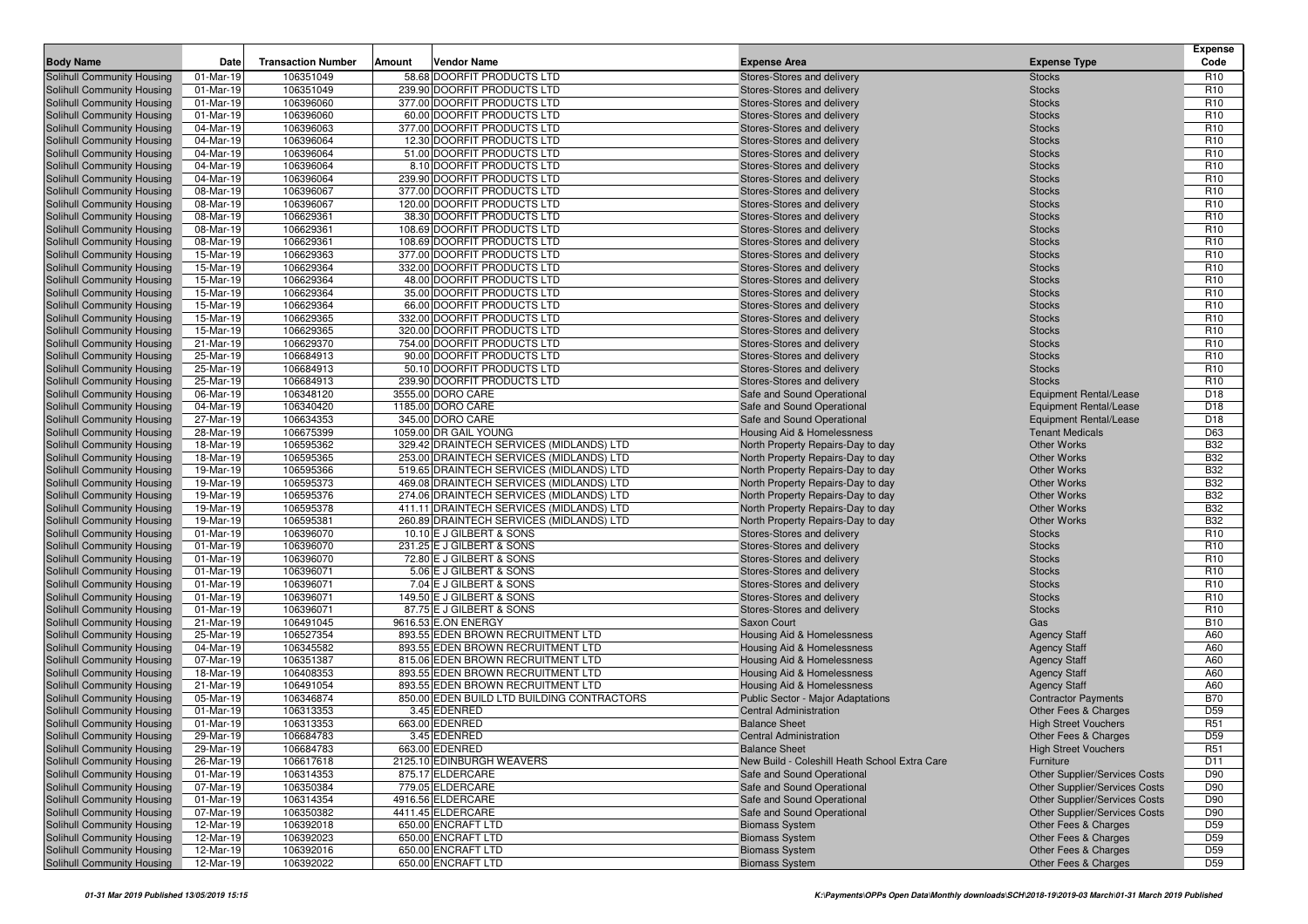| <b>Body Name</b>                                         | Date                    | <b>Transaction Number</b> | Amount<br>Vendor Name                         | <b>Expense Area</b>                                                    | <b>Expense Type</b>                                      | <b>Expense</b><br>Code        |
|----------------------------------------------------------|-------------------------|---------------------------|-----------------------------------------------|------------------------------------------------------------------------|----------------------------------------------------------|-------------------------------|
|                                                          |                         |                           |                                               |                                                                        |                                                          |                               |
| Solihull Community Housing                               | 12-Mar-19               | 106392019                 | 2585.98 ENCRAFT LTD<br>1407.99 ENCRAFT LTD    | <b>Biomass System</b>                                                  | Other Fees & Charges                                     | D <sub>59</sub>               |
| Solihull Community Housing<br>Solihull Community Housing | 12-Mar-19<br>01-Mar-19  | 106392020<br>106488377    | 6040.96 ENVIROCALL LTD                        | <b>Biomass System</b><br>North Property Repairs-Voids                  | Other Fees & Charges<br><b>Voids</b>                     | D <sub>59</sub><br><b>B38</b> |
| Solihull Community Housing                               | 01-Mar-19               | 106488378                 | 86.13 ENVIROCALL LTD                          | Direct - Asbestos                                                      | <b>Internal Works</b>                                    | <b>B31</b>                    |
| Solihull Community Housing                               | 01-Mar-19               | 106488378                 | 136.00 ENVIROCALL LTD                         | North Property Repairs-Day to day                                      | <b>Internal Works</b>                                    | <b>B31</b>                    |
| Solihull Community Housing                               | 01-Mar-19               | 106488378                 | 85.00 ENVIROCALL LTD                          | North Property Repairs-Day to day                                      | <b>Internal Works</b>                                    | <b>B31</b>                    |
| Solihull Community Housing                               | 01-Mar-19               | 106488378                 | 68.00 ENVIROCALL LTD                          | North Property Repairs-Day to day                                      | <b>Internal Works</b>                                    | <b>B31</b>                    |
| Solihull Community Housing                               | 01-Mar-19               | 106488378                 | 136.00 ENVIROCALL LTD                         | North Property Repairs-Day to day                                      | <b>Internal Works</b>                                    | <b>B31</b>                    |
| Solihull Community Housing                               | 01-Mar-19               | 106488378                 | 136.00 ENVIROCALL LTD                         | North Property Repairs-Day to day                                      | <b>Internal Works</b>                                    | <b>B31</b>                    |
| Solihull Community Housing                               | 01-Mar-19               | 106488378                 | 140.36 ENVIROCALL LTD                         | North Property Repairs-Day to day                                      | <b>Internal Works</b>                                    | <b>B31</b>                    |
| Solihull Community Housing                               | 01-Mar-19               | 106488378                 | 21.05 ENVIROCALL LTD                          | North Property Repairs-Day to day                                      | <b>Internal Works</b>                                    | <b>B31</b>                    |
| Solihull Community Housing                               | 01-Mar-19               | 106488378                 | 17.00 ENVIROCALL LTD                          | North Property Repairs-Day to day                                      | <b>Internal Works</b>                                    | <b>B31</b>                    |
| Solihull Community Housing                               | 01-Mar-19               | 106488378                 | 52.74 ENVIROCALL LTD                          | North Property Repairs-Day to day                                      | <b>Internal Works</b>                                    | <b>B31</b>                    |
| Solihull Community Housing                               | 01-Mar-19               | 106488378                 | 63.27 ENVIROCALL LTD                          | North Property Repairs-Day to day                                      | <b>Internal Works</b>                                    | <b>B31</b>                    |
| Solihull Community Housing                               | 01-Mar-19               | 106488378                 | 149.88 ENVIROCALL LTD                         | North Property Repairs-Day to day                                      | <b>Internal Works</b>                                    | <b>B31</b>                    |
| Solihull Community Housing                               | 01-Mar-19               | 106488378                 | 196.58 ENVIROCALL LTD                         | North Property Repairs-Day to day                                      | <b>Internal Works</b>                                    | <b>B31</b>                    |
| Solihull Community Housing                               | 01-Mar-19               | 106488378                 | 132.91 ENVIROCALL LTD                         | North Property Repairs-Day to day                                      | <b>Internal Works</b>                                    | <b>B31</b>                    |
| Solihull Community Housing                               | 01-Mar-19               | 106488378                 | 159.50 ENVIROCALL LTD                         | North Property Repairs-Day to day                                      | <b>Internal Works</b>                                    | <b>B31</b>                    |
| Solihull Community Housing                               | 01-Mar-19<br>01-Mar-19  | 106488378                 | 34.00 ENVIROCALL LTD                          | North Property Repairs-Day to day                                      | <b>Internal Works</b>                                    | <b>B31</b><br><b>B70</b>      |
| Solihull Community Housing<br>Solihull Community Housing | 01-Mar-19               | 106488378<br>106488378    | 52.74 ENVIROCALL LTD<br>531.65 ENVIROCALL LTD | Public Sector - Major Adaptations<br><b>Kitchens</b>                   | <b>Contractor Payments</b><br><b>Contractor Payments</b> | <b>B70</b>                    |
| Solihull Community Housing                               | 01-Mar-19               | 106488378                 | 292.41 ENVIROCALL LTD                         | <b>Electrical Sub Mains</b>                                            | <b>Contractor Payments</b>                               | <b>B70</b>                    |
| Solihull Community Housing                               | 01-Mar-19               | 106488379                 | 466.47 ENVIROCALL LTD                         | North Property Repairs-Day to day                                      | <b>Internal Works</b>                                    | <b>B31</b>                    |
| Solihull Community Housing                               | 01-Mar-19               | 106488379                 | 534.10 ENVIROCALL LTD                         | North Property Repairs-Day to day                                      | <b>Internal Works</b>                                    | <b>B31</b>                    |
| <b>Solihull Community Housing</b>                        | 01-Mar-19               | 106488379                 | 127.50 ENVIROCALL LTD                         | North Property Repairs-Day to day                                      | <b>Internal Works</b>                                    | <b>B31</b>                    |
| Solihull Community Housing                               | 01-Mar-19               | 106488379                 | 153.00 ENVIROCALL LTD                         | North Property Repairs-Day to day                                      | <b>Internal Works</b>                                    | <b>B31</b>                    |
| Solihull Community Housing                               | 01-Mar-19               | 106488379                 | 51.00 ENVIROCALL LTD                          | North Property Repairs-Day to day                                      | <b>Internal Works</b>                                    | <b>B31</b>                    |
| Solihull Community Housing                               | 01-Mar-19               | 106488379                 | 280.71 ENVIROCALL LTD                         | North Property Repairs-Day to day                                      | <b>Internal Works</b>                                    | <b>B31</b>                    |
| Solihull Community Housing                               | 01-Mar-19               | 106488379                 | 52.74 ENVIROCALL LTD                          | North Property Repairs-Day to day                                      | <b>Internal Works</b>                                    | <b>B31</b>                    |
| Solihull Community Housing                               | $\overline{0}$ 1-Mar-19 | 106488379                 | 193.95 ENVIROCALL LTD                         | North Property Repairs-Day to day                                      | <b>Internal Works</b>                                    | <b>B31</b>                    |
| Solihull Community Housing                               | 01-Mar-19               | 106488379                 | 34.00 ENVIROCALL LTD                          | North Property Repairs-Day to day                                      | <b>Internal Works</b>                                    | <b>B31</b>                    |
| Solihull Community Housing                               | 01-Mar-19               | 106488379                 | 17.00 ENVIROCALL LTD                          | North Property Repairs-Day to day                                      | <b>Internal Works</b>                                    | <b>B31</b>                    |
| Solihull Community Housing                               | 01-Mar-19               | 106488379                 | 14.35 ENVIROCALL LTD                          | North Property Repairs-Day to day                                      | <b>Internal Works</b>                                    | <b>B31</b>                    |
| Solihull Community Housing                               | 01-Mar-19               | 106488379                 | 19.67 ENVIROCALL LTD                          | North Property Repairs-Day to day                                      | <b>Internal Works</b>                                    | <b>B31</b>                    |
| Solihull Community Housing                               | 01-Mar-19               | 106488379                 | 89.05 ENVIROCALL LTD                          | North Property Repairs-Day to day                                      | <b>Internal Works</b>                                    | <b>B31</b>                    |
| Solihull Community Housing                               | 01-Mar-19<br>01-Mar-19  | 106488379<br>106488379    | 68.00 ENVIROCALL LTD<br>122.70 ENVIROCALL LTD | North Property Repairs-Day to day                                      | <b>Internal Works</b><br><b>Internal Works</b>           | <b>B31</b><br><b>B31</b>      |
| Solihull Community Housing<br>Solihull Community Housing | 01-Mar-19               | 106488379                 | 34.00 ENVIROCALL LTD                          | North Property Repairs-Day to day<br>North Property Repairs-Day to day | <b>Internal Works</b>                                    | <b>B31</b>                    |
| Solihull Community Housing                               | 01-Mar-19               | 106488379                 | 39.34 ENVIROCALL LTD                          | North Property Repairs-Day to day                                      | <b>Internal Works</b>                                    | <b>B31</b>                    |
| Solihull Community Housing                               | 01-Mar-19               | 106488379                 | 52.74 ENVIROCALL LTD                          | North Property Repairs-Day to day                                      | <b>Internal Works</b>                                    | <b>B31</b>                    |
| Solihull Community Housing                               | 01-Mar-19               | 106488379                 | 316.33 ENVIROCALL LTD                         | North Property Repairs-Day to day                                      | <b>Internal Works</b>                                    | <b>B31</b>                    |
| Solihull Community Housing                               | 01-Mar-19               | 106488379                 | 14.81 ENVIROCALL LTD                          | North Property Repairs-Day to day                                      | <b>Internal Works</b>                                    | <b>B31</b>                    |
| Solihull Community Housing                               | 01-Mar-19               | 106488379                 | 25.50 ENVIROCALL LTD                          | North Property Repairs-Day to day                                      | <b>Internal Works</b>                                    | <b>B31</b>                    |
| Solihull Community Housing                               | 01-Mar-19               | 106488379                 | 25.50 ENVIROCALL LTD                          | North Property Repairs-Day to day                                      | <b>Internal Works</b>                                    | <b>B31</b>                    |
| Solihull Community Housing                               | 01-Mar-19               | 106488379                 | 140.36 ENVIROCALL LTD                         | North Property Repairs-Day to day                                      | <b>Internal Works</b>                                    | <b>B31</b>                    |
| Solihull Community Housing                               | 01-Mar-19               | 106488379                 | 25.50 ENVIROCALL LTD                          | North Property Repairs-Day to day                                      | <b>Internal Works</b>                                    | <b>B31</b>                    |
| Solihull Community Housing                               | 01-Mar-19               | 106488379                 | 29.94 ENVIROCALL LTD                          | North Property Repairs-Day to day                                      | <b>Internal Works</b>                                    | <b>B31</b>                    |
| Solihull Community Housing                               | 01-Mar-19               | 106488379                 | 50.30 ENVIROCALL LTD                          | <b>MST</b> -Structural Works                                           | <b>Contractor Payments</b>                               | <b>B70</b>                    |
| Solihull Community Housing                               | 01-Mar-19               | 106488379                 | 85.00 ENVIROCALL LTD                          | Gas Warm Air/B'boiler/Storage Heater                                   | <b>Contractor Payments</b>                               | <b>B70</b>                    |
| Solihull Community Housing                               | 01-Mar-19               | 106488379                 | 52.74 ENVIROCALL LTD                          | Gas Warm Air/B'boiler/Storage Heater                                   | <b>Contractor Payments</b>                               | <b>B70</b>                    |
| Solihull Community Housing                               | 01-Mar-19               | 106488379                 | 82.51 ENVIROCALL LTD                          | Gas Warm Air/B'boiler/Storage Heater                                   | <b>Other Contracted Services</b>                         | E90                           |
| Solihull Community Housing<br>Solihull Community Housing | 01-Mar-19               | 106488380<br>106488380    | 52.74 ENVIROCALL LTD                          | North Property Repairs-Day to day<br>North Property Repairs-Day to day | <b>Internal Works</b>                                    | <b>B31</b><br><b>B31</b>      |
|                                                          | 01-Mar-19               | 106488380                 | 29.51 ENVIROCALL LTD<br>212.50 ENVIROCALL LTD |                                                                        | <b>Internal Works</b><br><b>Internal Works</b>           | <b>B31</b>                    |
| Solihull Community Housing<br>Solihull Community Housing | 01-Mar-19<br>01-Mar-19  | 106488380                 | 36.15 ENVIROCALL LTD                          | North Property Repairs-Day to day<br>North Property Repairs-Day to day | <b>Internal Works</b>                                    | <b>B31</b>                    |
| Solihull Community Housing                               | 01-Mar-19               | 106488380                 | 102.00 ENVIROCALL LTD                         | North Property Repairs-Day to day                                      | <b>Internal Works</b>                                    | <b>B31</b>                    |
| Solihull Community Housing                               | 01-Mar-19               | 106488380                 | 213.73 ENVIROCALL LTD                         | North Property Repairs-Day to day                                      | <b>Internal Works</b>                                    | <b>B31</b>                    |
| Solihull Community Housing                               | 01-Mar-19               | 106488380                 | 25.50 ENVIROCALL LTD                          | North Property Repairs-Day to day                                      | <b>Internal Works</b>                                    | <b>B31</b>                    |
| Solihull Community Housing                               | 01-Mar-19               | 106488380                 | 44.66 ENVIROCALL LTD                          | North Property Repairs-Day to day                                      | <b>Internal Works</b>                                    | <b>B31</b>                    |
| Solihull Community Housing                               | 01-Mar-19               | 106488380                 | 25.50 ENVIROCALL LTD                          | North Property Repairs-Day to day                                      | <b>Internal Works</b>                                    | <b>B31</b>                    |
| Solihull Community Housing                               | 01-Mar-19               | 106488380                 | 17.00 ENVIROCALL LTD                          | North Property Repairs-Day to day                                      | <b>Internal Works</b>                                    | <b>B31</b>                    |
| Solihull Community Housing                               | 01-Mar-19               | 106488380                 | 99.42 ENVIROCALL LTD                          | North Property Repairs-Day to day                                      | <b>Internal Works</b>                                    | <b>B31</b>                    |
| Solihull Community Housing                               | 01-Mar-19               | 106488380                 | 51.00 ENVIROCALL LTD                          | North Property Repairs-Day to day                                      | <b>Internal Works</b>                                    | <b>B31</b>                    |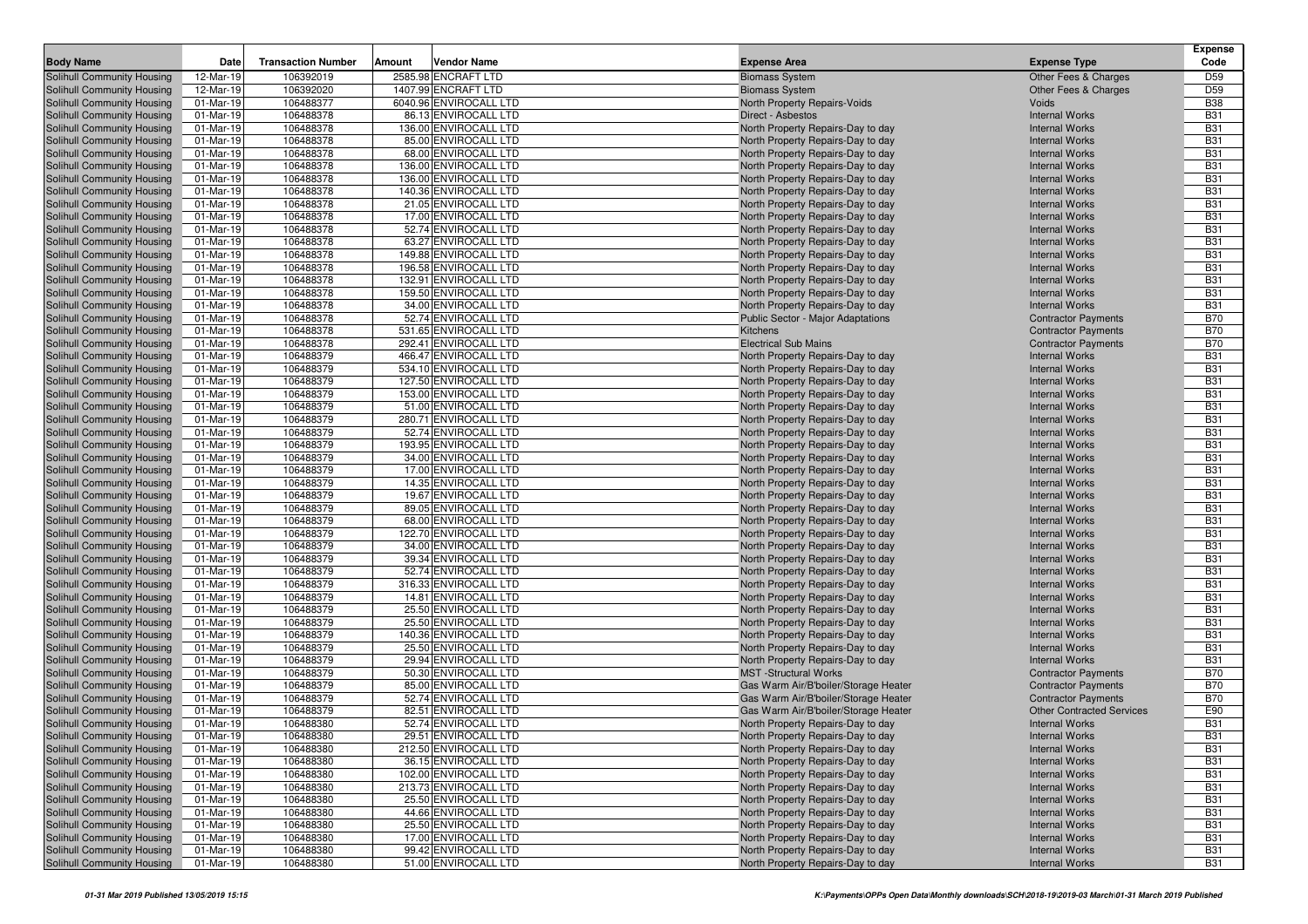| <b>Transaction Number</b><br>Vendor Name<br><b>Expense Type</b><br>Code<br>Date<br>Amount<br><b>Expense Area</b><br>51.00 ENVIROCALL LTD<br>01-Mar-19<br>106488380<br>North Property Repairs-Day to day<br><b>B31</b><br><b>Internal Works</b><br>01-Mar-19<br>106488380<br>53.16 ENVIROCALL LTD<br><b>B31</b><br>North Property Repairs-Day to day<br><b>Internal Works</b><br>106488380<br>19.67 ENVIROCALL LTD<br><b>B31</b><br>01-Mar-19<br>North Property Repairs-Day to day<br><b>Internal Works</b><br>Solihull Community Housing<br>01-Mar-19<br>106488380<br>4.52 ENVIROCALL LTD<br><b>B70</b><br><b>Public Sector - Major Adaptations</b><br><b>Contractor Payments</b><br>01-Mar-19<br>106488380<br>4.76 ENVIROCALL LTD<br><b>B70</b><br>Solihull Community Housing<br>Lift Refurbishment<br><b>Contractor Payments</b><br>106465535<br>E20<br>Solihull Community Housing<br>20-Mar-19<br>14882.50 ENVIRONMENTAL CONTRACTS LTD<br>Stores-Stores and delivery<br><b>Waste Disposal</b><br>Solihull Community Housing<br>106465535<br>16.86 ENVIRONMENTAL CONTRACTS LTD<br>E20<br>20-Mar-19<br>Stores-Stores and delivery<br><b>Waste Disposal</b><br>Solihull Community Housing<br>365.76 ENVIRONMENTAL CONTRACTS LTD<br>190<br>12-Mar-19<br>106390723<br>Anti Graffiti Team<br>Other Income<br>106478353<br>593.10 ENVIRONMENTAL CONTRACTS LTD<br>190<br>Solihull Community Housing<br>21-Mar-19<br>Anti Graffiti Team<br>Other Income<br>E20<br>106395915<br>560.50 EUROPEAN METAL RECYCLING LTD<br>Solihull Community Housing<br>14-Mar-19<br>Stores-Stores and delivery<br><b>Waste Disposal</b><br>Solihull Community Housing<br>106427395<br>342.00 EUROPEAN METAL RECYCLING LTD<br>E20<br>18-Mar-19<br>Stores-Stores and delivery<br><b>Waste Disposal</b><br><b>B38</b><br>106633415<br>454.00 FAMILY CARE TRUST (SOLIHULL)<br>Voids<br>Solihull Community Housing<br>27-Mar-19<br><b>North Property Repairs-Voids</b><br>106394994<br>Voids<br><b>B38</b><br>Solihull Community Housing<br>13-Mar-19<br>387.00 FAMILY CARE TRUST (SOLIHULL)<br>North Property Repairs-Voids<br>106472360<br>550.00 FAMILY CARE TRUST (SOLIHULL)<br>Anti Graffiti Team<br>Other Income<br>190<br>Solihull Community Housing<br>21-Mar-19<br>106395912<br>4000.00 FAMILY CARE TRUST (SOLIHULL)<br>Anti Graffiti Team<br>190<br>Solihull Community Housing<br>14-Mar-19<br>Other Income<br>Solihull Community Housing<br>06-Mar-19<br>106349771<br>631.55 FAST TRACK MANAGEMENT SERVICES LTD<br>A60<br>North Property Repairs-Day to day<br><b>Agency Staff</b><br>106395102<br>A60<br>Solihull Community Housing<br>13-Mar-19<br>629.00 FAST TRACK MANAGEMENT SERVICES LTD<br>North Property Repairs-Day to day<br><b>Agency Staff</b><br>106684471<br>629.00 FAST TRACK MANAGEMENT SERVICES LTD<br>A60<br>Solihull Community Housing<br>29-Mar-19<br>North Property Repairs-Day to day<br><b>Agency Staff</b><br>106523354<br>850.00 FERNDOWN ESTATES<br>U20<br>25-Mar-19<br><b>Provision For Homelessness</b><br><b>Balance Sheet</b><br>106348122<br>286.45 GEBERIT SALE LTD<br>D <sub>13</sub><br>06-Mar-19<br>North Property Repairs-Day to day<br><b>Materials</b><br>106406355<br>230.00 GRANGE REMOVAL CO LTD<br><b>B39</b><br>18-Mar-19<br>Movement Incentive Scheme<br><b>Other Building Costs</b><br>2162.00 HANDICARE ACCESSIBILITY LTD<br><b>B70</b><br>01-Mar-19<br>106390672<br>Private Sector - Disabled Facilities Grants<br><b>Contractor Payments</b><br>106390673<br>2242.00 HANDICARE ACCESSIBILITY LTD<br>Private Sector - Disabled Facilities Grants<br><b>B70</b><br>01-Mar-19<br><b>Contractor Payments</b><br><b>B70</b><br>01-Mar-19<br>106655361<br>5119.00 HANDICARE ACCESSIBILITY LTD<br>Private Sector - Disabled Facilities Grants<br><b>Contractor Payments</b><br>106390674<br>4271.00 HANDICARE ACCESSIBILITY LTD<br>Private Sector - Disabled Facilities Grants<br><b>B70</b><br>01-Mar-19<br><b>Contractor Payments</b><br><b>B70</b><br>106390675<br>1862.00 HANDICARE ACCESSIBILITY LTD<br>01-Mar-19<br>Private Sector - Disabled Facilities Grants<br><b>Contractor Payments</b><br>Solihull Community Housing<br>106390676<br>3740.00 HANDICARE ACCESSIBILITY LTD<br>Private Sector - Disabled Facilities Grants<br><b>B70</b><br>01-Mar-19<br><b>Contractor Payments</b><br>106595358<br>2589.00 HANDICARE ACCESSIBILITY LTD<br>Private Sector - Disabled Facilities Grants<br><b>B70</b><br>Solihull Community Housing<br>01-Mar-19<br><b>Contractor Payments</b><br>Solihull Community Housing<br>106655362<br>2649.00 HANDICARE ACCESSIBILITY LTD<br><b>B70</b><br>01-Mar-19<br>Private Sector - Disabled Facilities Grants<br><b>Contractor Payments</b><br>01-Mar-19<br>106390677<br>2330.00 HANDICARE ACCESSIBILITY LTD<br><b>B70</b><br>Solihull Community Housing<br>Private Sector - Disabled Facilities Grants<br><b>Contractor Payments</b><br><b>B70</b><br>106350747<br>4962.09 HANDICARE ACCESSIBILITY LTD<br>Solihull Community Housing<br>01-Mar-19<br>Private Sector - Disabled Facilities Grants<br><b>Contractor Payments</b><br>Solihull Community Housing<br>106595359<br>4210.00 HANDICARE ACCESSIBILITY LTD<br>Private Sector - Disabled Facilities Grants<br><b>B70</b><br>01-Mar-19<br><b>Contractor Payments</b><br><b>B70</b><br>Solihull Community Housing<br>106655363<br>1860.00 HANDICARE ACCESSIBILITY LTD<br>01-Mar-19<br><b>Public Sector - Major Adaptations</b><br><b>Contractor Payments</b><br>106655364<br>1977.00 HANDICARE ACCESSIBILITY LTD<br><b>B70</b><br>Solihull Community Housing<br>01-Mar-19<br><b>Public Sector - Major Adaptations</b><br><b>Contractor Payments</b><br>106464514<br>644.28 HANDICARE ACCESSIBILITY LTD<br><b>B83</b><br>Solihull Community Housing<br>19-Mar-19<br>Home Improvement Agency<br>Adaptations<br>Solihull Community Housing<br>106464516<br>1117.75 HANDICARE ACCESSIBILITY LTD<br><b>B83</b><br>19-Mar-19<br>Home Improvement Agency<br>Adaptations<br>19-Mar-19<br>106464511<br>460.11 HANDICARE ACCESSIBILITY LTD<br><b>B83</b><br>Solihull Community Housing<br>Home Improvement Agency<br>Adaptations<br>Solihull Community Housing<br>11-Mar-19<br>106387358<br>295.00 HERON PRESS<br>D80<br><b>Endeavour House</b><br>Printing<br>106354818<br>2588.01 HI-SPEC FACILITIES SERVICES PLC<br><b>B50</b><br>08-Mar-19<br><b>Endeavour House</b><br>Cleaning<br>106354818<br><b>B90</b><br>08-Mar-19<br>1098.99 HI-SPEC FACILITIES SERVICES PLC<br><b>Endeavour House</b><br><b>Other Premises Costs</b><br>08-Mar-19<br>106354818<br>329.39 HI-SPEC FACILITIES SERVICES PLC<br><b>CCTV</b><br><b>B50</b><br>Cleaning<br>106354818<br>178.05 HI-SPEC FACILITIES SERVICES PLC<br><b>B50</b><br>08-Mar-19<br><b>Auckland Hall</b><br>Cleaning<br>106354818<br>235.28 HI-SPEC FACILITIES SERVICES PLC<br><b>B50</b><br>08-Mar-19<br><b>Crabtree Hall</b><br>Cleaning<br><b>B50</b><br>08-Mar-19<br>106354818<br>178.05 HI-SPEC FACILITIES SERVICES PLC<br>Whar Hall Farm Community Hall<br>Cleaning<br>106354818<br>705.83 HI-SPEC FACILITIES SERVICES PLC<br><b>B50</b><br>08-Mar-19<br><b>Frontline Offices</b><br>Cleaning<br>Solihull Community Housing<br>08-Mar-19<br>106354818<br>966.54 HI-SPEC FACILITIES SERVICES PLC<br><b>B50</b><br>Business Support - MST Back Office Support<br>Cleaning<br>106528353<br><b>B50</b><br>Solihull Community Housing<br>25-Mar-19<br>2588.03 HI-SPEC FACILITIES SERVICES PLC<br><b>Endeavour House</b><br>Cleaning<br>25-Mar-19<br>106528353<br>1098.97 HI-SPEC FACILITIES SERVICES PLC<br><b>B90</b><br>Solihull Community Housing<br><b>Endeavour House</b><br><b>Other Premises Costs</b><br>Solihull Community Housing<br>25-Mar-19<br>106528353<br>329.39 HI-SPEC FACILITIES SERVICES PLC<br><b>CCTV</b><br><b>B50</b><br>Cleaning<br>Solihull Community Housing<br>25-Mar-19<br>106528353<br>178.05 HI-SPEC FACILITIES SERVICES PLC<br><b>B50</b><br><b>Auckland Hall</b><br>Cleaning<br><b>B50</b><br>106528353<br>235.28 HI-SPEC FACILITIES SERVICES PLC<br>Solihull Community Housing<br>25-Mar-19<br><b>Crabtree Hall</b><br>Cleaning<br>Solihull Community Housing<br>25-Mar-19<br>106528353<br>178.05 HI-SPEC FACILITIES SERVICES PLC<br><b>B50</b><br>Whar Hall Farm Community Hall<br>Cleaning<br>Solihull Community Housing<br>106528353<br>705.83 HI-SPEC FACILITIES SERVICES PLC<br><b>B50</b><br>25-Mar-19<br><b>Frontline Offices</b><br>Cleaning<br>Solihull Community Housing<br>106528353<br>966.54 HI-SPEC FACILITIES SERVICES PLC<br>Business Support - MST Back Office Support<br><b>B50</b><br>25-Mar-19<br>Cleaning<br>Solihull Community Housing<br>07-Mar-19<br>106350376<br>192990.00 HM REVENUE & CUSTOMS<br><b>VAT</b><br><b>Creditor: Government</b><br>S04<br>Solihull Community Housing<br>106673379<br>3044.00 HM REVENUE & CUSTOMS<br>28-Mar-19<br><b>Central Administration</b><br><b>Other Employee Costs</b><br>A90<br>Solihull Community Housing<br>26-Mar-19<br>106592354<br>3600.00 HM REVENUE & CUSTOMS<br><b>Contractor Payments</b><br><b>B70</b><br><b>Property Acquisitions</b><br>Solihull Community Housing<br>11-Mar-19<br>106382357<br>355.00 HMCTS<br>Income Collection Team<br>D <sub>54</sub><br><b>Court Fees</b><br>3140.00 HOUSEMARK LTD<br>Solihull Community Housing<br>25-Mar-19<br>106577369<br><b>Professional Fees</b><br>D <sub>50</sub><br><b>Central Administration</b><br>08-Mar-19<br>106354798<br>296.10 HOUSING CONTACT<br><b>Professional Fees</b><br>D <sub>50</sub><br><b>Estate Mgmt Team</b><br>250.00 HQN LTD<br>07-Mar-19<br>106350862<br>A80<br>Training<br>Training<br>209.00 HQN LTD<br>07-Mar-19<br>106350864<br>Training<br>Training<br>A80<br>209.00 HQN LTD<br>28-Mar-19<br>106684356<br><b>Central Administration</b><br><b>Conference Costs</b><br>D56 |                            |  |  |  | <b>Expense</b> |
|----------------------------------------------------------------------------------------------------------------------------------------------------------------------------------------------------------------------------------------------------------------------------------------------------------------------------------------------------------------------------------------------------------------------------------------------------------------------------------------------------------------------------------------------------------------------------------------------------------------------------------------------------------------------------------------------------------------------------------------------------------------------------------------------------------------------------------------------------------------------------------------------------------------------------------------------------------------------------------------------------------------------------------------------------------------------------------------------------------------------------------------------------------------------------------------------------------------------------------------------------------------------------------------------------------------------------------------------------------------------------------------------------------------------------------------------------------------------------------------------------------------------------------------------------------------------------------------------------------------------------------------------------------------------------------------------------------------------------------------------------------------------------------------------------------------------------------------------------------------------------------------------------------------------------------------------------------------------------------------------------------------------------------------------------------------------------------------------------------------------------------------------------------------------------------------------------------------------------------------------------------------------------------------------------------------------------------------------------------------------------------------------------------------------------------------------------------------------------------------------------------------------------------------------------------------------------------------------------------------------------------------------------------------------------------------------------------------------------------------------------------------------------------------------------------------------------------------------------------------------------------------------------------------------------------------------------------------------------------------------------------------------------------------------------------------------------------------------------------------------------------------------------------------------------------------------------------------------------------------------------------------------------------------------------------------------------------------------------------------------------------------------------------------------------------------------------------------------------------------------------------------------------------------------------------------------------------------------------------------------------------------------------------------------------------------------------------------------------------------------------------------------------------------------------------------------------------------------------------------------------------------------------------------------------------------------------------------------------------------------------------------------------------------------------------------------------------------------------------------------------------------------------------------------------------------------------------------------------------------------------------------------------------------------------------------------------------------------------------------------------------------------------------------------------------------------------------------------------------------------------------------------------------------------------------------------------------------------------------------------------------------------------------------------------------------------------------------------------------------------------------------------------------------------------------------------------------------------------------------------------------------------------------------------------------------------------------------------------------------------------------------------------------------------------------------------------------------------------------------------------------------------------------------------------------------------------------------------------------------------------------------------------------------------------------------------------------------------------------------------------------------------------------------------------------------------------------------------------------------------------------------------------------------------------------------------------------------------------------------------------------------------------------------------------------------------------------------------------------------------------------------------------------------------------------------------------------------------------------------------------------------------------------------------------------------------------------------------------------------------------------------------------------------------------------------------------------------------------------------------------------------------------------------------------------------------------------------------------------------------------------------------------------------------------------------------------------------------------------------------------------------------------------------------------------------------------------------------------------------------------------------------------------------------------------------------------------------------------------------------------------------------------------------------------------------------------------------------------------------------------------------------------------------------------------------------------------------------------------------------------------------------------------------------------------------------------------------------------------------------------------------------------------------------------------------------------------------------------------------------------------------------------------------------------------------------------------------------------------------------------------------------------------------------------------------------------------------------------------------------------------------------------------------------------------------------------------------------------------------------------------------------------------------------------------------------------------------------------------------------------------------------------------------------------------------------------------------------------------------------------------------------------------------------------------------------------------------------------------------------------------------------------------------------------------------------------------------------------------------------------------------------------------------------------------------------------------------------------------------------------------------------------------------------------------------------------------------------------------------------------------------------------------------------------------------------------------------------------------------------------------------------------------------------------------------------------------------------------------------------------------------------------------------------------------------------------------------------------------------------------------------------------------------------------------------------------------------------------------------------------------------------------------------------------------------------------------------------------------------------------------------------------------------------------------------------------------------------------------------------------------------------------------------------------------------------------------------------------------------------------------------------------------------------------------------------------------------------------------------------------------------------------------------------------------------------------------------------------------------------------------------------------------------------------------------------------------------------------------------------------------------------------------------------------------------------------------------------------------------------------------------------------------------------------------------------------------------------------------------------------------------------------------------------------------------------|----------------------------|--|--|--|----------------|
|                                                                                                                                                                                                                                                                                                                                                                                                                                                                                                                                                                                                                                                                                                                                                                                                                                                                                                                                                                                                                                                                                                                                                                                                                                                                                                                                                                                                                                                                                                                                                                                                                                                                                                                                                                                                                                                                                                                                                                                                                                                                                                                                                                                                                                                                                                                                                                                                                                                                                                                                                                                                                                                                                                                                                                                                                                                                                                                                                                                                                                                                                                                                                                                                                                                                                                                                                                                                                                                                                                                                                                                                                                                                                                                                                                                                                                                                                                                                                                                                                                                                                                                                                                                                                                                                                                                                                                                                                                                                                                                                                                                                                                                                                                                                                                                                                                                                                                                                                                                                                                                                                                                                                                                                                                                                                                                                                                                                                                                                                                                                                                                                                                                                                                                                                                                                                                                                                                                                                                                                                                                                                                                                                                                                                                                                                                                                                                                                                                                                                                                                                                                                                                                                                                                                                                                                                                                                                                                                                                                                                                                                                                                                                                                                                                                                                                                                                                                                                                                                                                                                                                                                                                                                                                                                                                                                                                                                                                                                                                                                                                                                                                                                                                                                                                                                                                                                                                                                                                                                                                                                                                                                                                                                                                                                                                                                                                                                                                                                                                                                                                                                                                                                                                                                                                                                                                                                                                                                                                                                                                                                                                                                                                                                                                                                                                                                                      | <b>Body Name</b>           |  |  |  |                |
|                                                                                                                                                                                                                                                                                                                                                                                                                                                                                                                                                                                                                                                                                                                                                                                                                                                                                                                                                                                                                                                                                                                                                                                                                                                                                                                                                                                                                                                                                                                                                                                                                                                                                                                                                                                                                                                                                                                                                                                                                                                                                                                                                                                                                                                                                                                                                                                                                                                                                                                                                                                                                                                                                                                                                                                                                                                                                                                                                                                                                                                                                                                                                                                                                                                                                                                                                                                                                                                                                                                                                                                                                                                                                                                                                                                                                                                                                                                                                                                                                                                                                                                                                                                                                                                                                                                                                                                                                                                                                                                                                                                                                                                                                                                                                                                                                                                                                                                                                                                                                                                                                                                                                                                                                                                                                                                                                                                                                                                                                                                                                                                                                                                                                                                                                                                                                                                                                                                                                                                                                                                                                                                                                                                                                                                                                                                                                                                                                                                                                                                                                                                                                                                                                                                                                                                                                                                                                                                                                                                                                                                                                                                                                                                                                                                                                                                                                                                                                                                                                                                                                                                                                                                                                                                                                                                                                                                                                                                                                                                                                                                                                                                                                                                                                                                                                                                                                                                                                                                                                                                                                                                                                                                                                                                                                                                                                                                                                                                                                                                                                                                                                                                                                                                                                                                                                                                                                                                                                                                                                                                                                                                                                                                                                                                                                                                                                      | Solihull Community Housing |  |  |  |                |
|                                                                                                                                                                                                                                                                                                                                                                                                                                                                                                                                                                                                                                                                                                                                                                                                                                                                                                                                                                                                                                                                                                                                                                                                                                                                                                                                                                                                                                                                                                                                                                                                                                                                                                                                                                                                                                                                                                                                                                                                                                                                                                                                                                                                                                                                                                                                                                                                                                                                                                                                                                                                                                                                                                                                                                                                                                                                                                                                                                                                                                                                                                                                                                                                                                                                                                                                                                                                                                                                                                                                                                                                                                                                                                                                                                                                                                                                                                                                                                                                                                                                                                                                                                                                                                                                                                                                                                                                                                                                                                                                                                                                                                                                                                                                                                                                                                                                                                                                                                                                                                                                                                                                                                                                                                                                                                                                                                                                                                                                                                                                                                                                                                                                                                                                                                                                                                                                                                                                                                                                                                                                                                                                                                                                                                                                                                                                                                                                                                                                                                                                                                                                                                                                                                                                                                                                                                                                                                                                                                                                                                                                                                                                                                                                                                                                                                                                                                                                                                                                                                                                                                                                                                                                                                                                                                                                                                                                                                                                                                                                                                                                                                                                                                                                                                                                                                                                                                                                                                                                                                                                                                                                                                                                                                                                                                                                                                                                                                                                                                                                                                                                                                                                                                                                                                                                                                                                                                                                                                                                                                                                                                                                                                                                                                                                                                                                                      | Solihull Community Housing |  |  |  |                |
|                                                                                                                                                                                                                                                                                                                                                                                                                                                                                                                                                                                                                                                                                                                                                                                                                                                                                                                                                                                                                                                                                                                                                                                                                                                                                                                                                                                                                                                                                                                                                                                                                                                                                                                                                                                                                                                                                                                                                                                                                                                                                                                                                                                                                                                                                                                                                                                                                                                                                                                                                                                                                                                                                                                                                                                                                                                                                                                                                                                                                                                                                                                                                                                                                                                                                                                                                                                                                                                                                                                                                                                                                                                                                                                                                                                                                                                                                                                                                                                                                                                                                                                                                                                                                                                                                                                                                                                                                                                                                                                                                                                                                                                                                                                                                                                                                                                                                                                                                                                                                                                                                                                                                                                                                                                                                                                                                                                                                                                                                                                                                                                                                                                                                                                                                                                                                                                                                                                                                                                                                                                                                                                                                                                                                                                                                                                                                                                                                                                                                                                                                                                                                                                                                                                                                                                                                                                                                                                                                                                                                                                                                                                                                                                                                                                                                                                                                                                                                                                                                                                                                                                                                                                                                                                                                                                                                                                                                                                                                                                                                                                                                                                                                                                                                                                                                                                                                                                                                                                                                                                                                                                                                                                                                                                                                                                                                                                                                                                                                                                                                                                                                                                                                                                                                                                                                                                                                                                                                                                                                                                                                                                                                                                                                                                                                                                                                      | Solihull Community Housing |  |  |  |                |
|                                                                                                                                                                                                                                                                                                                                                                                                                                                                                                                                                                                                                                                                                                                                                                                                                                                                                                                                                                                                                                                                                                                                                                                                                                                                                                                                                                                                                                                                                                                                                                                                                                                                                                                                                                                                                                                                                                                                                                                                                                                                                                                                                                                                                                                                                                                                                                                                                                                                                                                                                                                                                                                                                                                                                                                                                                                                                                                                                                                                                                                                                                                                                                                                                                                                                                                                                                                                                                                                                                                                                                                                                                                                                                                                                                                                                                                                                                                                                                                                                                                                                                                                                                                                                                                                                                                                                                                                                                                                                                                                                                                                                                                                                                                                                                                                                                                                                                                                                                                                                                                                                                                                                                                                                                                                                                                                                                                                                                                                                                                                                                                                                                                                                                                                                                                                                                                                                                                                                                                                                                                                                                                                                                                                                                                                                                                                                                                                                                                                                                                                                                                                                                                                                                                                                                                                                                                                                                                                                                                                                                                                                                                                                                                                                                                                                                                                                                                                                                                                                                                                                                                                                                                                                                                                                                                                                                                                                                                                                                                                                                                                                                                                                                                                                                                                                                                                                                                                                                                                                                                                                                                                                                                                                                                                                                                                                                                                                                                                                                                                                                                                                                                                                                                                                                                                                                                                                                                                                                                                                                                                                                                                                                                                                                                                                                                                                      |                            |  |  |  |                |
|                                                                                                                                                                                                                                                                                                                                                                                                                                                                                                                                                                                                                                                                                                                                                                                                                                                                                                                                                                                                                                                                                                                                                                                                                                                                                                                                                                                                                                                                                                                                                                                                                                                                                                                                                                                                                                                                                                                                                                                                                                                                                                                                                                                                                                                                                                                                                                                                                                                                                                                                                                                                                                                                                                                                                                                                                                                                                                                                                                                                                                                                                                                                                                                                                                                                                                                                                                                                                                                                                                                                                                                                                                                                                                                                                                                                                                                                                                                                                                                                                                                                                                                                                                                                                                                                                                                                                                                                                                                                                                                                                                                                                                                                                                                                                                                                                                                                                                                                                                                                                                                                                                                                                                                                                                                                                                                                                                                                                                                                                                                                                                                                                                                                                                                                                                                                                                                                                                                                                                                                                                                                                                                                                                                                                                                                                                                                                                                                                                                                                                                                                                                                                                                                                                                                                                                                                                                                                                                                                                                                                                                                                                                                                                                                                                                                                                                                                                                                                                                                                                                                                                                                                                                                                                                                                                                                                                                                                                                                                                                                                                                                                                                                                                                                                                                                                                                                                                                                                                                                                                                                                                                                                                                                                                                                                                                                                                                                                                                                                                                                                                                                                                                                                                                                                                                                                                                                                                                                                                                                                                                                                                                                                                                                                                                                                                                                                      |                            |  |  |  |                |
|                                                                                                                                                                                                                                                                                                                                                                                                                                                                                                                                                                                                                                                                                                                                                                                                                                                                                                                                                                                                                                                                                                                                                                                                                                                                                                                                                                                                                                                                                                                                                                                                                                                                                                                                                                                                                                                                                                                                                                                                                                                                                                                                                                                                                                                                                                                                                                                                                                                                                                                                                                                                                                                                                                                                                                                                                                                                                                                                                                                                                                                                                                                                                                                                                                                                                                                                                                                                                                                                                                                                                                                                                                                                                                                                                                                                                                                                                                                                                                                                                                                                                                                                                                                                                                                                                                                                                                                                                                                                                                                                                                                                                                                                                                                                                                                                                                                                                                                                                                                                                                                                                                                                                                                                                                                                                                                                                                                                                                                                                                                                                                                                                                                                                                                                                                                                                                                                                                                                                                                                                                                                                                                                                                                                                                                                                                                                                                                                                                                                                                                                                                                                                                                                                                                                                                                                                                                                                                                                                                                                                                                                                                                                                                                                                                                                                                                                                                                                                                                                                                                                                                                                                                                                                                                                                                                                                                                                                                                                                                                                                                                                                                                                                                                                                                                                                                                                                                                                                                                                                                                                                                                                                                                                                                                                                                                                                                                                                                                                                                                                                                                                                                                                                                                                                                                                                                                                                                                                                                                                                                                                                                                                                                                                                                                                                                                                                      |                            |  |  |  |                |
|                                                                                                                                                                                                                                                                                                                                                                                                                                                                                                                                                                                                                                                                                                                                                                                                                                                                                                                                                                                                                                                                                                                                                                                                                                                                                                                                                                                                                                                                                                                                                                                                                                                                                                                                                                                                                                                                                                                                                                                                                                                                                                                                                                                                                                                                                                                                                                                                                                                                                                                                                                                                                                                                                                                                                                                                                                                                                                                                                                                                                                                                                                                                                                                                                                                                                                                                                                                                                                                                                                                                                                                                                                                                                                                                                                                                                                                                                                                                                                                                                                                                                                                                                                                                                                                                                                                                                                                                                                                                                                                                                                                                                                                                                                                                                                                                                                                                                                                                                                                                                                                                                                                                                                                                                                                                                                                                                                                                                                                                                                                                                                                                                                                                                                                                                                                                                                                                                                                                                                                                                                                                                                                                                                                                                                                                                                                                                                                                                                                                                                                                                                                                                                                                                                                                                                                                                                                                                                                                                                                                                                                                                                                                                                                                                                                                                                                                                                                                                                                                                                                                                                                                                                                                                                                                                                                                                                                                                                                                                                                                                                                                                                                                                                                                                                                                                                                                                                                                                                                                                                                                                                                                                                                                                                                                                                                                                                                                                                                                                                                                                                                                                                                                                                                                                                                                                                                                                                                                                                                                                                                                                                                                                                                                                                                                                                                                                      |                            |  |  |  |                |
|                                                                                                                                                                                                                                                                                                                                                                                                                                                                                                                                                                                                                                                                                                                                                                                                                                                                                                                                                                                                                                                                                                                                                                                                                                                                                                                                                                                                                                                                                                                                                                                                                                                                                                                                                                                                                                                                                                                                                                                                                                                                                                                                                                                                                                                                                                                                                                                                                                                                                                                                                                                                                                                                                                                                                                                                                                                                                                                                                                                                                                                                                                                                                                                                                                                                                                                                                                                                                                                                                                                                                                                                                                                                                                                                                                                                                                                                                                                                                                                                                                                                                                                                                                                                                                                                                                                                                                                                                                                                                                                                                                                                                                                                                                                                                                                                                                                                                                                                                                                                                                                                                                                                                                                                                                                                                                                                                                                                                                                                                                                                                                                                                                                                                                                                                                                                                                                                                                                                                                                                                                                                                                                                                                                                                                                                                                                                                                                                                                                                                                                                                                                                                                                                                                                                                                                                                                                                                                                                                                                                                                                                                                                                                                                                                                                                                                                                                                                                                                                                                                                                                                                                                                                                                                                                                                                                                                                                                                                                                                                                                                                                                                                                                                                                                                                                                                                                                                                                                                                                                                                                                                                                                                                                                                                                                                                                                                                                                                                                                                                                                                                                                                                                                                                                                                                                                                                                                                                                                                                                                                                                                                                                                                                                                                                                                                                                                      |                            |  |  |  |                |
|                                                                                                                                                                                                                                                                                                                                                                                                                                                                                                                                                                                                                                                                                                                                                                                                                                                                                                                                                                                                                                                                                                                                                                                                                                                                                                                                                                                                                                                                                                                                                                                                                                                                                                                                                                                                                                                                                                                                                                                                                                                                                                                                                                                                                                                                                                                                                                                                                                                                                                                                                                                                                                                                                                                                                                                                                                                                                                                                                                                                                                                                                                                                                                                                                                                                                                                                                                                                                                                                                                                                                                                                                                                                                                                                                                                                                                                                                                                                                                                                                                                                                                                                                                                                                                                                                                                                                                                                                                                                                                                                                                                                                                                                                                                                                                                                                                                                                                                                                                                                                                                                                                                                                                                                                                                                                                                                                                                                                                                                                                                                                                                                                                                                                                                                                                                                                                                                                                                                                                                                                                                                                                                                                                                                                                                                                                                                                                                                                                                                                                                                                                                                                                                                                                                                                                                                                                                                                                                                                                                                                                                                                                                                                                                                                                                                                                                                                                                                                                                                                                                                                                                                                                                                                                                                                                                                                                                                                                                                                                                                                                                                                                                                                                                                                                                                                                                                                                                                                                                                                                                                                                                                                                                                                                                                                                                                                                                                                                                                                                                                                                                                                                                                                                                                                                                                                                                                                                                                                                                                                                                                                                                                                                                                                                                                                                                                                      |                            |  |  |  |                |
|                                                                                                                                                                                                                                                                                                                                                                                                                                                                                                                                                                                                                                                                                                                                                                                                                                                                                                                                                                                                                                                                                                                                                                                                                                                                                                                                                                                                                                                                                                                                                                                                                                                                                                                                                                                                                                                                                                                                                                                                                                                                                                                                                                                                                                                                                                                                                                                                                                                                                                                                                                                                                                                                                                                                                                                                                                                                                                                                                                                                                                                                                                                                                                                                                                                                                                                                                                                                                                                                                                                                                                                                                                                                                                                                                                                                                                                                                                                                                                                                                                                                                                                                                                                                                                                                                                                                                                                                                                                                                                                                                                                                                                                                                                                                                                                                                                                                                                                                                                                                                                                                                                                                                                                                                                                                                                                                                                                                                                                                                                                                                                                                                                                                                                                                                                                                                                                                                                                                                                                                                                                                                                                                                                                                                                                                                                                                                                                                                                                                                                                                                                                                                                                                                                                                                                                                                                                                                                                                                                                                                                                                                                                                                                                                                                                                                                                                                                                                                                                                                                                                                                                                                                                                                                                                                                                                                                                                                                                                                                                                                                                                                                                                                                                                                                                                                                                                                                                                                                                                                                                                                                                                                                                                                                                                                                                                                                                                                                                                                                                                                                                                                                                                                                                                                                                                                                                                                                                                                                                                                                                                                                                                                                                                                                                                                                                                                      |                            |  |  |  |                |
|                                                                                                                                                                                                                                                                                                                                                                                                                                                                                                                                                                                                                                                                                                                                                                                                                                                                                                                                                                                                                                                                                                                                                                                                                                                                                                                                                                                                                                                                                                                                                                                                                                                                                                                                                                                                                                                                                                                                                                                                                                                                                                                                                                                                                                                                                                                                                                                                                                                                                                                                                                                                                                                                                                                                                                                                                                                                                                                                                                                                                                                                                                                                                                                                                                                                                                                                                                                                                                                                                                                                                                                                                                                                                                                                                                                                                                                                                                                                                                                                                                                                                                                                                                                                                                                                                                                                                                                                                                                                                                                                                                                                                                                                                                                                                                                                                                                                                                                                                                                                                                                                                                                                                                                                                                                                                                                                                                                                                                                                                                                                                                                                                                                                                                                                                                                                                                                                                                                                                                                                                                                                                                                                                                                                                                                                                                                                                                                                                                                                                                                                                                                                                                                                                                                                                                                                                                                                                                                                                                                                                                                                                                                                                                                                                                                                                                                                                                                                                                                                                                                                                                                                                                                                                                                                                                                                                                                                                                                                                                                                                                                                                                                                                                                                                                                                                                                                                                                                                                                                                                                                                                                                                                                                                                                                                                                                                                                                                                                                                                                                                                                                                                                                                                                                                                                                                                                                                                                                                                                                                                                                                                                                                                                                                                                                                                                                                      |                            |  |  |  |                |
|                                                                                                                                                                                                                                                                                                                                                                                                                                                                                                                                                                                                                                                                                                                                                                                                                                                                                                                                                                                                                                                                                                                                                                                                                                                                                                                                                                                                                                                                                                                                                                                                                                                                                                                                                                                                                                                                                                                                                                                                                                                                                                                                                                                                                                                                                                                                                                                                                                                                                                                                                                                                                                                                                                                                                                                                                                                                                                                                                                                                                                                                                                                                                                                                                                                                                                                                                                                                                                                                                                                                                                                                                                                                                                                                                                                                                                                                                                                                                                                                                                                                                                                                                                                                                                                                                                                                                                                                                                                                                                                                                                                                                                                                                                                                                                                                                                                                                                                                                                                                                                                                                                                                                                                                                                                                                                                                                                                                                                                                                                                                                                                                                                                                                                                                                                                                                                                                                                                                                                                                                                                                                                                                                                                                                                                                                                                                                                                                                                                                                                                                                                                                                                                                                                                                                                                                                                                                                                                                                                                                                                                                                                                                                                                                                                                                                                                                                                                                                                                                                                                                                                                                                                                                                                                                                                                                                                                                                                                                                                                                                                                                                                                                                                                                                                                                                                                                                                                                                                                                                                                                                                                                                                                                                                                                                                                                                                                                                                                                                                                                                                                                                                                                                                                                                                                                                                                                                                                                                                                                                                                                                                                                                                                                                                                                                                                                                      |                            |  |  |  |                |
|                                                                                                                                                                                                                                                                                                                                                                                                                                                                                                                                                                                                                                                                                                                                                                                                                                                                                                                                                                                                                                                                                                                                                                                                                                                                                                                                                                                                                                                                                                                                                                                                                                                                                                                                                                                                                                                                                                                                                                                                                                                                                                                                                                                                                                                                                                                                                                                                                                                                                                                                                                                                                                                                                                                                                                                                                                                                                                                                                                                                                                                                                                                                                                                                                                                                                                                                                                                                                                                                                                                                                                                                                                                                                                                                                                                                                                                                                                                                                                                                                                                                                                                                                                                                                                                                                                                                                                                                                                                                                                                                                                                                                                                                                                                                                                                                                                                                                                                                                                                                                                                                                                                                                                                                                                                                                                                                                                                                                                                                                                                                                                                                                                                                                                                                                                                                                                                                                                                                                                                                                                                                                                                                                                                                                                                                                                                                                                                                                                                                                                                                                                                                                                                                                                                                                                                                                                                                                                                                                                                                                                                                                                                                                                                                                                                                                                                                                                                                                                                                                                                                                                                                                                                                                                                                                                                                                                                                                                                                                                                                                                                                                                                                                                                                                                                                                                                                                                                                                                                                                                                                                                                                                                                                                                                                                                                                                                                                                                                                                                                                                                                                                                                                                                                                                                                                                                                                                                                                                                                                                                                                                                                                                                                                                                                                                                                                                      |                            |  |  |  |                |
|                                                                                                                                                                                                                                                                                                                                                                                                                                                                                                                                                                                                                                                                                                                                                                                                                                                                                                                                                                                                                                                                                                                                                                                                                                                                                                                                                                                                                                                                                                                                                                                                                                                                                                                                                                                                                                                                                                                                                                                                                                                                                                                                                                                                                                                                                                                                                                                                                                                                                                                                                                                                                                                                                                                                                                                                                                                                                                                                                                                                                                                                                                                                                                                                                                                                                                                                                                                                                                                                                                                                                                                                                                                                                                                                                                                                                                                                                                                                                                                                                                                                                                                                                                                                                                                                                                                                                                                                                                                                                                                                                                                                                                                                                                                                                                                                                                                                                                                                                                                                                                                                                                                                                                                                                                                                                                                                                                                                                                                                                                                                                                                                                                                                                                                                                                                                                                                                                                                                                                                                                                                                                                                                                                                                                                                                                                                                                                                                                                                                                                                                                                                                                                                                                                                                                                                                                                                                                                                                                                                                                                                                                                                                                                                                                                                                                                                                                                                                                                                                                                                                                                                                                                                                                                                                                                                                                                                                                                                                                                                                                                                                                                                                                                                                                                                                                                                                                                                                                                                                                                                                                                                                                                                                                                                                                                                                                                                                                                                                                                                                                                                                                                                                                                                                                                                                                                                                                                                                                                                                                                                                                                                                                                                                                                                                                                                                                      |                            |  |  |  |                |
|                                                                                                                                                                                                                                                                                                                                                                                                                                                                                                                                                                                                                                                                                                                                                                                                                                                                                                                                                                                                                                                                                                                                                                                                                                                                                                                                                                                                                                                                                                                                                                                                                                                                                                                                                                                                                                                                                                                                                                                                                                                                                                                                                                                                                                                                                                                                                                                                                                                                                                                                                                                                                                                                                                                                                                                                                                                                                                                                                                                                                                                                                                                                                                                                                                                                                                                                                                                                                                                                                                                                                                                                                                                                                                                                                                                                                                                                                                                                                                                                                                                                                                                                                                                                                                                                                                                                                                                                                                                                                                                                                                                                                                                                                                                                                                                                                                                                                                                                                                                                                                                                                                                                                                                                                                                                                                                                                                                                                                                                                                                                                                                                                                                                                                                                                                                                                                                                                                                                                                                                                                                                                                                                                                                                                                                                                                                                                                                                                                                                                                                                                                                                                                                                                                                                                                                                                                                                                                                                                                                                                                                                                                                                                                                                                                                                                                                                                                                                                                                                                                                                                                                                                                                                                                                                                                                                                                                                                                                                                                                                                                                                                                                                                                                                                                                                                                                                                                                                                                                                                                                                                                                                                                                                                                                                                                                                                                                                                                                                                                                                                                                                                                                                                                                                                                                                                                                                                                                                                                                                                                                                                                                                                                                                                                                                                                                                                      |                            |  |  |  |                |
|                                                                                                                                                                                                                                                                                                                                                                                                                                                                                                                                                                                                                                                                                                                                                                                                                                                                                                                                                                                                                                                                                                                                                                                                                                                                                                                                                                                                                                                                                                                                                                                                                                                                                                                                                                                                                                                                                                                                                                                                                                                                                                                                                                                                                                                                                                                                                                                                                                                                                                                                                                                                                                                                                                                                                                                                                                                                                                                                                                                                                                                                                                                                                                                                                                                                                                                                                                                                                                                                                                                                                                                                                                                                                                                                                                                                                                                                                                                                                                                                                                                                                                                                                                                                                                                                                                                                                                                                                                                                                                                                                                                                                                                                                                                                                                                                                                                                                                                                                                                                                                                                                                                                                                                                                                                                                                                                                                                                                                                                                                                                                                                                                                                                                                                                                                                                                                                                                                                                                                                                                                                                                                                                                                                                                                                                                                                                                                                                                                                                                                                                                                                                                                                                                                                                                                                                                                                                                                                                                                                                                                                                                                                                                                                                                                                                                                                                                                                                                                                                                                                                                                                                                                                                                                                                                                                                                                                                                                                                                                                                                                                                                                                                                                                                                                                                                                                                                                                                                                                                                                                                                                                                                                                                                                                                                                                                                                                                                                                                                                                                                                                                                                                                                                                                                                                                                                                                                                                                                                                                                                                                                                                                                                                                                                                                                                                                                      |                            |  |  |  |                |
|                                                                                                                                                                                                                                                                                                                                                                                                                                                                                                                                                                                                                                                                                                                                                                                                                                                                                                                                                                                                                                                                                                                                                                                                                                                                                                                                                                                                                                                                                                                                                                                                                                                                                                                                                                                                                                                                                                                                                                                                                                                                                                                                                                                                                                                                                                                                                                                                                                                                                                                                                                                                                                                                                                                                                                                                                                                                                                                                                                                                                                                                                                                                                                                                                                                                                                                                                                                                                                                                                                                                                                                                                                                                                                                                                                                                                                                                                                                                                                                                                                                                                                                                                                                                                                                                                                                                                                                                                                                                                                                                                                                                                                                                                                                                                                                                                                                                                                                                                                                                                                                                                                                                                                                                                                                                                                                                                                                                                                                                                                                                                                                                                                                                                                                                                                                                                                                                                                                                                                                                                                                                                                                                                                                                                                                                                                                                                                                                                                                                                                                                                                                                                                                                                                                                                                                                                                                                                                                                                                                                                                                                                                                                                                                                                                                                                                                                                                                                                                                                                                                                                                                                                                                                                                                                                                                                                                                                                                                                                                                                                                                                                                                                                                                                                                                                                                                                                                                                                                                                                                                                                                                                                                                                                                                                                                                                                                                                                                                                                                                                                                                                                                                                                                                                                                                                                                                                                                                                                                                                                                                                                                                                                                                                                                                                                                                                                      |                            |  |  |  |                |
|                                                                                                                                                                                                                                                                                                                                                                                                                                                                                                                                                                                                                                                                                                                                                                                                                                                                                                                                                                                                                                                                                                                                                                                                                                                                                                                                                                                                                                                                                                                                                                                                                                                                                                                                                                                                                                                                                                                                                                                                                                                                                                                                                                                                                                                                                                                                                                                                                                                                                                                                                                                                                                                                                                                                                                                                                                                                                                                                                                                                                                                                                                                                                                                                                                                                                                                                                                                                                                                                                                                                                                                                                                                                                                                                                                                                                                                                                                                                                                                                                                                                                                                                                                                                                                                                                                                                                                                                                                                                                                                                                                                                                                                                                                                                                                                                                                                                                                                                                                                                                                                                                                                                                                                                                                                                                                                                                                                                                                                                                                                                                                                                                                                                                                                                                                                                                                                                                                                                                                                                                                                                                                                                                                                                                                                                                                                                                                                                                                                                                                                                                                                                                                                                                                                                                                                                                                                                                                                                                                                                                                                                                                                                                                                                                                                                                                                                                                                                                                                                                                                                                                                                                                                                                                                                                                                                                                                                                                                                                                                                                                                                                                                                                                                                                                                                                                                                                                                                                                                                                                                                                                                                                                                                                                                                                                                                                                                                                                                                                                                                                                                                                                                                                                                                                                                                                                                                                                                                                                                                                                                                                                                                                                                                                                                                                                                                                      | Solihull Community Housing |  |  |  |                |
|                                                                                                                                                                                                                                                                                                                                                                                                                                                                                                                                                                                                                                                                                                                                                                                                                                                                                                                                                                                                                                                                                                                                                                                                                                                                                                                                                                                                                                                                                                                                                                                                                                                                                                                                                                                                                                                                                                                                                                                                                                                                                                                                                                                                                                                                                                                                                                                                                                                                                                                                                                                                                                                                                                                                                                                                                                                                                                                                                                                                                                                                                                                                                                                                                                                                                                                                                                                                                                                                                                                                                                                                                                                                                                                                                                                                                                                                                                                                                                                                                                                                                                                                                                                                                                                                                                                                                                                                                                                                                                                                                                                                                                                                                                                                                                                                                                                                                                                                                                                                                                                                                                                                                                                                                                                                                                                                                                                                                                                                                                                                                                                                                                                                                                                                                                                                                                                                                                                                                                                                                                                                                                                                                                                                                                                                                                                                                                                                                                                                                                                                                                                                                                                                                                                                                                                                                                                                                                                                                                                                                                                                                                                                                                                                                                                                                                                                                                                                                                                                                                                                                                                                                                                                                                                                                                                                                                                                                                                                                                                                                                                                                                                                                                                                                                                                                                                                                                                                                                                                                                                                                                                                                                                                                                                                                                                                                                                                                                                                                                                                                                                                                                                                                                                                                                                                                                                                                                                                                                                                                                                                                                                                                                                                                                                                                                                                                      | Solihull Community Housing |  |  |  |                |
|                                                                                                                                                                                                                                                                                                                                                                                                                                                                                                                                                                                                                                                                                                                                                                                                                                                                                                                                                                                                                                                                                                                                                                                                                                                                                                                                                                                                                                                                                                                                                                                                                                                                                                                                                                                                                                                                                                                                                                                                                                                                                                                                                                                                                                                                                                                                                                                                                                                                                                                                                                                                                                                                                                                                                                                                                                                                                                                                                                                                                                                                                                                                                                                                                                                                                                                                                                                                                                                                                                                                                                                                                                                                                                                                                                                                                                                                                                                                                                                                                                                                                                                                                                                                                                                                                                                                                                                                                                                                                                                                                                                                                                                                                                                                                                                                                                                                                                                                                                                                                                                                                                                                                                                                                                                                                                                                                                                                                                                                                                                                                                                                                                                                                                                                                                                                                                                                                                                                                                                                                                                                                                                                                                                                                                                                                                                                                                                                                                                                                                                                                                                                                                                                                                                                                                                                                                                                                                                                                                                                                                                                                                                                                                                                                                                                                                                                                                                                                                                                                                                                                                                                                                                                                                                                                                                                                                                                                                                                                                                                                                                                                                                                                                                                                                                                                                                                                                                                                                                                                                                                                                                                                                                                                                                                                                                                                                                                                                                                                                                                                                                                                                                                                                                                                                                                                                                                                                                                                                                                                                                                                                                                                                                                                                                                                                                                                      | Solihull Community Housing |  |  |  |                |
|                                                                                                                                                                                                                                                                                                                                                                                                                                                                                                                                                                                                                                                                                                                                                                                                                                                                                                                                                                                                                                                                                                                                                                                                                                                                                                                                                                                                                                                                                                                                                                                                                                                                                                                                                                                                                                                                                                                                                                                                                                                                                                                                                                                                                                                                                                                                                                                                                                                                                                                                                                                                                                                                                                                                                                                                                                                                                                                                                                                                                                                                                                                                                                                                                                                                                                                                                                                                                                                                                                                                                                                                                                                                                                                                                                                                                                                                                                                                                                                                                                                                                                                                                                                                                                                                                                                                                                                                                                                                                                                                                                                                                                                                                                                                                                                                                                                                                                                                                                                                                                                                                                                                                                                                                                                                                                                                                                                                                                                                                                                                                                                                                                                                                                                                                                                                                                                                                                                                                                                                                                                                                                                                                                                                                                                                                                                                                                                                                                                                                                                                                                                                                                                                                                                                                                                                                                                                                                                                                                                                                                                                                                                                                                                                                                                                                                                                                                                                                                                                                                                                                                                                                                                                                                                                                                                                                                                                                                                                                                                                                                                                                                                                                                                                                                                                                                                                                                                                                                                                                                                                                                                                                                                                                                                                                                                                                                                                                                                                                                                                                                                                                                                                                                                                                                                                                                                                                                                                                                                                                                                                                                                                                                                                                                                                                                                                                      | Solihull Community Housing |  |  |  |                |
|                                                                                                                                                                                                                                                                                                                                                                                                                                                                                                                                                                                                                                                                                                                                                                                                                                                                                                                                                                                                                                                                                                                                                                                                                                                                                                                                                                                                                                                                                                                                                                                                                                                                                                                                                                                                                                                                                                                                                                                                                                                                                                                                                                                                                                                                                                                                                                                                                                                                                                                                                                                                                                                                                                                                                                                                                                                                                                                                                                                                                                                                                                                                                                                                                                                                                                                                                                                                                                                                                                                                                                                                                                                                                                                                                                                                                                                                                                                                                                                                                                                                                                                                                                                                                                                                                                                                                                                                                                                                                                                                                                                                                                                                                                                                                                                                                                                                                                                                                                                                                                                                                                                                                                                                                                                                                                                                                                                                                                                                                                                                                                                                                                                                                                                                                                                                                                                                                                                                                                                                                                                                                                                                                                                                                                                                                                                                                                                                                                                                                                                                                                                                                                                                                                                                                                                                                                                                                                                                                                                                                                                                                                                                                                                                                                                                                                                                                                                                                                                                                                                                                                                                                                                                                                                                                                                                                                                                                                                                                                                                                                                                                                                                                                                                                                                                                                                                                                                                                                                                                                                                                                                                                                                                                                                                                                                                                                                                                                                                                                                                                                                                                                                                                                                                                                                                                                                                                                                                                                                                                                                                                                                                                                                                                                                                                                                                                      | Solihull Community Housing |  |  |  |                |
|                                                                                                                                                                                                                                                                                                                                                                                                                                                                                                                                                                                                                                                                                                                                                                                                                                                                                                                                                                                                                                                                                                                                                                                                                                                                                                                                                                                                                                                                                                                                                                                                                                                                                                                                                                                                                                                                                                                                                                                                                                                                                                                                                                                                                                                                                                                                                                                                                                                                                                                                                                                                                                                                                                                                                                                                                                                                                                                                                                                                                                                                                                                                                                                                                                                                                                                                                                                                                                                                                                                                                                                                                                                                                                                                                                                                                                                                                                                                                                                                                                                                                                                                                                                                                                                                                                                                                                                                                                                                                                                                                                                                                                                                                                                                                                                                                                                                                                                                                                                                                                                                                                                                                                                                                                                                                                                                                                                                                                                                                                                                                                                                                                                                                                                                                                                                                                                                                                                                                                                                                                                                                                                                                                                                                                                                                                                                                                                                                                                                                                                                                                                                                                                                                                                                                                                                                                                                                                                                                                                                                                                                                                                                                                                                                                                                                                                                                                                                                                                                                                                                                                                                                                                                                                                                                                                                                                                                                                                                                                                                                                                                                                                                                                                                                                                                                                                                                                                                                                                                                                                                                                                                                                                                                                                                                                                                                                                                                                                                                                                                                                                                                                                                                                                                                                                                                                                                                                                                                                                                                                                                                                                                                                                                                                                                                                                                                      | Solihull Community Housing |  |  |  |                |
|                                                                                                                                                                                                                                                                                                                                                                                                                                                                                                                                                                                                                                                                                                                                                                                                                                                                                                                                                                                                                                                                                                                                                                                                                                                                                                                                                                                                                                                                                                                                                                                                                                                                                                                                                                                                                                                                                                                                                                                                                                                                                                                                                                                                                                                                                                                                                                                                                                                                                                                                                                                                                                                                                                                                                                                                                                                                                                                                                                                                                                                                                                                                                                                                                                                                                                                                                                                                                                                                                                                                                                                                                                                                                                                                                                                                                                                                                                                                                                                                                                                                                                                                                                                                                                                                                                                                                                                                                                                                                                                                                                                                                                                                                                                                                                                                                                                                                                                                                                                                                                                                                                                                                                                                                                                                                                                                                                                                                                                                                                                                                                                                                                                                                                                                                                                                                                                                                                                                                                                                                                                                                                                                                                                                                                                                                                                                                                                                                                                                                                                                                                                                                                                                                                                                                                                                                                                                                                                                                                                                                                                                                                                                                                                                                                                                                                                                                                                                                                                                                                                                                                                                                                                                                                                                                                                                                                                                                                                                                                                                                                                                                                                                                                                                                                                                                                                                                                                                                                                                                                                                                                                                                                                                                                                                                                                                                                                                                                                                                                                                                                                                                                                                                                                                                                                                                                                                                                                                                                                                                                                                                                                                                                                                                                                                                                                                                      | Solihull Community Housing |  |  |  |                |
|                                                                                                                                                                                                                                                                                                                                                                                                                                                                                                                                                                                                                                                                                                                                                                                                                                                                                                                                                                                                                                                                                                                                                                                                                                                                                                                                                                                                                                                                                                                                                                                                                                                                                                                                                                                                                                                                                                                                                                                                                                                                                                                                                                                                                                                                                                                                                                                                                                                                                                                                                                                                                                                                                                                                                                                                                                                                                                                                                                                                                                                                                                                                                                                                                                                                                                                                                                                                                                                                                                                                                                                                                                                                                                                                                                                                                                                                                                                                                                                                                                                                                                                                                                                                                                                                                                                                                                                                                                                                                                                                                                                                                                                                                                                                                                                                                                                                                                                                                                                                                                                                                                                                                                                                                                                                                                                                                                                                                                                                                                                                                                                                                                                                                                                                                                                                                                                                                                                                                                                                                                                                                                                                                                                                                                                                                                                                                                                                                                                                                                                                                                                                                                                                                                                                                                                                                                                                                                                                                                                                                                                                                                                                                                                                                                                                                                                                                                                                                                                                                                                                                                                                                                                                                                                                                                                                                                                                                                                                                                                                                                                                                                                                                                                                                                                                                                                                                                                                                                                                                                                                                                                                                                                                                                                                                                                                                                                                                                                                                                                                                                                                                                                                                                                                                                                                                                                                                                                                                                                                                                                                                                                                                                                                                                                                                                                                                      | Solihull Community Housing |  |  |  |                |
|                                                                                                                                                                                                                                                                                                                                                                                                                                                                                                                                                                                                                                                                                                                                                                                                                                                                                                                                                                                                                                                                                                                                                                                                                                                                                                                                                                                                                                                                                                                                                                                                                                                                                                                                                                                                                                                                                                                                                                                                                                                                                                                                                                                                                                                                                                                                                                                                                                                                                                                                                                                                                                                                                                                                                                                                                                                                                                                                                                                                                                                                                                                                                                                                                                                                                                                                                                                                                                                                                                                                                                                                                                                                                                                                                                                                                                                                                                                                                                                                                                                                                                                                                                                                                                                                                                                                                                                                                                                                                                                                                                                                                                                                                                                                                                                                                                                                                                                                                                                                                                                                                                                                                                                                                                                                                                                                                                                                                                                                                                                                                                                                                                                                                                                                                                                                                                                                                                                                                                                                                                                                                                                                                                                                                                                                                                                                                                                                                                                                                                                                                                                                                                                                                                                                                                                                                                                                                                                                                                                                                                                                                                                                                                                                                                                                                                                                                                                                                                                                                                                                                                                                                                                                                                                                                                                                                                                                                                                                                                                                                                                                                                                                                                                                                                                                                                                                                                                                                                                                                                                                                                                                                                                                                                                                                                                                                                                                                                                                                                                                                                                                                                                                                                                                                                                                                                                                                                                                                                                                                                                                                                                                                                                                                                                                                                                                                      |                            |  |  |  |                |
|                                                                                                                                                                                                                                                                                                                                                                                                                                                                                                                                                                                                                                                                                                                                                                                                                                                                                                                                                                                                                                                                                                                                                                                                                                                                                                                                                                                                                                                                                                                                                                                                                                                                                                                                                                                                                                                                                                                                                                                                                                                                                                                                                                                                                                                                                                                                                                                                                                                                                                                                                                                                                                                                                                                                                                                                                                                                                                                                                                                                                                                                                                                                                                                                                                                                                                                                                                                                                                                                                                                                                                                                                                                                                                                                                                                                                                                                                                                                                                                                                                                                                                                                                                                                                                                                                                                                                                                                                                                                                                                                                                                                                                                                                                                                                                                                                                                                                                                                                                                                                                                                                                                                                                                                                                                                                                                                                                                                                                                                                                                                                                                                                                                                                                                                                                                                                                                                                                                                                                                                                                                                                                                                                                                                                                                                                                                                                                                                                                                                                                                                                                                                                                                                                                                                                                                                                                                                                                                                                                                                                                                                                                                                                                                                                                                                                                                                                                                                                                                                                                                                                                                                                                                                                                                                                                                                                                                                                                                                                                                                                                                                                                                                                                                                                                                                                                                                                                                                                                                                                                                                                                                                                                                                                                                                                                                                                                                                                                                                                                                                                                                                                                                                                                                                                                                                                                                                                                                                                                                                                                                                                                                                                                                                                                                                                                                                                      |                            |  |  |  |                |
|                                                                                                                                                                                                                                                                                                                                                                                                                                                                                                                                                                                                                                                                                                                                                                                                                                                                                                                                                                                                                                                                                                                                                                                                                                                                                                                                                                                                                                                                                                                                                                                                                                                                                                                                                                                                                                                                                                                                                                                                                                                                                                                                                                                                                                                                                                                                                                                                                                                                                                                                                                                                                                                                                                                                                                                                                                                                                                                                                                                                                                                                                                                                                                                                                                                                                                                                                                                                                                                                                                                                                                                                                                                                                                                                                                                                                                                                                                                                                                                                                                                                                                                                                                                                                                                                                                                                                                                                                                                                                                                                                                                                                                                                                                                                                                                                                                                                                                                                                                                                                                                                                                                                                                                                                                                                                                                                                                                                                                                                                                                                                                                                                                                                                                                                                                                                                                                                                                                                                                                                                                                                                                                                                                                                                                                                                                                                                                                                                                                                                                                                                                                                                                                                                                                                                                                                                                                                                                                                                                                                                                                                                                                                                                                                                                                                                                                                                                                                                                                                                                                                                                                                                                                                                                                                                                                                                                                                                                                                                                                                                                                                                                                                                                                                                                                                                                                                                                                                                                                                                                                                                                                                                                                                                                                                                                                                                                                                                                                                                                                                                                                                                                                                                                                                                                                                                                                                                                                                                                                                                                                                                                                                                                                                                                                                                                                                                      |                            |  |  |  |                |
|                                                                                                                                                                                                                                                                                                                                                                                                                                                                                                                                                                                                                                                                                                                                                                                                                                                                                                                                                                                                                                                                                                                                                                                                                                                                                                                                                                                                                                                                                                                                                                                                                                                                                                                                                                                                                                                                                                                                                                                                                                                                                                                                                                                                                                                                                                                                                                                                                                                                                                                                                                                                                                                                                                                                                                                                                                                                                                                                                                                                                                                                                                                                                                                                                                                                                                                                                                                                                                                                                                                                                                                                                                                                                                                                                                                                                                                                                                                                                                                                                                                                                                                                                                                                                                                                                                                                                                                                                                                                                                                                                                                                                                                                                                                                                                                                                                                                                                                                                                                                                                                                                                                                                                                                                                                                                                                                                                                                                                                                                                                                                                                                                                                                                                                                                                                                                                                                                                                                                                                                                                                                                                                                                                                                                                                                                                                                                                                                                                                                                                                                                                                                                                                                                                                                                                                                                                                                                                                                                                                                                                                                                                                                                                                                                                                                                                                                                                                                                                                                                                                                                                                                                                                                                                                                                                                                                                                                                                                                                                                                                                                                                                                                                                                                                                                                                                                                                                                                                                                                                                                                                                                                                                                                                                                                                                                                                                                                                                                                                                                                                                                                                                                                                                                                                                                                                                                                                                                                                                                                                                                                                                                                                                                                                                                                                                                                                      |                            |  |  |  |                |
|                                                                                                                                                                                                                                                                                                                                                                                                                                                                                                                                                                                                                                                                                                                                                                                                                                                                                                                                                                                                                                                                                                                                                                                                                                                                                                                                                                                                                                                                                                                                                                                                                                                                                                                                                                                                                                                                                                                                                                                                                                                                                                                                                                                                                                                                                                                                                                                                                                                                                                                                                                                                                                                                                                                                                                                                                                                                                                                                                                                                                                                                                                                                                                                                                                                                                                                                                                                                                                                                                                                                                                                                                                                                                                                                                                                                                                                                                                                                                                                                                                                                                                                                                                                                                                                                                                                                                                                                                                                                                                                                                                                                                                                                                                                                                                                                                                                                                                                                                                                                                                                                                                                                                                                                                                                                                                                                                                                                                                                                                                                                                                                                                                                                                                                                                                                                                                                                                                                                                                                                                                                                                                                                                                                                                                                                                                                                                                                                                                                                                                                                                                                                                                                                                                                                                                                                                                                                                                                                                                                                                                                                                                                                                                                                                                                                                                                                                                                                                                                                                                                                                                                                                                                                                                                                                                                                                                                                                                                                                                                                                                                                                                                                                                                                                                                                                                                                                                                                                                                                                                                                                                                                                                                                                                                                                                                                                                                                                                                                                                                                                                                                                                                                                                                                                                                                                                                                                                                                                                                                                                                                                                                                                                                                                                                                                                                                                      |                            |  |  |  |                |
|                                                                                                                                                                                                                                                                                                                                                                                                                                                                                                                                                                                                                                                                                                                                                                                                                                                                                                                                                                                                                                                                                                                                                                                                                                                                                                                                                                                                                                                                                                                                                                                                                                                                                                                                                                                                                                                                                                                                                                                                                                                                                                                                                                                                                                                                                                                                                                                                                                                                                                                                                                                                                                                                                                                                                                                                                                                                                                                                                                                                                                                                                                                                                                                                                                                                                                                                                                                                                                                                                                                                                                                                                                                                                                                                                                                                                                                                                                                                                                                                                                                                                                                                                                                                                                                                                                                                                                                                                                                                                                                                                                                                                                                                                                                                                                                                                                                                                                                                                                                                                                                                                                                                                                                                                                                                                                                                                                                                                                                                                                                                                                                                                                                                                                                                                                                                                                                                                                                                                                                                                                                                                                                                                                                                                                                                                                                                                                                                                                                                                                                                                                                                                                                                                                                                                                                                                                                                                                                                                                                                                                                                                                                                                                                                                                                                                                                                                                                                                                                                                                                                                                                                                                                                                                                                                                                                                                                                                                                                                                                                                                                                                                                                                                                                                                                                                                                                                                                                                                                                                                                                                                                                                                                                                                                                                                                                                                                                                                                                                                                                                                                                                                                                                                                                                                                                                                                                                                                                                                                                                                                                                                                                                                                                                                                                                                                                                      |                            |  |  |  |                |
|                                                                                                                                                                                                                                                                                                                                                                                                                                                                                                                                                                                                                                                                                                                                                                                                                                                                                                                                                                                                                                                                                                                                                                                                                                                                                                                                                                                                                                                                                                                                                                                                                                                                                                                                                                                                                                                                                                                                                                                                                                                                                                                                                                                                                                                                                                                                                                                                                                                                                                                                                                                                                                                                                                                                                                                                                                                                                                                                                                                                                                                                                                                                                                                                                                                                                                                                                                                                                                                                                                                                                                                                                                                                                                                                                                                                                                                                                                                                                                                                                                                                                                                                                                                                                                                                                                                                                                                                                                                                                                                                                                                                                                                                                                                                                                                                                                                                                                                                                                                                                                                                                                                                                                                                                                                                                                                                                                                                                                                                                                                                                                                                                                                                                                                                                                                                                                                                                                                                                                                                                                                                                                                                                                                                                                                                                                                                                                                                                                                                                                                                                                                                                                                                                                                                                                                                                                                                                                                                                                                                                                                                                                                                                                                                                                                                                                                                                                                                                                                                                                                                                                                                                                                                                                                                                                                                                                                                                                                                                                                                                                                                                                                                                                                                                                                                                                                                                                                                                                                                                                                                                                                                                                                                                                                                                                                                                                                                                                                                                                                                                                                                                                                                                                                                                                                                                                                                                                                                                                                                                                                                                                                                                                                                                                                                                                                                                      |                            |  |  |  |                |
|                                                                                                                                                                                                                                                                                                                                                                                                                                                                                                                                                                                                                                                                                                                                                                                                                                                                                                                                                                                                                                                                                                                                                                                                                                                                                                                                                                                                                                                                                                                                                                                                                                                                                                                                                                                                                                                                                                                                                                                                                                                                                                                                                                                                                                                                                                                                                                                                                                                                                                                                                                                                                                                                                                                                                                                                                                                                                                                                                                                                                                                                                                                                                                                                                                                                                                                                                                                                                                                                                                                                                                                                                                                                                                                                                                                                                                                                                                                                                                                                                                                                                                                                                                                                                                                                                                                                                                                                                                                                                                                                                                                                                                                                                                                                                                                                                                                                                                                                                                                                                                                                                                                                                                                                                                                                                                                                                                                                                                                                                                                                                                                                                                                                                                                                                                                                                                                                                                                                                                                                                                                                                                                                                                                                                                                                                                                                                                                                                                                                                                                                                                                                                                                                                                                                                                                                                                                                                                                                                                                                                                                                                                                                                                                                                                                                                                                                                                                                                                                                                                                                                                                                                                                                                                                                                                                                                                                                                                                                                                                                                                                                                                                                                                                                                                                                                                                                                                                                                                                                                                                                                                                                                                                                                                                                                                                                                                                                                                                                                                                                                                                                                                                                                                                                                                                                                                                                                                                                                                                                                                                                                                                                                                                                                                                                                                                                                      |                            |  |  |  |                |
|                                                                                                                                                                                                                                                                                                                                                                                                                                                                                                                                                                                                                                                                                                                                                                                                                                                                                                                                                                                                                                                                                                                                                                                                                                                                                                                                                                                                                                                                                                                                                                                                                                                                                                                                                                                                                                                                                                                                                                                                                                                                                                                                                                                                                                                                                                                                                                                                                                                                                                                                                                                                                                                                                                                                                                                                                                                                                                                                                                                                                                                                                                                                                                                                                                                                                                                                                                                                                                                                                                                                                                                                                                                                                                                                                                                                                                                                                                                                                                                                                                                                                                                                                                                                                                                                                                                                                                                                                                                                                                                                                                                                                                                                                                                                                                                                                                                                                                                                                                                                                                                                                                                                                                                                                                                                                                                                                                                                                                                                                                                                                                                                                                                                                                                                                                                                                                                                                                                                                                                                                                                                                                                                                                                                                                                                                                                                                                                                                                                                                                                                                                                                                                                                                                                                                                                                                                                                                                                                                                                                                                                                                                                                                                                                                                                                                                                                                                                                                                                                                                                                                                                                                                                                                                                                                                                                                                                                                                                                                                                                                                                                                                                                                                                                                                                                                                                                                                                                                                                                                                                                                                                                                                                                                                                                                                                                                                                                                                                                                                                                                                                                                                                                                                                                                                                                                                                                                                                                                                                                                                                                                                                                                                                                                                                                                                                                                      |                            |  |  |  |                |
|                                                                                                                                                                                                                                                                                                                                                                                                                                                                                                                                                                                                                                                                                                                                                                                                                                                                                                                                                                                                                                                                                                                                                                                                                                                                                                                                                                                                                                                                                                                                                                                                                                                                                                                                                                                                                                                                                                                                                                                                                                                                                                                                                                                                                                                                                                                                                                                                                                                                                                                                                                                                                                                                                                                                                                                                                                                                                                                                                                                                                                                                                                                                                                                                                                                                                                                                                                                                                                                                                                                                                                                                                                                                                                                                                                                                                                                                                                                                                                                                                                                                                                                                                                                                                                                                                                                                                                                                                                                                                                                                                                                                                                                                                                                                                                                                                                                                                                                                                                                                                                                                                                                                                                                                                                                                                                                                                                                                                                                                                                                                                                                                                                                                                                                                                                                                                                                                                                                                                                                                                                                                                                                                                                                                                                                                                                                                                                                                                                                                                                                                                                                                                                                                                                                                                                                                                                                                                                                                                                                                                                                                                                                                                                                                                                                                                                                                                                                                                                                                                                                                                                                                                                                                                                                                                                                                                                                                                                                                                                                                                                                                                                                                                                                                                                                                                                                                                                                                                                                                                                                                                                                                                                                                                                                                                                                                                                                                                                                                                                                                                                                                                                                                                                                                                                                                                                                                                                                                                                                                                                                                                                                                                                                                                                                                                                                                                      |                            |  |  |  |                |
|                                                                                                                                                                                                                                                                                                                                                                                                                                                                                                                                                                                                                                                                                                                                                                                                                                                                                                                                                                                                                                                                                                                                                                                                                                                                                                                                                                                                                                                                                                                                                                                                                                                                                                                                                                                                                                                                                                                                                                                                                                                                                                                                                                                                                                                                                                                                                                                                                                                                                                                                                                                                                                                                                                                                                                                                                                                                                                                                                                                                                                                                                                                                                                                                                                                                                                                                                                                                                                                                                                                                                                                                                                                                                                                                                                                                                                                                                                                                                                                                                                                                                                                                                                                                                                                                                                                                                                                                                                                                                                                                                                                                                                                                                                                                                                                                                                                                                                                                                                                                                                                                                                                                                                                                                                                                                                                                                                                                                                                                                                                                                                                                                                                                                                                                                                                                                                                                                                                                                                                                                                                                                                                                                                                                                                                                                                                                                                                                                                                                                                                                                                                                                                                                                                                                                                                                                                                                                                                                                                                                                                                                                                                                                                                                                                                                                                                                                                                                                                                                                                                                                                                                                                                                                                                                                                                                                                                                                                                                                                                                                                                                                                                                                                                                                                                                                                                                                                                                                                                                                                                                                                                                                                                                                                                                                                                                                                                                                                                                                                                                                                                                                                                                                                                                                                                                                                                                                                                                                                                                                                                                                                                                                                                                                                                                                                                                                      |                            |  |  |  |                |
|                                                                                                                                                                                                                                                                                                                                                                                                                                                                                                                                                                                                                                                                                                                                                                                                                                                                                                                                                                                                                                                                                                                                                                                                                                                                                                                                                                                                                                                                                                                                                                                                                                                                                                                                                                                                                                                                                                                                                                                                                                                                                                                                                                                                                                                                                                                                                                                                                                                                                                                                                                                                                                                                                                                                                                                                                                                                                                                                                                                                                                                                                                                                                                                                                                                                                                                                                                                                                                                                                                                                                                                                                                                                                                                                                                                                                                                                                                                                                                                                                                                                                                                                                                                                                                                                                                                                                                                                                                                                                                                                                                                                                                                                                                                                                                                                                                                                                                                                                                                                                                                                                                                                                                                                                                                                                                                                                                                                                                                                                                                                                                                                                                                                                                                                                                                                                                                                                                                                                                                                                                                                                                                                                                                                                                                                                                                                                                                                                                                                                                                                                                                                                                                                                                                                                                                                                                                                                                                                                                                                                                                                                                                                                                                                                                                                                                                                                                                                                                                                                                                                                                                                                                                                                                                                                                                                                                                                                                                                                                                                                                                                                                                                                                                                                                                                                                                                                                                                                                                                                                                                                                                                                                                                                                                                                                                                                                                                                                                                                                                                                                                                                                                                                                                                                                                                                                                                                                                                                                                                                                                                                                                                                                                                                                                                                                                                                      | Solihull Community Housing |  |  |  |                |
|                                                                                                                                                                                                                                                                                                                                                                                                                                                                                                                                                                                                                                                                                                                                                                                                                                                                                                                                                                                                                                                                                                                                                                                                                                                                                                                                                                                                                                                                                                                                                                                                                                                                                                                                                                                                                                                                                                                                                                                                                                                                                                                                                                                                                                                                                                                                                                                                                                                                                                                                                                                                                                                                                                                                                                                                                                                                                                                                                                                                                                                                                                                                                                                                                                                                                                                                                                                                                                                                                                                                                                                                                                                                                                                                                                                                                                                                                                                                                                                                                                                                                                                                                                                                                                                                                                                                                                                                                                                                                                                                                                                                                                                                                                                                                                                                                                                                                                                                                                                                                                                                                                                                                                                                                                                                                                                                                                                                                                                                                                                                                                                                                                                                                                                                                                                                                                                                                                                                                                                                                                                                                                                                                                                                                                                                                                                                                                                                                                                                                                                                                                                                                                                                                                                                                                                                                                                                                                                                                                                                                                                                                                                                                                                                                                                                                                                                                                                                                                                                                                                                                                                                                                                                                                                                                                                                                                                                                                                                                                                                                                                                                                                                                                                                                                                                                                                                                                                                                                                                                                                                                                                                                                                                                                                                                                                                                                                                                                                                                                                                                                                                                                                                                                                                                                                                                                                                                                                                                                                                                                                                                                                                                                                                                                                                                                                                                      | Solihull Community Housing |  |  |  |                |
|                                                                                                                                                                                                                                                                                                                                                                                                                                                                                                                                                                                                                                                                                                                                                                                                                                                                                                                                                                                                                                                                                                                                                                                                                                                                                                                                                                                                                                                                                                                                                                                                                                                                                                                                                                                                                                                                                                                                                                                                                                                                                                                                                                                                                                                                                                                                                                                                                                                                                                                                                                                                                                                                                                                                                                                                                                                                                                                                                                                                                                                                                                                                                                                                                                                                                                                                                                                                                                                                                                                                                                                                                                                                                                                                                                                                                                                                                                                                                                                                                                                                                                                                                                                                                                                                                                                                                                                                                                                                                                                                                                                                                                                                                                                                                                                                                                                                                                                                                                                                                                                                                                                                                                                                                                                                                                                                                                                                                                                                                                                                                                                                                                                                                                                                                                                                                                                                                                                                                                                                                                                                                                                                                                                                                                                                                                                                                                                                                                                                                                                                                                                                                                                                                                                                                                                                                                                                                                                                                                                                                                                                                                                                                                                                                                                                                                                                                                                                                                                                                                                                                                                                                                                                                                                                                                                                                                                                                                                                                                                                                                                                                                                                                                                                                                                                                                                                                                                                                                                                                                                                                                                                                                                                                                                                                                                                                                                                                                                                                                                                                                                                                                                                                                                                                                                                                                                                                                                                                                                                                                                                                                                                                                                                                                                                                                                                                      | Solihull Community Housing |  |  |  |                |
|                                                                                                                                                                                                                                                                                                                                                                                                                                                                                                                                                                                                                                                                                                                                                                                                                                                                                                                                                                                                                                                                                                                                                                                                                                                                                                                                                                                                                                                                                                                                                                                                                                                                                                                                                                                                                                                                                                                                                                                                                                                                                                                                                                                                                                                                                                                                                                                                                                                                                                                                                                                                                                                                                                                                                                                                                                                                                                                                                                                                                                                                                                                                                                                                                                                                                                                                                                                                                                                                                                                                                                                                                                                                                                                                                                                                                                                                                                                                                                                                                                                                                                                                                                                                                                                                                                                                                                                                                                                                                                                                                                                                                                                                                                                                                                                                                                                                                                                                                                                                                                                                                                                                                                                                                                                                                                                                                                                                                                                                                                                                                                                                                                                                                                                                                                                                                                                                                                                                                                                                                                                                                                                                                                                                                                                                                                                                                                                                                                                                                                                                                                                                                                                                                                                                                                                                                                                                                                                                                                                                                                                                                                                                                                                                                                                                                                                                                                                                                                                                                                                                                                                                                                                                                                                                                                                                                                                                                                                                                                                                                                                                                                                                                                                                                                                                                                                                                                                                                                                                                                                                                                                                                                                                                                                                                                                                                                                                                                                                                                                                                                                                                                                                                                                                                                                                                                                                                                                                                                                                                                                                                                                                                                                                                                                                                                                                                      | Solihull Community Housing |  |  |  |                |
|                                                                                                                                                                                                                                                                                                                                                                                                                                                                                                                                                                                                                                                                                                                                                                                                                                                                                                                                                                                                                                                                                                                                                                                                                                                                                                                                                                                                                                                                                                                                                                                                                                                                                                                                                                                                                                                                                                                                                                                                                                                                                                                                                                                                                                                                                                                                                                                                                                                                                                                                                                                                                                                                                                                                                                                                                                                                                                                                                                                                                                                                                                                                                                                                                                                                                                                                                                                                                                                                                                                                                                                                                                                                                                                                                                                                                                                                                                                                                                                                                                                                                                                                                                                                                                                                                                                                                                                                                                                                                                                                                                                                                                                                                                                                                                                                                                                                                                                                                                                                                                                                                                                                                                                                                                                                                                                                                                                                                                                                                                                                                                                                                                                                                                                                                                                                                                                                                                                                                                                                                                                                                                                                                                                                                                                                                                                                                                                                                                                                                                                                                                                                                                                                                                                                                                                                                                                                                                                                                                                                                                                                                                                                                                                                                                                                                                                                                                                                                                                                                                                                                                                                                                                                                                                                                                                                                                                                                                                                                                                                                                                                                                                                                                                                                                                                                                                                                                                                                                                                                                                                                                                                                                                                                                                                                                                                                                                                                                                                                                                                                                                                                                                                                                                                                                                                                                                                                                                                                                                                                                                                                                                                                                                                                                                                                                                                                      | Solihull Community Housing |  |  |  |                |
|                                                                                                                                                                                                                                                                                                                                                                                                                                                                                                                                                                                                                                                                                                                                                                                                                                                                                                                                                                                                                                                                                                                                                                                                                                                                                                                                                                                                                                                                                                                                                                                                                                                                                                                                                                                                                                                                                                                                                                                                                                                                                                                                                                                                                                                                                                                                                                                                                                                                                                                                                                                                                                                                                                                                                                                                                                                                                                                                                                                                                                                                                                                                                                                                                                                                                                                                                                                                                                                                                                                                                                                                                                                                                                                                                                                                                                                                                                                                                                                                                                                                                                                                                                                                                                                                                                                                                                                                                                                                                                                                                                                                                                                                                                                                                                                                                                                                                                                                                                                                                                                                                                                                                                                                                                                                                                                                                                                                                                                                                                                                                                                                                                                                                                                                                                                                                                                                                                                                                                                                                                                                                                                                                                                                                                                                                                                                                                                                                                                                                                                                                                                                                                                                                                                                                                                                                                                                                                                                                                                                                                                                                                                                                                                                                                                                                                                                                                                                                                                                                                                                                                                                                                                                                                                                                                                                                                                                                                                                                                                                                                                                                                                                                                                                                                                                                                                                                                                                                                                                                                                                                                                                                                                                                                                                                                                                                                                                                                                                                                                                                                                                                                                                                                                                                                                                                                                                                                                                                                                                                                                                                                                                                                                                                                                                                                                                                      | Solihull Community Housing |  |  |  |                |
|                                                                                                                                                                                                                                                                                                                                                                                                                                                                                                                                                                                                                                                                                                                                                                                                                                                                                                                                                                                                                                                                                                                                                                                                                                                                                                                                                                                                                                                                                                                                                                                                                                                                                                                                                                                                                                                                                                                                                                                                                                                                                                                                                                                                                                                                                                                                                                                                                                                                                                                                                                                                                                                                                                                                                                                                                                                                                                                                                                                                                                                                                                                                                                                                                                                                                                                                                                                                                                                                                                                                                                                                                                                                                                                                                                                                                                                                                                                                                                                                                                                                                                                                                                                                                                                                                                                                                                                                                                                                                                                                                                                                                                                                                                                                                                                                                                                                                                                                                                                                                                                                                                                                                                                                                                                                                                                                                                                                                                                                                                                                                                                                                                                                                                                                                                                                                                                                                                                                                                                                                                                                                                                                                                                                                                                                                                                                                                                                                                                                                                                                                                                                                                                                                                                                                                                                                                                                                                                                                                                                                                                                                                                                                                                                                                                                                                                                                                                                                                                                                                                                                                                                                                                                                                                                                                                                                                                                                                                                                                                                                                                                                                                                                                                                                                                                                                                                                                                                                                                                                                                                                                                                                                                                                                                                                                                                                                                                                                                                                                                                                                                                                                                                                                                                                                                                                                                                                                                                                                                                                                                                                                                                                                                                                                                                                                                                                      | Solihull Community Housing |  |  |  |                |
|                                                                                                                                                                                                                                                                                                                                                                                                                                                                                                                                                                                                                                                                                                                                                                                                                                                                                                                                                                                                                                                                                                                                                                                                                                                                                                                                                                                                                                                                                                                                                                                                                                                                                                                                                                                                                                                                                                                                                                                                                                                                                                                                                                                                                                                                                                                                                                                                                                                                                                                                                                                                                                                                                                                                                                                                                                                                                                                                                                                                                                                                                                                                                                                                                                                                                                                                                                                                                                                                                                                                                                                                                                                                                                                                                                                                                                                                                                                                                                                                                                                                                                                                                                                                                                                                                                                                                                                                                                                                                                                                                                                                                                                                                                                                                                                                                                                                                                                                                                                                                                                                                                                                                                                                                                                                                                                                                                                                                                                                                                                                                                                                                                                                                                                                                                                                                                                                                                                                                                                                                                                                                                                                                                                                                                                                                                                                                                                                                                                                                                                                                                                                                                                                                                                                                                                                                                                                                                                                                                                                                                                                                                                                                                                                                                                                                                                                                                                                                                                                                                                                                                                                                                                                                                                                                                                                                                                                                                                                                                                                                                                                                                                                                                                                                                                                                                                                                                                                                                                                                                                                                                                                                                                                                                                                                                                                                                                                                                                                                                                                                                                                                                                                                                                                                                                                                                                                                                                                                                                                                                                                                                                                                                                                                                                                                                                                                      |                            |  |  |  |                |
|                                                                                                                                                                                                                                                                                                                                                                                                                                                                                                                                                                                                                                                                                                                                                                                                                                                                                                                                                                                                                                                                                                                                                                                                                                                                                                                                                                                                                                                                                                                                                                                                                                                                                                                                                                                                                                                                                                                                                                                                                                                                                                                                                                                                                                                                                                                                                                                                                                                                                                                                                                                                                                                                                                                                                                                                                                                                                                                                                                                                                                                                                                                                                                                                                                                                                                                                                                                                                                                                                                                                                                                                                                                                                                                                                                                                                                                                                                                                                                                                                                                                                                                                                                                                                                                                                                                                                                                                                                                                                                                                                                                                                                                                                                                                                                                                                                                                                                                                                                                                                                                                                                                                                                                                                                                                                                                                                                                                                                                                                                                                                                                                                                                                                                                                                                                                                                                                                                                                                                                                                                                                                                                                                                                                                                                                                                                                                                                                                                                                                                                                                                                                                                                                                                                                                                                                                                                                                                                                                                                                                                                                                                                                                                                                                                                                                                                                                                                                                                                                                                                                                                                                                                                                                                                                                                                                                                                                                                                                                                                                                                                                                                                                                                                                                                                                                                                                                                                                                                                                                                                                                                                                                                                                                                                                                                                                                                                                                                                                                                                                                                                                                                                                                                                                                                                                                                                                                                                                                                                                                                                                                                                                                                                                                                                                                                                                                      |                            |  |  |  |                |
|                                                                                                                                                                                                                                                                                                                                                                                                                                                                                                                                                                                                                                                                                                                                                                                                                                                                                                                                                                                                                                                                                                                                                                                                                                                                                                                                                                                                                                                                                                                                                                                                                                                                                                                                                                                                                                                                                                                                                                                                                                                                                                                                                                                                                                                                                                                                                                                                                                                                                                                                                                                                                                                                                                                                                                                                                                                                                                                                                                                                                                                                                                                                                                                                                                                                                                                                                                                                                                                                                                                                                                                                                                                                                                                                                                                                                                                                                                                                                                                                                                                                                                                                                                                                                                                                                                                                                                                                                                                                                                                                                                                                                                                                                                                                                                                                                                                                                                                                                                                                                                                                                                                                                                                                                                                                                                                                                                                                                                                                                                                                                                                                                                                                                                                                                                                                                                                                                                                                                                                                                                                                                                                                                                                                                                                                                                                                                                                                                                                                                                                                                                                                                                                                                                                                                                                                                                                                                                                                                                                                                                                                                                                                                                                                                                                                                                                                                                                                                                                                                                                                                                                                                                                                                                                                                                                                                                                                                                                                                                                                                                                                                                                                                                                                                                                                                                                                                                                                                                                                                                                                                                                                                                                                                                                                                                                                                                                                                                                                                                                                                                                                                                                                                                                                                                                                                                                                                                                                                                                                                                                                                                                                                                                                                                                                                                                                                      |                            |  |  |  |                |
|                                                                                                                                                                                                                                                                                                                                                                                                                                                                                                                                                                                                                                                                                                                                                                                                                                                                                                                                                                                                                                                                                                                                                                                                                                                                                                                                                                                                                                                                                                                                                                                                                                                                                                                                                                                                                                                                                                                                                                                                                                                                                                                                                                                                                                                                                                                                                                                                                                                                                                                                                                                                                                                                                                                                                                                                                                                                                                                                                                                                                                                                                                                                                                                                                                                                                                                                                                                                                                                                                                                                                                                                                                                                                                                                                                                                                                                                                                                                                                                                                                                                                                                                                                                                                                                                                                                                                                                                                                                                                                                                                                                                                                                                                                                                                                                                                                                                                                                                                                                                                                                                                                                                                                                                                                                                                                                                                                                                                                                                                                                                                                                                                                                                                                                                                                                                                                                                                                                                                                                                                                                                                                                                                                                                                                                                                                                                                                                                                                                                                                                                                                                                                                                                                                                                                                                                                                                                                                                                                                                                                                                                                                                                                                                                                                                                                                                                                                                                                                                                                                                                                                                                                                                                                                                                                                                                                                                                                                                                                                                                                                                                                                                                                                                                                                                                                                                                                                                                                                                                                                                                                                                                                                                                                                                                                                                                                                                                                                                                                                                                                                                                                                                                                                                                                                                                                                                                                                                                                                                                                                                                                                                                                                                                                                                                                                                                                      |                            |  |  |  |                |
|                                                                                                                                                                                                                                                                                                                                                                                                                                                                                                                                                                                                                                                                                                                                                                                                                                                                                                                                                                                                                                                                                                                                                                                                                                                                                                                                                                                                                                                                                                                                                                                                                                                                                                                                                                                                                                                                                                                                                                                                                                                                                                                                                                                                                                                                                                                                                                                                                                                                                                                                                                                                                                                                                                                                                                                                                                                                                                                                                                                                                                                                                                                                                                                                                                                                                                                                                                                                                                                                                                                                                                                                                                                                                                                                                                                                                                                                                                                                                                                                                                                                                                                                                                                                                                                                                                                                                                                                                                                                                                                                                                                                                                                                                                                                                                                                                                                                                                                                                                                                                                                                                                                                                                                                                                                                                                                                                                                                                                                                                                                                                                                                                                                                                                                                                                                                                                                                                                                                                                                                                                                                                                                                                                                                                                                                                                                                                                                                                                                                                                                                                                                                                                                                                                                                                                                                                                                                                                                                                                                                                                                                                                                                                                                                                                                                                                                                                                                                                                                                                                                                                                                                                                                                                                                                                                                                                                                                                                                                                                                                                                                                                                                                                                                                                                                                                                                                                                                                                                                                                                                                                                                                                                                                                                                                                                                                                                                                                                                                                                                                                                                                                                                                                                                                                                                                                                                                                                                                                                                                                                                                                                                                                                                                                                                                                                                                                      |                            |  |  |  |                |
|                                                                                                                                                                                                                                                                                                                                                                                                                                                                                                                                                                                                                                                                                                                                                                                                                                                                                                                                                                                                                                                                                                                                                                                                                                                                                                                                                                                                                                                                                                                                                                                                                                                                                                                                                                                                                                                                                                                                                                                                                                                                                                                                                                                                                                                                                                                                                                                                                                                                                                                                                                                                                                                                                                                                                                                                                                                                                                                                                                                                                                                                                                                                                                                                                                                                                                                                                                                                                                                                                                                                                                                                                                                                                                                                                                                                                                                                                                                                                                                                                                                                                                                                                                                                                                                                                                                                                                                                                                                                                                                                                                                                                                                                                                                                                                                                                                                                                                                                                                                                                                                                                                                                                                                                                                                                                                                                                                                                                                                                                                                                                                                                                                                                                                                                                                                                                                                                                                                                                                                                                                                                                                                                                                                                                                                                                                                                                                                                                                                                                                                                                                                                                                                                                                                                                                                                                                                                                                                                                                                                                                                                                                                                                                                                                                                                                                                                                                                                                                                                                                                                                                                                                                                                                                                                                                                                                                                                                                                                                                                                                                                                                                                                                                                                                                                                                                                                                                                                                                                                                                                                                                                                                                                                                                                                                                                                                                                                                                                                                                                                                                                                                                                                                                                                                                                                                                                                                                                                                                                                                                                                                                                                                                                                                                                                                                                                                      |                            |  |  |  |                |
|                                                                                                                                                                                                                                                                                                                                                                                                                                                                                                                                                                                                                                                                                                                                                                                                                                                                                                                                                                                                                                                                                                                                                                                                                                                                                                                                                                                                                                                                                                                                                                                                                                                                                                                                                                                                                                                                                                                                                                                                                                                                                                                                                                                                                                                                                                                                                                                                                                                                                                                                                                                                                                                                                                                                                                                                                                                                                                                                                                                                                                                                                                                                                                                                                                                                                                                                                                                                                                                                                                                                                                                                                                                                                                                                                                                                                                                                                                                                                                                                                                                                                                                                                                                                                                                                                                                                                                                                                                                                                                                                                                                                                                                                                                                                                                                                                                                                                                                                                                                                                                                                                                                                                                                                                                                                                                                                                                                                                                                                                                                                                                                                                                                                                                                                                                                                                                                                                                                                                                                                                                                                                                                                                                                                                                                                                                                                                                                                                                                                                                                                                                                                                                                                                                                                                                                                                                                                                                                                                                                                                                                                                                                                                                                                                                                                                                                                                                                                                                                                                                                                                                                                                                                                                                                                                                                                                                                                                                                                                                                                                                                                                                                                                                                                                                                                                                                                                                                                                                                                                                                                                                                                                                                                                                                                                                                                                                                                                                                                                                                                                                                                                                                                                                                                                                                                                                                                                                                                                                                                                                                                                                                                                                                                                                                                                                                                                      |                            |  |  |  |                |
|                                                                                                                                                                                                                                                                                                                                                                                                                                                                                                                                                                                                                                                                                                                                                                                                                                                                                                                                                                                                                                                                                                                                                                                                                                                                                                                                                                                                                                                                                                                                                                                                                                                                                                                                                                                                                                                                                                                                                                                                                                                                                                                                                                                                                                                                                                                                                                                                                                                                                                                                                                                                                                                                                                                                                                                                                                                                                                                                                                                                                                                                                                                                                                                                                                                                                                                                                                                                                                                                                                                                                                                                                                                                                                                                                                                                                                                                                                                                                                                                                                                                                                                                                                                                                                                                                                                                                                                                                                                                                                                                                                                                                                                                                                                                                                                                                                                                                                                                                                                                                                                                                                                                                                                                                                                                                                                                                                                                                                                                                                                                                                                                                                                                                                                                                                                                                                                                                                                                                                                                                                                                                                                                                                                                                                                                                                                                                                                                                                                                                                                                                                                                                                                                                                                                                                                                                                                                                                                                                                                                                                                                                                                                                                                                                                                                                                                                                                                                                                                                                                                                                                                                                                                                                                                                                                                                                                                                                                                                                                                                                                                                                                                                                                                                                                                                                                                                                                                                                                                                                                                                                                                                                                                                                                                                                                                                                                                                                                                                                                                                                                                                                                                                                                                                                                                                                                                                                                                                                                                                                                                                                                                                                                                                                                                                                                                                                      |                            |  |  |  |                |
|                                                                                                                                                                                                                                                                                                                                                                                                                                                                                                                                                                                                                                                                                                                                                                                                                                                                                                                                                                                                                                                                                                                                                                                                                                                                                                                                                                                                                                                                                                                                                                                                                                                                                                                                                                                                                                                                                                                                                                                                                                                                                                                                                                                                                                                                                                                                                                                                                                                                                                                                                                                                                                                                                                                                                                                                                                                                                                                                                                                                                                                                                                                                                                                                                                                                                                                                                                                                                                                                                                                                                                                                                                                                                                                                                                                                                                                                                                                                                                                                                                                                                                                                                                                                                                                                                                                                                                                                                                                                                                                                                                                                                                                                                                                                                                                                                                                                                                                                                                                                                                                                                                                                                                                                                                                                                                                                                                                                                                                                                                                                                                                                                                                                                                                                                                                                                                                                                                                                                                                                                                                                                                                                                                                                                                                                                                                                                                                                                                                                                                                                                                                                                                                                                                                                                                                                                                                                                                                                                                                                                                                                                                                                                                                                                                                                                                                                                                                                                                                                                                                                                                                                                                                                                                                                                                                                                                                                                                                                                                                                                                                                                                                                                                                                                                                                                                                                                                                                                                                                                                                                                                                                                                                                                                                                                                                                                                                                                                                                                                                                                                                                                                                                                                                                                                                                                                                                                                                                                                                                                                                                                                                                                                                                                                                                                                                                                      |                            |  |  |  |                |
|                                                                                                                                                                                                                                                                                                                                                                                                                                                                                                                                                                                                                                                                                                                                                                                                                                                                                                                                                                                                                                                                                                                                                                                                                                                                                                                                                                                                                                                                                                                                                                                                                                                                                                                                                                                                                                                                                                                                                                                                                                                                                                                                                                                                                                                                                                                                                                                                                                                                                                                                                                                                                                                                                                                                                                                                                                                                                                                                                                                                                                                                                                                                                                                                                                                                                                                                                                                                                                                                                                                                                                                                                                                                                                                                                                                                                                                                                                                                                                                                                                                                                                                                                                                                                                                                                                                                                                                                                                                                                                                                                                                                                                                                                                                                                                                                                                                                                                                                                                                                                                                                                                                                                                                                                                                                                                                                                                                                                                                                                                                                                                                                                                                                                                                                                                                                                                                                                                                                                                                                                                                                                                                                                                                                                                                                                                                                                                                                                                                                                                                                                                                                                                                                                                                                                                                                                                                                                                                                                                                                                                                                                                                                                                                                                                                                                                                                                                                                                                                                                                                                                                                                                                                                                                                                                                                                                                                                                                                                                                                                                                                                                                                                                                                                                                                                                                                                                                                                                                                                                                                                                                                                                                                                                                                                                                                                                                                                                                                                                                                                                                                                                                                                                                                                                                                                                                                                                                                                                                                                                                                                                                                                                                                                                                                                                                                                                      |                            |  |  |  |                |
|                                                                                                                                                                                                                                                                                                                                                                                                                                                                                                                                                                                                                                                                                                                                                                                                                                                                                                                                                                                                                                                                                                                                                                                                                                                                                                                                                                                                                                                                                                                                                                                                                                                                                                                                                                                                                                                                                                                                                                                                                                                                                                                                                                                                                                                                                                                                                                                                                                                                                                                                                                                                                                                                                                                                                                                                                                                                                                                                                                                                                                                                                                                                                                                                                                                                                                                                                                                                                                                                                                                                                                                                                                                                                                                                                                                                                                                                                                                                                                                                                                                                                                                                                                                                                                                                                                                                                                                                                                                                                                                                                                                                                                                                                                                                                                                                                                                                                                                                                                                                                                                                                                                                                                                                                                                                                                                                                                                                                                                                                                                                                                                                                                                                                                                                                                                                                                                                                                                                                                                                                                                                                                                                                                                                                                                                                                                                                                                                                                                                                                                                                                                                                                                                                                                                                                                                                                                                                                                                                                                                                                                                                                                                                                                                                                                                                                                                                                                                                                                                                                                                                                                                                                                                                                                                                                                                                                                                                                                                                                                                                                                                                                                                                                                                                                                                                                                                                                                                                                                                                                                                                                                                                                                                                                                                                                                                                                                                                                                                                                                                                                                                                                                                                                                                                                                                                                                                                                                                                                                                                                                                                                                                                                                                                                                                                                                                                      |                            |  |  |  |                |
|                                                                                                                                                                                                                                                                                                                                                                                                                                                                                                                                                                                                                                                                                                                                                                                                                                                                                                                                                                                                                                                                                                                                                                                                                                                                                                                                                                                                                                                                                                                                                                                                                                                                                                                                                                                                                                                                                                                                                                                                                                                                                                                                                                                                                                                                                                                                                                                                                                                                                                                                                                                                                                                                                                                                                                                                                                                                                                                                                                                                                                                                                                                                                                                                                                                                                                                                                                                                                                                                                                                                                                                                                                                                                                                                                                                                                                                                                                                                                                                                                                                                                                                                                                                                                                                                                                                                                                                                                                                                                                                                                                                                                                                                                                                                                                                                                                                                                                                                                                                                                                                                                                                                                                                                                                                                                                                                                                                                                                                                                                                                                                                                                                                                                                                                                                                                                                                                                                                                                                                                                                                                                                                                                                                                                                                                                                                                                                                                                                                                                                                                                                                                                                                                                                                                                                                                                                                                                                                                                                                                                                                                                                                                                                                                                                                                                                                                                                                                                                                                                                                                                                                                                                                                                                                                                                                                                                                                                                                                                                                                                                                                                                                                                                                                                                                                                                                                                                                                                                                                                                                                                                                                                                                                                                                                                                                                                                                                                                                                                                                                                                                                                                                                                                                                                                                                                                                                                                                                                                                                                                                                                                                                                                                                                                                                                                                                                      |                            |  |  |  |                |
|                                                                                                                                                                                                                                                                                                                                                                                                                                                                                                                                                                                                                                                                                                                                                                                                                                                                                                                                                                                                                                                                                                                                                                                                                                                                                                                                                                                                                                                                                                                                                                                                                                                                                                                                                                                                                                                                                                                                                                                                                                                                                                                                                                                                                                                                                                                                                                                                                                                                                                                                                                                                                                                                                                                                                                                                                                                                                                                                                                                                                                                                                                                                                                                                                                                                                                                                                                                                                                                                                                                                                                                                                                                                                                                                                                                                                                                                                                                                                                                                                                                                                                                                                                                                                                                                                                                                                                                                                                                                                                                                                                                                                                                                                                                                                                                                                                                                                                                                                                                                                                                                                                                                                                                                                                                                                                                                                                                                                                                                                                                                                                                                                                                                                                                                                                                                                                                                                                                                                                                                                                                                                                                                                                                                                                                                                                                                                                                                                                                                                                                                                                                                                                                                                                                                                                                                                                                                                                                                                                                                                                                                                                                                                                                                                                                                                                                                                                                                                                                                                                                                                                                                                                                                                                                                                                                                                                                                                                                                                                                                                                                                                                                                                                                                                                                                                                                                                                                                                                                                                                                                                                                                                                                                                                                                                                                                                                                                                                                                                                                                                                                                                                                                                                                                                                                                                                                                                                                                                                                                                                                                                                                                                                                                                                                                                                                                                      |                            |  |  |  |                |
|                                                                                                                                                                                                                                                                                                                                                                                                                                                                                                                                                                                                                                                                                                                                                                                                                                                                                                                                                                                                                                                                                                                                                                                                                                                                                                                                                                                                                                                                                                                                                                                                                                                                                                                                                                                                                                                                                                                                                                                                                                                                                                                                                                                                                                                                                                                                                                                                                                                                                                                                                                                                                                                                                                                                                                                                                                                                                                                                                                                                                                                                                                                                                                                                                                                                                                                                                                                                                                                                                                                                                                                                                                                                                                                                                                                                                                                                                                                                                                                                                                                                                                                                                                                                                                                                                                                                                                                                                                                                                                                                                                                                                                                                                                                                                                                                                                                                                                                                                                                                                                                                                                                                                                                                                                                                                                                                                                                                                                                                                                                                                                                                                                                                                                                                                                                                                                                                                                                                                                                                                                                                                                                                                                                                                                                                                                                                                                                                                                                                                                                                                                                                                                                                                                                                                                                                                                                                                                                                                                                                                                                                                                                                                                                                                                                                                                                                                                                                                                                                                                                                                                                                                                                                                                                                                                                                                                                                                                                                                                                                                                                                                                                                                                                                                                                                                                                                                                                                                                                                                                                                                                                                                                                                                                                                                                                                                                                                                                                                                                                                                                                                                                                                                                                                                                                                                                                                                                                                                                                                                                                                                                                                                                                                                                                                                                                                                      | Solihull Community Housing |  |  |  |                |
|                                                                                                                                                                                                                                                                                                                                                                                                                                                                                                                                                                                                                                                                                                                                                                                                                                                                                                                                                                                                                                                                                                                                                                                                                                                                                                                                                                                                                                                                                                                                                                                                                                                                                                                                                                                                                                                                                                                                                                                                                                                                                                                                                                                                                                                                                                                                                                                                                                                                                                                                                                                                                                                                                                                                                                                                                                                                                                                                                                                                                                                                                                                                                                                                                                                                                                                                                                                                                                                                                                                                                                                                                                                                                                                                                                                                                                                                                                                                                                                                                                                                                                                                                                                                                                                                                                                                                                                                                                                                                                                                                                                                                                                                                                                                                                                                                                                                                                                                                                                                                                                                                                                                                                                                                                                                                                                                                                                                                                                                                                                                                                                                                                                                                                                                                                                                                                                                                                                                                                                                                                                                                                                                                                                                                                                                                                                                                                                                                                                                                                                                                                                                                                                                                                                                                                                                                                                                                                                                                                                                                                                                                                                                                                                                                                                                                                                                                                                                                                                                                                                                                                                                                                                                                                                                                                                                                                                                                                                                                                                                                                                                                                                                                                                                                                                                                                                                                                                                                                                                                                                                                                                                                                                                                                                                                                                                                                                                                                                                                                                                                                                                                                                                                                                                                                                                                                                                                                                                                                                                                                                                                                                                                                                                                                                                                                                                                      | Solihull Community Housing |  |  |  |                |
|                                                                                                                                                                                                                                                                                                                                                                                                                                                                                                                                                                                                                                                                                                                                                                                                                                                                                                                                                                                                                                                                                                                                                                                                                                                                                                                                                                                                                                                                                                                                                                                                                                                                                                                                                                                                                                                                                                                                                                                                                                                                                                                                                                                                                                                                                                                                                                                                                                                                                                                                                                                                                                                                                                                                                                                                                                                                                                                                                                                                                                                                                                                                                                                                                                                                                                                                                                                                                                                                                                                                                                                                                                                                                                                                                                                                                                                                                                                                                                                                                                                                                                                                                                                                                                                                                                                                                                                                                                                                                                                                                                                                                                                                                                                                                                                                                                                                                                                                                                                                                                                                                                                                                                                                                                                                                                                                                                                                                                                                                                                                                                                                                                                                                                                                                                                                                                                                                                                                                                                                                                                                                                                                                                                                                                                                                                                                                                                                                                                                                                                                                                                                                                                                                                                                                                                                                                                                                                                                                                                                                                                                                                                                                                                                                                                                                                                                                                                                                                                                                                                                                                                                                                                                                                                                                                                                                                                                                                                                                                                                                                                                                                                                                                                                                                                                                                                                                                                                                                                                                                                                                                                                                                                                                                                                                                                                                                                                                                                                                                                                                                                                                                                                                                                                                                                                                                                                                                                                                                                                                                                                                                                                                                                                                                                                                                                                                      | Solihull Community Housing |  |  |  |                |
|                                                                                                                                                                                                                                                                                                                                                                                                                                                                                                                                                                                                                                                                                                                                                                                                                                                                                                                                                                                                                                                                                                                                                                                                                                                                                                                                                                                                                                                                                                                                                                                                                                                                                                                                                                                                                                                                                                                                                                                                                                                                                                                                                                                                                                                                                                                                                                                                                                                                                                                                                                                                                                                                                                                                                                                                                                                                                                                                                                                                                                                                                                                                                                                                                                                                                                                                                                                                                                                                                                                                                                                                                                                                                                                                                                                                                                                                                                                                                                                                                                                                                                                                                                                                                                                                                                                                                                                                                                                                                                                                                                                                                                                                                                                                                                                                                                                                                                                                                                                                                                                                                                                                                                                                                                                                                                                                                                                                                                                                                                                                                                                                                                                                                                                                                                                                                                                                                                                                                                                                                                                                                                                                                                                                                                                                                                                                                                                                                                                                                                                                                                                                                                                                                                                                                                                                                                                                                                                                                                                                                                                                                                                                                                                                                                                                                                                                                                                                                                                                                                                                                                                                                                                                                                                                                                                                                                                                                                                                                                                                                                                                                                                                                                                                                                                                                                                                                                                                                                                                                                                                                                                                                                                                                                                                                                                                                                                                                                                                                                                                                                                                                                                                                                                                                                                                                                                                                                                                                                                                                                                                                                                                                                                                                                                                                                                                                      | Solihull Community Housing |  |  |  |                |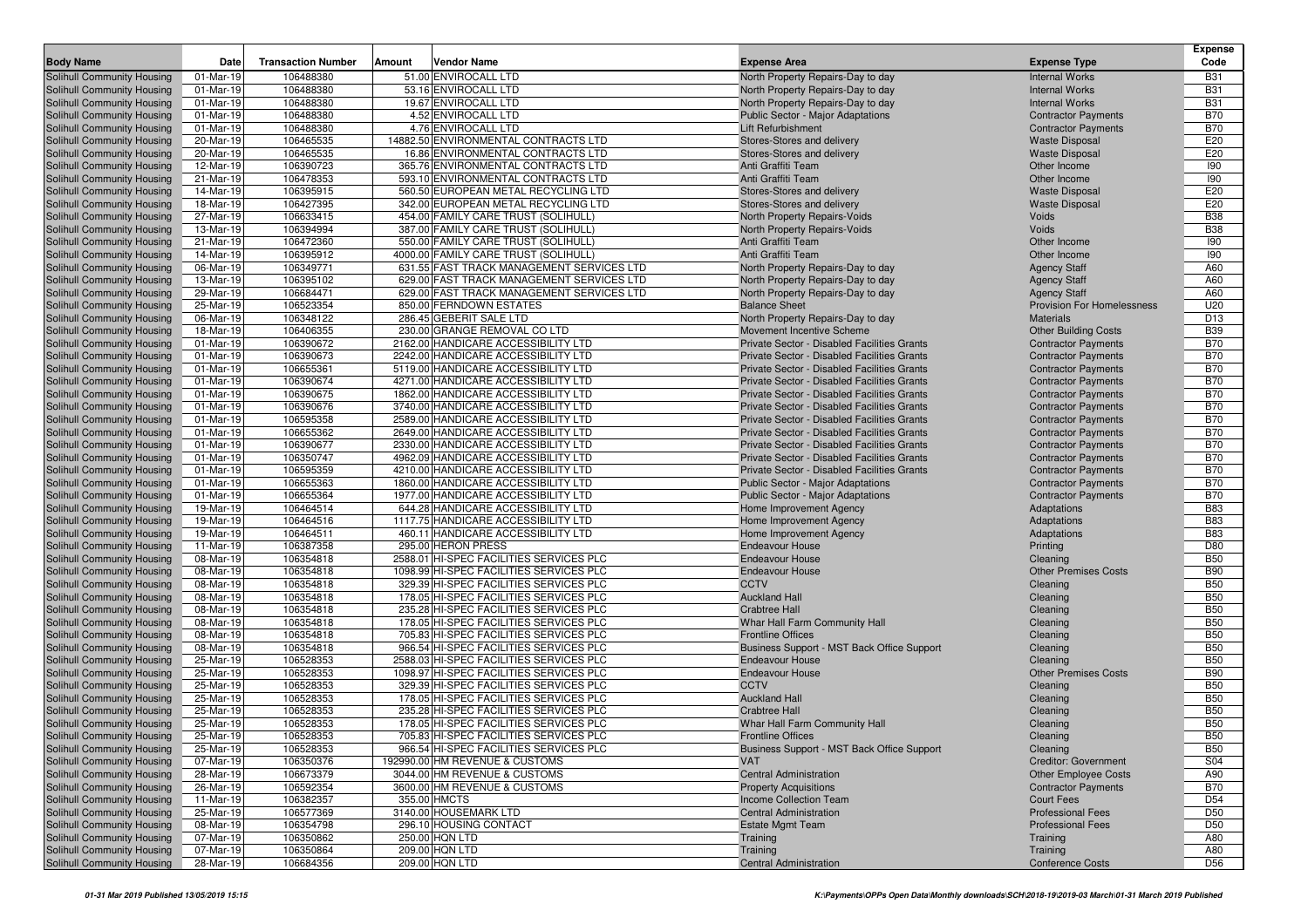| <b>Body Name</b>                                         | Date                   | <b>Transaction Number</b> | Amount | <b>Vendor Name</b>                                                       | <b>Expense Area</b>                                      | <b>Expense Type</b>             | <b>Expense</b><br>Code             |
|----------------------------------------------------------|------------------------|---------------------------|--------|--------------------------------------------------------------------------|----------------------------------------------------------|---------------------------------|------------------------------------|
|                                                          |                        | 106390392                 |        |                                                                          |                                                          | <b>Creditor: Inland Revenue</b> |                                    |
| Solihull Community Housing<br>Solihull Community Housing | 12-Mar-19<br>06-Mar-19 | 106349761                 |        | 8102.30 INLAND REVENUE ONLY<br>77946.12 J HARPER & SONS (LEOMINSTER) LTD | Sub Contractors Tax<br>New Build - Green Hill Way        | <b>Contractor Payments</b>      | S <sub>02</sub><br><b>B70</b>      |
| Solihull Community Housing                               | 06-Mar-19              | 106349763                 |        | 82259.92 J HARPER & SONS (LEOMINSTER) LTD                                | New Build - Cambridge Drive                              | <b>Contractor Payments</b>      | <b>B70</b>                         |
| Solihull Community Housing                               | 06-Mar-19              | 106348127                 |        | 629.00 JAMES ANDREWS RECRUITMENT SOLUTIONS LTD                           | Housing Aid & Homelessness                               | <b>Agency Staff</b>             | A60                                |
| Solihull Community Housing                               | 06-Mar-19              | 106348128                 |        | 221.00 JAMES ANDREWS RECRUITMENT SOLUTIONS LTD                           | Housing Aid & Homelessness                               | <b>Agency Staff</b>             | A60                                |
| Solihull Community Housing                               | 06-Mar-19              | 106348129                 |        | 279.50 JAMES ANDREWS RECRUITMENT SOLUTIONS LTD                           | Housing Aid & Homelessness                               | <b>Agency Staff</b>             | A60                                |
| Solihull Community Housing                               | 28-Mar-19              | 106675367                 |        | 635.50 JAMES ANDREWS RECRUITMENT SOLUTIONS LTD                           | Housing Aid & Homelessness                               | <b>Agency Staff</b>             | A60                                |
| Solihull Community Housing                               | 12-Mar-19              | 106390710                 |        | 618.13 JAMES ANDREWS RECRUITMENT SOLUTIONS LTD                           | Housing Aid & Homelessness                               | <b>Agency Staff</b>             | A60                                |
| Solihull Community Housing                               | 21-Mar-19              | 106491053                 |        | 587.50 JAMES ANDREWS RECRUITMENT SOLUTIONS LTD                           | Housing Aid & Homelessness                               | <b>Agency Staff</b>             | A60                                |
| Solihull Community Housing                               | 21-Mar-19              | 106477385                 |        | 619.90 JAMES ANDREWS RECRUITMENT SOLUTIONS LTD                           | <b>Estate Mgmt Team</b>                                  | <b>Agency Staff</b>             | A60                                |
| Solihull Community Housing                               | 21-Mar-19              | 106477353                 |        | 811.63 JAMES ANDREWS RECRUITMENT SOLUTIONS LTD                           | <b>Estate Mgmt Team</b>                                  | <b>Agency Staff</b>             | A60                                |
| Solihull Community Housing                               | 29-Mar-19              | 106684792                 |        | 472.50 JAMES ANDREWS RECRUITMENT SOLUTIONS LTD                           | <b>Estate Mgmt Team</b>                                  | <b>Agency Staff</b>             | A60                                |
| Solihull Community Housing                               | 21-Mar-19<br>01-Mar-19 | 106489389                 |        | 340.00 JAN CAR WASH LTD                                                  | Client - Fleet Management<br>Stores-Stores and delivery  | <b>Other Transport Costs</b>    | C90<br>R <sub>10</sub>             |
| Solihull Community Housing<br>Solihull Community Housing | 01-Mar-19              | 106342357<br>106342357    |        | 33.70 JEWSON LTD<br>7.00 JEWSON LTD                                      | Stores-Stores and delivery                               | <b>Stocks</b><br><b>Stocks</b>  | R <sub>10</sub>                    |
| Solihull Community Housing                               | 01-Mar-19              | 106342357                 |        | 79.26 JEWSON LTD                                                         | Stores-Stores and delivery                               | <b>Stocks</b>                   | R <sub>10</sub>                    |
| Solihull Community Housing                               | 01-Mar-19              | 106342357                 |        | 8.10 JEWSON LTD                                                          | Stores-Stores and delivery                               | <b>Stocks</b>                   | R <sub>10</sub>                    |
| Solihull Community Housing                               | 01-Mar-19              | 106342357                 |        | 33.90 JEWSON LTD                                                         | Stores-Stores and delivery                               | <b>Stocks</b>                   | R <sub>10</sub>                    |
| Solihull Community Housing                               | 01-Mar-19              | 106342357                 |        | 16.80 JEWSON LTD                                                         | Stores-Stores and delivery                               | <b>Stocks</b>                   | R <sub>10</sub>                    |
| Solihull Community Housing                               | 01-Mar-19              | 106342357                 |        | 26.20 JEWSON LTD                                                         | Stores-Stores and delivery                               | <b>Stocks</b>                   | R <sub>10</sub>                    |
| <b>Solihull Community Housing</b>                        | 01-Mar-19              | 106342357                 |        | 11.00 JEWSON LTD                                                         | Stores-Stores and delivery                               | <b>Stocks</b>                   | R <sub>10</sub>                    |
| Solihull Community Housing                               | 01-Mar-19              | 106342357                 |        | 37.68 JEWSON LTD                                                         | Stores-Stores and delivery                               | <b>Stocks</b>                   | R <sub>10</sub>                    |
| Solihull Community Housing                               | 01-Mar-19              | 106342357                 |        | 44.78 JEWSON LTD                                                         | Stores-Stores and delivery                               | <b>Stocks</b>                   | R <sub>10</sub>                    |
| Solihull Community Housing                               | 01-Mar-19              | 106342357                 |        | 3.60 JEWSON LTD                                                          | Stores-Stores and delivery                               | <b>Stocks</b>                   | R <sub>10</sub>                    |
| Solihull Community Housing<br>Solihull Community Housing | 01-Mar-19<br>01-Mar-19 | 106342357<br>106342357    |        | 9.80 JEWSON LTD<br>26.95 JEWSON LTD                                      | Stores-Stores and delivery<br>Stores-Stores and delivery | <b>Stocks</b><br><b>Stocks</b>  | R <sub>10</sub><br>R <sub>10</sub> |
| Solihull Community Housing                               | 01-Mar-19              | 106342357                 |        | 50.55 JEWSON LTD                                                         | Stores-Stores and delivery                               | <b>Stocks</b>                   | R <sub>10</sub>                    |
| Solihull Community Housing                               | 01-Mar-19              | 106342357                 |        | 58.82 JEWSON LTD                                                         | Stores-Stores and delivery                               | <b>Stocks</b>                   | R <sub>10</sub>                    |
| Solihull Community Housing                               | 01-Mar-19              | 106342357                 |        | 4.60 JEWSON LTD                                                          | Stores-Stores and delivery                               | <b>Stocks</b>                   | R <sub>10</sub>                    |
| Solihull Community Housing                               | 01-Mar-19              | 106342357                 |        | 78.00 JEWSON LTD                                                         | Stores-Stores and delivery                               | <b>Stocks</b>                   | R <sub>10</sub>                    |
| Solihull Community Housing                               | 01-Mar-19              | 106342357                 |        | 9.20 JEWSON LTD                                                          | Stores-Stores and delivery                               | <b>Stocks</b>                   | R <sub>10</sub>                    |
| Solihull Community Housing                               | 01-Mar-19              | 106342357                 |        | 5.34 JEWSON LTD                                                          | Stores-Stores and delivery                               | <b>Stocks</b>                   | R <sub>10</sub>                    |
| Solihull Community Housing                               | 01-Mar-19              | 106342357                 |        | 1224.40 JEWSON LTD                                                       | Stores-Stores and delivery                               | <b>Stocks</b>                   | R <sub>10</sub>                    |
| Solihull Community Housing<br>Solihull Community Housing | 01-Mar-19<br>01-Mar-19 | 106342357<br>106342357    |        | 47.00 JEWSON LTD<br>13.83 JEWSON LTD                                     | Stores-Stores and delivery<br>Stores-Stores and delivery | <b>Stocks</b><br><b>Stocks</b>  | R <sub>10</sub><br>R <sub>10</sub> |
| Solihull Community Housing                               | 01-Mar-19              | 106342357                 |        | 6.95 JEWSON LTD                                                          | Stores-Stores and delivery                               | <b>Stocks</b>                   | R <sub>10</sub>                    |
| Solihull Community Housing                               | 01-Mar-19              | 106342357                 |        | 57.00 JEWSON LTD                                                         | Stores-Stores and delivery                               | <b>Stocks</b>                   | R <sub>10</sub>                    |
| Solihull Community Housing                               | 01-Mar-19              | 106342357                 |        | 204.60 JEWSON LTD                                                        | Stores-Stores and delivery                               | <b>Stocks</b>                   | R <sub>10</sub>                    |
| Solihull Community Housing                               | 01-Mar-19              | 106342357                 |        | 390.00 JEWSON LTD                                                        | Stores-Stores and delivery                               | <b>Stocks</b>                   | R <sub>10</sub>                    |
| Solihull Community Housing                               | 01-Mar-19              | 106342357                 |        | 70.00 JEWSON LTD                                                         | Stores-Stores and delivery                               | <b>Stocks</b>                   | R <sub>10</sub>                    |
| Solihull Community Housing                               | 01-Mar-19              | 106342357                 |        | 359.50 JEWSON LTD                                                        | Stores-Stores and delivery                               | <b>Stocks</b>                   | R <sub>10</sub>                    |
| Solihull Community Housing                               | 01-Mar-19              | 106342357                 |        | 65.60 JEWSON LTD                                                         | Stores-Stores and delivery                               | <b>Stocks</b>                   | R <sub>10</sub>                    |
| Solihull Community Housing<br>Solihull Community Housing | 01-Mar-19<br>01-Mar-19 | 106342357<br>106342357    |        | 15.30 JEWSON LTD<br>46.95 JEWSON LTD                                     | Stores-Stores and delivery<br>Stores-Stores and delivery | <b>Stocks</b><br><b>Stocks</b>  | R <sub>10</sub><br>R <sub>10</sub> |
| Solihull Community Housing                               | 01-Mar-19              | 106342357                 |        | 45.60 JEWSON LTD                                                         | Stores-Stores and delivery                               | <b>Stocks</b>                   | R <sub>10</sub>                    |
| Solihull Community Housing                               | 01-Mar-19              | 106342357                 |        | 425.00 JEWSON LTD                                                        | Stores-Stores and delivery                               | <b>Stocks</b>                   | R <sub>10</sub>                    |
| Solihull Community Housing                               | 01-Mar-19              | 106342357                 |        | 66.16 JEWSON LTD                                                         | Stores-Stores and delivery                               | <b>Stocks</b>                   | R <sub>10</sub>                    |
| Solihull Community Housing                               | 01-Mar-19              | 106342358                 |        | 285.00 JEWSON LTD                                                        | Stores-Stores and delivery                               | <b>Stocks</b>                   | R <sub>10</sub>                    |
| Solihull Community Housing                               | 01-Mar-19              | 106342361                 |        | 2.40 JEWSON LTD                                                          | Stores-Stores and delivery                               | <b>Stocks</b>                   | R <sub>10</sub>                    |
| <b>Solihull Community Housing</b>                        | 01-Mar-19              | 106342361                 |        | 3.60 JEWSON LTD                                                          | Stores-Stores and delivery                               | <b>Stocks</b>                   | R <sub>10</sub>                    |
| Solihull Community Housing                               | 01-Mar-19              | 106342361                 |        | 32.40 JEWSON LTD                                                         | Stores-Stores and delivery                               | <b>Stocks</b>                   | R <sub>10</sub>                    |
| Solihull Community Housing                               | 01-Mar-19              | 106342361                 |        | 51.10 JEWSON LTD                                                         | Stores-Stores and delivery                               | <b>Stocks</b>                   | R <sub>10</sub>                    |
| Solihull Community Housing                               | 01-Mar-19              | 106342361                 |        | 6.10 JEWSON LTD<br>122.20 JEWSON LTD                                     | Stores-Stores and delivery                               | <b>Stocks</b>                   | R <sub>10</sub><br>R <sub>10</sub> |
| Solihull Community Housing<br>Solihull Community Housing | 01-Mar-19<br>01-Mar-19 | 106342361<br>106342361    |        | 31.00 JEWSON LTD                                                         | Stores-Stores and delivery<br>Stores-Stores and delivery | <b>Stocks</b><br><b>Stocks</b>  | R <sub>10</sub>                    |
| Solihull Community Housing                               | 01-Mar-19              | 106342361                 |        | 183.30 JEWSON LTD                                                        | Stores-Stores and delivery                               | <b>Stocks</b>                   | R <sub>10</sub>                    |
| Solihull Community Housing                               | 01-Mar-19              | 106342361                 |        | 187.60 JEWSON LTD                                                        | Stores-Stores and delivery                               | <b>Stocks</b>                   | R <sub>10</sub>                    |
| Solihull Community Housing                               | 01-Mar-19              | 106342361                 |        | 133.06 JEWSON LTD                                                        | Stores-Stores and delivery                               | <b>Stocks</b>                   | R <sub>10</sub>                    |
| Solihull Community Housing                               | 01-Mar-19              | 106342361                 |        | 8.00 JEWSON LTD                                                          | Stores-Stores and delivery                               | <b>Stocks</b>                   | R <sub>10</sub>                    |
| Solihull Community Housing                               | 01-Mar-19              | 106342361                 |        | 192.60 JEWSON LTD                                                        | Stores-Stores and delivery                               | <b>Stocks</b>                   | R <sub>10</sub>                    |
| Solihull Community Housing                               | 01-Mar-19              | 106342361                 |        | 8.14 JEWSON LTD                                                          | Stores-Stores and delivery                               | <b>Stocks</b>                   | R <sub>10</sub>                    |
| Solihull Community Housing                               | 01-Mar-19              | 106342361                 |        | 60.00 JEWSON LTD                                                         | Stores-Stores and delivery                               | <b>Stocks</b>                   | R <sub>10</sub>                    |
| Solihull Community Housing                               | 01-Mar-19              | 106342363                 |        | 145.71 JEWSON LTD                                                        | Stores-Stores and delivery                               | <b>Stocks</b>                   | R <sub>10</sub>                    |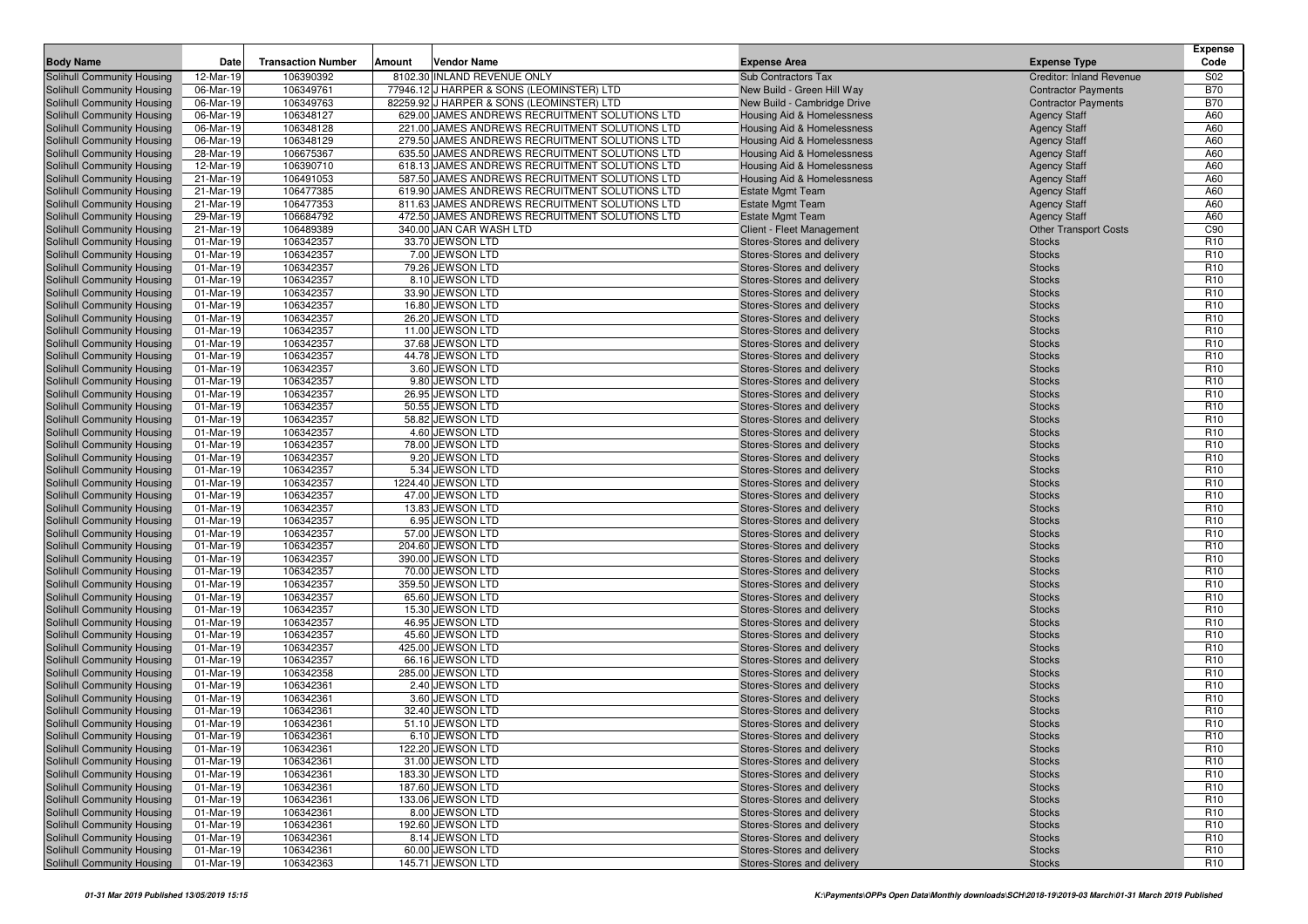| <b>Body Name</b>                                         | Date                   | <b>Transaction Number</b> | Amount | <b>Vendor Name</b>                      | <b>Expense Area</b>                                      | <b>Expense Type</b>            | Expense<br>Code                    |
|----------------------------------------------------------|------------------------|---------------------------|--------|-----------------------------------------|----------------------------------------------------------|--------------------------------|------------------------------------|
| Solihull Community Housing                               | 01-Mar-19              | 106342363                 |        | 167.13 JEWSON LTD                       | Stores-Stores and delivery                               | <b>Stocks</b>                  | R <sub>10</sub>                    |
| Solihull Community Housing                               | 01-Mar-19              | 106342365                 |        | 4.85 JEWSON LTD                         | Stores-Stores and delivery                               | <b>Stocks</b>                  | R <sub>10</sub>                    |
| Solihull Community Housing                               | 01-Mar-19              | 106342365                 |        | 58.40 JEWSON LTD                        | Stores-Stores and delivery                               | <b>Stocks</b>                  | R <sub>10</sub>                    |
| Solihull Community Housing                               | 01-Mar-19              | 106342365                 |        | 89.65 JEWSON LTD                        | Stores-Stores and delivery                               | <b>Stocks</b>                  | R <sub>10</sub>                    |
| Solihull Community Housing                               | 01-Mar-19              | 106342365                 |        | 5.60 JEWSON LTD                         | Stores-Stores and delivery                               | <b>Stocks</b>                  | R <sub>10</sub>                    |
| Solihull Community Housing                               | 01-Mar-19              | 106342365                 |        | 7.38 JEWSON LTD                         | Stores-Stores and delivery                               | <b>Stocks</b>                  | R <sub>10</sub>                    |
| Solihull Community Housing                               | 01-Mar-19              | 106342365                 |        | 2.75 JEWSON LTD                         | Stores-Stores and delivery                               | <b>Stocks</b>                  | R <sub>10</sub>                    |
| Solihull Community Housing                               | 01-Mar-19              | 106342365                 |        | 60.00 JEWSON LTD                        | Stores-Stores and delivery                               | <b>Stocks</b>                  | R <sub>10</sub>                    |
| Solihull Community Housing                               | 01-Mar-19              | 106342365                 |        | 66.16 JEWSON LTD                        | Stores-Stores and delivery                               | <b>Stocks</b>                  | R <sub>10</sub>                    |
| Solihull Community Housing                               | 01-Mar-19              | 106342365                 |        | 1.60 JEWSON LTD                         | Stores-Stores and delivery                               | <b>Stocks</b>                  | R <sub>10</sub>                    |
| Solihull Community Housing                               | 01-Mar-19              | 106342365                 |        | 27.45 JEWSON LTD                        | Stores-Stores and delivery                               | <b>Stocks</b>                  | R <sub>10</sub>                    |
| Solihull Community Housing                               | 01-Mar-19              | 106342365                 |        | 23.80 JEWSON LTD                        | Stores-Stores and delivery                               | <b>Stocks</b>                  | R <sub>10</sub>                    |
| Solihull Community Housing                               | 01-Mar-19              | 106342372                 |        | 15.40 JEWSON LTD                        | Stores-Stores and delivery                               | <b>Stocks</b>                  | R <sub>10</sub>                    |
| Solihull Community Housing                               | 01-Mar-19              | 106342372                 |        | 268.95 JEWSON LTD                       | Stores-Stores and delivery                               | <b>Stocks</b>                  | R <sub>10</sub>                    |
| Solihull Community Housing                               | 01-Mar-19              | 106342372                 |        | 135.70 JEWSON LTD                       | Stores-Stores and delivery                               | <b>Stocks</b>                  | R <sub>10</sub>                    |
| Solihull Community Housing                               | 01-Mar-19              | 106342372                 |        | 10.20 JEWSON LTD                        | Stores-Stores and delivery                               | <b>Stocks</b>                  | R <sub>10</sub>                    |
| Solihull Community Housing                               | 01-Mar-19              | 106342372                 |        | 437.70 JEWSON LTD                       | Stores-Stores and delivery                               | <b>Stocks</b>                  | R <sub>10</sub>                    |
| Solihull Community Housing                               | 01-Mar-19              | 106342372                 |        | 15.00 JEWSON LTD                        | Stores-Stores and delivery                               | <b>Stocks</b>                  | R <sub>10</sub>                    |
| Solihull Community Housing                               | 01-Mar-19              | 106342372                 |        | 5.68 JEWSON LTD                         | Stores-Stores and delivery                               | <b>Stocks</b>                  | R <sub>10</sub>                    |
| Solihull Community Housing                               | 01-Mar-19              | 106342372                 |        | 143.84 JEWSON LTD                       | Stores-Stores and delivery                               | <b>Stocks</b>                  | R <sub>10</sub>                    |
| Solihull Community Housing                               | 01-Mar-19              | 106342372                 |        | 168.50 JEWSON LTD                       | Stores-Stores and delivery                               | <b>Stocks</b>                  | R <sub>10</sub>                    |
| Solihull Community Housing                               | 01-Mar-19              | 106342372                 |        | 56.90 JEWSON LTD                        | Stores-Stores and delivery                               | <b>Stocks</b>                  | R <sub>10</sub>                    |
| Solihull Community Housing                               | 01-Mar-19              | 106342372                 |        | 31.30 JEWSON LTD                        | Stores-Stores and delivery                               | <b>Stocks</b>                  | R <sub>10</sub>                    |
| Solihull Community Housing                               | 01-Mar-19              | 106342372                 |        | 586.70 JEWSON LTD                       | Stores-Stores and delivery                               | <b>Stocks</b>                  | R <sub>10</sub>                    |
| Solihull Community Housing                               | 01-Mar-19              | 106342372                 |        | 160.29 JEWSON LTD                       | Stores-Stores and delivery                               | <b>Stocks</b>                  | R <sub>10</sub>                    |
| Solihull Community Housing                               | 01-Mar-19              | 106342372                 |        | 56.00 JEWSON LTD                        | Stores-Stores and delivery                               | <b>Stocks</b>                  | R <sub>10</sub>                    |
| Solihull Community Housing                               | 01-Mar-19              | 106342372                 |        | 11.20 JEWSON LTD                        | Stores-Stores and delivery                               | <b>Stocks</b>                  | R <sub>10</sub>                    |
| Solihull Community Housing                               | 01-Mar-19              | 106342372                 |        | 39.84 JEWSON LTD                        | Stores-Stores and delivery                               | <b>Stocks</b>                  | R <sub>10</sub>                    |
| Solihull Community Housing                               | 01-Mar-19              | 106342372                 |        | 94.80 JEWSON LTD                        | Stores-Stores and delivery                               | <b>Stocks</b>                  | R <sub>10</sub>                    |
| Solihull Community Housing                               | 01-Mar-19              | 106342372                 |        | 9.00 JEWSON LTD                         | Stores-Stores and delivery                               | <b>Stocks</b>                  | R <sub>10</sub>                    |
| Solihull Community Housing                               | 01-Mar-19              | 106342372                 |        | 332.60 JEWSON LTD                       | Stores-Stores and delivery                               | <b>Stocks</b>                  | R <sub>10</sub>                    |
| Solihull Community Housing                               | 01-Mar-19              | 106396074                 |        | 492.27 JEWSON LTD                       | Stores-Stores and delivery                               | <b>Stocks</b>                  | R <sub>10</sub>                    |
| Solihull Community Housing                               | 01-Mar-19              | 106342379                 |        | 317.08 JEWSON LTD                       | Stores-Stores and delivery                               | <b>Stocks</b>                  | R <sub>10</sub>                    |
| Solihull Community Housing                               | 01-Mar-19              | 106342379                 |        | 2.62 JEWSON LTD                         | Stores-Stores and delivery                               | <b>Stocks</b>                  | R <sub>10</sub>                    |
| Solihull Community Housing                               | 01-Mar-19              | 106342379                 |        | 260.36 JEWSON LTD                       | Stores-Stores and delivery                               | <b>Stocks</b>                  | R <sub>10</sub>                    |
| Solihull Community Housing                               | 01-Mar-19              | 106342379                 |        | 169.92 JEWSON LTD                       | Stores-Stores and delivery                               | <b>Stocks</b>                  | R <sub>10</sub>                    |
| Solihull Community Housing                               | 01-Mar-19              | 106342379                 |        | 6.95 JEWSON LTD                         | Stores-Stores and delivery                               | <b>Stocks</b>                  | R <sub>10</sub>                    |
| Solihull Community Housing                               | 01-Mar-19              | 106342379                 |        | 53.00 JEWSON LTD                        | Stores-Stores and delivery                               | <b>Stocks</b>                  | R <sub>10</sub><br>R <sub>10</sub> |
| Solihull Community Housing                               | 01-Mar-19              | 106342379<br>106396075    |        | 222.80 JEWSON LTD<br>2541.25 JEWSON LTD | Stores-Stores and delivery                               | <b>Stocks</b>                  | R <sub>10</sub>                    |
| Solihull Community Housing<br>Solihull Community Housing | 01-Mar-19<br>01-Mar-19 | 106396076                 |        | 29.80 JEWSON LTD                        | Stores-Stores and delivery<br>Stores-Stores and delivery | <b>Stocks</b><br><b>Stocks</b> | R <sub>10</sub>                    |
| Solihull Community Housing                               | 01-Mar-19              | 106396076                 |        | 225.30 JEWSON LTD                       | Stores-Stores and delivery                               | <b>Stocks</b>                  | R <sub>10</sub>                    |
| Solihull Community Housing                               | 01-Mar-19              | 106396076                 |        | 81.48 JEWSON LTD                        | Stores-Stores and delivery                               | <b>Stocks</b>                  | R <sub>10</sub>                    |
| Solihull Community Housing                               | 01-Mar-19              | 106396076                 |        | 88.68 JEWSON LTD                        | Stores-Stores and delivery                               | <b>Stocks</b>                  | R <sub>10</sub>                    |
| Solihull Community Housing                               | 01-Mar-19              | 106396076                 |        | 219.78 JEWSON LTD                       | Stores-Stores and delivery                               | <b>Stocks</b>                  | R <sub>10</sub>                    |
| Solihull Community Housing                               | 01-Mar-19              | 106396076                 |        | 65.07 JEWSON LTD                        | Stores-Stores and delivery                               | <b>Stocks</b>                  | R <sub>10</sub>                    |
| Solihull Community Housing                               | 01-Mar-19              | 106396076                 |        | 185.75 JEWSON LTD                       | Stores-Stores and delivery                               | <b>Stocks</b>                  | R <sub>10</sub>                    |
| Solihull Community Housing                               | 01-Mar-19              | 106396076                 |        | 65.00 JEWSON LTD                        | Stores-Stores and delivery                               | <b>Stocks</b>                  | R <sub>10</sub>                    |
| Solihull Community Housing                               | 01-Mar-19              | 106396076                 |        | 11.04 JEWSON LTD                        | Stores-Stores and delivery                               | <b>Stocks</b>                  | R <sub>10</sub>                    |
| Solihull Community Housing                               | 01-Mar-19              | 106396076                 |        | 167.20 JEWSON LTD                       | Stores-Stores and delivery                               | <b>Stocks</b>                  | R <sub>10</sub>                    |
| Solihull Community Housing                               | 01-Mar-19              | 106396076                 |        | 16.85 JEWSON LTD                        | Stores-Stores and delivery                               | <b>Stocks</b>                  | R <sub>10</sub>                    |
| <b>Solihull Community Housing</b>                        | 01-Mar-19              | 106396076                 |        | 72.45 JEWSON LTD                        | Stores-Stores and delivery                               | <b>Stocks</b>                  | R <sub>10</sub>                    |
| Solihull Community Housing                               | 01-Mar-19              | 106396076                 |        | 107.00 JEWSON LTD                       | Stores-Stores and delivery                               | <b>Stocks</b>                  | R <sub>10</sub>                    |
| Solihull Community Housing                               | 01-Mar-19              | 106396076                 |        | 112.70 JEWSON LTD                       | Stores-Stores and delivery                               | <b>Stocks</b>                  | R <sub>10</sub>                    |
| Solihull Community Housing                               | 01-Mar-19              | 106396076                 |        | 192.60 JEWSON LTD                       | Stores-Stores and delivery                               | <b>Stocks</b>                  | R <sub>10</sub>                    |
| Solihull Community Housing                               | 01-Mar-19              | 106396076                 |        | 13.34 JEWSON LTD                        | Stores-Stores and delivery                               | <b>Stocks</b>                  | R <sub>10</sub>                    |
| Solihull Community Housing                               | 01-Mar-19              | 106396076                 |        | 255.60 JEWSON LTD                       | Stores-Stores and delivery                               | <b>Stocks</b>                  | R <sub>10</sub>                    |
| Solihull Community Housing                               | 01-Mar-19              | 106396076                 |        | 128.50 JEWSON LTD                       | Stores-Stores and delivery                               | <b>Stocks</b>                  | R <sub>10</sub>                    |
| Solihull Community Housing                               | 01-Mar-19              | 106396076                 |        | 106.50 JEWSON LTD                       | Stores-Stores and delivery                               | <b>Stocks</b>                  | R <sub>10</sub>                    |
| Solihull Community Housing                               | 01-Mar-19              | 106396076                 |        | 129.50 JEWSON LTD                       | Stores-Stores and delivery                               | <b>Stocks</b>                  | R <sub>10</sub>                    |
| Solihull Community Housing                               | 01-Mar-19              | 106396081                 |        | 423.80 JEWSON LTD                       | Stores-Stores and delivery                               | <b>Stocks</b>                  | R <sub>10</sub>                    |
| <b>Solihull Community Housing</b>                        | 01-Mar-19              | 106396081                 |        | 129.35 JEWSON LTD                       | Stores-Stores and delivery                               | <b>Stocks</b>                  | R <sub>10</sub>                    |
| Solihull Community Housing                               | 01-Mar-19              | 106396081                 |        | 201.50 JEWSON LTD                       | Stores-Stores and delivery                               | <b>Stocks</b>                  | R <sub>10</sub>                    |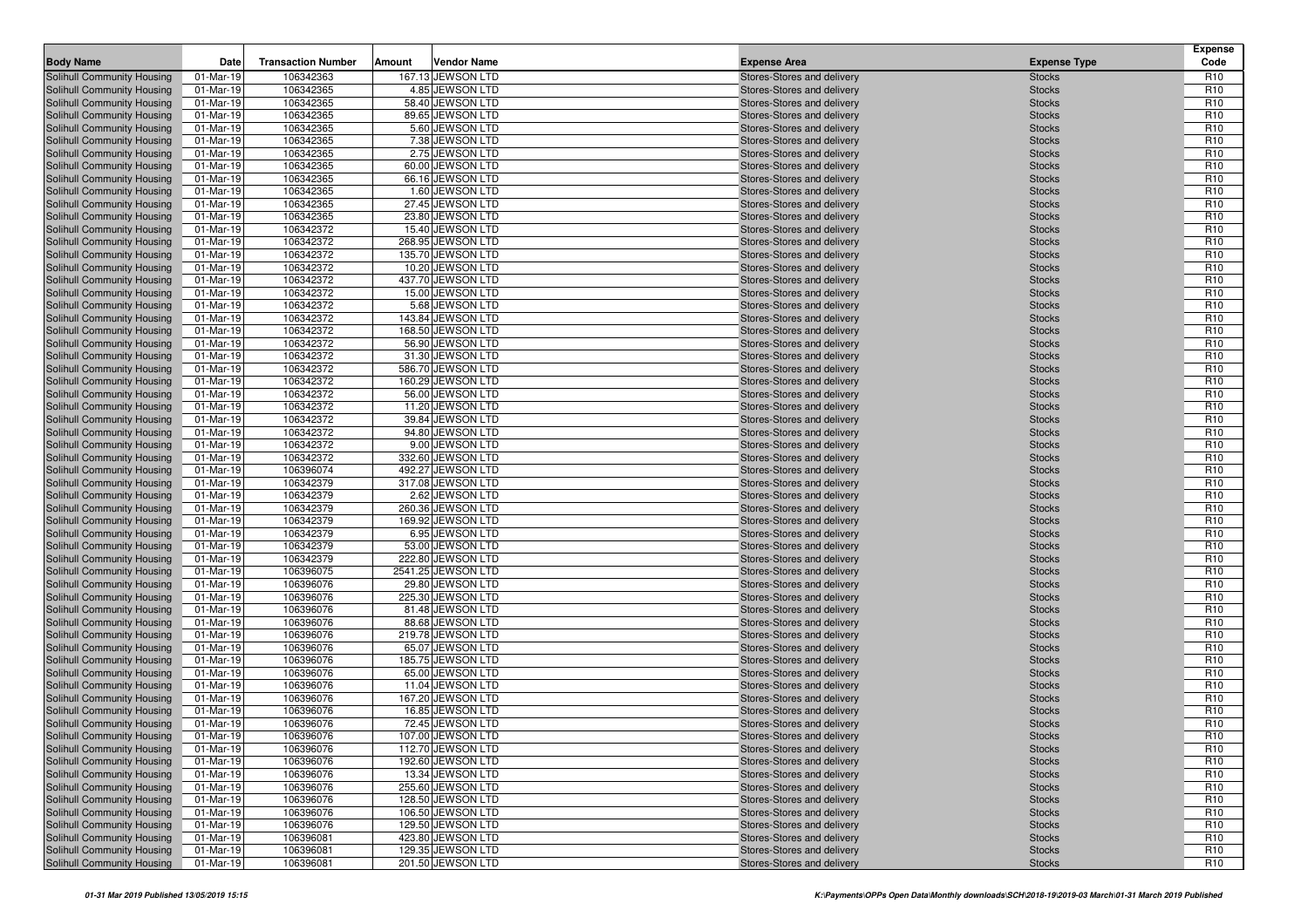| <b>Body Name</b>                                         | Date                    | <b>Transaction Number</b> | Amount | <b>Vendor Name</b>                   | <b>Expense Area</b>                                      | <b>Expense Type</b>            | Expense<br>Code                    |
|----------------------------------------------------------|-------------------------|---------------------------|--------|--------------------------------------|----------------------------------------------------------|--------------------------------|------------------------------------|
| Solihull Community Housing                               | 01-Mar-19               | 106396081                 |        | 44.91 JEWSON LTD                     | Stores-Stores and delivery                               | <b>Stocks</b>                  | R <sub>10</sub>                    |
| Solihull Community Housing                               | 01-Mar-19               | 106396081                 |        | 197.80 JEWSON LTD                    | Stores-Stores and delivery                               | <b>Stocks</b>                  | R <sub>10</sub>                    |
| Solihull Community Housing                               | 01-Mar-19               | 106396081                 |        | 329.50 JEWSON LTD                    | Stores-Stores and delivery                               | <b>Stocks</b>                  | R <sub>10</sub>                    |
| Solihull Community Housing                               | 01-Mar-19               | 106396081                 |        | 494.30 JEWSON LTD                    | Stores-Stores and delivery                               | <b>Stocks</b>                  | R <sub>10</sub>                    |
| Solihull Community Housing                               | 01-Mar-19               | 106396081                 |        | 103.35 JEWSON LTD                    | Stores-Stores and delivery                               | <b>Stocks</b>                  | R <sub>10</sub>                    |
| Solihull Community Housing                               | 01-Mar-19               | 106396081                 |        | 123.06 JEWSON LTD                    | Stores-Stores and delivery                               | <b>Stocks</b>                  | R <sub>10</sub>                    |
| Solihull Community Housing                               | 01-Mar-19               | 106396081                 |        | 109.20 JEWSON LTD                    | Stores-Stores and delivery                               | <b>Stocks</b>                  | R <sub>10</sub>                    |
| Solihull Community Housing                               | 01-Mar-19               | 106396081                 |        | 120.00 JEWSON LTD                    | Stores-Stores and delivery                               | <b>Stocks</b>                  | R <sub>10</sub>                    |
| Solihull Community Housing                               | 01-Mar-19               | 106396082                 |        | 509.43 JEWSON LTD                    | Stores-Stores and delivery                               | <b>Stocks</b>                  | R <sub>10</sub>                    |
| Solihull Community Housing                               | 01-Mar-19               | 106396086                 |        | 2.10 JEWSON LTD                      | Stores-Stores and delivery                               | <b>Stocks</b>                  | R <sub>10</sub>                    |
| Solihull Community Housing                               | 01-Mar-19               | 106396086                 |        | 24.40 JEWSON LTD                     | Stores-Stores and delivery                               | <b>Stocks</b>                  | R <sub>10</sub>                    |
| Solihull Community Housing                               | 01-Mar-19               | 106396086                 |        | 45.60 JEWSON LTD                     | Stores-Stores and delivery                               | <b>Stocks</b>                  | R <sub>10</sub>                    |
| Solihull Community Housing                               | 01-Mar-19               | 106396086                 |        | 26.20 JEWSON LTD                     | Stores-Stores and delivery                               | <b>Stocks</b>                  | R <sub>10</sub>                    |
| Solihull Community Housing                               | 01-Mar-19               | 106396086                 |        | 14.74 JEWSON LTD                     | Stores-Stores and delivery                               | <b>Stocks</b>                  | R <sub>10</sub>                    |
| Solihull Community Housing                               | 01-Mar-19               | 106396086                 |        | 20.90 JEWSON LTD                     | Stores-Stores and delivery                               | <b>Stocks</b>                  | R <sub>10</sub>                    |
| Solihull Community Housing<br>Solihull Community Housing | 01-Mar-19<br>01-Mar-19  | 106396086<br>106396086    |        | 9.10 JEWSON LTD<br>37.68 JEWSON LTD  | Stores-Stores and delivery<br>Stores-Stores and delivery | <b>Stocks</b><br><b>Stocks</b> | R <sub>10</sub><br>R <sub>10</sub> |
| Solihull Community Housing                               | 01-Mar-19               | 106396086                 |        | 6.40 JEWSON LTD                      | Stores-Stores and delivery                               | <b>Stocks</b>                  | R <sub>10</sub>                    |
| Solihull Community Housing                               | 01-Mar-19               | 106396086                 |        | 3.10 JEWSON LTD                      | Stores-Stores and delivery                               | <b>Stocks</b>                  | R <sub>10</sub>                    |
| Solihull Community Housing                               | 01-Mar-19               | 106396086                 |        | 10.70 JEWSON LTD                     | Stores-Stores and delivery                               | <b>Stocks</b>                  | R <sub>10</sub>                    |
| Solihull Community Housing                               | 01-Mar-19               | 106396086                 |        | 4.60 JEWSON LTD                      | Stores-Stores and delivery                               | <b>Stocks</b>                  | R <sub>10</sub>                    |
| Solihull Community Housing                               | 01-Mar-19               | 106396086                 |        | 3.54 JEWSON LTD                      | Stores-Stores and delivery                               | <b>Stocks</b>                  | R <sub>10</sub>                    |
| Solihull Community Housing                               | 01-Mar-19               | 106396086                 |        | 7.30 JEWSON LTD                      | Stores-Stores and delivery                               | <b>Stocks</b>                  | R <sub>10</sub>                    |
| Solihull Community Housing                               | 01-Mar-19               | 106396086                 |        | 187.60 JEWSON LTD                    | Stores-Stores and delivery                               | <b>Stocks</b>                  | R <sub>10</sub>                    |
| Solihull Community Housing                               | 01-Mar-19               | 106396086                 |        | 60.10 JEWSON LTD                     | Stores-Stores and delivery                               | <b>Stocks</b>                  | R <sub>10</sub>                    |
| Solihull Community Housing                               | 01-Mar-19               | 106396086                 |        | 97.00 JEWSON LTD                     | Stores-Stores and delivery                               | <b>Stocks</b>                  | R <sub>10</sub>                    |
| Solihull Community Housing                               | $\overline{0}$ 1-Mar-19 | 106396086                 |        | 205.20 JEWSON LTD                    | Stores-Stores and delivery                               | <b>Stocks</b>                  | R <sub>10</sub>                    |
| Solihull Community Housing                               | 01-Mar-19               | 106396086                 |        | 169.30 JEWSON LTD                    | Stores-Stores and delivery                               | <b>Stocks</b>                  | R <sub>10</sub>                    |
| Solihull Community Housing                               | 01-Mar-19               | 106396086                 |        | 193.90 JEWSON LTD                    | Stores-Stores and delivery                               | <b>Stocks</b>                  | R <sub>10</sub>                    |
| Solihull Community Housing                               | 01-Mar-19               | 106396086                 |        | 22.10 JEWSON LTD                     | Stores-Stores and delivery                               | <b>Stocks</b>                  | R <sub>10</sub>                    |
| Solihull Community Housing                               | 01-Mar-19               | 106396086                 |        | 131.24 JEWSON LTD                    | Stores-Stores and delivery                               | <b>Stocks</b>                  | R <sub>10</sub>                    |
| Solihull Community Housing                               | 01-Mar-19               | 106396086                 |        | 8.00 JEWSON LTD                      | Stores-Stores and delivery                               | <b>Stocks</b>                  | R <sub>10</sub>                    |
| Solihull Community Housing                               | 01-Mar-19               | 106396086                 |        | 27.95 JEWSON LTD                     | Stores-Stores and delivery                               | <b>Stocks</b>                  | R <sub>10</sub>                    |
| Solihull Community Housing                               | 04-Mar-19               | 106396089                 |        | 30.20 JEWSON LTD                     | Stores-Stores and delivery                               | <b>Stocks</b>                  | R <sub>10</sub>                    |
| Solihull Community Housing                               | 04-Mar-19               | 106396089                 |        | 97.20 JEWSON LTD                     | Stores-Stores and delivery                               | <b>Stocks</b>                  | R <sub>10</sub>                    |
| Solihull Community Housing<br>Solihull Community Housing | 04-Mar-19<br>04-Mar-19  | 106396089<br>106396089    |        | 19.00 JEWSON LTD<br>93.60 JEWSON LTD | Stores-Stores and delivery<br>Stores-Stores and delivery | <b>Stocks</b><br><b>Stocks</b> | R <sub>10</sub><br>R <sub>10</sub> |
| Solihull Community Housing                               | 04-Mar-19               | 106396089                 |        | 101.81 JEWSON LTD                    | Stores-Stores and delivery                               | <b>Stocks</b>                  | R <sub>10</sub>                    |
| Solihull Community Housing                               | 04-Mar-19               | 106396089                 |        | 28.50 JEWSON LTD                     | Stores-Stores and delivery                               | <b>Stocks</b>                  | R <sub>10</sub>                    |
| Solihull Community Housing                               | 04-Mar-19               | 106396089                 |        | 6.00 JEWSON LTD                      | Stores-Stores and delivery                               | <b>Stocks</b>                  | R <sub>10</sub>                    |
| Solihull Community Housing                               | 04-Mar-19               | 106396089                 |        | 180.70 JEWSON LTD                    | Stores-Stores and delivery                               | <b>Stocks</b>                  | R <sub>10</sub>                    |
| Solihull Community Housing                               | 04-Mar-19               | 106396089                 |        | 26.95 JEWSON LTD                     | Stores-Stores and delivery                               | <b>Stocks</b>                  | R <sub>10</sub>                    |
| Solihull Community Housing                               | 04-Mar-19               | 106396090                 |        | 784.00 JEWSON LTD                    | Stores-Stores and delivery                               | <b>Stocks</b>                  | R <sub>10</sub>                    |
| Solihull Community Housing                               | 04-Mar-19               | 106396090                 |        | 741.80 JEWSON LTD                    | Stores-Stores and delivery                               | <b>Stocks</b>                  | R <sub>10</sub>                    |
| Solihull Community Housing                               | 04-Mar-19               | 106396090                 |        | 60.00 JEWSON LTD                     | Stores-Stores and delivery                               | <b>Stocks</b>                  | R <sub>10</sub>                    |
| Solihull Community Housing                               | 04-Mar-19               | 106396090                 |        | 306.16 JEWSON LTD                    | Stores-Stores and delivery                               | <b>Stocks</b>                  | R <sub>10</sub>                    |
| Solihull Community Housing                               | 05-Mar-19               | 106396093                 |        | 19.30 JEWSON LTD                     | Stores-Stores and delivery                               | <b>Stocks</b>                  | R <sub>10</sub>                    |
| Solihull Community Housing                               | 05-Mar-19               | 106396093                 |        | 16.40 JEWSON LTD                     | Stores-Stores and delivery                               | <b>Stocks</b>                  | R <sub>10</sub>                    |
| Solihull Community Housing                               | 05-Mar-19               | 106396093                 |        | 163.89 JEWSON LTD                    | Stores-Stores and delivery                               | <b>Stocks</b>                  | R <sub>10</sub>                    |
| Solihull Community Housing                               | 05-Mar-19               | 106396093                 |        | 8.00 JEWSON LTD                      | Stores-Stores and delivery                               | <b>Stocks</b>                  | R <sub>10</sub>                    |
| Solihull Community Housing                               | 05-Mar-19               | 106396093                 |        | 94.80 JEWSON LTD                     | Stores-Stores and delivery                               | <b>Stocks</b>                  | R <sub>10</sub>                    |
| <b>Solihull Community Housing</b>                        | 05-Mar-19               | 106396093                 |        | 7.00 JEWSON LTD                      | Stores-Stores and delivery                               | <b>Stocks</b>                  | R <sub>10</sub>                    |
| Solihull Community Housing                               | 05-Mar-19               | 106396093                 |        | 198.40 JEWSON LTD                    | Stores-Stores and delivery                               | <b>Stocks</b>                  | R <sub>10</sub>                    |
| Solihull Community Housing                               | 05-Mar-19               | 106396093                 |        | 15.80 JEWSON LTD                     | Stores-Stores and delivery                               | <b>Stocks</b>                  | R <sub>10</sub>                    |
| Solihull Community Housing                               | 05-Mar-19               | 106396093<br>106396093    |        | 367.76 JEWSON LTD                    | Stores-Stores and delivery                               | <b>Stocks</b>                  | R <sub>10</sub>                    |
| Solihull Community Housing<br>Solihull Community Housing | 05-Mar-19<br>05-Mar-19  |                           |        | 26.40 JEWSON LTD<br>29.85 JEWSON LTD | Stores-Stores and delivery                               | <b>Stocks</b>                  | R <sub>10</sub><br>R <sub>10</sub> |
| Solihull Community Housing                               | 05-Mar-19               | 106396093<br>106396093    |        | 62.85 JEWSON LTD                     | Stores-Stores and delivery<br>Stores-Stores and delivery | <b>Stocks</b><br><b>Stocks</b> | R <sub>10</sub>                    |
| Solihull Community Housing                               | 05-Mar-19               | 106396093                 |        | 53.00 JEWSON LTD                     | Stores-Stores and delivery                               | <b>Stocks</b>                  | R <sub>10</sub>                    |
| Solihull Community Housing                               | 05-Mar-19               | 106396093                 |        | 390.00 JEWSON LTD                    | Stores-Stores and delivery                               | <b>Stocks</b>                  | R <sub>10</sub>                    |
| Solihull Community Housing                               | 05-Mar-19               | 106396093                 |        | 15.30 JEWSON LTD                     | Stores-Stores and delivery                               | <b>Stocks</b>                  | R <sub>10</sub>                    |
| <b>Solihull Community Housing</b>                        | 05-Mar-19               | 106396093                 |        | 78.40 JEWSON LTD                     | Stores-Stores and delivery                               | <b>Stocks</b>                  | R <sub>10</sub>                    |
| Solihull Community Housing                               | 05-Mar-19               | 106396093                 |        | 54.00 JEWSON LTD                     | Stores-Stores and delivery                               | <b>Stocks</b>                  | R <sub>10</sub>                    |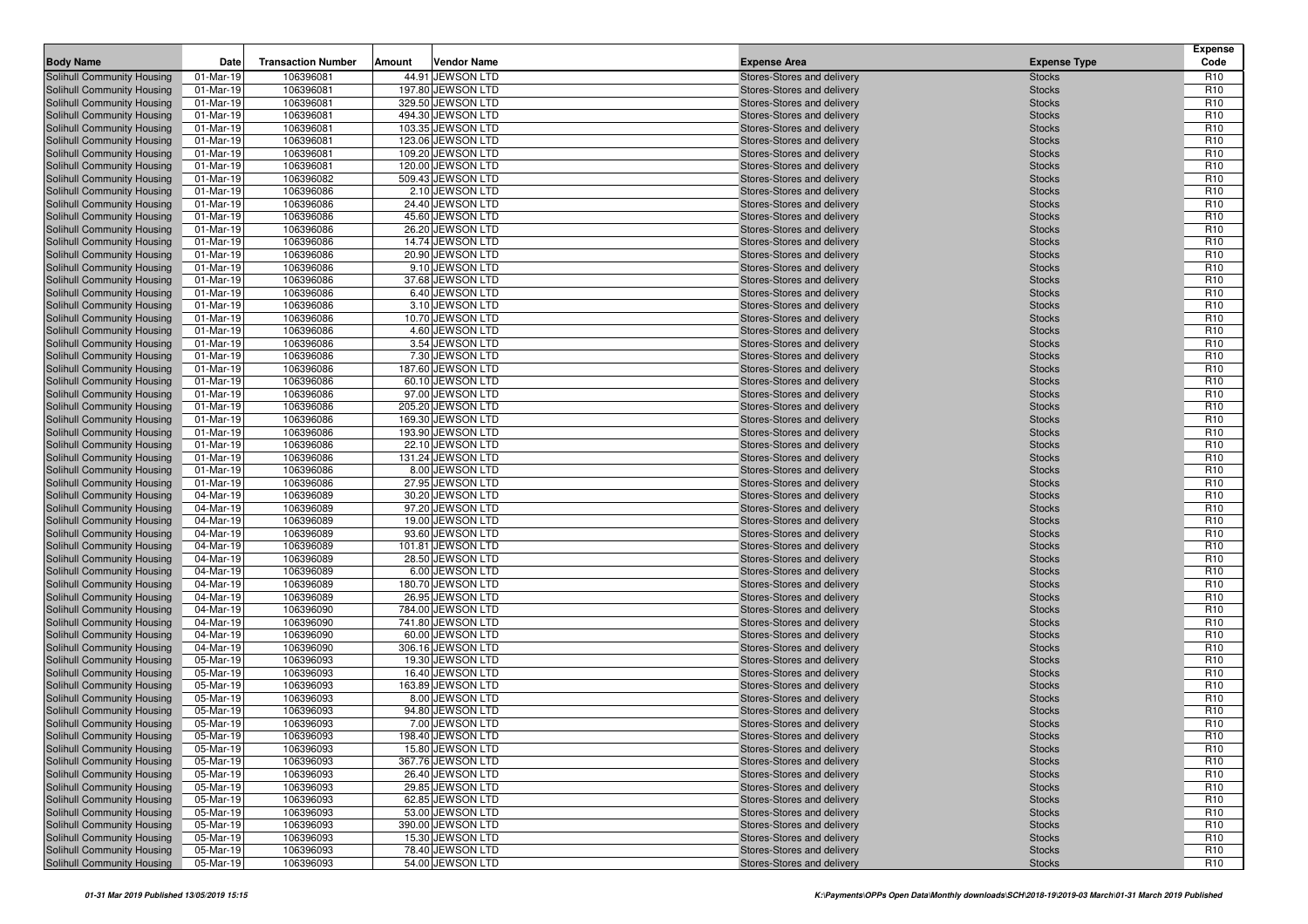| <b>Body Name</b>                                         | Date                   | <b>Transaction Number</b> | Amount | <b>Vendor Name</b>                     | <b>Expense Area</b>                                      | <b>Expense Type</b>            | Expense<br>Code                    |
|----------------------------------------------------------|------------------------|---------------------------|--------|----------------------------------------|----------------------------------------------------------|--------------------------------|------------------------------------|
| Solihull Community Housing                               | 05-Mar-19              | 106396094                 |        | 282.03 JEWSON LTD                      | Stores-Stores and delivery                               | <b>Stocks</b>                  | R <sub>10</sub>                    |
| Solihull Community Housing                               | 05-Mar-19              | 106396094                 |        | 53.15 JEWSON LTD                       | Stores-Stores and delivery                               | <b>Stocks</b>                  | R <sub>10</sub>                    |
| Solihull Community Housing                               | 06-Mar-19              | 106396096                 |        | 9.70 JEWSON LTD                        | Stores-Stores and delivery                               | <b>Stocks</b>                  | R <sub>10</sub>                    |
| Solihull Community Housing                               | 06-Mar-19              | 106396096                 |        | 16.10 JEWSON LTD                       | Stores-Stores and delivery                               | <b>Stocks</b>                  | R <sub>10</sub>                    |
| Solihull Community Housing                               | 06-Mar-19              | 106396096                 |        | 8.80 JEWSON LTD                        | Stores-Stores and delivery                               | <b>Stocks</b>                  | R <sub>10</sub>                    |
| Solihull Community Housing                               | 06-Mar-19              | 106396096                 |        | 8.10 JEWSON LTD                        | Stores-Stores and delivery                               | <b>Stocks</b>                  | R <sub>10</sub>                    |
| Solihull Community Housing                               | 06-Mar-19              | 106396096                 |        | 49.50 JEWSON LTD                       | Stores-Stores and delivery                               | <b>Stocks</b>                  | R <sub>10</sub>                    |
| Solihull Community Housing                               | 06-Mar-19              | 106396096                 |        | 146.40 JEWSON LTD                      | Stores-Stores and delivery                               | <b>Stocks</b>                  | R <sub>10</sub>                    |
| Solihull Community Housing                               | 06-Mar-19              | 106396096                 |        | 29.20 JEWSON LTD                       | Stores-Stores and delivery                               | <b>Stocks</b>                  | R <sub>10</sub>                    |
| Solihull Community Housing                               | 06-Mar-19              | 106396096                 |        | 6.12 JEWSON LTD                        | Stores-Stores and delivery                               | <b>Stocks</b>                  | R <sub>10</sub>                    |
| Solihull Community Housing                               | 06-Mar-19              | 106396096                 |        | 64.00 JEWSON LTD                       | Stores-Stores and delivery                               | <b>Stocks</b>                  | R <sub>10</sub>                    |
| Solihull Community Housing                               | 06-Mar-19              | 106396096                 |        | 275.40 JEWSON LTD                      | Stores-Stores and delivery                               | <b>Stocks</b>                  | R <sub>10</sub>                    |
| Solihull Community Housing                               | 06-Mar-19              | 106396096                 |        | 179.30 JEWSON LTD                      | Stores-Stores and delivery                               | <b>Stocks</b>                  | R <sub>10</sub>                    |
| Solihull Community Housing                               | 06-Mar-19              | 106396096                 |        | 9.60 JEWSON LTD                        | Stores-Stores and delivery                               | <b>Stocks</b>                  | R <sub>10</sub>                    |
| Solihull Community Housing                               | 06-Mar-19              | 106396096                 |        | 43.00 JEWSON LTD                       | Stores-Stores and delivery                               | <b>Stocks</b>                  | R <sub>10</sub>                    |
| Solihull Community Housing                               | 06-Mar-19              | 106396096                 |        | 216.00 JEWSON LTD                      | Stores-Stores and delivery                               | <b>Stocks</b>                  | R <sub>10</sub>                    |
| Solihull Community Housing                               | 06-Mar-19              | 106396096                 |        | 103.60 JEWSON LTD                      | Stores-Stores and delivery                               | <b>Stocks</b>                  | R <sub>10</sub>                    |
| Solihull Community Housing                               | 06-Mar-19              | 106396096                 |        | 78.75 JEWSON LTD                       | Stores-Stores and delivery                               | <b>Stocks</b>                  | R <sub>10</sub>                    |
| Solihull Community Housing                               | 06-Mar-19              | 106396096                 |        | 62.00 JEWSON LTD                       | Stores-Stores and delivery                               | <b>Stocks</b>                  | R <sub>10</sub>                    |
| Solihull Community Housing                               | 06-Mar-19              | 106396096                 |        | 192.60 JEWSON LTD                      | Stores-Stores and delivery                               | <b>Stocks</b>                  | R <sub>10</sub>                    |
| Solihull Community Housing                               | 06-Mar-19              | 106396096                 |        | 84.00 JEWSON LTD                       | Stores-Stores and delivery                               | <b>Stocks</b>                  | R <sub>10</sub>                    |
| Solihull Community Housing                               | 06-Mar-19              | 106396096                 |        | 27.45 JEWSON LTD                       | Stores-Stores and delivery                               | <b>Stocks</b>                  | R <sub>10</sub>                    |
| Solihull Community Housing                               | 06-Mar-19              | 106396096                 |        | 8.14 JEWSON LTD                        | Stores-Stores and delivery                               | <b>Stocks</b>                  | R <sub>10</sub>                    |
| Solihull Community Housing                               | 06-Mar-19<br>06-Mar-19 | 106396096                 |        | 81.20 JEWSON LTD                       | Stores-Stores and delivery<br>Stores-Stores and delivery | <b>Stocks</b>                  | R <sub>10</sub>                    |
| Solihull Community Housing                               | 06-Mar-19              | 106396097<br>106396097    |        | 389.36 JEWSON LTD<br>733.20 JEWSON LTD | Stores-Stores and delivery                               | <b>Stocks</b><br><b>Stocks</b> | R <sub>10</sub><br>R <sub>10</sub> |
| Solihull Community Housing<br>Solihull Community Housing | 06-Mar-19              | 106396099                 |        | 253.78 JEWSON LTD                      | Stores-Stores and delivery                               | <b>Stocks</b>                  | R <sub>10</sub>                    |
| Solihull Community Housing                               | 06-Mar-19              | 106396099                 |        | 1209.60 JEWSON LTD                     | Stores-Stores and delivery                               | <b>Stocks</b>                  | R <sub>10</sub>                    |
| Solihull Community Housing                               | 06-Mar-19              | 106396099                 |        | 26.00 JEWSON LTD                       | Stores-Stores and delivery                               | <b>Stocks</b>                  | R <sub>10</sub>                    |
| Solihull Community Housing                               | 07-Mar-19              | 106396104                 |        | 8.70 JEWSON LTD                        | Stores-Stores and delivery                               | <b>Stocks</b>                  | R <sub>10</sub>                    |
| Solihull Community Housing                               | 07-Mar-19              | 106396104                 |        | 3.60 JEWSON LTD                        | Stores-Stores and delivery                               | <b>Stocks</b>                  | R <sub>10</sub>                    |
| Solihull Community Housing                               | 07-Mar-19              | 106396104                 |        | 6.10 JEWSON LTD                        | Stores-Stores and delivery                               | <b>Stocks</b>                  | R <sub>10</sub>                    |
| Solihull Community Housing                               | 07-Mar-19              | 106396104                 |        | 123.00 JEWSON LTD                      | Stores-Stores and delivery                               | <b>Stocks</b>                  | R <sub>10</sub>                    |
| Solihull Community Housing                               | 07-Mar-19              | 106396104                 |        | 63.60 JEWSON LTD                       | Stores-Stores and delivery                               | <b>Stocks</b>                  | R <sub>10</sub>                    |
| Solihull Community Housing                               | 07-Mar-19              | 106396104                 |        | 192.00 JEWSON LTD                      | Stores-Stores and delivery                               | <b>Stocks</b>                  | R <sub>10</sub>                    |
| Solihull Community Housing                               | 07-Mar-19              | 106396104                 |        | 4.10 JEWSON LTD                        | Stores-Stores and delivery                               | <b>Stocks</b>                  | R <sub>10</sub>                    |
| Solihull Community Housing                               | 07-Mar-19              | 106396104                 |        | 367.76 JEWSON LTD                      | Stores-Stores and delivery                               | <b>Stocks</b>                  | R <sub>10</sub>                    |
| Solihull Community Housing                               | 07-Mar-19              | 106396104                 |        | 9.50 JEWSON LTD                        | Stores-Stores and delivery                               | <b>Stocks</b>                  | R <sub>10</sub>                    |
| Solihull Community Housing                               | 07-Mar-19              | 106396104                 |        | 1.20 JEWSON LTD                        | Stores-Stores and delivery                               | <b>Stocks</b>                  | R <sub>10</sub>                    |
| Solihull Community Housing                               | 07-Mar-19              | 106396104                 |        | 1224.40 JEWSON LTD                     | Stores-Stores and delivery                               | <b>Stocks</b>                  | R <sub>10</sub>                    |
| Solihull Community Housing                               | 07-Mar-19              | 106396104                 |        | 45.00 JEWSON LTD                       | Stores-Stores and delivery                               | <b>Stocks</b>                  | R <sub>10</sub>                    |
| Solihull Community Housing                               | 07-Mar-19              | 106396104                 |        | 60.00 JEWSON LTD                       | Stores-Stores and delivery                               | <b>Stocks</b>                  | R <sub>10</sub>                    |
| Solihull Community Housing                               | 07-Mar-19              | 106396104                 |        | 30.00 JEWSON LTD                       | Stores-Stores and delivery                               | <b>Stocks</b>                  | R <sub>10</sub>                    |
| Solihull Community Housing                               | 07-Mar-19              | 106396104                 |        | 103.60 JEWSON LTD                      | Stores-Stores and delivery                               | <b>Stocks</b>                  | R <sub>10</sub>                    |
| Solihull Community Housing                               | 07-Mar-19              | 106396104                 |        | 74.15 JEWSON LTD                       | Stores-Stores and delivery                               | <b>Stocks</b>                  | R <sub>10</sub>                    |
| Solihull Community Housing                               | 07-Mar-19              | 106396104                 |        | 975.00 JEWSON LTD                      | Stores-Stores and delivery                               | <b>Stocks</b>                  | R <sub>10</sub>                    |
| Solihull Community Housing                               | 07-Mar-19              | 106396104                 |        | 53.13 JEWSON LTD                       | Stores-Stores and delivery                               | <b>Stocks</b>                  | R <sub>10</sub>                    |
| Solihull Community Housing                               | 07-Mar-19              | 106396104                 |        | 46.95 JEWSON LTD                       | Stores-Stores and delivery                               | <b>Stocks</b>                  | R <sub>10</sub>                    |
| Solihull Community Housing                               | 07-Mar-19              | 106396106                 |        | 76.56 JEWSON LTD                       | Stores-Stores and delivery                               | <b>Stocks</b>                  | R <sub>10</sub>                    |
| Solihull Community Housing                               | 07-Mar-19              | 106396106                 |        | 135.70 JEWSON LTD                      | Stores-Stores and delivery                               | <b>Stocks</b>                  | R <sub>10</sub>                    |
| Solihull Community Housing                               | 07-Mar-19              | 106396106                 |        | 58.36 JEWSON LTD                       | Stores-Stores and delivery                               | <b>Stocks</b>                  | R <sub>10</sub>                    |
| <b>Solihull Community Housing</b>                        | 07-Mar-19              | 106396106                 |        | 19.90 JEWSON LTD                       | Stores-Stores and delivery                               | <b>Stocks</b>                  | R <sub>10</sub>                    |
| Solihull Community Housing                               | 07-Mar-19              | 106396106                 |        | 45.60 JEWSON LTD                       | Stores-Stores and delivery                               | <b>Stocks</b>                  | R <sub>10</sub>                    |
| Solihull Community Housing                               | 07-Mar-19              | 106396106                 |        | 10.20 JEWSON LTD                       | Stores-Stores and delivery                               | <b>Stocks</b>                  | R <sub>10</sub>                    |
| Solihull Community Housing                               | 07-Mar-19              | 106396106                 |        | 104.40 JEWSON LTD                      | Stores-Stores and delivery                               | <b>Stocks</b>                  | R <sub>10</sub>                    |
| Solihull Community Housing                               | 07-Mar-19<br>07-Mar-19 | 106396106                 |        | 255.42 JEWSON LTD                      | Stores-Stores and delivery                               | <b>Stocks</b>                  | R <sub>10</sub>                    |
| Solihull Community Housing<br>Solihull Community Housing |                        | 106396106<br>106396106    |        | 5.34 JEWSON LTD<br>10.00 JEWSON LTD    | Stores-Stores and delivery                               | <b>Stocks</b>                  | R <sub>10</sub><br>R <sub>10</sub> |
| Solihull Community Housing                               | 07-Mar-19<br>07-Mar-19 | 106396106                 |        | 133.50 JEWSON LTD                      | Stores-Stores and delivery<br>Stores-Stores and delivery | <b>Stocks</b>                  | R <sub>10</sub>                    |
| Solihull Community Housing                               | 07-Mar-19              | 106396106                 |        | 16.80 JEWSON LTD                       | Stores-Stores and delivery                               | <b>Stocks</b><br><b>Stocks</b> | R <sub>10</sub>                    |
| Solihull Community Housing                               | 07-Mar-19              | 106396106                 |        | 14.45 JEWSON LTD                       | Stores-Stores and delivery                               | <b>Stocks</b>                  | R <sub>10</sub>                    |
| <b>Solihull Community Housing</b>                        | 07-Mar-19              | 106396106                 |        | 15.00 JEWSON LTD                       | Stores-Stores and delivery                               | <b>Stocks</b>                  | R <sub>10</sub>                    |
| Solihull Community Housing                               | 08-Mar-19              | 106396107                 |        | 32.40 JEWSON LTD                       | Stores-Stores and delivery                               | <b>Stocks</b>                  | R <sub>10</sub>                    |
|                                                          |                        |                           |        |                                        |                                                          |                                |                                    |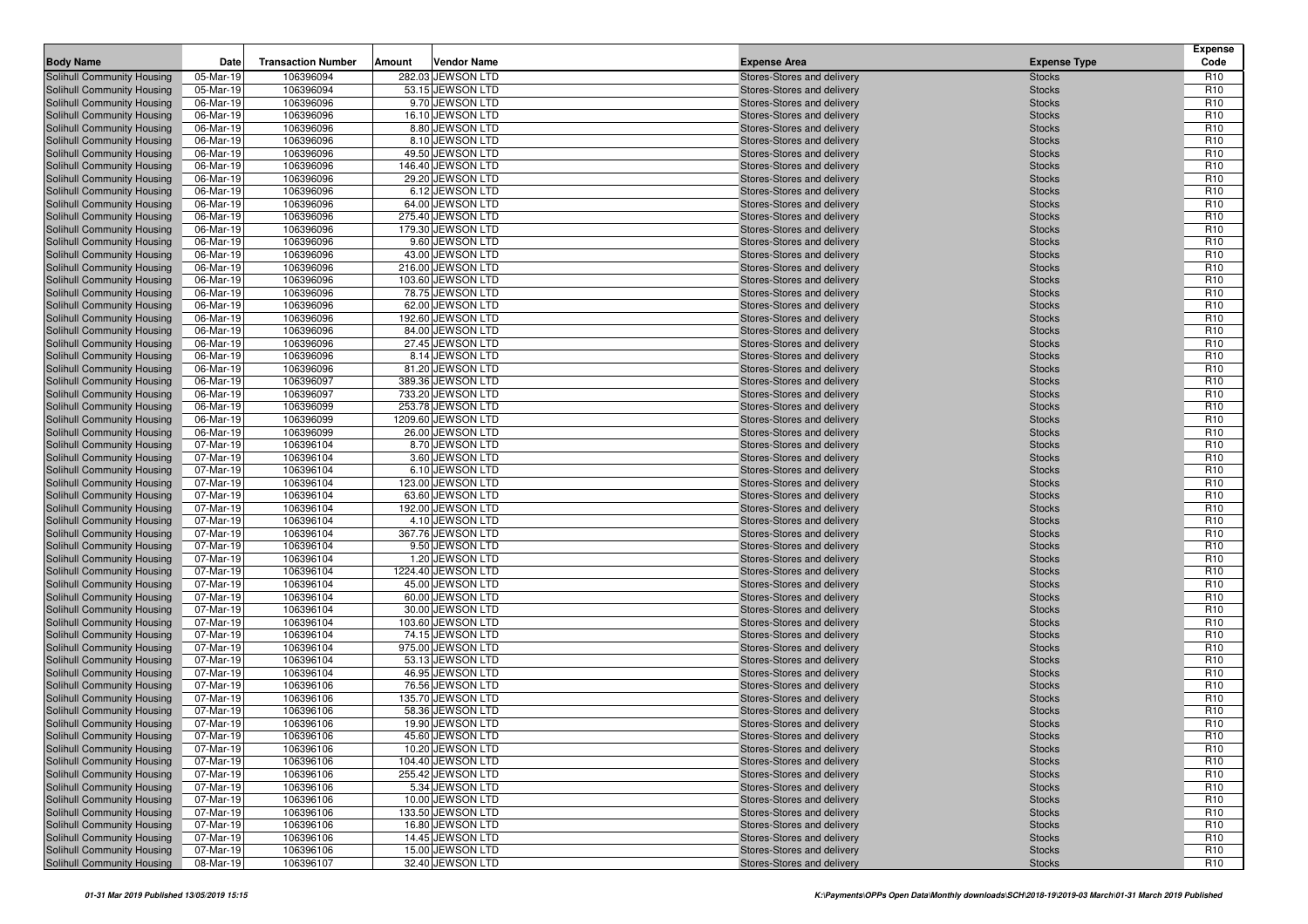| <b>Body Name</b>                                         | Date                   | <b>Transaction Number</b> | Amount | <b>Vendor Name</b>                     | <b>Expense Area</b>                                      | <b>Expense Type</b>            | Expense<br>Code                    |
|----------------------------------------------------------|------------------------|---------------------------|--------|----------------------------------------|----------------------------------------------------------|--------------------------------|------------------------------------|
| Solihull Community Housing                               | 08-Mar-19              | 106396107                 |        | 1059.50 JEWSON LTD                     | Stores-Stores and delivery                               | <b>Stocks</b>                  | R <sub>10</sub>                    |
| Solihull Community Housing                               | 08-Mar-19              | 106396107                 |        | 154.18 JEWSON LTD                      | Stores-Stores and delivery                               | <b>Stocks</b>                  | R <sub>10</sub>                    |
| Solihull Community Housing                               | 08-Mar-19              | 106396107                 |        | 437.40 JEWSON LTD                      | Stores-Stores and delivery                               | <b>Stocks</b>                  | R <sub>10</sub>                    |
| Solihull Community Housing                               | 08-Mar-19              | 106396107                 |        | 58.82 JEWSON LTD                       | Stores-Stores and delivery                               | <b>Stocks</b>                  | R <sub>10</sub>                    |
| Solihull Community Housing                               | 08-Mar-19              | 106396107                 |        | 3.54 JEWSON LTD                        | Stores-Stores and delivery                               | <b>Stocks</b>                  | R <sub>10</sub>                    |
| Solihull Community Housing                               | 08-Mar-19              | 106396107                 |        | 132.30 JEWSON LTD                      | Stores-Stores and delivery                               | <b>Stocks</b>                  | R <sub>10</sub>                    |
| Solihull Community Housing                               | 08-Mar-19              | 106396107                 |        | 18.80 JEWSON LTD                       | Stores-Stores and delivery                               | <b>Stocks</b>                  | R <sub>10</sub>                    |
| Solihull Community Housing                               | 08-Mar-19              | 106396107                 |        | 187.60 JEWSON LTD                      | Stores-Stores and delivery                               | <b>Stocks</b>                  | R <sub>10</sub>                    |
| Solihull Community Housing                               | 08-Mar-19              | 106396107                 |        | 625.00 JEWSON LTD                      | Stores-Stores and delivery                               | <b>Stocks</b>                  | R <sub>10</sub>                    |
| Solihull Community Housing                               | 08-Mar-19              | 106396107                 |        | 102.00 JEWSON LTD                      | Stores-Stores and delivery                               | <b>Stocks</b>                  | R <sub>10</sub>                    |
| Solihull Community Housing                               | 08-Mar-19              | 106396107                 |        | 23.00 JEWSON LTD                       | Stores-Stores and delivery                               | <b>Stocks</b>                  | R <sub>10</sub>                    |
| Solihull Community Housing                               | 08-Mar-19              | 106396107                 |        | 222.40 JEWSON LTD                      | Stores-Stores and delivery                               | <b>Stocks</b>                  | R <sub>10</sub>                    |
| Solihull Community Housing                               | 08-Mar-19              | 106396107                 |        | 138.00 JEWSON LTD                      | Stores-Stores and delivery                               | <b>Stocks</b>                  | R <sub>10</sub>                    |
| Solihull Community Housing                               | 08-Mar-19              | 106396107                 |        | 129.50 JEWSON LTD                      | Stores-Stores and delivery                               | <b>Stocks</b>                  | R <sub>10</sub>                    |
| Solihull Community Housing                               | 08-Mar-19              | 106396107                 |        | 27.95 JEWSON LTD                       | Stores-Stores and delivery                               | <b>Stocks</b>                  | R <sub>10</sub>                    |
| Solihull Community Housing                               | 11-Mar-19              | 106396109                 |        | 367.00 JEWSON LTD                      | Stores-Stores and delivery                               | <b>Stocks</b>                  | R <sub>10</sub>                    |
| Solihull Community Housing                               | 12-Mar-19              | 106464633                 |        | 337.50 JEWSON LTD                      | Stores-Stores and delivery                               | <b>Stocks</b>                  | R <sub>10</sub>                    |
| Solihull Community Housing                               | 12-Mar-19              | 106464634                 |        | 37.95 JEWSON LTD                       | Stores-Stores and delivery                               | <b>Stocks</b>                  | R <sub>10</sub>                    |
| Solihull Community Housing                               | 12-Mar-19              | 106464634                 |        | 9.60 JEWSON LTD                        | Stores-Stores and delivery                               | <b>Stocks</b>                  | R <sub>10</sub>                    |
| Solihull Community Housing                               | 12-Mar-19              | 106464634                 |        | 92.76 JEWSON LTD                       | Stores-Stores and delivery                               | <b>Stocks</b>                  | R <sub>10</sub>                    |
| Solihull Community Housing                               | 12-Mar-19              | 106464634                 |        | 19.90 JEWSON LTD                       | Stores-Stores and delivery                               | <b>Stocks</b>                  | R <sub>10</sub>                    |
| Solihull Community Housing                               | 12-Mar-19              | 106464634                 |        | 16.40 JEWSON LTD                       | Stores-Stores and delivery                               | <b>Stocks</b>                  | R <sub>10</sub>                    |
| Solihull Community Housing                               | 12-Mar-19              | 106464634                 |        | 11.40 JEWSON LTD                       | Stores-Stores and delivery                               | <b>Stocks</b>                  | R <sub>10</sub>                    |
| Solihull Community Housing                               | 12-Mar-19              | 106464634                 |        | 51.35 JEWSON LTD                       | Stores-Stores and delivery                               | <b>Stocks</b>                  | R <sub>10</sub>                    |
| Solihull Community Housing                               | 12-Mar-19              | 106464634                 |        | 3.60 JEWSON LTD                        | Stores-Stores and delivery                               | <b>Stocks</b>                  | R <sub>10</sub>                    |
| Solihull Community Housing                               | 12-Mar-19              | 106464634                 |        | 55.60 JEWSON LTD                       | Stores-Stores and delivery                               | <b>Stocks</b>                  | R <sub>10</sub>                    |
| Solihull Community Housing                               | 12-Mar-19              | 106464634                 |        | 215.68 JEWSON LTD                      | Stores-Stores and delivery                               | <b>Stocks</b>                  | R <sub>10</sub>                    |
| Solihull Community Housing                               | 12-Mar-19              | 106464634                 |        | 4.60 JEWSON LTD                        | Stores-Stores and delivery                               | <b>Stocks</b>                  | R <sub>10</sub>                    |
| Solihull Community Housing                               | 12-Mar-19              | 106464634                 |        | 244.28 JEWSON LTD                      | Stores-Stores and delivery                               | <b>Stocks</b>                  | R <sub>10</sub>                    |
| Solihull Community Housing                               | 12-Mar-19              | 106464634                 |        | 9.90 JEWSON LTD                        | Stores-Stores and delivery                               | <b>Stocks</b>                  | R <sub>10</sub>                    |
| Solihull Community Housing                               | 12-Mar-19              | 106464634                 |        | 3.80 JEWSON LTD                        | Stores-Stores and delivery                               | <b>Stocks</b>                  | R <sub>10</sub>                    |
| Solihull Community Housing                               | 12-Mar-19              | 106464634                 |        | 16.85 JEWSON LTD                       | Stores-Stores and delivery                               | <b>Stocks</b>                  | R <sub>10</sub>                    |
| Solihull Community Housing                               | 12-Mar-19              | 106464634                 |        | 53.00 JEWSON LTD                       | Stores-Stores and delivery                               | <b>Stocks</b>                  | R <sub>10</sub>                    |
| Solihull Community Housing                               | 12-Mar-19              | 106464634                 |        | 41.94 JEWSON LTD                       | Stores-Stores and delivery                               | <b>Stocks</b>                  | R <sub>10</sub>                    |
| Solihull Community Housing                               | 12-Mar-19              | 106464634                 |        | 56.00 JEWSON LTD                       | Stores-Stores and delivery                               | <b>Stocks</b>                  | R <sub>10</sub>                    |
| Solihull Community Housing                               | 12-Mar-19              | 106464634<br>106464634    |        | 501.00 JEWSON LTD<br>193.90 JEWSON LTD | Stores-Stores and delivery                               | <b>Stocks</b>                  | R <sub>10</sub><br>R <sub>10</sub> |
| Solihull Community Housing<br>Solihull Community Housing | 12-Mar-19<br>12-Mar-19 | 106464634                 |        | 205.10 JEWSON LTD                      | Stores-Stores and delivery<br>Stores-Stores and delivery | <b>Stocks</b><br><b>Stocks</b> | R <sub>10</sub>                    |
| Solihull Community Housing                               | 12-Mar-19              | 106464634                 |        | 149.00 JEWSON LTD                      | Stores-Stores and delivery                               | <b>Stocks</b>                  | R <sub>10</sub>                    |
| Solihull Community Housing                               | 12-Mar-19              | 106464634                 |        | 39.81 JEWSON LTD                       | Stores-Stores and delivery                               | <b>Stocks</b>                  | R <sub>10</sub>                    |
| Solihull Community Housing                               | 12-Mar-19              | 106464634                 |        | 39.81 JEWSON LTD                       | Stores-Stores and delivery                               | <b>Stocks</b>                  | R <sub>10</sub>                    |
| Solihull Community Housing                               | 12-Mar-19              | 106464634                 |        | 293.70 JEWSON LTD                      | Stores-Stores and delivery                               | <b>Stocks</b>                  | R <sub>10</sub>                    |
| Solihull Community Housing                               | 12-Mar-19              | 106464634                 |        | 26.95 JEWSON LTD                       | Stores-Stores and delivery                               | <b>Stocks</b>                  | R <sub>10</sub>                    |
| Solihull Community Housing                               | 12-Mar-19              | 106464634                 |        | 34.30 JEWSON LTD                       | Stores-Stores and delivery                               | <b>Stocks</b>                  | R <sub>10</sub>                    |
| Solihull Community Housing                               | 12-Mar-19              | 106464634                 |        | 425.00 JEWSON LTD                      | Stores-Stores and delivery                               | <b>Stocks</b>                  | R <sub>10</sub>                    |
| Solihull Community Housing                               | 13-Mar-19              | 106464639                 |        | 16.10 JEWSON LTD                       | Stores-Stores and delivery                               | <b>Stocks</b>                  | R <sub>10</sub>                    |
| Solihull Community Housing                               | 13-Mar-19              | 106464639                 |        | 32.40 JEWSON LTD                       | Stores-Stores and delivery                               | <b>Stocks</b>                  | R <sub>10</sub>                    |
| Solihull Community Housing                               | 13-Mar-19              | 106464639                 |        | 26.20 JEWSON LTD                       | Stores-Stores and delivery                               | <b>Stocks</b>                  | R <sub>10</sub>                    |
| Solihull Community Housing                               | 13-Mar-19              | 106464639                 |        | 87.30 JEWSON LTD                       | Stores-Stores and delivery                               | <b>Stocks</b>                  | R <sub>10</sub>                    |
| Solihull Community Housing                               | 13-Mar-19              | 106464639                 |        | 46.40 JEWSON LTD                       | Stores-Stores and delivery                               | <b>Stocks</b>                  | R <sub>10</sub>                    |
| Solihull Community Housing                               | 13-Mar-19              | 106464639                 |        | 70.80 JEWSON LTD                       | Stores-Stores and delivery                               | <b>Stocks</b>                  | R <sub>10</sub>                    |
| <b>Solihull Community Housing</b>                        | 13-Mar-19              | 106464639                 |        | 168.04 JEWSON LTD                      | Stores-Stores and delivery                               | <b>Stocks</b>                  | R <sub>10</sub>                    |
| Solihull Community Housing                               | 13-Mar-19              | 106464639                 |        | 168.50 JEWSON LTD                      | Stores-Stores and delivery                               | <b>Stocks</b>                  | R <sub>10</sub>                    |
| Solihull Community Housing                               | 13-Mar-19              | 106464639                 |        | 147.20 JEWSON LTD                      | Stores-Stores and delivery                               | <b>Stocks</b>                  | R <sub>10</sub>                    |
| Solihull Community Housing                               | 13-Mar-19              | 106464639                 |        | 187.80 JEWSON LTD                      | Stores-Stores and delivery                               | <b>Stocks</b>                  | R <sub>10</sub>                    |
| Solihull Community Housing                               | 13-Mar-19              | 106464639                 |        | 3.80 JEWSON LTD                        | Stores-Stores and delivery                               | <b>Stocks</b>                  | R <sub>10</sub>                    |
| Solihull Community Housing                               | 13-Mar-19              | 106464639                 |        | 63.90 JEWSON LTD                       | Stores-Stores and delivery                               | <b>Stocks</b>                  | R <sub>10</sub>                    |
| Solihull Community Housing                               | 13-Mar-19              | 106464639                 |        | 216.00 JEWSON LTD                      | Stores-Stores and delivery                               | <b>Stocks</b>                  | R <sub>10</sub>                    |
| Solihull Community Housing                               | 13-Mar-19              | 106464639                 |        | 26.20 JEWSON LTD                       | Stores-Stores and delivery                               | <b>Stocks</b>                  | R <sub>10</sub>                    |
| Solihull Community Housing                               | 13-Mar-19              | 106464639                 |        | 243.40 JEWSON LTD                      | Stores-Stores and delivery                               | <b>Stocks</b>                  | R <sub>10</sub>                    |
| Solihull Community Housing                               | 13-Mar-19              | 106464639                 |        | 47.10 JEWSON LTD                       | Stores-Stores and delivery                               | <b>Stocks</b>                  | R <sub>10</sub>                    |
| <b>Solihull Community Housing</b>                        | 13-Mar-19              | 106464639                 |        | 80.20 JEWSON LTD                       | Stores-Stores and delivery                               | <b>Stocks</b>                  | R <sub>10</sub>                    |
| Solihull Community Housing                               | 13-Mar-19              | 106464639                 |        | 65.60 JEWSON LTD                       | Stores-Stores and delivery                               | <b>Stocks</b>                  | R <sub>10</sub>                    |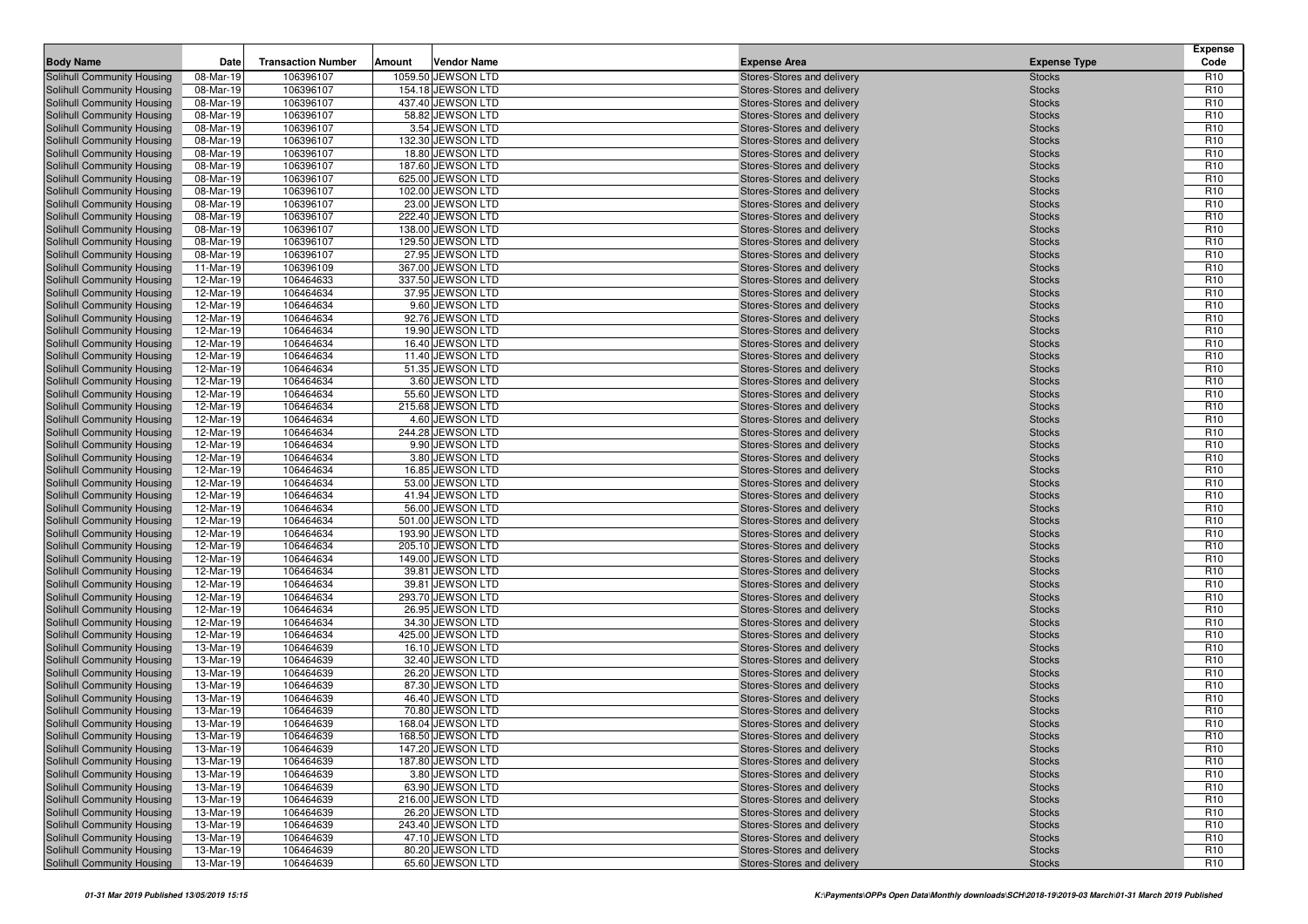| <b>Body Name</b>                                         | Date                   | <b>Transaction Number</b> | Amount | <b>Vendor Name</b>                  | <b>Expense Area</b>                                      | <b>Expense Type</b>            | <b>Expense</b><br>Code             |
|----------------------------------------------------------|------------------------|---------------------------|--------|-------------------------------------|----------------------------------------------------------|--------------------------------|------------------------------------|
| Solihull Community Housing                               | 13-Mar-19              | 106464639                 |        | 0.30 JEWSON LTD                     | Stores-Stores and delivery                               | <b>Stocks</b>                  | R <sub>10</sub>                    |
| Solihull Community Housing                               | 13-Mar-19              | 106464639                 |        | 94.80 JEWSON LTD                    | Stores-Stores and delivery                               | <b>Stocks</b>                  | R <sub>10</sub>                    |
| Solihull Community Housing                               | 13-Mar-19              | 106464639                 |        | 8.00 JEWSON LTD                     | Stores-Stores and delivery                               | <b>Stocks</b>                  | R <sub>10</sub>                    |
| Solihull Community Housing                               | 13-Mar-19              | 106464639                 |        | 21.55 JEWSON LTD                    | Stores-Stores and delivery                               | <b>Stocks</b>                  | R <sub>10</sub>                    |
| Solihull Community Housing                               | 13-Mar-19              | 106464639                 |        | 27.95 JEWSON LTD                    | Stores-Stores and delivery                               | <b>Stocks</b>                  | R <sub>10</sub>                    |
| Solihull Community Housing                               | 13-Mar-19              | 106464640                 |        | 420.00 JEWSON LTD                   | Stores-Stores and delivery                               | <b>Stocks</b>                  | R <sub>10</sub>                    |
| Solihull Community Housing                               | 13-Mar-19              | 106464640                 |        | 92.74 JEWSON LTD                    | Stores-Stores and delivery                               | <b>Stocks</b>                  | R <sub>10</sub>                    |
| Solihull Community Housing                               | 14-Mar-19              | 106629372                 |        | 23.50 JEWSON LTD                    | Stores-Stores and delivery                               | <b>Stocks</b>                  | R <sub>10</sub>                    |
| Solihull Community Housing                               | 14-Mar-19              | 106629372                 |        | 0.14 JEWSON LTD                     | Stores-Stores and delivery                               | <b>Stocks</b>                  | R <sub>10</sub>                    |
| Solihull Community Housing                               | 14-Mar-19              | 106629372                 |        | 45.60 JEWSON LTD                    | Stores-Stores and delivery                               | <b>Stocks</b>                  | R <sub>10</sub>                    |
| Solihull Community Housing                               | 14-Mar-19              | 106629372                 |        | 15.00 JEWSON LTD                    | Stores-Stores and delivery                               | <b>Stocks</b>                  | R <sub>10</sub>                    |
| Solihull Community Housing                               | 14-Mar-19              | 106629372                 |        | 26.95 JEWSON LTD                    | Stores-Stores and delivery                               | <b>Stocks</b>                  | R <sub>10</sub>                    |
| Solihull Community Housing                               | 14-Mar-19              | 106629372                 |        | 43.00 JEWSON LTD                    | Stores-Stores and delivery                               | <b>Stocks</b>                  | R <sub>10</sub>                    |
| Solihull Community Housing                               | 14-Mar-19              | 106629372                 |        | 329.50 JEWSON LTD                   | Stores-Stores and delivery                               | <b>Stocks</b>                  | R <sub>10</sub>                    |
| Solihull Community Housing                               | 14-Mar-19              | 106629372                 |        | 12.30 JEWSON LTD                    | Stores-Stores and delivery                               | <b>Stocks</b>                  | R <sub>10</sub>                    |
| Solihull Community Housing                               | 14-Mar-19              | 106629372                 |        | 16.80 JEWSON LTD                    | Stores-Stores and delivery                               | <b>Stocks</b>                  | R <sub>10</sub>                    |
| Solihull Community Housing                               | 14-Mar-19              | 106629372                 |        | 27.24 JEWSON LTD                    | Stores-Stores and delivery                               | <b>Stocks</b>                  | R <sub>10</sub>                    |
| Solihull Community Housing                               | 14-Mar-19              | 106629372                 |        | 60.90 JEWSON LTD                    | Stores-Stores and delivery                               | <b>Stocks</b>                  | R <sub>10</sub>                    |
| Solihull Community Housing                               | 14-Mar-19              | 106629372                 |        | 123.06 JEWSON LTD                   | Stores-Stores and delivery                               | <b>Stocks</b>                  | R <sub>10</sub>                    |
| Solihull Community Housing                               | 14-Mar-19              | 106629372                 |        | 1224.40 JEWSON LTD                  | Stores-Stores and delivery                               | <b>Stocks</b>                  | R <sub>10</sub>                    |
| Solihull Community Housing                               | 14-Mar-19              | 106629372                 |        | 167.20 JEWSON LTD                   | Stores-Stores and delivery                               | <b>Stocks</b>                  | R <sub>10</sub>                    |
| Solihull Community Housing                               | 14-Mar-19              | 106629372                 |        | 20.70 JEWSON LTD                    | Stores-Stores and delivery                               | <b>Stocks</b>                  | R <sub>10</sub>                    |
| Solihull Community Housing                               | 14-Mar-19              | 106629372                 |        | 113.80 JEWSON LTD                   | Stores-Stores and delivery                               | <b>Stocks</b>                  | R <sub>10</sub>                    |
| Solihull Community Housing                               | 14-Mar-19              | 106629372                 |        | 7.20 JEWSON LTD                     | Stores-Stores and delivery                               | <b>Stocks</b>                  | R <sub>10</sub>                    |
| Solihull Community Housing                               | 14-Mar-19              | 106629372                 |        | 97.00 JEWSON LTD                    | Stores-Stores and delivery                               | <b>Stocks</b>                  | R <sub>10</sub>                    |
| Solihull Community Housing                               | 14-Mar-19              | 106629372                 |        | 70.00 JEWSON LTD                    | Stores-Stores and delivery                               | <b>Stocks</b>                  | R <sub>10</sub>                    |
| Solihull Community Housing                               | 14-Mar-19              | 106629372                 |        | 25.34 JEWSON LTD                    | Stores-Stores and delivery                               | <b>Stocks</b>                  | R <sub>10</sub>                    |
| Solihull Community Housing                               | 14-Mar-19              | 106629372                 |        | 18.24 JEWSON LTD                    | Stores-Stores and delivery                               | <b>Stocks</b>                  | R <sub>10</sub>                    |
| Solihull Community Housing                               | 14-Mar-19              | 106629372                 |        | 31.20 JEWSON LTD                    | Stores-Stores and delivery                               | <b>Stocks</b>                  | R <sub>10</sub>                    |
| Solihull Community Housing                               | 14-Mar-19              | 106629375                 |        | 586.70 JEWSON LTD                   | Stores-Stores and delivery                               | <b>Stocks</b>                  | R <sub>10</sub>                    |
| Solihull Community Housing                               | 14-Mar-19              | 106629376                 |        | 508.40 JEWSON LTD                   | Stores-Stores and delivery                               | <b>Stocks</b>                  | R <sub>10</sub>                    |
| Solihull Community Housing                               | 15-Mar-19              | 106629377                 |        | 420.00 JEWSON LTD                   | Stores-Stores and delivery                               | <b>Stocks</b>                  | R <sub>10</sub>                    |
| Solihull Community Housing                               | 15-Mar-19              | 106629377                 |        | 105.98 JEWSON LTD                   | Stores-Stores and delivery                               | <b>Stocks</b>                  | R <sub>10</sub>                    |
| Solihull Community Housing                               | 15-Mar-19              | 106629378                 |        | 19.63 JEWSON LTD                    | Stores-Stores and delivery                               | <b>Stocks</b>                  | R <sub>10</sub>                    |
| <b>Solihull Community Housing</b>                        | 15-Mar-19              | 106629378                 |        | 16.40 JEWSON LTD                    | Stores-Stores and delivery                               | <b>Stocks</b>                  | R <sub>10</sub>                    |
| Solihull Community Housing                               | 15-Mar-19              | 106629378                 |        | 2.40 JEWSON LTD                     | Stores-Stores and delivery                               | <b>Stocks</b>                  | R <sub>10</sub>                    |
| Solihull Community Housing                               | 15-Mar-19              | 106629378                 |        | 2.10 JEWSON LTD                     | Stores-Stores and delivery                               | <b>Stocks</b>                  | R <sub>10</sub>                    |
| Solihull Community Housing                               | 15-Mar-19              | 106629378                 |        | 268.95 JEWSON LTD                   | Stores-Stores and delivery                               | <b>Stocks</b>                  | R <sub>10</sub>                    |
| <b>Solihull Community Housing</b>                        | 15-Mar-19<br>15-Mar-19 | 106629378<br>106629378    |        | 69.70 JEWSON LTD<br>9.60 JEWSON LTD | Stores-Stores and delivery                               | <b>Stocks</b>                  | R <sub>10</sub><br>R <sub>10</sub> |
| Solihull Community Housing<br>Solihull Community Housing | 15-Mar-19              | 106629378                 |        | 10.70 JEWSON LTD                    | Stores-Stores and delivery<br>Stores-Stores and delivery | <b>Stocks</b><br><b>Stocks</b> | R <sub>10</sub>                    |
| Solihull Community Housing                               | 15-Mar-19              | 106629378                 |        | 60.40 JEWSON LTD                    | Stores-Stores and delivery                               | <b>Stocks</b>                  | R <sub>10</sub>                    |
| Solihull Community Housing                               | 15-Mar-19              | 106629378                 |        | 81.32 JEWSON LTD                    | Stores-Stores and delivery                               | <b>Stocks</b>                  | R <sub>10</sub>                    |
| Solihull Community Housing                               | 15-Mar-19              | 106629378                 |        | 16.85 JEWSON LTD                    | Stores-Stores and delivery                               | <b>Stocks</b>                  | R <sub>10</sub>                    |
| Solihull Community Housing                               | 15-Mar-19              | 106629378                 |        | 60.00 JEWSON LTD                    | Stores-Stores and delivery                               | <b>Stocks</b>                  | R <sub>10</sub>                    |
| Solihull Community Housing                               | 15-Mar-19              | 106629378                 |        | 169.30 JEWSON LTD                   | Stores-Stores and delivery                               | <b>Stocks</b>                  | R <sub>10</sub>                    |
| Solihull Community Housing                               | 15-Mar-19              | 106629378                 |        | 19.00 JEWSON LTD                    | Stores-Stores and delivery                               | <b>Stocks</b>                  | R <sub>10</sub>                    |
| Solihull Community Housing                               | 15-Mar-19              | 106629378                 |        | 106.50 JEWSON LTD                   | Stores-Stores and delivery                               | <b>Stocks</b>                  | R <sub>10</sub>                    |
| Solihull Community Housing                               | 15-Mar-19              | 106629378                 |        | 54.00 JEWSON LTD                    | Stores-Stores and delivery                               | <b>Stocks</b>                  | R <sub>10</sub>                    |
| Solihull Community Housing                               | 15-Mar-19              | 106629378                 |        | 46.95 JEWSON LTD                    | Stores-Stores and delivery                               | <b>Stocks</b>                  | R <sub>10</sub>                    |
| Solihull Community Housing                               | 15-Mar-19              | 106629378                 |        | 332.60 JEWSON LTD                   | Stores-Stores and delivery                               | <b>Stocks</b>                  | R <sub>10</sub>                    |
| Solihull Community Housing                               | 15-Mar-19              | 106629378                 |        | 45.60 JEWSON LTD                    | Stores-Stores and delivery                               | <b>Stocks</b>                  | R <sub>10</sub>                    |
| Solihull Community Housing                               | 15-Mar-19              | 106629378                 |        | 199.20 JEWSON LTD                   | Stores-Stores and delivery                               | <b>Stocks</b>                  | R <sub>10</sub>                    |
| Solihull Community Housing                               | 15-Mar-19              | 106629380                 |        | 131.54 JEWSON LTD                   | Stores-Stores and delivery                               | <b>Stocks</b>                  | R <sub>10</sub>                    |
| Solihull Community Housing                               | 15-Mar-19              | 106629380                 |        | 331.38 JEWSON LTD                   | Stores-Stores and delivery                               | <b>Stocks</b>                  | R <sub>10</sub>                    |
| Solihull Community Housing                               | 15-Mar-19              | 106629381                 |        | 266.69 JEWSON LTD                   | Stores-Stores and delivery                               | <b>Stocks</b>                  | R <sub>10</sub>                    |
| Solihull Community Housing                               | 15-Mar-19              | 106629382                 |        | 10.57 JEWSON LTD                    | Stores-Stores and delivery                               | <b>Stocks</b>                  | R <sub>10</sub>                    |
| Solihull Community Housing                               | 15-Mar-19              | 106629382                 |        | 89.65 JEWSON LTD                    | Stores-Stores and delivery                               | <b>Stocks</b>                  | R <sub>10</sub>                    |
| Solihull Community Housing                               | 15-Mar-19              | 106629382                 |        | 34.59 JEWSON LTD                    | Stores-Stores and delivery                               | <b>Stocks</b>                  | R <sub>10</sub>                    |
| <b>Solihull Community Housing</b>                        | 15-Mar-19              | 106629382                 |        | 20.33 JEWSON LTD                    | Stores-Stores and delivery                               | <b>Stocks</b>                  | R <sub>10</sub>                    |
| Solihull Community Housing                               | 15-Mar-19              | 106629382                 |        | 46.20 JEWSON LTD                    | Stores-Stores and delivery                               | <b>Stocks</b>                  | R <sub>10</sub>                    |
| Solihull Community Housing                               | 15-Mar-19              | 106629382                 |        | 66.35 JEWSON LTD                    | Stores-Stores and delivery                               | <b>Stocks</b>                  | R <sub>10</sub>                    |
| Solihull Community Housing                               | 15-Mar-19              | 106629382                 |        | 57.00 JEWSON LTD                    | Stores-Stores and delivery                               | <b>Stocks</b>                  | R <sub>10</sub>                    |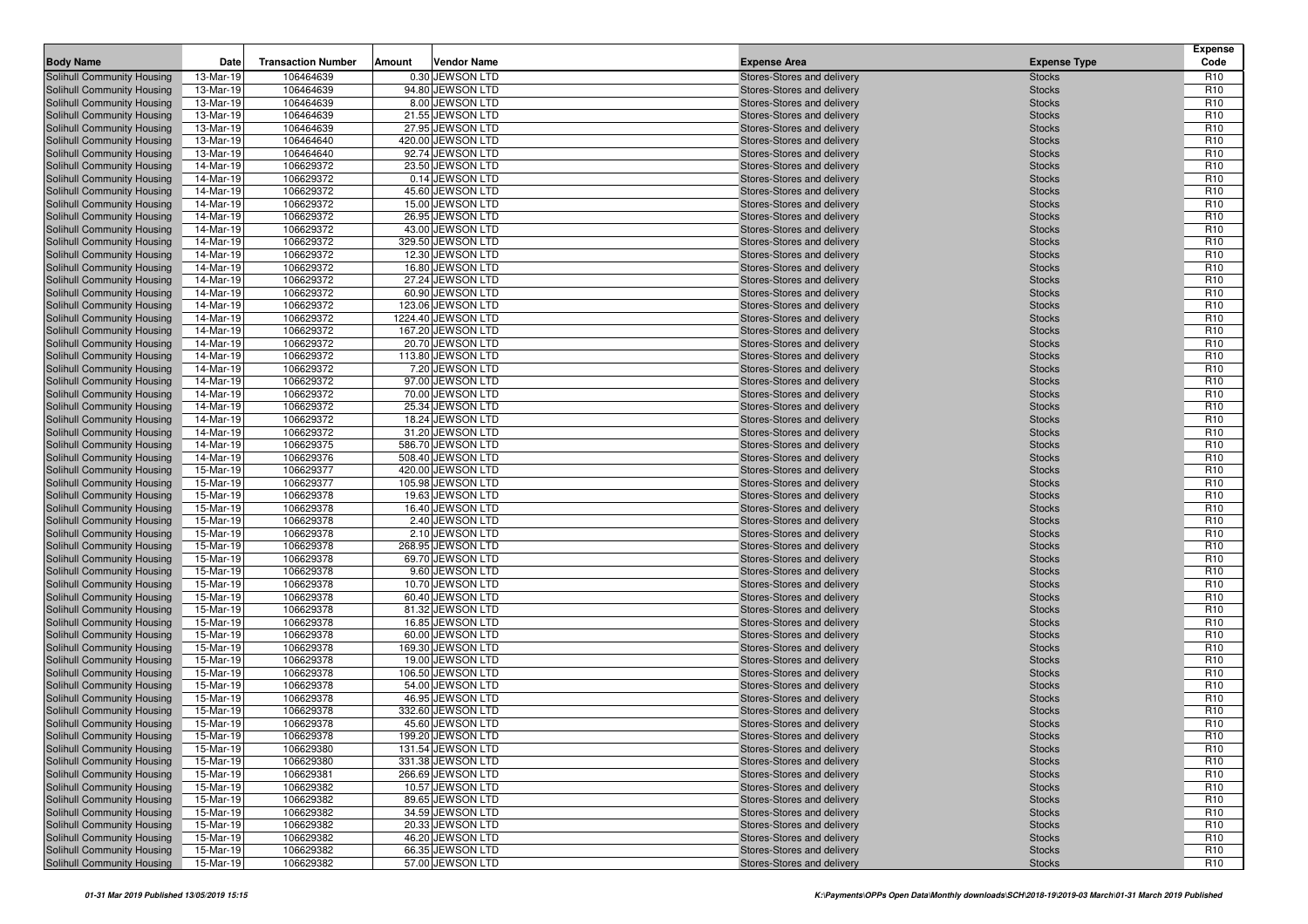| <b>Body Name</b>                                         | Date                   | <b>Transaction Number</b> | Amount | <b>Vendor Name</b>                   | <b>Expense Area</b>                                      | <b>Expense Type</b>            | <b>Expense</b><br>Code             |
|----------------------------------------------------------|------------------------|---------------------------|--------|--------------------------------------|----------------------------------------------------------|--------------------------------|------------------------------------|
| Solihull Community Housing                               | 18-Mar-19              | 106629387                 |        | 405.64 JEWSON LTD                    | Stores-Stores and delivery                               | <b>Stocks</b>                  | R <sub>10</sub>                    |
| Solihull Community Housing                               | 18-Mar-19              | 106629388                 |        | 19.30 JEWSON LTD                     | Stores-Stores and delivery                               | <b>Stocks</b>                  | R <sub>10</sub>                    |
| Solihull Community Housing                               | 18-Mar-19              | 106629388                 |        | 33.70 JEWSON LTD                     | Stores-Stores and delivery                               | <b>Stocks</b>                  | R <sub>10</sub>                    |
| Solihull Community Housing                               | 18-Mar-19              | 106629388                 |        | 9.60 JEWSON LTD                      | Stores-Stores and delivery                               | <b>Stocks</b>                  | R <sub>10</sub>                    |
| Solihull Community Housing                               | 18-Mar-19              | 106629388                 |        | 3.60 JEWSON LTD                      | Stores-Stores and delivery                               | <b>Stocks</b>                  | R <sub>10</sub>                    |
| Solihull Community Housing                               | 18-Mar-19              | 106629388                 |        | 268.95 JEWSON LTD                    | Stores-Stores and delivery                               | <b>Stocks</b>                  | R <sub>10</sub>                    |
| Solihull Community Housing                               | 18-Mar-19              | 106629388                 |        | 6.40 JEWSON LTD                      | Stores-Stores and delivery                               | <b>Stocks</b>                  | R <sub>10</sub>                    |
| Solihull Community Housing                               | 18-Mar-19              | 106629388                 |        | 44.91 JEWSON LTD                     | Stores-Stores and delivery                               | <b>Stocks</b>                  | R <sub>10</sub>                    |
| Solihull Community Housing                               | 18-Mar-19              | 106629388                 |        | 26.95 JEWSON LTD                     | Stores-Stores and delivery                               | <b>Stocks</b>                  | R <sub>10</sub>                    |
| Solihull Community Housing                               | 18-Mar-19              | 106629388                 |        | 260.36 JEWSON LTD                    | Stores-Stores and delivery                               | <b>Stocks</b>                  | R <sub>10</sub>                    |
| Solihull Community Housing                               | 18-Mar-19              | 106629388                 |        | 103.35 JEWSON LTD                    | Stores-Stores and delivery                               | <b>Stocks</b>                  | R <sub>10</sub>                    |
| Solihull Community Housing                               | 18-Mar-19              | 106629388                 |        | 187.60 JEWSON LTD                    | Stores-Stores and delivery                               | <b>Stocks</b>                  | R <sub>10</sub>                    |
| Solihull Community Housing                               | 18-Mar-19              | 106629388                 |        | 170.70 JEWSON LTD                    | Stores-Stores and delivery                               | <b>Stocks</b>                  | R <sub>10</sub>                    |
| Solihull Community Housing                               | 18-Mar-19              | 106629388                 |        | 87.24 JEWSON LTD                     | Stores-Stores and delivery                               | <b>Stocks</b>                  | R <sub>10</sub>                    |
| Solihull Community Housing                               | 18-Mar-19              | 106629388                 |        | 62.10 JEWSON LTD                     | Stores-Stores and delivery                               | <b>Stocks</b>                  | R <sub>10</sub>                    |
| Solihull Community Housing                               | 18-Mar-19              | 106629388                 |        | 88.45 JEWSON LTD                     | Stores-Stores and delivery                               | <b>Stocks</b>                  | R <sub>10</sub>                    |
| Solihull Community Housing                               | 18-Mar-19              | 106629388                 |        | 192.60 JEWSON LTD                    | Stores-Stores and delivery                               | <b>Stocks</b>                  | R <sub>10</sub><br>R <sub>10</sub> |
| Solihull Community Housing                               | 18-Mar-19              | 106629388                 |        | 9.00 JEWSON LTD<br>149.15 JEWSON LTD | Stores-Stores and delivery                               | <b>Stocks</b>                  | R <sub>10</sub>                    |
| Solihull Community Housing<br>Solihull Community Housing | 18-Mar-19<br>18-Mar-19 | 106629388<br>106629388    |        | 15.00 JEWSON LTD                     | Stores-Stores and delivery<br>Stores-Stores and delivery | <b>Stocks</b><br><b>Stocks</b> | R <sub>10</sub>                    |
| Solihull Community Housing                               | 19-Mar-19              | 106629392                 |        | 391.07 JEWSON LTD                    | Stores-Stores and delivery                               | <b>Stocks</b>                  | R <sub>10</sub>                    |
| Solihull Community Housing                               | 19-Mar-19              | 106629394                 |        | 677.40 JEWSON LTD                    | Stores-Stores and delivery                               | <b>Stocks</b>                  | R <sub>10</sub>                    |
| Solihull Community Housing                               | 19-Mar-19              | 106629394                 |        | 122.10 JEWSON LTD                    | Stores-Stores and delivery                               | <b>Stocks</b>                  | R <sub>10</sub>                    |
| Solihull Community Housing                               | 19-Mar-19              | 106629394                 |        | 155.90 JEWSON LTD                    | Stores-Stores and delivery                               | <b>Stocks</b>                  | R <sub>10</sub>                    |
| Solihull Community Housing                               | 19-Mar-19              | 106629395                 |        | 8.10 JEWSON LTD                      | Stores-Stores and delivery                               | <b>Stocks</b>                  | R <sub>10</sub>                    |
| <b>Solihull Community Housing</b>                        | 19-Mar-19              | 106629395                 |        | 32.40 JEWSON LTD                     | Stores-Stores and delivery                               | <b>Stocks</b>                  | R <sub>10</sub>                    |
| Solihull Community Housing                               | 19-Mar-19              | 106629395                 |        | 163.89 JEWSON LTD                    | Stores-Stores and delivery                               | <b>Stocks</b>                  | R <sub>10</sub>                    |
| Solihull Community Housing                               | 19-Mar-19              | 106629395                 |        | 45.60 JEWSON LTD                     | Stores-Stores and delivery                               | <b>Stocks</b>                  | R <sub>10</sub>                    |
| Solihull Community Housing                               | 19-Mar-19              | 106629395                 |        | 8.00 JEWSON LTD                      | Stores-Stores and delivery                               | <b>Stocks</b>                  | R <sub>10</sub>                    |
| Solihull Community Housing                               | 19-Mar-19              | 106629395                 |        | 3.54 JEWSON LTD                      | Stores-Stores and delivery                               | <b>Stocks</b>                  | R <sub>10</sub>                    |
| Solihull Community Housing                               | 19-Mar-19              | 106629395                 |        | 7.30 JEWSON LTD                      | Stores-Stores and delivery                               | <b>Stocks</b>                  | R <sub>10</sub>                    |
| Solihull Community Housing                               | 19-Mar-19              | 106629395                 |        | 8.88 JEWSON LTD                      | Stores-Stores and delivery                               | <b>Stocks</b>                  | R <sub>10</sub>                    |
| Solihull Community Housing                               | 19-Mar-19              | 106629395                 |        | 193.90 JEWSON LTD                    | Stores-Stores and delivery                               | <b>Stocks</b>                  | R <sub>10</sub>                    |
| Solihull Community Housing                               | 19-Mar-19              | 106629395                 |        | 8.00 JEWSON LTD                      | Stores-Stores and delivery                               | <b>Stocks</b>                  | R <sub>10</sub>                    |
| Solihull Community Housing                               | 19-Mar-19              | 106629395                 |        | 74.15 JEWSON LTD                     | Stores-Stores and delivery                               | <b>Stocks</b>                  | R <sub>10</sub>                    |
| Solihull Community Housing                               | 19-Mar-19              | 106629395                 |        | 4.41 JEWSON LTD                      | Stores-Stores and delivery                               | <b>Stocks</b>                  | R <sub>10</sub>                    |
| Solihull Community Housing                               | 19-Mar-19              | 106629395                 |        | 1.60 JEWSON LTD                      | Stores-Stores and delivery                               | <b>Stocks</b>                  | R <sub>10</sub>                    |
| Solihull Community Housing                               | 19-Mar-19              | 106629395                 |        | 18.30 JEWSON LTD                     | Stores-Stores and delivery                               | <b>Stocks</b>                  | R <sub>10</sub>                    |
| Solihull Community Housing                               | 19-Mar-19              | 106629396                 |        | 550.00 JEWSON LTD                    | Stores-Stores and delivery                               | <b>Stocks</b>                  | R <sub>10</sub>                    |
| Solihull Community Housing                               | 20-Mar-19              | 106629398                 |        | 211.90 JEWSON LTD                    | Stores-Stores and delivery                               | <b>Stocks</b>                  | R <sub>10</sub>                    |
| Solihull Community Housing                               | 20-Mar-19              | 106629398                 |        | 229.16 JEWSON LTD                    | Stores-Stores and delivery                               | <b>Stocks</b>                  | R <sub>10</sub>                    |
| Solihull Community Housing                               | 20-Mar-19              | 106629398                 |        | 305.35 JEWSON LTD                    | Stores-Stores and delivery                               | <b>Stocks</b>                  | R <sub>10</sub><br>R <sub>10</sub> |
| Solihull Community Housing                               | 20-Mar-19              | 106629398<br>106629398    |        | 260.36 JEWSON LTD<br>6.00 JEWSON LTD | Stores-Stores and delivery                               | <b>Stocks</b>                  | R <sub>10</sub>                    |
| Solihull Community Housing<br>Solihull Community Housing | 20-Mar-19<br>20-Mar-19 | 106629399                 |        | 79.26 JEWSON LTD                     | Stores-Stores and delivery<br>Stores-Stores and delivery | <b>Stocks</b><br><b>Stocks</b> | R <sub>10</sub>                    |
| Solihull Community Housing                               | 20-Mar-19              | 106629399                 |        | 58.40 JEWSON LTD                     | Stores-Stores and delivery                               | <b>Stocks</b>                  | R <sub>10</sub>                    |
| Solihull Community Housing                               | 20-Mar-19              | 106629399                 |        | 7.70 JEWSON LTD                      | Stores-Stores and delivery                               | <b>Stocks</b>                  | R <sub>10</sub>                    |
| Solihull Community Housing                               | 20-Mar-19              | 106629399                 |        | 35.86 JEWSON LTD                     | Stores-Stores and delivery                               | <b>Stocks</b>                  | R <sub>10</sub>                    |
| Solihull Community Housing                               | 20-Mar-19              | 106629399                 |        | 197.80 JEWSON LTD                    | Stores-Stores and delivery                               | <b>Stocks</b>                  | R <sub>10</sub>                    |
| Solihull Community Housing                               | 20-Mar-19              | 106629399                 |        | 4.60 JEWSON LTD                      | Stores-Stores and delivery                               | <b>Stocks</b>                  | R <sub>10</sub>                    |
| Solihull Community Housing                               | 20-Mar-19              | 106629399                 |        | 9.50 JEWSON LTD                      | Stores-Stores and delivery                               | <b>Stocks</b>                  | R <sub>10</sub>                    |
| <b>Solihull Community Housing</b>                        | 20-Mar-19              | 106629399                 |        | 222.40 JEWSON LTD                    | Stores-Stores and delivery                               | <b>Stocks</b>                  | R <sub>10</sub>                    |
| Solihull Community Housing                               | 20-Mar-19              | 106629399                 |        | 13.83 JEWSON LTD                     | Stores-Stores and delivery                               | <b>Stocks</b>                  | R <sub>10</sub>                    |
| Solihull Community Housing                               | 20-Mar-19              | 106629399                 |        | 28.26 JEWSON LTD                     | Stores-Stores and delivery                               | <b>Stocks</b>                  | R <sub>10</sub>                    |
| Solihull Community Housing                               | 20-Mar-19              | 106629399                 |        | 243.40 JEWSON LTD                    | Stores-Stores and delivery                               | <b>Stocks</b>                  | R <sub>10</sub>                    |
| Solihull Community Housing                               | 20-Mar-19              | 106629399                 |        | 52.20 JEWSON LTD                     | Stores-Stores and delivery                               | <b>Stocks</b>                  | R <sub>10</sub>                    |
| Solihull Community Housing                               | 20-Mar-19              | 106629399                 |        | 81.40 JEWSON LTD                     | Stores-Stores and delivery                               | <b>Stocks</b>                  | R <sub>10</sub>                    |
| Solihull Community Housing                               | 20-Mar-19              | 106629399                 |        | 6.00 JEWSON LTD                      | Stores-Stores and delivery                               | <b>Stocks</b>                  | R <sub>10</sub>                    |
| Solihull Community Housing                               | 20-Mar-19              | 106629399                 |        | 34.30 JEWSON LTD                     | Stores-Stores and delivery                               | <b>Stocks</b>                  | R <sub>10</sub>                    |
| Solihull Community Housing                               | 20-Mar-19              | 106629400                 |        | 119.42 JEWSON LTD                    | Stores-Stores and delivery                               | <b>Stocks</b>                  | R <sub>10</sub>                    |
| Solihull Community Housing                               | 20-Mar-19              | 106629400                 |        | 604.80 JEWSON LTD                    | Stores-Stores and delivery                               | <b>Stocks</b>                  | R <sub>10</sub>                    |
| Solihull Community Housing                               | 20-Mar-19              | 106629400                 |        | 26.00 JEWSON LTD                     | Stores-Stores and delivery                               | <b>Stocks</b>                  | R <sub>10</sub>                    |
| Solihull Community Housing                               | 21-Mar-19              | 106629405                 |        | 2018.75 JEWSON LTD                   | Stores-Stores and delivery                               | <b>Stocks</b>                  | R <sub>10</sub>                    |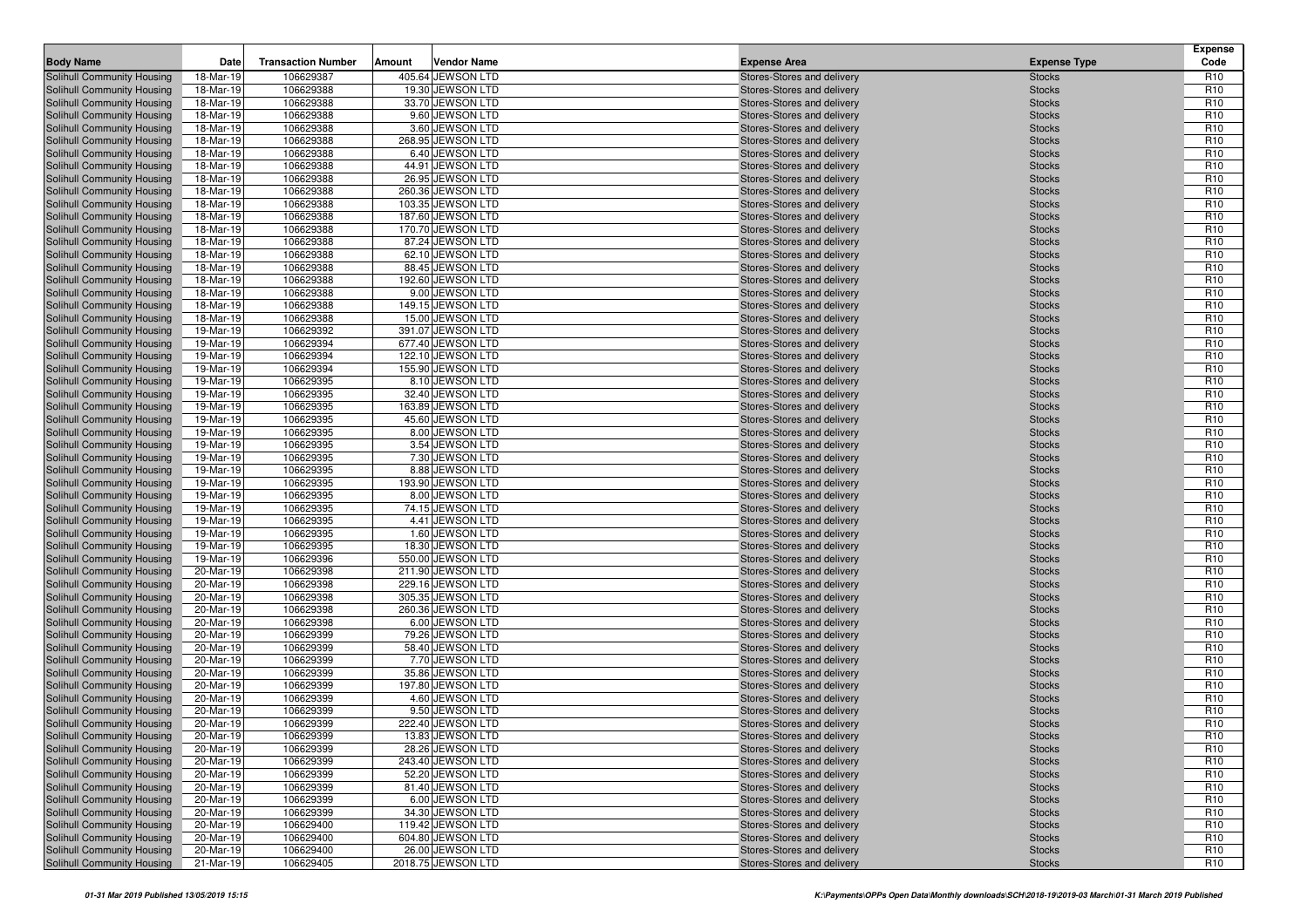|                                                          |                        |                           |                                                      |                                                          |                                            | Expense                            |
|----------------------------------------------------------|------------------------|---------------------------|------------------------------------------------------|----------------------------------------------------------|--------------------------------------------|------------------------------------|
| <b>Body Name</b>                                         | Date                   | <b>Transaction Number</b> | <b>Vendor Name</b><br>Amount                         | <b>Expense Area</b>                                      | <b>Expense Type</b>                        | Code                               |
| Solihull Community Housing                               | 21-Mar-19              | 106629405                 | 198.00 JEWSON LTD                                    | Stores-Stores and delivery                               | <b>Stocks</b>                              | R <sub>10</sub>                    |
| Solihull Community Housing                               | 21-Mar-19              | 106629406                 | 627.00 JEWSON LTD                                    | Stores-Stores and delivery                               | <b>Stocks</b>                              | R <sub>10</sub>                    |
| Solihull Community Housing<br>Solihull Community Housing | 22-Mar-19<br>22-Mar-19 | 106684360<br>106684360    | 9.60 JEWSON LTD<br>81.48 JEWSON LTD                  | Stores-Stores and delivery<br>Stores-Stores and delivery | <b>Stocks</b><br><b>Stocks</b>             | R <sub>10</sub><br>R <sub>10</sub> |
| Solihull Community Housing                               | 22-Mar-19              | 106684360                 | 317.08 JEWSON LTD                                    | Stores-Stores and delivery                               | <b>Stocks</b>                              | R <sub>10</sub>                    |
| Solihull Community Housing                               | 22-Mar-19              | 106684360                 | 82.80 JEWSON LTD                                     | Stores-Stores and delivery                               | <b>Stocks</b>                              | R <sub>10</sub>                    |
| Solihull Community Housing                               | 22-Mar-19              | 106684360                 | 13.85 JEWSON LTD                                     | Stores-Stores and delivery                               | <b>Stocks</b>                              | R <sub>10</sub>                    |
| Solihull Community Housing                               | 22-Mar-19              | 106684360                 | 3.10 JEWSON LTD                                      | Stores-Stores and delivery                               | <b>Stocks</b>                              | R <sub>10</sub>                    |
| Solihull Community Housing                               | 22-Mar-19              | 106684360                 | 55.60 JEWSON LTD                                     | Stores-Stores and delivery                               | <b>Stocks</b>                              | R <sub>10</sub>                    |
| Solihull Community Housing                               | 22-Mar-19              | 106684360                 | 184.80 JEWSON LTD                                    | Stores-Stores and delivery                               | <b>Stocks</b>                              | R <sub>10</sub>                    |
| Solihull Community Housing                               | 22-Mar-19              | 106684360                 | 56.28 JEWSON LTD                                     | Stores-Stores and delivery                               | <b>Stocks</b>                              | R <sub>10</sub>                    |
| Solihull Community Housing                               | 22-Mar-19              | 106684360                 | 187.60 JEWSON LTD                                    | Stores-Stores and delivery                               | <b>Stocks</b>                              | R <sub>10</sub>                    |
| Solihull Community Housing                               | 22-Mar-19              | 106684360                 | 222.80 JEWSON LTD                                    | Stores-Stores and delivery                               | <b>Stocks</b>                              | R <sub>10</sub>                    |
| Solihull Community Housing                               | 22-Mar-19              | 106684360                 | 66.16 JEWSON LTD                                     | Stores-Stores and delivery                               | <b>Stocks</b>                              | R <sub>10</sub>                    |
| Solihull Community Housing                               | 22-Mar-19              | 106684360                 | 15.30 JEWSON LTD                                     | Stores-Stores and delivery                               | <b>Stocks</b>                              | R <sub>10</sub>                    |
| Solihull Community Housing                               | 22-Mar-19              | 106684360                 | 22.10 JEWSON LTD                                     | Stores-Stores and delivery                               | <b>Stocks</b>                              | R <sub>10</sub>                    |
| <b>Solihull Community Housing</b>                        | 22-Mar-19              | 106684361                 | 975.00 JEWSON LTD                                    | Stores-Stores and delivery                               | <b>Stocks</b>                              | R <sub>10</sub>                    |
| Solihull Community Housing                               | 22-Mar-19              | 106684363                 | 16.40 JEWSON LTD                                     | Stores-Stores and delivery                               | <b>Stocks</b>                              | R <sub>10</sub>                    |
| Solihull Community Housing                               | 22-Mar-19              | 106684363                 | 93.60 JEWSON LTD                                     | Stores-Stores and delivery                               | <b>Stocks</b>                              | R <sub>10</sub>                    |
| Solihull Community Housing                               | 22-Mar-19              | 106684363                 | 437.70 JEWSON LTD                                    | Stores-Stores and delivery                               | <b>Stocks</b>                              | R <sub>10</sub>                    |
| Solihull Community Housing                               | 22-Mar-19              | 106684363                 | 3.60 JEWSON LTD<br>43.00 JEWSON LTD                  | Stores-Stores and delivery                               | <b>Stocks</b>                              | R <sub>10</sub>                    |
| Solihull Community Housing                               | 22-Mar-19              | 106684363                 |                                                      | Stores-Stores and delivery                               | <b>Stocks</b>                              | R <sub>10</sub><br>R <sub>10</sub> |
| Solihull Community Housing<br>Solihull Community Housing | 22-Mar-19<br>22-Mar-19 | 106684363<br>106684363    | 198.40 JEWSON LTD<br>53.00 JEWSON LTD                | Stores-Stores and delivery<br>Stores-Stores and delivery | <b>Stocks</b><br><b>Stocks</b>             | R <sub>10</sub>                    |
| Solihull Community Housing                               | 22-Mar-19              | 106684363                 | 205.20 JEWSON LTD                                    | Stores-Stores and delivery                               | <b>Stocks</b>                              | R <sub>10</sub>                    |
| <b>Solihull Community Housing</b>                        | 22-Mar-19              | 106684363                 | 192.60 JEWSON LTD                                    | Stores-Stores and delivery                               | <b>Stocks</b>                              | R <sub>10</sub>                    |
| Solihull Community Housing                               | 22-Mar-19              | 106684363                 | 169.30 JEWSON LTD                                    | Stores-Stores and delivery                               | <b>Stocks</b>                              | R <sub>10</sub>                    |
| Solihull Community Housing                               | 22-Mar-19              | 106684363                 | 359.50 JEWSON LTD                                    | Stores-Stores and delivery                               | <b>Stocks</b>                              | R <sub>10</sub>                    |
| Solihull Community Housing                               | 22-Mar-19              | 106684363                 | 11.80 JEWSON LTD                                     | Stores-Stores and delivery                               | <b>Stocks</b>                              | R <sub>10</sub>                    |
| Solihull Community Housing                               | 22-Mar-19              | 106684363                 | 44.36 JEWSON LTD                                     | Stores-Stores and delivery                               | <b>Stocks</b>                              | R <sub>10</sub>                    |
| Solihull Community Housing                               | 22-Mar-19              | 106684363                 | 6.00 JEWSON LTD                                      | Stores-Stores and delivery                               | <b>Stocks</b>                              | R <sub>10</sub>                    |
| Solihull Community Housing                               | 22-Mar-19              | 106684363                 | 27.30 JEWSON LTD                                     | Stores-Stores and delivery                               | <b>Stocks</b>                              | R <sub>10</sub>                    |
| Solihull Community Housing                               | 22-Mar-19              | 106684363                 | 31.45 JEWSON LTD                                     | Stores-Stores and delivery                               | <b>Stocks</b>                              | R <sub>10</sub>                    |
| Solihull Community Housing                               | 22-Mar-19              | 106684363                 | 149.15 JEWSON LTD                                    | Stores-Stores and delivery                               | <b>Stocks</b>                              | R <sub>10</sub>                    |
| Solihull Community Housing                               | 22-Mar-19              | 106684364                 | 28.99 JEWSON LTD                                     | Stores-Stores and delivery                               | <b>Stocks</b>                              | R <sub>10</sub>                    |
| Solihull Community Housing                               | 22-Mar-19              | 106684364                 | 33.12 JEWSON LTD                                     | Stores-Stores and delivery                               | <b>Stocks</b>                              | R <sub>10</sub>                    |
| Solihull Community Housing                               | 22-Mar-19              | 106684364                 | 74.64 JEWSON LTD                                     | Stores-Stores and delivery                               | <b>Stocks</b>                              | R <sub>10</sub>                    |
| Solihull Community Housing                               | 22-Mar-19              | 106684364                 | 322.56 JEWSON LTD                                    | Stores-Stores and delivery                               | <b>Stocks</b>                              | R <sub>10</sub>                    |
| Solihull Community Housing                               | 22-Mar-19              | 106684364                 | 26.00 JEWSON LTD                                     | Stores-Stores and delivery                               | <b>Stocks</b>                              | R <sub>10</sub>                    |
| Solihull Community Housing                               | 01-Mar-19              | 106342380                 | 217.92 JOHN HICKEN LTD                               | Stores-Stores and delivery                               | <b>Stocks</b>                              | R <sub>10</sub>                    |
| Solihull Community Housing                               | 20-Mar-19              | 106465532                 | 279.93 KARTER THOMAS LTD<br>777.00 KARTER THOMAS LTD | <b>Estate Mgmt Team</b>                                  | <b>Agency Staff</b>                        | A60                                |
| Solihull Community Housing<br>Solihull Community Housing | 20-Mar-19<br>20-Mar-19 | 106465533<br>106465534    | 591.57 KARTER THOMAS LTD                             | <b>Estate Mgmt Team</b><br><b>Estate Mgmt Team</b>       | <b>Agency Staff</b><br><b>Agency Staff</b> | A60<br>A60                         |
| Solihull Community Housing                               | 07-Mar-19              | 106350372                 | 621.18 KARTER THOMAS LTD                             | <b>Estate Mgmt Team</b>                                  | <b>Agency Staff</b>                        | A60                                |
| Solihull Community Housing                               | 20-Mar-19              | 106465585                 | 777.00 KARTER THOMAS LTD                             | <b>Estate Mgmt Team</b>                                  | <b>Agency Staff</b>                        | A60                                |
| Solihull Community Housing                               | 20-Mar-19              | 106465642                 | 766.50 KARTER THOMAS LTD                             | <b>Estate Mgmt Team</b>                                  | <b>Agency Staff</b>                        | A60                                |
| Solihull Community Housing                               | 20-Mar-19              | 106465643                 | 770.70 KARTER THOMAS LTD                             | <b>Estate Mgmt Team</b>                                  | <b>Agency Staff</b>                        | A60                                |
| Solihull Community Housing                               | 29-Mar-19              | 106684795                 | 772.80 KARTER THOMAS LTD                             | <b>Estate Mgmt Team</b>                                  | <b>Agency Staff</b>                        | A60                                |
| Solihull Community Housing                               | 15-Mar-19              | 106396228                 | 4250.00 KEYAPPS LTD                                  | <b>IT Strategy</b>                                       | <b>ICT General</b>                         | D30                                |
| <b>Solihull Community Housing</b>                        | 06-Mar-19              | 106349816                 | 234.43 KILLGERM CHEMICALS LTD                        | Anti Graffiti Team                                       | <b>Materials</b>                           | D <sub>13</sub>                    |
| Solihull Community Housing                               | 07-Mar-19              | 106350859                 | 405.00 KILLGERM CHEMICALS LTD                        | Anti Graffiti Team                                       | Training                                   | A80                                |
| Solihull Community Housing                               | 01-Mar-19              | 106503353                 | 420.00 L&M DOMESTIC SCAFFOLDING LTD                  | North Property Repairs-Day to day                        | <b>External Structures</b>                 | <b>B33</b>                         |
| Solihull Community Housing                               | 01-Mar-19              | 106503353                 | -84.00 L&M DOMESTIC SCAFFOLDING LTD                  | Sub Contractors Tax                                      | Creditor: Inland Revenue                   | S <sub>02</sub>                    |
| <b>Solihull Community Housing</b>                        | 01-Mar-19              | 106503354                 | 420.00 L&M DOMESTIC SCAFFOLDING LTD                  | North Property Repairs-Day to day                        | <b>External Structures</b>                 | <b>B33</b>                         |
| Solihull Community Housing                               | 01-Mar-19              | 106503354                 | -84.00 L&M DOMESTIC SCAFFOLDING LTD                  | Sub Contractors Tax                                      | <b>Creditor: Inland Revenue</b>            | S <sub>02</sub>                    |
| Solihull Community Housing                               | 01-Mar-19              | 106503355                 | 520.00 L&M DOMESTIC SCAFFOLDING LTD                  | North Property Repairs-Day to day                        | <b>External Structures</b>                 | <b>B33</b>                         |
| Solihull Community Housing                               | 01-Mar-19              | 106503355                 | -104.00 L&M DOMESTIC SCAFFOLDING LTD                 | <b>Sub Contractors Tax</b>                               | <b>Creditor: Inland Revenue</b>            | S02                                |
| Solihull Community Housing                               | 01-Mar-19              | 106503356                 | 420.00 L&M DOMESTIC SCAFFOLDING LTD                  | North Property Repairs-Day to day                        | <b>External Structures</b>                 | <b>B33</b>                         |
| Solihull Community Housing                               | 01-Mar-19              | 106503356                 | -84.00 L&M DOMESTIC SCAFFOLDING LTD                  | <b>Sub Contractors Tax</b>                               | Creditor: Inland Revenue                   | S02                                |
| Solihull Community Housing                               | 01-Mar-19              | 106313354                 | 1940.90 LEGRAND                                      | Safe and Sound Operational                               | Equipment Rental/Lease                     | D <sub>18</sub>                    |
| Solihull Community Housing                               | 20-Mar-19              | 106467551                 | 655.02 LEGRAND                                       | Safe and Sound Operational                               | Equipment Rental/Lease                     | D18                                |
| Solihull Community Housing                               | 20-Mar-19              | 106467552                 | 1360.58 LEGRAND                                      | Safe and Sound Operational                               | Equipment Rental/Lease                     | D18                                |
| Solihull Community Housing                               | 27-Mar-19              | 106626355                 | 388.16 LEGRAND                                       | Safe and Sound Operational                               | Equipment Rental/Lease                     | D18                                |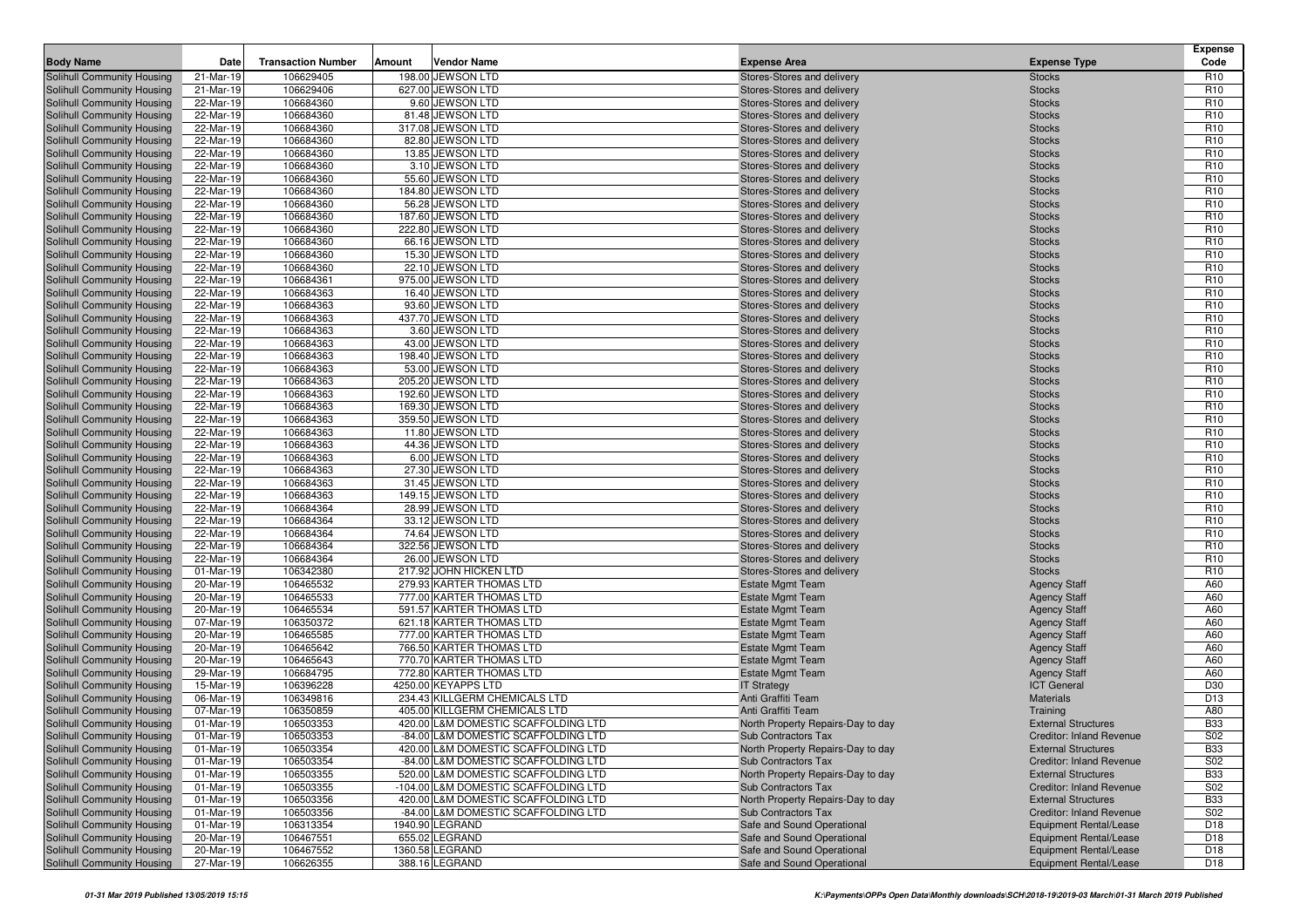|                                                          |                        |                           |        |                                                                          |                                                                          |                                                              | <b>Expense</b>           |
|----------------------------------------------------------|------------------------|---------------------------|--------|--------------------------------------------------------------------------|--------------------------------------------------------------------------|--------------------------------------------------------------|--------------------------|
| <b>Body Name</b>                                         | Date                   | <b>Transaction Number</b> | Amount | <b>Vendor Name</b>                                                       | <b>Expense Area</b>                                                      | <b>Expense Type</b>                                          | Code                     |
| Solihull Community Housing                               | 29-Mar-19              | 106684798                 |        | 1088.10 LEGRAND                                                          | Safe and Sound Operational                                               | <b>Equipment Rental/Lease</b>                                | D18                      |
| Solihull Community Housing                               | 27-Mar-19              | 106632358                 |        | 8813.00 LIBERATA UK LIMITED                                              | <b>Income Collection Team</b>                                            | <b>Court Fees</b>                                            | D <sub>54</sub>          |
| Solihull Community Housing                               | 07-Mar-19              | 106351087                 |        | 254.98 LIFT & ENGINEERING SERVICES                                       | <b>Mechanical &amp; Electrical</b>                                       | <b>Utility Related Works</b>                                 | <b>B34</b>               |
| Solihull Community Housing                               | 07-Mar-19              | 106351088                 |        | 254.98 LIFT & ENGINEERING SERVICES                                       | <b>Mechanical &amp; Electrical</b>                                       | <b>Utility Related Works</b>                                 | <b>B34</b>               |
| Solihull Community Housing                               | 07-Mar-19              | 106351089                 |        | 254.98 LIFT & ENGINEERING SERVICES                                       | <b>Mechanical &amp; Electrical</b>                                       | <b>Utility Related Works</b>                                 | <b>B34</b>               |
| Solihull Community Housing                               | 07-Mar-19              | 106351090                 |        | 254.98 LIFT & ENGINEERING SERVICES                                       | <b>Mechanical &amp; Electrical</b>                                       | <b>Utility Related Works</b>                                 | <b>B34</b>               |
| Solihull Community Housing                               | 07-Mar-19              | 106351091                 |        | 254.98 LIFT & ENGINEERING SERVICES                                       | <b>Mechanical &amp; Electrical</b>                                       | <b>Utility Related Works</b>                                 | <b>B34</b>               |
| Solihull Community Housing                               | 07-Mar-19              | 106351092                 |        | 254.98 LIFT & ENGINEERING SERVICES                                       | <b>Mechanical &amp; Electrical</b>                                       | <b>Utility Related Works</b>                                 | <b>B34</b>               |
| Solihull Community Housing                               | 07-Mar-19              | 106351093                 |        | 254.98 LIFT & ENGINEERING SERVICES                                       | <b>Mechanical &amp; Electrical</b>                                       | <b>Utility Related Works</b>                                 | <b>B34</b>               |
| Solihull Community Housing                               | 07-Mar-19              | 106351094                 |        | 254.98 LIFT & ENGINEERING SERVICES                                       | <b>Mechanical &amp; Electrical</b>                                       | <b>Utility Related Works</b>                                 | <b>B34</b>               |
| Solihull Community Housing                               | 07-Mar-19              | 106351095                 |        | 254.98 LIFT & ENGINEERING SERVICES                                       | <b>Mechanical &amp; Electrical</b>                                       | <b>Utility Related Works</b>                                 | <b>B34</b>               |
| Solihull Community Housing                               | 07-Mar-19              | 106351096                 |        | 254.98 LIFT & ENGINEERING SERVICES                                       | <b>Mechanical &amp; Electrical</b>                                       | <b>Utility Related Works</b>                                 | <b>B34</b>               |
| Solihull Community Housing                               | 07-Mar-19              | 106351099                 |        | 254.98 LIFT & ENGINEERING SERVICES                                       | <b>Mechanical &amp; Electrical</b>                                       | <b>Utility Related Works</b>                                 | <b>B34</b>               |
| Solihull Community Housing                               | 07-Mar-19              | 106351102                 |        | 254.98 LIFT & ENGINEERING SERVICES                                       | <b>Mechanical &amp; Electrical</b>                                       | <b>Utility Related Works</b>                                 | <b>B34</b>               |
| Solihull Community Housing                               | 07-Mar-19              | 106351103                 |        | 254.98 LIFT & ENGINEERING SERVICES                                       | <b>Mechanical &amp; Electrical</b>                                       | <b>Utility Related Works</b>                                 | <b>B34</b>               |
| Solihull Community Housing                               | 07-Mar-19              | 106351104                 |        | 254.98 LIFT & ENGINEERING SERVICES                                       | <b>Mechanical &amp; Electrical</b>                                       | <b>Utility Related Works</b>                                 | <b>B34</b>               |
| Solihull Community Housing                               | 07-Mar-19              | 106351105                 |        | 254.98 LIFT & ENGINEERING SERVICES                                       | <b>Mechanical &amp; Electrical</b>                                       | <b>Utility Related Works</b>                                 | <b>B34</b>               |
| Solihull Community Housing                               | 07-Mar-19              | 106351106                 |        | 254.98 LIFT & ENGINEERING SERVICES                                       | <b>Mechanical &amp; Electrical</b>                                       | <b>Utility Related Works</b>                                 | <b>B34</b>               |
| Solihull Community Housing                               | 07-Mar-19              | 106351107                 |        | 254.98 LIFT & ENGINEERING SERVICES                                       | <b>Mechanical &amp; Electrical</b>                                       | <b>Utility Related Works</b>                                 | <b>B34</b>               |
| Solihull Community Housing                               | 07-Mar-19              | 106351108                 |        | 254.98 LIFT & ENGINEERING SERVICES                                       | <b>Mechanical &amp; Electrical</b>                                       | <b>Utility Related Works</b>                                 | <b>B34</b>               |
| Solihull Community Housing                               | 07-Mar-19              | 106351148                 |        | 410.58 LIFT & ENGINEERING SERVICES                                       | <b>Mechanical &amp; Electrical</b>                                       | <b>Utility Related Works</b>                                 | <b>B34</b>               |
| Solihull Community Housing                               | 07-Mar-19              | 106390479                 |        | 41355.87 LIFT & ENGINEERING SERVICES                                     | Lift Refurbishment                                                       | <b>Contractor Payments</b>                                   | <b>B70</b>               |
| Solihull Community Housing                               | 07-Mar-19              | 106351180                 |        | 234.47 LIFT & ENGINEERING SERVICES                                       | <b>Mechanical &amp; Electrical</b>                                       | <b>Utility Related Works</b>                                 | <b>B34</b>               |
| Solihull Community Housing                               | 07-Mar-19              | 106351190                 |        | 254.98 LIFT & ENGINEERING SERVICES                                       | <b>Mechanical &amp; Electrical</b>                                       | <b>Utility Related Works</b>                                 | <b>B34</b>               |
| Solihull Community Housing                               | 07-Mar-19              | 106351191<br>106351197    |        | 254.98 LIFT & ENGINEERING SERVICES<br>254.98 LIFT & ENGINEERING SERVICES | <b>Mechanical &amp; Electrical</b><br><b>Mechanical &amp; Electrical</b> | <b>Utility Related Works</b><br><b>Utility Related Works</b> | <b>B34</b><br><b>B34</b> |
| Solihull Community Housing<br>Solihull Community Housing | 07-Mar-19<br>07-Mar-19 | 106351198                 |        | 254.98 LIFT & ENGINEERING SERVICES                                       | <b>Mechanical &amp; Electrical</b>                                       | <b>Utility Related Works</b>                                 | <b>B34</b>               |
| Solihull Community Housing                               | 07-Mar-19              | 106351201                 |        | 254.98 LIFT & ENGINEERING SERVICES                                       | <b>Mechanical &amp; Electrical</b>                                       | <b>Utility Related Works</b>                                 | <b>B34</b>               |
| Solihull Community Housing                               | 07-Mar-19              | 106351202                 |        | 254.98 LIFT & ENGINEERING SERVICES                                       | <b>Mechanical &amp; Electrical</b>                                       | <b>Utility Related Works</b>                                 | <b>B34</b>               |
| Solihull Community Housing                               | 07-Mar-19              | 106351203                 |        | 254.98 LIFT & ENGINEERING SERVICES                                       | <b>Mechanical &amp; Electrical</b>                                       | <b>Utility Related Works</b>                                 | <b>B34</b>               |
| Solihull Community Housing                               | 07-Mar-19              | 106351207                 |        | 254.98 LIFT & ENGINEERING SERVICES                                       | <b>Mechanical &amp; Electrical</b>                                       | <b>Utility Related Works</b>                                 | <b>B34</b>               |
| Solihull Community Housing                               | 07-Mar-19              | 106351241                 |        | 281.36 LIFT & ENGINEERING SERVICES                                       | <b>Mechanical &amp; Electrical</b>                                       | <b>Utility Related Works</b>                                 | <b>B34</b>               |
| Solihull Community Housing                               | 20-Mar-19              | 106647378                 |        | 468.88 LIFT & ENGINEERING SERVICES                                       | <b>Mechanical &amp; Electrical</b>                                       | <b>Utility Related Works</b>                                 | <b>B34</b>               |
| Solihull Community Housing                               | 20-Mar-19              | 106647379                 |        | 468.88 LIFT & ENGINEERING SERVICES                                       | <b>Mechanical &amp; Electrical</b>                                       | <b>Utility Related Works</b>                                 | <b>B34</b>               |
| Solihull Community Housing                               | 20-Mar-19              | 106647380                 |        | 468.88 LIFT & ENGINEERING SERVICES                                       | <b>Mechanical &amp; Electrical</b>                                       | <b>Utility Related Works</b>                                 | <b>B34</b>               |
| Solihull Community Housing                               | 20-Mar-19              | 106647381                 |        | 468.88 LIFT & ENGINEERING SERVICES                                       | <b>Mechanical &amp; Electrical</b>                                       | <b>Utility Related Works</b>                                 | <b>B34</b>               |
| Solihull Community Housing                               | 20-Mar-19              | 106647382                 |        | 468.88 LIFT & ENGINEERING SERVICES                                       | <b>Mechanical &amp; Electrical</b>                                       | <b>Utility Related Works</b>                                 | <b>B34</b>               |
| Solihull Community Housing                               | 20-Mar-19              | 106647383                 |        | 468.88 LIFT & ENGINEERING SERVICES                                       | <b>Mechanical &amp; Electrical</b>                                       | <b>Utility Related Works</b>                                 | <b>B34</b>               |
| Solihull Community Housing                               | 20-Mar-19              | 106685044                 |        | 41355.87 LIFT & ENGINEERING SERVICES                                     | Lift Refurbishment                                                       | <b>Contractor Payments</b>                                   | <b>B70</b>               |
| Solihull Community Housing                               | 20-Mar-19              | 106685045                 |        | 41355.87 LIFT & ENGINEERING SERVICES                                     | Lift Refurbishment                                                       | <b>Contractor Payments</b>                                   | <b>B70</b>               |
| Solihull Community Housing                               | 25-Mar-19              | 106647399                 |        | 3659.22 LIFT & ENGINEERING SERVICES                                      | <b>Mechanical &amp; Electrical</b>                                       | <b>Utility Related Works</b>                                 | <b>B34</b>               |
| Solihull Community Housing                               | 25-Mar-19              | 106647400                 |        | 2706.22 LIFT & ENGINEERING SERVICES                                      | <b>Mechanical &amp; Electrical</b>                                       | <b>Utility Related Works</b>                                 | <b>B34</b>               |
| Solihull Community Housing                               | 25-Mar-19              | 106647401                 |        | 4269.00 LIFT & ENGINEERING SERVICES                                      | <b>Mechanical &amp; Electrical</b>                                       | <b>Utility Related Works</b>                                 | <b>B34</b>               |
| Solihull Community Housing                               | 25-Mar-19              | 106647402                 |        | 1206.22 LIFT & ENGINEERING SERVICES                                      | <b>Mechanical &amp; Electrical</b>                                       | <b>Utility Related Works</b>                                 | <b>B34</b>               |
| Solihull Community Housing                               | 25-Mar-19              | 106647403                 |        | 4269.00 LIFT & ENGINEERING SERVICES                                      | <b>Mechanical &amp; Electrical</b>                                       | <b>Utility Related Works</b>                                 | <b>B34</b>               |
| Solihull Community Housing                               | 25-Mar-19              | 106647404                 |        | 1206.22 LIFT & ENGINEERING SERVICES                                      | <b>Mechanical &amp; Electrical</b>                                       | <b>Utility Related Works</b>                                 | <b>B34</b>               |
| Solihull Community Housing                               | 26-Mar-19              | 106647405                 |        | 3659.22 LIFT & ENGINEERING SERVICES                                      | <b>Mechanical &amp; Electrical</b>                                       | <b>Utility Related Works</b>                                 | <b>B34</b>               |
| Solihull Community Housing                               | 26-Mar-19              | 106647406                 |        | 4269.00 LIFT & ENGINEERING SERVICES                                      | <b>Mechanical &amp; Electrical</b>                                       | <b>Utility Related Works</b>                                 | <b>B34</b>               |
| Solihull Community Housing                               | 26-Mar-19              | 106647407                 |        | 3659.22 LIFT & ENGINEERING SERVICES                                      | <b>Mechanical &amp; Electrical</b>                                       | <b>Utility Related Works</b>                                 | <b>B34</b><br><b>B34</b> |
| Solihull Community Housing<br>Solihull Community Housing | 26-Mar-19<br>13-Mar-19 | 106647408<br>106394361    |        | 4269.00 LIFT & ENGINEERING SERVICES<br>464.27 LLOYD SALE                 | <b>Mechanical &amp; Electrical</b><br><b>Mechanical &amp; Electrical</b> | <b>Utility Related Works</b><br>Car Allowances               | C10                      |
| Solihull Community Housing                               | 06-Mar-19              | 106349825                 |        | 765.22 LYRECO UK LTD                                                     | <b>Endeavour House</b>                                                   | Stationery                                                   | D <sub>25</sub>          |
| Solihull Community Housing                               | 28-Mar-19              | 106675375                 |        | 580.00 M&P PRESERVATION                                                  |                                                                          | <b>External Structures</b>                                   | <b>B33</b>               |
| Solihull Community Housing                               | 04-Mar-19              | 106340425                 |        | 19369.21 MAN COMMERCIAL PROTECTION LTD                                   | North Property Repairs-Day to day<br><b>CCTV</b>                         | Security                                                     | <b>B43</b>               |
| Solihull Community Housing                               | 21-Mar-19              | 106474357                 |        | 460.00 MIDLAND SIGNAL                                                    | New Build - Coleshill Heath School Extra Care                            | <b>Contractor Payments</b>                                   | <b>B70</b>               |
| Solihull Community Housing                               | 05-Mar-19              | 106395311                 |        | 2047.50 MITIE PROPERTY SERVICES (UK) LTD                                 | <b>Sheltered Schemes</b>                                                 | <b>Contractor Payments</b>                                   | <b>B70</b>               |
| Solihull Community Housing                               | 05-Mar-19              | 106395312                 |        | 11200.03 MITIE PROPERTY SERVICES (UK) LTD                                | <b>Planned Maintenance</b>                                               | <b>Planned Works</b>                                         | <b>B36</b>               |
| Solihull Community Housing                               | 08-Mar-19              | 106395313                 |        | 5082.73 MITIE PROPERTY SERVICES (UK) LTD                                 | <b>Planned Maintenance</b>                                               | <b>Planned Works</b>                                         | <b>B36</b>               |
| Solihull Community Housing                               | 08-Mar-19              | 106395314                 |        | 5082.73 MITIE PROPERTY SERVICES (UK) LTD                                 | <b>Planned Maintenance</b>                                               | <b>Planned Works</b>                                         | <b>B36</b>               |
| Solihull Community Housing                               | 08-Mar-19              | 106395315                 |        | 5082.73 MITIE PROPERTY SERVICES (UK) LTD                                 | <b>Planned Maintenance</b>                                               | <b>Planned Works</b>                                         | <b>B36</b>               |
| Solihull Community Housing                               | 08-Mar-19              | 106395316                 |        | 1248.67 MITIE PROPERTY SERVICES (UK) LTD                                 | <b>Planned Maintenance</b>                                               | <b>Planned Works</b>                                         | <b>B36</b>               |
| Solihull Community Housing                               | 20-Mar-19              | 106595382                 |        | 1406.48 MITIE PROPERTY SERVICES (UK) LTD                                 | <b>Planned Maintenance</b>                                               | <b>Planned Works</b>                                         | <b>B36</b>               |
| Solihull Community Housing                               | 20-Mar-19              | 106655368                 |        | 1248.67 MITIE PROPERTY SERVICES (UK) LTD                                 | <b>Planned Maintenance</b>                                               | <b>Planned Works</b>                                         | <b>B36</b>               |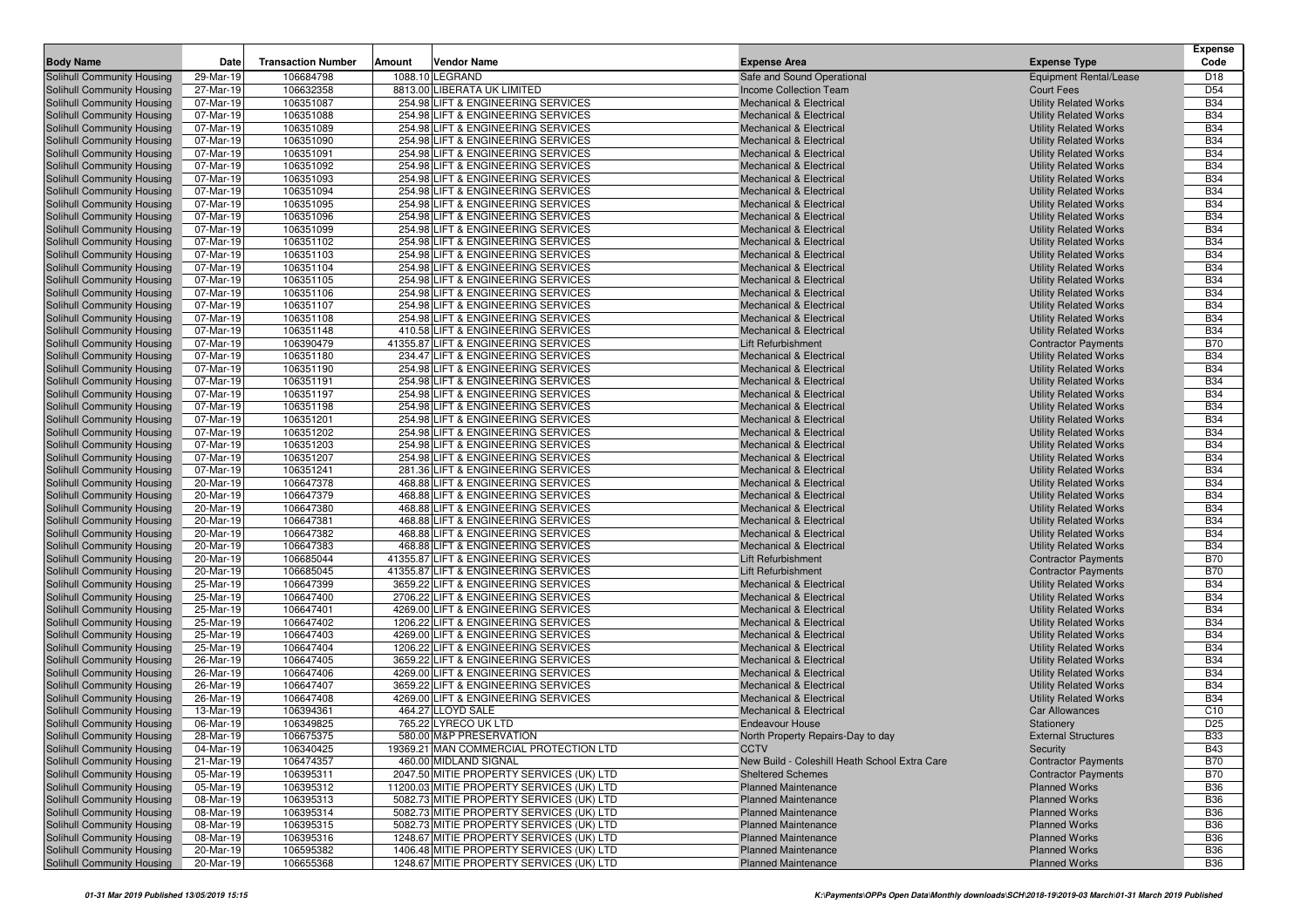|                                                          |                        |                           |        |                                                                                                        |                                                                        |                                                              | <b>Expense</b>           |
|----------------------------------------------------------|------------------------|---------------------------|--------|--------------------------------------------------------------------------------------------------------|------------------------------------------------------------------------|--------------------------------------------------------------|--------------------------|
| <b>Body Name</b>                                         | Date                   | <b>Transaction Number</b> | Amount | Vendor Name                                                                                            | <b>Expense Area</b>                                                    | <b>Expense Type</b>                                          | Code                     |
| Solihull Community Housing                               | 20-Mar-19              | 106595383                 |        | 1248.67 MITIE PROPERTY SERVICES (UK) LTD                                                               | <b>Planned Maintenance</b>                                             | <b>Planned Works</b>                                         | <b>B36</b>               |
| Solihull Community Housing                               | 20-Mar-19              | 106595384                 |        | 1248.67 MITIE PROPERTY SERVICES (UK) LTD                                                               | <b>Planned Maintenance</b>                                             | <b>Planned Works</b>                                         | <b>B36</b>               |
| Solihull Community Housing                               | 20-Mar-19              | 106595385                 |        | 1406.48 MITIE PROPERTY SERVICES (UK) LTD                                                               | <b>Planned Maintenance</b>                                             | <b>Planned Works</b>                                         | <b>B36</b>               |
| Solihull Community Housing                               | 20-Mar-19              | 106595386                 |        | 1248.67 MITIE PROPERTY SERVICES (UK) LTD                                                               | <b>Planned Maintenance</b>                                             | <b>Planned Works</b>                                         | <b>B36</b>               |
| Solihull Community Housing                               | 01-Mar-19              | 106464632                 |        | 240.60 MOBILITY WORLD LTD                                                                              | Stores-Stores and delivery                                             | <b>Stocks</b>                                                | R <sub>10</sub>          |
| Solihull Community Housing                               | 21-Mar-19              | 106471354                 |        | 509.08 MORGAN HUNT UK LTD                                                                              | Welfare Reform Work                                                    | <b>Agency Staff</b>                                          | A60                      |
| Solihull Community Housing                               | 21-Mar-19              | 106472358                 |        | 510.93 MORGAN HUNT UK LTD                                                                              | <b>Welfare Reform Work</b>                                             | <b>Agency Staff</b>                                          | A60                      |
| Solihull Community Housing                               | 01-Mar-19              | 106304364                 |        | 644.60 MORGAN HUNT UK LTD                                                                              | North Property Repairs-Day to day                                      | <b>Agency Staff</b>                                          | A60                      |
| Solihull Community Housing                               | 21-Mar-19              | 106472359                 |        | 510.93 MORGAN HUNT UK LTD                                                                              | <b>Welfare Reform Work</b>                                             | <b>Agency Staff</b>                                          | A60                      |
| Solihull Community Housing                               | 01-Mar-19              | 106304363                 |        | 641.83 MORGAN HUNT UK LTD                                                                              | North Property Repairs-Day to day                                      | <b>Agency Staff</b>                                          | A60                      |
| Solihull Community Housing                               | 01-Mar-19              | 106304362                 |        | 672.60 MORGAN HUNT UK LTD                                                                              | North Property Repairs-Day to day                                      | <b>Agency Staff</b>                                          | A60                      |
| Solihull Community Housing                               | 01-Mar-19              | 106304360                 |        | 481.00 MORGAN HUNT UK LTD                                                                              | <b>Mechanical &amp; Electrical</b>                                     | <b>Agency Staff</b>                                          | A60                      |
| Solihull Community Housing                               | 01-Mar-19              | 106304361                 |        | 481.00 MORGAN HUNT UK LTD                                                                              | <b>MST Management</b>                                                  | <b>Agency Staff</b>                                          | A60                      |
| Solihull Community Housing                               | 06-Mar-19              | 106349349                 |        | 513.46 MORGAN HUNT UK LTD                                                                              | North Property Repairs-Day to day                                      | <b>Agency Staff</b>                                          | A60                      |
| Solihull Community Housing                               | 21-Mar-19              | 106474353                 |        | 509.08 MORGAN HUNT UK LTD                                                                              | <b>Welfare Reform Work</b>                                             | <b>Agency Staff</b>                                          | A60                      |
| Solihull Community Housing                               | 06-Mar-19              | 106349351                 |        | 513.46 MORGAN HUNT UK LTD                                                                              | North Property Repairs-Day to day                                      | <b>Agency Staff</b>                                          | A60                      |
| Solihull Community Housing                               | 06-Mar-19              | 106349352                 |        | 663.75 MORGAN HUNT UK LTD                                                                              | North Property Repairs-Day to day                                      | <b>Agency Staff</b>                                          | A60                      |
| Solihull Community Housing                               | 06-Mar-19              | 106349350                 |        | 390.00 MORGAN HUNT UK LTD                                                                              | <b>Mechanical &amp; Electrical</b>                                     | <b>Agency Staff</b>                                          | A60                      |
| Solihull Community Housing                               | 06-Mar-19              | 106349759                 |        | 531.43 MORGAN HUNT UK LTD                                                                              | <b>Call Centre</b>                                                     | <b>Agency Staff</b>                                          | A60                      |
| Solihull Community Housing                               | 06-Mar-19              | 106349353                 |        | 481.00 MORGAN HUNT UK LTD                                                                              | <b>MST Management</b>                                                  | <b>Agency Staff</b>                                          | A60                      |
| Solihull Community Housing                               | 13-Mar-19              | 106394593                 |        | 641.83 MORGAN HUNT UK LTD                                                                              | North Property Repairs-Day to day                                      | <b>Agency Staff</b>                                          | A60                      |
| Solihull Community Housing                               | 21-Mar-19              | 106474354                 |        | 510.93 MORGAN HUNT UK LTD                                                                              | <b>Welfare Reform Work</b>                                             | <b>Agency Staff</b>                                          | A60                      |
| Solihull Community Housing                               | 13-Mar-19              | 106394595                 |        | 663.75 MORGAN HUNT UK LTD                                                                              | North Property Repairs-Day to day                                      | <b>Agency Staff</b>                                          | A60                      |
| Solihull Community Housing                               | 14-Mar-19              | 106395922                 |        | 549.75 MORGAN HUNT UK LTD                                                                              | <b>Call Centre</b>                                                     | <b>Agency Staff</b>                                          | A60                      |
| Solihull Community Housing                               | 13-Mar-19              | 106394586                 |        | 481.00 MORGAN HUNT UK LTD<br>641.83 MORGAN HUNT UK LTD                                                 | <b>MST Management</b>                                                  | <b>Agency Staff</b>                                          | A60                      |
| Solihull Community Housing                               | 13-Mar-19              | 106394588                 |        |                                                                                                        | North Property Repairs-Day to day                                      | <b>Agency Staff</b>                                          | A60                      |
| Solihull Community Housing                               | 22-Mar-19              | 106500353                 |        | 667.78 MORGAN HUNT UK LTD<br>509.08 MORGAN HUNT UK LTD                                                 | North Property Repairs-Day to day<br><b>Welfare Reform Work</b>        | <b>Agency Staff</b>                                          | A60                      |
| Solihull Community Housing<br>Solihull Community Housing | 29-Mar-19              | 106684475<br>106500354    |        | 641.83 MORGAN HUNT UK LTD                                                                              |                                                                        | <b>Agency Staff</b>                                          | A60<br>A60               |
| Solihull Community Housing                               | 22-Mar-19<br>22-Mar-19 | 106500355                 |        | 663.75 MORGAN HUNT UK LTD                                                                              | North Property Repairs-Day to day<br>North Property Repairs-Day to day | <b>Agency Staff</b><br><b>Agency Staff</b>                   | A60                      |
| Solihull Community Housing                               | 29-Mar-19              | 106684474                 |        | 481.00 MORGAN HUNT UK LTD                                                                              | Mechanical & Electrical                                                | <b>Agency Staff</b>                                          | A60                      |
| Solihull Community Housing                               | 29-Mar-19              | 106684472                 |        | 797.65 MORGAN HUNT UK LTD                                                                              | North Property Repairs-Day to day                                      | <b>Agency Staff</b>                                          | A60                      |
| Solihull Community Housing                               | 21-Mar-19              | 106474355                 |        | 549.75 MORGAN HUNT UK LTD                                                                              | <b>Call Centre</b>                                                     | <b>Agency Staff</b>                                          | A60                      |
| Solihull Community Housing                               | 29-Mar-19              | 106684473                 |        | 481.00 MORGAN HUNT UK LTD                                                                              | <b>MST Management</b>                                                  | <b>Agency Staff</b>                                          | A60                      |
| Solihull Community Housing                               | 28-Mar-19              | 106675384                 |        | 509.08 MORGAN HUNT UK LTD                                                                              | <b>Welfare Reform Work</b>                                             | <b>Agency Staff</b>                                          | A60                      |
| Solihull Community Housing                               | 28-Mar-19              | 106675387                 |        | 386.75 MORGAN HUNT UK LTD                                                                              | <b>Mechanical &amp; Electrical</b>                                     | <b>Agency Staff</b>                                          | A60                      |
| Solihull Community Housing                               | 28-Mar-19              | 106675390                 |        | 481.00 MORGAN HUNT UK LTD                                                                              | <b>MST Management</b>                                                  | <b>Agency Staff</b>                                          | A60                      |
| Solihull Community Housing                               | 01-Mar-19              | 106467452                 |        | 5791.32 MOSSVALE MAINTENANCE & SEALING SERVICES LTD                                                    | <b>Mechanical &amp; Electrical</b>                                     | <b>Utility Related Works</b>                                 | <b>B34</b>               |
| Solihull Community Housing                               | 01-Mar-19              | 106467453                 |        | 1327.80 MOSSVALE MAINTENANCE & SEALING SERVICES LTD                                                    | <b>Mechanical &amp; Electrical</b>                                     | <b>Utility Related Works</b>                                 | <b>B34</b>               |
| Solihull Community Housing                               | 01-Mar-19              | 106467454                 |        | 1210.00 MOSSVALE MAINTENANCE & SEALING SERVICES LTD                                                    | <b>Mechanical &amp; Electrical</b>                                     | <b>Utility Related Works</b>                                 | <b>B34</b>               |
| Solihull Community Housing                               | 01-Mar-19              | 106467455                 |        | 615.00 MOSSVALE MAINTENANCE & SEALING SERVICES LTD                                                     | <b>Mechanical &amp; Electrical</b>                                     | <b>Utility Related Works</b>                                 | <b>B34</b>               |
| Solihull Community Housing                               | 01-Mar-19              | 106467456                 |        | 43.94 MOSSVALE MAINTENANCE & SEALING SERVICES LTD                                                      | <b>Mechanical &amp; Electrical</b>                                     | <b>Utility Related Works</b>                                 | <b>B34</b>               |
| Solihull Community Housing                               | 01-Mar-19              | 106467456                 |        | 43.94 MOSSVALE MAINTENANCE & SEALING SERVICES LTD                                                      | <b>Mechanical &amp; Electrical</b>                                     | <b>Utility Related Works</b>                                 | <b>B34</b>               |
| Solihull Community Housing                               | 01-Mar-19              | 106467456                 |        | 43.94 MOSSVALE MAINTENANCE & SEALING SERVICES LTD                                                      | <b>Mechanical &amp; Electrical</b>                                     | <b>Utility Related Works</b>                                 | <b>B34</b>               |
| Solihull Community Housing                               | 01-Mar-19              | 106467456                 |        | 43.94 MOSSVALE MAINTENANCE & SEALING SERVICES LTD                                                      | <b>Mechanical &amp; Electrical</b>                                     | <b>Utility Related Works</b>                                 | <b>B34</b>               |
| Solihull Community Housing                               | 01-Mar-19              | 106467456                 |        | 43.94 MOSSVALE MAINTENANCE & SEALING SERVICES LTD                                                      | <b>Mechanical &amp; Electrical</b>                                     | <b>Utility Related Works</b>                                 | <b>B34</b>               |
| Solihull Community Housing                               | 01-Mar-19              | 106467456                 |        | 43.94 MOSSVALE MAINTENANCE & SEALING SERVICES LTD                                                      | <b>Mechanical &amp; Electrical</b>                                     | <b>Utility Related Works</b>                                 | <b>B34</b>               |
| Solihull Community Housing                               | 01-Mar-19              | 106467456                 |        | 43.94 MOSSVALE MAINTENANCE & SEALING SERVICES LTD                                                      | <b>Mechanical &amp; Electrical</b>                                     | <b>Utility Related Works</b>                                 | <b>B34</b>               |
| Solihull Community Housing                               | 01-Mar-19              | 106467456                 |        | 43.94 MOSSVALE MAINTENANCE & SEALING SERVICES LTD                                                      | <b>Mechanical &amp; Electrical</b>                                     | <b>Utility Related Works</b>                                 | <b>B34</b>               |
| Solihull Community Housing                               | 01-Mar-19              | 106467456                 |        | 43.94 MOSSVALE MAINTENANCE & SEALING SERVICES LTD                                                      | <b>Mechanical &amp; Electrical</b>                                     | <b>Utility Related Works</b>                                 | <b>B34</b>               |
| Solihull Community Housing                               | 01-Mar-19              | 106467456                 |        | 43.94 MOSSVALE MAINTENANCE & SEALING SERVICES LTD                                                      | Mechanical & Electrical                                                | <b>Utility Related Works</b>                                 | <b>B34</b>               |
| Solihull Community Housing                               | 01-Mar-19              | 106467456                 |        | 43.94 MOSSVALE MAINTENANCE & SEALING SERVICES LTD                                                      | <b>Mechanical &amp; Electrical</b>                                     | <b>Utility Related Works</b>                                 | <b>B34</b>               |
| Solihull Community Housing                               | 01-Mar-19              | 106467456                 |        | 43.94 MOSSVALE MAINTENANCE & SEALING SERVICES LTD                                                      | <b>Mechanical &amp; Electrical</b>                                     | <b>Utility Related Works</b>                                 | <b>B34</b>               |
| <b>Solihull Community Housing</b>                        | 01-Mar-19              | 106467456                 |        | 43.94 MOSSVALE MAINTENANCE & SEALING SERVICES LTD                                                      | <b>Mechanical &amp; Electrical</b>                                     | <b>Utility Related Works</b>                                 | <b>B34</b>               |
| Solihull Community Housing                               | 01-Mar-19              | 106467456                 |        | 43.94 MOSSVALE MAINTENANCE & SEALING SERVICES LTD                                                      | Mechanical & Electrical                                                | <b>Utility Related Works</b>                                 | <b>B34</b>               |
| Solihull Community Housing                               | 01-Mar-19              | 106467456                 |        | 43.94 MOSSVALE MAINTENANCE & SEALING SERVICES LTD                                                      | Mechanical & Electrical                                                | <b>Utility Related Works</b>                                 | <b>B34</b>               |
| Solihull Community Housing                               | 01-Mar-19              | 106467456                 |        | 43.94 MOSSVALE MAINTENANCE & SEALING SERVICES LTD                                                      | Mechanical & Electrical                                                | <b>Utility Related Works</b>                                 | <b>B34</b>               |
| Solihull Community Housing                               | 01-Mar-19              | 106467456                 |        | 43.94 MOSSVALE MAINTENANCE & SEALING SERVICES LTD                                                      | <b>Mechanical &amp; Electrical</b>                                     | <b>Utility Related Works</b>                                 | <b>B34</b>               |
| Solihull Community Housing<br>Solihull Community Housing | 01-Mar-19              | 106467456                 |        | 43.94 MOSSVALE MAINTENANCE & SEALING SERVICES LTD<br>43.94 MOSSVALE MAINTENANCE & SEALING SERVICES LTD | Mechanical & Electrical<br><b>Mechanical &amp; Electrical</b>          | <b>Utility Related Works</b>                                 | <b>B34</b><br><b>B34</b> |
| Solihull Community Housing                               | 01-Mar-19<br>01-Mar-19 | 106467456<br>106467456    |        | 43.94 MOSSVALE MAINTENANCE & SEALING SERVICES LTD                                                      | Mechanical & Electrical                                                | <b>Utility Related Works</b>                                 | <b>B34</b>               |
| Solihull Community Housing                               | 01-Mar-19              | 106467456                 |        | 298.14 MOSSVALE MAINTENANCE & SEALING SERVICES LTD                                                     | <b>Mechanical &amp; Electrical</b>                                     | <b>Utility Related Works</b><br><b>Utility Related Works</b> | <b>B34</b>               |
| Solihull Community Housing                               | 01-Mar-19              | 106467456                 |        | 298.14 MOSSVALE MAINTENANCE & SEALING SERVICES LTD                                                     | <b>Mechanical &amp; Electrical</b>                                     | <b>Utility Related Works</b>                                 | <b>B34</b>               |
|                                                          |                        |                           |        |                                                                                                        |                                                                        |                                                              |                          |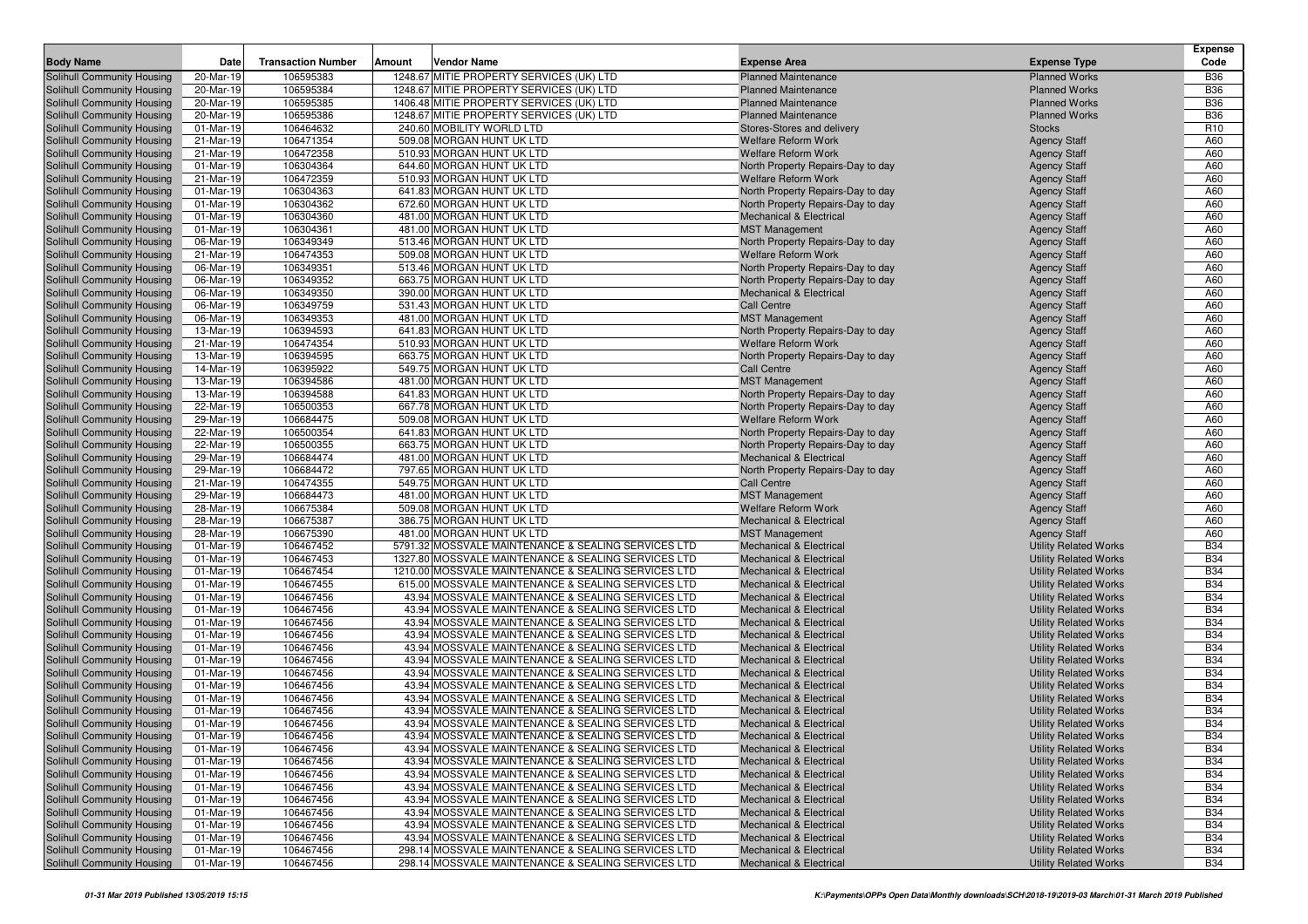|                                                          | Date                   | <b>Transaction Number</b> | Amount<br>Vendor Name                                             |                                                          |                                | <b>Expense</b><br>Code             |
|----------------------------------------------------------|------------------------|---------------------------|-------------------------------------------------------------------|----------------------------------------------------------|--------------------------------|------------------------------------|
| <b>Body Name</b>                                         |                        |                           |                                                                   | <b>Expense Area</b>                                      | <b>Expense Type</b>            |                                    |
| Solihull Community Housing                               | 25-Mar-19              | 106577360                 | 2300.00 NATIONAL FEDERATION OF ALMOS                              | <b>Central Administration</b>                            | <b>Conference Costs</b>        | D <sub>56</sub>                    |
| Solihull Community Housing                               | 20-Mar-19              | 106629371                 | 300.00 NATIONAL PLASTICS                                          | Stores-Stores and delivery                               | <b>Stocks</b>                  | R <sub>10</sub>                    |
| Solihull Community Housing                               | 20-Mar-19              | 106629371                 | 50.40 NATIONAL PLASTICS                                           | Stores-Stores and delivery                               | <b>Stocks</b>                  | R <sub>10</sub>                    |
| Solihull Community Housing                               | 28-Mar-19              | 106675380                 | 282.07 NATIONAL SAFETY SUPPLIES                                   | North Property Repairs-Day to day                        | Clothing                       | D <sub>15</sub>                    |
| Solihull Community Housing                               | 01-Mar-19              | 106342381                 | 25.08 NATIONAL SAFETY SUPPLIES                                    | Stores-Stores and delivery                               | <b>Stocks</b>                  | R <sub>10</sub>                    |
| Solihull Community Housing                               | 01-Mar-19              | 106342381                 | 6.55 NATIONAL SAFETY SUPPLIES                                     | Stores-Stores and delivery                               | <b>Stocks</b>                  | R <sub>10</sub>                    |
| Solihull Community Housing                               | 01-Mar-19              | 106342381                 | 15.36 NATIONAL SAFETY SUPPLIES                                    | Stores-Stores and delivery                               | <b>Stocks</b>                  | R <sub>10</sub>                    |
| Solihull Community Housing                               | 01-Mar-19              | 106342381                 | 68.76 NATIONAL SAFETY SUPPLIES                                    | Stores-Stores and delivery                               | <b>Stocks</b>                  | R <sub>10</sub>                    |
| Solihull Community Housing                               | 01-Mar-19              | 106342381                 | 75.00 NATIONAL SAFETY SUPPLIES                                    | Stores-Stores and delivery                               | <b>Stocks</b>                  | R <sub>10</sub>                    |
| Solihull Community Housing                               | 01-Mar-19              | 106342381                 | 6.88 NATIONAL SAFETY SUPPLIES                                     | Stores-Stores and delivery                               | <b>Stocks</b>                  | R <sub>10</sub>                    |
| Solihull Community Housing                               | 01-Mar-19              | 106342381                 | 15.00 NATIONAL SAFETY SUPPLIES                                    | Stores-Stores and delivery                               | <b>Stocks</b>                  | R <sub>10</sub>                    |
| Solihull Community Housing                               | 01-Mar-19              | 106342381                 | 220.68 NATIONAL SAFETY SUPPLIES                                   | Stores-Stores and delivery                               | <b>Stocks</b>                  | R <sub>10</sub><br>R <sub>10</sub> |
| Solihull Community Housing                               | 01-Mar-19              | 106342381                 | 17.52 NATIONAL SAFETY SUPPLIES<br>46.20 NATIONAL SAFETY SUPPLIES  | Stores-Stores and delivery                               | <b>Stocks</b><br><b>Stocks</b> | R <sub>10</sub>                    |
| Solihull Community Housing                               | 01-Mar-19              | 106342381                 |                                                                   | Stores-Stores and delivery<br>Stores-Stores and delivery |                                | R <sub>10</sub>                    |
| Solihull Community Housing<br>Solihull Community Housing | 04-Mar-19<br>04-Mar-19 | 106351065<br>106351065    | 107.00 NATIONAL SAFETY SUPPLIES<br>44.30 NATIONAL SAFETY SUPPLIES |                                                          | <b>Stocks</b>                  | R <sub>10</sub>                    |
|                                                          | 04-Mar-19              | 106351065                 | 39.50 NATIONAL SAFETY SUPPLIES                                    | Stores-Stores and delivery<br>Stores-Stores and delivery | <b>Stocks</b><br><b>Stocks</b> | R <sub>10</sub>                    |
| Solihull Community Housing<br>Solihull Community Housing | 04-Mar-19              | 106351065                 | 20.00 NATIONAL SAFETY SUPPLIES                                    | Stores-Stores and delivery                               | <b>Stocks</b>                  | R <sub>10</sub>                    |
|                                                          |                        | 106629415                 | 97.28 NATIONAL SAFETY SUPPLIES                                    |                                                          |                                | R <sub>10</sub>                    |
| Solihull Community Housing<br>Solihull Community Housing | 19-Mar-19<br>19-Mar-19 | 106629415                 | 167.28 NATIONAL SAFETY SUPPLIES                                   | Stores-Stores and delivery<br>Stores-Stores and delivery | <b>Stocks</b><br><b>Stocks</b> | R <sub>10</sub>                    |
| Solihull Community Housing                               | 21-Mar-19              | 106629418                 | 234.60 NATIONAL SAFETY SUPPLIES                                   |                                                          | <b>Stocks</b>                  | R <sub>10</sub>                    |
| Solihull Community Housing                               | 21-Mar-19              | 106629418                 | 20.00 NATIONAL SAFETY SUPPLIES                                    | Stores-Stores and delivery<br>Stores-Stores and delivery | <b>Stocks</b>                  | R <sub>10</sub>                    |
| Solihull Community Housing                               | 21-Mar-19              | 106629418                 | 46.20 NATIONAL SAFETY SUPPLIES                                    | Stores-Stores and delivery                               | <b>Stocks</b>                  | R <sub>10</sub>                    |
| Solihull Community Housing                               | 28-Mar-19              | 106675382                 | -282.07 NATIONAL SAFETY SUPPLIES                                  | North Property Repairs-Day to day                        | Clothing                       | D <sub>15</sub>                    |
| Solihull Community Housing                               | 01-Mar-19              | 106390610                 | 288.48 N-CAP FLOORING LTD                                         | North Property Repairs-Day to day                        | <b>Internal Works</b>          | <b>B31</b>                         |
| Solihull Community Housing                               | 01-Mar-19              | 106390612                 | 300.60 N-CAP FLOORING LTD                                         | North Property Repairs-Day to day                        | <b>Internal Works</b>          | <b>B31</b>                         |
| Solihull Community Housing                               | 05-Mar-19              | 106390613                 | 270.45 N-CAP FLOORING LTD                                         | North Property Repairs-Day to day                        | <b>Internal Works</b>          | <b>B31</b>                         |
| Solihull Community Housing                               | 05-Mar-19              | 106390615                 | 286.17 N-CAP FLOORING LTD                                         | North Property Repairs-Day to day                        | <b>Internal Works</b>          | <b>B31</b>                         |
| Solihull Community Housing                               | 05-Mar-19              | 106390616                 | 216.36 N-CAP FLOORING LTD                                         | North Property Repairs-Day to day                        | <b>Internal Works</b>          | <b>B31</b>                         |
| Solihull Community Housing                               | 05-Mar-19              | 106390617                 | 210.42 N-CAP FLOORING LTD                                         | North Property Repairs-Day to day                        | <b>Internal Works</b>          | <b>B31</b>                         |
| Solihull Community Housing                               | 05-Mar-19              | 106390618                 | 385.11 N-CAP FLOORING LTD                                         | Private Sector - Disabled Facilities Grants              | <b>Contractor Payments</b>     | <b>B70</b>                         |
| Solihull Community Housing                               | 18-Mar-19              | 106477380                 | 360.72 N-CAP FLOORING LTD                                         | North Property Repairs-Day to day                        | <b>Internal Works</b>          | <b>B31</b>                         |
| Solihull Community Housing                               | 18-Mar-19              | 106477381                 | 240.48 N-CAP FLOORING LTD                                         | <b>Public Sector - Major Adaptations</b>                 | <b>Contractor Payments</b>     | <b>B70</b>                         |
| Solihull Community Housing                               | 18-Mar-19              | 106477382                 | 466.20 N-CAP FLOORING LTD                                         | North Property Repairs-Day to day                        | <b>Internal Works</b>          | <b>B31</b>                         |
| Solihull Community Housing                               | 18-Mar-19              | 106477383                 | 240.48 N-CAP FLOORING LTD                                         | North Property Repairs-Day to day                        | <b>Internal Works</b>          | <b>B31</b>                         |
| Solihull Community Housing                               | 04-Mar-19              | 106340422                 | 518.00 NIYAA PEOPLE                                               | North Property Repairs-Day to day                        | <b>Agency Staff</b>            | A60                                |
| Solihull Community Housing                               | 05-Mar-19              | 106346358                 | 481.00 NIYAA PEOPLE                                               | Anti Graffiti Team                                       | <b>Agency Staff</b>            | A60                                |
| Solihull Community Housing                               | 05-Mar-19              | 106346357                 | 481.00 NIYAA PEOPLE                                               | Anti Graffiti Team                                       | <b>Agency Staff</b>            | A60                                |
| Solihull Community Housing                               | 05-Mar-19              | 106346356                 | 599.25 NIYAA PEOPLE                                               | North Property Repairs-Day to day                        | <b>Agency Staff</b>            | A60                                |
| Solihull Community Housing                               | 05-Mar-19              | 106346355                 | 641.75 NIYAA PEOPLE                                               | <b>Executive Team Support</b>                            | <b>Agency Staff</b>            | A60                                |
| Solihull Community Housing                               | 05-Mar-19              | 106346354                 | 629.00 NIYAA PEOPLE                                               | Business Support - MST Back Office Support               | <b>Agency Staff</b>            | A60                                |
| Solihull Community Housing                               | 11-Mar-19              | 106383378                 | 629.00 NIYAA PEOPLE                                               | North Property Repairs-Day to day                        | <b>Agency Staff</b>            | A60                                |
| Solihull Community Housing                               | 11-Mar-19              | 106388845                 | 413.00 NIYAA PEOPLE                                               | North Property Repairs-Day to day                        | <b>Agency Staff</b>            | A60                                |
| Solihull Community Housing                               | 11-Mar-19              | 106388844                 | 481.00 NIYAA PEOPLE                                               | Anti Graffiti Team                                       | <b>Agency Staff</b>            | A60                                |
| Solihull Community Housing                               | 11-Mar-19              | 106388840                 | 429.00 NIYAA PEOPLE                                               | Anti Graffiti Team                                       | <b>Agency Staff</b>            | A60                                |
| Solihull Community Housing                               | 11-Mar-19              | 106388842                 | 663.00 NIYAA PEOPLE                                               | North Property Repairs-Day to day                        | <b>Agency Staff</b>            | A60                                |
| Solihull Community Housing                               | 11-Mar-19              | 106388848                 | 637.50 NIYAA PEOPLE                                               | <b>Executive Team Support</b>                            | <b>Agency Staff</b>            | A60                                |
| Solihull Community Housing                               | 11-Mar-19              | 106388824                 | 238.00 NIYAA PEOPLE                                               | Business Support - MST Back Office Support               | <b>Agency Staff</b>            | A60                                |
| Solihull Community Housing                               | 11-Mar-19              | 106388831                 | 250.75 NIYAA PEOPLE                                               | North Property Repairs-Day to day                        | <b>Agency Staff</b>            | A60                                |
| Solihull Community Housing                               | 11-Mar-19              | 106388829                 | 679.63 NIYAA PEOPLE                                               | North Property Repairs-Day to day                        | <b>Agency Staff</b>            | A60                                |
| Solihull Community Housing                               | 11-Mar-19              | 106388865                 | 518.00 NIYAA PEOPLE                                               | North Property Repairs-Day to day                        | <b>Agency Staff</b>            | A60                                |
| Solihull Community Housing                               | 20-Mar-19              | 106465646                 | 257.70 NIYAA PEOPLE                                               | North Property Repairs-Day to day                        | <b>Agency Staff</b>            | A60                                |
| Solihull Community Housing                               | 20-Mar-19              | 106465646                 | 260.30 NIYAA PEOPLE                                               | North Property Repairs-Day to day                        | <b>Agency Staff</b>            | A60                                |
| Solihull Community Housing                               | 20-Mar-19              | 106465667                 | 481.00 NIYAA PEOPLE                                               | Anti Graffiti Team                                       | <b>Agency Staff</b>            | A60                                |
| Solihull Community Housing                               | 20-Mar-19              | 106465669                 | 481.00 NIYAA PEOPLE                                               | Anti Graffiti Team                                       | <b>Agency Staff</b>            | A60                                |
| Solihull Community Housing                               | 29-Mar-19              | 106684468                 | 629.00 NIYAA PEOPLE                                               | North Property Repairs-Day to day                        | <b>Agency Staff</b>            | A60                                |
| Solihull Community Housing                               | 20-Mar-19              | 106465647                 | 548.25 NIYAA PEOPLE                                               | <b>Executive Team Support</b>                            | <b>Agency Staff</b>            | A60                                |
| Solihull Community Housing                               | 20-Mar-19              | 106465648                 | 348.50 NIYAA PEOPLE                                               | Business Support - MST Back Office Support               | <b>Agency Staff</b>            | A60                                |
| Solihull Community Housing                               | 29-Mar-19              | 106684469                 | 629.00 NIYAA PEOPLE                                               | North Property Repairs-Day to day                        | <b>Agency Staff</b>            | A60                                |
| Solihull Community Housing                               | 29-Mar-19              | 106684470                 | 688.94 NIYAA PEOPLE                                               | North Property Repairs-Day to day                        | <b>Agency Staff</b>            | A60                                |
| Solihull Community Housing                               | 27-Mar-19              | 106634355                 | 518.00 NIYAA PEOPLE                                               | North Property Repairs-Day to day                        | <b>Agency Staff</b>            | A60                                |
| Solihull Community Housing                               | 27-Mar-19              | 106634356                 | 481.00 NIYAA PEOPLE                                               | Anti Graffiti Team                                       | <b>Agency Staff</b>            | A60                                |
| Solihull Community Housing                               | 27-Mar-19              | 106634357                 | 481.00 NIYAA PEOPLE                                               | Anti Graffiti Team                                       | <b>Agency Staff</b>            | A60                                |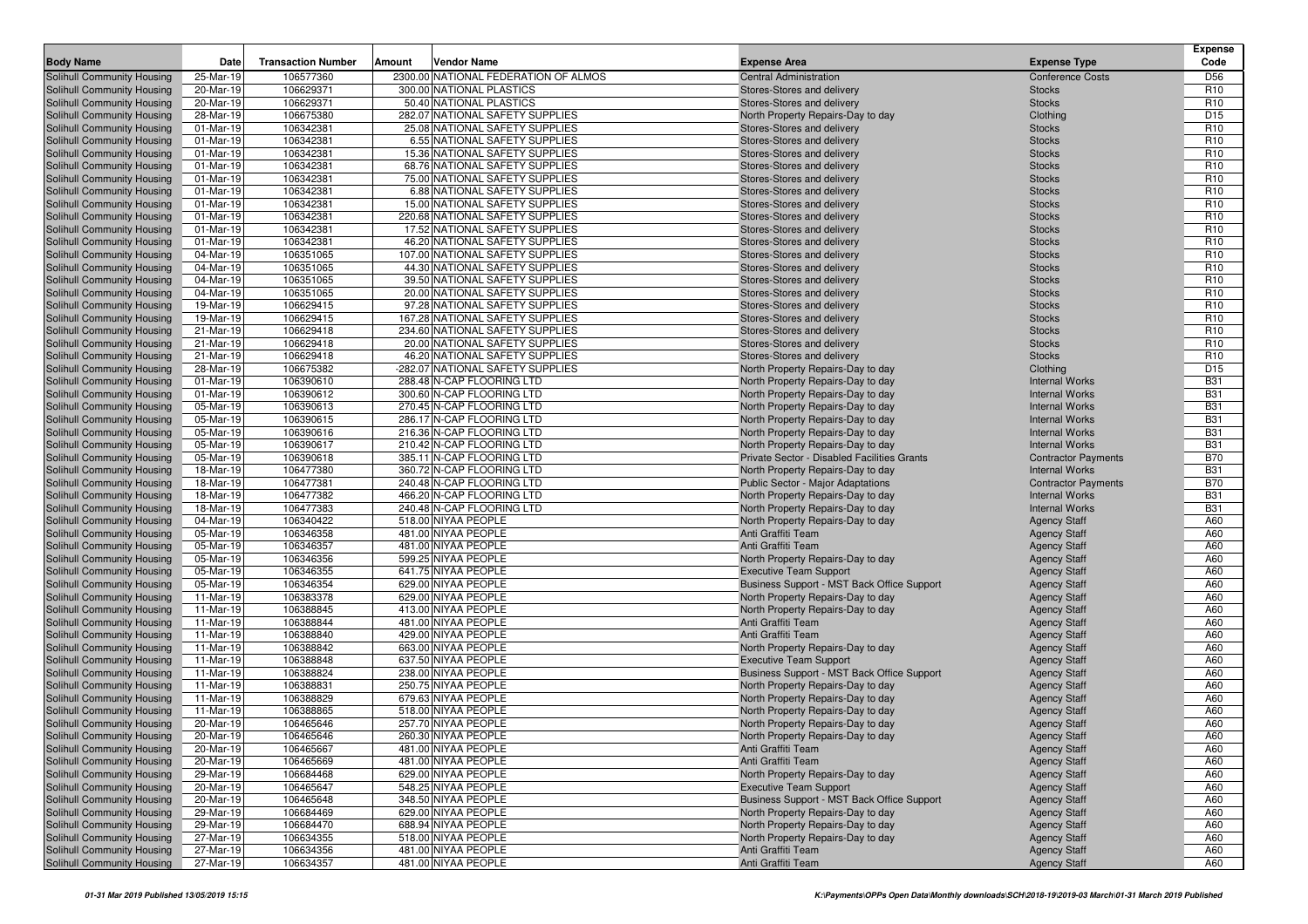| <b>Body Name</b>                  | Date                    | <b>Transaction Number</b> | Amount<br>Vendor Name                    | <b>Expense Area</b>                        | <b>Expense Type</b>           | <b>Expense</b><br>Code |
|-----------------------------------|-------------------------|---------------------------|------------------------------------------|--------------------------------------------|-------------------------------|------------------------|
| Solihull Community Housing        | 27-Mar-19               | 106640355                 | 629.00 NIYAA PEOPLE                      | North Property Repairs-Day to day          | <b>Agency Staff</b>           | A60                    |
| Solihull Community Housing        | 27-Mar-19               | 106634359                 | 510.00 NIYAA PEOPLE                      | <b>Executive Team Support</b>              | <b>Agency Staff</b>           | A60                    |
| Solihull Community Housing        | 27-Mar-19               | 106634354                 | 569.50 NIYAA PEOPLE                      | Business Support - MST Back Office Support | <b>Agency Staff</b>           | A60                    |
| Solihull Community Housing        | 27-Mar-19               | 106641353                 | 629.00 NIYAA PEOPLE                      | North Property Repairs-Day to day          | <b>Agency Staff</b>           | A60                    |
| Solihull Community Housing        | 27-Mar-19               | 106641354                 | 1515.67 NIYAA PEOPLE                     | North Property Repairs-Day to day          | <b>Agency Staff</b>           | A60                    |
| Solihull Community Housing        | 27-Mar-19               | 106641354                 | -826.73 NIYAA PEOPLE                     | North Property Repairs-Day to day          | <b>Agency Staff</b>           | A60                    |
| Solihull Community Housing        | 08-Mar-19               | 106467457                 | 4739.99 NOVUS PROPERTY SOLUTIONS         | <b>Cyclical Maintenance</b>                | <b>Contractor Payments</b>    | <b>B70</b>             |
| Solihull Community Housing        | 08-Mar-19               | 106467457                 | 3884.48 NOVUS PROPERTY SOLUTIONS         | <b>Cyclical Maintenance</b>                | <b>Contractor Payments</b>    | <b>B70</b>             |
| Solihull Community Housing        | 08-Mar-19               | 106467457                 | 925.20 NOVUS PROPERTY SOLUTIONS          | <b>Cyclical Maintenance</b>                | <b>Contractor Payments</b>    | <b>B70</b>             |
| Solihull Community Housing        | 22-Mar-19               | 106655365                 | 4909.65 NOVUS PROPERTY SOLUTIONS         | <b>Sheltered Schemes</b>                   | <b>Contractor Payments</b>    | <b>B70</b>             |
| Solihull Community Housing        | 18-Mar-19               | 106404361                 | 620.76 NPOWER                            | <b>Private Sector Leasing</b>              | Electricity                   | <b>B11</b>             |
| Solihull Community Housing        | 01-Mar-19               | 106467462                 | 5145.24 OAKLEAF COMMERCIAL SERVICES LTD  | Low Rise window Replacement                | <b>Contractor Payments</b>    | <b>B70</b>             |
| Solihull Community Housing        | 01-Mar-19               | 106467462                 | 4105.78 OAKLEAF COMMERCIAL SERVICES LTD  | Low Rise window Replacement                | <b>Contractor Payments</b>    | <b>B70</b>             |
| Solihull Community Housing        | 01-Mar-19               | 106467462                 | 4284.76 OAKLEAF COMMERCIAL SERVICES LTD  | Low Rise window Replacement                | <b>Contractor Payments</b>    | <b>B70</b>             |
| Solihull Community Housing        | 01-Mar-19               | 106467462                 | 1442.52 OAKLEAF COMMERCIAL SERVICES LTD  | Low Rise window Replacement                | <b>Contractor Payments</b>    | <b>B70</b>             |
| Solihull Community Housing        | 01-Mar-19               | 106467462                 | 1442.52 OAKLEAF COMMERCIAL SERVICES LTD  | Low Rise window Replacement                | <b>Contractor Payments</b>    | <b>B70</b>             |
| Solihull Community Housing        | 01-Mar-19               | 106467462                 | 1442.52 OAKLEAF COMMERCIAL SERVICES LTD  | Low Rise window Replacement                | <b>Contractor Payments</b>    | <b>B70</b>             |
| Solihull Community Housing        | 01-Mar-19               | 106467462                 | 1442.52 OAKLEAF COMMERCIAL SERVICES LTD  | Low Rise window Replacement                | <b>Contractor Payments</b>    | <b>B70</b>             |
| Solihull Community Housing        | 01-Mar-19               | 106467462                 | 5145.24 OAKLEAF COMMERCIAL SERVICES LTD  | Low Rise window Replacement                | <b>Contractor Payments</b>    | <b>B70</b>             |
| Solihull Community Housing        | 01-Mar-19               | 106467462                 | 2811.04 OAKLEAF COMMERCIAL SERVICES LTD  | Low Rise window Replacement                | <b>Contractor Payments</b>    | <b>B70</b>             |
| Solihull Community Housing        | 01-Mar-19               | 106467462                 | 4354.10 OAKLEAF COMMERCIAL SERVICES LTD  | Low Rise window Replacement                | <b>Contractor Payments</b>    | <b>B70</b>             |
| Solihull Community Housing        | 06-Mar-19               | 106467465                 | 1152.90 OAKLEAF COMMERCIAL SERVICES LTD  | <b>North Property Repairs-Voids</b>        | Voids                         | <b>B38</b>             |
| Solihull Community Housing        | 06-Mar-19               | 106467469                 | 756.23 OAKLEAF COMMERCIAL SERVICES LTD   | North Property Repairs-Day to day          | <b>Internal Works</b>         | <b>B31</b>             |
| Solihull Community Housing        | 06-Mar-19               | 106467470                 | 445.03 OAKLEAF COMMERCIAL SERVICES LTD   | North Property Repairs-Day to day          | <b>Internal Works</b>         | <b>B31</b>             |
| Solihull Community Housing        | 06-Mar-19               | 106467471                 | 596.10 OAKLEAF COMMERCIAL SERVICES LTD   | North Property Repairs-Day to day          | <b>Internal Works</b>         | <b>B31</b>             |
| Solihull Community Housing        | 06-Mar-19               | 106467478                 | 212.39 OAKLEAF COMMERCIAL SERVICES LTD   | North Property Repairs-Day to day          | <b>Internal Works</b>         | <b>B31</b>             |
| Solihull Community Housing        | 06-Mar-19               | 106467484                 | 284.44 OAKLEAF COMMERCIAL SERVICES LTD   | North Property Repairs-Day to day          | <b>Internal Works</b>         | <b>B31</b>             |
| Solihull Community Housing        | 06-Mar-19               | 106467485                 | 301.75 OAKLEAF COMMERCIAL SERVICES LTD   | North Property Repairs-Day to day          | <b>Internal Works</b>         | <b>B31</b>             |
| Solihull Community Housing        | 06-Mar-19               | 106467487                 | 228.25 OAKLEAF COMMERCIAL SERVICES LTD   | North Property Repairs-Day to day          | <b>External Structures</b>    | <b>B33</b>             |
| Solihull Community Housing        | 06-Mar-19               | 106467492                 | 393.20 OAKLEAF COMMERCIAL SERVICES LTD   | North Property Repairs-Day to day          | <b>Internal Works</b>         | <b>B31</b>             |
| Solihull Community Housing        | 06-Mar-19               | 106467495                 | 221.87 OAKLEAF COMMERCIAL SERVICES LTD   | North Property Repairs-Day to day          | <b>Internal Works</b>         | <b>B31</b>             |
| Solihull Community Housing        | 07-Mar-19               | 106350381                 | 250.99 OFFICE DEPOT UK LTD               | <b>Endeavour House</b>                     | Stationery                    | D <sub>25</sub>        |
| Solihull Community Housing        | 06-Mar-19               | 106349834                 | 752.70 OLIVE BRANCH KITCHEN              | <b>Endeavour House</b>                     | <b>Catering Provisions</b>    | D75                    |
| Solihull Community Housing        | 06-Mar-19               | 106349831                 | 568.80 OLIVE BRANCH KITCHEN              | <b>Endeavour House</b>                     | <b>Catering Provisions</b>    | D75                    |
| Solihull Community Housing        | 29-Mar-19               | 106684921                 | -2692.12 OPENVIEW SECURITY SOLUTIONS LTD | <b>Mechanical &amp; Electrical</b>         | <b>Utility Related Works</b>  | <b>B34</b>             |
| Solihull Community Housing        | 18-Mar-19               | 106407353                 | 80475.86 OPENVIEW SECURITY SOLUTIONS LTD | <b>High Rise CCTV</b>                      | <b>Contractor Payments</b>    | <b>B70</b>             |
| Solihull Community Housing        | 01-Mar-19               | 106346621                 | 1419.91 OPENVIEW SECURITY SOLUTIONS LTD  | <b>Mechanical &amp; Electrical</b>         | <b>Utility Related Works</b>  | <b>B34</b>             |
| <b>Solihull Community Housing</b> | 29-Mar-19               | 106684920                 | 2692.12 OPENVIEW SECURITY SOLUTIONS LTD  | <b>Mechanical &amp; Electrical</b>         | <b>Utility Related Works</b>  | <b>B34</b>             |
| Solihull Community Housing        | 01-Mar-19               | 106350752                 | 229.00 OPENVIEW SECURITY SOLUTIONS LTD   | <b>Endeavour House</b>                     | <b>General Building Costs</b> | <b>B30</b>             |
| Solihull Community Housing        | 01-Mar-19               | 106350758                 | 254.11 OPENVIEW SECURITY SOLUTIONS LTD   | Mechanical & Electrical                    | <b>Utility Related Works</b>  | <b>B34</b>             |
| Solihull Community Housing        | 01-Mar-19               | 106350764                 | 300.00 OPENVIEW SECURITY SOLUTIONS LTD   | <b>Mechanical &amp; Electrical</b>         | <b>Utility Related Works</b>  | <b>B34</b>             |
| Solihull Community Housing        | 28-Mar-19               | 106685104                 | 238.47 OPENVIEW SECURITY SOLUTIONS LTD   | <b>Mechanical &amp; Electrical</b>         | <b>Utility Related Works</b>  | <b>B34</b>             |
| Solihull Community Housing        | 28-Mar-19               | 106685106                 | 238.47 OPENVIEW SECURITY SOLUTIONS LTD   | <b>Mechanical &amp; Electrical</b>         | <b>Utility Related Works</b>  | <b>B34</b>             |
| Solihull Community Housing        | 01-Mar-19               | 106346566                 | 605.00 ORBIS PROTECT LIMITED             | North Property Repairs-Voids               | Voids                         | <b>B38</b>             |
| Solihull Community Housing        | 01-Mar-19               | 106390480                 | 296.35 ORBIS PROTECT LIMITED             | <b>North Property Repairs-Voids</b>        | Voids                         | <b>B38</b>             |
| Solihull Community Housing        | 01-Mar-19               | 106593371                 | 450.65 ORBIS PROTECT LIMITED             | <b>North Property Repairs-Voids</b>        | Voids                         | <b>B38</b>             |
| Solihull Community Housing        | 01-Mar-19               | 106390481                 | 327.21 ORBIS PROTECT LIMITED             | <b>North Property Repairs-Voids</b>        | Voids                         | <b>B38</b>             |
| Solihull Community Housing        | 01-Mar-19               | 106440552                 | 450.65 ORBIS PROTECT LIMITED             | North Property Repairs-Voids               | Voids                         | <b>B38</b>             |
| Solihull Community Housing        | 01-Mar-19               | 106390482                 | 450.65 ORBIS PROTECT LIMITED             | <b>North Property Repairs-Voids</b>        | Voids                         | <b>B38</b>             |
| <b>Solihull Community Housing</b> | 01-Mar-19               | 106390483                 | 219.20 ORBIS PROTECT LIMITED             | <b>North Property Repairs-Voids</b>        | Voids                         | <b>B38</b>             |
| Solihull Community Housing        | 01-Mar-19               | 106390484                 | 450.65 ORBIS PROTECT LIMITED             | North Property Repairs-Voids               | Voids                         | <b>B38</b>             |
| Solihull Community Housing        | 01-Mar-19               | 106390485                 | 280.92 ORBIS PROTECT LIMITED             | <b>North Property Repairs-Voids</b>        | Voids                         | <b>B38</b>             |
| Solihull Community Housing        | 01-Mar-19               | 106593374                 | 695.00 ORBIS PROTECT LIMITED             | North Property Repairs-Voids               | Voids                         | <b>B38</b>             |
| Solihull Community Housing        | 01-Mar-19               | 106390488                 | 604.95 ORBIS PROTECT LIMITED             | North Property Repairs-Voids               | Voids                         | <b>B38</b>             |
| Solihull Community Housing        | 01-Mar-19               | 106390489                 | 280.92 ORBIS PROTECT LIMITED             | North Property Repairs-Voids               | Voids                         | <b>B38</b>             |
| Solihull Community Housing        | 01-Mar-19               | 106390490                 | 219.20 ORBIS PROTECT LIMITED             | <b>North Property Repairs-Voids</b>        | Voids                         | <b>B38</b>             |
| Solihull Community Housing        | 01-Mar-19               | 106390491                 | 527.80 ORBIS PROTECT LIMITED             | North Property Repairs-Voids               | Voids                         | <b>B38</b>             |
| Solihull Community Housing        | 01-Mar-19               | 106390495                 | 313.51 ORBIS PROTECT LIMITED             | North Property Repairs-Voids               | Voids                         | <b>B38</b>             |
| Solihull Community Housing        | 01-Mar-19               | 106390497                 | 373.50 ORBIS PROTECT LIMITED             | North Property Repairs-Voids               | Voids                         | <b>B38</b>             |
| Solihull Community Housing        | 01-Mar-19               | 106440554                 | 759.25 ORBIS PROTECT LIMITED             | North Property Repairs-Voids               | Voids                         | <b>B38</b>             |
| Solihull Community Housing        | $\overline{01}$ -Mar-19 | 106390500                 | 543.23 ORBIS PROTECT LIMITED             | North Property Repairs-Voids               | Voids                         | <b>B38</b>             |
| Solihull Community Housing        | 01-Mar-19               | 106390501                 | 450.65 ORBIS PROTECT LIMITED             | North Property Repairs-Voids               | Voids                         | <b>B38</b>             |
| Solihull Community Housing        | 01-Mar-19               | 106390502                 | 327.21 ORBIS PROTECT LIMITED             | North Property Repairs-Voids               | Voids                         | <b>B38</b>             |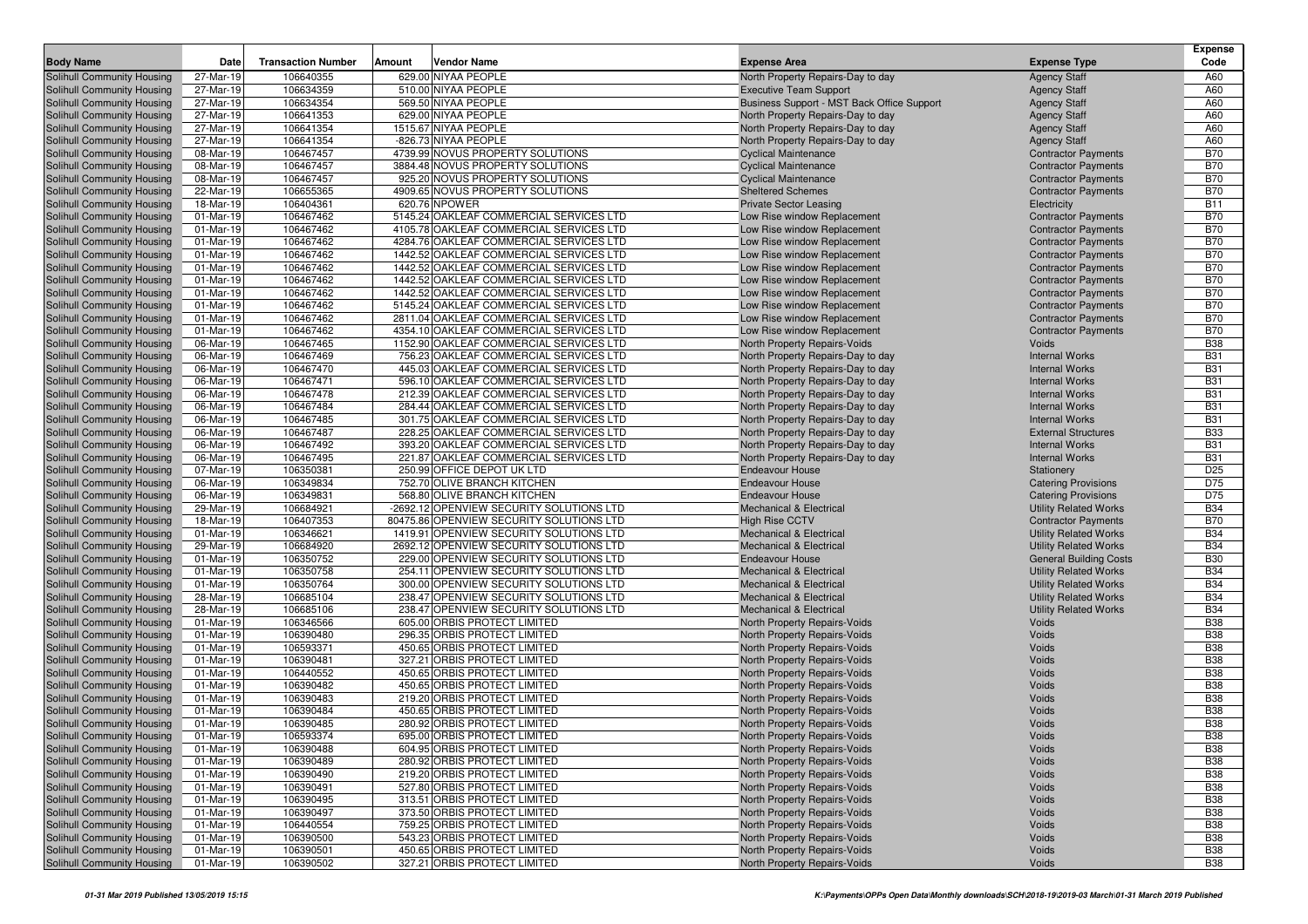| 106390503<br>Solihull Community Housing<br>01-Mar-19<br>235.16 ORBIS PROTECT LIMITED<br>North Property Repairs-Voids<br>Voids<br>01-Mar-19<br>106390504<br>277.57 ORBIS PROTECT LIMITED<br>Solihull Community Housing<br>North Property Repairs-Voids<br>Voids<br>01-Mar-19<br>106390505<br>230.58 ORBIS PROTECT LIMITED<br>Voids<br>Solihull Community Housing<br>North Property Repairs-Voids<br><b>Solihull Community Housing</b><br>106440555<br>558.66 ORBIS PROTECT LIMITED<br>North Property Repairs-Voids<br>Voids<br>01-Mar-19<br>106390506<br>267.00 ORBIS PROTECT LIMITED<br>Solihull Community Housing<br>01-Mar-19<br>North Property Repairs-Voids<br>Voids<br>106390507<br>311.78 ORBIS PROTECT LIMITED<br>Solihull Community Housing<br>01-Mar-19<br>North Property Repairs-Voids<br>Voids<br>01-Mar-19<br>106390510<br>265.49 ORBIS PROTECT LIMITED<br>Voids<br>Solihull Community Housing<br>North Property Repairs-Voids<br>01-Mar-19<br>106390512<br>251.30 ORBIS PROTECT LIMITED<br>Solihull Community Housing<br>North Property Repairs-Voids<br>Voids<br>106593376<br>329.42 ORBIS PROTECT LIMITED<br>Solihull Community Housing<br>01-Mar-19<br>North Property Repairs-Voids<br>Voids<br>Solihull Community Housing<br>01-Mar-19<br>106390514<br>217.67 ORBIS PROTECT LIMITED<br>Voids<br>North Property Repairs-Voids<br>106390515<br>234.63 ORBIS PROTECT LIMITED<br>Voids<br>Solihull Community Housing<br>01-Mar-19<br>North Property Repairs-Voids<br>Solihull Community Housing<br>04-Mar-19<br>106340423<br>3366.51 ORBIS PROTECT LIMITED<br>Call Centre<br>Other Fees & Charges<br>08-Mar-19<br>106629426<br>7125.30 PACE PETROLEUM LTD<br>Solihull Community Housing<br>Stores-Stores and delivery<br><b>Stocks</b><br>12-Mar-19<br>106390598<br>875.00 PARTRIDGE HOMES<br>Solihull Community Housing<br><b>Syrian Family Properties</b><br>Rents<br>Solihull Community Housing<br>13-Mar-19<br>106395087<br>1916.88 PENNINGTON CHOICE LTD<br><b>Energy Performance Certificates</b><br>Other Fees & Charges<br>13-Mar-19<br>508.56 PENNINGTON CHOICE LTD<br><b>Energy Performance Certificates</b><br>Other Fees & Charges<br>Solihull Community Housing<br>106395086<br>106359353<br>3669.30 QUALITY GAS AUDIT SERVICES LTD<br>Solihull Community Housing<br>11-Mar-19<br><b>Mechanical &amp; Electrical</b><br><b>Utility Related Works</b><br>19-Mar-19<br>106465438<br>120000.00 QUALITY SOLICITORS EVANS DERRY<br>Solihull Community Housing<br><b>Property Acquisitions</b><br><b>Contractor Payments</b><br>01-Mar-19<br>106350793<br>5497.09 R J HARTWELL LTD<br>Solihull Community Housing<br><b>Tarmac &amp; Resurfacing Works</b><br><b>Contractor Payments</b><br>106350793<br>-439.77 R J HARTWELL LTD<br><b>Creditor: Inland Revenue</b><br>Solihull Community Housing<br>01-Mar-19<br><b>Sub Contractors Tax</b><br>Solihull Community Housing<br>05-Mar-19<br>106395300<br>8722.19 R J HARTWELL LTD<br><b>Tarmac &amp; Resurfacing Works</b><br><b>Contractor Payments</b><br>106395300<br>Solihull Community Housing<br>05-Mar-19<br>-697.78 R J HARTWELL LTD<br><b>Sub Contractors Tax</b><br>Creditor: Inland Revenue<br>106445375<br>9667.45 R J HARTWELL LTD<br>Solihull Community Housing<br>11-Mar-19<br><b>Tarmac &amp; Resurfacing Works</b><br><b>Contractor Payments</b><br>11-Mar-19<br>106445375<br>-773.40 R J HARTWELL LTD<br>Solihull Community Housing<br>Sub Contractors Tax<br><b>Creditor: Inland Revenue</b><br><b>B70</b><br>20-Mar-19<br>106477378<br>3161.93 R J HARTWELL LTD<br>Solihull Community Housing<br><b>Tarmac &amp; Resurfacing Works</b><br><b>Contractor Payments</b><br>106477378<br>S02<br>Solihull Community Housing<br>20-Mar-19<br>-252.95 R J HARTWELL LTD<br>Sub Contractors Tax<br>Creditor: Inland Revenue<br>106565358<br>25-Mar-19<br>832.94 R J HARTWELL LTD<br><b>Contractor Payments</b><br>Solihull Community Housing<br><b>Tarmac &amp; Resurfacing Works</b><br>25-Mar-19<br>106565358<br>-66.64 R J HARTWELL LTD<br>Solihull Community Housing<br>Sub Contractors Tax<br>Creditor: Inland Revenue<br>Solihull Community Housing<br>106477379<br>4957.75 R J HARTWELL LTD<br>20-Mar-19<br><b>Tarmac &amp; Resurfacing Works</b><br><b>Contractor Payments</b><br>106477379<br>Solihull Community Housing<br>20-Mar-19<br>-396.62 R J HARTWELL LTD<br>Sub Contractors Tax<br>Creditor: Inland Revenue<br>01-Mar-19<br>106349276<br>3851.00 R S MILLER ROOFING (WOLVERHAMPTON) LTD<br>Solihull Community Housing<br><b>Pitched Re-roofing</b><br><b>Contractor Payments</b><br>01-Mar-19<br>106349276<br>3851.00 R S MILLER ROOFING(WOLVERHAMPTON) LTD<br>Solihull Community Housing<br><b>Pitched Re-roofing</b><br><b>Contractor Payments</b><br>21-Mar-19<br>106595387<br>5894.00 R S MILLER ROOFING(WOLVERHAMPTON) LTD<br><b>Contractor Payments</b><br>Solihull Community Housing<br><b>Pitched Re-roofing</b><br>13-Mar-19<br>106395126<br>258.37 RAPIDE COMMUNICATION LIMITED<br>Solihull Community Housing<br>North Property Repairs-Day to day<br><b>Materials</b><br>Solihull Community Housing<br>27-Mar-19<br>106621353<br>1000.00 REDACTED PERSONAL INFORMATION<br>Movement Incentive Scheme<br><b>Other Building Costs</b><br>106437412<br>650.00 REDACTED PERSONAL INFORMATION<br>Solihull Community Housing<br>18-Mar-19<br><b>Private Sector Leasing</b><br>Rents<br>18-Mar-19<br>106437413<br>2625.00 REDACTED PERSONAL INFORMATION<br>Solihull Community Housing<br><b>Syrian Family Properties</b><br>Rents<br>106523353<br>850.00 REDACTED PERSONAL INFORMATION<br>Solihull Community Housing<br>25-Mar-19<br><b>Balance Sheet</b><br><b>Provision For Homelessness</b><br>Solihull Community Housing<br>12-Mar-19<br>106390595<br>3136.14 REDACTED PERSONAL INFORMATION<br><b>Private Sector Leasing</b><br>Rents<br>18-Mar-19<br>106436390<br>500.00 REDACTED PERSONAL INFORMATION<br>North Property Repairs-Voids<br>Solihull Community Housing<br><b>Complaints Compensation</b><br>22-Mar-19<br>106493371<br>500.00 REDACTED PERSONAL INFORMATION<br>Solihull Community Housing<br>North Property Repairs-Day to day<br><b>Complaints Compensation</b><br>07-Mar-19<br>106351079<br>3038.10 REDACTED PERSONAL INFORMATION<br>Solihull Community Housing<br><b>Private Sector Leasing</b><br>Rents<br>106383358<br>4000.00 REDACTED PERSONAL INFORMATION<br>Private Sector - Disabled Facilities Grants<br>Solihull Community Housing<br>11-Mar-19<br><b>Contractor Payments</b><br>28-Mar-19<br>106673405<br>7505.94 REDACTED PERSONAL INFORMATION<br>Private Sector - Disabled Facilities Grants<br>Solihull Community Housing<br><b>Contractor Payments</b><br>106395968<br>3441.42 REDACTED PERSONAL INFORMATION<br>Solihull Community Housing<br>14-Mar-19<br><b>Private Sector Leasing</b><br>Rents<br>Solihull Community Housing<br>28-Mar-19<br>106684353<br>2000.00 REDACTED PERSONAL INFORMATION<br><b>Other Building Costs</b><br>Movement Incentive Scheme<br>106314355<br>375.11 REED<br><b>Call Centre</b><br>Solihull Community Housing<br>01-Mar-19<br>Other Fees & Charges<br>106315353<br>547.13 REED<br>Solihull Community Housing<br>01-Mar-19<br><b>Call Centre</b><br>Other Fees & Charges<br>14-Mar-19<br>106395902<br>536.18 REED<br><b>Agency Staff</b><br>Solihull Community Housing<br><b>Call Centre</b><br>382.46 REED<br>14-Mar-19<br>106395903<br><b>Call Centre</b><br>Solihull Community Housing<br><b>Agency Staff</b><br>19-Mar-19<br>106464746<br>228.01 REED<br>Solihull Community Housing<br><b>Call Centre</b><br><b>Agency Staff</b><br>Solihull Community Housing<br>19-Mar-19<br>106464748<br>328.28 REED<br>A60<br><b>Call Centre</b><br><b>Agency Staff</b><br>Solihull Community Housing<br>22-Mar-19<br>375.11 REED<br>A60<br>106511356<br>Call Centre<br><b>Agency Staff</b><br>547.13 REED<br><b>Agency Staff</b><br>A60<br>Solihull Community Housing<br>22-Mar-19<br>106511354<br><b>Call Centre</b><br>Solihull Community Housing<br>29-Mar-19<br>106685056<br>375.11 REED<br>Call Centre<br><b>Agency Staff</b><br>A60<br>Solihull Community Housing<br>29-Mar-19<br>106685055<br>547.13 REED<br><b>Call Centre</b><br><b>Agency Staff</b><br>Solihull Community Housing<br>01-Mar-19<br>106327353<br>350.00 RESOURCE PRINT SOLUTIONS<br>Customer, Communication & Information Team<br>Printing<br>Solihull Community Housing<br>25-Mar-19<br>106591429<br>150.00 RESOURCE PRINT SOLUTIONS<br>Printing<br>Customer, Communication & Information Team<br>6283.00 RESOURCE PRINT SOLUTIONS | <b>Body Name</b>           | Date      | <b>Transaction Number</b> | Amount | <b>Vendor Name</b> | <b>Expense Area</b>                        | <b>Expense Type</b> | <b>Expense</b><br>Code |
|----------------------------------------------------------------------------------------------------------------------------------------------------------------------------------------------------------------------------------------------------------------------------------------------------------------------------------------------------------------------------------------------------------------------------------------------------------------------------------------------------------------------------------------------------------------------------------------------------------------------------------------------------------------------------------------------------------------------------------------------------------------------------------------------------------------------------------------------------------------------------------------------------------------------------------------------------------------------------------------------------------------------------------------------------------------------------------------------------------------------------------------------------------------------------------------------------------------------------------------------------------------------------------------------------------------------------------------------------------------------------------------------------------------------------------------------------------------------------------------------------------------------------------------------------------------------------------------------------------------------------------------------------------------------------------------------------------------------------------------------------------------------------------------------------------------------------------------------------------------------------------------------------------------------------------------------------------------------------------------------------------------------------------------------------------------------------------------------------------------------------------------------------------------------------------------------------------------------------------------------------------------------------------------------------------------------------------------------------------------------------------------------------------------------------------------------------------------------------------------------------------------------------------------------------------------------------------------------------------------------------------------------------------------------------------------------------------------------------------------------------------------------------------------------------------------------------------------------------------------------------------------------------------------------------------------------------------------------------------------------------------------------------------------------------------------------------------------------------------------------------------------------------------------------------------------------------------------------------------------------------------------------------------------------------------------------------------------------------------------------------------------------------------------------------------------------------------------------------------------------------------------------------------------------------------------------------------------------------------------------------------------------------------------------------------------------------------------------------------------------------------------------------------------------------------------------------------------------------------------------------------------------------------------------------------------------------------------------------------------------------------------------------------------------------------------------------------------------------------------------------------------------------------------------------------------------------------------------------------------------------------------------------------------------------------------------------------------------------------------------------------------------------------------------------------------------------------------------------------------------------------------------------------------------------------------------------------------------------------------------------------------------------------------------------------------------------------------------------------------------------------------------------------------------------------------------------------------------------------------------------------------------------------------------------------------------------------------------------------------------------------------------------------------------------------------------------------------------------------------------------------------------------------------------------------------------------------------------------------------------------------------------------------------------------------------------------------------------------------------------------------------------------------------------------------------------------------------------------------------------------------------------------------------------------------------------------------------------------------------------------------------------------------------------------------------------------------------------------------------------------------------------------------------------------------------------------------------------------------------------------------------------------------------------------------------------------------------------------------------------------------------------------------------------------------------------------------------------------------------------------------------------------------------------------------------------------------------------------------------------------------------------------------------------------------------------------------------------------------------------------------------------------------------------------------------------------------------------------------------------------------------------------------------------------------------------------------------------------------------------------------------------------------------------------------------------------------------------------------------------------------------------------------------------------------------------------------------------------------------------------------------------------------------------------------------------------------------------------------------------------------------------------------------------------------------------------------------------------------------------------------------------------------------------------------------------------------------------------------------------------------------------------------------------------------------------------------------------------------------------------------------------------------------------------------------------------------------------------------------------------------------------------------------------------------------------------------------------------------------------------------------------------------------------------------------------------------------------------------------------------------------------------------------------------------------------------------------------------------------------------------------------------------------------------------------------------------------------------------------------------------------------------------------------------------------------------------------------------------------------------------------------------------------------------------------------------------------------------------------------------------------------------------------------------------------------------------------------------------------------------------------------------------------------------------------------------------------------------------------------------------------------------------------------------------------------------|----------------------------|-----------|---------------------------|--------|--------------------|--------------------------------------------|---------------------|------------------------|
|                                                                                                                                                                                                                                                                                                                                                                                                                                                                                                                                                                                                                                                                                                                                                                                                                                                                                                                                                                                                                                                                                                                                                                                                                                                                                                                                                                                                                                                                                                                                                                                                                                                                                                                                                                                                                                                                                                                                                                                                                                                                                                                                                                                                                                                                                                                                                                                                                                                                                                                                                                                                                                                                                                                                                                                                                                                                                                                                                                                                                                                                                                                                                                                                                                                                                                                                                                                                                                                                                                                                                                                                                                                                                                                                                                                                                                                                                                                                                                                                                                                                                                                                                                                                                                                                                                                                                                                                                                                                                                                                                                                                                                                                                                                                                                                                                                                                                                                                                                                                                                                                                                                                                                                                                                                                                                                                                                                                                                                                                                                                                                                                                                                                                                                                                                                                                                                                                                                                                                                                                                                                                                                                                                                                                                                                                                                                                                                                                                                                                                                                                                                                                                                                                                                                                                                                                                                                                                                                                                                                                                                                                                                                                                                                                                                                                                                                                                                                                                                                                                                                                                                                                                                                                                                                                                                                                                                                                                                                                                                                                                                                                                                                                                                                                                                                                                                                                                                                                                                                                                                                                                            |                            |           |                           |        |                    |                                            |                     | <b>B38</b>             |
|                                                                                                                                                                                                                                                                                                                                                                                                                                                                                                                                                                                                                                                                                                                                                                                                                                                                                                                                                                                                                                                                                                                                                                                                                                                                                                                                                                                                                                                                                                                                                                                                                                                                                                                                                                                                                                                                                                                                                                                                                                                                                                                                                                                                                                                                                                                                                                                                                                                                                                                                                                                                                                                                                                                                                                                                                                                                                                                                                                                                                                                                                                                                                                                                                                                                                                                                                                                                                                                                                                                                                                                                                                                                                                                                                                                                                                                                                                                                                                                                                                                                                                                                                                                                                                                                                                                                                                                                                                                                                                                                                                                                                                                                                                                                                                                                                                                                                                                                                                                                                                                                                                                                                                                                                                                                                                                                                                                                                                                                                                                                                                                                                                                                                                                                                                                                                                                                                                                                                                                                                                                                                                                                                                                                                                                                                                                                                                                                                                                                                                                                                                                                                                                                                                                                                                                                                                                                                                                                                                                                                                                                                                                                                                                                                                                                                                                                                                                                                                                                                                                                                                                                                                                                                                                                                                                                                                                                                                                                                                                                                                                                                                                                                                                                                                                                                                                                                                                                                                                                                                                                                                            |                            |           |                           |        |                    |                                            |                     | <b>B38</b>             |
|                                                                                                                                                                                                                                                                                                                                                                                                                                                                                                                                                                                                                                                                                                                                                                                                                                                                                                                                                                                                                                                                                                                                                                                                                                                                                                                                                                                                                                                                                                                                                                                                                                                                                                                                                                                                                                                                                                                                                                                                                                                                                                                                                                                                                                                                                                                                                                                                                                                                                                                                                                                                                                                                                                                                                                                                                                                                                                                                                                                                                                                                                                                                                                                                                                                                                                                                                                                                                                                                                                                                                                                                                                                                                                                                                                                                                                                                                                                                                                                                                                                                                                                                                                                                                                                                                                                                                                                                                                                                                                                                                                                                                                                                                                                                                                                                                                                                                                                                                                                                                                                                                                                                                                                                                                                                                                                                                                                                                                                                                                                                                                                                                                                                                                                                                                                                                                                                                                                                                                                                                                                                                                                                                                                                                                                                                                                                                                                                                                                                                                                                                                                                                                                                                                                                                                                                                                                                                                                                                                                                                                                                                                                                                                                                                                                                                                                                                                                                                                                                                                                                                                                                                                                                                                                                                                                                                                                                                                                                                                                                                                                                                                                                                                                                                                                                                                                                                                                                                                                                                                                                                                            |                            |           |                           |        |                    |                                            |                     | <b>B38</b>             |
|                                                                                                                                                                                                                                                                                                                                                                                                                                                                                                                                                                                                                                                                                                                                                                                                                                                                                                                                                                                                                                                                                                                                                                                                                                                                                                                                                                                                                                                                                                                                                                                                                                                                                                                                                                                                                                                                                                                                                                                                                                                                                                                                                                                                                                                                                                                                                                                                                                                                                                                                                                                                                                                                                                                                                                                                                                                                                                                                                                                                                                                                                                                                                                                                                                                                                                                                                                                                                                                                                                                                                                                                                                                                                                                                                                                                                                                                                                                                                                                                                                                                                                                                                                                                                                                                                                                                                                                                                                                                                                                                                                                                                                                                                                                                                                                                                                                                                                                                                                                                                                                                                                                                                                                                                                                                                                                                                                                                                                                                                                                                                                                                                                                                                                                                                                                                                                                                                                                                                                                                                                                                                                                                                                                                                                                                                                                                                                                                                                                                                                                                                                                                                                                                                                                                                                                                                                                                                                                                                                                                                                                                                                                                                                                                                                                                                                                                                                                                                                                                                                                                                                                                                                                                                                                                                                                                                                                                                                                                                                                                                                                                                                                                                                                                                                                                                                                                                                                                                                                                                                                                                                            |                            |           |                           |        |                    |                                            |                     | <b>B38</b>             |
|                                                                                                                                                                                                                                                                                                                                                                                                                                                                                                                                                                                                                                                                                                                                                                                                                                                                                                                                                                                                                                                                                                                                                                                                                                                                                                                                                                                                                                                                                                                                                                                                                                                                                                                                                                                                                                                                                                                                                                                                                                                                                                                                                                                                                                                                                                                                                                                                                                                                                                                                                                                                                                                                                                                                                                                                                                                                                                                                                                                                                                                                                                                                                                                                                                                                                                                                                                                                                                                                                                                                                                                                                                                                                                                                                                                                                                                                                                                                                                                                                                                                                                                                                                                                                                                                                                                                                                                                                                                                                                                                                                                                                                                                                                                                                                                                                                                                                                                                                                                                                                                                                                                                                                                                                                                                                                                                                                                                                                                                                                                                                                                                                                                                                                                                                                                                                                                                                                                                                                                                                                                                                                                                                                                                                                                                                                                                                                                                                                                                                                                                                                                                                                                                                                                                                                                                                                                                                                                                                                                                                                                                                                                                                                                                                                                                                                                                                                                                                                                                                                                                                                                                                                                                                                                                                                                                                                                                                                                                                                                                                                                                                                                                                                                                                                                                                                                                                                                                                                                                                                                                                                            |                            |           |                           |        |                    |                                            |                     | <b>B38</b>             |
|                                                                                                                                                                                                                                                                                                                                                                                                                                                                                                                                                                                                                                                                                                                                                                                                                                                                                                                                                                                                                                                                                                                                                                                                                                                                                                                                                                                                                                                                                                                                                                                                                                                                                                                                                                                                                                                                                                                                                                                                                                                                                                                                                                                                                                                                                                                                                                                                                                                                                                                                                                                                                                                                                                                                                                                                                                                                                                                                                                                                                                                                                                                                                                                                                                                                                                                                                                                                                                                                                                                                                                                                                                                                                                                                                                                                                                                                                                                                                                                                                                                                                                                                                                                                                                                                                                                                                                                                                                                                                                                                                                                                                                                                                                                                                                                                                                                                                                                                                                                                                                                                                                                                                                                                                                                                                                                                                                                                                                                                                                                                                                                                                                                                                                                                                                                                                                                                                                                                                                                                                                                                                                                                                                                                                                                                                                                                                                                                                                                                                                                                                                                                                                                                                                                                                                                                                                                                                                                                                                                                                                                                                                                                                                                                                                                                                                                                                                                                                                                                                                                                                                                                                                                                                                                                                                                                                                                                                                                                                                                                                                                                                                                                                                                                                                                                                                                                                                                                                                                                                                                                                                            |                            |           |                           |        |                    |                                            |                     | <b>B38</b>             |
|                                                                                                                                                                                                                                                                                                                                                                                                                                                                                                                                                                                                                                                                                                                                                                                                                                                                                                                                                                                                                                                                                                                                                                                                                                                                                                                                                                                                                                                                                                                                                                                                                                                                                                                                                                                                                                                                                                                                                                                                                                                                                                                                                                                                                                                                                                                                                                                                                                                                                                                                                                                                                                                                                                                                                                                                                                                                                                                                                                                                                                                                                                                                                                                                                                                                                                                                                                                                                                                                                                                                                                                                                                                                                                                                                                                                                                                                                                                                                                                                                                                                                                                                                                                                                                                                                                                                                                                                                                                                                                                                                                                                                                                                                                                                                                                                                                                                                                                                                                                                                                                                                                                                                                                                                                                                                                                                                                                                                                                                                                                                                                                                                                                                                                                                                                                                                                                                                                                                                                                                                                                                                                                                                                                                                                                                                                                                                                                                                                                                                                                                                                                                                                                                                                                                                                                                                                                                                                                                                                                                                                                                                                                                                                                                                                                                                                                                                                                                                                                                                                                                                                                                                                                                                                                                                                                                                                                                                                                                                                                                                                                                                                                                                                                                                                                                                                                                                                                                                                                                                                                                                                            |                            |           |                           |        |                    |                                            |                     | <b>B38</b>             |
|                                                                                                                                                                                                                                                                                                                                                                                                                                                                                                                                                                                                                                                                                                                                                                                                                                                                                                                                                                                                                                                                                                                                                                                                                                                                                                                                                                                                                                                                                                                                                                                                                                                                                                                                                                                                                                                                                                                                                                                                                                                                                                                                                                                                                                                                                                                                                                                                                                                                                                                                                                                                                                                                                                                                                                                                                                                                                                                                                                                                                                                                                                                                                                                                                                                                                                                                                                                                                                                                                                                                                                                                                                                                                                                                                                                                                                                                                                                                                                                                                                                                                                                                                                                                                                                                                                                                                                                                                                                                                                                                                                                                                                                                                                                                                                                                                                                                                                                                                                                                                                                                                                                                                                                                                                                                                                                                                                                                                                                                                                                                                                                                                                                                                                                                                                                                                                                                                                                                                                                                                                                                                                                                                                                                                                                                                                                                                                                                                                                                                                                                                                                                                                                                                                                                                                                                                                                                                                                                                                                                                                                                                                                                                                                                                                                                                                                                                                                                                                                                                                                                                                                                                                                                                                                                                                                                                                                                                                                                                                                                                                                                                                                                                                                                                                                                                                                                                                                                                                                                                                                                                                            |                            |           |                           |        |                    |                                            |                     | <b>B38</b>             |
|                                                                                                                                                                                                                                                                                                                                                                                                                                                                                                                                                                                                                                                                                                                                                                                                                                                                                                                                                                                                                                                                                                                                                                                                                                                                                                                                                                                                                                                                                                                                                                                                                                                                                                                                                                                                                                                                                                                                                                                                                                                                                                                                                                                                                                                                                                                                                                                                                                                                                                                                                                                                                                                                                                                                                                                                                                                                                                                                                                                                                                                                                                                                                                                                                                                                                                                                                                                                                                                                                                                                                                                                                                                                                                                                                                                                                                                                                                                                                                                                                                                                                                                                                                                                                                                                                                                                                                                                                                                                                                                                                                                                                                                                                                                                                                                                                                                                                                                                                                                                                                                                                                                                                                                                                                                                                                                                                                                                                                                                                                                                                                                                                                                                                                                                                                                                                                                                                                                                                                                                                                                                                                                                                                                                                                                                                                                                                                                                                                                                                                                                                                                                                                                                                                                                                                                                                                                                                                                                                                                                                                                                                                                                                                                                                                                                                                                                                                                                                                                                                                                                                                                                                                                                                                                                                                                                                                                                                                                                                                                                                                                                                                                                                                                                                                                                                                                                                                                                                                                                                                                                                                            |                            |           |                           |        |                    |                                            |                     | <b>B38</b>             |
|                                                                                                                                                                                                                                                                                                                                                                                                                                                                                                                                                                                                                                                                                                                                                                                                                                                                                                                                                                                                                                                                                                                                                                                                                                                                                                                                                                                                                                                                                                                                                                                                                                                                                                                                                                                                                                                                                                                                                                                                                                                                                                                                                                                                                                                                                                                                                                                                                                                                                                                                                                                                                                                                                                                                                                                                                                                                                                                                                                                                                                                                                                                                                                                                                                                                                                                                                                                                                                                                                                                                                                                                                                                                                                                                                                                                                                                                                                                                                                                                                                                                                                                                                                                                                                                                                                                                                                                                                                                                                                                                                                                                                                                                                                                                                                                                                                                                                                                                                                                                                                                                                                                                                                                                                                                                                                                                                                                                                                                                                                                                                                                                                                                                                                                                                                                                                                                                                                                                                                                                                                                                                                                                                                                                                                                                                                                                                                                                                                                                                                                                                                                                                                                                                                                                                                                                                                                                                                                                                                                                                                                                                                                                                                                                                                                                                                                                                                                                                                                                                                                                                                                                                                                                                                                                                                                                                                                                                                                                                                                                                                                                                                                                                                                                                                                                                                                                                                                                                                                                                                                                                                            |                            |           |                           |        |                    |                                            |                     | <b>B38</b>             |
|                                                                                                                                                                                                                                                                                                                                                                                                                                                                                                                                                                                                                                                                                                                                                                                                                                                                                                                                                                                                                                                                                                                                                                                                                                                                                                                                                                                                                                                                                                                                                                                                                                                                                                                                                                                                                                                                                                                                                                                                                                                                                                                                                                                                                                                                                                                                                                                                                                                                                                                                                                                                                                                                                                                                                                                                                                                                                                                                                                                                                                                                                                                                                                                                                                                                                                                                                                                                                                                                                                                                                                                                                                                                                                                                                                                                                                                                                                                                                                                                                                                                                                                                                                                                                                                                                                                                                                                                                                                                                                                                                                                                                                                                                                                                                                                                                                                                                                                                                                                                                                                                                                                                                                                                                                                                                                                                                                                                                                                                                                                                                                                                                                                                                                                                                                                                                                                                                                                                                                                                                                                                                                                                                                                                                                                                                                                                                                                                                                                                                                                                                                                                                                                                                                                                                                                                                                                                                                                                                                                                                                                                                                                                                                                                                                                                                                                                                                                                                                                                                                                                                                                                                                                                                                                                                                                                                                                                                                                                                                                                                                                                                                                                                                                                                                                                                                                                                                                                                                                                                                                                                                            |                            |           |                           |        |                    |                                            |                     | <b>B38</b>             |
|                                                                                                                                                                                                                                                                                                                                                                                                                                                                                                                                                                                                                                                                                                                                                                                                                                                                                                                                                                                                                                                                                                                                                                                                                                                                                                                                                                                                                                                                                                                                                                                                                                                                                                                                                                                                                                                                                                                                                                                                                                                                                                                                                                                                                                                                                                                                                                                                                                                                                                                                                                                                                                                                                                                                                                                                                                                                                                                                                                                                                                                                                                                                                                                                                                                                                                                                                                                                                                                                                                                                                                                                                                                                                                                                                                                                                                                                                                                                                                                                                                                                                                                                                                                                                                                                                                                                                                                                                                                                                                                                                                                                                                                                                                                                                                                                                                                                                                                                                                                                                                                                                                                                                                                                                                                                                                                                                                                                                                                                                                                                                                                                                                                                                                                                                                                                                                                                                                                                                                                                                                                                                                                                                                                                                                                                                                                                                                                                                                                                                                                                                                                                                                                                                                                                                                                                                                                                                                                                                                                                                                                                                                                                                                                                                                                                                                                                                                                                                                                                                                                                                                                                                                                                                                                                                                                                                                                                                                                                                                                                                                                                                                                                                                                                                                                                                                                                                                                                                                                                                                                                                                            |                            |           |                           |        |                    |                                            |                     | D <sub>59</sub>        |
|                                                                                                                                                                                                                                                                                                                                                                                                                                                                                                                                                                                                                                                                                                                                                                                                                                                                                                                                                                                                                                                                                                                                                                                                                                                                                                                                                                                                                                                                                                                                                                                                                                                                                                                                                                                                                                                                                                                                                                                                                                                                                                                                                                                                                                                                                                                                                                                                                                                                                                                                                                                                                                                                                                                                                                                                                                                                                                                                                                                                                                                                                                                                                                                                                                                                                                                                                                                                                                                                                                                                                                                                                                                                                                                                                                                                                                                                                                                                                                                                                                                                                                                                                                                                                                                                                                                                                                                                                                                                                                                                                                                                                                                                                                                                                                                                                                                                                                                                                                                                                                                                                                                                                                                                                                                                                                                                                                                                                                                                                                                                                                                                                                                                                                                                                                                                                                                                                                                                                                                                                                                                                                                                                                                                                                                                                                                                                                                                                                                                                                                                                                                                                                                                                                                                                                                                                                                                                                                                                                                                                                                                                                                                                                                                                                                                                                                                                                                                                                                                                                                                                                                                                                                                                                                                                                                                                                                                                                                                                                                                                                                                                                                                                                                                                                                                                                                                                                                                                                                                                                                                                                            |                            |           |                           |        |                    |                                            |                     | R <sub>10</sub>        |
|                                                                                                                                                                                                                                                                                                                                                                                                                                                                                                                                                                                                                                                                                                                                                                                                                                                                                                                                                                                                                                                                                                                                                                                                                                                                                                                                                                                                                                                                                                                                                                                                                                                                                                                                                                                                                                                                                                                                                                                                                                                                                                                                                                                                                                                                                                                                                                                                                                                                                                                                                                                                                                                                                                                                                                                                                                                                                                                                                                                                                                                                                                                                                                                                                                                                                                                                                                                                                                                                                                                                                                                                                                                                                                                                                                                                                                                                                                                                                                                                                                                                                                                                                                                                                                                                                                                                                                                                                                                                                                                                                                                                                                                                                                                                                                                                                                                                                                                                                                                                                                                                                                                                                                                                                                                                                                                                                                                                                                                                                                                                                                                                                                                                                                                                                                                                                                                                                                                                                                                                                                                                                                                                                                                                                                                                                                                                                                                                                                                                                                                                                                                                                                                                                                                                                                                                                                                                                                                                                                                                                                                                                                                                                                                                                                                                                                                                                                                                                                                                                                                                                                                                                                                                                                                                                                                                                                                                                                                                                                                                                                                                                                                                                                                                                                                                                                                                                                                                                                                                                                                                                                            |                            |           |                           |        |                    |                                            |                     | <b>B22</b>             |
|                                                                                                                                                                                                                                                                                                                                                                                                                                                                                                                                                                                                                                                                                                                                                                                                                                                                                                                                                                                                                                                                                                                                                                                                                                                                                                                                                                                                                                                                                                                                                                                                                                                                                                                                                                                                                                                                                                                                                                                                                                                                                                                                                                                                                                                                                                                                                                                                                                                                                                                                                                                                                                                                                                                                                                                                                                                                                                                                                                                                                                                                                                                                                                                                                                                                                                                                                                                                                                                                                                                                                                                                                                                                                                                                                                                                                                                                                                                                                                                                                                                                                                                                                                                                                                                                                                                                                                                                                                                                                                                                                                                                                                                                                                                                                                                                                                                                                                                                                                                                                                                                                                                                                                                                                                                                                                                                                                                                                                                                                                                                                                                                                                                                                                                                                                                                                                                                                                                                                                                                                                                                                                                                                                                                                                                                                                                                                                                                                                                                                                                                                                                                                                                                                                                                                                                                                                                                                                                                                                                                                                                                                                                                                                                                                                                                                                                                                                                                                                                                                                                                                                                                                                                                                                                                                                                                                                                                                                                                                                                                                                                                                                                                                                                                                                                                                                                                                                                                                                                                                                                                                                            |                            |           |                           |        |                    |                                            |                     | D <sub>59</sub>        |
|                                                                                                                                                                                                                                                                                                                                                                                                                                                                                                                                                                                                                                                                                                                                                                                                                                                                                                                                                                                                                                                                                                                                                                                                                                                                                                                                                                                                                                                                                                                                                                                                                                                                                                                                                                                                                                                                                                                                                                                                                                                                                                                                                                                                                                                                                                                                                                                                                                                                                                                                                                                                                                                                                                                                                                                                                                                                                                                                                                                                                                                                                                                                                                                                                                                                                                                                                                                                                                                                                                                                                                                                                                                                                                                                                                                                                                                                                                                                                                                                                                                                                                                                                                                                                                                                                                                                                                                                                                                                                                                                                                                                                                                                                                                                                                                                                                                                                                                                                                                                                                                                                                                                                                                                                                                                                                                                                                                                                                                                                                                                                                                                                                                                                                                                                                                                                                                                                                                                                                                                                                                                                                                                                                                                                                                                                                                                                                                                                                                                                                                                                                                                                                                                                                                                                                                                                                                                                                                                                                                                                                                                                                                                                                                                                                                                                                                                                                                                                                                                                                                                                                                                                                                                                                                                                                                                                                                                                                                                                                                                                                                                                                                                                                                                                                                                                                                                                                                                                                                                                                                                                                            |                            |           |                           |        |                    |                                            |                     | D <sub>59</sub>        |
|                                                                                                                                                                                                                                                                                                                                                                                                                                                                                                                                                                                                                                                                                                                                                                                                                                                                                                                                                                                                                                                                                                                                                                                                                                                                                                                                                                                                                                                                                                                                                                                                                                                                                                                                                                                                                                                                                                                                                                                                                                                                                                                                                                                                                                                                                                                                                                                                                                                                                                                                                                                                                                                                                                                                                                                                                                                                                                                                                                                                                                                                                                                                                                                                                                                                                                                                                                                                                                                                                                                                                                                                                                                                                                                                                                                                                                                                                                                                                                                                                                                                                                                                                                                                                                                                                                                                                                                                                                                                                                                                                                                                                                                                                                                                                                                                                                                                                                                                                                                                                                                                                                                                                                                                                                                                                                                                                                                                                                                                                                                                                                                                                                                                                                                                                                                                                                                                                                                                                                                                                                                                                                                                                                                                                                                                                                                                                                                                                                                                                                                                                                                                                                                                                                                                                                                                                                                                                                                                                                                                                                                                                                                                                                                                                                                                                                                                                                                                                                                                                                                                                                                                                                                                                                                                                                                                                                                                                                                                                                                                                                                                                                                                                                                                                                                                                                                                                                                                                                                                                                                                                                            |                            |           |                           |        |                    |                                            |                     | <b>B34</b>             |
|                                                                                                                                                                                                                                                                                                                                                                                                                                                                                                                                                                                                                                                                                                                                                                                                                                                                                                                                                                                                                                                                                                                                                                                                                                                                                                                                                                                                                                                                                                                                                                                                                                                                                                                                                                                                                                                                                                                                                                                                                                                                                                                                                                                                                                                                                                                                                                                                                                                                                                                                                                                                                                                                                                                                                                                                                                                                                                                                                                                                                                                                                                                                                                                                                                                                                                                                                                                                                                                                                                                                                                                                                                                                                                                                                                                                                                                                                                                                                                                                                                                                                                                                                                                                                                                                                                                                                                                                                                                                                                                                                                                                                                                                                                                                                                                                                                                                                                                                                                                                                                                                                                                                                                                                                                                                                                                                                                                                                                                                                                                                                                                                                                                                                                                                                                                                                                                                                                                                                                                                                                                                                                                                                                                                                                                                                                                                                                                                                                                                                                                                                                                                                                                                                                                                                                                                                                                                                                                                                                                                                                                                                                                                                                                                                                                                                                                                                                                                                                                                                                                                                                                                                                                                                                                                                                                                                                                                                                                                                                                                                                                                                                                                                                                                                                                                                                                                                                                                                                                                                                                                                                            |                            |           |                           |        |                    |                                            |                     | <b>B70</b>             |
|                                                                                                                                                                                                                                                                                                                                                                                                                                                                                                                                                                                                                                                                                                                                                                                                                                                                                                                                                                                                                                                                                                                                                                                                                                                                                                                                                                                                                                                                                                                                                                                                                                                                                                                                                                                                                                                                                                                                                                                                                                                                                                                                                                                                                                                                                                                                                                                                                                                                                                                                                                                                                                                                                                                                                                                                                                                                                                                                                                                                                                                                                                                                                                                                                                                                                                                                                                                                                                                                                                                                                                                                                                                                                                                                                                                                                                                                                                                                                                                                                                                                                                                                                                                                                                                                                                                                                                                                                                                                                                                                                                                                                                                                                                                                                                                                                                                                                                                                                                                                                                                                                                                                                                                                                                                                                                                                                                                                                                                                                                                                                                                                                                                                                                                                                                                                                                                                                                                                                                                                                                                                                                                                                                                                                                                                                                                                                                                                                                                                                                                                                                                                                                                                                                                                                                                                                                                                                                                                                                                                                                                                                                                                                                                                                                                                                                                                                                                                                                                                                                                                                                                                                                                                                                                                                                                                                                                                                                                                                                                                                                                                                                                                                                                                                                                                                                                                                                                                                                                                                                                                                                            |                            |           |                           |        |                    |                                            |                     | <b>B70</b>             |
|                                                                                                                                                                                                                                                                                                                                                                                                                                                                                                                                                                                                                                                                                                                                                                                                                                                                                                                                                                                                                                                                                                                                                                                                                                                                                                                                                                                                                                                                                                                                                                                                                                                                                                                                                                                                                                                                                                                                                                                                                                                                                                                                                                                                                                                                                                                                                                                                                                                                                                                                                                                                                                                                                                                                                                                                                                                                                                                                                                                                                                                                                                                                                                                                                                                                                                                                                                                                                                                                                                                                                                                                                                                                                                                                                                                                                                                                                                                                                                                                                                                                                                                                                                                                                                                                                                                                                                                                                                                                                                                                                                                                                                                                                                                                                                                                                                                                                                                                                                                                                                                                                                                                                                                                                                                                                                                                                                                                                                                                                                                                                                                                                                                                                                                                                                                                                                                                                                                                                                                                                                                                                                                                                                                                                                                                                                                                                                                                                                                                                                                                                                                                                                                                                                                                                                                                                                                                                                                                                                                                                                                                                                                                                                                                                                                                                                                                                                                                                                                                                                                                                                                                                                                                                                                                                                                                                                                                                                                                                                                                                                                                                                                                                                                                                                                                                                                                                                                                                                                                                                                                                                            |                            |           |                           |        |                    |                                            |                     | S02                    |
|                                                                                                                                                                                                                                                                                                                                                                                                                                                                                                                                                                                                                                                                                                                                                                                                                                                                                                                                                                                                                                                                                                                                                                                                                                                                                                                                                                                                                                                                                                                                                                                                                                                                                                                                                                                                                                                                                                                                                                                                                                                                                                                                                                                                                                                                                                                                                                                                                                                                                                                                                                                                                                                                                                                                                                                                                                                                                                                                                                                                                                                                                                                                                                                                                                                                                                                                                                                                                                                                                                                                                                                                                                                                                                                                                                                                                                                                                                                                                                                                                                                                                                                                                                                                                                                                                                                                                                                                                                                                                                                                                                                                                                                                                                                                                                                                                                                                                                                                                                                                                                                                                                                                                                                                                                                                                                                                                                                                                                                                                                                                                                                                                                                                                                                                                                                                                                                                                                                                                                                                                                                                                                                                                                                                                                                                                                                                                                                                                                                                                                                                                                                                                                                                                                                                                                                                                                                                                                                                                                                                                                                                                                                                                                                                                                                                                                                                                                                                                                                                                                                                                                                                                                                                                                                                                                                                                                                                                                                                                                                                                                                                                                                                                                                                                                                                                                                                                                                                                                                                                                                                                                            |                            |           |                           |        |                    |                                            |                     | <b>B70</b>             |
|                                                                                                                                                                                                                                                                                                                                                                                                                                                                                                                                                                                                                                                                                                                                                                                                                                                                                                                                                                                                                                                                                                                                                                                                                                                                                                                                                                                                                                                                                                                                                                                                                                                                                                                                                                                                                                                                                                                                                                                                                                                                                                                                                                                                                                                                                                                                                                                                                                                                                                                                                                                                                                                                                                                                                                                                                                                                                                                                                                                                                                                                                                                                                                                                                                                                                                                                                                                                                                                                                                                                                                                                                                                                                                                                                                                                                                                                                                                                                                                                                                                                                                                                                                                                                                                                                                                                                                                                                                                                                                                                                                                                                                                                                                                                                                                                                                                                                                                                                                                                                                                                                                                                                                                                                                                                                                                                                                                                                                                                                                                                                                                                                                                                                                                                                                                                                                                                                                                                                                                                                                                                                                                                                                                                                                                                                                                                                                                                                                                                                                                                                                                                                                                                                                                                                                                                                                                                                                                                                                                                                                                                                                                                                                                                                                                                                                                                                                                                                                                                                                                                                                                                                                                                                                                                                                                                                                                                                                                                                                                                                                                                                                                                                                                                                                                                                                                                                                                                                                                                                                                                                                            |                            |           |                           |        |                    |                                            |                     | S <sub>02</sub>        |
|                                                                                                                                                                                                                                                                                                                                                                                                                                                                                                                                                                                                                                                                                                                                                                                                                                                                                                                                                                                                                                                                                                                                                                                                                                                                                                                                                                                                                                                                                                                                                                                                                                                                                                                                                                                                                                                                                                                                                                                                                                                                                                                                                                                                                                                                                                                                                                                                                                                                                                                                                                                                                                                                                                                                                                                                                                                                                                                                                                                                                                                                                                                                                                                                                                                                                                                                                                                                                                                                                                                                                                                                                                                                                                                                                                                                                                                                                                                                                                                                                                                                                                                                                                                                                                                                                                                                                                                                                                                                                                                                                                                                                                                                                                                                                                                                                                                                                                                                                                                                                                                                                                                                                                                                                                                                                                                                                                                                                                                                                                                                                                                                                                                                                                                                                                                                                                                                                                                                                                                                                                                                                                                                                                                                                                                                                                                                                                                                                                                                                                                                                                                                                                                                                                                                                                                                                                                                                                                                                                                                                                                                                                                                                                                                                                                                                                                                                                                                                                                                                                                                                                                                                                                                                                                                                                                                                                                                                                                                                                                                                                                                                                                                                                                                                                                                                                                                                                                                                                                                                                                                                                            |                            |           |                           |        |                    |                                            |                     | <b>B70</b>             |
|                                                                                                                                                                                                                                                                                                                                                                                                                                                                                                                                                                                                                                                                                                                                                                                                                                                                                                                                                                                                                                                                                                                                                                                                                                                                                                                                                                                                                                                                                                                                                                                                                                                                                                                                                                                                                                                                                                                                                                                                                                                                                                                                                                                                                                                                                                                                                                                                                                                                                                                                                                                                                                                                                                                                                                                                                                                                                                                                                                                                                                                                                                                                                                                                                                                                                                                                                                                                                                                                                                                                                                                                                                                                                                                                                                                                                                                                                                                                                                                                                                                                                                                                                                                                                                                                                                                                                                                                                                                                                                                                                                                                                                                                                                                                                                                                                                                                                                                                                                                                                                                                                                                                                                                                                                                                                                                                                                                                                                                                                                                                                                                                                                                                                                                                                                                                                                                                                                                                                                                                                                                                                                                                                                                                                                                                                                                                                                                                                                                                                                                                                                                                                                                                                                                                                                                                                                                                                                                                                                                                                                                                                                                                                                                                                                                                                                                                                                                                                                                                                                                                                                                                                                                                                                                                                                                                                                                                                                                                                                                                                                                                                                                                                                                                                                                                                                                                                                                                                                                                                                                                                                            |                            |           |                           |        |                    |                                            |                     | S <sub>02</sub>        |
|                                                                                                                                                                                                                                                                                                                                                                                                                                                                                                                                                                                                                                                                                                                                                                                                                                                                                                                                                                                                                                                                                                                                                                                                                                                                                                                                                                                                                                                                                                                                                                                                                                                                                                                                                                                                                                                                                                                                                                                                                                                                                                                                                                                                                                                                                                                                                                                                                                                                                                                                                                                                                                                                                                                                                                                                                                                                                                                                                                                                                                                                                                                                                                                                                                                                                                                                                                                                                                                                                                                                                                                                                                                                                                                                                                                                                                                                                                                                                                                                                                                                                                                                                                                                                                                                                                                                                                                                                                                                                                                                                                                                                                                                                                                                                                                                                                                                                                                                                                                                                                                                                                                                                                                                                                                                                                                                                                                                                                                                                                                                                                                                                                                                                                                                                                                                                                                                                                                                                                                                                                                                                                                                                                                                                                                                                                                                                                                                                                                                                                                                                                                                                                                                                                                                                                                                                                                                                                                                                                                                                                                                                                                                                                                                                                                                                                                                                                                                                                                                                                                                                                                                                                                                                                                                                                                                                                                                                                                                                                                                                                                                                                                                                                                                                                                                                                                                                                                                                                                                                                                                                                            |                            |           |                           |        |                    |                                            |                     |                        |
|                                                                                                                                                                                                                                                                                                                                                                                                                                                                                                                                                                                                                                                                                                                                                                                                                                                                                                                                                                                                                                                                                                                                                                                                                                                                                                                                                                                                                                                                                                                                                                                                                                                                                                                                                                                                                                                                                                                                                                                                                                                                                                                                                                                                                                                                                                                                                                                                                                                                                                                                                                                                                                                                                                                                                                                                                                                                                                                                                                                                                                                                                                                                                                                                                                                                                                                                                                                                                                                                                                                                                                                                                                                                                                                                                                                                                                                                                                                                                                                                                                                                                                                                                                                                                                                                                                                                                                                                                                                                                                                                                                                                                                                                                                                                                                                                                                                                                                                                                                                                                                                                                                                                                                                                                                                                                                                                                                                                                                                                                                                                                                                                                                                                                                                                                                                                                                                                                                                                                                                                                                                                                                                                                                                                                                                                                                                                                                                                                                                                                                                                                                                                                                                                                                                                                                                                                                                                                                                                                                                                                                                                                                                                                                                                                                                                                                                                                                                                                                                                                                                                                                                                                                                                                                                                                                                                                                                                                                                                                                                                                                                                                                                                                                                                                                                                                                                                                                                                                                                                                                                                                                            |                            |           |                           |        |                    |                                            |                     | <b>B70</b>             |
|                                                                                                                                                                                                                                                                                                                                                                                                                                                                                                                                                                                                                                                                                                                                                                                                                                                                                                                                                                                                                                                                                                                                                                                                                                                                                                                                                                                                                                                                                                                                                                                                                                                                                                                                                                                                                                                                                                                                                                                                                                                                                                                                                                                                                                                                                                                                                                                                                                                                                                                                                                                                                                                                                                                                                                                                                                                                                                                                                                                                                                                                                                                                                                                                                                                                                                                                                                                                                                                                                                                                                                                                                                                                                                                                                                                                                                                                                                                                                                                                                                                                                                                                                                                                                                                                                                                                                                                                                                                                                                                                                                                                                                                                                                                                                                                                                                                                                                                                                                                                                                                                                                                                                                                                                                                                                                                                                                                                                                                                                                                                                                                                                                                                                                                                                                                                                                                                                                                                                                                                                                                                                                                                                                                                                                                                                                                                                                                                                                                                                                                                                                                                                                                                                                                                                                                                                                                                                                                                                                                                                                                                                                                                                                                                                                                                                                                                                                                                                                                                                                                                                                                                                                                                                                                                                                                                                                                                                                                                                                                                                                                                                                                                                                                                                                                                                                                                                                                                                                                                                                                                                                            |                            |           |                           |        |                    |                                            |                     | S02                    |
|                                                                                                                                                                                                                                                                                                                                                                                                                                                                                                                                                                                                                                                                                                                                                                                                                                                                                                                                                                                                                                                                                                                                                                                                                                                                                                                                                                                                                                                                                                                                                                                                                                                                                                                                                                                                                                                                                                                                                                                                                                                                                                                                                                                                                                                                                                                                                                                                                                                                                                                                                                                                                                                                                                                                                                                                                                                                                                                                                                                                                                                                                                                                                                                                                                                                                                                                                                                                                                                                                                                                                                                                                                                                                                                                                                                                                                                                                                                                                                                                                                                                                                                                                                                                                                                                                                                                                                                                                                                                                                                                                                                                                                                                                                                                                                                                                                                                                                                                                                                                                                                                                                                                                                                                                                                                                                                                                                                                                                                                                                                                                                                                                                                                                                                                                                                                                                                                                                                                                                                                                                                                                                                                                                                                                                                                                                                                                                                                                                                                                                                                                                                                                                                                                                                                                                                                                                                                                                                                                                                                                                                                                                                                                                                                                                                                                                                                                                                                                                                                                                                                                                                                                                                                                                                                                                                                                                                                                                                                                                                                                                                                                                                                                                                                                                                                                                                                                                                                                                                                                                                                                                            |                            |           |                           |        |                    |                                            |                     | <b>B70</b>             |
|                                                                                                                                                                                                                                                                                                                                                                                                                                                                                                                                                                                                                                                                                                                                                                                                                                                                                                                                                                                                                                                                                                                                                                                                                                                                                                                                                                                                                                                                                                                                                                                                                                                                                                                                                                                                                                                                                                                                                                                                                                                                                                                                                                                                                                                                                                                                                                                                                                                                                                                                                                                                                                                                                                                                                                                                                                                                                                                                                                                                                                                                                                                                                                                                                                                                                                                                                                                                                                                                                                                                                                                                                                                                                                                                                                                                                                                                                                                                                                                                                                                                                                                                                                                                                                                                                                                                                                                                                                                                                                                                                                                                                                                                                                                                                                                                                                                                                                                                                                                                                                                                                                                                                                                                                                                                                                                                                                                                                                                                                                                                                                                                                                                                                                                                                                                                                                                                                                                                                                                                                                                                                                                                                                                                                                                                                                                                                                                                                                                                                                                                                                                                                                                                                                                                                                                                                                                                                                                                                                                                                                                                                                                                                                                                                                                                                                                                                                                                                                                                                                                                                                                                                                                                                                                                                                                                                                                                                                                                                                                                                                                                                                                                                                                                                                                                                                                                                                                                                                                                                                                                                                            |                            |           |                           |        |                    |                                            |                     | S02                    |
|                                                                                                                                                                                                                                                                                                                                                                                                                                                                                                                                                                                                                                                                                                                                                                                                                                                                                                                                                                                                                                                                                                                                                                                                                                                                                                                                                                                                                                                                                                                                                                                                                                                                                                                                                                                                                                                                                                                                                                                                                                                                                                                                                                                                                                                                                                                                                                                                                                                                                                                                                                                                                                                                                                                                                                                                                                                                                                                                                                                                                                                                                                                                                                                                                                                                                                                                                                                                                                                                                                                                                                                                                                                                                                                                                                                                                                                                                                                                                                                                                                                                                                                                                                                                                                                                                                                                                                                                                                                                                                                                                                                                                                                                                                                                                                                                                                                                                                                                                                                                                                                                                                                                                                                                                                                                                                                                                                                                                                                                                                                                                                                                                                                                                                                                                                                                                                                                                                                                                                                                                                                                                                                                                                                                                                                                                                                                                                                                                                                                                                                                                                                                                                                                                                                                                                                                                                                                                                                                                                                                                                                                                                                                                                                                                                                                                                                                                                                                                                                                                                                                                                                                                                                                                                                                                                                                                                                                                                                                                                                                                                                                                                                                                                                                                                                                                                                                                                                                                                                                                                                                                                            |                            |           |                           |        |                    |                                            |                     | <b>B70</b>             |
|                                                                                                                                                                                                                                                                                                                                                                                                                                                                                                                                                                                                                                                                                                                                                                                                                                                                                                                                                                                                                                                                                                                                                                                                                                                                                                                                                                                                                                                                                                                                                                                                                                                                                                                                                                                                                                                                                                                                                                                                                                                                                                                                                                                                                                                                                                                                                                                                                                                                                                                                                                                                                                                                                                                                                                                                                                                                                                                                                                                                                                                                                                                                                                                                                                                                                                                                                                                                                                                                                                                                                                                                                                                                                                                                                                                                                                                                                                                                                                                                                                                                                                                                                                                                                                                                                                                                                                                                                                                                                                                                                                                                                                                                                                                                                                                                                                                                                                                                                                                                                                                                                                                                                                                                                                                                                                                                                                                                                                                                                                                                                                                                                                                                                                                                                                                                                                                                                                                                                                                                                                                                                                                                                                                                                                                                                                                                                                                                                                                                                                                                                                                                                                                                                                                                                                                                                                                                                                                                                                                                                                                                                                                                                                                                                                                                                                                                                                                                                                                                                                                                                                                                                                                                                                                                                                                                                                                                                                                                                                                                                                                                                                                                                                                                                                                                                                                                                                                                                                                                                                                                                                            |                            |           |                           |        |                    |                                            |                     | <b>B70</b>             |
|                                                                                                                                                                                                                                                                                                                                                                                                                                                                                                                                                                                                                                                                                                                                                                                                                                                                                                                                                                                                                                                                                                                                                                                                                                                                                                                                                                                                                                                                                                                                                                                                                                                                                                                                                                                                                                                                                                                                                                                                                                                                                                                                                                                                                                                                                                                                                                                                                                                                                                                                                                                                                                                                                                                                                                                                                                                                                                                                                                                                                                                                                                                                                                                                                                                                                                                                                                                                                                                                                                                                                                                                                                                                                                                                                                                                                                                                                                                                                                                                                                                                                                                                                                                                                                                                                                                                                                                                                                                                                                                                                                                                                                                                                                                                                                                                                                                                                                                                                                                                                                                                                                                                                                                                                                                                                                                                                                                                                                                                                                                                                                                                                                                                                                                                                                                                                                                                                                                                                                                                                                                                                                                                                                                                                                                                                                                                                                                                                                                                                                                                                                                                                                                                                                                                                                                                                                                                                                                                                                                                                                                                                                                                                                                                                                                                                                                                                                                                                                                                                                                                                                                                                                                                                                                                                                                                                                                                                                                                                                                                                                                                                                                                                                                                                                                                                                                                                                                                                                                                                                                                                                            |                            |           |                           |        |                    |                                            |                     | <b>B70</b>             |
|                                                                                                                                                                                                                                                                                                                                                                                                                                                                                                                                                                                                                                                                                                                                                                                                                                                                                                                                                                                                                                                                                                                                                                                                                                                                                                                                                                                                                                                                                                                                                                                                                                                                                                                                                                                                                                                                                                                                                                                                                                                                                                                                                                                                                                                                                                                                                                                                                                                                                                                                                                                                                                                                                                                                                                                                                                                                                                                                                                                                                                                                                                                                                                                                                                                                                                                                                                                                                                                                                                                                                                                                                                                                                                                                                                                                                                                                                                                                                                                                                                                                                                                                                                                                                                                                                                                                                                                                                                                                                                                                                                                                                                                                                                                                                                                                                                                                                                                                                                                                                                                                                                                                                                                                                                                                                                                                                                                                                                                                                                                                                                                                                                                                                                                                                                                                                                                                                                                                                                                                                                                                                                                                                                                                                                                                                                                                                                                                                                                                                                                                                                                                                                                                                                                                                                                                                                                                                                                                                                                                                                                                                                                                                                                                                                                                                                                                                                                                                                                                                                                                                                                                                                                                                                                                                                                                                                                                                                                                                                                                                                                                                                                                                                                                                                                                                                                                                                                                                                                                                                                                                                            |                            |           |                           |        |                    |                                            |                     | D <sub>13</sub>        |
|                                                                                                                                                                                                                                                                                                                                                                                                                                                                                                                                                                                                                                                                                                                                                                                                                                                                                                                                                                                                                                                                                                                                                                                                                                                                                                                                                                                                                                                                                                                                                                                                                                                                                                                                                                                                                                                                                                                                                                                                                                                                                                                                                                                                                                                                                                                                                                                                                                                                                                                                                                                                                                                                                                                                                                                                                                                                                                                                                                                                                                                                                                                                                                                                                                                                                                                                                                                                                                                                                                                                                                                                                                                                                                                                                                                                                                                                                                                                                                                                                                                                                                                                                                                                                                                                                                                                                                                                                                                                                                                                                                                                                                                                                                                                                                                                                                                                                                                                                                                                                                                                                                                                                                                                                                                                                                                                                                                                                                                                                                                                                                                                                                                                                                                                                                                                                                                                                                                                                                                                                                                                                                                                                                                                                                                                                                                                                                                                                                                                                                                                                                                                                                                                                                                                                                                                                                                                                                                                                                                                                                                                                                                                                                                                                                                                                                                                                                                                                                                                                                                                                                                                                                                                                                                                                                                                                                                                                                                                                                                                                                                                                                                                                                                                                                                                                                                                                                                                                                                                                                                                                                            |                            |           |                           |        |                    |                                            |                     | <b>B39</b>             |
|                                                                                                                                                                                                                                                                                                                                                                                                                                                                                                                                                                                                                                                                                                                                                                                                                                                                                                                                                                                                                                                                                                                                                                                                                                                                                                                                                                                                                                                                                                                                                                                                                                                                                                                                                                                                                                                                                                                                                                                                                                                                                                                                                                                                                                                                                                                                                                                                                                                                                                                                                                                                                                                                                                                                                                                                                                                                                                                                                                                                                                                                                                                                                                                                                                                                                                                                                                                                                                                                                                                                                                                                                                                                                                                                                                                                                                                                                                                                                                                                                                                                                                                                                                                                                                                                                                                                                                                                                                                                                                                                                                                                                                                                                                                                                                                                                                                                                                                                                                                                                                                                                                                                                                                                                                                                                                                                                                                                                                                                                                                                                                                                                                                                                                                                                                                                                                                                                                                                                                                                                                                                                                                                                                                                                                                                                                                                                                                                                                                                                                                                                                                                                                                                                                                                                                                                                                                                                                                                                                                                                                                                                                                                                                                                                                                                                                                                                                                                                                                                                                                                                                                                                                                                                                                                                                                                                                                                                                                                                                                                                                                                                                                                                                                                                                                                                                                                                                                                                                                                                                                                                                            |                            |           |                           |        |                    |                                            |                     | <b>B22</b>             |
|                                                                                                                                                                                                                                                                                                                                                                                                                                                                                                                                                                                                                                                                                                                                                                                                                                                                                                                                                                                                                                                                                                                                                                                                                                                                                                                                                                                                                                                                                                                                                                                                                                                                                                                                                                                                                                                                                                                                                                                                                                                                                                                                                                                                                                                                                                                                                                                                                                                                                                                                                                                                                                                                                                                                                                                                                                                                                                                                                                                                                                                                                                                                                                                                                                                                                                                                                                                                                                                                                                                                                                                                                                                                                                                                                                                                                                                                                                                                                                                                                                                                                                                                                                                                                                                                                                                                                                                                                                                                                                                                                                                                                                                                                                                                                                                                                                                                                                                                                                                                                                                                                                                                                                                                                                                                                                                                                                                                                                                                                                                                                                                                                                                                                                                                                                                                                                                                                                                                                                                                                                                                                                                                                                                                                                                                                                                                                                                                                                                                                                                                                                                                                                                                                                                                                                                                                                                                                                                                                                                                                                                                                                                                                                                                                                                                                                                                                                                                                                                                                                                                                                                                                                                                                                                                                                                                                                                                                                                                                                                                                                                                                                                                                                                                                                                                                                                                                                                                                                                                                                                                                                            |                            |           |                           |        |                    |                                            |                     | <b>B22</b>             |
|                                                                                                                                                                                                                                                                                                                                                                                                                                                                                                                                                                                                                                                                                                                                                                                                                                                                                                                                                                                                                                                                                                                                                                                                                                                                                                                                                                                                                                                                                                                                                                                                                                                                                                                                                                                                                                                                                                                                                                                                                                                                                                                                                                                                                                                                                                                                                                                                                                                                                                                                                                                                                                                                                                                                                                                                                                                                                                                                                                                                                                                                                                                                                                                                                                                                                                                                                                                                                                                                                                                                                                                                                                                                                                                                                                                                                                                                                                                                                                                                                                                                                                                                                                                                                                                                                                                                                                                                                                                                                                                                                                                                                                                                                                                                                                                                                                                                                                                                                                                                                                                                                                                                                                                                                                                                                                                                                                                                                                                                                                                                                                                                                                                                                                                                                                                                                                                                                                                                                                                                                                                                                                                                                                                                                                                                                                                                                                                                                                                                                                                                                                                                                                                                                                                                                                                                                                                                                                                                                                                                                                                                                                                                                                                                                                                                                                                                                                                                                                                                                                                                                                                                                                                                                                                                                                                                                                                                                                                                                                                                                                                                                                                                                                                                                                                                                                                                                                                                                                                                                                                                                                            |                            |           |                           |        |                    |                                            |                     | U20                    |
|                                                                                                                                                                                                                                                                                                                                                                                                                                                                                                                                                                                                                                                                                                                                                                                                                                                                                                                                                                                                                                                                                                                                                                                                                                                                                                                                                                                                                                                                                                                                                                                                                                                                                                                                                                                                                                                                                                                                                                                                                                                                                                                                                                                                                                                                                                                                                                                                                                                                                                                                                                                                                                                                                                                                                                                                                                                                                                                                                                                                                                                                                                                                                                                                                                                                                                                                                                                                                                                                                                                                                                                                                                                                                                                                                                                                                                                                                                                                                                                                                                                                                                                                                                                                                                                                                                                                                                                                                                                                                                                                                                                                                                                                                                                                                                                                                                                                                                                                                                                                                                                                                                                                                                                                                                                                                                                                                                                                                                                                                                                                                                                                                                                                                                                                                                                                                                                                                                                                                                                                                                                                                                                                                                                                                                                                                                                                                                                                                                                                                                                                                                                                                                                                                                                                                                                                                                                                                                                                                                                                                                                                                                                                                                                                                                                                                                                                                                                                                                                                                                                                                                                                                                                                                                                                                                                                                                                                                                                                                                                                                                                                                                                                                                                                                                                                                                                                                                                                                                                                                                                                                                            |                            |           |                           |        |                    |                                            |                     | <b>B22</b>             |
|                                                                                                                                                                                                                                                                                                                                                                                                                                                                                                                                                                                                                                                                                                                                                                                                                                                                                                                                                                                                                                                                                                                                                                                                                                                                                                                                                                                                                                                                                                                                                                                                                                                                                                                                                                                                                                                                                                                                                                                                                                                                                                                                                                                                                                                                                                                                                                                                                                                                                                                                                                                                                                                                                                                                                                                                                                                                                                                                                                                                                                                                                                                                                                                                                                                                                                                                                                                                                                                                                                                                                                                                                                                                                                                                                                                                                                                                                                                                                                                                                                                                                                                                                                                                                                                                                                                                                                                                                                                                                                                                                                                                                                                                                                                                                                                                                                                                                                                                                                                                                                                                                                                                                                                                                                                                                                                                                                                                                                                                                                                                                                                                                                                                                                                                                                                                                                                                                                                                                                                                                                                                                                                                                                                                                                                                                                                                                                                                                                                                                                                                                                                                                                                                                                                                                                                                                                                                                                                                                                                                                                                                                                                                                                                                                                                                                                                                                                                                                                                                                                                                                                                                                                                                                                                                                                                                                                                                                                                                                                                                                                                                                                                                                                                                                                                                                                                                                                                                                                                                                                                                                                            |                            |           |                           |        |                    |                                            |                     | D97                    |
|                                                                                                                                                                                                                                                                                                                                                                                                                                                                                                                                                                                                                                                                                                                                                                                                                                                                                                                                                                                                                                                                                                                                                                                                                                                                                                                                                                                                                                                                                                                                                                                                                                                                                                                                                                                                                                                                                                                                                                                                                                                                                                                                                                                                                                                                                                                                                                                                                                                                                                                                                                                                                                                                                                                                                                                                                                                                                                                                                                                                                                                                                                                                                                                                                                                                                                                                                                                                                                                                                                                                                                                                                                                                                                                                                                                                                                                                                                                                                                                                                                                                                                                                                                                                                                                                                                                                                                                                                                                                                                                                                                                                                                                                                                                                                                                                                                                                                                                                                                                                                                                                                                                                                                                                                                                                                                                                                                                                                                                                                                                                                                                                                                                                                                                                                                                                                                                                                                                                                                                                                                                                                                                                                                                                                                                                                                                                                                                                                                                                                                                                                                                                                                                                                                                                                                                                                                                                                                                                                                                                                                                                                                                                                                                                                                                                                                                                                                                                                                                                                                                                                                                                                                                                                                                                                                                                                                                                                                                                                                                                                                                                                                                                                                                                                                                                                                                                                                                                                                                                                                                                                                            |                            |           |                           |        |                    |                                            |                     | D97                    |
|                                                                                                                                                                                                                                                                                                                                                                                                                                                                                                                                                                                                                                                                                                                                                                                                                                                                                                                                                                                                                                                                                                                                                                                                                                                                                                                                                                                                                                                                                                                                                                                                                                                                                                                                                                                                                                                                                                                                                                                                                                                                                                                                                                                                                                                                                                                                                                                                                                                                                                                                                                                                                                                                                                                                                                                                                                                                                                                                                                                                                                                                                                                                                                                                                                                                                                                                                                                                                                                                                                                                                                                                                                                                                                                                                                                                                                                                                                                                                                                                                                                                                                                                                                                                                                                                                                                                                                                                                                                                                                                                                                                                                                                                                                                                                                                                                                                                                                                                                                                                                                                                                                                                                                                                                                                                                                                                                                                                                                                                                                                                                                                                                                                                                                                                                                                                                                                                                                                                                                                                                                                                                                                                                                                                                                                                                                                                                                                                                                                                                                                                                                                                                                                                                                                                                                                                                                                                                                                                                                                                                                                                                                                                                                                                                                                                                                                                                                                                                                                                                                                                                                                                                                                                                                                                                                                                                                                                                                                                                                                                                                                                                                                                                                                                                                                                                                                                                                                                                                                                                                                                                                            |                            |           |                           |        |                    |                                            |                     | <b>B22</b>             |
|                                                                                                                                                                                                                                                                                                                                                                                                                                                                                                                                                                                                                                                                                                                                                                                                                                                                                                                                                                                                                                                                                                                                                                                                                                                                                                                                                                                                                                                                                                                                                                                                                                                                                                                                                                                                                                                                                                                                                                                                                                                                                                                                                                                                                                                                                                                                                                                                                                                                                                                                                                                                                                                                                                                                                                                                                                                                                                                                                                                                                                                                                                                                                                                                                                                                                                                                                                                                                                                                                                                                                                                                                                                                                                                                                                                                                                                                                                                                                                                                                                                                                                                                                                                                                                                                                                                                                                                                                                                                                                                                                                                                                                                                                                                                                                                                                                                                                                                                                                                                                                                                                                                                                                                                                                                                                                                                                                                                                                                                                                                                                                                                                                                                                                                                                                                                                                                                                                                                                                                                                                                                                                                                                                                                                                                                                                                                                                                                                                                                                                                                                                                                                                                                                                                                                                                                                                                                                                                                                                                                                                                                                                                                                                                                                                                                                                                                                                                                                                                                                                                                                                                                                                                                                                                                                                                                                                                                                                                                                                                                                                                                                                                                                                                                                                                                                                                                                                                                                                                                                                                                                                            |                            |           |                           |        |                    |                                            |                     | <b>B70</b>             |
|                                                                                                                                                                                                                                                                                                                                                                                                                                                                                                                                                                                                                                                                                                                                                                                                                                                                                                                                                                                                                                                                                                                                                                                                                                                                                                                                                                                                                                                                                                                                                                                                                                                                                                                                                                                                                                                                                                                                                                                                                                                                                                                                                                                                                                                                                                                                                                                                                                                                                                                                                                                                                                                                                                                                                                                                                                                                                                                                                                                                                                                                                                                                                                                                                                                                                                                                                                                                                                                                                                                                                                                                                                                                                                                                                                                                                                                                                                                                                                                                                                                                                                                                                                                                                                                                                                                                                                                                                                                                                                                                                                                                                                                                                                                                                                                                                                                                                                                                                                                                                                                                                                                                                                                                                                                                                                                                                                                                                                                                                                                                                                                                                                                                                                                                                                                                                                                                                                                                                                                                                                                                                                                                                                                                                                                                                                                                                                                                                                                                                                                                                                                                                                                                                                                                                                                                                                                                                                                                                                                                                                                                                                                                                                                                                                                                                                                                                                                                                                                                                                                                                                                                                                                                                                                                                                                                                                                                                                                                                                                                                                                                                                                                                                                                                                                                                                                                                                                                                                                                                                                                                                            |                            |           |                           |        |                    |                                            |                     | <b>B70</b>             |
|                                                                                                                                                                                                                                                                                                                                                                                                                                                                                                                                                                                                                                                                                                                                                                                                                                                                                                                                                                                                                                                                                                                                                                                                                                                                                                                                                                                                                                                                                                                                                                                                                                                                                                                                                                                                                                                                                                                                                                                                                                                                                                                                                                                                                                                                                                                                                                                                                                                                                                                                                                                                                                                                                                                                                                                                                                                                                                                                                                                                                                                                                                                                                                                                                                                                                                                                                                                                                                                                                                                                                                                                                                                                                                                                                                                                                                                                                                                                                                                                                                                                                                                                                                                                                                                                                                                                                                                                                                                                                                                                                                                                                                                                                                                                                                                                                                                                                                                                                                                                                                                                                                                                                                                                                                                                                                                                                                                                                                                                                                                                                                                                                                                                                                                                                                                                                                                                                                                                                                                                                                                                                                                                                                                                                                                                                                                                                                                                                                                                                                                                                                                                                                                                                                                                                                                                                                                                                                                                                                                                                                                                                                                                                                                                                                                                                                                                                                                                                                                                                                                                                                                                                                                                                                                                                                                                                                                                                                                                                                                                                                                                                                                                                                                                                                                                                                                                                                                                                                                                                                                                                                            |                            |           |                           |        |                    |                                            |                     | <b>B22</b>             |
|                                                                                                                                                                                                                                                                                                                                                                                                                                                                                                                                                                                                                                                                                                                                                                                                                                                                                                                                                                                                                                                                                                                                                                                                                                                                                                                                                                                                                                                                                                                                                                                                                                                                                                                                                                                                                                                                                                                                                                                                                                                                                                                                                                                                                                                                                                                                                                                                                                                                                                                                                                                                                                                                                                                                                                                                                                                                                                                                                                                                                                                                                                                                                                                                                                                                                                                                                                                                                                                                                                                                                                                                                                                                                                                                                                                                                                                                                                                                                                                                                                                                                                                                                                                                                                                                                                                                                                                                                                                                                                                                                                                                                                                                                                                                                                                                                                                                                                                                                                                                                                                                                                                                                                                                                                                                                                                                                                                                                                                                                                                                                                                                                                                                                                                                                                                                                                                                                                                                                                                                                                                                                                                                                                                                                                                                                                                                                                                                                                                                                                                                                                                                                                                                                                                                                                                                                                                                                                                                                                                                                                                                                                                                                                                                                                                                                                                                                                                                                                                                                                                                                                                                                                                                                                                                                                                                                                                                                                                                                                                                                                                                                                                                                                                                                                                                                                                                                                                                                                                                                                                                                                            |                            |           |                           |        |                    |                                            |                     | <b>B39</b>             |
|                                                                                                                                                                                                                                                                                                                                                                                                                                                                                                                                                                                                                                                                                                                                                                                                                                                                                                                                                                                                                                                                                                                                                                                                                                                                                                                                                                                                                                                                                                                                                                                                                                                                                                                                                                                                                                                                                                                                                                                                                                                                                                                                                                                                                                                                                                                                                                                                                                                                                                                                                                                                                                                                                                                                                                                                                                                                                                                                                                                                                                                                                                                                                                                                                                                                                                                                                                                                                                                                                                                                                                                                                                                                                                                                                                                                                                                                                                                                                                                                                                                                                                                                                                                                                                                                                                                                                                                                                                                                                                                                                                                                                                                                                                                                                                                                                                                                                                                                                                                                                                                                                                                                                                                                                                                                                                                                                                                                                                                                                                                                                                                                                                                                                                                                                                                                                                                                                                                                                                                                                                                                                                                                                                                                                                                                                                                                                                                                                                                                                                                                                                                                                                                                                                                                                                                                                                                                                                                                                                                                                                                                                                                                                                                                                                                                                                                                                                                                                                                                                                                                                                                                                                                                                                                                                                                                                                                                                                                                                                                                                                                                                                                                                                                                                                                                                                                                                                                                                                                                                                                                                                            |                            |           |                           |        |                    |                                            |                     | D <sub>59</sub>        |
|                                                                                                                                                                                                                                                                                                                                                                                                                                                                                                                                                                                                                                                                                                                                                                                                                                                                                                                                                                                                                                                                                                                                                                                                                                                                                                                                                                                                                                                                                                                                                                                                                                                                                                                                                                                                                                                                                                                                                                                                                                                                                                                                                                                                                                                                                                                                                                                                                                                                                                                                                                                                                                                                                                                                                                                                                                                                                                                                                                                                                                                                                                                                                                                                                                                                                                                                                                                                                                                                                                                                                                                                                                                                                                                                                                                                                                                                                                                                                                                                                                                                                                                                                                                                                                                                                                                                                                                                                                                                                                                                                                                                                                                                                                                                                                                                                                                                                                                                                                                                                                                                                                                                                                                                                                                                                                                                                                                                                                                                                                                                                                                                                                                                                                                                                                                                                                                                                                                                                                                                                                                                                                                                                                                                                                                                                                                                                                                                                                                                                                                                                                                                                                                                                                                                                                                                                                                                                                                                                                                                                                                                                                                                                                                                                                                                                                                                                                                                                                                                                                                                                                                                                                                                                                                                                                                                                                                                                                                                                                                                                                                                                                                                                                                                                                                                                                                                                                                                                                                                                                                                                                            |                            |           |                           |        |                    |                                            |                     | D <sub>59</sub>        |
|                                                                                                                                                                                                                                                                                                                                                                                                                                                                                                                                                                                                                                                                                                                                                                                                                                                                                                                                                                                                                                                                                                                                                                                                                                                                                                                                                                                                                                                                                                                                                                                                                                                                                                                                                                                                                                                                                                                                                                                                                                                                                                                                                                                                                                                                                                                                                                                                                                                                                                                                                                                                                                                                                                                                                                                                                                                                                                                                                                                                                                                                                                                                                                                                                                                                                                                                                                                                                                                                                                                                                                                                                                                                                                                                                                                                                                                                                                                                                                                                                                                                                                                                                                                                                                                                                                                                                                                                                                                                                                                                                                                                                                                                                                                                                                                                                                                                                                                                                                                                                                                                                                                                                                                                                                                                                                                                                                                                                                                                                                                                                                                                                                                                                                                                                                                                                                                                                                                                                                                                                                                                                                                                                                                                                                                                                                                                                                                                                                                                                                                                                                                                                                                                                                                                                                                                                                                                                                                                                                                                                                                                                                                                                                                                                                                                                                                                                                                                                                                                                                                                                                                                                                                                                                                                                                                                                                                                                                                                                                                                                                                                                                                                                                                                                                                                                                                                                                                                                                                                                                                                                                            |                            |           |                           |        |                    |                                            |                     | A60                    |
|                                                                                                                                                                                                                                                                                                                                                                                                                                                                                                                                                                                                                                                                                                                                                                                                                                                                                                                                                                                                                                                                                                                                                                                                                                                                                                                                                                                                                                                                                                                                                                                                                                                                                                                                                                                                                                                                                                                                                                                                                                                                                                                                                                                                                                                                                                                                                                                                                                                                                                                                                                                                                                                                                                                                                                                                                                                                                                                                                                                                                                                                                                                                                                                                                                                                                                                                                                                                                                                                                                                                                                                                                                                                                                                                                                                                                                                                                                                                                                                                                                                                                                                                                                                                                                                                                                                                                                                                                                                                                                                                                                                                                                                                                                                                                                                                                                                                                                                                                                                                                                                                                                                                                                                                                                                                                                                                                                                                                                                                                                                                                                                                                                                                                                                                                                                                                                                                                                                                                                                                                                                                                                                                                                                                                                                                                                                                                                                                                                                                                                                                                                                                                                                                                                                                                                                                                                                                                                                                                                                                                                                                                                                                                                                                                                                                                                                                                                                                                                                                                                                                                                                                                                                                                                                                                                                                                                                                                                                                                                                                                                                                                                                                                                                                                                                                                                                                                                                                                                                                                                                                                                            |                            |           |                           |        |                    |                                            |                     | A60                    |
|                                                                                                                                                                                                                                                                                                                                                                                                                                                                                                                                                                                                                                                                                                                                                                                                                                                                                                                                                                                                                                                                                                                                                                                                                                                                                                                                                                                                                                                                                                                                                                                                                                                                                                                                                                                                                                                                                                                                                                                                                                                                                                                                                                                                                                                                                                                                                                                                                                                                                                                                                                                                                                                                                                                                                                                                                                                                                                                                                                                                                                                                                                                                                                                                                                                                                                                                                                                                                                                                                                                                                                                                                                                                                                                                                                                                                                                                                                                                                                                                                                                                                                                                                                                                                                                                                                                                                                                                                                                                                                                                                                                                                                                                                                                                                                                                                                                                                                                                                                                                                                                                                                                                                                                                                                                                                                                                                                                                                                                                                                                                                                                                                                                                                                                                                                                                                                                                                                                                                                                                                                                                                                                                                                                                                                                                                                                                                                                                                                                                                                                                                                                                                                                                                                                                                                                                                                                                                                                                                                                                                                                                                                                                                                                                                                                                                                                                                                                                                                                                                                                                                                                                                                                                                                                                                                                                                                                                                                                                                                                                                                                                                                                                                                                                                                                                                                                                                                                                                                                                                                                                                                            |                            |           |                           |        |                    |                                            |                     | A60                    |
|                                                                                                                                                                                                                                                                                                                                                                                                                                                                                                                                                                                                                                                                                                                                                                                                                                                                                                                                                                                                                                                                                                                                                                                                                                                                                                                                                                                                                                                                                                                                                                                                                                                                                                                                                                                                                                                                                                                                                                                                                                                                                                                                                                                                                                                                                                                                                                                                                                                                                                                                                                                                                                                                                                                                                                                                                                                                                                                                                                                                                                                                                                                                                                                                                                                                                                                                                                                                                                                                                                                                                                                                                                                                                                                                                                                                                                                                                                                                                                                                                                                                                                                                                                                                                                                                                                                                                                                                                                                                                                                                                                                                                                                                                                                                                                                                                                                                                                                                                                                                                                                                                                                                                                                                                                                                                                                                                                                                                                                                                                                                                                                                                                                                                                                                                                                                                                                                                                                                                                                                                                                                                                                                                                                                                                                                                                                                                                                                                                                                                                                                                                                                                                                                                                                                                                                                                                                                                                                                                                                                                                                                                                                                                                                                                                                                                                                                                                                                                                                                                                                                                                                                                                                                                                                                                                                                                                                                                                                                                                                                                                                                                                                                                                                                                                                                                                                                                                                                                                                                                                                                                                            |                            |           |                           |        |                    |                                            |                     |                        |
|                                                                                                                                                                                                                                                                                                                                                                                                                                                                                                                                                                                                                                                                                                                                                                                                                                                                                                                                                                                                                                                                                                                                                                                                                                                                                                                                                                                                                                                                                                                                                                                                                                                                                                                                                                                                                                                                                                                                                                                                                                                                                                                                                                                                                                                                                                                                                                                                                                                                                                                                                                                                                                                                                                                                                                                                                                                                                                                                                                                                                                                                                                                                                                                                                                                                                                                                                                                                                                                                                                                                                                                                                                                                                                                                                                                                                                                                                                                                                                                                                                                                                                                                                                                                                                                                                                                                                                                                                                                                                                                                                                                                                                                                                                                                                                                                                                                                                                                                                                                                                                                                                                                                                                                                                                                                                                                                                                                                                                                                                                                                                                                                                                                                                                                                                                                                                                                                                                                                                                                                                                                                                                                                                                                                                                                                                                                                                                                                                                                                                                                                                                                                                                                                                                                                                                                                                                                                                                                                                                                                                                                                                                                                                                                                                                                                                                                                                                                                                                                                                                                                                                                                                                                                                                                                                                                                                                                                                                                                                                                                                                                                                                                                                                                                                                                                                                                                                                                                                                                                                                                                                                            |                            |           |                           |        |                    |                                            |                     |                        |
|                                                                                                                                                                                                                                                                                                                                                                                                                                                                                                                                                                                                                                                                                                                                                                                                                                                                                                                                                                                                                                                                                                                                                                                                                                                                                                                                                                                                                                                                                                                                                                                                                                                                                                                                                                                                                                                                                                                                                                                                                                                                                                                                                                                                                                                                                                                                                                                                                                                                                                                                                                                                                                                                                                                                                                                                                                                                                                                                                                                                                                                                                                                                                                                                                                                                                                                                                                                                                                                                                                                                                                                                                                                                                                                                                                                                                                                                                                                                                                                                                                                                                                                                                                                                                                                                                                                                                                                                                                                                                                                                                                                                                                                                                                                                                                                                                                                                                                                                                                                                                                                                                                                                                                                                                                                                                                                                                                                                                                                                                                                                                                                                                                                                                                                                                                                                                                                                                                                                                                                                                                                                                                                                                                                                                                                                                                                                                                                                                                                                                                                                                                                                                                                                                                                                                                                                                                                                                                                                                                                                                                                                                                                                                                                                                                                                                                                                                                                                                                                                                                                                                                                                                                                                                                                                                                                                                                                                                                                                                                                                                                                                                                                                                                                                                                                                                                                                                                                                                                                                                                                                                                            |                            |           |                           |        |                    |                                            |                     |                        |
|                                                                                                                                                                                                                                                                                                                                                                                                                                                                                                                                                                                                                                                                                                                                                                                                                                                                                                                                                                                                                                                                                                                                                                                                                                                                                                                                                                                                                                                                                                                                                                                                                                                                                                                                                                                                                                                                                                                                                                                                                                                                                                                                                                                                                                                                                                                                                                                                                                                                                                                                                                                                                                                                                                                                                                                                                                                                                                                                                                                                                                                                                                                                                                                                                                                                                                                                                                                                                                                                                                                                                                                                                                                                                                                                                                                                                                                                                                                                                                                                                                                                                                                                                                                                                                                                                                                                                                                                                                                                                                                                                                                                                                                                                                                                                                                                                                                                                                                                                                                                                                                                                                                                                                                                                                                                                                                                                                                                                                                                                                                                                                                                                                                                                                                                                                                                                                                                                                                                                                                                                                                                                                                                                                                                                                                                                                                                                                                                                                                                                                                                                                                                                                                                                                                                                                                                                                                                                                                                                                                                                                                                                                                                                                                                                                                                                                                                                                                                                                                                                                                                                                                                                                                                                                                                                                                                                                                                                                                                                                                                                                                                                                                                                                                                                                                                                                                                                                                                                                                                                                                                                                            |                            |           |                           |        |                    |                                            |                     | A60                    |
|                                                                                                                                                                                                                                                                                                                                                                                                                                                                                                                                                                                                                                                                                                                                                                                                                                                                                                                                                                                                                                                                                                                                                                                                                                                                                                                                                                                                                                                                                                                                                                                                                                                                                                                                                                                                                                                                                                                                                                                                                                                                                                                                                                                                                                                                                                                                                                                                                                                                                                                                                                                                                                                                                                                                                                                                                                                                                                                                                                                                                                                                                                                                                                                                                                                                                                                                                                                                                                                                                                                                                                                                                                                                                                                                                                                                                                                                                                                                                                                                                                                                                                                                                                                                                                                                                                                                                                                                                                                                                                                                                                                                                                                                                                                                                                                                                                                                                                                                                                                                                                                                                                                                                                                                                                                                                                                                                                                                                                                                                                                                                                                                                                                                                                                                                                                                                                                                                                                                                                                                                                                                                                                                                                                                                                                                                                                                                                                                                                                                                                                                                                                                                                                                                                                                                                                                                                                                                                                                                                                                                                                                                                                                                                                                                                                                                                                                                                                                                                                                                                                                                                                                                                                                                                                                                                                                                                                                                                                                                                                                                                                                                                                                                                                                                                                                                                                                                                                                                                                                                                                                                                            |                            |           |                           |        |                    |                                            |                     | D80                    |
|                                                                                                                                                                                                                                                                                                                                                                                                                                                                                                                                                                                                                                                                                                                                                                                                                                                                                                                                                                                                                                                                                                                                                                                                                                                                                                                                                                                                                                                                                                                                                                                                                                                                                                                                                                                                                                                                                                                                                                                                                                                                                                                                                                                                                                                                                                                                                                                                                                                                                                                                                                                                                                                                                                                                                                                                                                                                                                                                                                                                                                                                                                                                                                                                                                                                                                                                                                                                                                                                                                                                                                                                                                                                                                                                                                                                                                                                                                                                                                                                                                                                                                                                                                                                                                                                                                                                                                                                                                                                                                                                                                                                                                                                                                                                                                                                                                                                                                                                                                                                                                                                                                                                                                                                                                                                                                                                                                                                                                                                                                                                                                                                                                                                                                                                                                                                                                                                                                                                                                                                                                                                                                                                                                                                                                                                                                                                                                                                                                                                                                                                                                                                                                                                                                                                                                                                                                                                                                                                                                                                                                                                                                                                                                                                                                                                                                                                                                                                                                                                                                                                                                                                                                                                                                                                                                                                                                                                                                                                                                                                                                                                                                                                                                                                                                                                                                                                                                                                                                                                                                                                                                            |                            |           |                           |        |                    |                                            |                     | D80                    |
|                                                                                                                                                                                                                                                                                                                                                                                                                                                                                                                                                                                                                                                                                                                                                                                                                                                                                                                                                                                                                                                                                                                                                                                                                                                                                                                                                                                                                                                                                                                                                                                                                                                                                                                                                                                                                                                                                                                                                                                                                                                                                                                                                                                                                                                                                                                                                                                                                                                                                                                                                                                                                                                                                                                                                                                                                                                                                                                                                                                                                                                                                                                                                                                                                                                                                                                                                                                                                                                                                                                                                                                                                                                                                                                                                                                                                                                                                                                                                                                                                                                                                                                                                                                                                                                                                                                                                                                                                                                                                                                                                                                                                                                                                                                                                                                                                                                                                                                                                                                                                                                                                                                                                                                                                                                                                                                                                                                                                                                                                                                                                                                                                                                                                                                                                                                                                                                                                                                                                                                                                                                                                                                                                                                                                                                                                                                                                                                                                                                                                                                                                                                                                                                                                                                                                                                                                                                                                                                                                                                                                                                                                                                                                                                                                                                                                                                                                                                                                                                                                                                                                                                                                                                                                                                                                                                                                                                                                                                                                                                                                                                                                                                                                                                                                                                                                                                                                                                                                                                                                                                                                                            | Solihull Community Housing | 25-Mar-19 | 106591429                 |        |                    | Customer, Communication & Information Team | Printing            | D80                    |
| Solihull Community Housing<br>25-Mar-19<br>106591429<br>-75.00 RESOURCE PRINT SOLUTIONS<br>Printing<br>Customer, Communication & Information Team                                                                                                                                                                                                                                                                                                                                                                                                                                                                                                                                                                                                                                                                                                                                                                                                                                                                                                                                                                                                                                                                                                                                                                                                                                                                                                                                                                                                                                                                                                                                                                                                                                                                                                                                                                                                                                                                                                                                                                                                                                                                                                                                                                                                                                                                                                                                                                                                                                                                                                                                                                                                                                                                                                                                                                                                                                                                                                                                                                                                                                                                                                                                                                                                                                                                                                                                                                                                                                                                                                                                                                                                                                                                                                                                                                                                                                                                                                                                                                                                                                                                                                                                                                                                                                                                                                                                                                                                                                                                                                                                                                                                                                                                                                                                                                                                                                                                                                                                                                                                                                                                                                                                                                                                                                                                                                                                                                                                                                                                                                                                                                                                                                                                                                                                                                                                                                                                                                                                                                                                                                                                                                                                                                                                                                                                                                                                                                                                                                                                                                                                                                                                                                                                                                                                                                                                                                                                                                                                                                                                                                                                                                                                                                                                                                                                                                                                                                                                                                                                                                                                                                                                                                                                                                                                                                                                                                                                                                                                                                                                                                                                                                                                                                                                                                                                                                                                                                                                                          |                            |           |                           |        |                    |                                            |                     | D80                    |
| Solihull Community Housing<br>25-Mar-19<br>106591428<br>250.00 RESOURCE PRINT SOLUTIONS<br>Customer, Communication & Information Team<br>Printing                                                                                                                                                                                                                                                                                                                                                                                                                                                                                                                                                                                                                                                                                                                                                                                                                                                                                                                                                                                                                                                                                                                                                                                                                                                                                                                                                                                                                                                                                                                                                                                                                                                                                                                                                                                                                                                                                                                                                                                                                                                                                                                                                                                                                                                                                                                                                                                                                                                                                                                                                                                                                                                                                                                                                                                                                                                                                                                                                                                                                                                                                                                                                                                                                                                                                                                                                                                                                                                                                                                                                                                                                                                                                                                                                                                                                                                                                                                                                                                                                                                                                                                                                                                                                                                                                                                                                                                                                                                                                                                                                                                                                                                                                                                                                                                                                                                                                                                                                                                                                                                                                                                                                                                                                                                                                                                                                                                                                                                                                                                                                                                                                                                                                                                                                                                                                                                                                                                                                                                                                                                                                                                                                                                                                                                                                                                                                                                                                                                                                                                                                                                                                                                                                                                                                                                                                                                                                                                                                                                                                                                                                                                                                                                                                                                                                                                                                                                                                                                                                                                                                                                                                                                                                                                                                                                                                                                                                                                                                                                                                                                                                                                                                                                                                                                                                                                                                                                                                          |                            |           |                           |        |                    |                                            |                     | D80                    |
| Solihull Community Housing<br>106326361<br>908.85 RESOURCING GROUP<br><b>MST Management</b><br><b>Agency Staff</b><br>01-Mar-19                                                                                                                                                                                                                                                                                                                                                                                                                                                                                                                                                                                                                                                                                                                                                                                                                                                                                                                                                                                                                                                                                                                                                                                                                                                                                                                                                                                                                                                                                                                                                                                                                                                                                                                                                                                                                                                                                                                                                                                                                                                                                                                                                                                                                                                                                                                                                                                                                                                                                                                                                                                                                                                                                                                                                                                                                                                                                                                                                                                                                                                                                                                                                                                                                                                                                                                                                                                                                                                                                                                                                                                                                                                                                                                                                                                                                                                                                                                                                                                                                                                                                                                                                                                                                                                                                                                                                                                                                                                                                                                                                                                                                                                                                                                                                                                                                                                                                                                                                                                                                                                                                                                                                                                                                                                                                                                                                                                                                                                                                                                                                                                                                                                                                                                                                                                                                                                                                                                                                                                                                                                                                                                                                                                                                                                                                                                                                                                                                                                                                                                                                                                                                                                                                                                                                                                                                                                                                                                                                                                                                                                                                                                                                                                                                                                                                                                                                                                                                                                                                                                                                                                                                                                                                                                                                                                                                                                                                                                                                                                                                                                                                                                                                                                                                                                                                                                                                                                                                                            |                            |           |                           |        |                    |                                            |                     | A60                    |
| 532.90 RESOURCING GROUP<br><b>Agency Staff</b><br>Solihull Community Housing<br>01-Mar-19<br>106326360<br><b>MST Management</b>                                                                                                                                                                                                                                                                                                                                                                                                                                                                                                                                                                                                                                                                                                                                                                                                                                                                                                                                                                                                                                                                                                                                                                                                                                                                                                                                                                                                                                                                                                                                                                                                                                                                                                                                                                                                                                                                                                                                                                                                                                                                                                                                                                                                                                                                                                                                                                                                                                                                                                                                                                                                                                                                                                                                                                                                                                                                                                                                                                                                                                                                                                                                                                                                                                                                                                                                                                                                                                                                                                                                                                                                                                                                                                                                                                                                                                                                                                                                                                                                                                                                                                                                                                                                                                                                                                                                                                                                                                                                                                                                                                                                                                                                                                                                                                                                                                                                                                                                                                                                                                                                                                                                                                                                                                                                                                                                                                                                                                                                                                                                                                                                                                                                                                                                                                                                                                                                                                                                                                                                                                                                                                                                                                                                                                                                                                                                                                                                                                                                                                                                                                                                                                                                                                                                                                                                                                                                                                                                                                                                                                                                                                                                                                                                                                                                                                                                                                                                                                                                                                                                                                                                                                                                                                                                                                                                                                                                                                                                                                                                                                                                                                                                                                                                                                                                                                                                                                                                                                            |                            |           |                           |        |                    |                                            |                     | A60                    |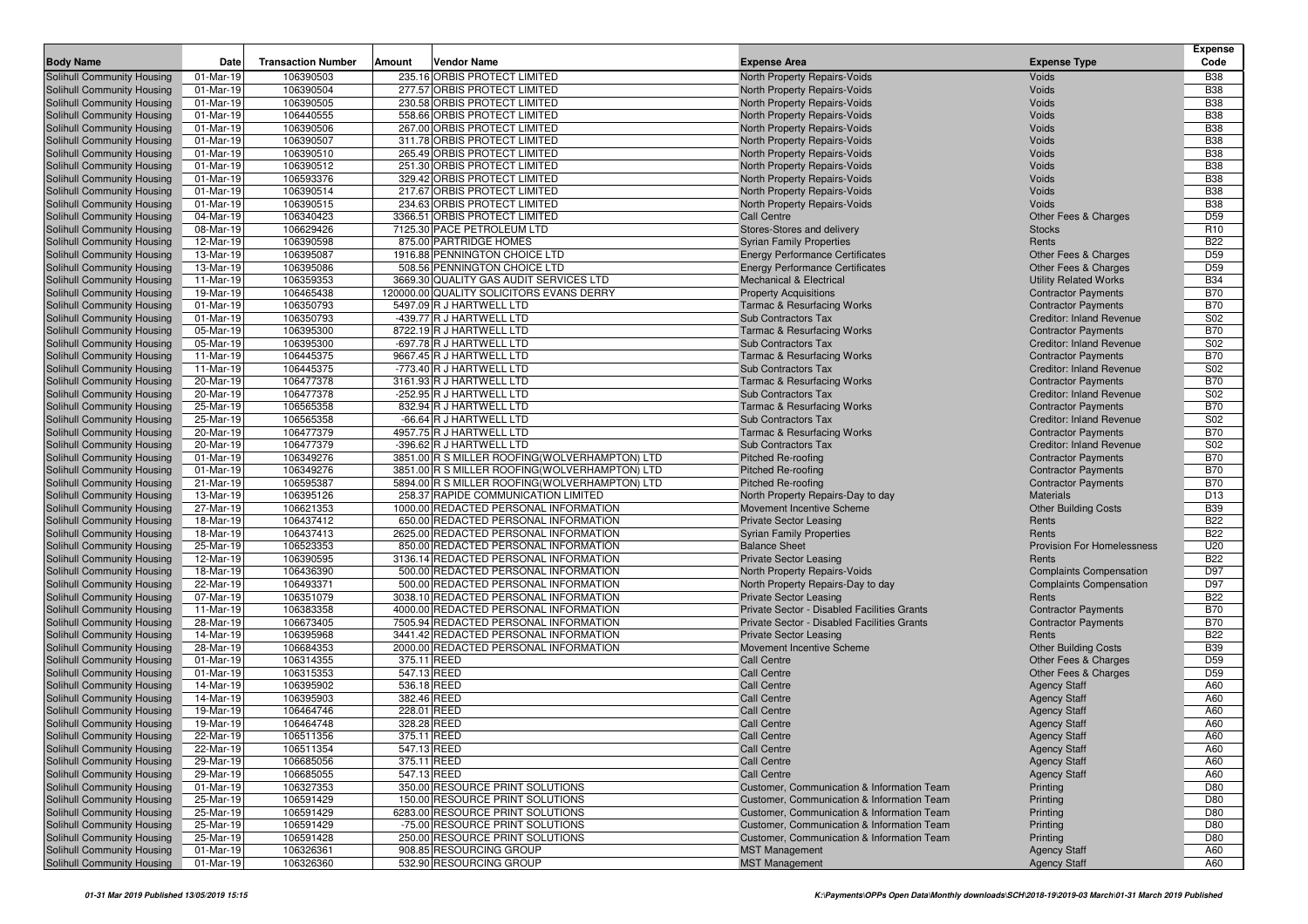| <b>Body Name</b>                                         | Date                   | <b>Transaction Number</b> | Amount       | Vendor Name                                                    | <b>Expense Area</b>                            | <b>Expense Type</b>          | Expense<br>Code          |
|----------------------------------------------------------|------------------------|---------------------------|--------------|----------------------------------------------------------------|------------------------------------------------|------------------------------|--------------------------|
| Solihull Community Housing                               | 07-Mar-19              | 106350704                 |              | 1582.28 RESOURCING GROUP                                       | <b>MST Management</b>                          | <b>Agency Staff</b>          | A60                      |
| Solihull Community Housing                               | 06-Mar-19              | 106349823                 |              | 1725.00 RESOURCING GROUP                                       | <b>MST Management</b>                          | <b>Agency Staff</b>          | A60                      |
| Solihull Community Housing                               | 15-Mar-19              | 106396223                 |              | 1725.00 RESOURCING GROUP                                       | <b>MST Management</b>                          | <b>Agency Staff</b>          | A60                      |
| Solihull Community Housing                               | 15-Mar-19              | 106396229                 |              | 1350.50 RESOURCING GROUP                                       | <b>MST Management</b>                          | <b>Agency Staff</b>          | A60                      |
| Solihull Community Housing                               | 21-Mar-19              | 106490428                 |              | 1725.00 RESOURCING GROUP                                       | <b>MST Management</b>                          | <b>Agency Staff</b>          | A60                      |
| Solihull Community Housing                               | 06-Mar-19              | 106348133                 | 1200.00 RG+P |                                                                | <b>Feasibility Works</b>                       | <b>Contractor Payments</b>   | <b>B70</b>               |
| Solihull Community Housing                               | 06-Mar-19              | 106348134                 | 1200.00 RG+P |                                                                | <b>Feasibility Works</b>                       | <b>Contractor Payments</b>   | <b>B70</b>               |
| Solihull Community Housing                               | 06-Mar-19              | 106348135                 | 1200.00 RG+P |                                                                | <b>Feasibility Works</b>                       | <b>Contractor Payments</b>   | <b>B70</b>               |
| Solihull Community Housing                               | 06-Mar-19              | 106348136                 | 1200.00 RG+P |                                                                | <b>Feasibility Works</b>                       | <b>Contractor Payments</b>   | <b>B70</b>               |
| Solihull Community Housing                               | 06-Mar-19              | 106348137                 | 1200.00 RG+P |                                                                | <b>Feasibility Works</b>                       | <b>Contractor Payments</b>   | <b>B70</b>               |
| Solihull Community Housing                               | 06-Mar-19              | 106348138                 | 1200.00 RG+P |                                                                | <b>Feasibility Works</b>                       | <b>Contractor Payments</b>   | <b>B70</b>               |
| Solihull Community Housing                               | 06-Mar-19              | 106348132                 | 1200.00 RG+P |                                                                | <b>Feasibility Works</b>                       | <b>Contractor Payments</b>   | <b>B70</b>               |
| Solihull Community Housing                               | 06-Mar-19              | 106348140                 |              | 300.00 RG+P                                                    | <b>Feasibility Works</b>                       | <b>Contractor Payments</b>   | <b>B70</b>               |
| Solihull Community Housing                               | 07-Mar-19              | 106350386                 |              | 3080.60 ROYAL MAIL                                             | <b>Endeavour House</b>                         | Postages                     | D <sub>21</sub>          |
| Solihull Community Housing                               | 11-Mar-19              | 106386384                 |              | 1170.21 ROYAL MAIL                                             | <b>Endeavour House</b>                         | Postages                     | D <sub>21</sub>          |
| Solihull Community Housing                               | 25-Mar-19              | 106529354                 |              | 1346.92 ROYAL MAIL                                             | <b>Endeavour House</b>                         | Postages                     | D <sub>21</sub>          |
| Solihull Community Housing                               | 06-Mar-19              | 106348126                 |              | 536.20 SELLICK PARTNERSHIP LTD                                 | <b>Welfare Reform Work</b>                     | <b>Agency Staff</b>          | A60                      |
| Solihull Community Housing                               | 06-Mar-19              | 106348125                 |              | 496.00 SELLICK PARTNERSHIP LTD                                 | <b>Welfare Reform Work</b>                     | <b>Agency Staff</b>          | A60                      |
| Solihull Community Housing                               | 06-Mar-19              | 106348124                 |              | 451.84 SELLICK PARTNERSHIP LTD                                 | <b>Welfare Reform Work</b>                     | <b>Agency Staff</b>          | A60                      |
| Solihull Community Housing                               | 20-Mar-19              | 106465644                 |              | 251.60 SELLICK PARTNERSHIP LTD                                 | North Property Repairs-Day to day              | <b>Agency Staff</b>          | A60                      |
| Solihull Community Housing                               | 14-Mar-19              | 106395606                 |              | 480.00 SELLICK PARTNERSHIP LTD                                 | <b>Welfare Reform Work</b>                     | <b>Agency Staff</b>          | A60                      |
| Solihull Community Housing                               | 14-Mar-19              | 106395605                 |              | 548.30 SELLICK PARTNERSHIP LTD                                 | Welfare Reform Work                            | <b>Agency Staff</b>          | A60                      |
| Solihull Community Housing                               | 14-Mar-19              | 106395603                 |              | 528.00 SELLICK PARTNERSHIP LTD                                 | <b>Welfare Reform Work</b>                     | <b>Agency Staff</b>          | A60                      |
| Solihull Community Housing                               | 20-Mar-19              | 106465659                 |              | 401.80 SELLICK PARTNERSHIP LTD                                 | <b>Welfare Reform Work</b>                     | <b>Agency Staff</b>          | A60                      |
| Solihull Community Housing                               | 18-Mar-19              | 106428353                 |              | 629.00 SELLICK PARTNERSHIP LTD                                 | North Property Repairs-Day to day              | <b>Agency Staff</b>          | A60                      |
| Solihull Community Housing                               | 22-Mar-19              | 106500356                 |              | 500.00 SELLICK PARTNERSHIP LTD                                 | <b>Welfare Reform Work</b>                     | <b>Agency Staff</b>          | A60                      |
| Solihull Community Housing                               | 27-Mar-19              | 106635359                 |              | 795.80 SELLICK PARTNERSHIP LTD                                 | <b>Welfare Reform Work</b>                     | <b>Agency Staff</b>          | A60                      |
| Solihull Community Housing                               | 27-Mar-19              | 106635355                 |              | 533.28 SELLICK PARTNERSHIP LTD                                 | <b>Welfare Reform Work</b>                     | <b>Agency Staff</b>          | A60                      |
| Solihull Community Housing                               | 11-Mar-19              | 106383375                 |              | 4208.73 SEVERN TRENT WATER LTD                                 | <b>Laundry Service</b>                         | Water                        | <b>B12</b>               |
| Solihull Community Housing                               | 07-Mar-19              | 106351384                 |              | 411.02 SEVERN TRENT WATER LTD                                  | <b>Private Sector Leasing</b>                  | Water                        | <b>B12</b>               |
| Solihull Community Housing                               | 07-Mar-19              | 106350391                 |              | 370.55 SEVERN TRENT WATER LTD                                  | <b>Private Sector Leasing</b>                  | Water                        | <b>B12</b>               |
| Solihull Community Housing                               | 04-Mar-19              | 106345569                 |              | 383.08 SEVERN TRENT WATER LTD                                  | <b>Private Sector Leasing</b>                  | Water                        | <b>B12</b>               |
| Solihull Community Housing                               | 21-Mar-19              | 106491024                 |              | 489.81 SEVERN TRENT WATER LTD                                  | <b>Private Sector Leasing</b>                  | Water                        | <b>B12</b>               |
| Solihull Community Housing                               | 18-Mar-19              | 106405354                 |              | 313.04 SEVERN TRENT WATER LTD                                  | <b>Private Sector Leasing</b>                  | Water                        | <b>B12</b>               |
| Solihull Community Housing                               | 18-Mar-19              | 106405356                 |              | 381.21 SEVERN TRENT WATER LTD                                  | <b>Private Sector Leasing</b>                  | Water                        | <b>B12</b>               |
| Solihull Community Housing                               | 28-Mar-19              | 106679359                 |              | 26278.49 SEVERN TRENT WATER LTD                                | Homelessness                                   | Water                        | <b>B12</b>               |
| Solihull Community Housing                               | 18-Mar-19              | 106405355                 |              | 445.09 SEVERN TRENT WATER LTD                                  | <b>Private Sector Leasing</b>                  | Water                        | <b>B12</b>               |
| Solihull Community Housing                               | 21-Mar-19              | 106491020                 |              | 706.82 SEVERN TRENT WATER LTD                                  | <b>Private Sector Leasing</b>                  | Water                        | <b>B12</b>               |
| Solihull Community Housing                               | 21-Mar-19              | 106491020                 |              | -353.31 SEVERN TRENT WATER LTD                                 | <b>Private Sector Leasing</b>                  | Water                        | <b>B12</b>               |
| Solihull Community Housing                               | 21-Mar-19              | 106491027                 |              | 387.58 SEVERN TRENT WATER LTD                                  | <b>Private Sector Leasing</b>                  | Water                        | <b>B12</b>               |
| Solihull Community Housing                               | 21-Mar-19              | 106491032                 |              | 400.36 SEVERN TRENT WATER LTD                                  | <b>Private Sector Leasing</b>                  | Water                        | <b>B12</b>               |
| Solihull Community Housing                               | 21-Mar-19              | 106491026                 |              | 376.94 SEVERN TRENT WATER LTD                                  | <b>Private Sector Leasing</b>                  | Water                        | <b>B12</b><br><b>B12</b> |
| Solihull Community Housing                               | 07-Mar-19              | 106350393                 |              | 372.69 SEVERN TRENT WATER LTD<br>406.75 SEVERN TRENT WATER LTD | <b>Private Sector Leasing</b>                  | Water<br>Water               | <b>B12</b>               |
| Solihull Community Housing<br>Solihull Community Housing | 18-Mar-19<br>01-Mar-19 | 106404354<br>106304354    |              | 3814.68 SEVERN TRENT WATER LTD                                 | <b>Private Sector Leasing</b><br>Ipswich House | Water                        | <b>B12</b>               |
| Solihull Community Housing                               | 14-Mar-19              | 106395927                 |              | 1169410.00 SOLIHULL MBC                                        | <b>SMBC Support Services</b>                   | <b>Support Service Costs</b> | D <sub>14</sub>          |
| Solihull Community Housing                               | 14-Mar-19              | 106395714                 |              | 1275.93 SOLIHULL MBC (COUNCIL TAX)                             | North Property Repairs-Voids                   | Council Tax                  | <b>B21</b>               |
| Solihull Community Housing                               | 14-Mar-19              | 106395850                 |              | 1532.21 SOLIHULL MBC (COUNCIL TAX)                             | North Property Repairs-Voids                   | <b>Council Tax</b>           | <b>B21</b>               |
| Solihull Community Housing                               | 14-Mar-19              | 106395851                 |              | 1532.21 SOLIHULL MBC (COUNCIL TAX)                             | <b>North Property Repairs-Voids</b>            | Council Tax                  | <b>B21</b>               |
| Solihull Community Housing                               | 14-Mar-19              | 106395854                 |              | 1758.36 SOLIHULL MBC (COUNCIL TAX)                             | North Property Repairs-Voids                   | <b>Council Tax</b>           | <b>B21</b>               |
| Solihull Community Housing                               | 14-Mar-19              | 106395852                 |              | 1532.21 SOLIHULL MBC (COUNCIL TAX)                             | North Property Repairs-Voids                   | Council Tax                  | <b>B21</b>               |
| Solihull Community Housing                               | 14-Mar-19              | 106395855                 |              | 2045.87 SOLIHULL MBC (COUNCIL TAX)                             | North Property Repairs-Voids                   | <b>Council Tax</b>           | <b>B21</b>               |
| Solihull Community Housing                               | 14-Mar-19              | 106395853                 |              | 1753.54 SOLIHULL MBC (COUNCIL TAX)                             | North Property Repairs-Voids                   | <b>Council Tax</b>           | <b>B21</b>               |
| Solihull Community Housing                               | 14-Mar-19              | 106395848                 |              | 1253.75 SOLIHULL MBC (COUNCIL TAX)                             | North Property Repairs-Voids                   | Council Tax                  | <b>B21</b>               |
| Solihull Community Housing                               | 14-Mar-19              | 106395846                 |              | 1185.19 SOLIHULL MBC (COUNCIL TAX)                             | North Property Repairs-Voids                   | Council Tax                  | <b>B21</b>               |
| Solihull Community Housing                               | 14-Mar-19              | 106395849                 |              | 1409.75 SOLIHULL MBC (COUNCIL TAX)                             | North Property Repairs-Voids                   | Council Tax                  | <b>B21</b>               |
| Solihull Community Housing                               | 14-Mar-19              | 106395837                 |              | 1004.78 SOLIHULL MBC (COUNCIL TAX)                             | North Property Repairs-Voids                   | Council Tax                  | <b>B21</b>               |
| Solihull Community Housing                               | 14-Mar-19              | 106395838                 |              | 1004.78 SOLIHULL MBC (COUNCIL TAX)                             | North Property Repairs-Voids                   | Council Tax                  | <b>B21</b>               |
| Solihull Community Housing                               | 14-Mar-19              | 106395834                 |              | 753.64 SOLIHULL MBC (COUNCIL TAX)                              | North Property Repairs-Voids                   | Council Tax                  | <b>B21</b>               |
| Solihull Community Housing                               | 14-Mar-19              | 106395839                 |              | 1004.78 SOLIHULL MBC (COUNCIL TAX)                             | North Property Repairs-Voids                   | Council Tax                  | <b>B21</b>               |
| Solihull Community Housing                               | 14-Mar-19              | 106395842                 |              | 1021.47 SOLIHULL MBC (COUNCIL TAX)                             | North Property Repairs-Voids                   | Council Tax                  | <b>B21</b>               |
| Solihull Community Housing                               | 14-Mar-19              | 106395840                 |              | 1004.78 SOLIHULL MBC (COUNCIL TAX)                             | North Property Repairs-Voids                   | Council Tax                  | <b>B21</b>               |
| Solihull Community Housing                               | 14-Mar-19              | 106395843                 |              | 1021.47 SOLIHULL MBC (COUNCIL TAX)                             | North Property Repairs-Voids                   | Council Tax                  | <b>B21</b>               |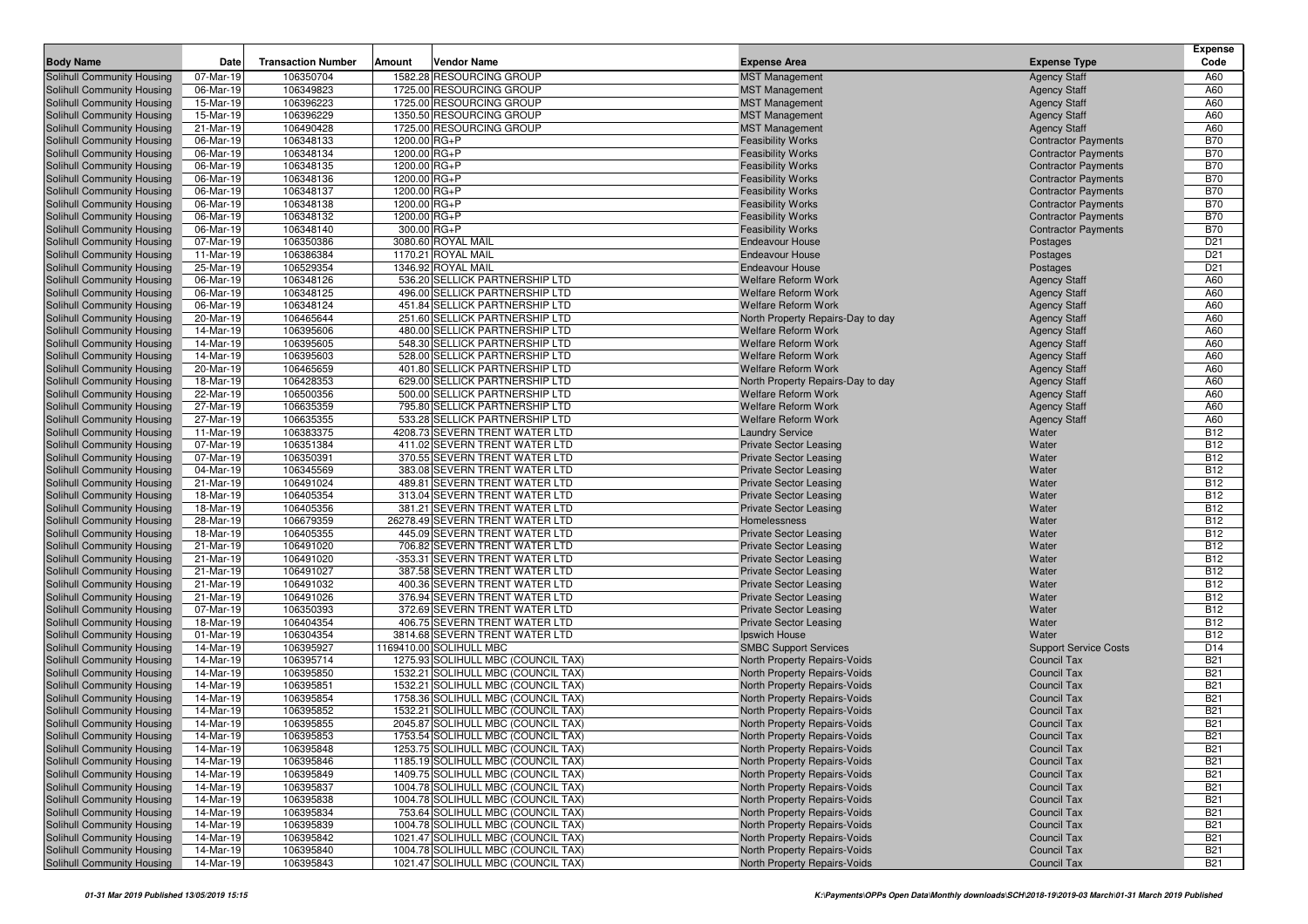|                                                          |                        |                           |                                                                        |                                        |                                                              |     |                                          | <b>Expense</b>           |
|----------------------------------------------------------|------------------------|---------------------------|------------------------------------------------------------------------|----------------------------------------|--------------------------------------------------------------|-----|------------------------------------------|--------------------------|
| <b>Body Name</b>                                         | Date                   | <b>Transaction Number</b> | Vendor Name<br>Amount                                                  |                                        | <b>Expense Area</b>                                          |     | <b>Expense Type</b>                      | Code                     |
| Solihull Community Housing                               | 14-Mar-19              | 106395844                 | 1056.40 SOLIHULL MBC (COUNCIL TAX)                                     |                                        | North Property Repairs-Voids                                 |     | Council Tax                              | <b>B21</b>               |
| Solihull Community Housing                               | 14-Mar-19              | 106395847                 | 1207.57 SOLIHULL MBC (COUNCIL TAX)                                     |                                        | <b>North Property Repairs-Voids</b>                          |     | <b>Council Tax</b>                       | <b>B21</b>               |
| Solihull Community Housing                               | 14-Mar-19              | 106395836                 | 940.31 SOLIHULL MBC (COUNCIL TAX)                                      |                                        | North Property Repairs-Voids                                 |     | <b>Council Tax</b>                       | <b>B21</b>               |
| Solihull Community Housing                               | 14-Mar-19              | 106395841                 | 1011.66 SOLIHULL MBC (COUNCIL TAX)                                     |                                        | North Property Repairs-Voids                                 |     | <b>Council Tax</b>                       | <b>B21</b>               |
| Solihull Community Housing                               | 14-Mar-19              | 106395845                 | 1104.79 SOLIHULL MBC (COUNCIL TAX)                                     |                                        | North Property Repairs-Voids                                 |     | Council Tax                              | <b>B21</b>               |
| Solihull Community Housing                               | 14-Mar-19              | 106395832                 | 597.36 SOLIHULL MBC (COUNCIL TAX)                                      |                                        | North Property Repairs-Voids                                 |     | <b>Council Tax</b>                       | <b>B21</b>               |
| Solihull Community Housing                               | 14-Mar-19              | 106395835                 | 847.86 SOLIHULL MBC (COUNCIL TAX)                                      |                                        | North Property Repairs-Voids                                 |     | <b>Council Tax</b>                       | <b>B21</b>               |
| Solihull Community Housing<br>Solihull Community Housing | 14-Mar-19<br>14-Mar-19 | 106395833<br>106395831    | 597.36 SOLIHULL MBC (COUNCIL TAX)<br>547.93 SOLIHULL MBC (COUNCIL TAX) |                                        | North Property Repairs-Voids                                 |     | <b>Council Tax</b><br><b>Council Tax</b> | <b>B21</b><br><b>B21</b> |
| Solihull Community Housing                               | 14-Mar-19              | 106395830                 | 501.01 SOLIHULL MBC (COUNCIL TAX)                                      |                                        | North Property Repairs-Voids<br>North Property Repairs-Voids |     | <b>Council Tax</b>                       | <b>B21</b>               |
| Solihull Community Housing                               | 14-Mar-19              | 106395829                 | 476.28 SOLIHULL MBC (COUNCIL TAX)                                      |                                        | <b>North Property Repairs-Voids</b>                          |     | <b>Council Tax</b>                       | <b>B21</b>               |
| Solihull Community Housing                               | 14-Mar-19              | 106395677                 | 269.78 SOLIHULL MBC (COUNCIL TAX)                                      |                                        | North Property Repairs-Voids                                 |     | <b>Council Tax</b>                       | <b>B21</b>               |
| Solihull Community Housing                               | 14-Mar-19              | 106395728                 | 274.26 SOLIHULL MBC (COUNCIL TAX)                                      |                                        | North Property Repairs-Voids                                 |     | <b>Council Tax</b>                       | <b>B21</b>               |
| Solihull Community Housing                               | 14-Mar-19              | 106395749                 | 293.85 SOLIHULL MBC (COUNCIL TAX)                                      |                                        | <b>North Property Repairs-Voids</b>                          |     | <b>Council Tax</b>                       | <b>B21</b>               |
| Solihull Community Housing                               | 14-Mar-19              | 106395713                 | 313.44 SOLIHULL MBC (COUNCIL TAX)                                      |                                        | North Property Repairs-Voids                                 |     | <b>Council Tax</b>                       | <b>B21</b>               |
| <b>Solihull Community Housing</b>                        | 14-Mar-19              | 106395826                 | 308.32 SOLIHULL MBC (COUNCIL TAX)                                      |                                        | North Property Repairs-Voids                                 |     | Council Tax                              | <b>B21</b>               |
| Solihull Community Housing                               | 14-Mar-19              | 106395828                 | 404.66 SOLIHULL MBC (COUNCIL TAX)                                      |                                        | North Property Repairs-Voids                                 |     | <b>Council Tax</b>                       | <b>B21</b>               |
| Solihull Community Housing                               | 14-Mar-19              | 106395825                 | 259.57 SOLIHULL MBC (COUNCIL TAX)                                      |                                        | North Property Repairs-Voids                                 |     | <b>Council Tax</b>                       | <b>B21</b>               |
| Solihull Community Housing                               | 14-Mar-19              | 106395827                 | 319.48 SOLIHULL MBC (COUNCIL TAX)                                      |                                        | North Property Repairs-Voids                                 |     | <b>Council Tax</b>                       | <b>B21</b>               |
| Solihull Community Housing                               | 14-Mar-19              | 106395824                 | 250.51 SOLIHULL MBC (COUNCIL TAX)                                      |                                        | North Property Repairs-Voids                                 |     | Council Tax                              | <b>B21</b>               |
| Solihull Community Housing                               | 07-Mar-19              | 106349857                 |                                                                        | 750.00 SOLIHULL UNITED REFORMED CHURCH | <b>Syrian Family Properties</b>                              |     | Rents                                    | <b>B22</b>               |
| Solihull Community Housing                               | 01-Mar-19              | 106351041                 | 397.00 STORM KING PLASTICS LTD                                         |                                        | Stores-Stores and delivery                                   |     | <b>Stocks</b>                            | R <sub>10</sub>          |
| Solihull Community Housing                               | 21-Mar-19              | 106629425                 | 2517.60 SUPRA UK LTD                                                   |                                        | Stores-Stores and delivery                                   |     | <b>Stocks</b>                            | R <sub>10</sub>          |
| Solihull Community Housing                               | 21-Mar-19              | 106473910                 |                                                                        | 1260.00 TELECARE SERVICES ASSOCIATION  | Safe and Sound Operational                                   |     | <b>Grants &amp; Subscriptions</b>        | D92                      |
| <b>Solihull Community Housing</b>                        | 07-Mar-19              | 106350474                 |                                                                        | 217.50 THE OYSTER PARTNERSHIP LTD      | Housing Aid & Homelessness                                   |     | <b>Agency Staff</b>                      | A60                      |
| Solihull Community Housing                               | 27-Mar-19              | 106625356                 |                                                                        | 1073.00 THE OYSTER PARTNERSHIP LTD     | <b>Housing Aid &amp; Homelessness</b>                        |     | <b>Agency Staff</b>                      | A60                      |
| Solihull Community Housing                               | 07-Mar-19              | 106351388                 |                                                                        | 1073.00 THE OYSTER PARTNERSHIP LTD     | Housing Aid & Homelessness                                   |     | <b>Agency Staff</b>                      | A60                      |
| Solihull Community Housing                               | 18-Mar-19              | 106408354                 |                                                                        | 683.82 THE OYSTER PARTNERSHIP LTD      | <b>Housing Aid &amp; Homelessness</b>                        |     | <b>Agency Staff</b>                      | A60                      |
| Solihull Community Housing                               | 28-Mar-19<br>18-Mar-19 | 106675402                 |                                                                        | 1073.00 THE OYSTER PARTNERSHIP LTD     | Housing Aid & Homelessness                                   |     | <b>Agency Staff</b>                      | A60<br><b>B11</b>        |
| Solihull Community Housing                               | 07-Mar-19              | 106406354<br>106349860    | 276.56 TOTAL GAS & POWER LTD<br>2825.81 TOTAL GAS & POWER LTD          |                                        | Homelessness<br>Low Rise (inc. Safe & Sound)                 |     | Electricity<br>Electricity               | <b>B11</b>               |
| Solihull Community Housing<br>Solihull Community Housing | 14-Mar-19              | 106395596                 | 2650.27 TOTAL GAS & POWER LTD                                          |                                        | Low Rise (inc. Safe & Sound)                                 |     | Electricity                              | <b>B11</b>               |
| Solihull Community Housing                               | 25-Mar-19              | 106524353                 | 1644.58 TOTAL GAS & POWER LTD                                          |                                        | <b>Endeavour House</b>                                       |     | Electricity                              | <b>B11</b>               |
| Solihull Community Housing                               | 25-Mar-19              | 106524353                 | 83.93 TOTAL GAS & POWER LTD                                            |                                        | 137-139 Warwick Rd (Social Rent)                             |     | Electricity                              | <b>B11</b>               |
| Solihull Community Housing                               | 25-Mar-19              | 106524353                 | 718.93 TOTAL GAS & POWER LTD                                           |                                        | <b>CCTV</b>                                                  |     | Electricity                              | <b>B11</b>               |
| Solihull Community Housing                               | 25-Mar-19              | 106524353                 | 417.44 TOTAL GAS & POWER LTD                                           |                                        | <b>Biomass System</b>                                        |     | Electricity                              | <b>B11</b>               |
| Solihull Community Housing                               | 25-Mar-19              | 106524353                 | 725.24 TOTAL GAS & POWER LTD                                           |                                        | Ipswich House                                                |     | Electricity                              | <b>B11</b>               |
| Solihull Community Housing                               | 25-Mar-19              | 106524353                 | 35155.95 TOTAL GAS & POWER LTD                                         |                                        | Low Rise (inc. Safe & Sound)                                 |     | Electricity                              | <b>B11</b>               |
| Solihull Community Housing                               | 25-Mar-19              | 106524353                 | 405.96 TOTAL GAS & POWER LTD                                           |                                        | Lakeside                                                     |     | Electricity                              | <b>B11</b>               |
| Solihull Community Housing                               | 25-Mar-19              | 106524353                 | 109.19 TOTAL GAS & POWER LTD                                           |                                        | <b>Auckland Hall</b>                                         |     | Electricity                              | <b>B11</b>               |
| Solihull Community Housing                               | 25-Mar-19              | 106524353                 | 128.15 TOTAL GAS & POWER LTD                                           |                                        | <b>Crabtree Hall</b>                                         |     | Electricity                              | <b>B11</b>               |
| Solihull Community Housing                               | 25-Mar-19              | 106524353                 | 51.91 TOTAL GAS & POWER LTD                                            |                                        | Whar Hall Farm Community Hall                                |     | Electricity                              | <b>B11</b>               |
| Solihull Community Housing                               | 25-Mar-19              | 106524353                 | 1036.64 TOTAL GAS & POWER LTD                                          |                                        | Homelessness                                                 |     | Electricity                              | <b>B11</b>               |
| Solihull Community Housing                               | 25-Mar-19              | 106524353                 | 749.47 TOTAL GAS & POWER LTD                                           |                                        | <b>Frontline Offices</b>                                     |     | Electricity                              | <b>B11</b>               |
| Solihull Community Housing                               | 25-Mar-19              | 106524353                 | 141.09 TOTAL GAS & POWER LTD                                           |                                        | <b>Cesspool Emptying</b>                                     |     | Electricity                              | <b>B11</b>               |
| Solihull Community Housing                               | 25-Mar-19              | 106524353                 | 1429.99 TOTAL GAS & POWER LTD                                          |                                        | Business Support - MST Back Office Support                   |     | Electricity                              | <b>B11</b>               |
| Solihull Community Housing<br>Solihull Community Housing | 25-Mar-19<br>01-Mar-19 | 106524353<br>106303444    | -64.09 TOTAL GAS & POWER LTD                                           |                                        | <b>Crabtree Hall</b>                                         |     | Electricity                              | <b>B11</b><br><b>B11</b> |
| Solihull Community Housing                               | 01-Mar-19              | 106303444                 | 1840.14 TOTAL GAS & POWER LTD<br>100.45 TOTAL GAS & POWER LTD          |                                        | <b>Endeavour House</b><br>137-139 Warwick Rd (Social Rent)   |     | Electricity<br>Electricity               | <b>B11</b>               |
| Solihull Community Housing                               | 01-Mar-19              | 106303444                 | 869.61 TOTAL GAS & POWER LTD                                           |                                        | <b>CCTV</b>                                                  |     | Electricity                              | <b>B11</b>               |
| Solihull Community Housing                               | 01-Mar-19              | 106303444                 | 490.65 TOTAL GAS & POWER LTD                                           |                                        | <b>Biomass System</b>                                        |     | Electricity                              | <b>B11</b>               |
| Solihull Community Housing                               | 01-Mar-19              | 106303444                 | 862.66 TOTAL GAS & POWER LTD                                           |                                        | Ipswich House                                                |     | Electricity                              | <b>B11</b>               |
| Solihull Community Housing                               | 01-Mar-19              | 106303444                 | 38909.47 TOTAL GAS & POWER LTD                                         |                                        | Low Rise (inc. Safe & Sound)                                 |     | Electricity                              | <b>B11</b>               |
| Solihull Community Housing                               | 01-Mar-19              | 106303444                 | 423.76 TOTAL GAS & POWER LTD                                           |                                        | Lakeside                                                     |     | Electricity                              | <b>B11</b>               |
| Solihull Community Housing                               | 01-Mar-19              | 106303444                 | 131.24 TOTAL GAS & POWER LTD                                           |                                        | <b>Auckland Hall</b>                                         |     | Electricity                              | <b>B11</b>               |
| Solihull Community Housing                               | 01-Mar-19              | 106303444                 | 58.25 TOTAL GAS & POWER LTD                                            |                                        | <b>Crabtree Hall</b>                                         |     | Electricity                              | <b>B11</b>               |
| Solihull Community Housing                               | 01-Mar-19              | 106303444                 | 61.88 TOTAL GAS & POWER LTD                                            |                                        | Whar Hall Farm Community Hall                                |     | Electricity                              | <b>B11</b>               |
| Solihull Community Housing                               | 01-Mar-19              | 106303444                 | 912.82 TOTAL GAS & POWER LTD                                           |                                        | Homelessness                                                 |     | Electricity                              | <b>B11</b>               |
| Solihull Community Housing                               | 01-Mar-19              | 106303444                 | 826.76 TOTAL GAS & POWER LTD                                           |                                        | <b>Frontline Offices</b>                                     |     | Electricity                              | <b>B11</b>               |
| Solihull Community Housing                               | 01-Mar-19              | 106303444                 | 403.61 TOTAL GAS & POWER LTD                                           |                                        | Kingshurst Office                                            |     | Electricity                              | <b>B11</b>               |
| Solihull Community Housing                               | 01-Mar-19              | 106303444                 | 171.78 TOTAL GAS & POWER LTD                                           |                                        | <b>Cesspool Emptying</b>                                     |     | Electricity                              | <b>B11</b>               |
| Solihull Community Housing                               | 01-Mar-19              | 106303444                 | 1600.82 TOTAL GAS & POWER LTD                                          |                                        | Business Support - MST Back Office Support                   |     | Electricity                              | <b>B11</b>               |
| Solihull Community Housing                               | 29-Mar-19              | 106684774                 | 404.70 TOTAL GAS & POWER LTD                                           |                                        | Endeavour House                                              | Gas |                                          | <b>B10</b>               |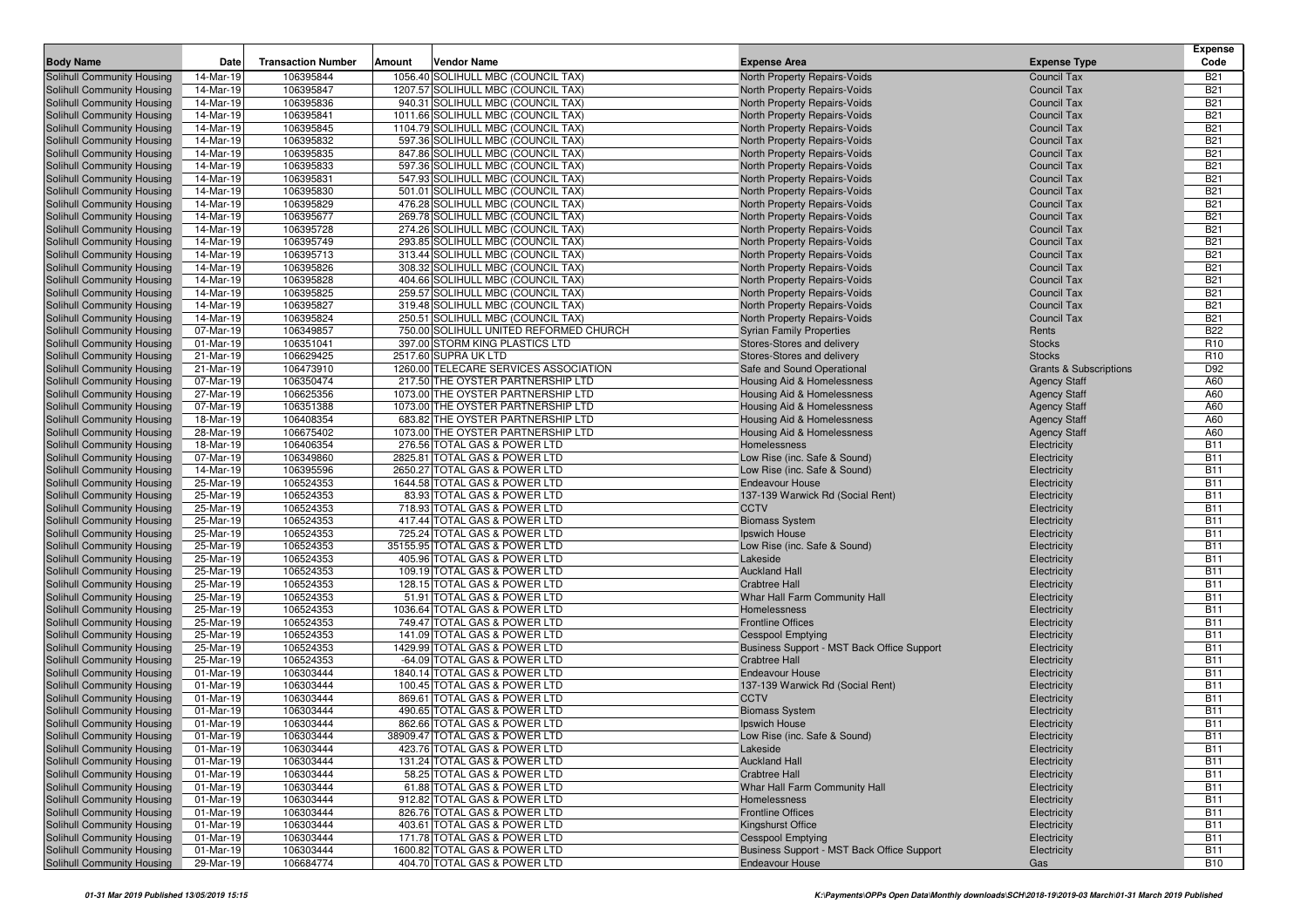| <b>Body Name</b>                                         | Date                   | <b>Transaction Number</b> | Amount | <b>Vendor Name</b>                           | <b>Expense Area</b>                         | <b>Expense Type</b>                                      | <b>Expense</b><br>Code   |
|----------------------------------------------------------|------------------------|---------------------------|--------|----------------------------------------------|---------------------------------------------|----------------------------------------------------------|--------------------------|
| Solihull Community Housing                               | 29-Mar-19              | 106684774                 |        | 276.50 TOTAL GAS & POWER LTD                 | Saxon Court                                 | Gas                                                      | <b>B10</b>               |
| Solihull Community Housing                               | 29-Mar-19              | 106684774                 |        | 2659.27 TOTAL GAS & POWER LTD                | Safe and Sound General                      | Gas                                                      | <b>B10</b>               |
| Solihull Community Housing                               | 29-Mar-19              | 106684774                 |        | 37.33 TOTAL GAS & POWER LTD                  | <b>Crabtree Hall</b>                        | Gas                                                      | <b>B10</b>               |
| Solihull Community Housing                               | 29-Mar-19              | 106684774                 |        | 58.15 TOTAL GAS & POWER LTD                  | Whar Hall Farm Community Hall               | Gas                                                      | <b>B10</b>               |
| Solihull Community Housing                               | 29-Mar-19              | 106684774                 |        | 121.94 TOTAL GAS & POWER LTD                 | Homelessness                                | Gas                                                      | <b>B10</b>               |
| Solihull Community Housing                               | 29-Mar-19              | 106684774                 |        | 120.12 TOTAL GAS & POWER LTD                 | <b>Frontline Offices</b>                    | Gas                                                      | <b>B10</b>               |
| Solihull Community Housing                               | 29-Mar-19              | 106684774                 |        | 329.05 TOTAL GAS & POWER LTD                 | Business Support - MST Back Office Support  | Gas                                                      | <b>B10</b>               |
| Solihull Community Housing                               | 01-Mar-19              | 106326357                 |        | 427.40 TOTAL GAS & POWER LTD                 | <b>Endeavour House</b>                      | Gas                                                      | <b>B10</b>               |
| Solihull Community Housing                               | 01-Mar-19              | 106326357                 |        | 2727.13 TOTAL GAS & POWER LTD                | Safe and Sound General                      | Gas                                                      | <b>B10</b>               |
| Solihull Community Housing                               | 01-Mar-19              | 106326357                 |        | 39.87 TOTAL GAS & POWER LTD                  | <b>Crabtree Hall</b>                        | Gas                                                      | <b>B10</b>               |
| Solihull Community Housing                               | 01-Mar-19              | 106326357                 |        | 61.95 TOTAL GAS & POWER LTD                  | Whar Hall Farm Community Hall               | Gas                                                      | <b>B10</b>               |
| Solihull Community Housing                               | 01-Mar-19              | 106326357                 |        | 136.92 TOTAL GAS & POWER LTD                 | <b>Homelessness</b>                         | Gas                                                      | <b>B10</b>               |
| Solihull Community Housing                               | 01-Mar-19              | 106326357                 |        | 126.56 TOTAL GAS & POWER LTD                 | <b>Frontline Offices</b>                    | Gas                                                      | <b>B10</b>               |
| Solihull Community Housing                               | 01-Mar-19              | 106326357                 |        | 436.09 TOTAL GAS & POWER LTD                 | Business Support - MST Back Office Support  | Gas                                                      | <b>B10</b>               |
| Solihull Community Housing                               | 18-Mar-19              | 106437415                 |        | 825.00 TOUCHWOOD LETTINGS                    | <b>Syrian Family Properties</b>             | Rents                                                    | <b>B22</b>               |
| Solihull Community Housing                               | 19-Mar-19              | 106465449                 |        | 6198.58 TRAVELODGE                           | Housing Aid & Homelessness                  | <b>B&amp;B</b> Accommodation                             | <b>B23</b>               |
| Solihull Community Housing                               | 01-Mar-19              | 106346675                 |        | 831.09 TYRER BUILDING CONTRACTORS            | Kitchens                                    | <b>Contractor Payments</b>                               | <b>B70</b>               |
| Solihull Community Housing                               | 01-Mar-19              | 106350795                 |        | 500.00 TYRER BUILDING CONTRACTORS            | <b>MST</b> -Structural Works                | <b>Contractor Payments</b>                               | <b>B70</b>               |
| Solihull Community Housing                               | 01-Mar-19              | 106477384                 |        | 1549.23 TYRER BUILDING CONTRACTORS           | <b>MST</b> -Structural Works                | <b>Contractor Payments</b>                               | <b>B70</b>               |
| Solihull Community Housing                               | 27-Mar-19              | 106655369                 |        | 267.00 TYRER BUILDING CONTRACTORS            | <b>MST</b> -Structural Works                | <b>Contractor Payments</b>                               | <b>B70</b>               |
| Solihull Community Housing                               | 06-Mar-19              | 106491049                 |        | 3414.04 UNITED LIVING                        | Public Sector - Major Adaptations           | <b>Contractor Payments</b>                               | <b>B70</b>               |
| Solihull Community Housing                               | 06-Mar-19              | 106491049                 |        | 3834.00 UNITED LIVING                        | Public Sector - Major Adaptations           | <b>Contractor Payments</b>                               | <b>B70</b>               |
| Solihull Community Housing                               | 06-Mar-19              | 106491049                 |        | 2883.77 UNITED LIVING                        | <b>Public Sector - Major Adaptations</b>    | <b>Contractor Payments</b>                               | <b>B70</b>               |
| Solihull Community Housing                               | 06-Mar-19              | 106491049                 |        | 3080.47 UNITED LIVING                        | Kitchens                                    | <b>Contractor Payments</b>                               | <b>B70</b>               |
| Solihull Community Housing                               | 06-Mar-19              | 106491049                 |        | 3080.47 UNITED LIVING                        | Kitchens                                    | <b>Contractor Payments</b>                               | <b>B70</b>               |
| Solihull Community Housing                               | 06-Mar-19              | 106491049                 |        | 2059.91 UNITED LIVING                        | Kitchens                                    | <b>Contractor Payments</b>                               | <b>B70</b>               |
| Solihull Community Housing                               | 06-Mar-19              | 106491049                 |        | 3080.47 UNITED LIVING                        | Kitchens                                    | <b>Contractor Payments</b>                               | <b>B70</b>               |
| Solihull Community Housing                               | 06-Mar-19              | 106491049                 |        | 3080.47 UNITED LIVING                        | Kitchens                                    | <b>Contractor Payments</b>                               | <b>B70</b>               |
| Solihull Community Housing                               | 06-Mar-19              | 106491049                 |        | 677.25 UNITED LIVING                         | Kitchens                                    | <b>Contractor Payments</b>                               | <b>B70</b>               |
| Solihull Community Housing                               | 06-Mar-19              | 106491049                 |        | 677.25 UNITED LIVING                         | Kitchens                                    | <b>Contractor Payments</b>                               | <b>B70</b>               |
| Solihull Community Housing                               | 06-Mar-19              | 106491049                 |        | 677.25 UNITED LIVING                         | Kitchens                                    | <b>Contractor Payments</b>                               | <b>B70</b>               |
| Solihull Community Housing                               | 06-Mar-19              | 106491049<br>106491049    |        | 677.25 UNITED LIVING                         | Kitchens                                    | <b>Contractor Payments</b>                               | <b>B70</b>               |
| Solihull Community Housing                               | 06-Mar-19<br>06-Mar-19 | 106491049                 |        | 677.25 UNITED LIVING<br>677.25 UNITED LIVING | Kitchens<br>Kitchens                        | <b>Contractor Payments</b>                               | <b>B70</b><br><b>B70</b> |
| Solihull Community Housing<br>Solihull Community Housing | 06-Mar-19              | 106491050                 |        | 3428.07 UNITED LIVING                        | Private Sector - Disabled Facilities Grants | <b>Contractor Payments</b><br><b>Contractor Payments</b> | <b>B70</b>               |
| Solihull Community Housing                               | 06-Mar-19              | 106491050                 |        | 2786.97 UNITED LIVING                        | Private Sector - Disabled Facilities Grants | <b>Contractor Payments</b>                               | <b>B70</b>               |
| Solihull Community Housing                               | 06-Mar-19              | 106491050                 |        | 2558.51 UNITED LIVING                        | Private Sector - Disabled Facilities Grants | <b>Contractor Payments</b>                               | <b>B70</b>               |
| Solihull Community Housing                               | 06-Mar-19              | 106491050                 |        | 2982.34 UNITED LIVING                        | Private Sector - Disabled Facilities Grants | <b>Contractor Payments</b>                               | <b>B70</b>               |
| Solihull Community Housing                               | 06-Mar-19              | 106491050                 |        | 2563.78 UNITED LIVING                        | Private Sector - Disabled Facilities Grants | <b>Contractor Payments</b>                               | <b>B70</b>               |
| Solihull Community Housing                               | 11-Mar-19              | 106388602                 |        | 1391.39 UTILITA ENERGY LTD                   | <b>Private Sector Leasing</b>               | Electricity                                              | <b>B11</b>               |
| Solihull Community Housing                               | 07-Mar-19              | 106350466                 |        | 325.79 UTILITA ENERGY LTD                    | Homelessness                                | Electricity                                              | <b>B11</b>               |
| Solihull Community Housing                               | 07-Mar-19              | 106350463                 |        | 462.05 UTILITA ENERGY LTD                    | Homelessness                                | Electricity                                              | <b>B11</b>               |
| Solihull Community Housing                               | 18-Mar-19              | 106401353                 |        | 393.50 UTILITA ENERGY LTD                    | Homelessness                                | Electricity                                              | <b>B11</b>               |
| Solihull Community Housing                               | 07-Mar-19              | 106350465                 |        | 736.21 UTILITA ENERGY LTD                    | Homelessness                                | Electricity                                              | <b>B11</b>               |
| Solihull Community Housing                               | 07-Mar-19              | 106350396                 |        | 770.51 UTILITA ENERGY LTD                    | Homelessness                                | Electricity                                              | <b>B11</b>               |
| Solihull Community Housing                               | 18-Mar-19              | 106397354                 |        | 418.13 UTILITA ENERGY LTD                    | Homelessness                                | Gas                                                      | <b>B10</b>               |
| Solihull Community Housing                               | 18-Mar-19              | 106397354                 |        | 88.56 UTILITA ENERGY LTD                     | Homelessness                                | Electricity                                              | <b>B11</b>               |
| Solihull Community Housing                               | 07-Mar-19              | 106350473                 |        | 292.32 UTILITA ENERGY LTD                    | Homelessness                                | Electricity                                              | <b>B11</b>               |
| Solihull Community Housing                               | 21-Mar-19              | 106491035                 |        | 366.58 UTILITA ENERGY LTD                    | <b>Private Sector Leasing</b>               | Gas                                                      | <b>B10</b>               |
| Solihull Community Housing                               | 11-Mar-19              | 106388437                 |        | 1090.17 UTILITA ENERGY LTD                   | <b>Private Sector Leasing</b>               | Electricity                                              | <b>B11</b>               |
| Solihull Community Housing                               | 15-Mar-19              | 106396280                 |        | 2675.00 WATERLOO HOUSING ASSOCIATION         | New Build - Green Hill Way                  | <b>Contractor Payments</b>                               | <b>B70</b>               |
| Solihull Community Housing                               | 15-Mar-19              | 106396274                 |        | 2675.00 WATERLOO HOUSING ASSOCIATION         | New Build - Green Hill Way                  | <b>Contractor Payments</b>                               | <b>B70</b>               |
| Solihull Community Housing                               | 15-Mar-19              | 106396276                 |        | 2870.00 WATERLOO HOUSING ASSOCIATION         | New Build - Green Hill Way                  | <b>Contractor Payments</b>                               | <b>B70</b>               |
| Solihull Community Housing                               | 15-Mar-19              | 106396277                 |        | 2870.00 WATERLOO HOUSING ASSOCIATION         | New Build - Green Hill Way                  | <b>Contractor Payments</b>                               | <b>B70</b>               |
| Solihull Community Housing                               | 01-Mar-19              | 106304359                 |        | 256.23 WETTONS CLEANING SERVICES LTD         | <b>Private Sector Leasing</b>               | Cleaning                                                 | <b>B50</b>               |
| Solihull Community Housing                               | 18-Mar-19              | 106407354                 |        | 256.23 WETTONS CLEANING SERVICES LTD         | <b>Private Sector Leasing</b>               | Cleaning                                                 | <b>B50</b>               |
| Solihull Community Housing                               | 01-Mar-19              | 106327354                 |        | 58625.53 WETTONS CLEANING SERVICES LTD       | Low Rise (inc. Safe & Sound)                | Cleaning                                                 | <b>B50</b>               |
| Solihull Community Housing                               | 29-Mar-19              | 106684790                 |        | 2411.38 WETTONS CLEANING SERVICES LTD        | Saxon Court                                 | Cleaning                                                 | <b>B50</b>               |
| Solihull Community Housing                               | 01-Mar-19              | 106477362                 |        | 1304.48 WOODHULL ROOFING LTD                 | North Property Repairs-Day to day           | <b>External Structures</b>                               | <b>B33</b>               |
| Solihull Community Housing                               | 01-Mar-19              | 106477363                 |        | 1202.87 WOODHULL ROOFING LTD                 | North Property Repairs-Day to day           | <b>External Structures</b>                               | <b>B33</b>               |
| Solihull Community Housing                               | 01-Mar-19              | 106477364                 |        | 1059.33 WOODHULL ROOFING LTD                 | North Property Repairs-Day to day           | <b>External Structures</b>                               | <b>B33</b>               |
| Solihull Community Housing                               | 01-Mar-19              | 106477365                 |        | 903.56 WOODHULL ROOFING LTD                  | North Property Repairs-Day to day           | <b>External Structures</b>                               | <b>B33</b>               |
| Solihull Community Housing                               | $01-Mar-19$            | 106477366                 |        | 1280.16 WOODHULL ROOFING LTD                 | North Property Repairs-Day to day           | <b>External Structures</b>                               | <b>B33</b>               |